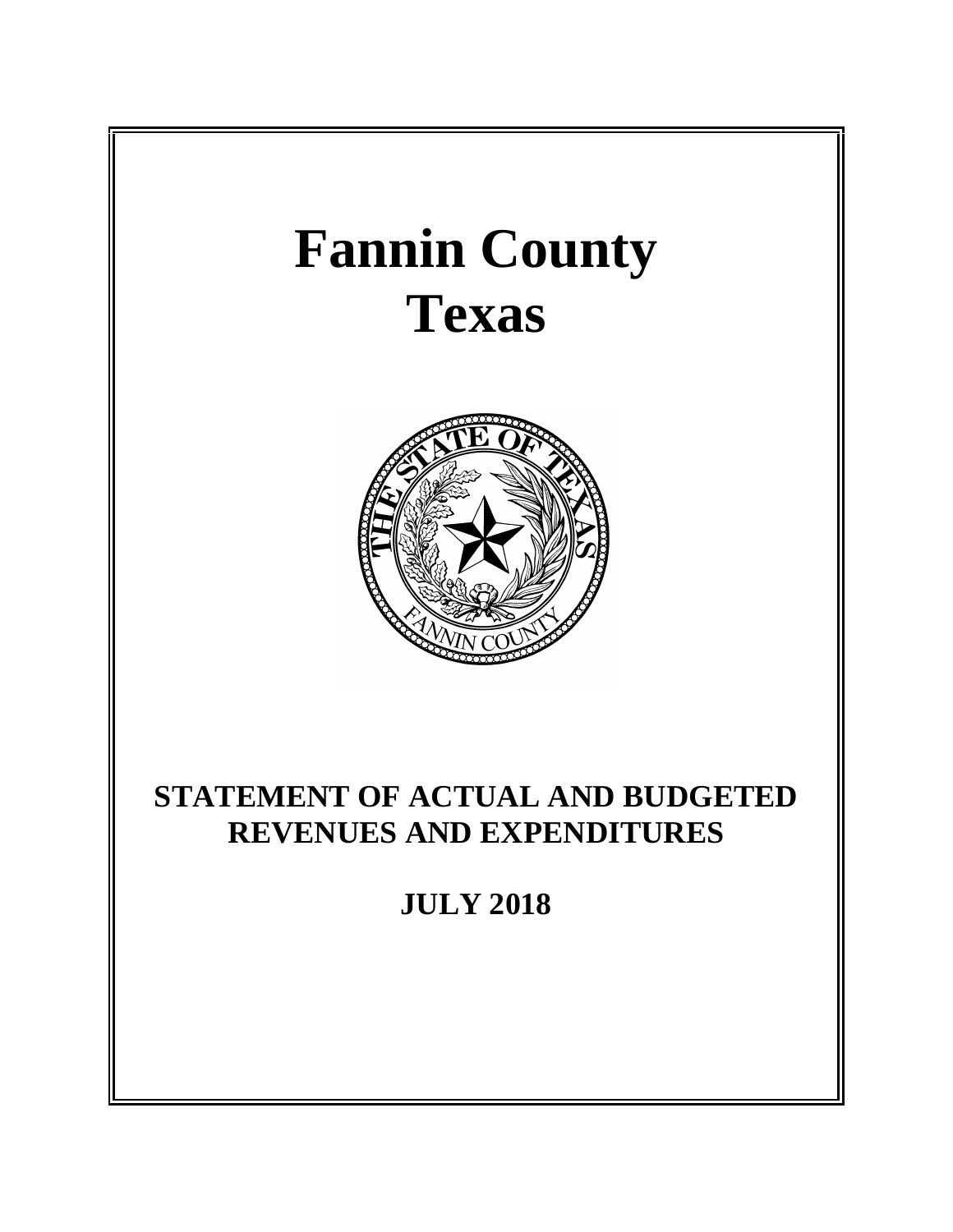|          | 08-01-2018**BUDGET ANALYSIS USAGE REPORT ** ASSET LIABILITY INCOME & EXPENSE<br>TIME: 09:34 AM - EFFECTIVE MONTH: 07 - FOR MONTH ENDING 7-31-18 |                                  |                                                                                |            |              |                                      | PAGE<br>PREPARER: 0004             | 1 |
|----------|-------------------------------------------------------------------------------------------------------------------------------------------------|----------------------------------|--------------------------------------------------------------------------------|------------|--------------|--------------------------------------|------------------------------------|---|
| ACT      | NUM ACCOUNT-TITLE                                                                                                                               | ORIGINAL                         | AMENDED<br>BUDGET-AMOUNT BUDGET-AMOUNT YEAR-TO-DATE YEAR-TO-DATE MONTH-TO-DATE | ENCUMBERED | ACTIVITY     | ACTIVITY                             | <b>CURRENT USED</b><br>BALANCE PCT |   |
|          | REPORTING FUND: 0010 GENERAL FUND                                                                                                               |                                  |                                                                                |            |              |                                      | EFFECTIVE MONTH - 07               |   |
|          | 0100 PAYROLL                                                                                                                                    |                                  |                                                                                |            |              |                                      |                                    |   |
|          | 0100 PAYROLL                                                                                                                                    |                                  |                                                                                |            |              | 16.40 1.50 16.40                     |                                    |   |
| ---- --- | PAYROLL                                                                                                                                         |                                  |                                                                                |            | 16.40        | 1.50                                 | 16.40                              |   |
|          | 0103 CASH                                                                                                                                       |                                  |                                                                                |            |              |                                      |                                    |   |
|          | 0100 GENERAL-COMBINED FUNDS CHECKING                                                                                                            |                                  |                                                                                |            |              | 375,660.65- 586,252.63- 1,769,762.27 |                                    |   |
|          | 0175 TEXPOOL                                                                                                                                    |                                  |                                                                                |            | 1,045,483.43 |                                      | 6,831.56 4,596,406.36              |   |
|          |                                                                                                                                                 |                                  |                                                                                |            |              |                                      |                                    |   |
|          | CASH                                                                                                                                            |                                  |                                                                                |            |              | 669,822.78 579,421.07- 6,366,168.63  |                                    |   |
|          | 0104 PETTY CASH                                                                                                                                 |                                  |                                                                                |            |              |                                      |                                    |   |
|          |                                                                                                                                                 |                                  |                                                                                |            |              |                                      |                                    |   |
|          | 0560 SHERIFF PETTY CASH                                                                                                                         |                                  |                                                                                |            | 0.00         | 0.00                                 | 130.00                             |   |
|          | PETTY CASH                                                                                                                                      |                                  |                                                                                |            | 0.00         | 0.00                                 | 130.00                             |   |
|          | 0105 CHANGE FUND                                                                                                                                |                                  |                                                                                |            |              |                                      |                                    |   |
|          | 0003 COUNTY CLERK CHANGE FUND                                                                                                                   |                                  |                                                                                |            | 0.00         | 0.00                                 | 100.00                             |   |
|          | 0075 CO. ATTORNEY CHANGE FUND                                                                                                                   |                                  |                                                                                |            | 0.00         | 0.00                                 | 0.00                               |   |
|          | 0115 JURY CASH ON HAND                                                                                                                          |                                  |                                                                                |            | 0.00         | 0.00                                 | 1,000.00                           |   |
|          | 0450 DISTRICT CLK. CHANGE FUND                                                                                                                  |                                  |                                                                                |            | 0.00         | 0.00                                 | 50.00                              |   |
|          | 0455 JP#1 CASH ON HAND                                                                                                                          |                                  |                                                                                |            | 0.00         | 0.00                                 | 100.00                             |   |
|          | 0457 JP#3 CASH ON HAND                                                                                                                          |                                  |                                                                                |            | 0.00         | 0.00                                 | 100.00                             |   |
|          | 0499 TAX ASSESSOR CHANGE FUND                                                                                                                   |                                  |                                                                                |            | 0.00         | 0.00                                 | 1,400.00                           |   |
|          | CHANGE FUND                                                                                                                                     |                                  |                                                                                |            | 0.00         | 0.00                                 | 2,750.00                           |   |
|          | 0120 RECEIVABLES                                                                                                                                |                                  |                                                                                |            |              |                                      |                                    |   |
|          | 0305 FINES RECEIVABLE                                                                                                                           |                                  |                                                                                |            | 0.00         | 0.00                                 | 6,024,016.44                       |   |
|          | 0306 ALLOWANCE FOR UNCOLLECTIBLES                                                                                                               |                                  |                                                                                |            | 0.00         | 0.00                                 | 1,710,769.53-                      |   |
|          | 0307 ALOWANCE FOR UNCOLLECTIBLES HOSPIT                                                                                                         |                                  |                                                                                |            | 0.00         | 0.00                                 | $100,000.00-$                      |   |
|          | 0311 TAXES RECEIVABLE                                                                                                                           |                                  |                                                                                |            | 0.00         | 0.00                                 | 567,943.62                         |   |
|          | 0312 DUE FROM OTHER GOVERNMENTS                                                                                                                 |                                  |                                                                                |            | 0.00         | 0.00                                 | 115,461.01                         |   |
|          | 0313 DUE FROM OTHER FUNDS                                                                                                                       |                                  |                                                                                |            | 0.00         | 0.00                                 | 185,152.01                         |   |
|          | 0314 ACCOUNTS RECEIVABLE                                                                                                                        | ________________________________ |                                                                                |            | 0.00         | 0.00<br>$- - - - -$                  | 180,459.03<br>-------------        |   |
|          | RECEIVABLES                                                                                                                                     |                                  |                                                                                |            | 0.00         | 0.00                                 | 5, 262, 262.58                     |   |
|          | 0133 ADVANCE TO FUND                                                                                                                            |                                  |                                                                                |            |              |                                      |                                    |   |
|          |                                                                                                                                                 |                                  |                                                                                |            |              |                                      |                                    |   |
|          | 0089 DUE FROM T.J.P.C.<br>--------------------- -------------                                                                                   |                                  |                                                                                |            | 0.00         | 0.00                                 | 0.00                               |   |
|          | ADVANCE TO FUND                                                                                                                                 |                                  |                                                                                |            | 0.00         | 0.00                                 | 0.00                               |   |
|          | 0200 LIABILITY ACCOUNT                                                                                                                          |                                  |                                                                                |            |              |                                      |                                    |   |
|          | 0097 DUE TO OTHER GOVERNMENTS-FINES                                                                                                             |                                  |                                                                                |            | 0.00         | 0.00                                 | 687,325.47                         |   |
|          | 0099 DUE TO OTHERS-FINES                                                                                                                        |                                  |                                                                                |            | 0.00         | 0.00                                 | 2,362,259.68                       |   |
|          | 0150 ACCRUED SALARY PAYABLE                                                                                                                     |                                  |                                                                                |            | 0.00         | 0.00                                 | 143,544.58                         |   |
|          | 0155 ACCRUED FRINGE BENEFITS                                                                                                                    |                                  |                                                                                |            | 0.00         | 0.00                                 | 60,521.29                          |   |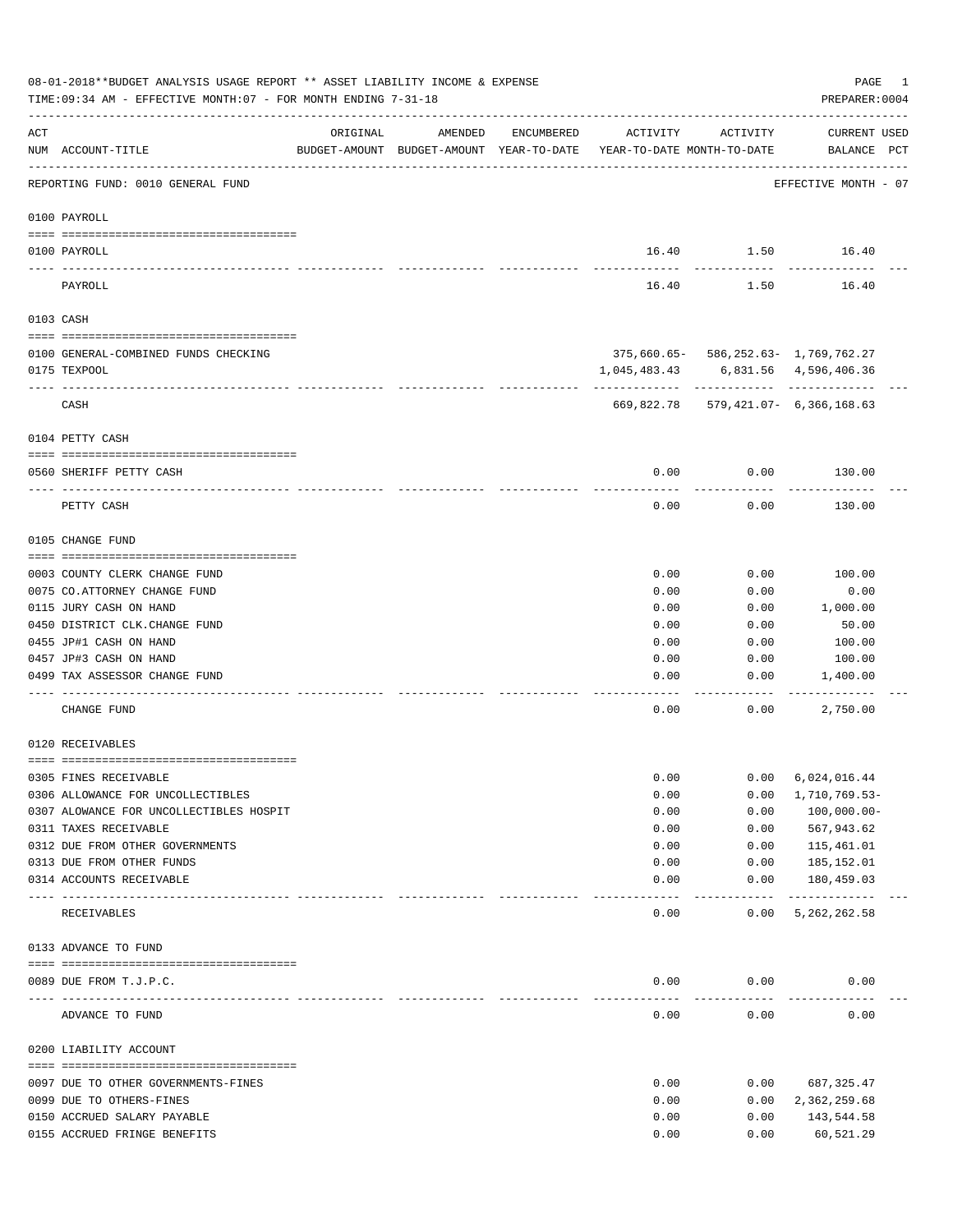|     | 08-01-2018**BUDGET ANALYSIS USAGE REPORT ** ASSET LIABILITY INCOME & EXPENSE<br>TIME: 09:34 AM - EFFECTIVE MONTH: 07 - FOR MONTH ENDING 7-31-18 |              |                                                     |            |                                          |                    | PAGE<br>PREPARER: 0004                    | 2  |
|-----|-------------------------------------------------------------------------------------------------------------------------------------------------|--------------|-----------------------------------------------------|------------|------------------------------------------|--------------------|-------------------------------------------|----|
| ACT | NUM ACCOUNT-TITLE                                                                                                                               | ORIGINAL     | AMENDED<br>BUDGET-AMOUNT BUDGET-AMOUNT YEAR-TO-DATE | ENCUMBERED | ACTIVITY<br>YEAR-TO-DATE MONTH-TO-DATE   | ACTIVITY           | CURRENT USED<br>BALANCE PCT               |    |
|     | REPORTING FUND: 0010 GENERAL FUND                                                                                                               |              |                                                     |            |                                          |                    | EFFECTIVE MONTH - 07                      |    |
|     | 0200 DEFERRED TAX REVENUE                                                                                                                       |              |                                                     |            | 0.00                                     | 0.00               | 523,638.82                                |    |
|     | 0205 DEFERRED FINE REVENUE                                                                                                                      |              |                                                     |            | 0.00                                     |                    | $0.00 \quad 1,263,661.78$                 |    |
|     | 0910 SYSTEM ADDED LIABILITY LINE-ITEM                                                                                                           |              |                                                     |            | $406, 316.03 -$                          | 0.00               | $406, 316.03 -$                           |    |
|     | LIABILITY ACCOUNT                                                                                                                               |              |                                                     |            | 406,316.03-                              | ---------          | ------------<br>$0.00 \quad 4,634,635.59$ |    |
|     | 0207 DUE TO FUND                                                                                                                                |              |                                                     |            |                                          |                    |                                           |    |
|     | 0070 DUE TO R.O.W.                                                                                                                              |              |                                                     |            | 0.00                                     | 0.00               | 0.00                                      |    |
|     | 0089 DUE TO T.J.P.C.                                                                                                                            |              |                                                     |            | 0.00                                     | 0.00               | 0.00                                      |    |
|     | 0090 DUE TO CJD                                                                                                                                 |              |                                                     |            | 0.00                                     | 0.00               | 1,794.00                                  |    |
|     | 0970 DUE TO OTHER GOVERNMENTS                                                                                                                   |              |                                                     |            | 0.00                                     | 0.00               | 0.00                                      |    |
|     | 0990 DUE TO OTHERS                                                                                                                              |              |                                                     |            | 0.00                                     | 0.00               | 344.79                                    |    |
|     |                                                                                                                                                 |              |                                                     |            |                                          |                    |                                           |    |
|     | DUE TO FUND                                                                                                                                     |              |                                                     |            | 0.00                                     | 0.00               | 2,138.79                                  |    |
|     | 0225 LONG TERM LIABILITIES                                                                                                                      |              |                                                     |            |                                          |                    |                                           |    |
|     | 0510 TIME PYMT. WARRANTS ON COMPUTERS                                                                                                           |              |                                                     |            | 0.00                                     | 0.00               | 0.00                                      |    |
|     | LONG TERM LIABILITIES                                                                                                                           |              |                                                     |            | 0.00                                     | 0.00               | 0.00                                      |    |
|     | 0271 EQUITY ACCOUNT                                                                                                                             |              |                                                     |            |                                          |                    |                                           |    |
|     |                                                                                                                                                 |              |                                                     |            |                                          |                    |                                           |    |
|     | 0200 EQUITY ACCOUNT                                                                                                                             |              |                                                     |            | 0.00                                     | 0.00               | 5,918,398.02                              |    |
|     | EQUITY ACCOUNT                                                                                                                                  |              |                                                     |            | 0.00                                     |                    | 0.00 5,918,398.02                         |    |
|     | 0300 CASH                                                                                                                                       |              |                                                     |            |                                          |                    |                                           |    |
|     | 0110 UNENCUMBERED FUND BALANCE                                                                                                                  |              | 2,735,791.80 2,735,791.80                           |            | 0.00                                     |                    | $0.00 \quad 2,735,791.80 \quad 00$        |    |
|     | CASH                                                                                                                                            | 2,735,791.80 | 2,735,791.80                                        | 0.00       | 0.00                                     | 0.00               | 2,735,791.80                              | 00 |
|     | 0310 PROPERTY TAXES                                                                                                                             |              |                                                     |            |                                          |                    |                                           |    |
|     | 0110 CURRENT TAXES                                                                                                                              |              | 7,401,203.68 7,401,203.68                           |            | 7,563,709.11  46,916.77  162,505.43+ 102 |                    |                                           |    |
|     | 0120 DELINQUENT TAXES                                                                                                                           | 80,000.00    | 80,000.00                                           |            | 172,012.38                               | 9,833.88           | 92,012.38+ 215                            |    |
|     | --------------------- -------------<br>PROPERTY TAXES                                                                                           |              | -------------<br>7,481,203.68 7,481,203.68          |            | $0.00 \quad 7,735,721.49$                | 56,750.65          | 254, 517.81+ 103                          |    |
|     | 0318 OTHER TAXES                                                                                                                                |              |                                                     |            |                                          |                    |                                           |    |
|     |                                                                                                                                                 |              |                                                     |            |                                          |                    |                                           |    |
|     | 0120 PAY N LIEU TAX/GRASSLAND                                                                                                                   | 16,000.00    | 16,000.00                                           |            | 16,790.23                                | 22,689.50-         | 790.23+ 105                               |    |
|     | 0121 PAY N LIEU TAX/UPPER TRINITY                                                                                                               | 15,381.60    | 15,381.60                                           |            | 14,592.80                                | 0.00               | 788.80 95                                 |    |
|     | 0130 COURT COSTS/ARREST FEES                                                                                                                    | 240,000.00   | 240,000.00                                          |            | 188,324.02                               | 18,556.70          | 51,675.98 78                              |    |
|     | 0132 ATTORNEYS & DOCTORS                                                                                                                        | 11,000.00    | 11,000.00                                           |            | 18,027.73                                |                    | 21.55 7,027.73+164                        |    |
|     | 0140 TAX ON MIXED DRINKS                                                                                                                        | 12,000.00    | 12,000.00                                           |            |                                          | 17,334.36 4,752.01 | 5,334.36+ 144                             |    |
|     | 0160 SALES TAX REVENUES                                                                                                                         | 711,760.94   | 711,760.94                                          |            | 715,857.30                               | 78,737.61          | 4,096.36+ 101                             |    |
|     | OTHER TAXES                                                                                                                                     |              | 1,006,142.54 1,006,142.54                           | 0.00       | 970,926.44                               |                    | 79,378.37 35,216.10 96                    |    |
|     | 0319 F.C. DETENTION CENTER                                                                                                                      |              |                                                     |            |                                          |                    |                                           |    |
|     | 0420 JAIL PAY PHONE COMMISSION                                                                                                                  | 108,000.00   | 108,000.00                                          |            | 155,812.33                               | 2,309.69           | 47,812.33+ 144                            |    |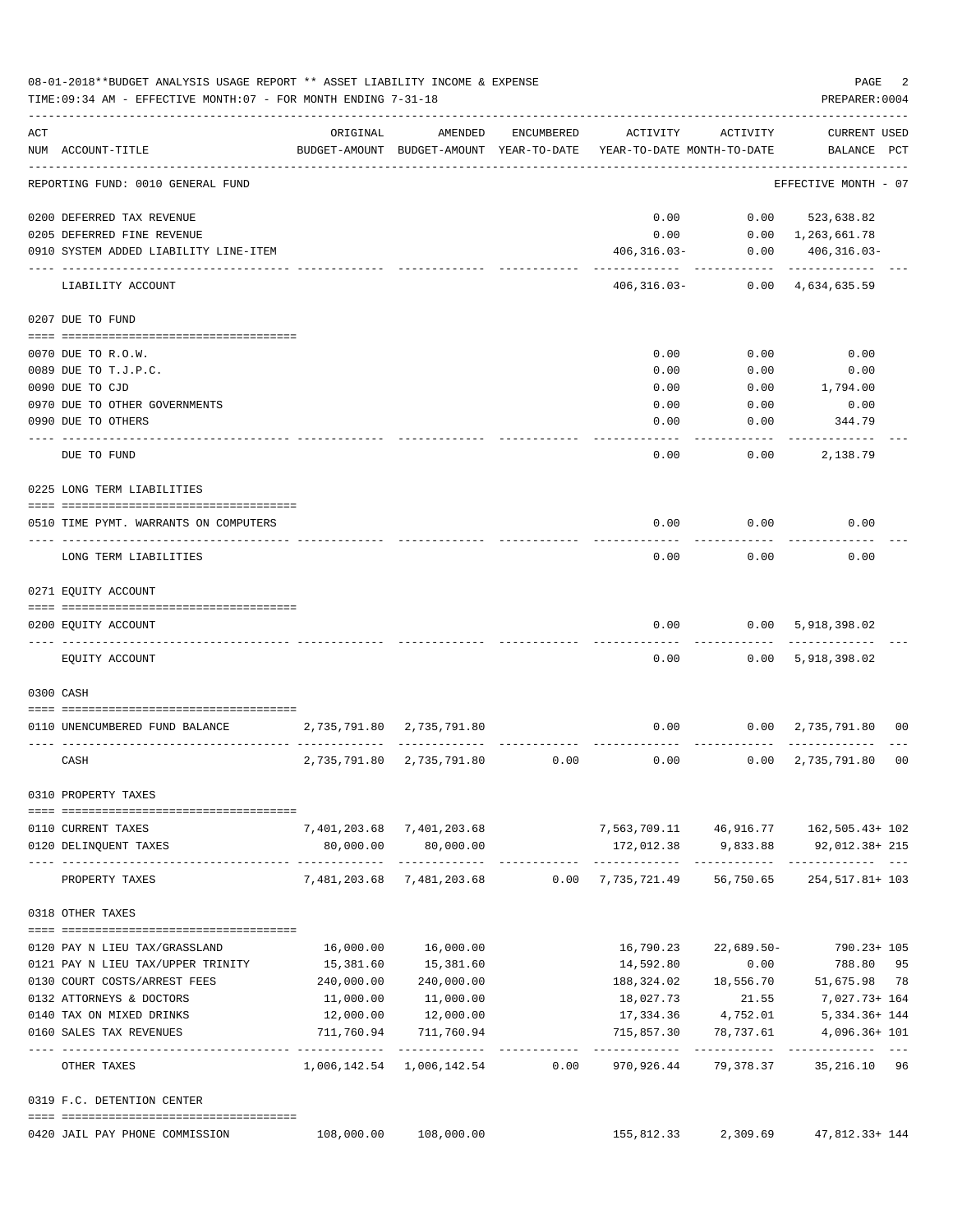| ACT<br>NUM ACCOUNT-TITLE                                    | ORIGINAL<br>BUDGET-AMOUNT | AMENDED<br>BUDGET-AMOUNT | ENCUMBERED<br>YEAR-TO-DATE | <b>ACTIVITY</b><br>YEAR-TO-DATE MONTH-TO-DATE | ACTIVITY           | <b>CURRENT USED</b><br>BALANCE<br>PCT |
|-------------------------------------------------------------|---------------------------|--------------------------|----------------------------|-----------------------------------------------|--------------------|---------------------------------------|
| REPORTING FUND: 0010 GENERAL FUND                           |                           |                          |                            |                                               |                    | EFFECTIVE MONTH - 07                  |
|                                                             |                           |                          |                            |                                               |                    |                                       |
| 0429 SCHOLARSHIP FUNDS                                      | 10,000.00                 | 10,000.00                |                            | 10,000.00                                     | 0.00               | 0.00 100                              |
| 0551 ANNUAL PAYMENT                                         | 0.00                      | 0.00                     |                            | 0.00                                          | 0.00               | 0.00                                  |
| 0552 MONTHLY MONITORING PAYMEN<br>0553 ADMINISTRATIVE FEE   | 0.00<br>282,875.00        | 0.00<br>282,875.00       |                            | 0.00<br>232,187.50                            | 0.00<br>28,052.50  | 0.00<br>50,687.50<br>82               |
| 0554 REIMB.FOR CONFINEMENT EXP.                             | 0.00                      | 0.00                     |                            | 0.00                                          | 0.00               | 0.00                                  |
| F.C. DETENTION CENTER                                       | 400,875.00                | 400,875.00               | 0.00                       | 397,999.83                                    | 30,362.19          | 2,875.17 99                           |
| 0320 LICENSES & PERMITS                                     |                           |                          |                            |                                               |                    |                                       |
|                                                             |                           |                          |                            |                                               |                    |                                       |
| 0200 ALCOHLIC BEVERAGE LICENSE                              | 1,000.00                  | 1,000.00                 |                            | 1,375.50                                      | 0.00               | 375.50+ 138                           |
| 0300 SEWAGE PERMITS/INSPECTIONS                             | 70,000.00                 | 70,000.00                |                            | 86,735.38                                     | 9,165.06           | 16,735.38+ 124                        |
| 0545 FOOD SERV. PERMITS/CLASSES                             | 0.00                      | 0.00                     |                            | 0.00                                          | 0.00               | 0.00                                  |
| 0546 \$5 COUNTY FEE/FOOD HANDLERS CLASS                     | 0.00                      | 0.00                     |                            | 0.00                                          | 0.00               | 0.00                                  |
| LICENSES & PERMITS                                          | 71,000.00                 | 71,000.00                | 0.00                       | 88,110.88                                     | 9,165.06           | 17,110.88+ 124                        |
| 0321 FEES OF TAX COLLECTOR                                  |                           |                          |                            |                                               |                    |                                       |
|                                                             |                           |                          |                            |                                               |                    |                                       |
| 0200 COMMISSIONS ON CAR REGIST                              | 110,000.00                | 110,000.00               |                            | 93,210.29                                     | 8,829.35           | 16,789.71 85                          |
| 0250 COMMISSION ON CAR TITLES                               | 40,000.00                 | 40,000.00                |                            | 37,205.00                                     | 3,705.00           | 2,795.00 93                           |
| 0251 COMM.ON SALES TAX COLLECTIONS<br>0901 TAX CERTIFICATES | 200,000.00<br>5,800.00    | 200,000.00<br>5,800.00   |                            | 247,809.34<br>7,229.97                        | 0.00<br>714.79     | 47,809.34+ 124<br>1,429.97+ 125       |
|                                                             |                           |                          |                            |                                               |                    |                                       |
| FEES OF TAX COLLECTOR                                       | 355,800.00                | 355,800.00               | 0.00                       | 385,454.60                                    | 13,249.14          | 29,654.60+ 108                        |
| 0330 GRANTS                                                 |                           |                          |                            |                                               |                    |                                       |
| 0396 RIFLE RESISTANT BODY ARMOR 3439801                     | 0.00                      | 14,150.00                |                            |                                               | 14,150.00 0.00     | $0.00$ 100                            |
| 0403 TEAM REDEVELOPMENT TRAINING                            | 0.00                      | 0.00                     |                            | 0.00                                          | 0.00               | 0.00                                  |
| 0437 INDIGENT DEFENSE GRANT                                 | 35,000.00                 | 35,000.00                |                            | 42,909.75                                     | 8,481.25           | 7,909.75+ 123                         |
| GRANTS                                                      | 35,000.00                 | 49,150.00                | 0.00                       | 57,059.75                                     | 8,481.25           | 7,909.75+ 116                         |
| 0340 FEES OF OFFICE                                         |                           |                          |                            |                                               |                    |                                       |
| 0135 FAMILY PROTECTION FEE                                  | 0.00                      | 0.00                     |                            | 1,604.02                                      | 105.01             | $1,604.02+$                           |
| 0400 COUNTY JUDGE FEES                                      | 200.00                    | 200.00                   |                            | 437.22                                        | 0.00               | 237.22+ 219                           |
| 0403 COUNTY CLERK FEES                                      | 210,000.00                | 210,000.00               |                            | 176,575.09                                    | 0.00               | 33, 424.91<br>84                      |
| 0450 DISTRICT CLERK FEES                                    | 85,000.00                 | 85,000.00                |                            | 63,262.68                                     | 7,456.59           | 21,737.32<br>74                       |
| 0455 J. P. #1 FEES                                          | 20,000.00                 | 20,000.00                |                            | 14, 312.55                                    | 2,409.34           | 5,687.45<br>72                        |
| 0456 J. P. #2 FEES                                          | 3,500.00                  | 3,500.00                 |                            | 6,043.71                                      | 344.90             | $2,543.71+173$                        |
| 0457 J. P. #3 FEES                                          | 10,000.00                 | 10,000.00                |                            | 7,846.40                                      | 834.10             | 2,153.60<br>78                        |
| 0475 DISTRICT ATTORNEY FEES                                 | 7,000.00                  | 7,000.00                 |                            | 4,811.33                                      | 22.00              | 2,188.67<br>69                        |
| 0480 BOND APPLICATION FEE                                   | 0.00                      | 0.00                     |                            | 500.00                                        | 0.00               | $500.00+$                             |
| 0484 ELECTION REIMBURSEMENTS<br>0551 CONSTABLE PCT. 1 FEES  | 0.00<br>7,000.00          | 0.00<br>7,000.00         |                            | 983.90<br>10,157.48                           | 675.00<br>2,140.00 | 983.90+<br>3, 157. 48+ 145            |
| 0552 CONSTABLE PCT. 2 FEES                                  | 3,000.00                  | 3,000.00                 |                            | 2,065.00                                      | 280.00             | 935.00<br>69                          |
| 0553 CONSTABLE PCT. 3 FEES                                  | 2,000.00                  | 2,000.00                 |                            | 2,193.11                                      | 220.75             | $193.11 + 110$                        |
| 0560 SHERIFF FEES                                           | 40,000.00                 | 40,000.00                |                            | 37,554.39                                     | 3,865.47           | 2,445.61<br>94                        |
| 0573 BOND SUPERVISION FEES                                  | 50,000.00                 | 50,000.00                |                            | 55,492.80                                     | 6,910.00           | 5,492.80+ 111                         |
| 0600 D.C.6TH COURT OF APPEALS FEE                           | 1,500.00                  | 1,500.00                 |                            | 1,321.29                                      | 101.41             | 178.71<br>88                          |
| 0601 C.C.6TH COURT OF APPEALS FEE                           | 800.00                    | 800.00                   |                            | 675.00                                        | 0.00               | 125.00<br>84                          |
| 0652 SUBDIVISION FEES                                       | 250.00                    | 250.00                   |                            | 4,347.40                                      | 1,125.00           | 4,097.40+739                          |
| 0900 OTHER FEES                                             | 500.00                    | 500.00                   |                            | 0.00                                          | 0.00               | 500.00<br>00                          |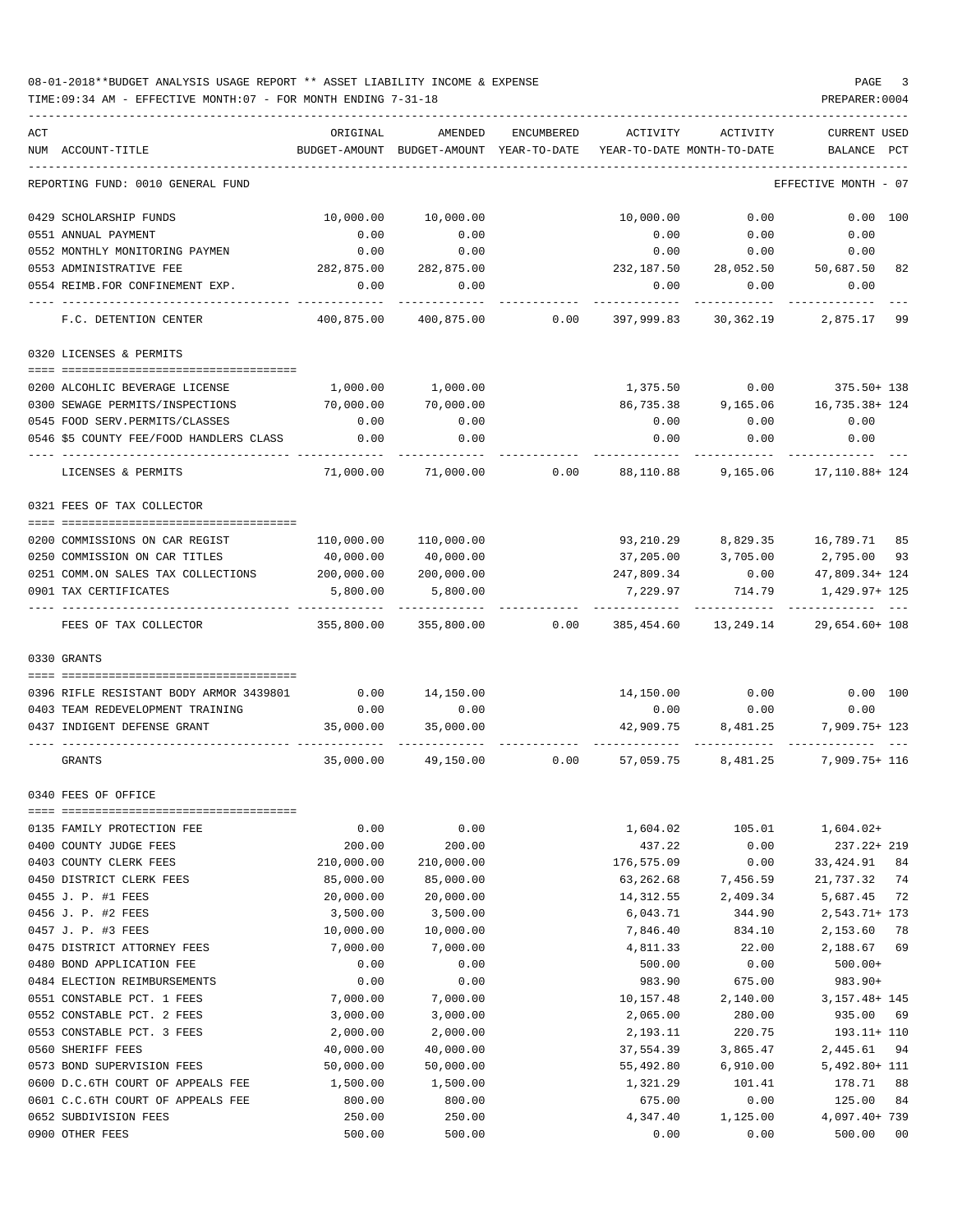| 08-01-2018**BUDGET ANALYSIS USAGE REPORT ** ASSET LIABILITY INCOME & EXPENSE |  |  | PAGE |  |
|------------------------------------------------------------------------------|--|--|------|--|
|                                                                              |  |  |      |  |

TIME:09:34 AM - EFFECTIVE MONTH:07 - FOR MONTH ENDING 7-31-18 PREPARER:0004

| ACT |                                                                   | ORIGINAL               | AMENDED                                  | <b>ENCUMBERED</b> | ACTIVITY          | ACTIVITY                            | CURRENT USED          |          |
|-----|-------------------------------------------------------------------|------------------------|------------------------------------------|-------------------|-------------------|-------------------------------------|-----------------------|----------|
|     | NUM ACCOUNT-TITLE                                                 |                        | BUDGET-AMOUNT BUDGET-AMOUNT YEAR-TO-DATE |                   |                   | YEAR-TO-DATE MONTH-TO-DATE          | BALANCE               | PCT      |
|     | REPORTING FUND: 0010 GENERAL FUND                                 |                        |                                          |                   |                   |                                     | EFFECTIVE MONTH - 07  |          |
|     | FEES OF OFFICE                                                    | 440,750.00             | 440,750.00                               | 0.00              |                   | 390, 183. 37 26, 489. 57            | 50,566.63             | -89      |
|     | 0350 FINES                                                        |                        |                                          |                   |                   |                                     |                       |          |
|     | 0455 J. P. #1 FINES                                               |                        |                                          |                   |                   |                                     |                       | 48       |
|     | 0456 J. P. #2 FINES                                               | 14,000.00<br>1,000.00  | 14,000.00<br>1,000.00                    |                   | 209.00            | 6,662.35 1,262.00 7,337.65<br>25.90 | 791.00                | 21       |
|     | 0457 J. P. #3 FINES                                               | 2,500.00               | 2,500.00                                 |                   | 3,095.93          | 48.00                               | 595.93+ 124           |          |
|     |                                                                   |                        |                                          |                   |                   |                                     |                       |          |
|     | FINES                                                             | 17,500.00              | 17,500.00                                | 0.00              | 9,967.28          | 1,335.90                            | 7,532.72 57           |          |
|     | 0352 FINES & FORFEITURES                                          |                        |                                          |                   |                   |                                     |                       |          |
|     | 0100 10% COMM.ON SURETY BAIL BOND FEE                             | 1,000.00               | 1,000.00                                 |                   | 757.50            | 360.00                              | 242.50                | 76       |
|     | 0201 BOND FORFEITURES                                             | 8,000.00               | 8,000.00                                 |                   | 93.00             | 0.00                                | 7,907.00              | 01       |
|     | FINES & FORFEITURES                                               | 9,000.00               | 9,000.00                                 | 0.00              | 850.50            | 360.00                              | 8,149.50              | 09       |
|     | 0360 INTEREST EARNINGS                                            |                        |                                          |                   |                   |                                     |                       |          |
|     |                                                                   |                        |                                          |                   |                   |                                     |                       |          |
|     | 0100 INTEREST EARNINGS                                            | 6,000.00               | 6,000.00                                 |                   |                   | 48,346.28 7,039.04 42,346.28+806    |                       |          |
|     | INTEREST EARNINGS                                                 | 6,000.00               | 6,000.00                                 | 0.00              | 48,346.28         | 7,039.04                            | 42,346.28+806         |          |
|     | 0364 SALE OF ASSETS LAND/BUILDING                                 |                        |                                          |                   |                   |                                     |                       |          |
|     | 0162 SALE OF ASSETS LAND/BUILDING                                 | 0.00                   | 0.00                                     |                   | 0.00              | 0.00                                | 0.00                  |          |
|     | 0163 SALE OF EQUIPMENT                                            | 1,000.00               | 1,000.00                                 |                   | 23, 382.38        | 0.00                                | 22, 382. 38+ 338      |          |
|     |                                                                   |                        |                                          |                   |                   |                                     | ---------             |          |
|     | SALE OF ASSETS LAND/BUILDING                                      | 1,000.00               | 1,000.00                                 | 0.00              | 23,382.38         | 0.00                                | 22,382.38+338         |          |
|     | 0370 MISCELLANEOUS                                                |                        |                                          |                   |                   |                                     |                       |          |
|     | 0100 KFYN-RADIO TOWER RENT                                        | 2,400.00               | 2,400.00                                 |                   |                   | 2,000.00 200.00 400.00              |                       | 83       |
|     | 0112 TOBACCO SETTLEMENT                                           | 21,000.00              | 21,000.00                                |                   | 18,060.46         | 0.00                                | 2,939.54              | 86       |
|     | 0115 RENT- VERIZON TOWER                                          | 11,109.00              | 11,109.00                                |                   | 11,571.85         | 1,064.61                            | 462.85+ 104           |          |
|     | 0120 CONTRIBUTION IHC TRUST                                       | 3,000.00               | 3,000.00                                 |                   | 3,878.84          | 0.00                                | 878.84+ 129           |          |
|     | 0125 IHC STATE REIMBURSEMENT                                      | 0.00                   | 0.00                                     |                   | 0.00              | 0.00                                | 0.00                  |          |
|     | 0130 REFUNDS & MISCELLANEOUS                                      | 25,000.00              | 25,000.00                                |                   | 9,928.14          | 0.00                                | 15,071.86             | 40       |
|     | 0131 AUTOMOBILE INSURANCE LOSS PAYMENTS                           | 0.00                   | 0.00                                     |                   | 0.00              | 0.00                                | 0.00                  |          |
|     | 0132 PROPERTY INSURANCE LOSS PAYMENTS                             | 0.00                   | 0.00                                     |                   | 0.00              | 0.00                                | 0.00                  |          |
|     | 0135 HEALTH INS. SURPLUS DISTRIBUTION                             | 5,000.00               | 5,000.00                                 |                   | 0.00              | 0.00                                | 5,000.00              | 00       |
|     | 0139 STATE JUROR REIMB.FEE                                        | 25,000.00              | 25,000.00                                |                   | 21,624.00         | 0.00                                | 3,376.00              | 86       |
|     | 0143 D.A.SALARY REIMB.<br>0144 CO. JUDGE COURT FEES SALARY REIMB. | 27,500.00<br>25,200.00 | 27,500.00<br>25,200.00                   |                   | 18,333.32<br>0.00 | 0.00<br>0.00                        | 9,166.68<br>25,200.00 | 67<br>00 |
|     | 0147 UTILITIES REIMBURSEMENT                                      | 17,500.00              | 17,500.00                                |                   | 13,556.08         | 1,126.68                            | 3,943.92              | 77       |
|     | 0151 ASST. DA LONGEVITY PAY                                       | 4,440.00               | 4,440.00                                 |                   | 3,840.00          | 0.00                                | 600.00                | 86       |
|     | 0152 HB 9 D.A. SUPPLEMENTAL FUNDS                                 | 4,317.00               | 4,317.00                                 |                   | 3,598.10          | 359.81                              | 718.90                | 83       |
|     | 0162 COURT REPORTER SERVICE FEE                                   | 6,000.00               | 6,000.00                                 |                   | 5,285.11          | 304.23                              | 714.89                | 88       |
|     | 0163 ADM.OF COURT JUSTICE 10% SB 1417                             | 1,000.00               | 1,000.00                                 |                   | 801.71            | 48.53                               | 198.29                | 80       |
|     | 0164 TIME PAYMENT FEE 40% SB 1417                                 | 3,000.00               | 3,000.00                                 |                   | 3,207.16          | 194.12                              | 207.16+ 107           |          |
|     | 0166 JUDICIAL SUPP.FEE(60 CENTS)                                  | 1,000.00               | 1,000.00                                 |                   | 677.81            | 82.39                               | 322.19                | 68       |
|     | 0167 JUROR REIMB.FEE                                              | 6,000.00               | 6,000.00                                 |                   | 4,516.00          | 549.89                              | 1,484.00              | 75       |
|     | 0408 COUNTY WELLNESS PROGRAM                                      | 3,000.00               | 3,000.00                                 |                   | 1,037.04          | 0.00                                | 1,962.96              | 35       |

0410 CO CT AT LAW SUPPLEMENT 84,000.00 84,000.00 63,000.00 0.00 21,000.00 75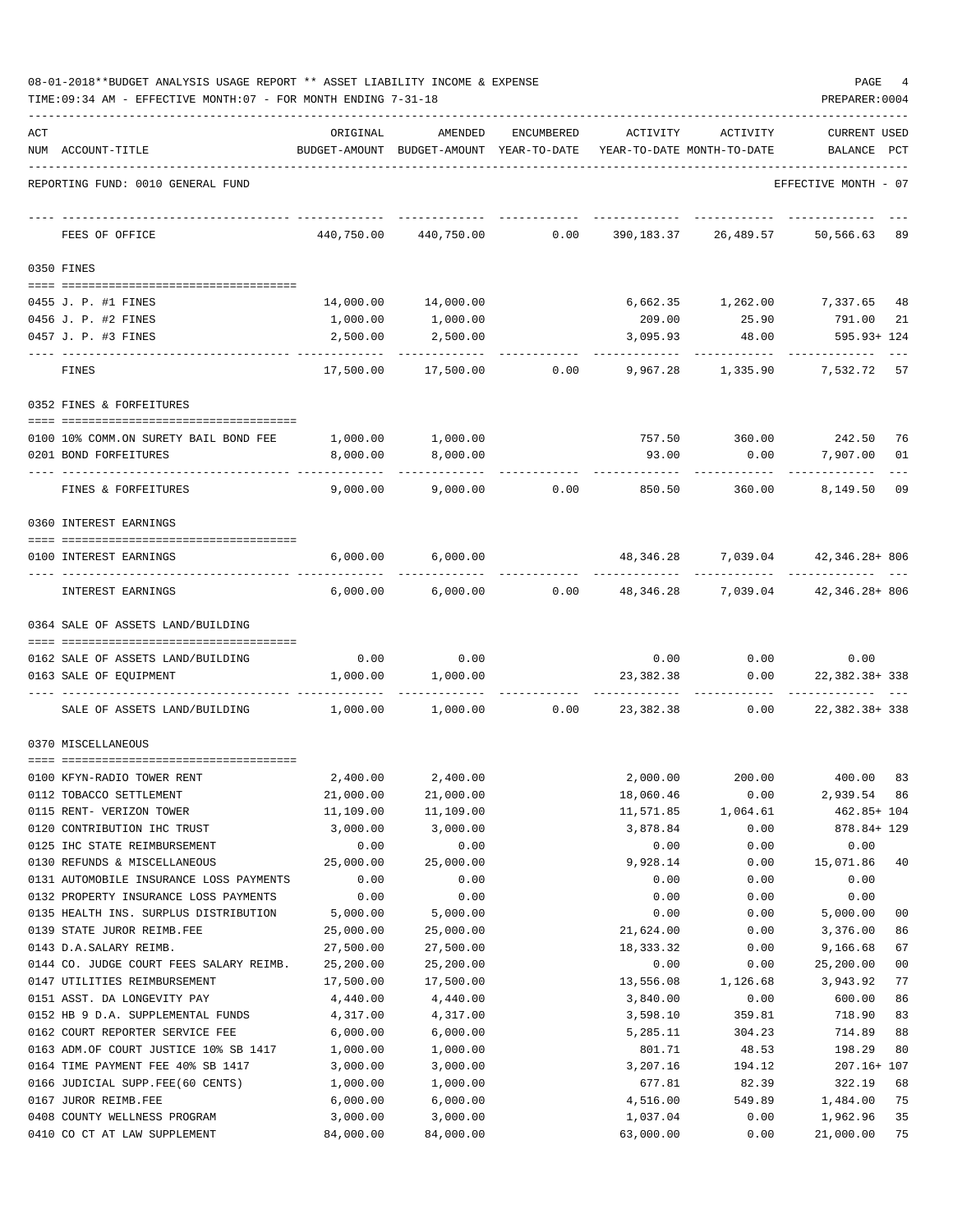| ACT                                               | ORIGINAL         | AMENDED                                                             | ENCUMBERED     | ACTIVITY           | ACTIVITY             | <b>CURRENT USED</b>  |          |
|---------------------------------------------------|------------------|---------------------------------------------------------------------|----------------|--------------------|----------------------|----------------------|----------|
| NUM ACCOUNT-TITLE                                 |                  | BUDGET-AMOUNT BUDGET-AMOUNT YEAR-TO-DATE YEAR-TO-DATE MONTH-TO-DATE |                |                    |                      | BALANCE PCT          |          |
| REPORTING FUND: 0010 GENERAL FUND                 |                  |                                                                     |                |                    |                      | EFFECTIVE MONTH - 07 |          |
| 0450 DIST. CLK. PASSPORT PHOTO                    | 2,500.00         | 2,500.00                                                            |                | 760.00             | 320.00               | 1,740.00             | 30       |
| 0453 REIMB.CEC ODYSSEY SAAS                       | 21,593.00        | 21,593.00                                                           |                | 21,593.00          | 5,398.25             | 0.00                 | 100      |
| 0509 CANDY MACHINE COMMISSION                     | 350.00           | 350.00                                                              |                | 115.18             | 0.00                 | 234.82               | 33       |
| 0510 DR. PEPPER COMMISSION                        | 300.00           | 300.00                                                              |                | 184.00             | 28.00                | 116.00               | 61       |
| 0553 DONATION CONST.3 RADIO EQUIP.                | 0.00             | 0.00                                                                |                | 0.00               | 0.00                 | 0.00                 |          |
| 0562 STATE REIMB.OFFENDER TRANSPORT               | 4,000.00         | 4,000.00                                                            |                | 2,698.40           | 0.00                 | 1,301.60             | 67       |
| 0565 COCA-COLA COMMISSIONS                        | 150.00           | 150.00                                                              |                | 26.08              | 0.00                 | 123.92               | 17       |
| MISCELLANEOUS                                     |                  | 304,359.00 304,359.00                                               | 0.00           |                    | 210,292.28 9,676.51  | 94,066.72 69         |          |
| 0400 COUNTY JUDGE                                 |                  |                                                                     |                |                    |                      |                      |          |
|                                                   |                  |                                                                     |                |                    |                      |                      |          |
| 0101 SALARY ELECTED OFFICIAL                      | 64,716.75        | 64,716.75                                                           | 0.00           | 54,760.42          | 4,978.22             | 9,956.33             | 85       |
| 0104 STATE PROBATE SALARY SUPPLEMENT              | 0.00             | 0.00                                                                | 0.00           | 0.00               | 0.00                 | 0.00                 |          |
| 0105 SALARY SECRETARY                             | 33,322.66        | 33, 322.66                                                          | 0.00           | 31,870.50          | 2,921.70             | 1,452.16             | 96       |
| 0201 SOCIAL SECURITY TAXES                        | 6,450.44         | 6,450.44                                                            | 0.00           | 4,969.63           | 448.56               | 1,480.81             | 77       |
| 0202 GROUP HEALTH & DENTAL INSURANCE              | 20,989.25        | 20,989.25                                                           | 0.00           | 16,359.43          | 1,749.12             | 4,629.82             | 78       |
| 0203 RETIREMENT                                   | 11,430.01        | 11,430.01                                                           | 0.00           | 10,063.92          | 931.50               | 1,366.09             | 88       |
| 0204 WORKERS' COMPENSATION                        | 436.97           | 436.97                                                              | 0.00           | 352.50             | 0.00                 | 84.47                | 81<br>77 |
| 0205 MEDICARE TAX                                 | 1,508.57         | 1,508.57                                                            | 0.00           | 1,162.19           | 104.90               | 346.38               |          |
| 0225 TRAVEL ALLOWANCE                             | 3,600.00         | 3,600.00                                                            | 0.00           | 3,000.00<br>533.48 | 300.00               | 600.00               | 83       |
| 0310 OFFICE SUPPLIES                              | 800.00           | 800.00                                                              | 0.00           |                    | 51.59                | 266.52               | 67<br>18 |
| 0311 POSTAL EXPENSES<br>0427 OUT OF COUNTY TRAVEL | 400.00           | 400.00<br>5,750.00                                                  | 0.00           | 71.38              | 6.67                 | 328.62               | 81       |
| 0431 LOCAL TRAVEL                                 | 5,750.00<br>0.00 | 0.00                                                                | 0.00<br>0.00   | 4,634.39<br>0.00   | 0.00<br>0.00         | 1,115.61<br>0.00     |          |
| 0435 PRINTING                                     | 200.00           | 200.00                                                              | 0.00           | 58.50              | 0.00                 | 141.50               | 29       |
| 0437 COURT REPORTER EXPENSE                       | 2,500.00         | 2,500.00                                                            | 0.00           | 0.00               | 0.00                 | 2,500.00             | 00       |
| 0468 JUVENILE BOARD SALARY                        | 2,400.00         | 2,400.00                                                            | 0.00           | 2,000.00           | 200.00               | 400.00               | 83       |
| 0480 BOND                                         | 0.00             | 247.00                                                              | 0.00           | 247.00             | 0.00                 | 0.00                 | 100      |
| 0572 OFFICE EQUIPMENT                             | 1,000.00         | 1,000.00                                                            | 0.00           | 37.59              | 0.00                 | 962.41               | 04       |
| 0574 TECHNOLOGY                                   | 0.00             | 0.00                                                                | 0.00           | 0.00               | 0.00                 | 0.00                 |          |
| 0590 BOOKS                                        | 300.00           | 300.00                                                              | 0.00           | 161.00             | 0.00                 | 139.00               | 54       |
|                                                   |                  |                                                                     |                |                    |                      |                      |          |
| COUNTY JUDGE                                      | 155,804.65       | 156,051.65                                                          | 0.00           |                    | 130,281.93 11,692.26 | 25,769.72 83         |          |
| 0401 911 COORDINATOR                              |                  |                                                                     |                |                    |                      |                      |          |
| 0403 TCOG RURAL ADDRESSING                        | 23,000.00        |                                                                     | 23,000.00 0.00 |                    | 23,000.00 0.00       | 0.00 100             |          |
|                                                   |                  |                                                                     |                |                    |                      |                      |          |
| 911 COORDINATOR                                   | 23,000.00        |                                                                     | 23,000.00 0.00 | 23,000.00          | 0.00                 |                      | 0.00 100 |
| 0403 COUNTY CLERK                                 |                  |                                                                     |                |                    |                      |                      |          |
| 0101 SALARY ELECTED OFFICIAL                      | 56,541.72        | 56,541.72                                                           | 0.00           |                    | 47,842.96 4,349.36   | 8,698.76             | 85       |
| 0104 SALARY DEPUTIES                              | 174,272.43       | 174, 272. 43                                                        | 0.00           | 140,383.56         | 12,001.09            | 33,888.87            | 81       |
| 0107 REGULAR-TEMP. PART-TIME                      | 16,588.00        | 16,588.00                                                           | 0.00           | 5,423.00           | 1,276.00             | 11,165.00            | 33       |
| 0201 SOCIAL SECURITY TAXES                        | 15,353.81        | 15,353.81                                                           | 0.00           | 10,553.84          | 955.77               | 4,799.97             | 69       |
| 0202 GROUP HEALTH & DENTAL INSURANCE              | 73,462.20        | 73,462.20                                                           | 0.00           | 62,093.72          | 6,121.92             | 11,368.48            | 85       |
| 0203 RETIREMENT                                   | 28,154.36        | 28,154.36                                                           | 0.00           | 21,990.27          | 2,027.05             | 6,164.09             | 78       |
| 0204 WORKERS COMPENSATION                         | 1,040.10         | 1,040.10                                                            | 0.00           | 868.28             | 0.00                 | 171.82               | 83       |
| 0205 MEDICARE TAX                                 | 3,590.81         | 3,590.81                                                            | 0.00           | 2,468.40           | 223.54               | 1,122.41             | 69       |
| 0310 OFFICE SUPPLIES                              | 3,760.00         | 3,760.00                                                            | 240.90         | 3,264.17           | 71.95                | 254.93               | 93       |
| 0311 POSTAL EXPENSES                              | 1,500.00         | 1,500.00                                                            | 0.00           | 547.76             | 57.64                | 952.24               | 37       |
| 0420 UTILITIES TELEPHONE                          | 0.00             | 0.00                                                                | 0.00           | 0.00               | 0.00                 | 0.00                 |          |
| 0427 OUT OF COUNTY TRAVEL                         | 4,000.00         | 4,000.00                                                            | 0.00           | 3,625.93           | 106.33               | 374.07               | 91       |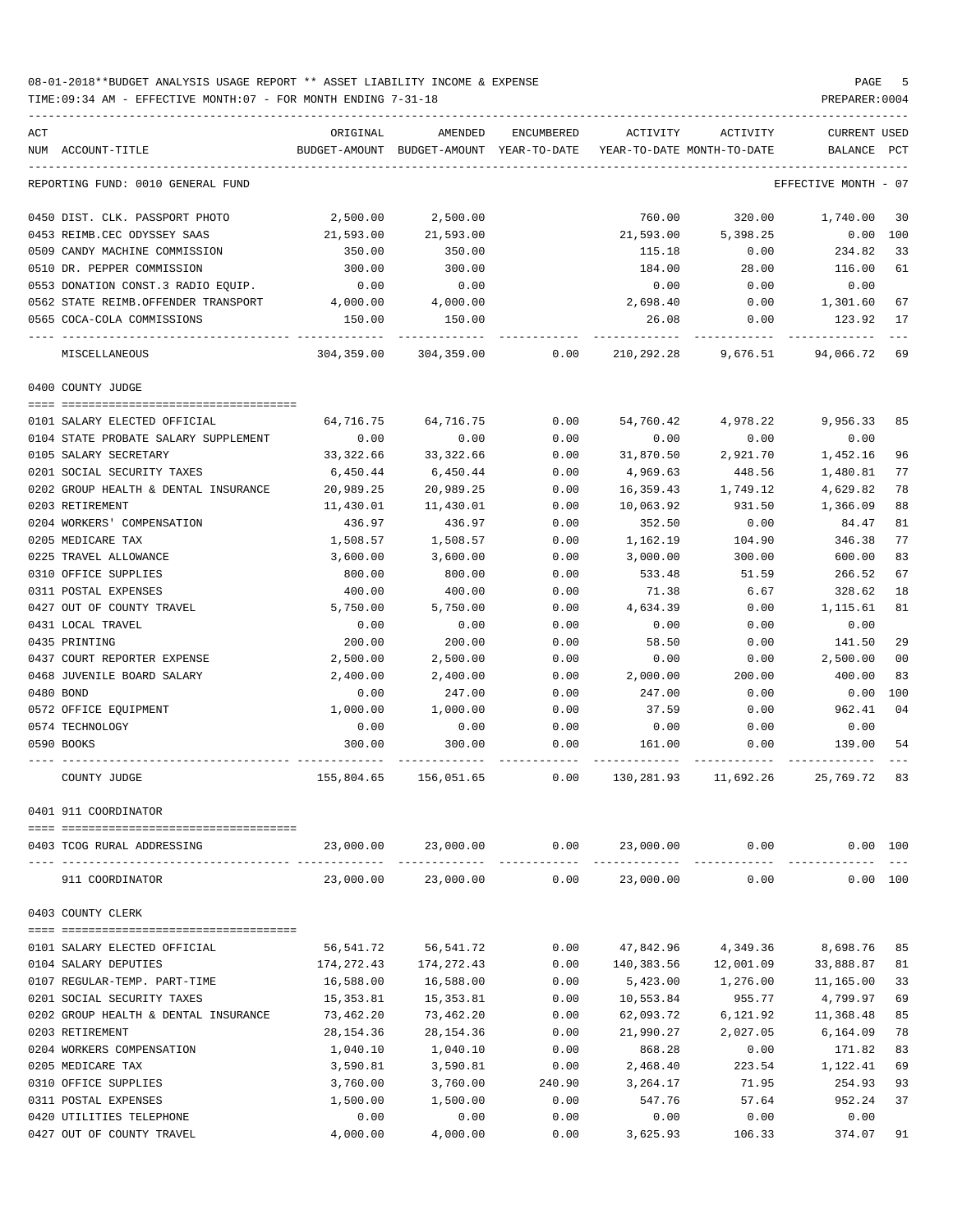### 08-01-2018\*\*BUDGET ANALYSIS USAGE REPORT \*\* ASSET LIABILITY INCOME & EXPENSE PAGE 6 TIME:09:34 AM - EFFECTIVE MONTH:07 - FOR MONTH ENDING 7-31-18 PREPARER:0004

| ACT | NUM ACCOUNT-TITLE                    | ORIGINAL  | AMENDED<br>BUDGET-AMOUNT BUDGET-AMOUNT YEAR-TO-DATE | ENCUMBERED | ACTIVITY  | ACTIVITY<br>YEAR-TO-DATE MONTH-TO-DATE                         | CURRENT USED<br>BALANCE PCT |    |
|-----|--------------------------------------|-----------|-----------------------------------------------------|------------|-----------|----------------------------------------------------------------|-----------------------------|----|
|     | REPORTING FUND: 0010 GENERAL FUND    |           |                                                     |            |           |                                                                | EFFECTIVE MONTH - 07        |    |
|     | 0431 LOCAL TRAVEL                    | 0.00      | 0.00                                                | 0.00       | 0.00      | 0.00                                                           | 0.00                        |    |
|     | 0435 PRINTING                        | 1,400.00  | 1,400.00                                            | 0.00       | 652.29    | 0.00                                                           | 747.71                      | 47 |
|     | 0437 IMAGING/INDEXING                | 14,000.00 | 14,000.00                                           | 0.00       | 7,689.63  | 0.00                                                           | 6,310.37                    | 55 |
|     | 0480 BOND                            | 292.50    | 292.50                                              | 0.00       | 450.00    | 150.00                                                         | 157.50- 154                 |    |
|     | 0481 DUES                            | 225.00    | 225.00                                              | 0.00       | 0.00      | 0.00                                                           | 225.00                      | 00 |
|     | 0572 OFFICE EQUIPMENT                | 3,478.83  | 3,478.83                                            | 0.00       | 0.00      | 0.00                                                           | 3,478.83 00                 |    |
|     | COUNTY CLERK                         |           |                                                     |            |           | 397,659.76 397,659.76 240.90 307,853.81 27,340.65 89,565.05 77 |                             |    |
|     | 0404 ELECTION                        |           |                                                     |            |           |                                                                |                             |    |
|     |                                      |           |                                                     |            |           |                                                                |                             |    |
|     | 0109 SALARY                          | 11,300.00 | 13,300.00                                           | 0.00       | 15,319.08 | 0.00                                                           | 2,019.08-115                |    |
|     | 0201 SOCIAL SECURITY TAXES           | 0.00      | 0.00                                                | 0.00       | 13.02     | 0.00                                                           | 13.02-                      |    |
|     | 0203 RETIREMENT                      | 0.00      | 0.00                                                | 0.00       | 0.00      | 0.00                                                           | 0.00                        |    |
|     | 0205 MEDICARE TAX                    | 0.00      | 0.00                                                | 0.00       | 3.05      | 0.00                                                           | $3.05 -$                    |    |
|     | 0310 ELECTION SUPPLIES               | 4,000.00  | 4,000.00                                            | 0.00       | 4,085.08  | 195.03                                                         | 85.08- 102                  |    |
|     | 0311 POSTAGE                         | 8,500.00  | 7,500.00                                            | 0.00       | 7,047.05  | 85.72                                                          | 452.95                      | 94 |
|     | 0423 CELL PHONE                      | 240.00    | 240.00                                              | 0.00       | 200.00    | 20.00                                                          | 40.00                       | 83 |
|     | 0427 ELECTION TRAVEL                 | 2,900.00  | 1,900.00                                            | 0.00       | 350.05    | 0.00                                                           | 1,549.95                    | 18 |
|     | 0428 EMPLOYEE TRAINING               | 0.00      | 0.00                                                | 0.00       | 0.00      | 0.00                                                           | 0.00                        |    |
|     | 0429 DPS BACKGROUND CHECK            | 50.00     | 50.00                                               | 0.00       | 0.00      | 0.00                                                           | 50.00                       | 00 |
|     | 0430 BIDS AND NOTICES                | 600.00    | 600.00                                              | 0.00       | 372.78    | $45.06-$                                                       | 227.22                      | 62 |
|     | 0442 PROFESSIONAL SERVICE/TRANSLATOR | 200.00    | 200.00                                              | 0.00       | 156.25    | 0.00                                                           | 43.75                       | 78 |
|     | 0483 VOTER REGISTRATION              | 2,000.00  | 2,000.00                                            | 0.00       | 1,374.48  | 0.00                                                           | 625.52                      | 69 |
|     | 0485 ELECTION MAINT. AGREEMENT       | 14,226.00 | 14,226.00                                           | 0.00       | 14,231.00 | 0.00                                                           | $5.00 - 100$                |    |
|     | 0573 ELECTION EQUIPMENT              | 2,402.79  | 2,402.79                                            | 0.00       | 0.00      | 0.00                                                           | 2,402.79                    | 00 |
|     | ELECTION                             |           | 46,418.79 46,418.79 0.00 43,151.84                  |            |           | 255.69                                                         | 3,266.95 93                 |    |
|     | 0405 VETERANS'SERVICE                |           |                                                     |            |           |                                                                |                             |    |
|     | 0102 SALARY APPOINTED OFFICIAL       | 37,080.00 | 37,080.00                                           | 0.00       |           | 31, 375.52 2, 852.32                                           | 5,704.48                    | 85 |
|     | 0201 SOCIAL SECURITY TAXES           | 2,298.96  | 2,298.96                                            | 0.00       | 1,945.24  | 176.84                                                         | 353.72                      | 85 |
|     | 0202 GROUP HEALTH & DENTAL INSURANCE | 10,494.60 | 10,494.60                                           | 0.00       | 8,745.60  | 874.56 1,749.00                                                |                             | 83 |
|     | 0203 RETIREMENT                      | 4,219.70  | 4,219.70                                            | 0.00       | 3,562.30  | 328.02                                                         | 657.40                      | 84 |
|     | 0204 WORKERS' COMPENSATION           | 155.74    | 155.74                                              | 0.00       | 130.14    | 0.00                                                           | 25.60 84                    |    |
|     | 0205 MEDICARE TAX                    | 537.66    | 537.66                                              | 0.00       | 454.96    | 41.36                                                          | 82.70                       | 85 |
|     | 0310 OFFICE SUPPLIES                 | 250.00    | 250.00                                              | 0.00       | 137.21    | 0.00                                                           | 112.79                      | 55 |
|     | 0311 POSTAL EXPENSES                 | 100.00    | 100.00                                              | 0.00       | 98.00     | 0.00                                                           | 2.00                        | 98 |
|     | 0427 OUT OF COUNTY TRAVEL            | 750.00    | 750.00                                              | 0.00       | 300.84    | 0.00                                                           | 449.16                      | 40 |
|     | 0428 TRAINING/TUITION                | 500.00    | 500.00                                              | 0.00       | 0.00      | 0.00                                                           | 500.00                      | 00 |
|     | 0435 PRINTING                        | 100.00    | 100.00                                              | 0.00       | 30.00     | 0.00                                                           | 70.00                       | 30 |
|     | 0453 COMPUTER SOFTWARE               | 0.00      | 0.00                                                | 0.00       | 0.00      | 0.00                                                           | 0.00                        |    |
|     | 0572 OFFICE EQUIPMENT                | 0.00      | 0.00                                                | 0.00       | 0.00      | 0.00                                                           | 0.00                        |    |
|     | VETERANS ' SERVICE                   | 56,486.66 |                                                     |            |           | 56,486.66  0.00  46,779.81  4,273.10  9,706.85  83             |                             |    |
|     | 0406 EMERGENCY MANAGEMENT            |           |                                                     |            |           |                                                                |                             |    |
|     | 0103 SALARY                          | 40,983.57 | 40,983.57                                           | 0.00       |           | 34,678.38 3,152.58                                             | 6,305.19                    | 85 |
|     | 0107 SALARY TEMP./EXTRA              | 0.00      | 0.00                                                | 0.00       | 0.00      | 0.00                                                           | 0.00                        |    |
|     | 0201 SOCIAL SECURITY TAXES           | 2,570.74  | 2,570.74                                            | 0.00       | 2,146.26  | 195.08                                                         | 424.48                      | 83 |
|     | 0202 GROUP HEALTH & DENTAL INS       | 10,494.60 | 10,494.60                                           | 0.00       | 8,744.84  | 873.80                                                         | 1,749.76                    | 83 |
|     | 0203 RETIREMENT                      | 4,663.93  | 4,663.93                                            | 0.00       | 3,937.19  | 362.54                                                         | 726.74                      | 84 |
|     | 0204 WORKERS' COMPENSATION           | 174.15    | 174.15                                              | 0.00       | 143.84    | 0.00                                                           | 30.31                       | 83 |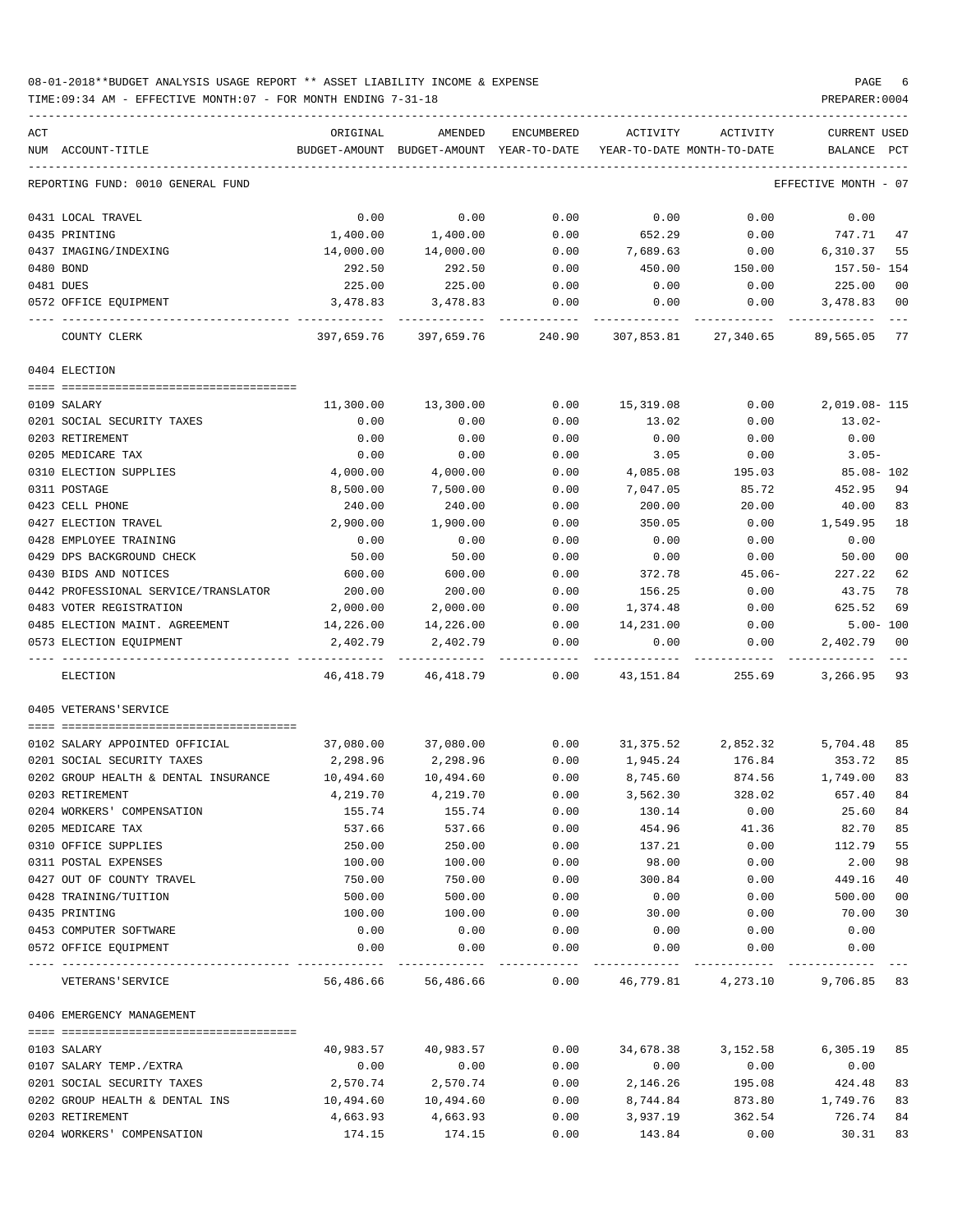| ACT                                              | ORIGINAL     | AMENDED                                  | ENCUMBERED   | ACTIVITY       | ACTIVITY                   | CURRENT USED           |                |
|--------------------------------------------------|--------------|------------------------------------------|--------------|----------------|----------------------------|------------------------|----------------|
| NUM ACCOUNT-TITLE                                |              | BUDGET-AMOUNT BUDGET-AMOUNT YEAR-TO-DATE |              |                | YEAR-TO-DATE MONTH-TO-DATE | BALANCE                | PCT            |
| REPORTING FUND: 0010 GENERAL FUND                |              |                                          |              |                |                            | EFFECTIVE MONTH - 07   |                |
| 0205 MEDICARE TAX                                | 601.22       | 601.22                                   | 0.00         | 501.92         | 45.62                      | 99.30                  | 83             |
| 0225 TRAVEL ALLOWANCE                            | 0.00         | 70.00                                    | 0.00         | 70.00          | 0.00                       | $0.00$ $100$           |                |
| 0310 OFFICE SUPPLIES                             | 150.00       | 150.00                                   | 14.58        | 52.68          | 12.49                      | 82.74                  | -45            |
| 0311 POSTAL EXPENSE                              | 50.00        | 50.00                                    | 0.00         | 49.00          | 0.00                       | 1.00                   | 98             |
| 0330 AUTO EXPENSE-GAS & OIL                      | 1,000.00     | 930.00                                   | 0.00         | 614.54         | 83.91                      | 315.46                 | 66             |
| 0422 R&M RADIO                                   | 0.00         | 0.00                                     | 0.00         | 0.00           | 0.00                       | 0.00                   |                |
| 0423 CELL PHONE ALLOWANCE                        | 480.00       | 480.00                                   | 0.00         | 400.00         | 40.00                      | 80.00                  | 83             |
| 0427 OUT OF COUNTY TRAVEL                        | 400.00       | 400.00                                   | 0.00         | 13.91          | 0.00                       | 386.09                 | 03             |
| 0428 TRAINING & TUITION                          | 0.00         | 0.00                                     | 0.00         | 0.00           | 0.00                       | 0.00                   |                |
| 0454 R&M AUTO                                    | 375.00       | 375.00                                   | 0.00         | 344.81         | 0.00                       | 30.19                  | 92             |
| 0487 TRAILER/AUTO INSURANCE                      | 1,035.00     | 1,035.00                                 | 0.00         | 657.00         | 0.00                       | 378.00                 | 63             |
| 0489 CODE RED EARLY WARNING SYSTEM               | 12,768.00    | 12,768.00                                | 0.00         | 12,768.00      | 0.00                       | 0.00                   | 100            |
| 0490 911 RADIO TOWER BUILDING                    | 500.00       | 500.00                                   | 0.00         | 0.00           | 0.00                       | 500.00                 | 0 <sub>0</sub> |
| 0573 RADIO EQUIPMENT                             | 0.00         | 0.00                                     | 0.00         | 0.00           | 0.00                       | 0.00                   |                |
| EMERGENCY MANAGEMENT                             |              | 76,246.21 76,246.21                      | 14.58        |                | 65,122.37 4,766.02         | 11,109.26 85           |                |
| 0409 NON-DEPARTMENTAL                            |              |                                          |              |                |                            |                        |                |
|                                                  |              |                                          |              |                |                            |                        |                |
| 0100 COMPENSATION PAY                            | 0.00         | 0.00                                     | 0.00         | 0.00           | 0.00                       | 0.00                   |                |
| 0201 SOCIAL SECURITY TAXES                       | 0.00         | 0.00                                     | 0.00         | 0.00           | 0.00                       | 0.00                   |                |
| 0203 RETIREMENT                                  | 0.00         | 0.00                                     | 0.00         | 0.00           | 0.00                       | 0.00                   |                |
| 0204 WORKERS' COMPENSATION                       | 0.00         | 0.00<br>0.00                             | 0.00<br>0.00 | 950.90<br>0.00 | 0.00                       | $950.90 -$<br>0.00     |                |
| 0205 MEDICARE TAX<br>0206 UNEMPLOYMENT EXPENSE   | 0.00<br>0.00 | 0.00                                     | 0.00         | 0.00           | 0.00<br>0.00               | 0.00                   |                |
| 0395 ERRORS AND OMISSIONS                        | 500.00       | 500.00                                   | 0.00         | 0.00           | 0.00                       | 500.00                 | 00             |
| 0399 CLAIMS SETTLEMENTS                          | 5,000.00     | 5,000.00                                 | 0.00         | 3,982.86       | 432.00                     | 1,017.14               | 80             |
| 0400 LEGAL FEES                                  | 20,000.00    | 20,000.00                                | 0.00         | 3,425.12       | 0.00                       | 16,574.88              | 17             |
| 0401 AUDIT EXPENSE                               | 32,000.00    | 32,000.00                                | 0.00         | 32,250.00      | 0.00                       | 250.00- 101            |                |
| 0404 911 EMERGENCY SERVICE                       | 8,917.00     | 8,917.00                                 | 0.00         | 8,917.00       | 2,229.25                   | $0.00$ 100             |                |
| 0406 TAX APPRAISAL DISTRICT                      | 388,429.57   | 388,429.57                               | 0.00         | 444,769.40     | 0.00                       | $56,339.83 - 115$      |                |
| 0408 COUNTY WELLNESS PROGRAM                     | 3,000.00     | 3,000.00                                 | 0.00         | 1,160.63       | 37.62                      | 1,839.37 39            |                |
| 0426 PROFESSIONAL FEES                           | 30,000.00    | 30,000.00                                | 0.00         | 0.00           | 0.00                       | 30,000.00 00           |                |
| 0430 BIDS & NOTICES                              | 1,800.00     | 1,800.00                                 | 0.00         | 1,642.45       | 550.80                     | 157.55                 | 91             |
| 0444 LAWN MAINTENANCE                            | 0.00         | 0.00                                     | 0.00         | 0.00           | 0.00                       | 0.00                   |                |
| 0481 DUES                                        | 9,500.00     | 9,500.00                                 | 0.00         | 6,410.83       | 0.00                       | 3,089.17 67            |                |
| 0483 PUBLIC OFFICIALS INS.                       | 26,000.00    | 26,000.00                                | 0.00         | 14,942.28      | 0.00                       | 11,057.72 57           |                |
| 0484 GENERAL LIABILITY INSURANCE                 | 6,931.00     | 6,931.00                                 | 0.00         | 6,933.00       | 0.00                       | $2.00 - 100$           |                |
| 0485 WATER SUPPLY AGENCY                         | 1,000.00     | 1,000.00                                 | 0.00         | 818.75         | 0.00                       | 181.25                 | 82             |
| 0487 TCOG-REG. INTERLOCAL AGREEMENT              | 0.00         | 0.00                                     | 0.00         | 0.00           | 0.00                       | 0.00                   |                |
| 0488 FANNIN RURAL RAIL DIST                      | 0.00         | 0.00                                     | 0.00         | 0.00           | 0.00                       | 0.00                   |                |
| 0489 COURT COSTS/ARREST FEES                     | 240,000.00   | 240,000.00                               | 0.00         | 163,788.38     | 52,650.70                  | 76,211.62              | 68             |
| 0490 MISCELLANEOUS                               | 312.00       | 312.00                                   | 0.00         | 301.39         | 0.00                       | 10.61                  | 97             |
| 0491 SULPHUR RIVER REGIONAL MOBILITY AU 2,500.00 |              | 2,500.00                                 | 0.00         | 0.00           | 0.00                       | 2,500.00               | 00             |
| 0495 '98 JAIL BOND PAYMENT                       | 0.00         | 0.00                                     | 0.00         | 0.00           | 0.00                       | 0.00                   |                |
| 0499 BANK SERVICE FEES                           | 8,675.00     | 8,675.00                                 | 0.00         | 7,075.00       | $125.00-$                  | 1,600.00               | 82             |
| 0500 6TH COURT OF APPEALS FEE                    | 2,700.00     | 2,700.00                                 | 0.00         | 1,899.88       | 0.00                       | 800.12 70              |                |
| NON-DEPARTMENTAL                                 |              | 787,264.57 787,264.57 0.00               |              | 699,267.87     |                            | 55,775.37 87,996.70 89 |                |
| 0410 COUNTY COURT AT LAW                         |              |                                          |              |                |                            |                        |                |
| 0101 SALARY ELECTED OFFICIAL                     | 140,000.00   | 140,000.00                               | 0.00         | 118,461.64     | 10,769.24                  | 21,538.36 85           |                |
| 0103 SALARY COURT COORDINATOR                    | 30,290.37    | 30,290.37                                | 0.00         | 25,498.30      | 2,330.02                   | 4,792.07               | 84             |
| 0110 SALARY COURT REPORTER                       | 64,083.59    | 64,083.59                                | 0.00         | 50,657.35      | 4,929.50                   | 13, 426. 24 79         |                |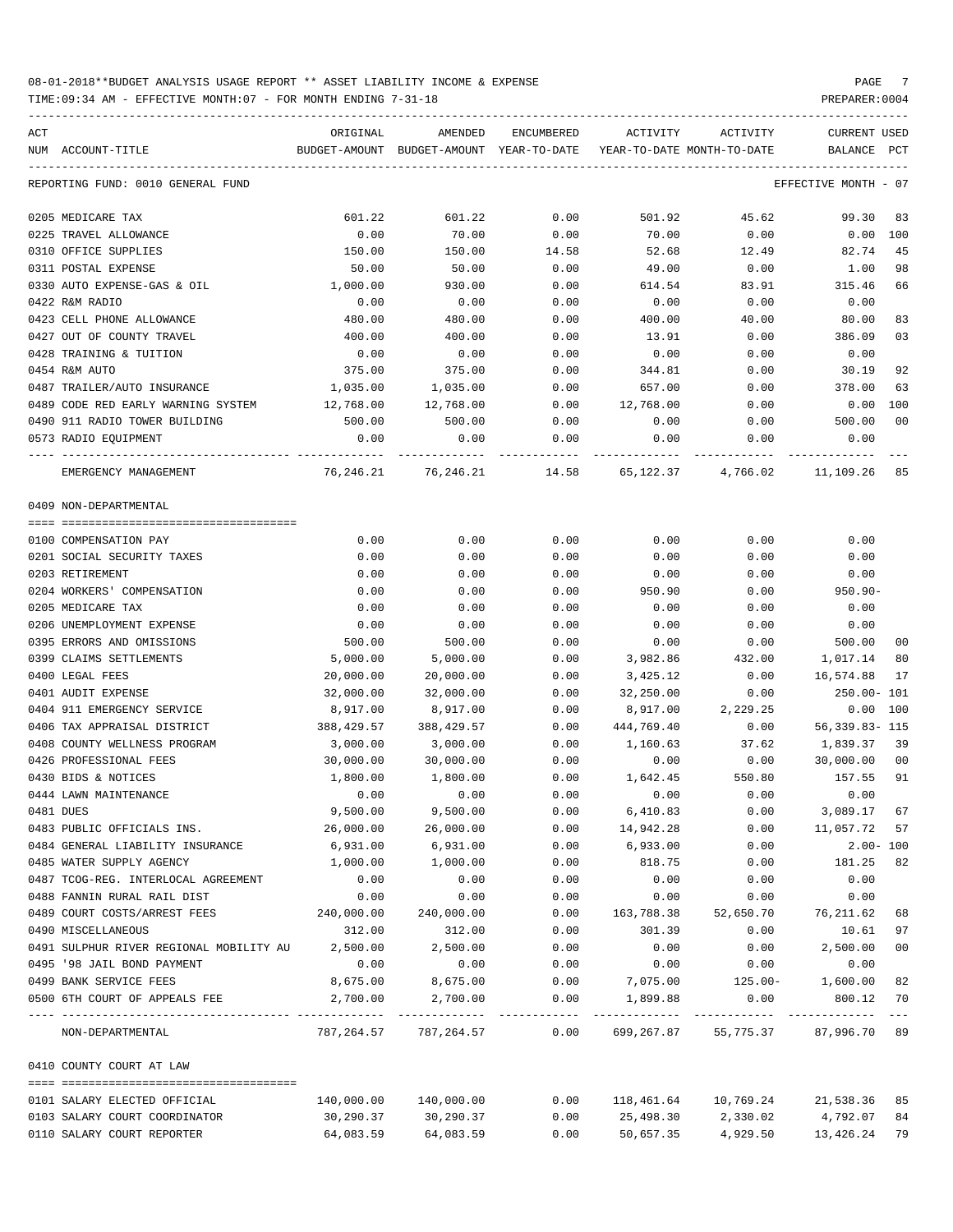TIME:09:34 AM - EFFECTIVE MONTH:07 - FOR MONTH ENDING 7-31-18

| ACT |                                        | ORIGINAL  | AMENDED                                                                    | ENCUMBERED | ACTIVITY                   | ACTIVITY | CURRENT USED         |              |
|-----|----------------------------------------|-----------|----------------------------------------------------------------------------|------------|----------------------------|----------|----------------------|--------------|
|     | NUM ACCOUNT-TITLE                      |           | BUDGET-AMOUNT BUDGET-AMOUNT YEAR-TO-DATE                                   |            | YEAR-TO-DATE MONTH-TO-DATE |          | BALANCE              | $_{\rm PCT}$ |
|     | REPORTING FUND: 0010 GENERAL FUND      |           |                                                                            |            |                            |          | EFFECTIVE MONTH - 07 |              |
|     | 0130 BAILIFF                           | 38,163.50 | 38,163.50                                                                  | 0.00       | 32,292.04                  | 2,935.64 | 5,871.46             | 85           |
|     | 0201 SOCIAL SECURITY TAXES             | 15,341.12 | 15, 341.12                                                                 | 0.00       | 13,609.18                  | 1,264.44 | 1,731.94             | 89           |
|     | 0202 GROUP HEALTH & DENTAL INS         | 36,731.10 | 36,731.10                                                                  | 0.00       | 30,981.20                  | 3,098.12 | 5,749.90             | 84           |
|     | 0203 RETIREMENT                        | 31,287.88 | 31,287.88                                                                  | 0.00       | 25,996.09                  | 2,433.94 | 5,291.79             | 83           |
|     | 0204 WORKERS COMPENSATION              | 1,154.74  | 1,154.74                                                                   | 0.00       | 964.90                     | 0.00     | 189.84               | 84           |
|     | 0205 MEDICARE TAX                      | 3,986.59  | 3,986.59                                                                   | 0.00       | 3,277.01                   | 295.72   | 709.58               | 82           |
|     | 0310 OFFICE SUPPLIES                   | 1,700.00  | 1,700.00                                                                   | 0.00       | 247.23                     | 0.00     | 1,452.77             | 15           |
|     | 0311 POSTAGE                           | 1,800.00  | 1,800.00                                                                   | 0.00       | 1,033.12                   | 104.41   | 766.88               | 57           |
|     | 0315 COPIER RENTAL                     | 600.00    | 600.00                                                                     | 0.00       | 388.02                     | 43.36    | 211.98               | 65           |
|     | 0395 BAILIFF UNIFORMS                  | 0.00      | 0.00                                                                       | 0.00       | 0.00                       | 0.00     | 0.00                 |              |
|     | 0420 TELEPHONE                         | 2,300.00  | 2,300.00                                                                   | 0.00       | 2,149.74                   | 392.53   | 150.26               | 93           |
|     | 0421 DSL INTERNET                      | 0.00      | 0.00                                                                       | 0.00       | 0.00                       | 0.00     | 0.00                 |              |
|     | 0424 INDIGENT ATTORNEY FEES            | 70,000.00 | 70,000.00                                                                  | 0.00       | 39,874.61                  | 2,775.00 | 30,125.39            | 57           |
|     | 0425 PROFESSIONAL SERVICES             | 2,250.00  | 2,250.00                                                                   | 0.00       | 450.00                     | 0.00     | 1,800.00             | 20           |
|     | 0427 OUT OF COUNTY TRAVEL              | 2,000.00  | 2,000.00                                                                   | 0.00       | 395.00                     | 0.00     | 1,605.00             | 20           |
|     | 0435 PRINTING                          | 250.00    | 250.00                                                                     | 0.00       | 0.00                       | 0.00     | 250.00               | 00           |
|     | 0437 COURT REPORTER EXPENSE            | 3,500.00  | 3,500.00                                                                   | 0.00       | 4,575.00                   | 0.00     | 1,075.00- 131        |              |
|     | 0439 WITNESS EXPENSE                   | 500.00    | 500.00                                                                     | 0.00       | 0.00                       | 0.00     | 500.00               | 00           |
|     | 0453 R&M EQUIPMENT                     | 400.00    | 400.00                                                                     | 0.00       | 0.00                       | 0.00     | 400.00               | 00           |
|     | 0467 VISITING JUDGE                    | 500.00    | 500.00                                                                     | 0.00       | 682.28                     | 0.00     | 182.28- 136          |              |
|     | 0468 JUVENILE BOARD SALARY             | 2,400.00  | 2,400.00                                                                   | 0.00       | 2,000.00                   | 200.00   | 400.00               | 83           |
|     | 0480 BONDS                             | 0.00      | 247.00                                                                     | 0.00       | 247.00                     | 0.00     | 0.00 100             |              |
|     | 0481 DUES                              | 295.00    | 295.00                                                                     | 0.00       | 0.00                       | 0.00     | 295.00               | 00           |
|     | 0572 OFFICE EQUIPMENT                  | 600.00    | 600.00                                                                     | 0.00       | 0.00                       | 0.00     | 600.00               | 00           |
|     | 0574 TECHNOLOGY                        | 0.00      | 0.00                                                                       | 0.00       | 0.00                       | 0.00     | 0.00                 |              |
|     | 0590 BOOKS & PUBLICATIONS              | 250.00    | 250.00                                                                     | 0.00       | 0.00                       | 0.00     | 250.00               | 00           |
|     | 0591 LEXIS NEXIS ONLINE LEGAL          | 621.00    | 621.00                                                                     | 0.00       | 551.00                     | 62.00    | 70.00                | 89           |
|     | COUNTY COURT AT LAW                    |           | 451,004.89   451,251.89      0.00   354,330.71   31,633.92   96,921.18  79 |            |                            |          |                      |              |
|     | 0425 COURT ADMINISTRATION              |           |                                                                            |            |                            |          |                      |              |
|     |                                        |           |                                                                            |            |                            |          |                      |              |
|     | 0201 SOCIAL SECURITY                   | 0.00      | 0.00                                                                       | 0.00       | 77.74                      | 0.00     | $77.74-$             |              |
|     | 0205 MEDICARE TAX                      | 0.00      | 0.00                                                                       | 0.00       | 18.18                      | 0.00     | $18.18-$             |              |
|     | 0311 JURY POSTAGE                      | 4,200.00  | 4,200.00                                                                   | 0.00       | 2,813.04                   | 183.77   | 1,386.96 67          |              |
|     | 0312 DISTRICT JURY SUPPLIES            | 500.00    | 760.00                                                                     | 0.00       | 752.03                     | 0.00     | 7.97 99              |              |
|     | 0313 GRAND JURY EXPENSE                | 5,000.00  | 5,000.00                                                                   | 0.00       | 4,672.72                   | 840.00   | 327.28               | 93           |
|     | 0314 PETIT JURY EXPENSE                | 46,000.00 | 45,740.00                                                                  | 0.00       | 27,466.50                  | 2,000.00 | 18,273.50            | 60           |
|     | 0316 COUNTY COURT JURY EXP.            | 0.00      | 0.00                                                                       | 0.00       | 0.00                       | 0.00     | 0.00                 |              |
|     | 0317 COURT REPORTER SUPPLIES           | 100.00    | 100.00                                                                     | 0.00       | 0.00                       | 0.00     | 100.00               | 00           |
|     | 0318 J.P. JURY EXPENSE                 | 800.00    | 800.00                                                                     | 0.00       | 140.00                     | 0.00     | 660.00               | 18           |
|     | 0319 CO.CT.@LAW JURY EXPENSE           | 5,000.00  | 5,000.00                                                                   | 0.00       | 1,691.67                   | 0.00     | 3,308.33             | 34           |
|     | 0422 REGIONAL INDIGENT DEFENSE PROGRAM | 18,056.00 | 18,056.00                                                                  | 0.00       | 18,056.00                  | 0.00     | 0.00                 | 100          |
|     | 0424 CO.CT. ATTORNEY FEES              | 8,000.00  | 8,000.00                                                                   | 0.00       | 2,201.74                   | 0.00     | 5,798.26             | 28           |
|     | 0425 CO.CT. PROFESSIONAL SERVICES      | 1,000.00  | 1,000.00                                                                   | 0.00       | 0.00                       | 0.00     | 1,000.00             | 00           |
|     | 0426 COUNTY COURT SUPPLIES             | 0.00      | 0.00                                                                       | 0.00       | 0.00                       | 0.00     | 0.00                 |              |
|     | 0435 PRINTING                          | 1,500.00  | 1,500.00                                                                   | 0.00       | 985.00                     | 0.00     | 515.00               | 66           |
|     | 0465 PHYSICAL EVID. ANALYSES           | 1,500.00  | 1,500.00                                                                   | 0.00       | 1,063.19                   | 972.00   | 436.81               | 71           |
|     | 0466 AUTOPSIES                         | 50,000.00 | 50,000.00                                                                  | 0.00       | 20,486.75                  | 2,280.00 | 29,513.25            | 41           |
|     | 0467 VISITING JUDGE EXPENSE            | 2,000.00  | 2,000.00                                                                   | 0.00       | 1,824.96                   | 0.00     | 175.04               | 91           |
|     |                                        |           |                                                                            |            |                            |          | ----------           | $- - -$      |

COURT ADMINISTRATION 143,656.00 143,656.00 0.00 82,249.52 6,275.77 61,406.48 57

0435 336TH DISTRICT COURT ADMINISTRATIO

==== ===================================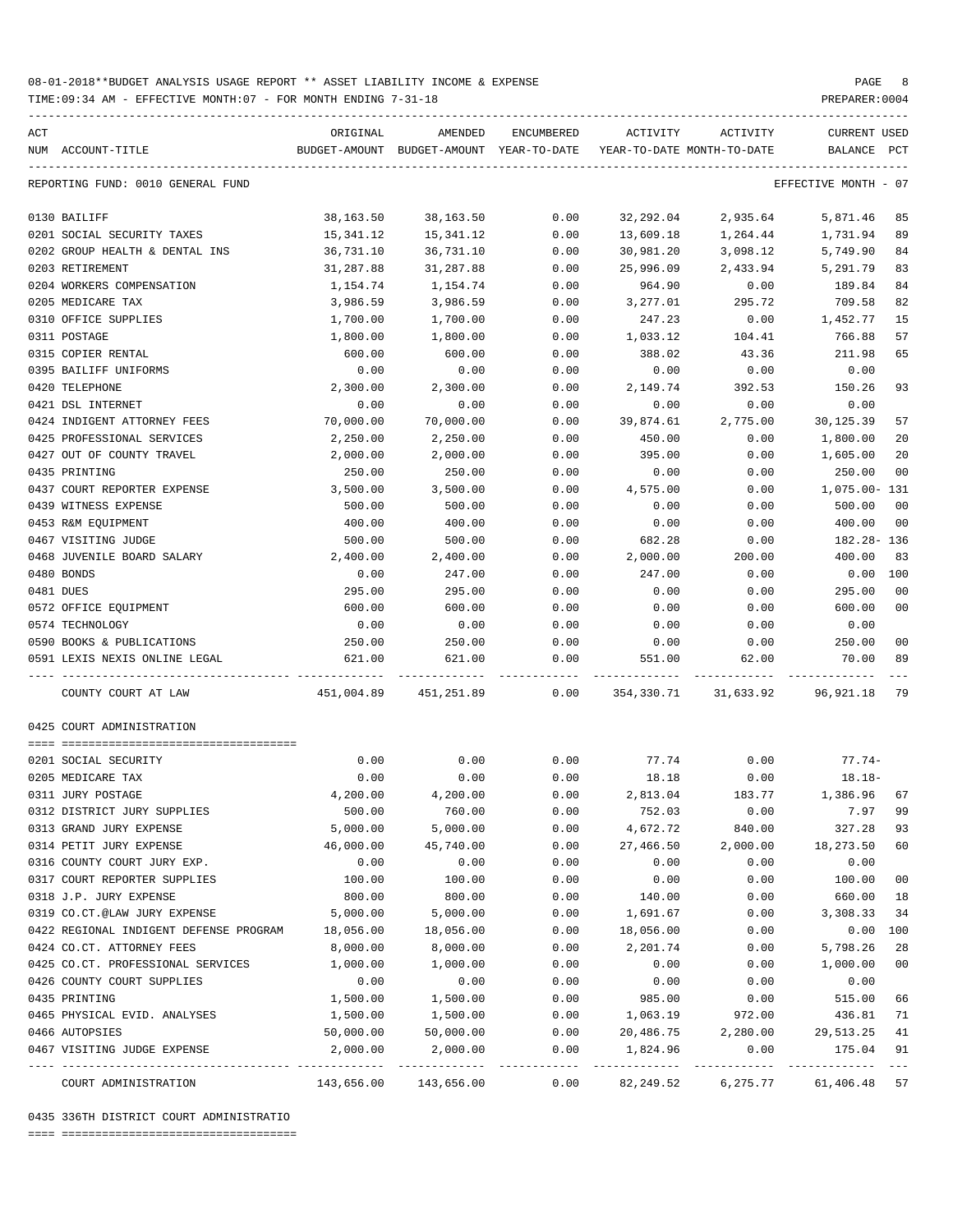TIME:09:34 AM - EFFECTIVE MONTH:07 - FOR MONTH ENDING 7-31-18 PREPARER:0004

| ACT | NUM ACCOUNT-TITLE                                                                                  | ORIGINAL    | AMENDED<br>BUDGET-AMOUNT BUDGET-AMOUNT YEAR-TO-DATE | ENCUMBERED | ACTIVITY<br>YEAR-TO-DATE MONTH-TO-DATE | ACTIVITY  | CURRENT USED<br>BALANCE PCT |                |
|-----|----------------------------------------------------------------------------------------------------|-------------|-----------------------------------------------------|------------|----------------------------------------|-----------|-----------------------------|----------------|
|     | REPORTING FUND: 0010 GENERAL FUND                                                                  |             |                                                     |            |                                        |           | EFFECTIVE MONTH - 07        |                |
|     |                                                                                                    |             |                                                     |            |                                        |           |                             |                |
|     | 0103 SALARY COURT COORDINATOR                                                                      | 35,352.79   | 35,352.79                                           | 0.00       | 29,291.13                              | 2,719.44  | 6,061.66                    | 83             |
|     | 0110 SALARY COURT REPORTER                                                                         | 74,477.72   | 74,477.72                                           | 0.00       | 63,019.66                              | 5,729.06  | 11,458.06                   | 85             |
|     | 0130 BAILIFF                                                                                       | 39,065.00   | 39,065.00                                           | 0.00       | 33,055.00                              | 3,005.00  | 6,010.00                    | 85             |
|     | 0201 SOCIAL SECURITY                                                                               | 9,454.72    | 9,454.72                                            | 0.00       | 7,477.53                               | 664.44    | 1,977.19                    | 79             |
|     | 0202 GROUP HEALTH INSURANCE                                                                        | 31,483.80   | 31,483.80                                           | 0.00       | 26,236.80                              | 2,623.68  | 5,247.00                    | 83             |
|     | 0203 RETIREMENT                                                                                    | 17,353.99   | 17,353.99                                           | 0.00       | 14,573.95                              | 1,351.66  | 2,780.04                    | 84             |
|     | 0204 WORKERS COMPENSATION                                                                          | 625.36      | 625.36                                              | 0.00       | 522.56                                 | 0.00      | 102.80                      | 84             |
|     | 0205 MEDICARE                                                                                      | 2,211.18    | 2,211.18                                            | 0.00       | 1,749.06                               | 155.42    | 462.12                      | 79             |
|     | 0310 OFFICE SUPPLIES                                                                               | 1,800.00    | 1,800.00                                            | 65.46      | 1,331.02                               | 156.28    | 403.52                      | 78             |
|     | 0311 DISTRICT JUDGE POSTAGE                                                                        | 400.00      | 400.00                                              | 0.00       | 96.34                                  | 5.22      | 303.66                      | 24             |
|     | 0352 GPS/SCRAM MONITORS                                                                            | 1,000.00    | 1,000.00                                            | 0.00       | 0.00                                   | 0.00      | 1,000.00                    | 0 <sub>0</sub> |
|     | 0395 BAILIFF UNIFORMS                                                                              | 400.00      | 400.00                                              | 333.39     | 0.00                                   | 0.00      | 66.61                       | 83             |
|     | 0421 LEXIS NEXIS ONLINE LEGAL                                                                      | 768.00      | 768.00                                              | 0.00       | 576.00                                 | 64.00     | 192.00                      | 75             |
|     | 0427 TRAVEL                                                                                        | 3,000.00    | 3,000.00                                            | 0.00       | 1,817.39                               | 0.00      | 1,182.61                    | 61             |
|     | 0428 TRAINING/TUITION                                                                              | 2,500.00    | 2,500.00                                            | 0.00       | 1,945.00                               | 420.00    | 555.00                      | 78             |
|     | 0432 ATTORNEY FEES JUVENILE                                                                        | 20,000.00   | 20,000.00                                           | 0.00       | 12,317.25                              | 2,525.00  | 7,682.75                    | 62             |
|     | 0433 ATTORNEY FEES DRUG CT                                                                         | 0.00        | 0.00                                                | 0.00       | 0.00                                   | 0.00      | 0.00                        |                |
|     | 0434 APPEAL COURT TRANSCRIPTS                                                                      | 18,000.00   | 38,000.00                                           | 0.00       | 40,516.00                              | 0.00      | 2,516.00- 107               |                |
|     | 0435 ATTORNEYS FEES APPEALS CT                                                                     | 20,000.00   | 10,000.00                                           | 0.00       | 6,415.50                               | 0.00      | 3,584.50                    | 64             |
|     | 0436 ATTORNEY FEES- CPS CASES                                                                      | 150,000.00  | 400,000.00                                          | 0.00       | 310,404.84                             | 23,391.54 | 89,595.16                   | -78            |
|     | 0437 ATTORNEY FEES                                                                                 | 275,000.00  | 165,000.00                                          | 0.00       | 173,349.83                             | 10,513.85 | 8,349.83-105                |                |
|     | 0438 COURT REPORTER EXPENSE                                                                        | 10,000.00   | 20,000.00                                           | 0.00       | 11,103.00                              | 0.00      | 8,897.00                    | 56             |
|     | 0439 INVESTIGATOR EXPENSE                                                                          | 10,000.00   | 10,000.00                                           | 0.00       | 7,551.67                               | 0.00      | 2,448.33                    | 76             |
|     | 0440 PHYSICIANS EXPENSE                                                                            | 0.00        | 0.00                                                | 0.00       | 0.00                                   | 0.00      | 0.00                        |                |
|     | 0442 OTHER PROFESSIONAL SERV.                                                                      | 35,000.00   | 25,000.00                                           | 0.00       | 13,303.16                              | 0.00      | 11,696.84                   | 53             |
|     | 0468 JUVENILE BOARD SALARY                                                                         | 3,600.00    | 3,600.00                                            | 0.00       | 3,000.00                               | 300.00    | 600.00                      | 83             |
|     | 0481 DUES                                                                                          | 771.00      | 771.00                                              | 0.00       | 220.00                                 | 75.00     | 551.00                      | 29             |
|     | 0572 OFFICE EQUIPMENT                                                                              | 2,500.00    | 2,500.00                                            | 0.00       | 445.98                                 | 0.00      | 2,054.02                    | 18             |
|     | 0574 TECHNOLOGY                                                                                    | 5,300.00    | 5,300.00                                            | 0.00       | 0.00                                   | 0.00      | 5,300.00                    | 00             |
|     | 0590 DISTRICT JUDGE BOOKS                                                                          | 500.00      | 500.00                                              | 0.00       | 90.47                                  | 0.00      | 409.53                      | 18             |
|     |                                                                                                    |             |                                                     |            |                                        |           |                             |                |
|     | 336TH DISTRICT COURT ADMINISTRATIO 770,563.56 920,563.56 398.85 760,409.14 53,699.59 159,755.57 83 |             |                                                     |            |                                        |           |                             |                |
|     | 0450 DISTRICT CLERK                                                                                |             |                                                     |            |                                        |           |                             |                |
|     |                                                                                                    |             |                                                     |            |                                        |           |                             |                |
|     | 0101 SALARY ELECTED OFFICIAL                                                                       | 56,541.72   | 56,541.72                                           | 0.00       | 47,842.96                              | 4,349.36  | 8,698.76                    | 85             |
|     | 0103 SALARY ASST. DIST. CLERK                                                                      | 38, 375. 27 | 38, 375. 27                                         | 0.00       | 32,471.34                              | 2,951.94  | 5,903.93                    | 85             |
|     | 0104 SALARIES DEPUTIES                                                                             | 165,915.39  | 165,915.39                                          | 0.00       | 138,271.57                             | 12,069.96 | 27,643.82                   | 83             |
|     | 0107 SALARY PART-TIME                                                                              | 23,729.54   | 23,729.54                                           | 0.00       | 16,448.45                              | 1,787.90  | 7,281.09                    | 69             |
|     | 0201 SOCIAL SECURITY TAXES                                                                         | 17,642.84   | 17,642.84                                           | 0.00       | 13,677.79                              | 1,235.58  | 3,965.05                    | 78             |
|     | 0202 GROUP HEALTH & DENTAL INSURANCE                                                               | 83,956.80   | 83,956.80                                           | 0.00       | 69,699.61                              | 7,606.64  | 14,257.19                   | 83             |
|     | 0203 RETIREMENT                                                                                    | 32, 383. 15 | 32, 383. 15                                         | 0.00       | 26,679.30                              | 2,433.35  | 5,703.85                    | 82             |
|     | 0204 WORKERS COMPENSATION                                                                          | 1,195.16    | 1,195.16                                            | 0.00       | 998.68                                 | 0.00      | 196.48                      | 84             |
|     | 0205 MEDICARE TAX                                                                                  | 4,126.15    | 4,126.15                                            | 0.00       | 3,198.88                               | 288.95    | 927.27                      | 78             |
|     | 0310 OFFICE SUPPLIES                                                                               | 5,000.00    | 5,000.00                                            | 6.97       | 2,920.19                               | 163.09    | 2,072.84                    | 59             |
|     | 0311 POSTAL EXPENSES                                                                               | 5,000.00    | 5,000.00                                            | 0.00       | 3,434.48                               | 359.90    | 1,565.52                    | 69             |
|     | 0313 PASSPORT PHOTO SUPPLIES                                                                       | 1,500.00    | 1,164.00                                            | 0.00       | 1,164.00                               | 0.00      | 0.00                        | 100            |
|     | 0315 COPIER RENTAL                                                                                 | 0.00        | 0.00                                                | 0.00       | 0.00                                   | 0.00      | 0.00                        |                |
|     | 0353 COMPUTER EXPENSE                                                                              | 1,400.00    | 1,673.40                                            | 0.00       | 1,290.50                               | 0.00      | 382.90                      | 77             |
|     | 0423 CELL PHONE                                                                                    | 0.00        | 0.00                                                | 0.00       | 0.00                                   | 0.00      | 0.00                        |                |
|     | 0427 OUT OF COUNTY TRAVEL                                                                          | 5,500.00    | 5,500.00                                            | 0.00       | 2,737.37                               | 0.00      | 2,762.63                    | 50             |
|     | 0428 EMPLOYEE TRAINING                                                                             | 0.00        | 0.00                                                | 0.00       | 0.00                                   | 0.00      | 0.00                        |                |
|     | 0431 LOCAL TRAVEL                                                                                  | 0.00        | 0.00                                                | 0.00       | 0.00                                   | 0.00      | 0.00                        |                |
|     | 0435 PRINTING                                                                                      | 3,000.00    | 2,903.64                                            | 0.00       | 343.66                                 | 0.00      | 2,559.98                    | 12             |

0480 BONDS 443.00 443.00 0.00 350.00 0.00 93.00 79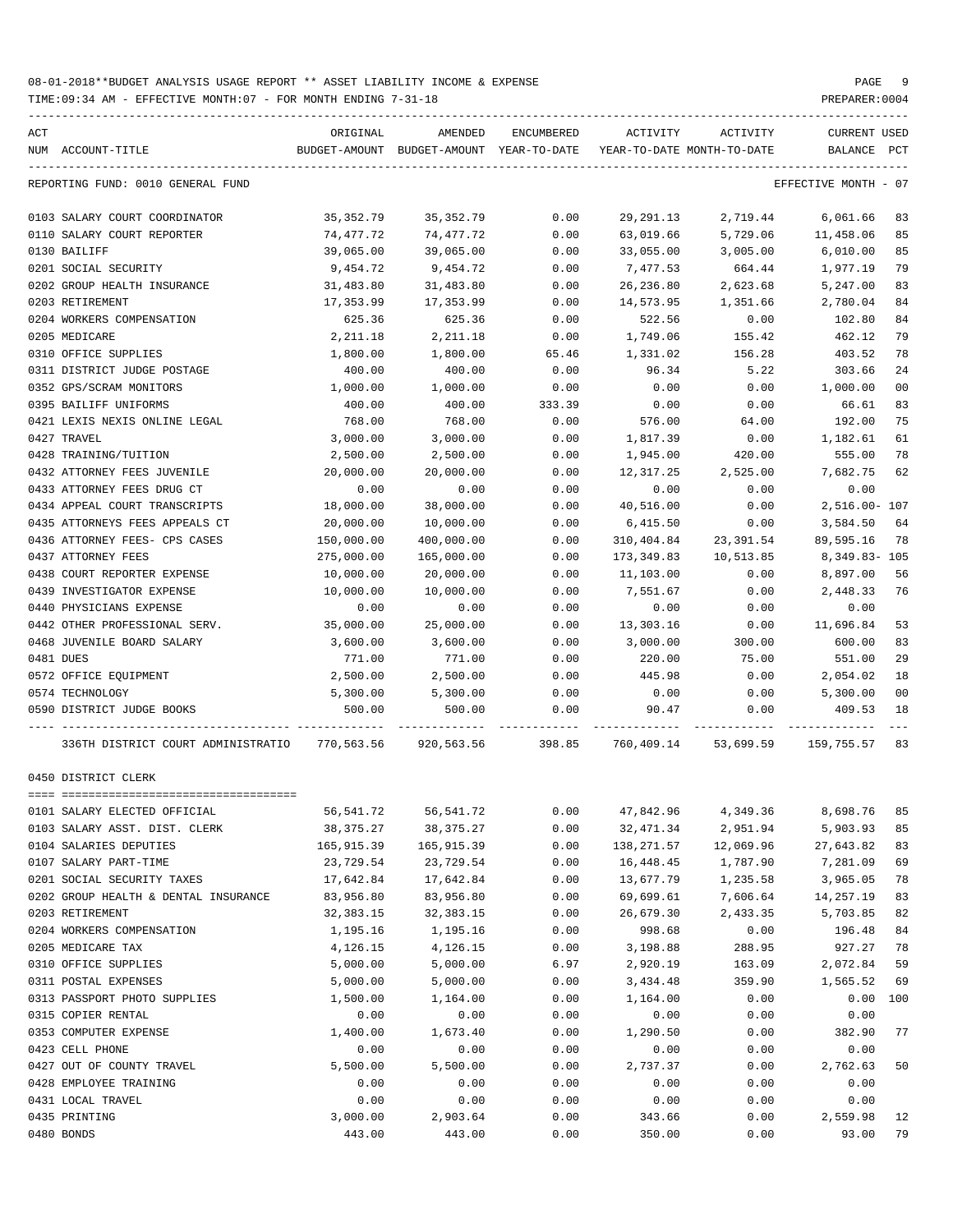| ACT |                                      | ORIGINAL   | AMENDED                                  | <b>ENCUMBERED</b> | ACTIVITY                   | ACTIVITY  | CURRENT USED         |              |
|-----|--------------------------------------|------------|------------------------------------------|-------------------|----------------------------|-----------|----------------------|--------------|
|     | NUM ACCOUNT-TITLE                    |            | BUDGET-AMOUNT BUDGET-AMOUNT YEAR-TO-DATE |                   | YEAR-TO-DATE MONTH-TO-DATE |           | BALANCE              | $_{\rm PCT}$ |
|     |                                      |            |                                          |                   |                            |           |                      |              |
|     | REPORTING FUND: 0010 GENERAL FUND    |            |                                          |                   |                            |           | EFFECTIVE MONTH - 07 |              |
|     | 0481 DUES                            | 225.00     | 225.00                                   | 0.00              | 225.00                     | 225.00    | 0.00                 | 100          |
|     | 0572 OFFICE EQUIPMENT                | 500.00     | 658.96                                   | 658.96            | 0.00                       | 0.00      | 0.00 100             |              |
|     |                                      |            |                                          |                   |                            |           |                      |              |
|     | DISTRICT CLERK                       | 446,434.02 | 446,434.02                               | 665.93            | 361,753.78                 | 33,471.67 | 84,014.31            | 81           |
|     | 0455 JUSTICE OF PEACE PCT # 1        |            |                                          |                   |                            |           |                      |              |
|     | 0101 SALARY ELECTED OFFICIAL         | 43,187.80  | 43,187.80                                | 0.00              | 36,543.54                  | 3,322.14  | 6,644.26             | 85           |
|     | 0103 SALARY ASSISTANTS               | 63,386.52  | 63,386.52                                | 0.00              | 51,760.44                  | 4,675.42  | 11,626.08            | 82           |
|     | 0201 SOCIAL SECURITY TAXES           | 6,756.41   | 6,756.41                                 | 0.00              | 5,075.15                   | 455.88    | 1,681.26             | 75           |
|     | 0202 GROUP HEALTH & DENTAL INSURANCE |            | 31,483.80                                |                   | 27,268.59                  |           | 4,215.21             | 87           |
|     |                                      | 31,483.80  |                                          | 0.00              |                            | 2,623.66  |                      |              |
|     | 0203 RETIREMENT                      | 12,100.85  | 12,100.85                                | 0.00              | 10,024.69                  | 919.72    | 2,076.16             | 83           |
|     | 0204 WORKERS' COMPENSATION           | 457.69     | 457.69                                   | 0.00              | 373.18                     | 0.00      | 84.51                | 82           |
|     | 0205 MEDICARE TAX                    | 1,580.13   | 1,580.13                                 | 0.00              | 1,186.96                   | 106.62    | 393.17               | 75           |
|     | 0225 TRAVEL ALLOWANCE                | 2,400.00   | 2,400.00                                 | 0.00              | 2,000.00                   | 200.00    | 400.00               | 83           |
|     | 0310 OFFICE SUPPLIES                 | 850.00     | 1,145.00                                 | 427.47            | 682.15                     | 65.10     | 35.38                | 97           |
|     | 0311 POSTAL EXPENSES                 | 1,200.00   | 1,125.00                                 | 0.00              | 256.25                     | 32.18     | 868.75               | 23           |
|     | 0420 UTILITIES TELEPHONE             | 1,395.00   | 1,395.00                                 | 0.00              | 1,158.30                   | 117.08    | 236.70               | 83           |
|     | 0422 R & M RADIO                     | 0.00       | 0.00                                     | 0.00              | 0.00                       | 0.00      | 0.00                 |              |
|     | 0423 CELL PHONE ALLOWANCE            | 240.00     | 240.00                                   | 0.00              | 200.00                     | 20.00     | 40.00                | 83           |
|     | 0427 OUT OF COUNTY TRAVEL            | 4,680.00   | 4,680.00                                 | 0.00              | 2,575.67                   | 276.32    | 2,104.33             | 55           |
|     | 0435 PRINTING                        | 400.00     | 400.00                                   | 0.00              | 313.84                     | 227.09    | 86.16                | 78           |
|     | 0480 BOND                            | 165.00     | 165.00                                   | 0.00              | 165.00                     | 165.00    | 0.00                 | 100          |
|     | 0481 DUES                            | 60.00      | 135.00                                   | 0.00              | 135.00                     | 0.00      | 0.00                 | 100          |
|     | 0572 OFFICE EQUIPMENT                | 2,500.00   | 2,205.00                                 | 0.00              | 846.91                     | 230.00    | 1,358.09             | 38           |
|     | 0573 RADIO EQUIPMENT                 | 0.00       | 0.00                                     | 0.00              | 0.00                       | 0.00      | 0.00                 |              |
|     | 0574 TECHNOLOGY                      | 0.00       | 0.00                                     | 0.00              | 0.00                       | 0.00      | 0.00                 |              |
|     |                                      |            |                                          |                   |                            |           |                      |              |
|     | JUSTICE OF PEACE PCT # 1             | 172,843.20 | 172,843.20                               | 427.47            | 140,565.67                 | 13,436.21 | 31,850.06            | 82           |
|     | 0456 JUSTICE OF PEACE PCT # 2        |            |                                          |                   |                            |           |                      |              |
|     |                                      |            |                                          |                   |                            |           |                      |              |
|     | 0101 SALARY ELECTED OFFICIAL         | 43,187.80  | 43,187.80                                | 0.00              | 13,122.45                  | 3,322.14  | 30,065.35            | 30           |
|     | 0104 SALARY DEPUTY                   | 38,373.91  | 38,373.91                                | 0.00              | 32,470.24                  | 2,951.84  | 5,903.67             | 85           |
|     | 0201 SOCIAL SECURITY TAXES           | 5,220.51   | 5,220.51                                 | 0.00              | 2,881.40                   | 402.64    | 2,339.11             | 55           |
|     | 0202 GROUP HEALTH & DENTAL INSURANCE | 20,989.20  | 20,989.20                                | 0.00              | 13,110.17                  | 1,747.48  | 7,879.03             | 62           |
|     | 0203 RETIREMENT                      | 9,281.72   | 9,281.72                                 | 0.00              | 5,195.59                   | 721.50    | 4,086.13             | 56           |
|     | 0204 WORKERS' COMPENSATION           | 353.65     | 353.65                                   | 0.00              | 286.24                     | 0.00      | 67.41                | 81           |
|     | 0205 MEDICARE TAX                    | 1,220.92   | 1,220.92                                 | 0.00              | 673.84                     | 94.16     | 547.08               | 55           |
|     | 0225 TRAVEL ALLOWANCE                | 2,400.00   | 2,400.00                                 | 0.00              | 800.00                     | 200.00    | 1,600.00             | 33           |
|     | 0310 OFFICE SUPPLIES                 | 700.00     | 615.90                                   | 0.00              | 612.27                     | 0.00      | 3.63                 | 99           |
|     | 0311 POSTAL EXPENSES                 | 350.00     | 350.00                                   | 0.00              | 78.00                      | 0.00      | 272.00               | 22           |
|     | 0420 UTILITIES TELEPHONE             | 1,200.00   | 1,200.00                                 | 0.00              | 908.68                     | 90.96     | 291.32               | 76           |
|     | 0421 DSL LINE                        | 900.00     | 900.00                                   | 0.00              | 765.50                     | 82.95     | 134.50               | 85           |
|     | 0422 R & M RADIO                     | 0.00       | 0.00                                     | 0.00              | 0.00                       | 0.00      | 0.00                 |              |
|     | 0423 CELL PHONE ALLOWANCE            | 240.00     | 240.00                                   | 0.00              | 80.00                      | 20.00     | 160.00               | 33           |
|     | 0427 OUT OF COUNTY TRAVEL            | 2,000.00   | 1,897.33                                 | 0.00              | 1,159.49                   | 0.00      | 737.84               | 61           |
|     | 0435 PRINTING                        | 200.00     | 357.77                                   | 0.00              | 357.77                     | 0.00      | 0.00                 | 100          |
|     | 0460 OFFICE RENTAL                   | 4,200.00   | 4,200.00                                 | 0.00              | 3,500.00                   | 350.00    | 700.00               | 83           |
|     | 0480 BOND                            | 171.00     | 200.00                                   | 0.00              | 200.00                     | 0.00      | 0.00                 | 100          |
|     | 0481 DUES                            | 95.00      | 95.00                                    | 0.00              | 35.00                      | 0.00      | 60.00                | 37           |
|     | 0572 OFFICE EQUIPMENT                | 1,400.00   | 1,400.00                                 | 0.00              | 1,022.50                   | 0.00      | 377.50               | 73           |
|     | 0573 RADIO EQUIPMENT                 | 0.00       | 0.00                                     | 0.00              | 0.00                       | 0.00      | 0.00                 |              |
|     |                                      |            |                                          |                   |                            |           |                      |              |
|     | 0574 TECHNOLOGY                      | 0.00       | 0.00                                     | 0.00              | 0.00                       | 0.00      | 0.00                 |              |
|     |                                      |            |                                          |                   |                            |           |                      |              |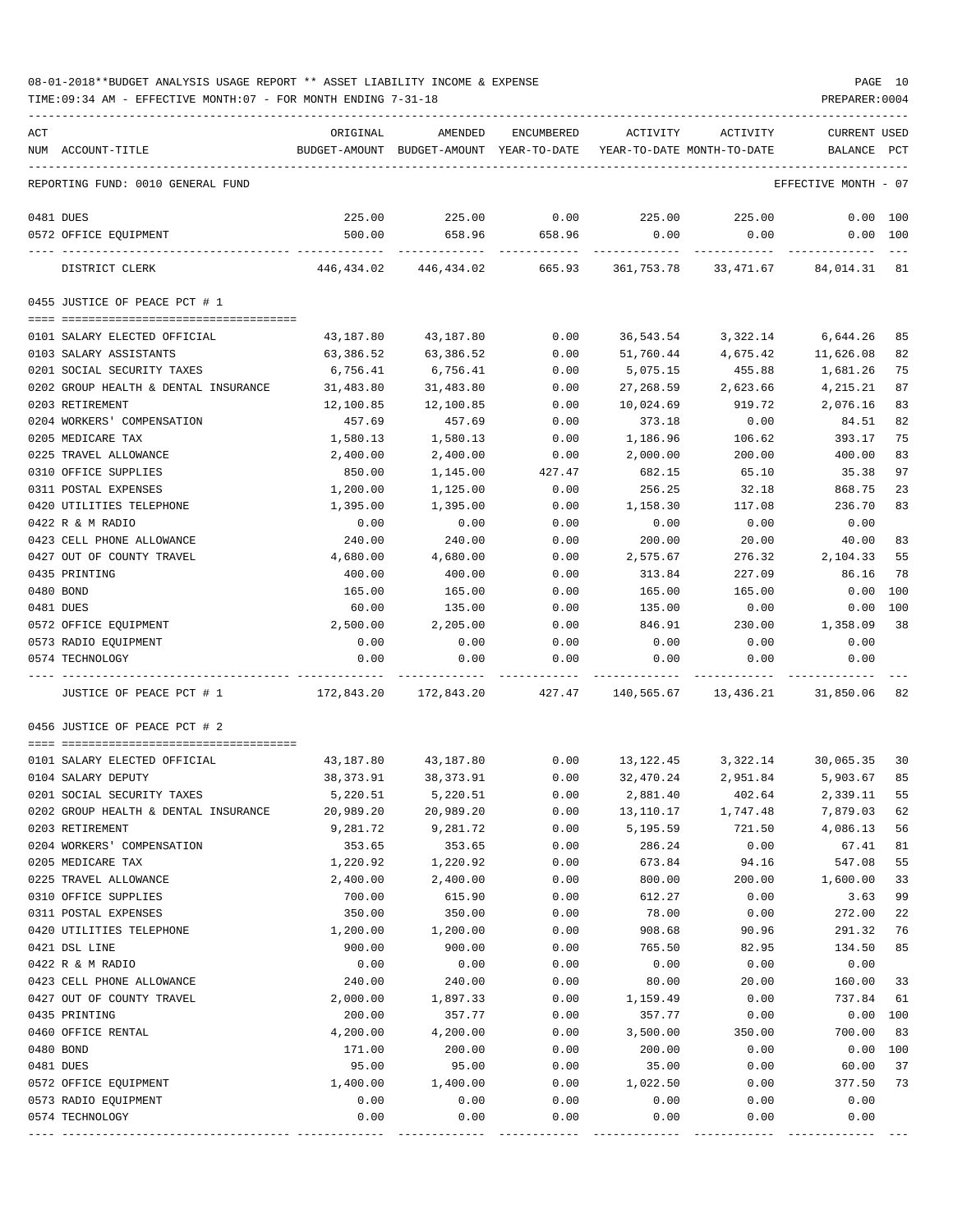TIME:09:34 AM - EFFECTIVE MONTH:07 - FOR MONTH ENDING 7-31-18 PREPARER:0004

| ACT | NUM ACCOUNT-TITLE                      | ORIGINAL              | AMENDED<br>BUDGET-AMOUNT BUDGET-AMOUNT YEAR-TO-DATE | ENCUMBERED | ACTIVITY<br>YEAR-TO-DATE MONTH-TO-DATE | ACTIVITY           | CURRENT USED<br>BALANCE | PCT |
|-----|----------------------------------------|-----------------------|-----------------------------------------------------|------------|----------------------------------------|--------------------|-------------------------|-----|
|     |                                        |                       |                                                     |            |                                        |                    |                         |     |
|     | REPORTING FUND: 0010 GENERAL FUND      |                       |                                                     |            |                                        |                    | EFFECTIVE MONTH - 07    |     |
|     | JUSTICE OF PEACE PCT # 2               | 132,483.71 132,483.71 |                                                     |            | $0.00$ $77,259.14$ $9,983.67$          |                    | 55, 224.57 58           |     |
|     | 0457 JUSTICE OF THE PEACE # 3          |                       |                                                     |            |                                        |                    |                         |     |
|     | 0101 SALARY ELECTED OFFICIAL           | 43,187.80             | 43,187.80                                           | 0.00       |                                        | 36,543.54 3,322.14 | 6,644.26                | 85  |
|     | 0103 SALARY ASSISTANT                  | 26,714.23             | 26,714.23                                           | 0.00       |                                        | 21,919.65 2,010.00 | 4,794.58                | 82  |
|     | 0201 SOCIAL SECURITY TAXES             | 4,497.61              | 4,497.61                                            | 0.00       | 3,761.20                               | 344.24             | 736.41                  | 84  |
|     | 0202 GROUP HEALTH & DENTAL INSURANCE   | 20,989.20             | 20,989.20                                           | 0.00       | 16,922.65                              | 1,749.10           | 4,066.55                | 81  |
|     | 0203 RETIREMENT                        | 7,954.85              | 7,954.85                                            | 0.00       | 6,638.31                               | 613.20             | 1,316.54                | 83  |
|     | 0204 WORKERS' COMPENSATION             | 304.68                | 304.68                                              | 0.00       | 245.32                                 | 0.00               | 59.36                   | 81  |
|     | 0205 MEDICARE TAX                      | 1,051.86              | 1,051.86                                            | 0.00       | 879.57                                 | 80.50              | 172.29                  | 84  |
|     | 0225 TRAVEL ALLOWANCE                  | 2,400.00              | 2,400.00                                            | 0.00       | 2,000.00                               | 200.00             | 400.00                  | 83  |
|     | 0310 OFFICE SUPPLIES                   | 500.00                | 500.00                                              | 0.00       | 146.73                                 | 39.26              | 353.27                  | 29  |
|     | 0311 POSTAL EXPENSES                   | 250.00                | 250.00                                              | 0.00       | 99.00                                  | 50.00              | 151.00                  | 40  |
|     | 0420 UTILITIES TELEPHONE               | 200.00                | 200.00                                              | 0.00       | 200.00                                 | 0.00               | 0.00                    | 100 |
|     | 0423 CELL PHONE ALLOWANCE              | 240.00                | 240.00                                              | 0.00       | 200.00                                 | 20.00              | 40.00                   | 83  |
|     | 0427 OUT OF COUNTY TRAVEL              | 1,500.00              | 1,500.00                                            | 0.00       | 630.76                                 | 0.00               | 869.24                  | 42  |
|     | 0435 PRINTING                          | 250.00                | 250.00                                              | 0.00       | 108.57                                 | 0.00               | 141.43                  | 43  |
|     | 0460 OFFICE RENTAL                     | 2,500.00              | 2,500.00                                            | 0.00       | 2,291.63                               | 208.33             | 208.37                  | 92  |
|     | 0480 BOND                              | 199.00                | 199.00                                              | 0.00       | 149.00                                 | 0.00               | 50.00                   | 75  |
|     | 0481 DUES                              | 60.00                 | 60.00                                               | 0.00       | 60.00                                  | 0.00               | $0.00$ 100              |     |
|     | 0572 OFFICE EQUIPMENT                  | 1,500.00              | 1,500.00                                            | 0.00       | 239.98                                 | 239.98             | 1,260.02                | 16  |
|     | 0574 TECHNOLOGY                        | 0.00                  | 0.00                                                | 0.00       | 0.00                                   | 0.00               | 0.00                    |     |
|     | JUSTICE OF THE PEACE # 3               |                       | 114,299.23 114,299.23                               | 0.00       |                                        | 93,035.91 8,876.75 | 21, 263. 32 81          |     |
|     | 0475 DISTRICT & CO. ATTORNEY           |                       |                                                     |            |                                        |                    |                         |     |
|     |                                        |                       |                                                     |            |                                        |                    |                         |     |
|     | 0101 DA. SALARY SUPPLEMENT             | 5,000.00              | 5,000.00                                            | 0.00       | 4,230.82                               | 384.62             | 769.18                  | 85  |
|     | 0102 HB 9 D.A. SUPPLEMENTAL FUNDS      | 3,640.00              | 3,640.00                                            | 0.00       | 3,080.00                               | 280.00             | 560.00                  | 85  |
|     | 0103 SALARY ASSISTANT D.A.             | 324,490.24            | 324,490.24                                          | 0.00       | 250,862.05                             | 24,298.90          | 73,628.19               | 77  |
|     | 0104 ASST. DA LONGEVITY PAY            | 5,160.00              | 5,160.00                                            | 0.00       | 3,900.00                               | 380.00             | 1,260.00                | 76  |
|     | 0105 SALARIES SECRETARIES              | 179,488.96            | 179,488.96                                          |            | $0.00$ 148,019.25                      | 13,700.60          | 31,469.71               | 82  |
|     | 0106 DA SALARY REIMB. GC CH 46         | 27,500.00             | 27,500.00                                           | 0.00       | 20,120.53                              | 1,931.10           | 7,379.47                | 73  |
|     | 0107 SALARY TEMP./EXTRA                | 0.00                  | 0.00                                                | 0.00       | 0.00                                   | 0.00               | 0.00                    |     |
|     | 0108 INVESTIGATOR CRIMES AGAINST WOMEN | 21,432.59             | 21, 432.59                                          | 0.00       | 0.00                                   | 0.00               | 21,432.59               | 00  |
|     | 0109 INVESTIGATOR                      | 58,644.20             | 58,644.20                                           | 0.00       | 49,622.10                              | 4,511.10           | 9,022.10                | 85  |
|     | 0110 DISCOVERY CLERK                   | 0.00                  | 0.00                                                | 0.00       | 0.00                                   | 0.00               | 0.00                    |     |
|     | 0201 SOCIAL SECURITY TAXES             | 38,794.39             | 38,794.39                                           | 0.00       | 28,501.82                              | 2,719.28           | 10,292.57               | 73  |
|     | 0202 GROUP HEALTH INSURANCE            | 111,400.18            | 111,400.18                                          | 0.00       | 81,032.05                              | 8,744.66           | 30,368.13               | 73  |
|     | 0203 RETIREMENT                        | 71,165.50             | 71,165.50                                           | 0.00       | 54,450.12                              | 5,230.94           | 16,715.38               | 77  |
|     | 0204 WORKERS' COMPENSATION             | 1,841.96              | 1,841.96                                            | 0.00       | 1,439.36                               | 0.00               | 402.60                  | 78  |
|     | 0205 MEDICARE TAX                      | 9,072.88              | 9,072.88                                            | 0.00       | 6,665.86                               | 635.96             | 2,407.02                | 73  |
|     | 0310 OFFICE SUPPLIES                   | 8,000.00              | 9,810.00                                            | 310.56     | 8,224.09                               | 2,641.96           | 1,275.35                | 87  |
|     | 0311 POSTAL EXPENSES                   | 3,000.00              | 3,000.00                                            | 0.00       | 1,449.88                               | 54.08              | 1,550.12                | 48  |
|     | 0315 COPIER EXPENSE                    | 1,500.00              | 1,500.00                                            | 0.00       | 972.44                                 | 109.73             | 527.56                  | 65  |
|     | 0421 INTERNET/ONLINE LEGAL RE          | 6,733.72              | 6,733.72                                            | 0.00       | 6,110.94                               | 699.66             | 622.78                  | 91  |
|     | 0422 INVESTIGATOR CELL PHONE           | 360.00                | 360.00                                              | 0.00       | 300.00                                 | 30.00              | 60.00                   | 83  |
|     | 0427 OUT OF COUNTY TRAVEL              | 9,000.00              | 9,000.00                                            | 0.00       | 4,708.78                               | 1,384.16           | 4,291.22                | 52  |
|     | 0428 TRAINING/TUITION                  | 8,000.00              | 7,190.00                                            | 0.00       | 2,711.55                               | 25.00              | 4,478.45                | 38  |
|     | 0431 LOCAL TRAVEL                      | 0.00                  | 0.00                                                | 0.00       | 0.00                                   | 0.00               | 0.00                    |     |
|     | 0435 PRINTING                          | 1,500.00              | 1,500.00                                            | 0.00       | 1,122.50                               | 0.00               | 377.50                  | 75  |
|     | 0438 CT.REPORTER-TRANSCRIPTS           | 8,750.00              | 5,550.00                                            | 0.00       | 3,241.00                               | 168.00             | 2,309.00                | 58  |
|     | 0439 WITNESS EXPENSE                   | 5,000.00              | 8,700.00                                            | 0.00       | 5,689.98                               | 3,835.36           | 3,010.02                | 65  |

0465 PHYS.EVIDENCE ANALYSIS 4,000.00 2,500.00 0.00 100.51 0.00 2,399.49 04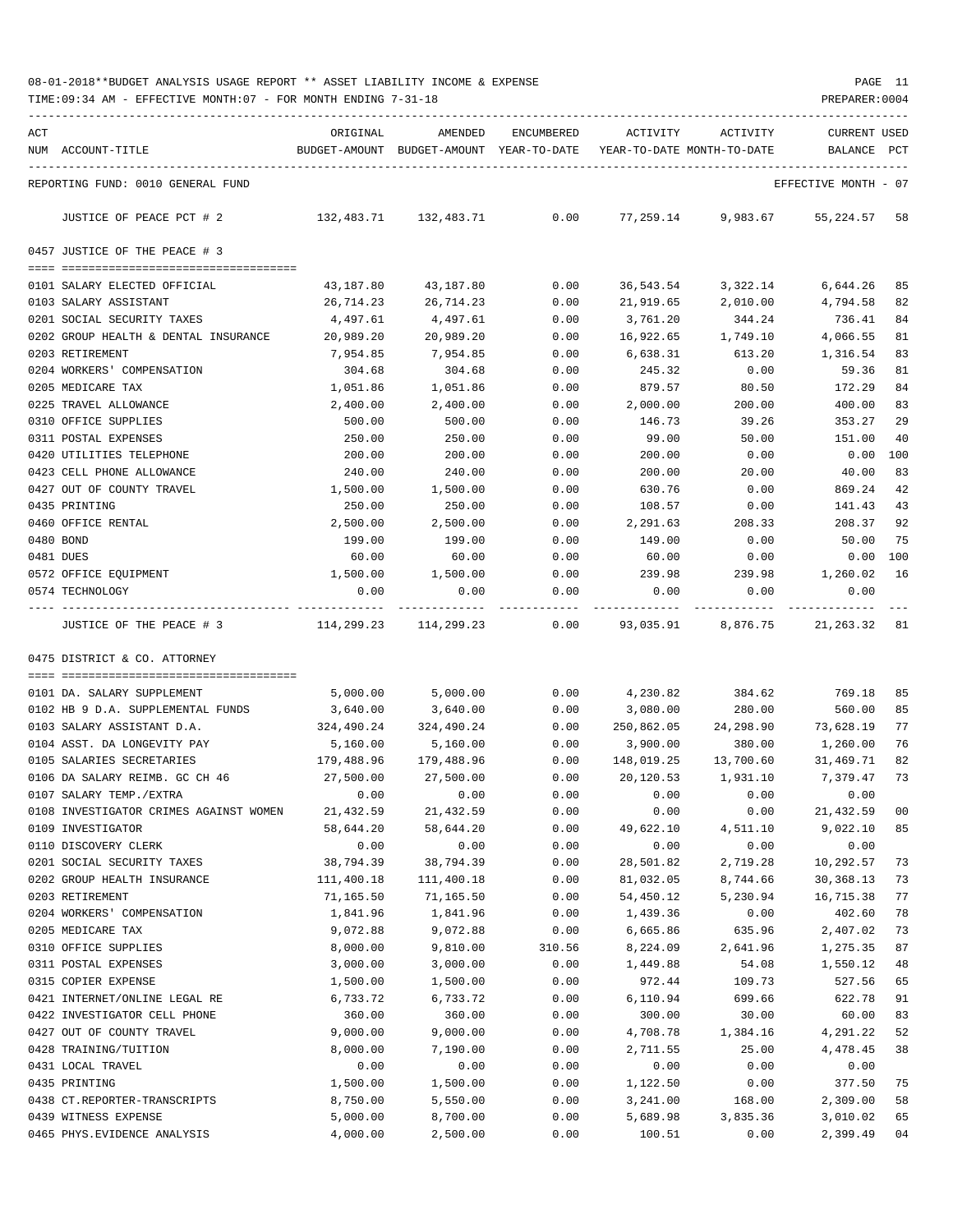| ACT<br>NUM ACCOUNT-TITLE                                   | ORIGINAL                         | AMENDED<br>BUDGET-AMOUNT BUDGET-AMOUNT YEAR-TO-DATE YEAR-TO-DATE MONTH-TO-DATE | ENCUMBERED        | ACTIVITY           | ACTIVITY                                 | CURRENT USED<br>BALANCE PCT |          |
|------------------------------------------------------------|----------------------------------|--------------------------------------------------------------------------------|-------------------|--------------------|------------------------------------------|-----------------------------|----------|
| REPORTING FUND: 0010 GENERAL FUND                          |                                  |                                                                                |                   |                    |                                          | EFFECTIVE MONTH - 07        |          |
| 0469 DPS TESTING                                           | 0.00                             | 0.00                                                                           | 0.00              | 0.00               | 0.00                                     | 0.00                        |          |
| 0480 BOND                                                  | 236.00                           | 236.00                                                                         | 0.00              | 256.00             | 165.00                                   | 20.00- 108                  |          |
| 0481 DUES                                                  | 2,500.00                         | 2,500.00                                                                       | 0.00              | 1,750.00           | 162.00                                   | 750.00                      | 70       |
| 0572 OFFICE EQUIPMENT                                      | 3,000.00                         | 3,000.00                                                                       | 274.99            | 633.08             | 274.99                                   | 2,091.93                    | 30       |
| 0574 TECHNOLOGY                                            | 0.00                             | 0.00                                                                           | 0.00              | 0.00               | 0.00                                     | 0.00                        |          |
| 0590 BOOKS                                                 | 750.00                           | 750.00                                                                         | 0.00              | 0.00               | 0.00                                     | 750.00                      | 00       |
| DISTRICT & CO. ATTORNEY                                    | $919,960.62$ $919,960.62$ 585.55 |                                                                                |                   |                    | 689, 194. 71 72, 367. 10 230, 180. 36 75 |                             |          |
| 0495 COUNTY AUDITOR                                        |                                  |                                                                                |                   |                    |                                          |                             |          |
| 0102 SALARY APPOINTED OFFICIAL                             | 70,716.75                        | 70,716.75                                                                      | 0.00              | 59,837.36          | 5,439.76                                 | 10,879.39                   | 85       |
| 0103 SALARIES ASSISTANTS                                   | 120,226.31                       | 120,226.31                                                                     | 0.00              | 101,363.72         | 8,881.72                                 | 18,862.59                   | 84       |
| 0201 SOCIAL SECURITY TAXES                                 | 11,838.47                        | 11,838.47                                                                      | 0.00              | 9,338.17           | 832.80                                   | 2,500.30                    | 79       |
| 0202 GROUP HEALTH & DENTAL INSURANCE                       | 41,969.40                        | 41,969.40                                                                      | 0.00              | 34,797.68          | 3,320.90                                 | 7,171.72                    | 83       |
| 0203 RETIREMENT                                            | 21,729.32                        | 21,729.32                                                                      | 0.00              | 18,301.81          | 1,647.01                                 | 3,427.51                    | 84       |
| 0204 WORKERS COMPENSATION                                  | 801.96                           | 801.96                                                                         | 0.00              | 670.44             | 0.00                                     | 131.52                      | 84       |
| 0205 MEDICARE TAX<br>0310 OFFICE SUPPLIES                  | 2,768.67<br>900.00               | 2,768.67<br>900.00                                                             | 0.00<br>330.01    | 2,183.68<br>485.33 | 194.74<br>163.44                         | 584.99<br>84.66             | 79<br>91 |
| 0353 COMPUTER SOFTWARE MAINTENANCE                         | 2,810.00                         | 2,810.00                                                                       | 0.00              | 2,810.00           | 0.00                                     | 0.00                        | 100      |
| 0427 OUT OF COUNTY TRAVEL                                  | 3,500.00                         | 3,500.00                                                                       | 0.00              | 2,613.79           | 0.00                                     | 886.21                      | 75       |
| 0431 LOCAL TRAVEL                                          | 0.00                             | 0.00                                                                           | 0.00              | 0.00               | 0.00                                     | 0.00                        |          |
| 0435 PRINTING                                              | 50.00                            | 50.00                                                                          | 0.00              | 0.00               | 0.00                                     | 50.00                       | 00       |
| 0452 R & M EQUIPMENT                                       | 500.00                           | 500.00                                                                         | 0.00              | 53.90              | 0.00                                     | 446.10                      | 11       |
| 0480 BOND                                                  | 100.00                           | 100.00                                                                         | 0.00              | 100.00             | 0.00                                     | 0.00                        | 100      |
| 0481 DUES                                                  | 590.00                           | 590.00                                                                         | 0.00              | 340.00             | 0.00                                     | 250.00                      | 58       |
| 0572 OFFICE EQUIPMENT                                      | 1,300.00                         | 1,300.00                                                                       | 156.08            | 233.15             | 0.00                                     | 910.77                      | 30       |
| COUNTY AUDITOR                                             | 279,800.88                       |                                                                                | 279,800.88 486.09 | 233,129.03         | 20,480.37                                | 46, 185. 76 83              |          |
| 0496 COUNTY PURCHASING                                     |                                  |                                                                                |                   |                    |                                          |                             |          |
|                                                            |                                  | 56,866.18 56,666.18                                                            |                   |                    |                                          |                             |          |
| 0103 SALARY PURCHASING AGENT<br>0201 SOCIAL SECURITY TAXES | 3,548.02                         | 3,548.02                                                                       | 0.00              | 1,184.79           | 0.00 19,014.73 579.10 37,651.45 34       | 36.23 2,363.23              | 33       |
| 0202 GROUP HEALTH INSURANCE                                | 10,494.60                        | 10,494.60                                                                      | 0.00              | 1,488.33           | 176.52                                   | 9,006.27                    | 14       |
| 0203 RETIREMENT                                            | 6,471.37                         | 6,471.37                                                                       | 0.00              | 2,116.23           | 66.58                                    | 4,355.14 33                 |          |
| 0204 WORKERS' COMPENSATION                                 | 240.35                           | 240.35                                                                         | 0.00              | 199.58             | 0.00                                     | 40.77 83                    |          |
| 0205 MEDICARE TAX                                          | 829.78                           | 829.78                                                                         | 0.00              | 277.08             | 8.47                                     | 552.70                      | 33       |
| 0310 OFFICE SUPPLIES                                       | 400.00                           | 600.00                                                                         | 222.33            | 375.70             | 55.79                                    | 1.97 100                    |          |
| 0353 COMPUTER SOFTWARE MAINTENANCE                         | 350.00                           | 350.00                                                                         | 0.00              | 350.00             | 0.00                                     | $0.00$ 100                  |          |
| 0421 CELL PHONE                                            | 360.00                           | 360.00                                                                         | 0.00              | 103.00             | 13.00                                    | 257.00                      | 29       |
| 0427 OUT OF COUNTY TRAVEL                                  | 1,200.00                         | 1,200.00                                                                       | 0.00              | 974.94             | 0.00                                     | 225.06                      | 81       |
| 0431 LOCAL TRAVEL                                          | 0.00                             | 0.00                                                                           | 0.00              | 0.00               | 0.00                                     | 0.00                        |          |
| 0435 PRINTING                                              | 70.00                            | 70.00                                                                          | 0.00              | 18.00              | 18.00                                    | 52.00 26                    |          |
| 0452 R & M EQUIPMENT                                       | 0.00                             | 0.00                                                                           | 0.00              | 0.00               | 0.00                                     | 0.00                        |          |
| 0480 BOND<br>0481 DUES                                     | 93.00<br>450.00                  | 93.00                                                                          | 0.00              | 0.00<br>454.00     | 0.00<br>0.00                             | 93.00<br>$4.00 - 101$       | 00       |
| 0572 OFFICE EQUIPMENT                                      | 500.00                           | 450.00<br>500.00                                                               | 0.00<br>250.40    | 0.00               | 0.00                                     | 249.60                      | 50       |
| COUNTY PURCHASING                                          | 81,873.30                        | 81,873.30                                                                      |                   | 472.73 26,556.38   | 953.69                                   | 54,844.19 33                |          |
| 0497 COUNTY TREASURER                                      |                                  |                                                                                |                   |                    |                                          |                             |          |
| 0101 SALARY ELECTED OFFICIAL                               | 56,541.72                        | 56,541.72                                                                      | 0.00              | 47,842.96          | 4,349.36                                 | 8,698.76 85                 |          |
| 0103 SALARY ASSISTANT                                      | 43,572.49                        | 43,572.49                                                                      | 0.00              | 36,869.14          | 3,351.74                                 | 6,703.35 85                 |          |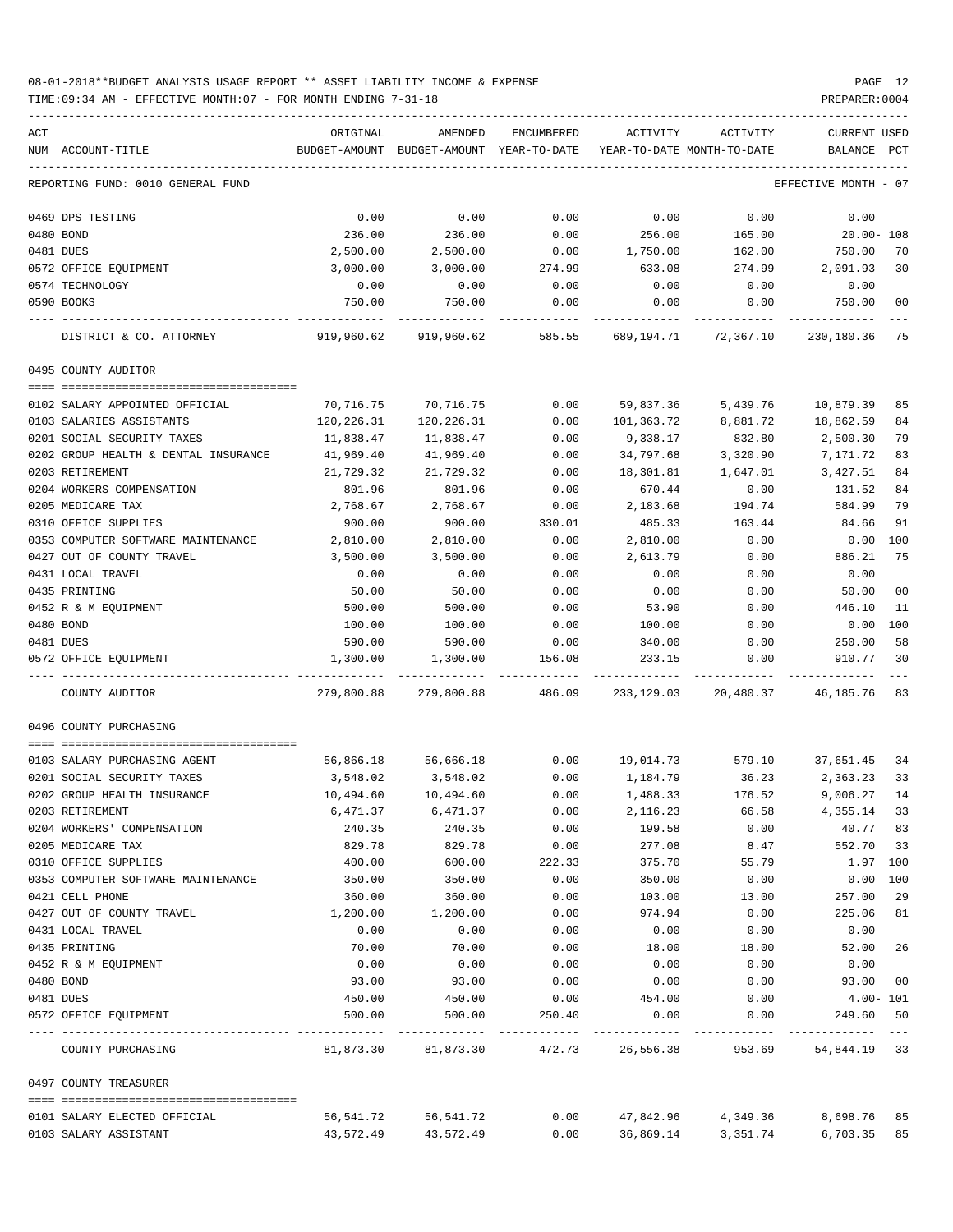TIME:09:34 AM - EFFECTIVE MONTH:07 - FOR MONTH ENDING 7-31-18 PREPARER:0004

| ACT<br>NUM ACCOUNT-TITLE             | ORIGINAL<br>BUDGET-AMOUNT | AMENDED<br>BUDGET-AMOUNT YEAR-TO-DATE | ENCUMBERED | ACTIVITY<br>YEAR-TO-DATE MONTH-TO-DATE | ACTIVITY                                                      | CURRENT USED<br>BALANCE | PCT            |
|--------------------------------------|---------------------------|---------------------------------------|------------|----------------------------------------|---------------------------------------------------------------|-------------------------|----------------|
| REPORTING FUND: 0010 GENERAL FUND    |                           |                                       |            |                                        |                                                               | EFFECTIVE MONTH - 07    |                |
| 0201 SOCIAL SECURITY TAXES           | 6,207.08                  | 6,207.08                              | 0.00       | 4,094.60                               | 361.82                                                        | 2,112.48                | 66             |
| 0202 GROUP HEALTH & DENTAL INSURANCE | 20,989.20                 | 20,989.20                             | 0.00       | 17,490.80                              | 1,749.08                                                      | 3,498.40                | 83             |
| 0203 RETIREMENT                      | 11,393.00                 | 11,393.00                             | 0.00       | 9,618.00                               | 885.64                                                        | 1,775.00                | 84             |
| 0204 WORKERS' COMPENSATION           | 420.48                    | 420.48                                | 0.00       | 351.36                                 | 0.00                                                          | 69.12                   | 84             |
| 0205 MEDICARE TAX                    | 1,451.66                  | 1,451.66                              | 0.00       | 957.60                                 | 84.62                                                         | 494.06                  | 66             |
| 0310 OFFICE SUPPLIES                 | 500.00                    | 500.00                                | 0.00       | 0.00                                   | 0.00                                                          | 500.00                  | 0 <sub>0</sub> |
| 0427 OUT OF COUNTY TRAVEL            | 2,000.00                  | 2,068.67                              | 0.00       | 2,068.67                               | 0.00                                                          | 0.00                    | 100            |
| 0431 LOCAL TRAVEL                    | 0.00                      | 0.00                                  | 0.00       | 0.00                                   | 0.00                                                          | 0.00                    |                |
| 0435 PRINTING                        | 350.00                    | 281.33                                | 0.00       | 60.00                                  | 0.00                                                          | 221.33                  | 21             |
| 0452 R&M EQUIPMENT                   | 250.00                    | 250.00                                | 0.00       | 0.00                                   | 0.00                                                          | 250.00                  | 0 <sub>0</sub> |
| 0453 COMPUTER SOFTWARE MAINTEN       | 1,300.00                  | 1,300.00                              | 0.00       | 1,300.00                               | 0.00                                                          | 0.00 100                |                |
| 0480 BOND                            | 0.00                      | 0.00                                  | 0.00       | 0.00                                   | 0.00                                                          | 0.00                    |                |
| 0481 DUES                            | 175.00                    | 175.00                                | 0.00       | 175.00                                 | 0.00                                                          | 0.00 100                |                |
| 0572 OFFICE EQUIPMENT                | 300.00                    | 300.00                                | 0.00       | 229.99                                 | 0.00                                                          | 70.01                   | 77             |
| 0574 TECHNOLOGY                      | 0.00                      | 0.00                                  | 0.00       | 0.00                                   | 0.00                                                          | 0.00                    |                |
| COUNTY TREASURER                     |                           | 145,450.63 145,450.63 0.00            |            | 121,058.12                             | 10,782.26                                                     | 24,392.51               | 83             |
| 0499 TAX ASSESSOR-COLLECTOR          |                           |                                       |            |                                        |                                                               |                         |                |
|                                      |                           |                                       |            |                                        |                                                               |                         |                |
| 0101 SALARIES ELECTED OFFICIAL       | 56,541.72                 | 56,541.72                             | 0.00       | 47,842.96                              | 4,349.36                                                      | 8,698.76                | 85             |
| 0103 SALARIES ASSISTANTS             | 39,526.56                 | 39,526.56                             | 0.00       | 33,445.50                              | 3,040.50                                                      | 6,081.06                | 85             |
| 0104 SALARIES DEPUTIES               | 94,899.18                 | 94,899.18                             | 0.00       | 80,299.34                              | 7,299.94                                                      | 14,599.84               | 85             |
| 0107 SALARY TEMP./EXTRA              | 14,243.21                 | 14,243.21                             | 0.00       | 12,058.20                              | 1,096.20                                                      | 2,185.01                | 85             |
| 0201 SOCIAL SECURITY TAXES           | 12,723.06                 | 12,723.06                             | 0.00       | 10,109.14                              | 913.88                                                        | 2,613.92                | 79             |
| 0202 GROUP HEALTH & DENTAL INSURANCE | 52,473.00                 | 52,473.00                             | 0.00       | 43,727.05                              | 4,372.75                                                      | 8,745.95                | 83             |
| 0203 RETIREMENT                      | 23,352.97                 | 23,352.97                             | 0.00       | 19,715.23                              | 1,815.40                                                      | 3,637.74                | 84             |
| 0204 WORKERS COMPENSATION            | 861.88                    | 861.88                                | 0.00       | 720.20                                 | 0.00                                                          | 141.68                  | 84             |
| 0205 MEDICARE TAX                    | 2,975.55                  | 2,975.55                              | 0.00       | 2,364.34                               | 213.74                                                        | 611.21                  | 79             |
| 0225 LEONARD OFFICE TRAVEL           | 800.00                    | 800.00                                | 0.00       | 343.64                                 | 0.00                                                          | 456.36                  | 43             |
| 0310 OFFICE SUPPLIES                 | 1,300.00                  | 1,300.00                              | 37.14      | 871.11                                 | 34.78                                                         | 391.75                  | 70             |
| 0311 POSTAL EXPENSES                 | 6,500.00                  | 6,480.00                              | 0.00       | 6,227.72                               | 63.43                                                         | 252.28                  | 96             |
| 0315 COPIER EXPENSE                  | 450.00                    | 450.00                                | 0.00       | 361.50                                 | 38.43                                                         | 88.50                   | 80             |
| 0420 TELEPHONE LEONARD OFFICE        | 700.00                    | 700.00                                | 0.00       | 600.85                                 | 60.06                                                         | 99.15                   | 86             |
| 0423 CELL PHONE                      | 0.00                      | 0.00                                  | 0.00       | 0.00                                   | 0.00                                                          | 0.00                    |                |
| 0427 OUT OF COUNTY TRAVEL            | 3,500.00                  | 3,520.00                              | 0.00       | 3,518.23                               | 0.00                                                          | 1.77 100                |                |
| 0435 PRINTING                        | 250.00                    | 250.00                                | 0.00       | 194.34                                 | 0.00                                                          | 55.66                   | 78             |
| 0460 LEONARD OFFICE RENT             | 1,200.00                  | 1,200.00                              | 0.00       | 1,000.00                               | 100.00                                                        | 200.00                  | 83             |
| 0480 BOND                            | 368.00                    | 368.00                                | 0.00       | 368.00                                 | 368.00                                                        | 0.00 100                |                |
| 0481 DUES                            | 125.00                    | 125.00                                | 0.00       | 125.00                                 | 0.00                                                          | $0.00$ 100              |                |
| 0572 OFFICE EQUIPMENT                | 700.00                    | 700.00                                | 0.00       | 688.24                                 | 44.99                                                         | 11.76                   | 98             |
| 0574 TECHNOLOGY                      | 0.00                      | 0.00                                  | 0.00       | 0.00                                   | 0.00                                                          | 0.00                    |                |
| TAX ASSESSOR-COLLECTOR               |                           |                                       |            |                                        | 313,490.13 313,490.13 37.14 264,580.59 23,811.46 48,872.40 84 |                         |                |
| 0503 COMPUTER/IT DEPT.               |                           |                                       |            |                                        |                                                               |                         |                |
| 0103 SALARY-TECHNICIAN               | 40,055.36                 | 40,055.36                             | 0.00       | 33,892.98                              | 3,081.18                                                      | 6,162.38                | 85             |
| 0107 PART TIME TECHNICIAN            | 18,934.00                 | 18,934.00                             | 0.00       | 15,270.62                              | 1,410.60                                                      | 3,663.38                | 81             |
| 0201 SOCIAL SECURITY                 | 3,657.34                  | 3,657.34                              | 0.00       | 2,887.38                               | 262.41                                                        | 769.96                  | 79             |
| 0202 GROUP HEALTH INSURANCE          | 10,494.60                 | 10,494.60                             | 0.00       | 8,745.40                               | 874.54                                                        | 1,749.20                | 83             |
| 0203 RETIREMENT                      | 6,712.99                  | 6,712.99                              | 0.00       | 5,581.98                               | 516.56                                                        | 1,131.01                | 83             |
| 0204 WORKERS COMPENSATION            | 313.20                    | 313.20                                | 0.00       | 228.82                                 | 0.00                                                          | 84.38                   | 73             |
| 0205 MEDICARE TAX                    | 855.32                    | 855.32                                | 0.00       | 675.21                                 | 61.37                                                         | 180.11                  | 79             |

0225 TRAVEL ALLOWANCE 828.00 828.00 0.00 690.00 69.00 138.00 83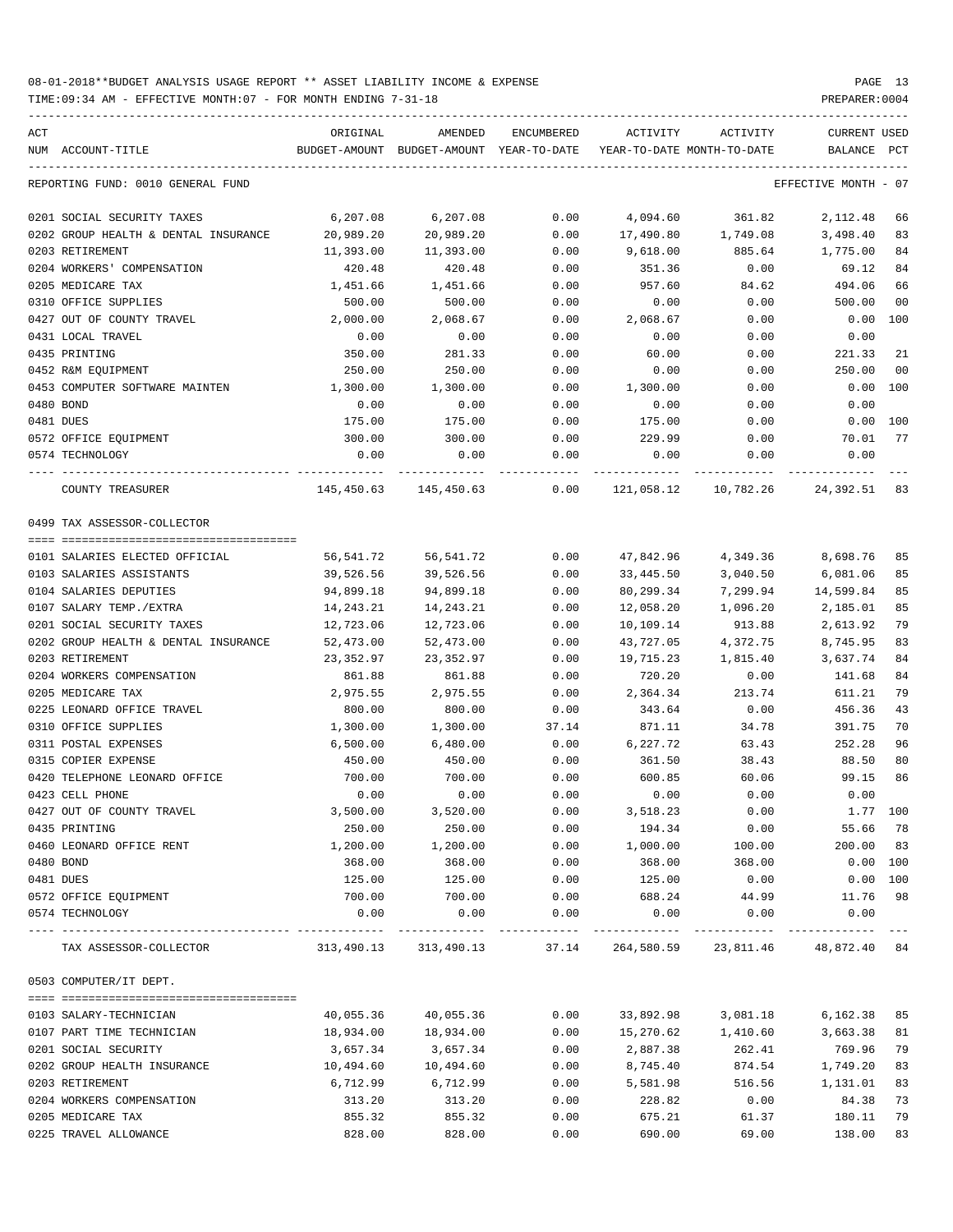| ACT |                                              | ORIGINAL   | AMENDED                                  | ENCUMBERED     |              | ACTIVITY ACTIVITY             | CURRENT USED            |                |
|-----|----------------------------------------------|------------|------------------------------------------|----------------|--------------|-------------------------------|-------------------------|----------------|
|     | NUM ACCOUNT-TITLE                            |            | BUDGET-AMOUNT BUDGET-AMOUNT YEAR-TO-DATE |                |              | YEAR-TO-DATE MONTH-TO-DATE    | BALANCE PCT             |                |
|     | REPORTING FUND: 0010 GENERAL FUND            |            |                                          |                |              |                               | EFFECTIVE MONTH - 07    |                |
|     | 0310 OFFICE SUPPLIES                         | 200.00     | 200.00                                   | 0.00           | 0.00         | 0.00                          | 200.00                  | 00             |
|     | 0421 CELL PHONE ALLOWANCE                    | 414.00     | 414.00                                   | 0.00           | 345.00       | 34.50                         | 69.00                   | 83             |
|     | 0427 OUT OF COUNTY TRAVEL                    | 900.00     | 900.00                                   | 0.00           | 750.00       | 0.00                          | 150.00                  | 83             |
|     | 0435 PRINTING                                | 0.00       | 0.00                                     | 0.00           | 0.00         | 0.00                          | 0.00                    |                |
|     | 0453 R&M COMPUTER/TRAINING                   | 0.00       | 0.00                                     | 0.00           | 0.00         | 0.00                          | 0.00                    |                |
|     | 0572 OFFICE EQUIPMENT                        | 1,850.00   | 1,850.00                                 | 0.00           | 1,846.83     | 0.00                          | 3.17                    | 100            |
|     | 0574 COMPUTER/WEB SOFTWARE                   | 2,500.00   | 2,500.00                                 | 0.00           | 2,015.60     | 0.00                          | 484.40                  | 81             |
|     | 0576 COUNTY COMPUTER REPLACEMENT             | 34,000.00  | 34,000.00                                | 0.00           | 0.00         | 0.00                          | 34,000.00               | 0 <sub>0</sub> |
|     | COMPUTER/IT DEPT.                            | .          | ------------                             |                |              | $0.00$ $72,929.82$ $6,310.16$ | 48,784.99               | 60             |
|     | 0509 CONTINGENCY                             |            |                                          |                |              |                               |                         |                |
|     |                                              |            |                                          |                |              |                               |                         |                |
|     | 0475 CONTINGENCY                             | 250,000.00 |                                          | 97,484.05 0.00 |              | $0.00$ 0.00                   | 97,484.05               | 00             |
|     | CONTINGENCY                                  |            | 250,000.00 97,484.05                     | 0.00           | 0.00         | 0.00                          | 97,484.05               | 0 <sub>0</sub> |
|     | 0510 COURTHOUSE                              |            |                                          |                |              |                               |                         |                |
|     | 0107 REGULAR TEMP.- PART TIME                | 0.00       | 0.00                                     | 0.00           | 0.00         | 0.00                          | 0.00                    |                |
|     | 0115 SALARY JANITOR                          | 38,376.62  | 38,376.62                                | 0.00           | 32,472.44    | 2,952.04                      | 5,904.18                | 85             |
|     | 0201 SOCIAL SECURITY TAXES                   | 2,379.35   | 2,379.35                                 | 0.00           | 1,984.62     | 180.16                        | 394.73                  | 83             |
|     | 0202 GROUP HEALTH & DENTAL INSURANCE         | 10,494.60  | 10,494.60                                | 0.00           | 8,745.40     | 874.54                        | 1,749.20                | 83             |
|     | 0203 RETIREMENT                              | 4,367.26   | 4,367.26                                 | 0.00           | 3,686.75     | 339.48                        | 680.51                  | 84             |
|     | 0204 WORKERS' COMPENSATION                   | 1,581.12   | 1,581.12                                 | 0.00           | 1,318.50     | 0.00                          | 262.62                  | 83             |
|     | 0205 MEDICARE TAX                            | 556.46     | 556.46                                   | 0.00           | 464.20       | 42.14                         | 92.26                   | 83             |
|     | 0310 OFFICE SUPPLIES                         | 5,000.00   | 5,000.00                                 | 0.00           | 4,011.86     | 908.32                        | 988.14                  | 80             |
|     | 0311 POSTAL EXPENSE                          | 9,000.00   | 9,000.00                                 | 0.00           | 6,561.20     | 1,432.38-                     | 2,438.80                | 73             |
|     | 0315 COPIER RENTAL                           | 5,000.00   | 5,000.00                                 | 0.00           | 3,085.11     | 338.23                        | 1,914.89                | 62             |
|     | 0316 EMPLOYEE AWARDS BANQUET                 | 2,500.00   | 2,500.00                                 | 0.00           | 1,806.05     | 0.00                          | 693.95                  | 72             |
|     | 0330 AUTO EXPENSE-GAS AND OIL                | 600.00     | 600.00                                   | 0.00           | 530.94       | 184.70                        | 69.06                   | 88             |
|     | 0332 JANITOR SUPPLIES                        | 0.00       | 0.00                                     | 0.00           | 0.00         | 0.00                          | 0.00                    |                |
|     | 0353 R&M COMPUTER                            | 5,000.00   | 5,000.00                                 | 0.00           | 0.00         | 0.00                          | 5,000.00                | 0 <sub>0</sub> |
|     | 0420 TELEPHONE                               | 0.00       | 540.00                                   | 0.00           | 539.45       | 0.00                          | $0.55$ 100              |                |
|     | 0421 INTERNET LINES                          | 0.00       | 420.00                                   | 0.00           | 419.67       | 0.00                          | 0.33 100                |                |
|     | 0423 CELL PHONE                              | 400.00     | 400.00                                   | 0.00           | 260.88       | 26.04                         | 139.12 65               |                |
|     | 0440 UTILITIES ELECTRICITY                   | 15,000.00  | 15,000.00                                | 0.00           | 6,960.57     | 0.00                          | 8,039.43                | 46             |
|     | 0441 UTILITIES GAS                           | 1,000.00   | 1,000.00                                 | 0.00           | 695.03       | 0.00                          | 304.97                  | 70             |
|     | 0442 UTILITIES WATER                         | 2,000.00   | 10,500.00                                | 0.00           | 9,894.74     | 291.59                        | 605.26                  | 94             |
|     | 0443 TRASH PICK-UP                           | 1,000.00   | 1,487.00                                 | 0.00           | 1,252.37     | 79.79                         | 234.63                  | 84             |
|     | 0445 AIR CONDITIONER MAINTENANCE             | 5,500.00   | 5,500.00                                 | 0.00           | 2,507.64     | 0.00                          | 2,992.36                | 46             |
|     | 0446 ELEVATOR MAINTENANCE CONTR              | 3,200.00   | 3,200.00                                 | 0.00           | 1,889.44     | 0.00                          | 1,310.56                | 59             |
|     | 0450 R & M BUILDINGS                         | 1,360.00   | 2,165.00                                 | 0.00           | 2,164.98     | 0.00                          | $0.02$ 100              |                |
|     | 0453 COMPUTER SOFTWARE MAINTEN               | 160,000.00 | 160,000.00                               | 0.00           | 146,568.00   | 0.00                          | 13,432.00               | 92             |
|     | 0463 RENTAL PERSONNEL PAGER                  | 0.00       | 0.00                                     | 0.00           | 0.00         | 0.00                          | 0.00                    |                |
|     | 0482 FIRE INSURANCE                          | 13,000.00  | 13,000.00                                | 0.00           | 15,366.00    | 15,366.00                     | 2,366.00- 118           |                |
|     | 0500 LAND                                    | 0.00       | 0.00                                     | 0.00           | 0.00         | 0.00                          | 0.00                    |                |
|     | 0530 PERMANENT IMPROVEMENTS                  | 0.00       | 0.00                                     | 0.00           | 0.00         | 0.00                          | 0.00                    |                |
|     | 0572 OFFICE EQUIPMENT                        | 0.00       | 0.00                                     | 0.00           | 0.00         | 0.00                          | 0.00                    |                |
|     | 0573 ODYSSEY SOFTWARE/EQUIPMENT              | 35,000.00  | 24,248.00                                | 0.00           | 0.00         | 0.00                          | 24,248.00               | 0 <sub>0</sub> |
|     | 0574 TECHNOLOGY                              | 1,323.00   | 1,323.00                                 | 0.00           | 0.00         | 0.00                          | 1,323.00                | 0 <sub>0</sub> |
|     |                                              | 0.00       | 0.00                                     | 0.00           |              |                               | 0.00                    |                |
|     | 0575 LAND/BUILDING<br>0577 JANITOR EQUIPMENT | 1,000.00   | 1,000.00                                 | 0.00           | 0.00<br>0.00 | 0.00<br>0.00                  | 1,000.00                | 0 <sub>0</sub> |
|     | COURTHOUSE                                   | 324,638.41 | 324,638.41                               | 0.00           |              | 253, 185.84 20, 150.65        | . <u>.</u><br>71,452.57 | $---$<br>78    |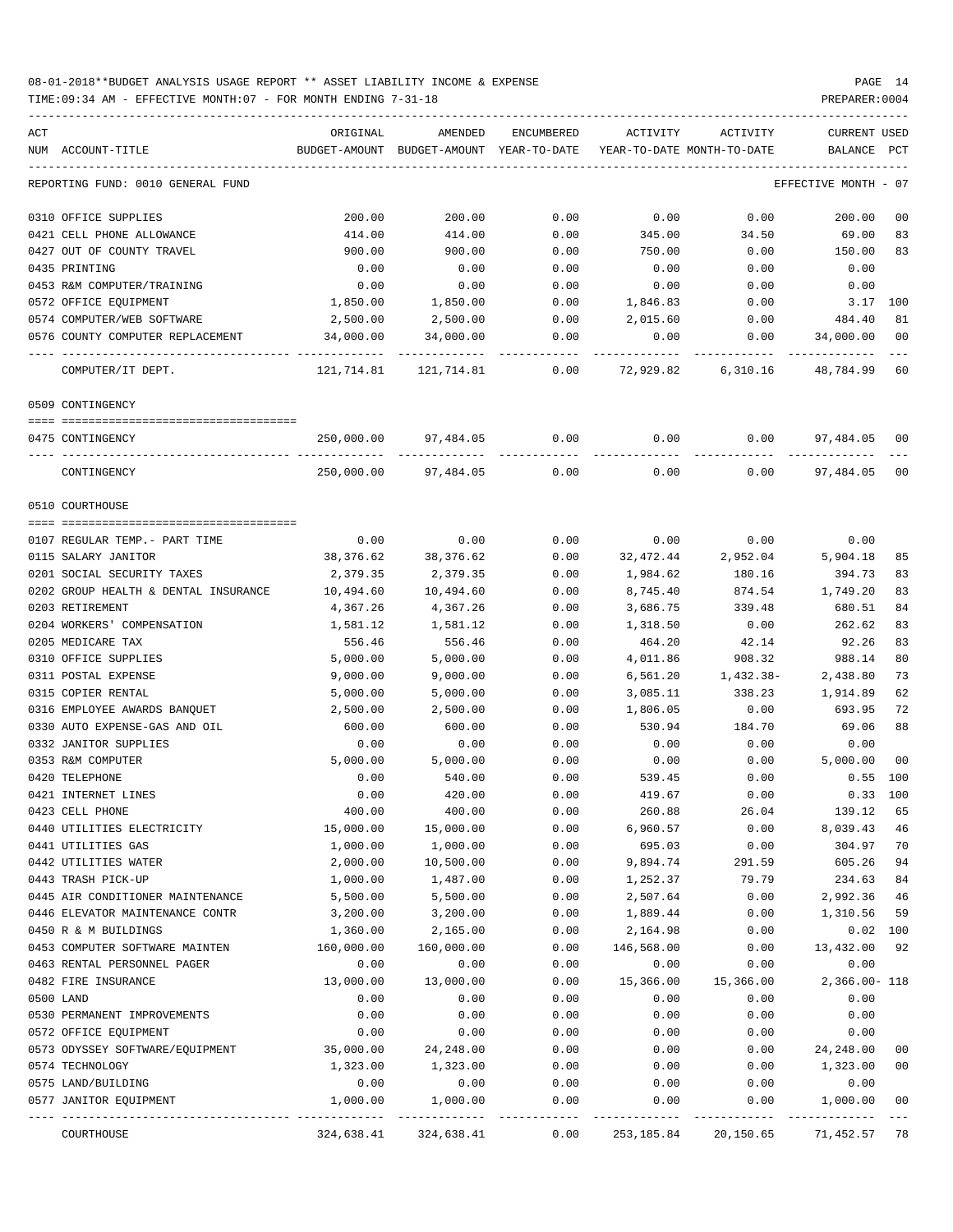|     | TIME: 09:34 AM - EFFECTIVE MONTH: 07 - FOR MONTH ENDING 7-31-18 |                  |                                                     |              |                                        |                           | PREPARER: 0004                          |
|-----|-----------------------------------------------------------------|------------------|-----------------------------------------------------|--------------|----------------------------------------|---------------------------|-----------------------------------------|
| ACT | NUM ACCOUNT-TITLE                                               | ORIGINAL         | AMENDED<br>BUDGET-AMOUNT BUDGET-AMOUNT YEAR-TO-DATE | ENCUMBERED   | ACTIVITY<br>YEAR-TO-DATE MONTH-TO-DATE | ACTIVITY                  | CURRENT USED<br>BALANCE<br>$_{\rm PCT}$ |
|     | REPORTING FUND: 0010 GENERAL FUND                               |                  |                                                     |              |                                        |                           | EFFECTIVE MONTH - 07                    |
|     | 0511 COUNTY OFFICE BUILDING                                     |                  |                                                     |              |                                        |                           |                                         |
|     | 0115 SALARY JANITOR                                             | 3,208.24         | 3,208.24                                            | 0.00         | 3,183.72                               | 135.74                    | 24.52<br>99                             |
|     | 0201 SOCIAL SECURITY TAXES                                      | 198.91           | 198.91                                              | 0.00         | 197.37                                 | 8.41                      | 1.54<br>99                              |
|     | 0203 RETIREMENT                                                 | 365.10           | 365.10                                              | 0.00         | 361.02                                 | 15.60                     | 4.08<br>99                              |
|     | 0204 WORKER' COMPENSATION                                       | 132.18           | 132.18                                              | 0.00         | 110.22                                 | 0.00                      | 21.96<br>83                             |
|     | 0205 MEDICARE TAX                                               | 46.52            | 46.52                                               | 0.00         | 46.18                                  | 1.96                      | 99<br>0.34                              |
|     | 0225 JANITOR TRAVEL                                             | 100.00           | 100.00                                              | 0.00         | 112.50                                 | 39.89                     | $12.50 - 113$                           |
|     | 0332 JANITOR SUPPLIES                                           | 1,000.00         | 1,000.00                                            | 0.00         | 259.41                                 | 0.00                      | 740.59<br>26                            |
|     | 0440 UTILITIES ELECTRICITY                                      | 5,000.00         | 5,000.00                                            | 0.00         | 3,075.41                               | 0.00                      | 1,924.59<br>62                          |
|     | 0441 UTILITIES GAS                                              | 1,000.00         | 1,000.00                                            | 0.00         | 736.19                                 | 46.79                     | 263.81<br>74                            |
|     | 0442 UTILITIES WATER                                            | 600.00           | 600.00                                              | 0.00         | 755.74                                 | 51.46                     | 155.74- 126                             |
|     | 0443 TRASH PICK-UP SERVICE                                      | 480.00           | 480.00                                              | 0.00         | 359.05                                 | 39.90                     | 120.95<br>75                            |
|     | 0444 LAWN MAINTENANCE                                           | 0.00             | 0.00                                                | 0.00         | 0.00                                   | 0.00                      | 0.00                                    |
|     | 0450 R & M BUILDING<br>0482 FIRE INSURANCE                      | 5,000.00         | 5,000.00                                            | 0.00         | 2,448.96<br>860.00                     | 611.25                    | 2,551.04<br>49<br>140.00<br>86          |
|     | 0535 BUILDINGS                                                  | 1,000.00<br>0.00 | 1,000.00<br>0.00                                    | 0.00<br>0.00 | 0.00                                   | 860.00<br>0.00            | 0.00                                    |
|     |                                                                 |                  |                                                     |              |                                        |                           |                                         |
|     | COUNTY OFFICE BUILDING                                          | 18,130.95        | 18,130.95                                           |              | $0.00$ $12,505.77$ $1,811.00$          |                           | 5,625.18 69                             |
|     | 0512 CO-OP OFFICE BUILDING                                      |                  |                                                     |              |                                        |                           |                                         |
|     |                                                                 |                  |                                                     |              |                                        |                           |                                         |
|     | 0332 JANITOR SUPPLIES                                           | 500.00           | 500.00                                              | 0.00         | 271.34                                 | 0.00                      | 228.66<br>54                            |
|     | 0440 UTILITIES ELECTRICITY                                      | 6,000.00         | 6,000.00                                            | 0.00         | 4,392.89                               | 0.00                      | 1,607.11<br>73                          |
|     | 0442 UTILITIES WATER                                            | 600.00           | 600.00                                              | 0.00         | 508.91                                 | 55.88                     | 85<br>91.09                             |
|     | 0450 R&M BUILDING                                               | 3,000.00         | 3,000.00                                            | 0.00         | 328.00                                 | 20.00                     | 2,672.00<br>11                          |
|     | 0482 FIRE INSURANCE<br>0535 BUILDINGS                           | 1,000.00<br>0.00 | 1,000.00<br>0.00                                    | 0.00<br>0.00 | 0.00                                   | 1,195.00 1,195.00<br>0.00 | 195.00- 120<br>0.00                     |
|     |                                                                 |                  |                                                     |              |                                        |                           |                                         |
|     | CO-OP OFFICE BUILDING                                           | 11,100.00        | 11,100.00                                           | 0.00         |                                        |                           | 6,696.14 1,270.88 4,403.86 60           |
|     | 0513 COURTHOUSE SOUTH ANNEX                                     |                  |                                                     |              |                                        |                           |                                         |
|     | 0115 SALARY JANITOR                                             | 12,824.31        | 12,824.31                                           | 0.00         | 9,995.40                               | 913.16                    | 2,828.91<br>78                          |
|     | 0201 SOCIAL SECURITY TAXES                                      | 795.11           | 795.11                                              | 0.00         | 619.69                                 | 56.62                     | 175.42<br>78                            |
|     | 0203 RETIREMENT                                                 | 1,459.41         | 1,459.41                                            | 0.00         | 1,134.84                               | 105.03                    | 324.57<br>78                            |
|     | 0204 WORKERS' COMPENSATION                                      | 528.36           | 528.36                                              | 0.00         | 440.60                                 | 0.00                      | 87.76<br>83                             |
|     | 0205 MEDICARE TAX                                               | 185.95           | 185.95                                              | 0.00         | 144.98                                 | 13.25                     | 40.97<br>78                             |
|     | 0315 COPIER RENTAL                                              | 1,800.00         | 1,800.00                                            | 0.00         | 962.81                                 | 107.91                    | 837.19<br>53                            |
|     | 0332 JANITOR SUPPLIES                                           | 2,000.00         | 2,000.00                                            | 0.00         | 844.64                                 | 68.67                     | 42<br>1,155.36                          |
|     | 0420 TELEPHONE                                                  | 4,700.00         | 4,700.00                                            | 0.00         | 4,349.85                               | 450.06                    | 93<br>350.15                            |
|     | 0421 INTERNET                                                   | 1,200.00         | 1,200.00                                            | 0.00         | 1,019.80                               | 101.98                    | 180.20<br>85                            |
|     | 0440 UTILITIES ELECTRICITY                                      | 6,000.00         | 6,000.00                                            | 0.00         | 3,667.47                               | 27.62                     | 2,332.53<br>61                          |
|     | 0441 UTILITIES GAS                                              | 1,300.00         | 1,300.00                                            | 0.00         | 1,125.76                               | 54.81                     | 174.24<br>87                            |
|     | 0442 UTILITIES WATER                                            | 1,000.00         | 1,000.00                                            | 0.00         | 888.24                                 | 92.85                     | 111.76<br>89                            |
|     | 0443 TRASH PICKUP SERVICE<br>0444 LAWN MAINTENANCE              | 1,000.00<br>0.00 | 1,000.00<br>0.00                                    | 0.00<br>0.00 | 718.11<br>0.00                         | 79.79<br>0.00             | 281.89<br>72<br>0.00                    |
|     | 0450 R&M BUILDING                                               | 5,000.00         | 6,100.00                                            | 0.00         | 5,015.89                               | 991.45                    | 1,084.11<br>82                          |
|     | 0455 PARKING LOT                                                | 0.00             | 0.00                                                | 0.00         | 0.00                                   | 0.00                      | 0.00                                    |
|     | 0482 FIRE INSURANCE                                             | 2,100.00         | 2,100.00                                            | 0.00         | 2,181.00                               | 2,181.00                  | $81.00 - 104$                           |
|     | 0531 ANNEX                                                      | 0.00             | 0.00                                                | 0.00         | 0.00                                   | 0.00                      | 0.00                                    |
|     | COURTHOUSE SOUTH ANNEX                                          | 41,893.14        | 42,993.14                                           | 0.00         | 33,109.08                              | 5,244.20                  | 9,884.06 77                             |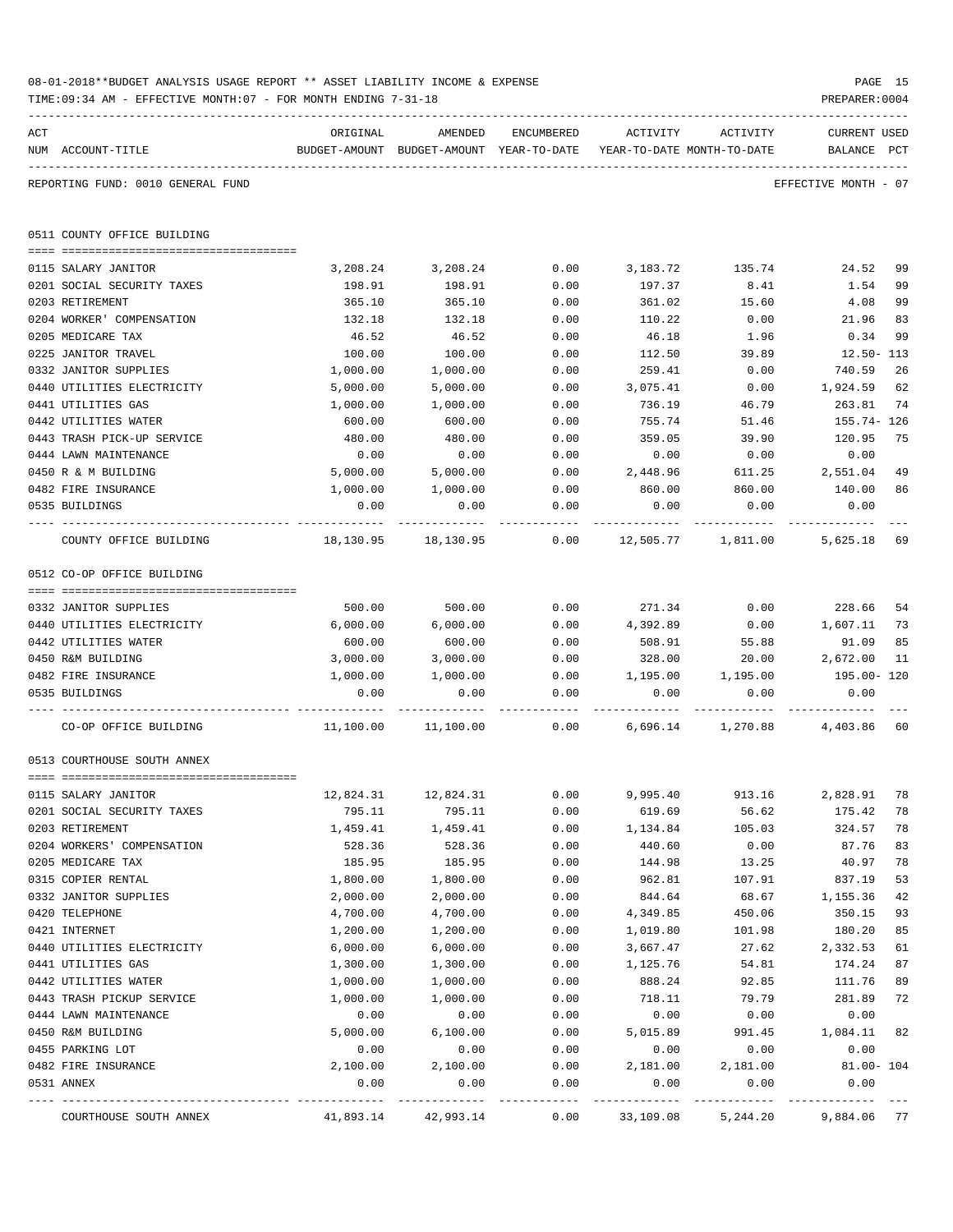|     | 08-01-2018**BUDGET ANALYSIS USAGE REPORT ** ASSET LIABILITY INCOME & EXPENSE<br>TIME: 09:34 AM - EFFECTIVE MONTH: 07 - FOR MONTH ENDING 7-31-18 |           |                                                     |            |                                        |          | PAGE 16<br>PREPARER: 0004               |
|-----|-------------------------------------------------------------------------------------------------------------------------------------------------|-----------|-----------------------------------------------------|------------|----------------------------------------|----------|-----------------------------------------|
| ACT | NUM ACCOUNT-TITLE                                                                                                                               | ORIGINAL  | AMENDED<br>BUDGET-AMOUNT BUDGET-AMOUNT YEAR-TO-DATE | ENCUMBERED | ACTIVITY<br>YEAR-TO-DATE MONTH-TO-DATE | ACTIVITY | CURRENT USED<br>BALANCE<br>$_{\rm PCT}$ |
|     | REPORTING FUND: 0010 GENERAL FUND                                                                                                               |           |                                                     |            |                                        |          | EFFECTIVE MONTH - 07                    |
|     | 0514 CITY HALL ANNEX                                                                                                                            |           |                                                     |            |                                        |          |                                         |
|     | 0421 TELEPHONE/INTERNET                                                                                                                         |           | 4,400.00 4,400.00                                   |            |                                        |          | $0.00$ 3,656.26 365.56 743.74 83        |
|     | CITY HALL ANNEX                                                                                                                                 | 4,400.00  | 4,400.00                                            | 0.00       | 3,656.26                               | 365.56   | 743.74 83                               |
|     | 0515 WINDOM CO.BLDG.                                                                                                                            |           |                                                     |            |                                        |          |                                         |
|     | 0440 UTILITIES ELECTRICITY                                                                                                                      | 2,250.00  | 2,250.00                                            | 0.00       | 426.24                                 | 63.33    | 1,823.76 19                             |
|     | 0441 UTILITIES GAS                                                                                                                              | 700.00    | 700.00                                              | 0.00       | 550.44                                 | 45.21    | 149.56 79                               |
|     | 0442 UTILITIES WATER                                                                                                                            | 0.00      | 0.00                                                | 0.00       | 0.00                                   | 0.00     | 0.00                                    |
|     | 0444 LAWN MAINTENANCE                                                                                                                           | 800.00    | 800.00                                              | 0.00       | 300.00                                 | 300.00   | 500.00<br>-38                           |
|     | 0450 R&M BUILDING                                                                                                                               | 1,000.00  | 1,000.00                                            | 0.00       | 1,128.68                               | 28.68    | 128.68- 113                             |
|     | 0482 FIRE INSURANCE                                                                                                                             | 1,000.00  | 1,000.00                                            | 0.00       | 1,446.00                               | 1,446.00 | 446.00- 145                             |
|     | 0501 PEST CONTROL                                                                                                                               | 100.00    | 100.00                                              | 0.00       | 60.00                                  | 0.00     | 40.00<br>60                             |
|     | WINDOM CO.BLDG.                                                                                                                                 | 5,850.00  | 5,850.00                                            | 0.00       | 3,911.36                               |          | 1,883.22 1,938.64 67                    |
|     | 0516 AGRILIFE EXTENSION BUILDING                                                                                                                |           |                                                     |            |                                        |          |                                         |
|     | 0115 SALARY JANITOR                                                                                                                             | 2,566.43  | 2,566.43                                            | 0.00       | 2,011.42                               | 345.52   | 555.01 78                               |
|     | 0201 SOCIAL SECURITY TAXES                                                                                                                      | 159.12    | 159.12                                              | 0.00       | 124.71                                 | 21.42    | 34.41<br>78                             |
|     | 0203 RETIREMENT                                                                                                                                 | 292.06    | 292.06                                              | 0.00       | 228.85                                 | 39.73    | 63.21<br>78                             |
|     | 0204 WORKERS' COMPENSATION                                                                                                                      | 105.74    | 105.74                                              | 0.00       | 88.16                                  | 0.00     | 17.58<br>83                             |
|     | 0205 MEDICARE TAX                                                                                                                               | 37.21     | 37.21                                               | 0.00       | 29.11                                  | 5.01     | 8.10<br>78                              |
|     | 0225 JANITOR TRAVEL                                                                                                                             | 150.00    | 150.00                                              | 0.00       | 174.39                                 | 56.46    | 24.39- 116                              |
|     | 0332 JANITOR SUPPLIES                                                                                                                           | 500.00    | 500.00                                              | 0.00       | 70.07                                  | 0.00     | 429.93<br>14                            |
|     | 0420 TELEPHONE                                                                                                                                  | 0.00      | 0.00                                                | 0.00       | 0.00                                   | 0.00     | 0.00                                    |
|     | 0440 UTILITIES ELECTRICITY                                                                                                                      | 5,000.00  | 5,000.00                                            | 0.00       | 3,960.30                               | 0.00     | 1,039.70<br>79                          |
|     | 0441 UTILITIES GAS                                                                                                                              | 0.00      | 0.00                                                | 0.00       | 0.00                                   | 0.00     | 0.00                                    |
|     | 0442 UTILITIES WATER                                                                                                                            | 550.00    | 550.00                                              | 0.00       | 463.14                                 | 51.46    | 86.86<br>84                             |
|     | 0443 TRASH PICKUP SERVICE                                                                                                                       | 0.00      | 0.00                                                | 0.00       | 0.00                                   | 0.00     | 0.00                                    |
|     | 0444 LAWN MAINTENANCE                                                                                                                           | 0.00      | 0.00                                                | 0.00       | 0.00                                   | 0.00     | 0.00                                    |
|     | 0450 R&M BUILDING                                                                                                                               | 40,000.00 | 40,000.00                                           | 0.00       | 1,768.75                               | 1,057.00 | 38, 231. 25 04                          |
|     | 0482 FIRE INSURANCE                                                                                                                             | 600.00    | 600.00                                              | 0.00       | 880.00                                 | 880.00   | 280.00-147                              |
|     | 0530 BUILDING REMODEL                                                                                                                           | 0.00      | 0.00                                                | 0.00       | 0.00                                   | 0.00     | 0.00                                    |
|     | 0535 BUILDING CONSTRUCTION                                                                                                                      | 0.00      | 0.00                                                | 0.00       | 0.00                                   | 0.00     | 0.00                                    |
|     | 0572 OFFICE EQUIPMENT                                                                                                                           | 0.00      | 0.00                                                | 0.00       | 0.00                                   | 0.00     | 0.00                                    |
|     | AGRILIFE EXTENSION BUILDING                                                                                                                     | 49,960.56 | 49,960.56                                           | 0.00       | 9,798.90                               | 2,456.60 | 40,161.66 20                            |
|     | 0517 COURTHOUSE EAST ANNEX                                                                                                                      |           |                                                     |            |                                        |          |                                         |
|     | 0535 BUILDING                                                                                                                                   | 0.00      | 0.00                                                | 0.00       | 0.00                                   | 0.00     | 0.00                                    |
|     |                                                                                                                                                 |           |                                                     |            |                                        |          |                                         |
|     | COURTHOUSE EAST ANNEX                                                                                                                           | 0.00      | 0.00                                                | 0.00       | 0.00                                   | 0.00     | 0.00                                    |
|     | 0518 COUNTY OFFICES RELOCATION                                                                                                                  |           |                                                     |            |                                        |          |                                         |
|     | 0311 POSTAL EXPENSES                                                                                                                            | 344.00    | 344.00                                              | 0.00       | 344.00                                 | 0.00     | 0.00 100                                |
|     | 0332 JANITOR SUPPLIES                                                                                                                           | 4,500.00  | 4,500.00                                            | 309.81     | 1,928.82                               | 0.00     | 2,261.37<br>50                          |
|     | 0420 UTILITIES TELEPHONE                                                                                                                        | 9,500.00  | 17,000.00                                           | 0.00       | 14,424.97                              | 1,441.24 | 2,575.03<br>85                          |
|     | 0421 INTERNET SERVICES                                                                                                                          | 9,000.00  | 12,500.00                                           | 0.00       | 11,277.45                              | 1,124.62 | 1,222.55<br>90                          |
|     | 0440 UTILITIES ELECTRICITY                                                                                                                      | 15,000.00 | 15,000.00                                           | 0.00       | 18,866.79                              | 923.07   | 3,866.79- 126                           |
|     | 0441 UTILITIES GAS                                                                                                                              | 3,000.00  | 3,000.00                                            | 0.00       | 2,893.72                               | 62.00    | 106.28<br>96                            |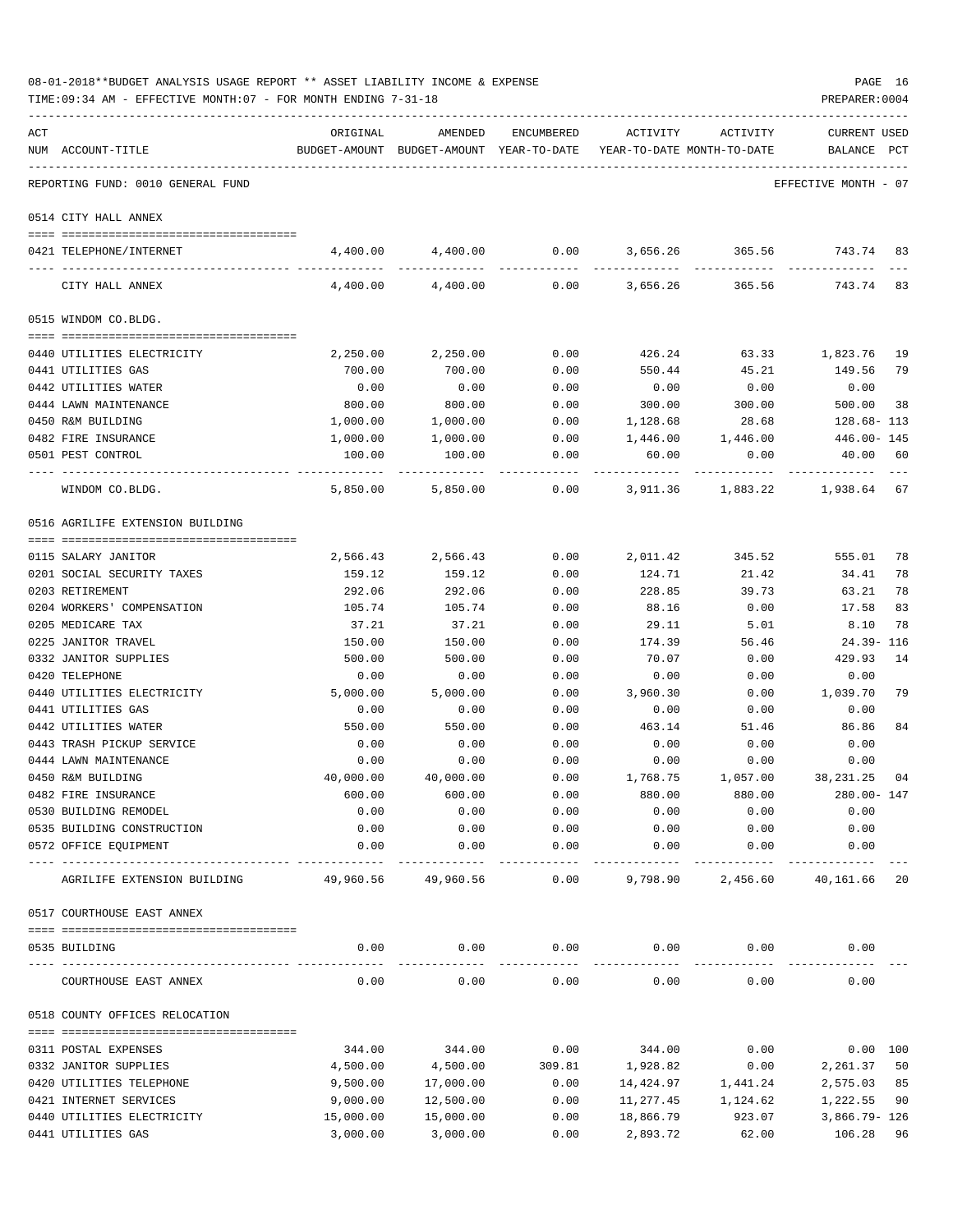TIME:09:34 AM - EFFECTIVE MONTH:07 - FOR MONTH ENDING 7-31-18 PREPARER:0004

----------------------------------------------------------------------------------------------------------------------------------- ACT ORIGINAL AMENDED ENCUMBERED ACTIVITY ACTIVITY CURRENT USED NUM ACCOUNT-TITLE BUDGET-AMOUNT BUDGET-AMOUNT YEAR-TO-DATE YEAR-TO-DATE MONTH-TO-DATE BALANCE PCT ----------------------------------------------------------------------------------------------------------------------------------- REPORTING FUND: 0010 GENERAL FUND EFFECTIVE MONTH - 07 0442 UTILITIES WATER 3,000.00 3,000.00 0.00 3,934.37 224.28 934.37- 131 0443 TRASH PICKUP SERVICE 1,600.00 1,600.00 0.00 1,271.88 141.32 328.12 79 0450 R & M BUILDING 10,000.00 10,000.00 0.00 0.00 5,595.48 175.25 4,404.52 56 0460 MOVING EXPENSES 0.00 0.00 0.00 0.00 0.00 0.00 0470 OFFICE SPACE LEASE  $91,200.00$   $91,200.00$   $0.00$   $82,425.00$   $7,600.00$   $8,775.00$   $90$ 0483 ALARM MONITORING 2,000.00 2,000.00 0.00 885.60 0.00 1,114.40 44 0484 CLEANING SERVICES 11,000.00 0.00 0.00 0.00 0.00 0.00 0501 PEST CONTROL 800.00 800.00 0.00 932.00 0.00 132.00- 117 ---- ---------------------------------- ------------- ------------- ------------ ------------- ------------ ------------- --- COUNTY OFFICES RELOCATION 160,944.00 160,944.00 309.81 144,780.08 11,691.78 15,854.11 90 0519 GOVERNMENT BUILDING ==== =================================== 0165 CONSTRUCTION 750,000.00 750,000.00 0.00 0.00 0.00 750,000.00 00 ---- ---------------------------------- ------------- ------------- ------------ ------------- ------------ ------------- --- GOVERNMENT BUILDING 750,000.00 750,000.00 0.00 0.00 0.00 750,000.00 00 0540 AMBULANCE SERVICE ==== =================================== 0417 AMBULANCE SERVICE 6 640,000.00 540,000.00 0.00 450,000.00 450,000.00 45,000.00 90,000.00 83 ---- ---------------------------------- ------------- ------------- ------------ ------------- ------------ ------------- --- AMBULANCE SERVICE 540,000.00 540,000.00 0.00 450,000.00 45,000.00 90,000.00 83 0543 FIRE PROTECTION ==== =================================== 0416 FIRE PROTECTION SERVICE 84,000.00 84,000.00 0.00 63,000.00 0.00 21,000.00 75 0422 R&M RADIO/TOWER 700.00 700.00 0.00 36.87 0.00 663.13 05 0440 UTILITIES ELECTRICITY 300.00 300.00 0.00 0.00 0.00 300.00 00 0447 REPEATER SERVICE CONTRACT **8**,235.81 8,235.81 0.00 8,235.80 0.00 0.01 100 0490 FCC RADIO LICENSE 0.00 0.00 0.00 0.00 0.00 0.00 ---- ---------------------------------- ------------- ------------- ------------ ------------- ------------ ------------- --- FIRE PROTECTION 93,235.81 93,235.81 0.00 71,272.67 0.00 21,963.14 76 0551 CONSTABLE PRECINCT # 1 ==== =================================== 0101 SALARY ELECTED OFFICIAL 32,188.90 32,188.90 0.00 27,236.88 2,476.08 4,952.02 85 0201 SOCIAL SECURITY TAXES 2,144.51 2,144.51 0.00 1,745.30 159.18 399.21 81 0202 GROUP HEALTH & DENTAL INSURANCE 5,247.30 5,247.30 0.00 4,001.20 400.12 1,246.10 76 0203 RETIREMENT 3,663.10 3,663.10 0.00 3,092.09 284.72 571.01 84 0204 WORKERS' COMPENSATION 854.35 854.35 0.00 654.04 0.00 200.31 77 0205 MEDICARE TAX 501.54 501.54 0.00 408.10 37.22 93.44 81 0310 OFFICE SUPPLIES 100.00 100.00 0.00 0.00 0.00 100.00 00 0311 POSTAL EXPENSES 600.00 600.00 0.00 84.66 3.77 515.34 14 0330 AUTO EXPENSE-GAS AND OIL 1,400.00 1,400.00 0.00 1,047.61 467.48 352.39 75 0421 ONLINE RESEARCH/ACCURINT 600.00 600.00 0.00 450.00 50.00 150.00 75 0422 R & M RADIO 200.00 200.00 0.00 0.00 0.00 200.00 00 0427 TRAVEL EXPENSE 2,400.00 2,400.00 0.00 2,000.00 200.00 400.00 83 0435 PRINTING 100.00 100.00 0.00 0.00 0.00 100.00 00 0480 BOND 0.00 0.00 0.00 0.00 0.00 0.00 0488 LAW ENFORCEMENT PROF. INS 400.00 400.00 0.00 482.00 0.00 82.00- 121 0572 EQUIPMENT 0.00 0.00 0.00 0.00 0.00 0.00 0574 TECHNOLOGY 0.00 0.00 0.00 0.00 0.00 0.00 ---- ---------------------------------- ------------- ------------- ------------ ------------- ------------ ------------- ---

CONSTABLE PRECINCT # 1 50,399.70 50,399.70 0.00 41,201.88 4,078.57 9,197.82 82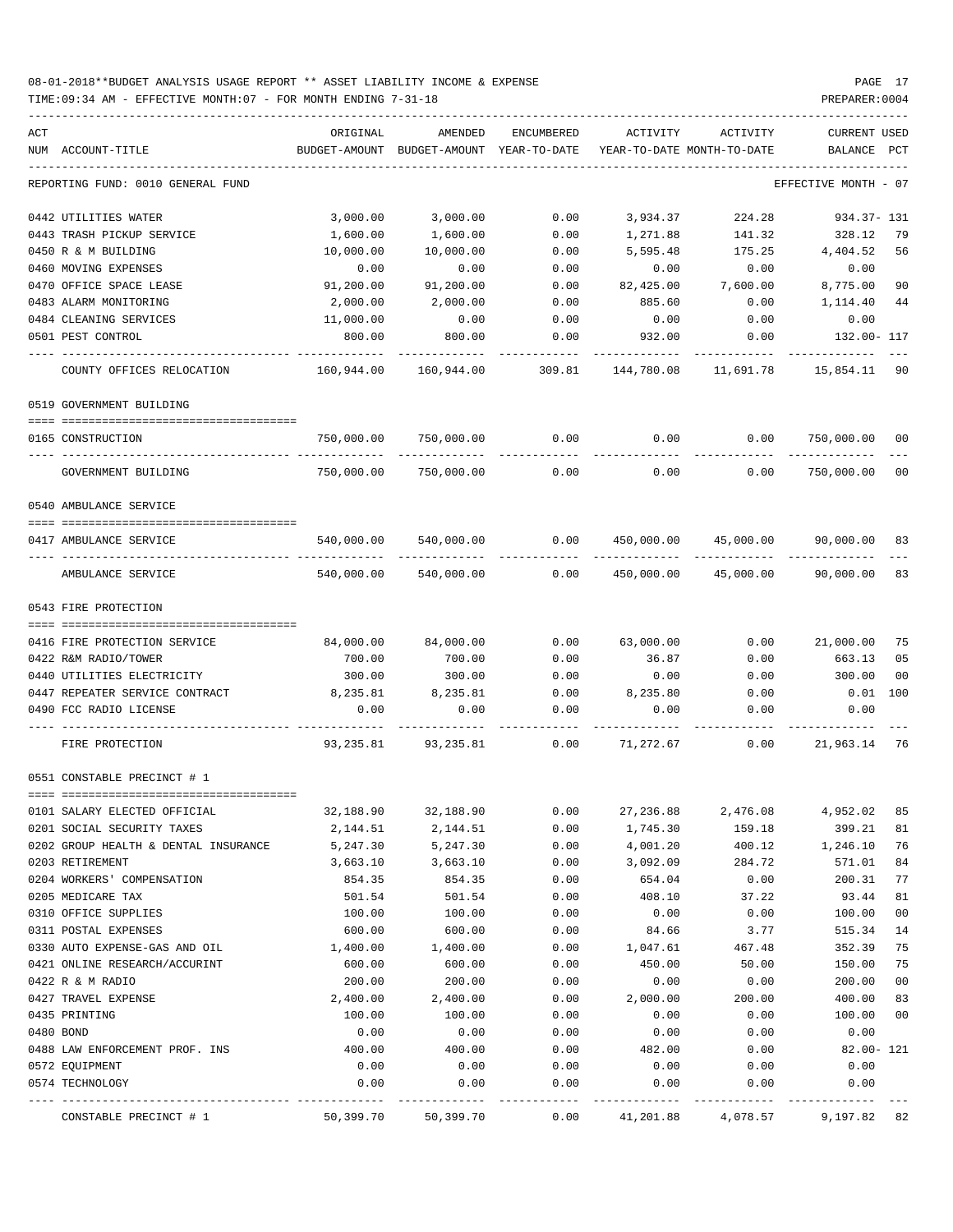| 08-01-2018**BUDGET ANALYSIS USAGE REPORT ** ASSET LIABILITY INCOME & EXPENSE | PAGE 18        |  |
|------------------------------------------------------------------------------|----------------|--|
| TIME:09:34 AM - EFFECTIVE MONTH:07 - FOR MONTH ENDING 7-31-18                | PREPARER: 0004 |  |

| ACT |                                                                          | ORIGINAL       | AMENDED                                                             | ENCUMBERED   | ACTIVITY       | ACTIVITY           | <b>CURRENT USED</b>  |                |
|-----|--------------------------------------------------------------------------|----------------|---------------------------------------------------------------------|--------------|----------------|--------------------|----------------------|----------------|
|     | NUM ACCOUNT-TITLE                                                        |                | BUDGET-AMOUNT BUDGET-AMOUNT YEAR-TO-DATE YEAR-TO-DATE MONTH-TO-DATE |              |                |                    | BALANCE PCT          |                |
|     | REPORTING FUND: 0010 GENERAL FUND                                        |                |                                                                     |              |                |                    | EFFECTIVE MONTH - 07 |                |
|     | 0552 CONSTABLE PRECINCT #2                                               |                |                                                                     |              |                |                    |                      |                |
|     | 0101 SALARY ELECTED OFFICIAL                                             | 15,630.15      | 15,630.15                                                           | 0.00         |                | 13,225.52 1,202.32 | 2,404.63             | 85             |
|     | 0201 SOCIAL SECURITY TAXES                                               | 1,117.87       | 1,117.87                                                            | 0.00         | 943.94         | 86.94              | 173.93               | 84             |
|     | 0202 GROUP HEALTH & DENTAL INSURANCE                                     | 10,494.60      | 10,494.60                                                           | 0.00         | 8,745.40       | 874.54             | 1,749.20             | 83             |
|     | 0203 RETIREMENT                                                          | 1,778.71       | 1,778.71                                                            | 0.00         | 1,501.54       | 138.26             | 277.17               | 84             |
|     | 0204 WORKERS' COMPENSATION                                               | 445.34         | 445.34                                                              | 0.00         | 317.58         | 0.00               | 127.76               | 71             |
|     | 0205 MEDICARE TAX                                                        | 261.44         | 261.44                                                              | 0.00         | 220.84         | 20.34              | 40.60                | 84             |
|     | 0310 OFFICE SUPPLIES                                                     | 100.00         | 100.00                                                              | 0.00         | 0.00           | 0.00               | 100.00               | 0 <sub>0</sub> |
|     | 0311 POSTAL EXPENSES                                                     | 600.00         | 600.00                                                              | 0.00         | 50.00          | 50.00              | 550.00               | 08             |
|     | 0330 AUTO EXPENSE-GAS AND OIL                                            | 1,400.00       | 1,400.00                                                            | 0.00         | 62.38          | 21.17              | 1,337.62             | 0 <sub>4</sub> |
|     | 0422 R & M RADIO                                                         | 163.55         | 163.55                                                              | 0.00         | 0.00           | 0.00               | 163.55               | 00             |
|     | 0427 TRAVEL EXPENSE                                                      | 2,400.00       | 2,400.00                                                            | 0.00         | 2,000.00       | 200.00             | 400.00               | 83             |
|     | 0428 TRAINING/TUITION/TRAVEL                                             | 228.53         | 228.53                                                              | 0.00         | 0.00           | 0.00               | 228.53               | 0 <sub>0</sub> |
|     | 0435 PRINTING                                                            | 100.00         | 100.00                                                              | 0.00         | 0.00           | 0.00               | 100.00               | 0 <sub>0</sub> |
|     | 0480 BOND                                                                | 0.00           | 0.00                                                                | 0.00         | 0.00           | 0.00               | 0.00                 |                |
|     | 0488 LAW ENFOREMENT PROF. INS.                                           | 400.00         | 400.00                                                              | 0.00         | 482.00         | 0.00               | 82.00- 121           |                |
|     | 0573 RADIO EQUIPMENT                                                     | 445.00         | 445.00                                                              | 0.00         | 0.00           | 0.00               | 445.00               | 0 <sup>0</sup> |
|     | 0574 TECHNOLOGY                                                          | 0.00           | 0.00                                                                | 0.00         | 0.00           | 0.00               | 0.00                 |                |
|     | CONSTABLE PRECINCT #2                                                    |                | 35,565.19   35,565.19      0.00   27,549.20    2,593.57    8,015.99 |              |                |                    |                      | 77             |
|     | 0553 CONSTABLE PRECINCT # 3                                              |                |                                                                     |              |                |                    |                      |                |
|     |                                                                          |                |                                                                     |              |                |                    |                      |                |
|     | 0101 SALARY ELECTED OFFICIAL                                             | 13,893.76      | 13,893.76                                                           | 0.00         | 11,756.36      | 1,068.76           | 2,137.40             | 85             |
|     | 0201 SOCIAL SECURITY TAXES                                               | 1,010.21       | 1,010.21                                                            | 0.00         | 852.86         | 78.66              | 157.35               | 84             |
|     | 0202 GROUP HEALTH & DENTAL INSURANCE                                     | 10,494.60      | 10,494.60                                                           | 0.00         | 8,745.40       | 874.54             | 1,749.20             | 83             |
|     | 0203 RETIREMENT                                                          | 1,581.11       | 1,581.11                                                            | 0.00         | 1,334.75       | 122.90             | 246.36               | 84             |
|     | 0204 WORKERS' COMPENSATION                                               | 402.46         | 402.46                                                              | 0.00         | 282.30         | 0.00               | 120.16               | 70             |
|     | 0205 MEDICARE TAX                                                        | 236.26         | 236.26                                                              | 0.00         | 199.50         | 18.40              | 36.76                | 84             |
|     | 0310 OFFICE SUPPLIES                                                     | 100.00         | 100.00                                                              | 0.00         | 0.00           | 0.00               | 100.00               | 0 <sub>0</sub> |
|     | 0311 POSTAL EXPENSES                                                     | 600.00         | 600.00                                                              | 0.00         | 18.00          | 0.00               | 582.00               | 03             |
|     | 0330 AUTO EXPENSE-GAS AND OIL                                            | 1,400.00       | 1,400.00                                                            | 0.00         | 0.00           | 0.00               | 1,400.00             | 0 <sub>0</sub> |
|     | 0427 TRAVEL EXPENSE                                                      | 2,400.00       | 2,400.00                                                            | 0.00         | 2,000.00       | 200.00             | 400.00               | 83             |
|     | 0435 PRINTING                                                            | 100.00         | 100.00                                                              | 0.00         | 0.00           | 0.00               | 100.00               | 00             |
|     | 0480 BOND                                                                | 0.00           | 0.00                                                                | 0.00         | 0.00           | 0.00               | 0.00                 |                |
|     | 0488 LAW ENFORCEMENT PROF. INS<br>0573 RADIO EQUIPMENT                   | 400.00<br>0.00 | 400.00<br>0.00                                                      | 0.00<br>0.00 | 482.00<br>0.00 | 0.00<br>0.00       | 82.00- 121<br>0.00   |                |
|     |                                                                          |                | -------------                                                       |              |                |                    |                      |                |
|     | CONSTABLE PRECINCT # 3                                                   | 32,618.40      | 32,618.40                                                           | 0.00         | 25,671.17      | 2,363.26           | 6,947.23 79          |                |
|     | 0555 ANIMAL CONTROL OFFICER                                              |                |                                                                     |              |                |                    |                      |                |
|     |                                                                          |                |                                                                     |              |                |                    |                      |                |
|     | 0441 ANIMAL CONTROL OFFICER/SERVICES<br>-------------------------------- |                | $4,000.00$ $4,000.00$ $0.00$ $2,026.89$ $0.00$ $1,973.11$           | ------------ |                | ------------       |                      | 51             |
|     | ANIMAL CONTROL OFFICER                                                   |                | 4,000.00 4,000.00                                                   | 0.00         | 2,026.89       | 0.00               | 1,973.11             | 51             |
|     | 0560 COUNTY SHERIFF                                                      |                |                                                                     |              |                |                    |                      |                |
|     | 0101 SALARY ELECTED OFFICIAL                                             | 58,246.58      | 58,246.58                                                           | 0.00         | 49,285.50      | 4,480.50           | 8,961.08             | 85             |
|     | 0102 ADMINISTRATIVE SECRETARY                                            | 40,714.13      | 40,714.13                                                           | 0.00         | 34,358.87      | 3,131.86           | 6,355.26             | 84             |
|     | 0103 CHIEF DEPUTY                                                        | 44,945.00      | 44,945.00                                                           | 0.00         | 38,030.30      | 3,457.30           | 6,914.70             | 85             |
|     | 0104 SALARIES DEPUTIES                                                   | 598,904.87     | 598,904.87                                                          | 0.00         | 501,859.10     | 45,646.70          | 97,045.77            | 84             |
|     | 0107 PT RECORDS/EVIDENCE CLERKS                                          | 14,678.12      | 14,678.12                                                           | 0.00         | 8,687.87       | 1,065.90           | 5,990.25             | 59             |
|     |                                                                          |                |                                                                     |              |                |                    |                      |                |

0108 COMPENSATION PAY 0.00 0.00 0.00 0.00 0.00 0.00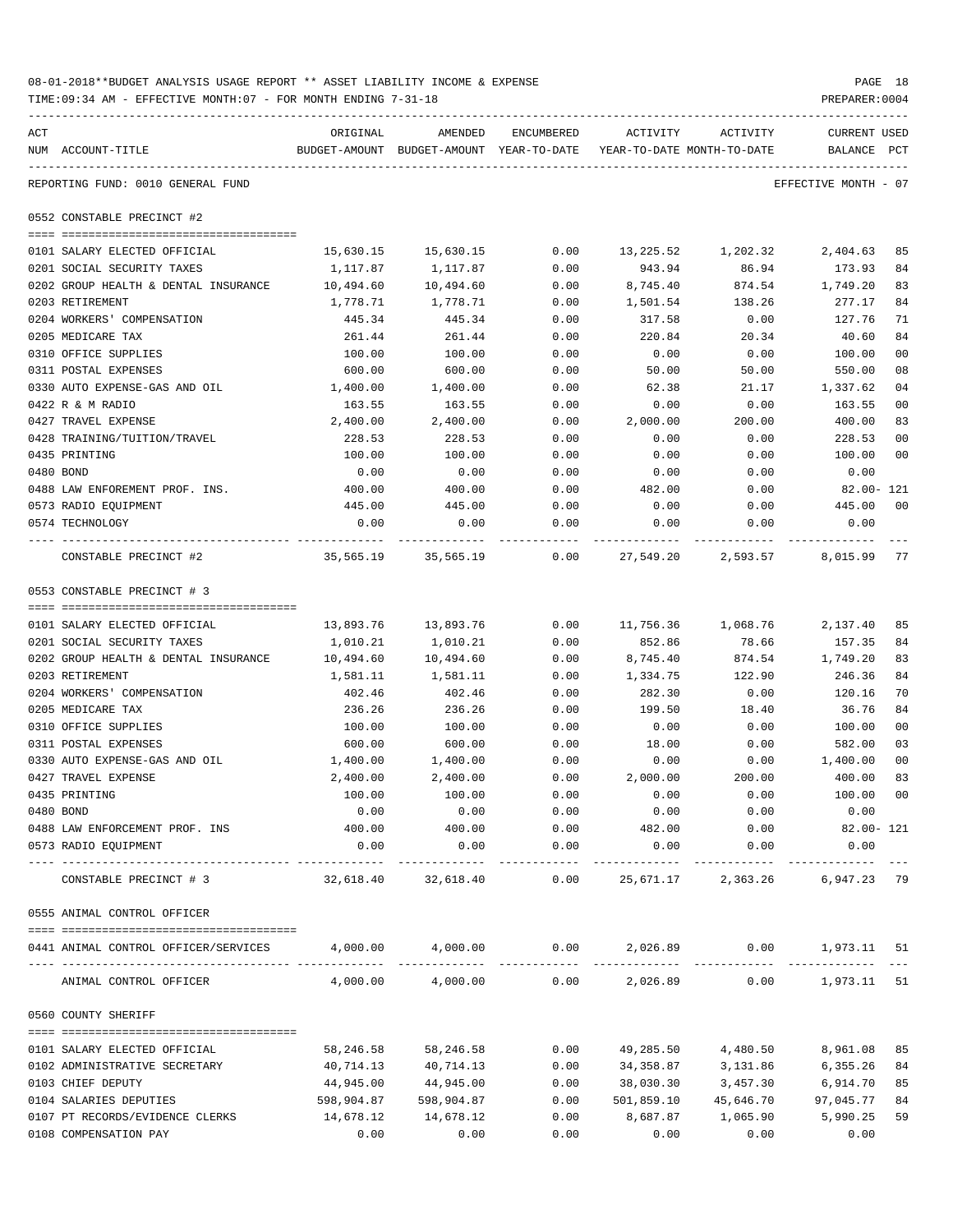| ACT | NUM ACCOUNT-TITLE                                      | ORIGINAL                | AMENDED<br>BUDGET-AMOUNT BUDGET-AMOUNT YEAR-TO-DATE | ENCUMBERED   | ACTIVITY                | ACTIVITY<br>YEAR-TO-DATE MONTH-TO-DATE | CURRENT USED<br>BALANCE<br>$_{\rm PCT}$ |
|-----|--------------------------------------------------------|-------------------------|-----------------------------------------------------|--------------|-------------------------|----------------------------------------|-----------------------------------------|
|     | REPORTING FUND: 0010 GENERAL FUND                      |                         |                                                     |              |                         |                                        | EFFECTIVE MONTH - 07                    |
|     |                                                        |                         |                                                     |              |                         |                                        |                                         |
|     | 0109 INVESTIGATOR-CRIMES AGAINST CHILDR                | 0.00                    | 0.00                                                | 0.00         | 0.00                    | 0.00                                   | 0.00                                    |
|     | 0110 JAIL ADMINISTRATOR                                | 34,779.99               | 34,779.99                                           | 0.00         | 27,625.12               | 2,649.38                               | 7,154.87<br>79                          |
|     | 0111 LIEUTENANT                                        | 40,859.00               | 40,859.00                                           | 0.00         | 34,573.00               | 3,143.00                               | 6,286.00<br>85                          |
|     | 0113 TRANSPORT OFFICER<br>0114 PROF. STANDARDS OFFICER | 34,779.99               | 34,779.99<br>0.00                                   | 0.00<br>0.00 | 29,429.18               | 2,675.38                               | 5,350.81<br>85                          |
|     | 0120 SALARY DISPATCHER                                 | 0.00                    |                                                     |              | 0.00                    | 0.00                                   | 0.00                                    |
|     | 0201 SOCIAL SECURITY TAXES                             | 199,050.75              | 199,050.75                                          | 0.00         | 168,427.38<br>54,041.67 | 15,311.58                              | 30,623.37<br>85<br>82                   |
|     | 0202 GROUP HEALTH INSURANCE                            | 66,151.92<br>304,343.40 | 66,151.92<br>304,343.40                             | 0.00<br>0.00 | 257,819.68              | 4,966.15<br>25,361.95                  | 12,110.25<br>46,523.72<br>85            |
|     | 0203 RETIREMENT                                        | 121,024.76              | 121,024.76                                          | 0.00         | 101,305.34              | 9,379.57                               | 19,719.42<br>84                         |
|     | 0204 WORKERS' COMPENSATION                             | 20,161.12               | 20,161.12                                           |              | 16,645.42               | 0.00                                   | 3,515.70<br>83                          |
|     | 0205 MEDICARE TAX                                      | 15,471.01               | 15,471.01                                           | 0.00<br>0.00 | 12,638.78               | 1,161.43                               | 2,832.23<br>82                          |
|     | 0206 UNEMPLOYMENT EXPENSE                              | 3,000.00                | 3,000.00                                            | 0.00         | 7,760.00                | 711.00                                 | 4,760.00-259                            |
|     | 0250 EMPLOYEE PHYSICALS                                | 1,000.00                | 1,000.00                                            | 0.00         | 0.00                    | 0.00                                   | 1,000.00<br>00                          |
|     | 0310 OFFICE SUPPLIES                                   | 8,000.00                | 8,000.00                                            | 212.80       | 7,540.71                | 920.35                                 | 246.49<br>97                            |
|     | 0311 POSTAL EXPENSES                                   | 1,700.00                | 1,700.00                                            | 0.00         | 1,469.77                | 177.10                                 | 230.23<br>86                            |
|     | 0315 SHERIFF COPIER RENTAL                             | 0.00                    | 0.00                                                | 0.00         | 0.00                    | 0.00                                   | 0.00                                    |
|     | 0330 AUTO EXPENSE GAS & OIL                            | 84,000.00               | 83,000.00                                           | 0.00         | 50,985.60               | 6,978.45                               | 32,014.40<br>61                         |
|     | 0332 SHERIFF JANITOR SUPPLIES                          | 1,237.38                | 1,237.38                                            | 0.00         | 1,190.13                | 0.00                                   | 47.25<br>96                             |
|     | 0395 UNIFORMS/OTHER                                    | 4,939.46                | 4,939.46                                            | 27.28        | 4,520.66                | 407.76                                 | 391.52<br>92                            |
|     | 0419 SHERIFF CELL PHONE                                | 1,080.00                | 1,080.00                                            | 0.00         | 400.00                  | 40.00                                  | 680.00<br>37                            |
|     | 0420 TELEPHONE                                         | 14,400.00               | 14,400.00                                           | 0.00         | 10,850.86               | 1,256.15                               | 3,549.14<br>75                          |
|     | 0421 CELL PHONE                                        | 2,400.00                | 2,400.00                                            | 0.00         | 1,675.00                | 150.00                                 | 725.00<br>70                            |
|     | 0422 R & M RADIO                                       | 1,055.00                | 1,055.00                                            | 0.00         | 0.00                    | 0.00                                   | 1,055.00<br>00                          |
|     | 0427 OUT OF COUNTY TRAVEL                              | 4,000.00                | 4,000.00                                            | 0.00         | 408.57                  | 47.70                                  | 3,591.43<br>10                          |
|     | 0428 PRISONER TRANSPORT                                | 4,500.00                | 4,500.00                                            | 0.00         | 5,058.46                | 370.63                                 | 558.46- 112                             |
|     | 0430 BIDS AND NOTICES                                  | 500.00                  | 500.00                                              | 0.00         | 674.99                  | 128.25                                 | 174.99-135                              |
|     | 0432 IMPOUNDMENT OF ESTRAY LIVESTOCK                   | 1,500.00                | 1,500.00                                            | 0.00         | 0.00                    | 0.00                                   | 1,500.00<br>- 00                        |
|     | 0435 PRINTING                                          | 1,000.00                | 1,000.00                                            | 0.00         | 751.55                  | 0.00                                   | 248.45<br>75                            |
|     | 0440 UTILITIES ELECTRICITY                             | 0.00                    | 0.00                                                | 0.00         | 0.00                    | 0.00                                   | 0.00                                    |
|     | 0442 UTILITIES WATER                                   | 3,500.00                | 3,500.00                                            | 0.00         | 2,537.18                | 134.09                                 | 962.82<br>-72                           |
|     | 0443 SHERIFF TRASH PICKUP                              | 1,300.00                | 1,300.00                                            | 0.00         | 991.08                  | 110.12                                 | 308.92<br>- 76                          |
|     | 0444 INTERNET SERVICE                                  | 1,200.00                | 1,200.00                                            | 0.00         | 1,199.40                | 599.70                                 | $0.60$ 100                              |
|     | 0445 AIR CONDITIONER MAINTENANCE                       | 2,400.00                | 2,400.00                                            | 0.00         | 589.20                  | 0.00                                   | 1,810.80<br>25                          |
|     | 0447 REPEATER SERVICE CONTRACT                         | 0.00                    | 0.00                                                | 0.00         | 0.00                    | 0.00                                   | 0.00                                    |
|     | 0450 SHERIFF OFF. R&M BLDG.                            | 10,000.00               | 11,000.00                                           | 0.00         | 11,232.30               | 432.67                                 | 232.30- 102                             |
|     | 0452 R & M EQUIPMENT                                   | 0.00                    | 0.00                                                | 0.00         | 0.00                    | 0.00                                   | 0.00                                    |
|     | 0453 TYLER/CAD MAINTENANCE                             | 0.00                    | 0.00                                                | 0.00         | 0.00                    | 0.00                                   | 0.00                                    |
|     | 0454 R & M AUTOMOBILES                                 | 32,000.00               | 32,000.00                                           | 2,143.92     | 26,461.64               | 1,404.89                               | 3,394.44<br>89                          |
|     | 0480 BOND                                              | 80.00                   | 80.00                                               | 0.00         | 539.00                  | 0.00                                   | 459.00- 674                             |
|     | 0482 FIRE INSURANCE                                    | 400.00                  | 400.00                                              | 0.00         | 242.00                  | 242.00                                 | 158.00<br>61                            |
|     | 0487 AUTOMOBILE INSURANCE                              | 10,000.00               | 10,000.00                                           | 0.00         | 8,200.00                | 0.00                                   | 1,800.00<br>82                          |
|     | 0488 LAW ENFORCEMENT INSURANCE                         | 11,342.51               | 11,342.51                                           | 0.00         | 12,503.00               | 0.00                                   | 1,160.49- 110                           |
|     | 0571 HWY. PATROL RADAR EQUIPMENT                       | 0.00                    | 0.00                                                | 0.00         | 0.00                    | 0.00                                   | 0.00                                    |
|     | 0572 OFFICE EQUIPMENT                                  | 5,500.00                | 5,500.00                                            | 148.98       | 4,970.54                | 1,171.09                               | 380.48<br>93                            |
|     | 0573 RADIO EQUIPMENT                                   | 0.00                    | 0.00                                                | 0.00         | 0.00                    | 0.00                                   | 0.00                                    |
|     | 0574 TECHNOLOGY                                        | 0.00                    | 0.00                                                | 0.00         | 0.00                    | 0.00                                   | 0.00                                    |
|     | 0575 AUTOMOBILES                                       | 87,500.00               | 87,500.00                                           | 0.00         | 86,923.54               | 0.00                                   | 576.46<br>99                            |
|     | 0630 AUTO NOTE PMT-PRINCIPAL                           | 0.00                    | 0.00                                                | 0.00         | 0.00                    | 0.00                                   | 0.00                                    |
|     | 0670 AUTO NOTE PMT-INTEREST                            | 0.00                    | 0.00                                                | 0.00         | 0.00                    | 0.00                                   | 0.00                                    |
|     | COUNTY SHERIFF                                         |                         | 1,893,644.99 1,893,644.99                           |              | 2,532.98 1,584,402.39   | 137,712.65                             | 306,709.62 84                           |
|     | 0562 RIFLE RESISTANT BODY ARMOR 3439801                |                         |                                                     |              |                         |                                        |                                         |
|     | 0396 BODY ARMOR                                        | 0.00                    | 14,150.00                                           | 0.00         | 14,150.00               | 0.00                                   | 0.00 100                                |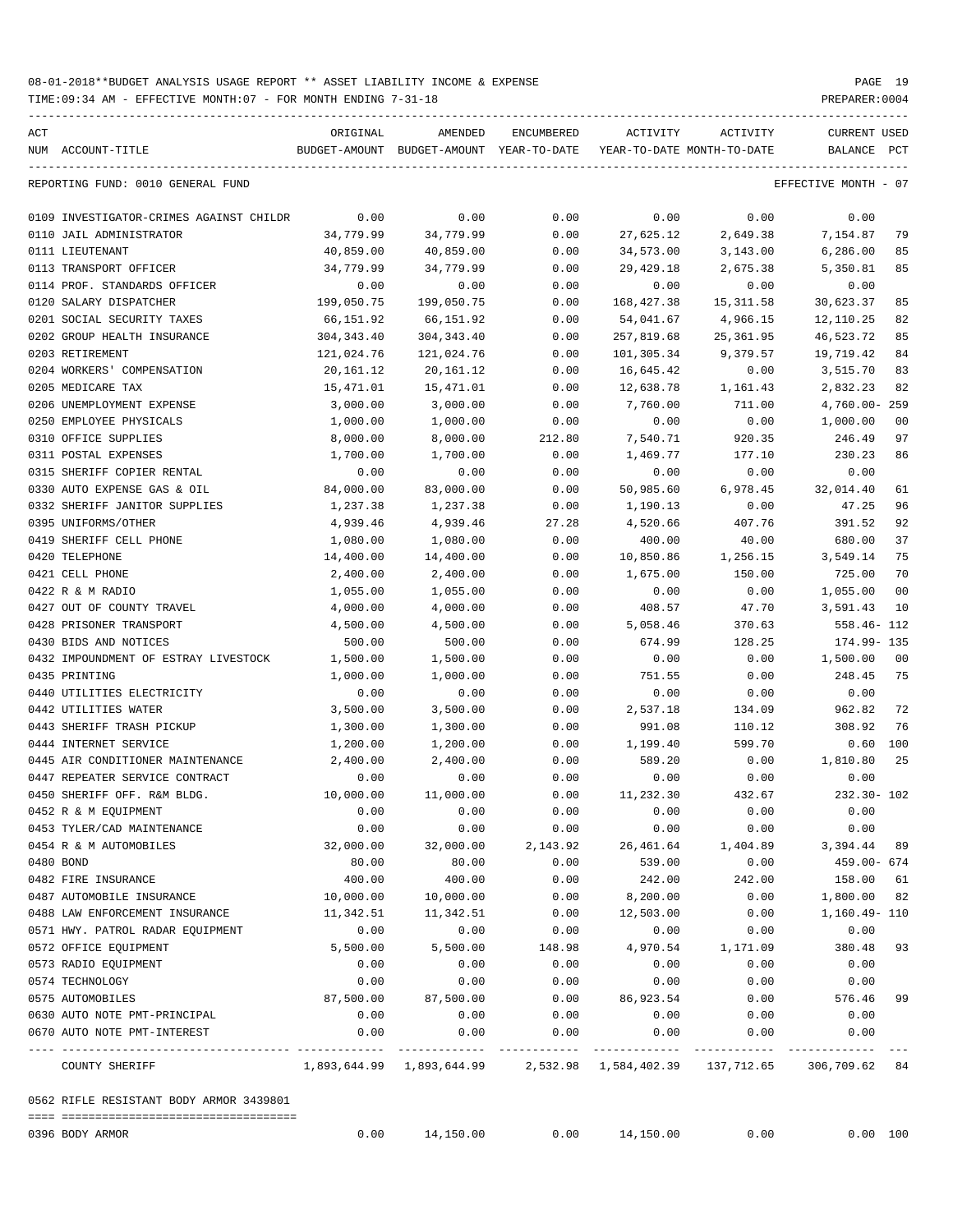|  |  | 08-01-2018**BUDGET ANALYSIS USAGE REPORT ** ASSET LIABILITY INCOME & EXPENSE | PAGE | -20 |
|--|--|------------------------------------------------------------------------------|------|-----|
|  |  |                                                                              |      |     |

| ACT |                                                        | ORIGINAL            | AMENDED                                  | ENCUMBERED          | ACTIVITY                   | ACTIVITY                   | CURRENT USED            |                |
|-----|--------------------------------------------------------|---------------------|------------------------------------------|---------------------|----------------------------|----------------------------|-------------------------|----------------|
|     | NUM ACCOUNT-TITLE                                      |                     | BUDGET-AMOUNT BUDGET-AMOUNT YEAR-TO-DATE |                     |                            | YEAR-TO-DATE MONTH-TO-DATE | BALANCE                 | PCT            |
|     |                                                        |                     |                                          |                     |                            |                            |                         |                |
|     | REPORTING FUND: 0010 GENERAL FUND                      |                     |                                          |                     |                            |                            | EFFECTIVE MONTH - 07    |                |
|     | RIFLE RESISTANT BODY ARMOR 3439801                     | 0.00                | 14,150.00                                | 0.00                | 14,150.00                  | 0.00                       | 0.00 100                |                |
|     | 0565 JAIL OPERATIONS                                   |                     |                                          |                     |                            |                            |                         |                |
|     | 0380 PRISONER HOUSING                                  | 1,797,625.00        | 1,797,625.00                             | 0.00                | 1,248,345.00               | 123,446.25                 | 549,280.00              | 69             |
|     | 0400 PRISONER TRANSPORT/GUARD                          | 20,000.00           | 20,000.00                                | 0.00                | 17,007.59                  | 1,192.48                   | 2,992.41                | 85             |
|     | 0405 PRISONER MEDICAL                                  | 125,000.00          | 125,000.00                               | 0.00                | 83,292.54                  | 2,177.84                   | 41,707.46               | 67             |
|     | 0429 SCHOLARSHIP AWARDS                                | 10,000.00           | 10,000.00                                | 0.00                | 10,000.00                  | 0.00                       | 0.00                    | 100            |
|     | 0442 CR4200 UTILITY WATER                              | 0.00                | 0.00                                     | 0.00                | 0.00                       | 0.00                       | 0.00                    |                |
|     | 0450 R&M BUILDING                                      | 5,000.00            | 5,000.00                                 | 0.00                | 0.00                       | 0.00                       | 5,000.00                | 00             |
|     | 0482 FIRE INSURANCE                                    | 0.00                | 0.00                                     | 0.00                | 0.00                       | 0.00                       | 0.00                    |                |
|     | 0491 JUSTICE ASSISTANCE GRANT                          | 0.00                | 0.00                                     | 0.00                | 0.00                       | 0.00                       | 0.00                    |                |
|     | 0500 LAND                                              | 0.00                | 0.00                                     | 0.00                | 0.00                       | 0.00                       | 0.00                    |                |
|     | 0532 JAIL                                              | 0.00                | 0.00                                     | 0.00                | 0.00                       | 0.00                       | 0.00                    |                |
|     | <b>JAIL OPERATIONS</b>                                 |                     | 1,957,625.00 1,957,625.00                | 0.00                |                            | 1,358,645.13 126,816.57    | 598,979.87              | 69             |
|     | 0570 ADULT PROBATION                                   |                     |                                          |                     |                            |                            |                         |                |
|     |                                                        |                     |                                          |                     |                            |                            |                         |                |
|     | 0420 TELEPHONE                                         | 2,300.00            | 2,300.00                                 | 0.00                | 1,991.61                   | 202.94                     | 308.39                  | 87             |
|     | 0421 TELEPHONE SYSTEM INSTALLATION                     | 0.00                | 0.00                                     | 0.00                | 0.00                       | 0.00                       | 0.00                    |                |
|     | ADULT PROBATION                                        | 2,300.00            | 2,300.00                                 | 0.00                | 1,991.61                   | 202.94                     | 308.39                  | 87             |
|     | 0573 BOND SUPERVISION                                  |                     |                                          |                     |                            |                            |                         |                |
|     | 0103 SALARY-BOND SUPERVISOR                            | 39,665.99           | 39,665.99                                | 0.00                | 33,563.64                  | 3,051.24                   | 6,102.35                | 85             |
|     | 0201 SOCIAL SECURITY TAXES                             | 2,459.29            | 2,459.29                                 | 0.00                | 2,080.98                   | 189.18                     | 378.31                  | 85             |
|     | 0202 GROUP HEALTH INSURANCE                            | 10,494.60           | 10,494.60                                | 0.00                | 8,745.40                   | 874.54                     | 1,749.20                | 83             |
|     | 0203 RETIREMENT                                        | 4,513.99            | 4,513.99                                 | 0.00                | 3,810.76                   | 350.90                     | 703.23                  | 84             |
|     | 0204 WORKERS' COMPENSATION                             | 166.60              | 166.60                                   | 0.00                | 139.22                     | 0.00                       | 27.38                   | 84             |
|     | 0205 MEDICARE TAX                                      | 575.16              | 575.16                                   | 0.00                | 486.64                     | 44.24                      | 88.52                   | 85             |
|     | 0310 OFFICE SUPPLIES                                   | 575.00              | 575.00                                   | 0.00                | 256.15                     | 0.00                       | 318.85                  | 45             |
|     | 0311 POSTAL EXPENSES                                   | 24.50               | 24.50                                    | 0.00                | 0.00                       | 0.00                       | 24.50                   | 0 <sub>0</sub> |
|     | 0313 DRUG TESTING SUPPLIES                             | 650.00              | 650.00                                   | 0.00                | 472.50                     | 0.00                       | 177.50                  | 73             |
|     | 0340 EVALUATIONS                                       | 200.00              | 200.00                                   | 0.00                | 0.00                       | 0.00                       | 200.00                  | 00             |
|     | 0353 COMPUTER EXPENSE                                  | 0.00                | 0.00                                     | 0.00                | 0.00                       | 0.00                       | 0.00                    |                |
|     | 0420 TELEPHONE<br>0453 COMPUTER SOFTWARE               | 840.00<br>1,284.00  | 840.00<br>1,284.00                       | 0.00<br>0.00        | 712.72<br>1,177.00         | 129.10<br>107.00           | 127.28<br>107.00        | 85<br>92       |
|     |                                                        | ----- ------------- |                                          |                     |                            |                            |                         |                |
|     | BOND SUPERVISION                                       | 61,449.13           | 61,449.13                                | 0.00                | 51,445.01                  | 4,746.20                   | 10,004.12               | 84             |
|     | 0575 JUVENILE PROBATION                                |                     |                                          |                     |                            |                            |                         |                |
|     |                                                        |                     |                                          |                     |                            |                            |                         |                |
|     | 0311 POSTAGE                                           | 0.00                | 0.00                                     | 0.00                | 12.20                      | 8.68                       | $12.20 -$               |                |
|     | 0408 DETENTION OPERATING COST                          | 0.00                | 0.00                                     | 0.00                | 0.00                       | 0.00                       | 0.00                    |                |
|     | 0415 RESIDENTIAL PLACEMENT<br>0416 COUNSELING SERVICES | 0.00<br>0.00        | 0.00<br>0.00                             | 0.00<br>0.00        | 0.00<br>0.00               | 0.00<br>0.00               | 0.00<br>0.00            |                |
|     | 0420 TELEPHONE                                         | 0.00                | 0.00                                     | 0.00                | 0.00                       | 0.00                       | 0.00                    |                |
|     | 0427 TRAVEL & TRAINING                                 | 0.00                | 0.00                                     | 0.00                | 0.00                       | 0.00                       | 0.00                    |                |
|     | 0995 JUVENILE PROBATION FUNDING                        | 145,000.00          | 145,000.00                               | 0.00                | 145,000.00                 | 0.00                       | 0.00 100                |                |
|     | ---------------- --------------<br>JUVENILE PROBATION  | 145,000.00          | -------------<br>145,000.00              | -----------<br>0.00 | ------------<br>145,012.20 | ---------<br>8.68          | ------<br>$12.20 - 100$ |                |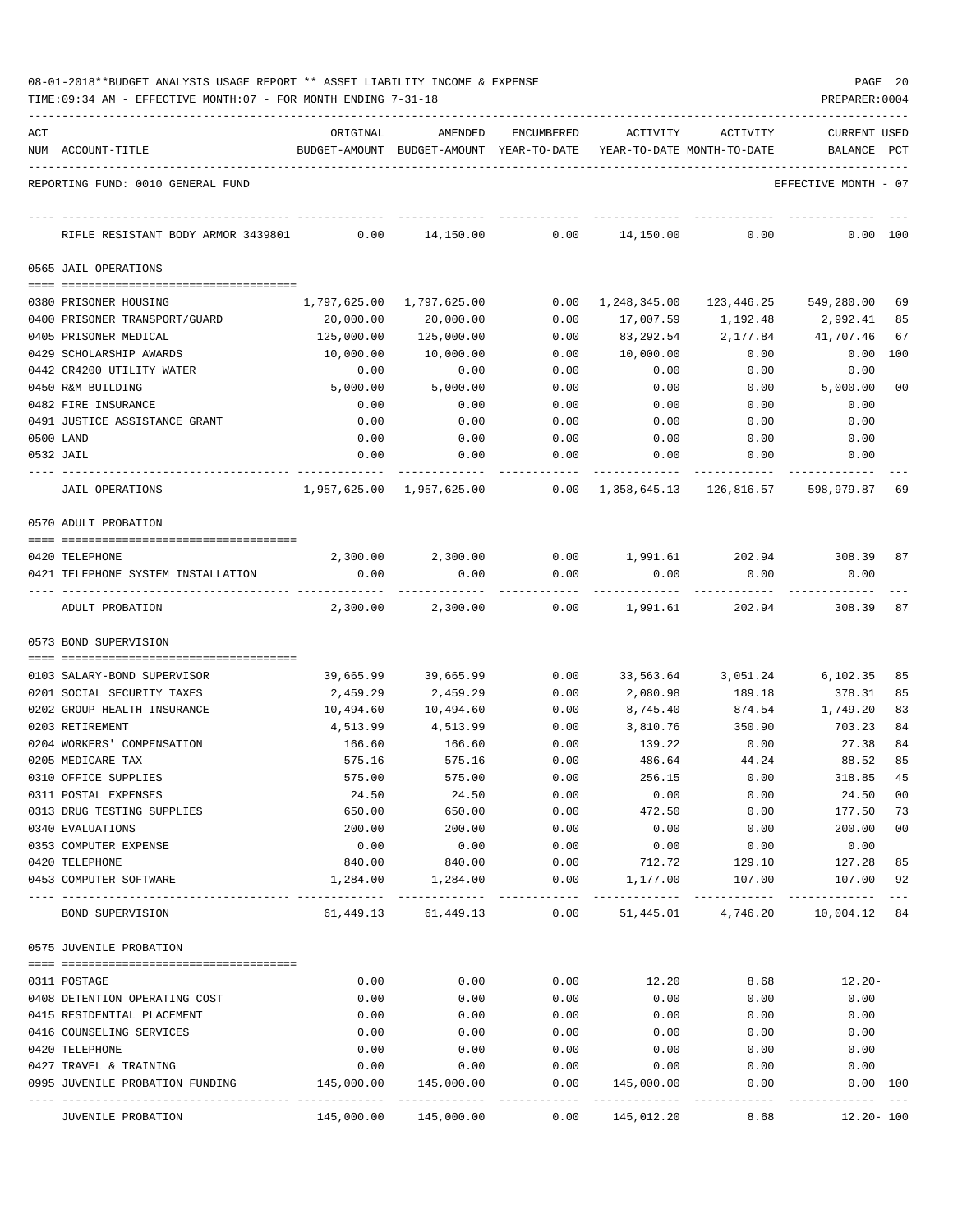|     | TIME:09:34 AM - EFFECTIVE MONTH:07 - FOR MONTH ENDING 7-31-18 |                |                                                                                |            |                                |                                                          | PREPARER: 0004                     |                |
|-----|---------------------------------------------------------------|----------------|--------------------------------------------------------------------------------|------------|--------------------------------|----------------------------------------------------------|------------------------------------|----------------|
| ACT | NUM ACCOUNT-TITLE                                             | ORIGINAL       | AMENDED<br>BUDGET-AMOUNT BUDGET-AMOUNT YEAR-TO-DATE YEAR-TO-DATE MONTH-TO-DATE | ENCUMBERED | ACTIVITY                       | ACTIVITY                                                 | <b>CURRENT USED</b><br>BALANCE PCT |                |
|     | REPORTING FUND: 0010 GENERAL FUND                             |                |                                                                                |            |                                |                                                          | EFFECTIVE MONTH - 07               |                |
|     | 0590 HEALTH INSPECTOR                                         |                |                                                                                |            |                                |                                                          |                                    |                |
|     | 0104 SALARIES DEPUTIES                                        | 15,962.41      | 15,962.41                                                                      | 0.00       | 13,487.89                      | 1,209.09                                                 | 2,474.52                           | 84             |
|     | 0107 SALARY TEMP/EXTRA                                        | 16,588.00      | 16,588.00                                                                      | 0.00       | 10,435.86                      | 1,265.06                                                 | 6,152.14                           | 63             |
|     | 0151 SALARY HEALTH INSPECTOR                                  | 38,628.25      | 38,628.25                                                                      | 0.00       | 32,685.40                      | 2,971.40                                                 | 5,942.85                           | 85             |
|     | 0201 SOCIAL SECURITY TAXES                                    | 4,413.08       | 4,413.08                                                                       | 0.00       | 3,364.81                       | 323.84                                                   | 1,048.27                           | 76             |
|     | 0202 GROUP HEALTH & DENTAL INSURANCE                          | 15,741.90      | 15,741.90                                                                      | 0.00       | 13,118.01                      | 1,311.81                                                 | 2,623.89                           | 83             |
|     | 0203 RETIREMENT                                               | 8,100.13       | 8,100.13                                                                       | 0.00       | 6,436.48                       | 626.24                                                   | 1,663.65                           | 79             |
|     | 0204 WORKERS' COMPENSATION                                    | 337.58         | 337.58                                                                         | 0.00       | 239.10                         | 0.00                                                     | 98.48                              | 71             |
|     | 0205 MEDICARE TAX                                             | 1,032.09       | 1,032.09                                                                       | 0.00       | 786.94                         | 75.74                                                    | 245.15                             | 76             |
|     | 0310 OFFICE SUPPLIES                                          | 700.00         | 700.00                                                                         | 0.00       | 471.44                         | 110.13                                                   | 228.56                             | 67             |
|     | 0311 POSTAL EXPENSE                                           | 1,323.00       | 1,323.00                                                                       | 0.00       | 840.00                         | 350.00                                                   | 483.00                             | 63             |
|     | 0315 COPIER RENTAL                                            | 450.00         | 450.00                                                                         | 0.00       | 332.45                         | 40.12                                                    | 117.55                             | 74             |
|     | 0330 AUTO EXPENSE GAS & OIL                                   | 1,500.00       | 1,500.00                                                                       | 0.00       | 868.12                         | 117.72                                                   | 631.88                             | 58             |
|     | 0420 TELEPHONE                                                | 750.00         | 750.00                                                                         | 0.00       | 590.45                         | 61.92                                                    | 159.55                             | 79             |
|     | 0427 OUT OF COUNTY TRAVEL                                     | 600.00         | 1,521.95                                                                       | 0.00       | 1,324.34                       | 0.00                                                     | 197.61                             | 87             |
|     | 0435 PRINTING                                                 | 100.00         | 100.00                                                                         | 0.00       | 79.27                          | 0.00                                                     | 20.73                              | 79             |
|     | 0453 SOFTWARE MAINTENANCE SAFE                                | 400.00         | 400.00                                                                         | 0.00       | 400.00                         | 0.00                                                     | 0.00                               | 100            |
|     | 0454 R&M AUTO                                                 | 1,000.00       | 1,000.00                                                                       | 0.00       | 549.74                         | 0.00                                                     | 450.26                             | 55             |
|     | 0467 VISITING HEALTH INSPECTOR                                | 300.00         | 300.00                                                                         | 0.00       | 198.11                         | 0.00                                                     | 101.89                             | 66             |
|     | 0480 BOND                                                     | 71.00          | 71.00                                                                          | 0.00       | 0.00                           | 0.00                                                     | 71.00                              | 0 <sub>0</sub> |
|     | 0481 DUES                                                     | 111.00         | 111.00                                                                         | 0.00       | 0.00                           | 0.00                                                     | 111.00                             | 0 <sub>0</sub> |
|     | 0487 AUTOMOBILE INSURANCE                                     | 350.00         | 350.00                                                                         | 0.00       | 208.00                         | 0.00                                                     | 142.00                             | 59             |
|     | 0572 OFFICE EQUIPMENT                                         | 300.00         | 300.00                                                                         | 0.00       | 252.70                         | 0.00                                                     | 47.30                              | 84             |
|     | 0574 TECHNOLOGY                                               | 0.00           | 0.00                                                                           | 0.00       | 0.00                           | 0.00                                                     | 0.00                               |                |
|     | 0575 AUTOMOBILE/PICKUP                                        | 0.00           | 0.00                                                                           | 0.00       | 0.00                           | 0.00                                                     | 0.00                               |                |
|     |                                                               | -------------- | -------------                                                                  |            |                                |                                                          |                                    |                |
|     | HEALTH INSPECTOR                                              |                | 108,758.44 109,680.39                                                          |            |                                | $0.00 \qquad 86,669.11 \qquad 8,463.07 \qquad 23,011.28$ |                                    | 79             |
|     | 0591 FLOOD PLAIN ADMIN/SUBDIVISION INSP                       |                |                                                                                |            |                                |                                                          |                                    |                |
|     |                                                               |                |                                                                                |            |                                |                                                          |                                    |                |
|     | 0110 SALARY FLOOD PLAIN ADMINISTRATOR                         | 0.00           | 0.00                                                                           | 0.00       | 0.00                           | 0.00                                                     | 0.00                               |                |
|     | 0201 SOCIAL SECURITY TAXES                                    | 0.00           | 0.00                                                                           | 0.00       | 0.00                           | 0.00                                                     | 0.00                               |                |
|     | 0202 GROUP HEALTH & DENTAL INSURANCE                          | 0.00           | 0.00                                                                           | 0.00       | 0.00                           | 0.00                                                     | 0.00                               |                |
|     | 0203 RETIREMENT                                               | 0.00           | 0.00                                                                           | 0.00       | 0.00                           | 0.00                                                     | 0.00                               |                |
|     | 0204 WORKERS' COMPENSATION                                    | 0.00           | 0.00                                                                           | 0.00       | 0.00                           | 0.00                                                     | 0.00                               |                |
|     | 0205 MEDICARE TAX                                             | 0.00           | 0.00                                                                           | 0.00       | 0.00                           | 0.00                                                     | 0.00                               |                |
|     | 0310 OFFICE SUPPLIES                                          | 0.00           | 0.00                                                                           | 0.00       | 0.00                           | 0.00                                                     | 0.00                               |                |
|     | 0311 POSTAL EXPENSE                                           | 0.00           | 0.00                                                                           | 0.00       | 0.00                           | 0.00                                                     | 0.00                               |                |
|     | 0330 AUTO EXPENSE GAS & OIL                                   | 0.00           | 0.00                                                                           | 0.00       | 0.00                           | 0.00                                                     | 0.00                               |                |
|     | 0420 TELEPHONE                                                | 0.00           | 0.00                                                                           | 0.00       | 0.00                           | 0.00                                                     | 0.00                               |                |
|     | 0427 OUT OF COUNTY TRAVEL                                     | 0.00           | 0.00                                                                           | 0.00       | 0.00                           | 0.00                                                     | 0.00                               |                |
|     | 0435 PRINTING                                                 | 0.00           | 0.00                                                                           | 0.00       | 0.00                           | 0.00                                                     | 0.00                               |                |
|     | 0453 SOFTWARE MAINTENANCE                                     | 0.00           | 0.00                                                                           | 0.00       | 0.00                           | 0.00                                                     | 0.00                               |                |
|     | 0454 R&M AUTO                                                 | 0.00           | 0.00                                                                           | 0.00       | 0.00                           | 0.00                                                     | 0.00                               |                |
|     | 0480 BOND                                                     | 0.00           | 0.00                                                                           | 0.00       | 0.00                           | 0.00                                                     | 0.00                               |                |
|     | 0481 DUES                                                     | 0.00           | 0.00                                                                           | 0.00       | 0.00                           | 0.00                                                     | 0.00                               |                |
|     | 0487 AUTOMOBILE INSURANCE                                     | 0.00           | 0.00                                                                           | 0.00       | 0.00                           | 0.00                                                     | 0.00                               |                |
|     | 0572 OFFICE EQUIPMENT                                         | 0.00           | 0.00                                                                           | 0.00       | 0.00                           | 0.00                                                     | 0.00                               |                |
|     | 0574 TECHNOLOGY                                               | 0.00           | 0.00                                                                           | 0.00       | 0.00                           | 0.00                                                     | 0.00                               |                |
|     | 0575 AUTOMOBILE                                               | 0.00           | 0.00                                                                           | 0.00       | 0.00                           | 0.00                                                     | 0.00                               |                |
|     |                                                               |                | -------------                                                                  |            | ------------------------------ |                                                          |                                    |                |

FLOOD PLAIN ADMIN/SUBDIVISION INSP 0.00 0.00 0.00 0.00 0.00 0.00

0640 COUNTY SERVICES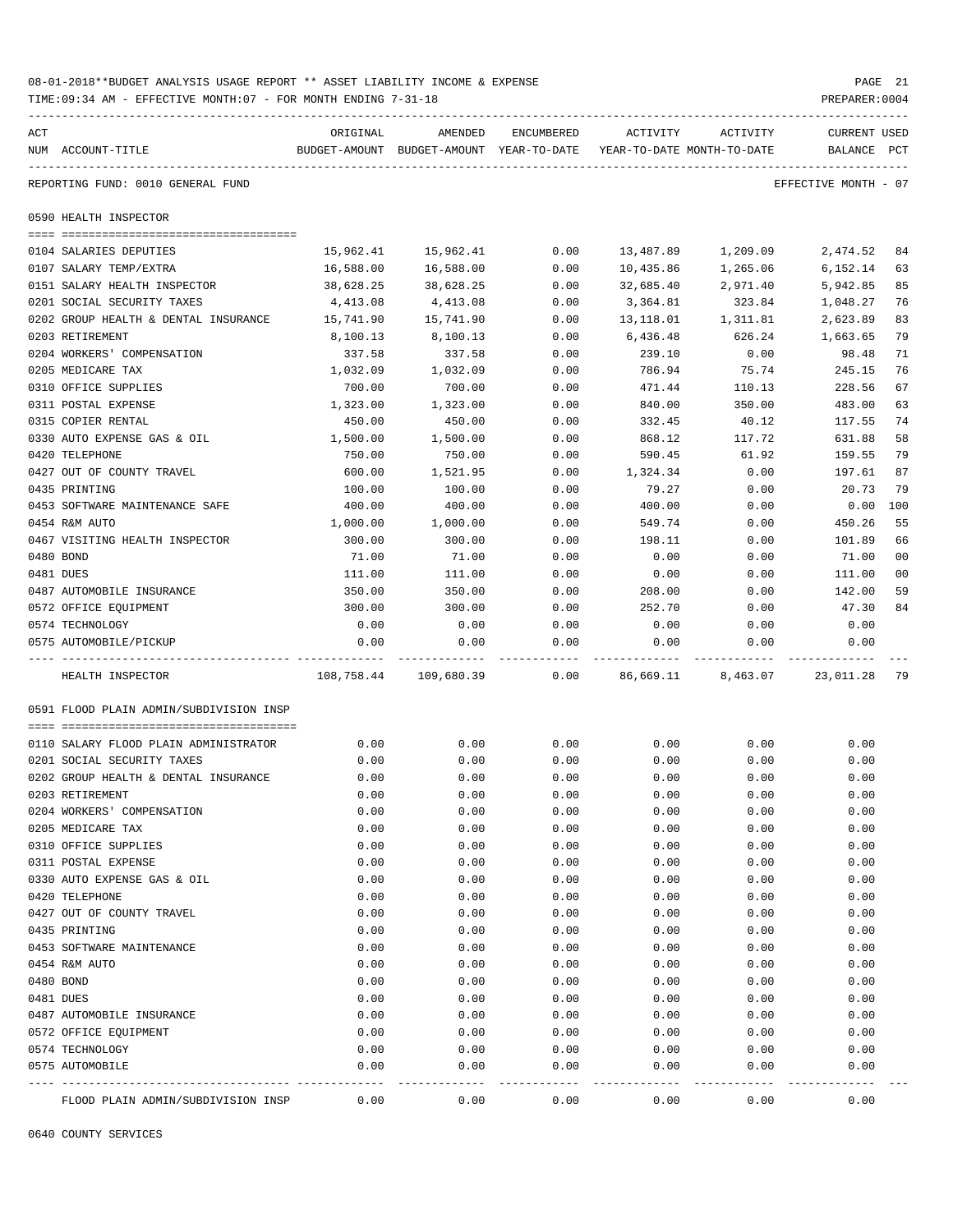| ACT                                    | ORIGINAL   | AMENDED                                                             | ENCUMBERED | ACTIVITY  | ACTIVITY                                 | <b>CURRENT USED</b>  |          |
|----------------------------------------|------------|---------------------------------------------------------------------|------------|-----------|------------------------------------------|----------------------|----------|
| NUM ACCOUNT-TITLE                      |            | BUDGET-AMOUNT BUDGET-AMOUNT YEAR-TO-DATE YEAR-TO-DATE MONTH-TO-DATE |            |           |                                          | BALANCE              | PCT      |
| REPORTING FUND: 0010 GENERAL FUND      |            |                                                                     |            |           |                                          | EFFECTIVE MONTH - 07 |          |
|                                        |            |                                                                     |            |           |                                          |                      |          |
| 0410 FANNIN CO. CHILDRENS CTR          | 7,000.00   | 7,000.00                                                            | 0.00       | 7,000.00  | 0.00                                     |                      | 0.00 100 |
| 0411 FANNIN CO. WELFARE BOARD          | 6,000.00   | 6,000.00                                                            | 0.00       | 6,000.00  | 0.00                                     |                      | 0.00 100 |
| 0412 FANNIN CO. HISTORICAL SOC         | 4,500.00   | 4,500.00                                                            | 0.00       | 4,500.00  | 0.00                                     |                      | 0.00 100 |
| 0413 TEXOMA COMMUNITY CENTER(M.H.M.R.) | 22,500.00  | 22,500.00                                                           | 0.00       | 22,500.00 | 0.00                                     |                      | 0.00 100 |
| 0414 FANNIN COUNTY CRISIS CENTER       | 5,000.00   | 5,000.00                                                            | 0.00       | 5,000.00  | 5,000.00                                 | 0.00                 | 100      |
| 0415 TAPS PUBLIC TRANSIT               | 5,000.00   | 5,000.00                                                            | 0.00       | 5,000.00  | 0.00                                     | 0.00                 | 100      |
| 0416 TRI-COUNTY SNAP                   | 2,103.00   | 2,103.00                                                            | 0.00       | 2,103.00  | 0.00                                     |                      | 0.00 100 |
| 0440 UTILITIES ELECTRICITY             | 9,000.00   | 9,000.00                                                            | 0.00       | 5,835.47  | 0.00                                     | 3,164.53             | 65       |
| 0441 UTILITIES GAS                     | 1,700.00   | 1,700.00                                                            | 0.00       | 1,646.29  | 48.64                                    | 53.71                | 97       |
| 0442 UTILITIES WATER                   | 3,200.00   | 3,200.00                                                            | 0.00       | 2,568.06  | 289.09                                   | 631.94               | 80       |
| 0443 TRASH PICK-UP                     | 500.00     | 500.00                                                              | 0.00       | 359.06    | 39.89                                    | 140.94               | 72       |
| 0450 R & M BUILDINGS (TDHS)            | 0.00       | 0.00                                                                | 0.00       | 0.00      | 0.00                                     | 0.00                 |          |
| 0482 FIRE INSURANCE                    | 1,800.00   | 1,800.00                                                            | 0.00       | 2,110.00  | 2,110.00                                 | 310.00- 117          |          |
| 0493 DHS PARKING LOT                   | 0.00       | 0.00                                                                | 0.00       | 0.00      | 0.00                                     | 0.00                 |          |
| 0575 LAKE FANNIN                       | 200,000.00 | 200,000.00                                                          | 0.00       | 0.00      | 0.00                                     | 200,000.00 00        |          |
| COUNTY SERVICES                        |            | 268,303.00 268,303.00                                               | 0.00       |           | 64,621.88 7,487.62                       | 203,681.12 24        |          |
| 0641 HEALTH OFFICER                    |            |                                                                     |            |           |                                          |                      |          |
| 0102 SALARY APPOINTED OFFICIAL         |            | 2,400.00 2,400.00                                                   | 0.00       | 2,000.00  |                                          | 200.00 400.00        | 83       |
| HEALTH OFFICER                         | 2,400.00   | 2,400.00                                                            | 0.00       | 2,000.00  | 200.00                                   | 400.00               | 83       |
| 0645 INDIGENT CARE                     |            |                                                                     |            |           |                                          |                      |          |
|                                        |            |                                                                     |            |           |                                          |                      |          |
| 0102 SALARY IHC DIRECTOR               | 39,789.00  | 39,789.00                                                           | 0.00       | 33,667.70 | 3,060.70                                 | 6,121.30             | 85       |
| 0107 SALARY ASSISTANT                  | 15,962.41  | 15,962.41                                                           | 0.00       | 13,487.89 | 1,209.09                                 | 2,474.52             | 84       |
| 0201 SOCIAL SECURITY TAX               | 3,456.59   | 3,456.59                                                            | 0.00       | 2,835.01  | 256.05                                   | 621.58               | 82       |
| 0202 GROUP HEALTH INSURANCE            | 15,741.90  | 15,741.90                                                           | 0.00       | 13,118.19 | 1,311.81                                 | 2,623.71             | 83       |
| 0203 RETIREMENT                        | 6,344.51   | 6,344.51                                                            | 0.00       | 5,353.94  | 491.03                                   | 990.57               | 84       |
| 0204 WORKER'S COMP                     | 234.16     | 234.16                                                              | 0.00       | 195.66    | 0.00                                     | 38.50                | 84       |
| 0205 MEDICARE TAX                      | 808.40     | 808.40                                                              | 0.00       | 663.07    | 59.89                                    | 145.33               | 82       |
| 0210 TOTAL SALARY & BENEFITS           |            | 82,336.97 82,336.97                                                 | 0.00       |           | 69,321.46    6,388.57    13,015.51    84 |                      |          |
| 0310 OFFICE SUPPLIES                   | 650.00     | 650.00                                                              | 0.00       |           | 194.55 113.84 455.45                     |                      | 30       |
| 0311 POSTAL EXPENSE                    | 275.00     | 275.00                                                              | 0.00       | 4.44      | 0.00                                     | 270.56               | 02       |
| 0330 BIDS & NOTICES                    | 125.00     | 125.00                                                              | 0.00       | 0.00      | 0.00                                     | 125.00               | 00       |
| 0353 COMPUTER EXPENSE                  |            | 12,708.00  12,708.00                                                |            |           | $0.00$ 11,649.00 1,059.00                | 1,059.00 92          |          |
| 0390 SUBSCRIPTIONS                     | 0.00       | 0.00                                                                | 0.00       | 0.00      | 0.00                                     | 0.00                 |          |
| 0399 SUBTOTAL OFFICE EXPENSE           | 13,758.00  | 13,758.00                                                           |            |           | $0.00$ 11,847.99 1,172.84                | 1,910.01 86          |          |
| 0404 COBRA/INSURANCE                   | 0.00       | 0.00                                                                | 0.00       | 0.00      | 0.00                                     | 0.00                 |          |
| 0407 INELIGIBLE IHC EXPENSE            | 0.00       | 0.00                                                                | 0.00       | 0.00      | 0.00                                     | 0.00                 |          |
| 0409 DIABETIC SUPPLIES                 | 4,000.00   | 4,000.00                                                            | 0.00       | 1,255.23  | 35.21                                    | 2,744.77             | 31       |
| 0410 CERT. REG. NURSE ANES.            | 1,000.00   | 1,000.00                                                            | 0.00       | 0.00      | 0.00                                     | 1,000.00             | 00       |
| 0411 PHYSICIAN, NON-EMERGENCY          | 20,000.00  | 20,000.00                                                           | 0.00       | 8,223.52  | 0.00                                     | 11,776.48            | 41       |
| 0412 PRESCRIPTIONS, DRUGS              | 25,000.00  | 25,000.00                                                           | 0.00       | 9,364.09  | 2,609.30                                 | 15,635.91            | 37       |
| 0413 HOSPITAL, INPATIENT               | 50,000.00  | 50,000.00                                                           | 0.00       | 42,871.67 | 0.00                                     | 7,128.33             | 86       |
| 0414 HOSPITAL, OUTPATIENT              | 85,000.00  | 85,000.00                                                           | 0.00       | 29,478.54 | 21,549.67                                | 55,521.46            | 35       |
| 0415 LABORATORY/ X-RAY                 | 6,000.00   | 6,000.00                                                            | 0.00       | 1,556.13  | 0.00                                     | 4,443.87             | 26       |
| 0416 SKILLED NURSING FACILITY          | 0.00       | 0.00                                                                | 0.00       | 0.00      | 0.00                                     | 0.00                 |          |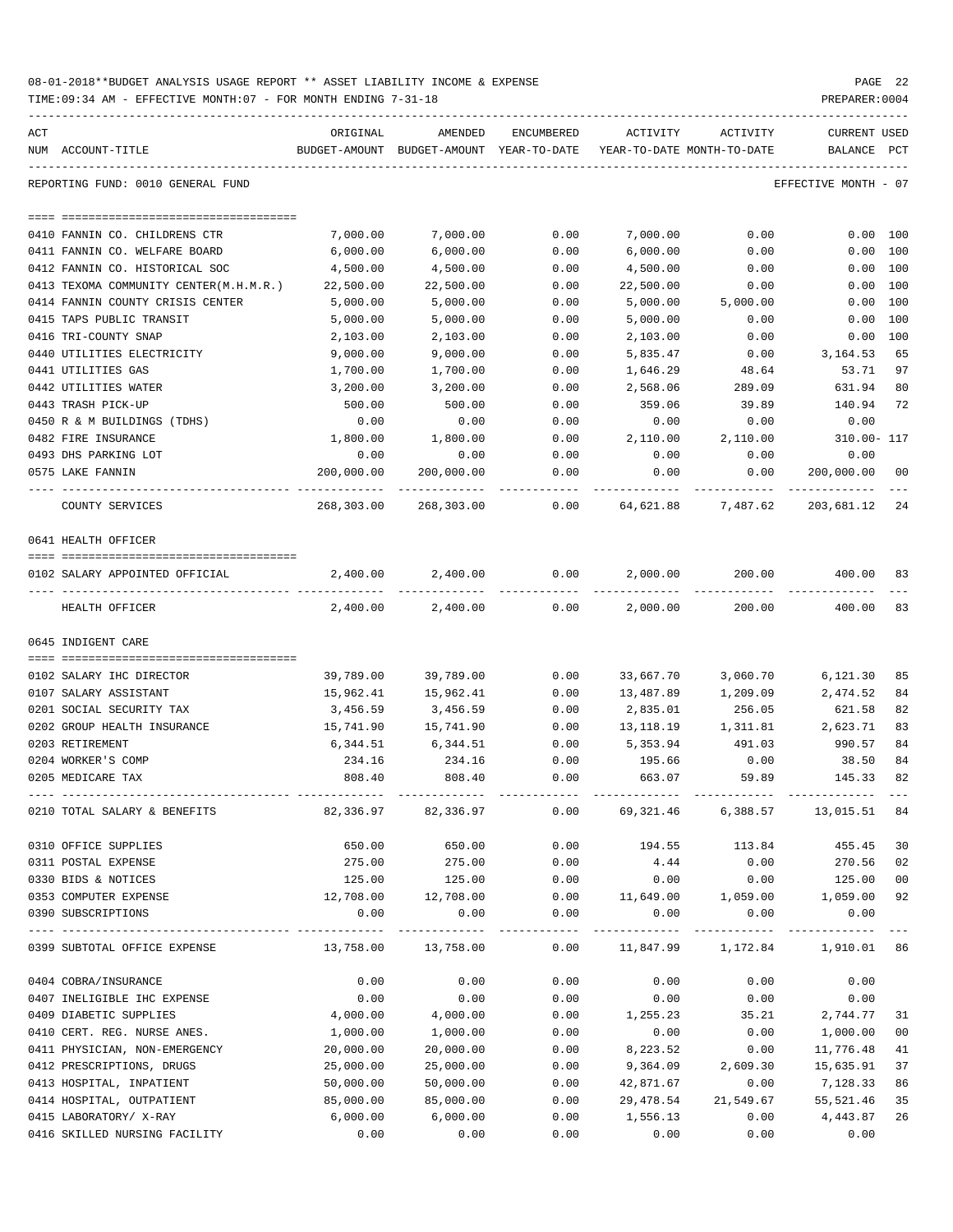| ACT                                  | ORIGINAL      | AMENDED                    | ENCUMBERED | ACTIVITY    | ACTIVITY                        | CURRENT USED         |              |
|--------------------------------------|---------------|----------------------------|------------|-------------|---------------------------------|----------------------|--------------|
| NUM ACCOUNT-TITLE                    | BUDGET-AMOUNT | BUDGET-AMOUNT YEAR-TO-DATE |            |             | YEAR-TO-DATE MONTH-TO-DATE      | BALANCE              | $_{\rm PCT}$ |
| REPORTING FUND: 0010 GENERAL FUND    |               |                            |            |             |                                 | EFFECTIVE MONTH - 07 |              |
| 0417 FAMILY PLANNING                 | 0.00          | 0.00                       | 0.00       | 0.00        | 0.00                            | 0.00                 |              |
| 0418 FED. QUALIFIED HEALTH CENTER    | 10,000.00     | 10,000.00                  | 0.00       | 1,896.54    | 0.00                            | 8,103.46             | 19           |
| 0419 COUNSELING SERVICE              | 0.00          | 0.00                       | 0.00       | 0.00        | 0.00                            | 0.00                 |              |
| 0420 RURAL HEALTH CLINIC             | 0.00          | 0.00                       | 0.00       | 0.00        | 0.00                            | 0.00                 |              |
| 0421 STATE HOSPITAL CONTRACTS        | 0.00          | 0.00                       | 0.00       | 0.00        | 0.00                            | 0.00                 |              |
| 0422 AMBULATORY SURGICAL CENTE       | 1,000.00      | 1,000.00                   | 0.00       | 0.00        | 0.00                            | 1,000.00             | 00           |
| 0423 MEDICAL EQUIP. PURCHASE         | 1,000.00      | 1,000.00                   | 0.00       | 0.00        | 0.00                            | 1,000.00             | 00           |
| 0425 TOTAL MEDICAL/IHC               | 203,000.00    | 203,000.00                 | 0.00       | 94,645.72   | 24,194.18                       | 108,354.28           | 47           |
| 0427 OUT OF COUNTY TRAVEL            | 365.00        | 365.00                     | 0.00       | 0.00        | 0.00                            | 365.00               | 00           |
| 0435 PRINTING                        | 0.00          | 0.00                       | 0.00       | 0.00        | 0.00                            | 0.00                 |              |
| 0440 TELEPHONE                       | 1,400.00      | 1,400.00                   | 0.00       | 959.03      | 106.48                          | 440.97               | 69           |
| 0441 DSL LINE                        | 600.00        | 600.00                     | 0.00       | 595.98      | 60.00                           | 4.02                 | 99           |
| 0499 SERVICES & OTHER CHARGES        | 2,365.00      | 2,365.00                   | 0.00       | 1,555.01    | 166.48                          | 809.99               | 66           |
| 0574 TECHNOLOGY                      | 0.00          | 0.00                       | 0.00       | 0.00        | 0.00                            | 0.00                 |              |
| 0599 CAPITAL OUTLAY                  | 0.00          | 0.00                       | 0.00       | 0.00        | 0.00                            | 0.00                 |              |
| INDIGENT CARE                        | 301,459.97    | 301,459.97                 | 0.00       | 177,370.18  | 31,922.07                       | 124,089.79           | 59           |
| 0665 COUNTY AGENTS                   |               |                            |            |             |                                 |                      |              |
| 0105 SALARY SECRETARY                | 25,958.16     | 25,958.16                  | 0.00       | 21,964.58   | 1,996.78                        | 3,993.58             | 85           |
| 0107 REGULAR-TEMP. PART-TIME         | 0.00          | 0.00                       | 0.00       | 0.00        | 0.00                            | 0.00                 |              |
| 0150 CO. AGENTS SALARIES             | 46,969.25     | 45,919.25                  | 0.00       | 27,658.66   | 3,675.26                        | 18,260.59            | 60           |
| 0201 SOCIAL SECURITY TAXES           | 4,646.06      | 4,646.06                   | 0.00       | 2,639.78    | 310.22                          | 2,006.28             | 57           |
| 0202 GROUP HEALTH & DENTAL INSURANCE | 10,494.60     | 10,494.60                  | 0.00       | 8,745.40    | 874.54                          | 1,749.20             | 83           |
| 0203 RETIREMENT                      | 2,954.04      | 2,954.04                   | 0.00       | 2,493.69    | 229.62                          | 460.35               | 84           |
| 0204 WORKERS' COMPENSATION           | 109.02        | 109.02                     | 0.00       | 91.10       | 0.00                            | 17.92                | 84           |
| 0205 MEDICARE TAX                    | 1,086.58      | 1,086.58                   | 0.00       | 617.39      | 72.56                           | 469.19               | 57           |
| 0310 OFFICE SUPPLIES                 | 1,100.00      | 1,100.00                   | 0.00       | 1,074.78    | 311.68                          | 25.22                | 98           |
| 0311 POSTAL EXPENSE                  | 300.00        | 300.00                     | 0.00       | 198.00      | 100.00                          | 102.00               | 66           |
| 0315 COPIER RENTAL                   | 1,500.00      | 1,500.00                   | 0.00       | 1,068.98    | 125.85                          | 431.02               | 71           |
| 0335 PROGRAM SUPPLIES                | 500.00        | 500.00                     | 0.00       | 0.00        | 0.00                            | 500.00               | 00           |
| 0420 TELEPHONE                       | 1,800.00      | 1,800.00                   | 0.00       | 1,468.10    | 149.50                          | 331.90               | 82           |
| 0421 CELL PHONE ALLOWANCE            | 1,200.00      | 1,450.00                   | 0.00       | 1,138.31    | 150.00                          | 311.69               | 79           |
| 0422 CABLE INTERNET                  | 672.00        | 672.00                     | 0.00       | 560.00      | 56.00                           | 112.00               | 83           |
| 0427 IN/OUT CO.TRAVEL-AG.            | 4,000.00      | 4,000.00                   | 0.00       | 545.17      | 17.50                           | 3,454.83             | 14           |
| 0428 IN/OUT CO.TRAVEL-F.C.S.         | 4,000.00      | 4,000.00                   | 0.00       | 2,351.91    | 0.00                            | 1,648.09             | 59           |
| 0429 IN/OUT CO.TRAVEL-4-H            | 4,000.00      | 4,000.00                   | 0.00       | 2,041.12    | 982.94                          | 1,958.88             | 51           |
| 0572 OFFICE EQUIPMENT                | 0.00          | 0.00                       | 0.00       | 0.00        | 0.00                            | 0.00                 |              |
| 0574 TECHNOLOGY                      | 0.00          | 800.00                     | 0.00       | 800.00      | 0.00                            | 0.00 100             |              |
| COUNTY AGENTS                        |               | 111,289.71 111,289.71      | 0.00       | ----------- | 75,456.97 9,052.45 35,832.74 68 |                      |              |
| 0696 DONATIONS & ALLOCATIONS         |               |                            |            |             |                                 |                      |              |
| 0491 SOIL & WATER CONSERVATION       | 1,000.00      | 1,000.00                   | 0.00       | 1,000.00    | 0.00                            | $0.00$ 100           |              |
| 0492 INDIGENT BURIAL                 | 2,000.00      | 2,000.00                   | 0.00       | 1,500.00    | 0.00                            | 500.00 75            |              |
| 0494 FLOOD CONTROL SITE MAINTENANCE  | 0.00          | 0.00                       | 0.00       | 0.00        | 0.00                            | 0.00                 |              |
| DONATIONS & ALLOCATIONS              |               |                            |            |             |                                 |                      |              |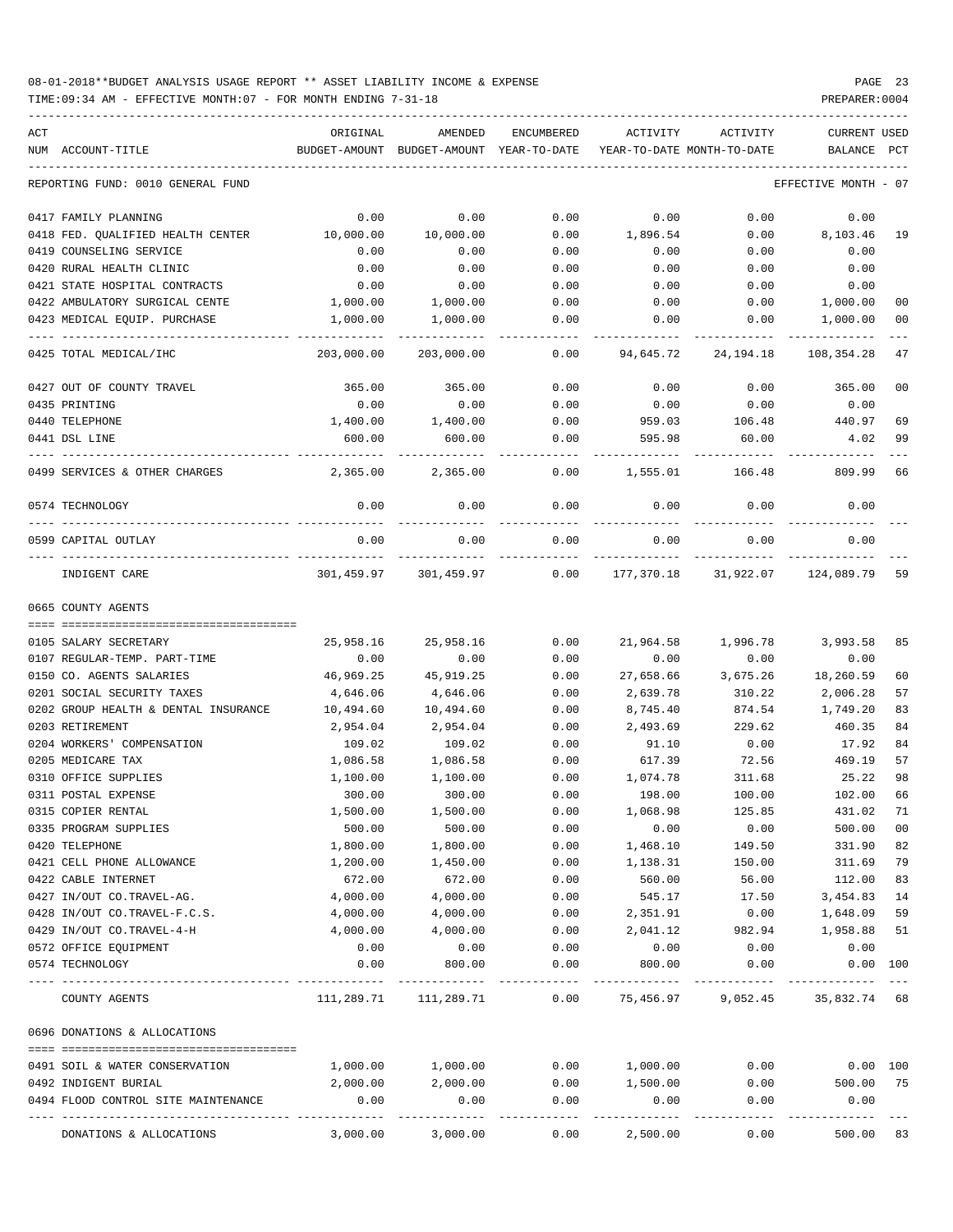| 08-01-2018**BUDGET ANALYSIS USAGE REPORT ** ASSET LIABILITY INCOME & EXPENSE<br>PAGE 24<br>TIME:09:34 AM - EFFECTIVE MONTH:07 - FOR MONTH ENDING 7-31-18<br>PREPARER: 0004 |                                                         |          |                                                                                |            |               |            |                                |            |
|----------------------------------------------------------------------------------------------------------------------------------------------------------------------------|---------------------------------------------------------|----------|--------------------------------------------------------------------------------|------------|---------------|------------|--------------------------------|------------|
| ACT<br>NUM                                                                                                                                                                 | ACCOUNT-TITLE                                           | ORIGINAL | AMENDED<br>BUDGET-AMOUNT BUDGET-AMOUNT YEAR-TO-DATE YEAR-TO-DATE MONTH-TO-DATE | ENCUMBERED | ACTIVITY      | ACTIVITY   | <b>CURRENT USED</b><br>BALANCE | <b>PCT</b> |
|                                                                                                                                                                            | REPORTING FUND: 0010 GENERAL FUND                       |          |                                                                                |            |               |            | EFFECTIVE MONTH - 07           |            |
|                                                                                                                                                                            | 0999 ACCOUNTS PAYABLE<br>============================== |          |                                                                                |            |               |            |                                |            |
|                                                                                                                                                                            | 0100 A/P CLEARING ACCOUNT                               |          |                                                                                |            | 0.00          | 0.00       | 0.00                           |            |
|                                                                                                                                                                            | ACCOUNTS PAYABLE                                        |          |                                                                                |            | 0.00          | 0.00       | 0.00                           |            |
|                                                                                                                                                                            | GENERAL FUND                                            |          |                                                                                |            |               |            |                                |            |
|                                                                                                                                                                            | INCOME TOTALS                                           |          |                                                                                |            | 10,318,295.08 |            | 242,287.68 2,560,276.94        | 80         |
|                                                                                                                                                                            | EXPENSE TOTALS                                          |          | 12,864,422.02 12,878,572.02 6,172.03 9,242,139.87                              |            |               | 821,707.25 | 3,630,260.12                   | 72         |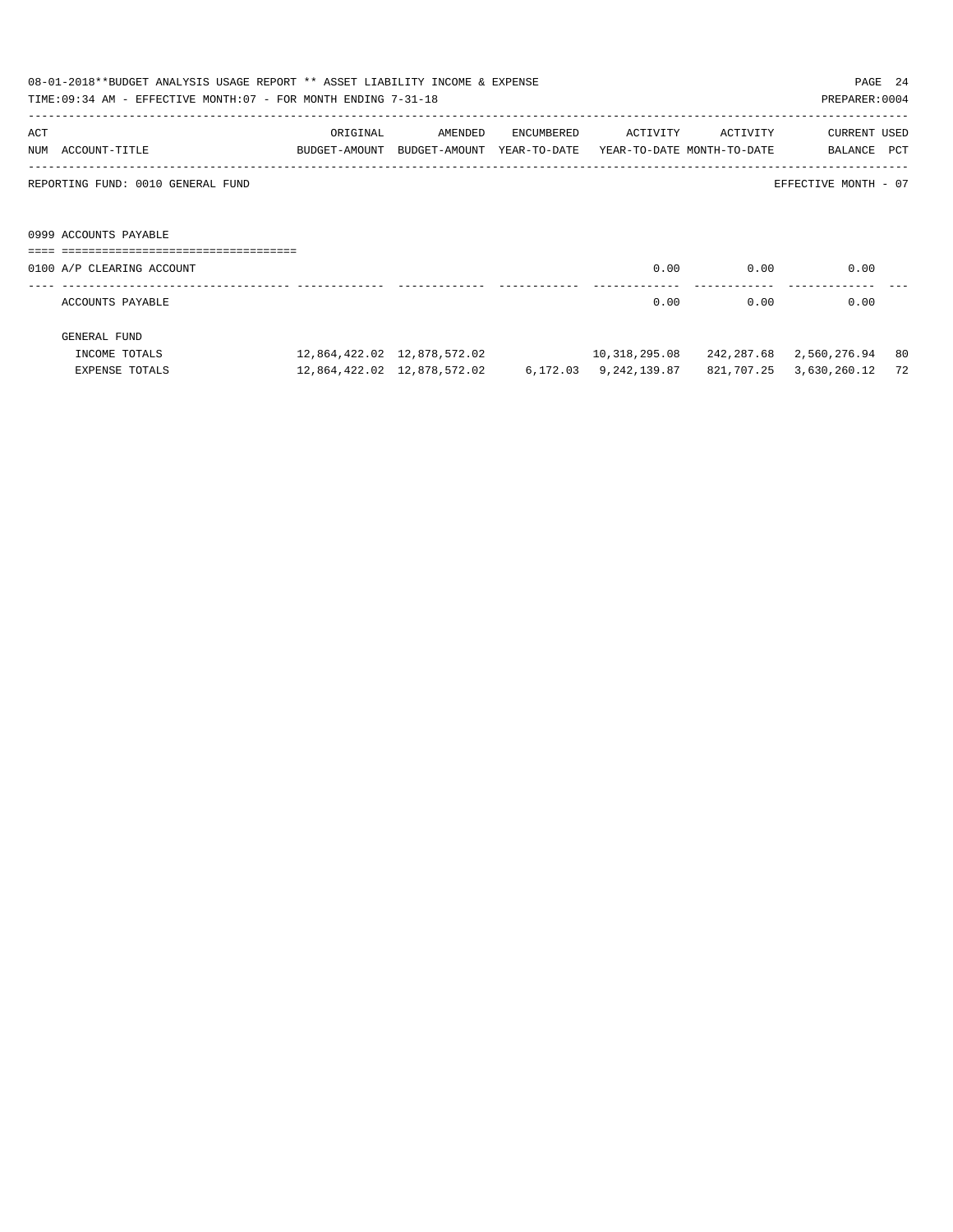|     | 08-01-2018**BUDGET ANALYSIS USAGE REPORT ** ASSET LIABILITY INCOME & EXPENSE<br>TIME: 09:34 AM - EFFECTIVE MONTH: 07 - FOR MONTH ENDING 7-31-18 |           |                                                     |            |                                        |                      | PREPARER: 0004                        | PAGE 25     |
|-----|-------------------------------------------------------------------------------------------------------------------------------------------------|-----------|-----------------------------------------------------|------------|----------------------------------------|----------------------|---------------------------------------|-------------|
| ACT | NUM ACCOUNT-TITLE                                                                                                                               | ORIGINAL  | AMENDED<br>BUDGET-AMOUNT BUDGET-AMOUNT YEAR-TO-DATE | ENCUMBERED | ACTIVITY<br>YEAR-TO-DATE MONTH-TO-DATE | ACTIVITY             | <b>CURRENT USED</b><br>BALANCE PCT    |             |
|     | REPORTING FUND: 0011 COURTHOUSE SECURITY                                                                                                        |           |                                                     |            |                                        |                      | EFFECTIVE MONTH - 07                  |             |
|     | 0100 PAYROLL                                                                                                                                    |           |                                                     |            |                                        |                      |                                       |             |
|     | 0100 PAYROLL                                                                                                                                    |           |                                                     |            | 0.00                                   | 0.00                 | 0.00                                  |             |
|     | ----- ----<br>PAYROLL                                                                                                                           |           |                                                     |            | 0.00                                   | 0.00                 | 0.00                                  |             |
|     | 0102 A/P CLEARING                                                                                                                               |           |                                                     |            |                                        |                      |                                       |             |
|     | 0100 A/P CLEARING                                                                                                                               |           |                                                     |            | 0.00                                   | 0.00                 | 0.00                                  |             |
|     | A/P CLEARING                                                                                                                                    |           |                                                     |            | 0.00                                   | 0.00                 | 0.00                                  |             |
|     | 0103 CASH                                                                                                                                       |           |                                                     |            |                                        |                      |                                       |             |
|     | 0100 C.H. SECURITY-COMBINED FUNDS CKING                                                                                                         |           |                                                     |            |                                        |                      | 7,824.13 572.27 125,026.86            |             |
|     | CASH                                                                                                                                            |           |                                                     |            | 7,824.13                               | ----------<br>572.27 | .<br>125,026.86                       |             |
|     | 0120 RECEIVABLES                                                                                                                                |           |                                                     |            |                                        |                      |                                       |             |
|     | 0313 DUE FROM OTHER FUNDS                                                                                                                       |           |                                                     |            | 0.00                                   |                      | $0.00$ 4, 119.57                      |             |
|     | RECEIVABLES                                                                                                                                     |           |                                                     |            | 0.00                                   | ---------<br>0.00    | 4,119.57                              |             |
|     | 0200 SYSTEM ADDED LIABILITY DEPARTMENT                                                                                                          |           |                                                     |            |                                        |                      |                                       |             |
|     | 0910 SYSTEM ADDED LIABILITY LINE-ITEM                                                                                                           |           |                                                     |            | 0.00                                   | 0.00                 | 0.00                                  |             |
|     | SYSTEM ADDED LIABILITY DEPARTMENT                                                                                                               |           |                                                     |            | 0.00                                   | 0.00                 | 0.00                                  |             |
|     | 0271 EQUITY ACCOUNT                                                                                                                             |           |                                                     |            |                                        |                      |                                       |             |
|     | 0200 EQUITY ACCOUNT                                                                                                                             |           |                                                     |            |                                        |                      | $0.00$ $0.00$ $121,322.30$            |             |
|     | EQUITY ACCOUNT                                                                                                                                  |           |                                                     |            | 0.00                                   |                      | $0.00$ 121,322.30                     |             |
|     | 0300 CASH                                                                                                                                       |           |                                                     |            |                                        |                      |                                       |             |
|     | 0111 BEGINNING CASH BALANCE                                                                                                                     |           | 28, 151. 10 28, 151. 10                             |            |                                        |                      | $0.00$ $0.00$ $28,151.10$ 00          |             |
|     | CASH                                                                                                                                            | 28,151.10 | 28,151.10                                           | 0.00       | -------------<br>0.00                  | -----------<br>0.00  | .<br>28,151.10 00                     |             |
|     | 0340 FEES OF OFFICE                                                                                                                             |           |                                                     |            |                                        |                      |                                       |             |
|     | 0600 COUNTY CLERK FEES                                                                                                                          | 8,450.00  | 8,450.00                                            |            | 7,126.40                               | 0.00                 | 1,323.60                              | 84          |
|     | 0650 DISTRICT CLERK FEES                                                                                                                        | 4,000.00  | 4,000.00                                            |            | 2,220.39                               | 185.65               | 1,779.61                              | 56          |
|     | 0651 JUSTICE OF PEACE FEES                                                                                                                      | 4,000.00  | 4,000.00<br>-------------                           |            | 2,515.25                               | 379.09               | 1,484.75                              | 63<br>$---$ |
|     | FEES OF OFFICE                                                                                                                                  |           | 16,450.00  16,450.00  0.00  11,862.04               |            |                                        | 564.74               | 4,587.96 72                           |             |
|     | 0360 INTEREST EARNINGS                                                                                                                          |           |                                                     |            |                                        |                      |                                       |             |
|     | 0100 INTEREST EARNINGS                                                                                                                          | 50.00     | 50.00                                               |            | -------------                          | ------------         | 75.59 7.53 25.59+ 151<br>------------ |             |
|     | INTEREST EARNINGS                                                                                                                               | 50.00     | 50.00                                               | 0.00       | 75.59                                  | 7.53                 | $25.59 + 151$                         |             |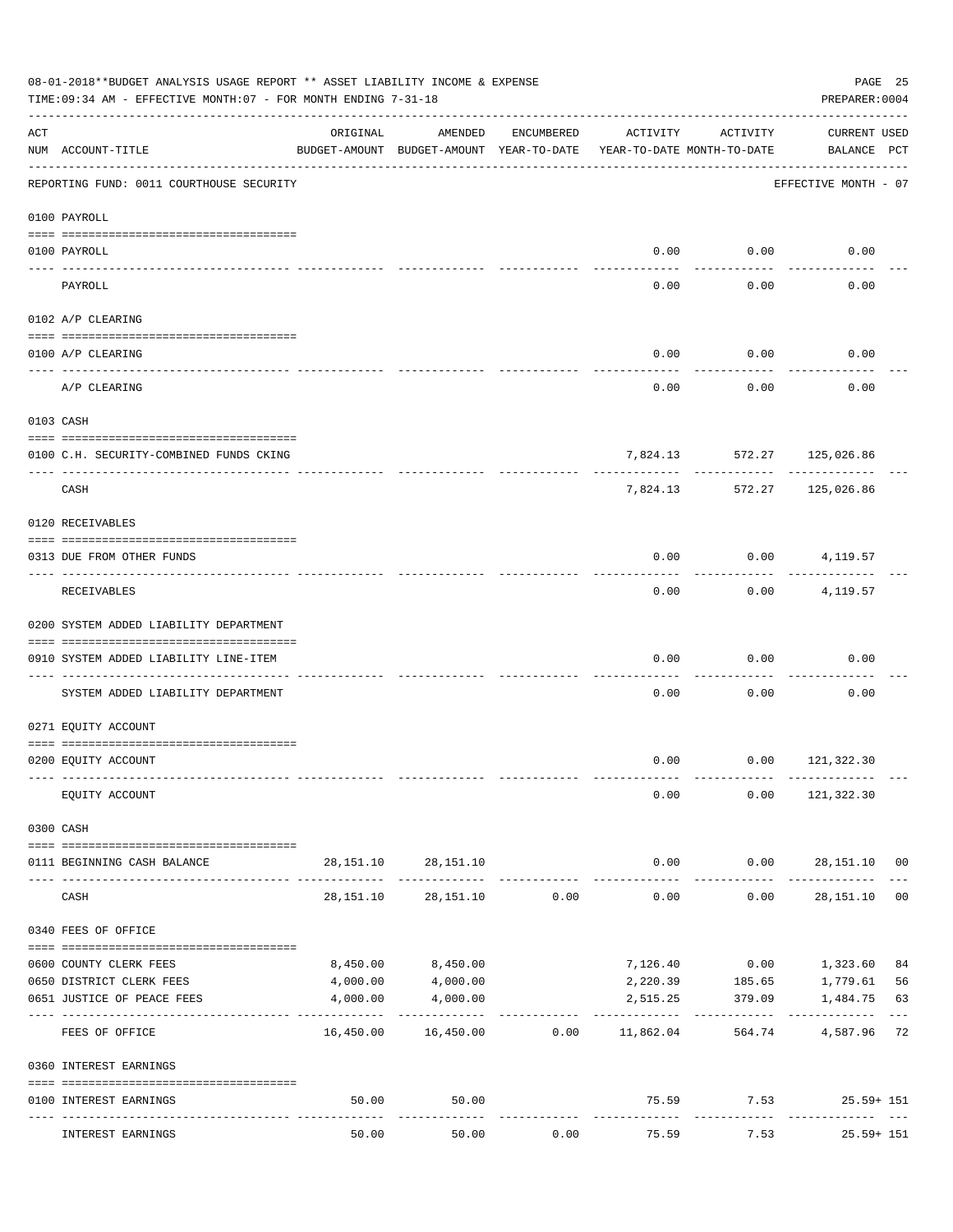|     | 08-01-2018**BUDGET ANALYSIS USAGE REPORT ** ASSET LIABILITY INCOME & EXPENSE<br>TIME: 09:34 AM - EFFECTIVE MONTH: 07 - FOR MONTH ENDING 7-31-18<br>PREPARER: 0004 |                     |                                                                                |            |                            |          |                                                     |              |  |  |
|-----|-------------------------------------------------------------------------------------------------------------------------------------------------------------------|---------------------|--------------------------------------------------------------------------------|------------|----------------------------|----------|-----------------------------------------------------|--------------|--|--|
| ACT | NUM ACCOUNT-TITLE                                                                                                                                                 | ORIGINAL            | AMENDED<br>BUDGET-AMOUNT BUDGET-AMOUNT YEAR-TO-DATE YEAR-TO-DATE MONTH-TO-DATE | ENCUMBERED | ACTIVITY                   | ACTIVITY | CURRENT USED<br>BALANCE                             | $_{\rm PCT}$ |  |  |
|     | REPORTING FUND: 0011 COURTHOUSE SECURITY                                                                                                                          |                     |                                                                                |            |                            |          | EFFECTIVE MONTH - 07                                |              |  |  |
|     | 0435 COURTHOUSE SECURITY PART TIME<br>----------------------------                                                                                                |                     |                                                                                |            |                            |          |                                                     |              |  |  |
|     | 0107 PART TIME                                                                                                                                                    | 25,000.00 25,000.00 |                                                                                |            |                            |          | $0.00$ $0.00$ $0.00$ $0.00$ $25,000.00$ $00$        |              |  |  |
|     | COURTHOUSE SECURITY PART TIME $25,000.00$ $25,000.00$                                                                                                             |                     |                                                                                | 0.00       | 0.00                       | 0.00     | 25,000.00                                           | 00           |  |  |
|     | 0510 COURTHOUSE SECURITY EQUIP                                                                                                                                    |                     |                                                                                |            |                            |          |                                                     |              |  |  |
|     | 0571 EOUIPMENT                                                                                                                                                    |                     |                                                                                |            |                            |          | 19,651.10 19,651.10 0.00 4,113.50 0.00 15,537.60 21 |              |  |  |
|     | COURTHOUSE SECURITY EQUIP $19,651.10$ $19,651.10$                                                                                                                 |                     |                                                                                |            | $0.00 \t 4.113.50 \t 0.00$ |          | 15,537.60                                           | 21           |  |  |
|     | 0560 BAILIFF                                                                                                                                                      |                     |                                                                                |            |                            |          |                                                     |              |  |  |
|     |                                                                                                                                                                   |                     |                                                                                |            |                            |          |                                                     |              |  |  |
|     | 0130 SALARY/BAILIFF                                                                                                                                               | 0.00                | 0.00                                                                           | 0.00       | 0.00                       | 0.00     | 0.00                                                |              |  |  |
|     | 0201 SOCIAL SECURITY                                                                                                                                              | 0.00                | 0.00                                                                           | 0.00       | 0.00                       | 0.00     | 0.00                                                |              |  |  |
|     | 0203 RETIREMENT                                                                                                                                                   | 0.00                | 0.00                                                                           | 0.00       | 0.00                       | 0.00     | 0.00                                                |              |  |  |
|     | 0204 WORKER'S COMPENSATION                                                                                                                                        | 0.00                | 0.00                                                                           | 0.00       | 0.00                       | 0.00     | 0.00                                                |              |  |  |
|     | 0205 MEDICARE                                                                                                                                                     | 0.00                | 0.00                                                                           | 0.00       | 0.00                       | 0.00     | 0.00                                                |              |  |  |
|     | 0427 BAILIFF CONT.ED./OUT OF COUNTY                                                                                                                               | 0.00                | 0.00                                                                           | 0.00       | 0.00                       | 0.00     | 0.00                                                |              |  |  |
|     | <b>BAILIFF</b>                                                                                                                                                    | 0.00                | 0.00                                                                           | 0.00       | 0.00                       | 0.00     | 0.00                                                |              |  |  |
|     | COURTHOUSE SECURITY                                                                                                                                               |                     |                                                                                |            |                            |          |                                                     |              |  |  |
|     | INCOME TOTALS                                                                                                                                                     |                     | 44,651.10 44,651.10                                                            |            |                            |          | 11,937.63 572.27 32,713.47                          | 27           |  |  |
|     | EXPENSE TOTALS                                                                                                                                                    |                     | 44,651.10 44,651.10                                                            | 0.00       | 4,113.50                   |          |                                                     | 09           |  |  |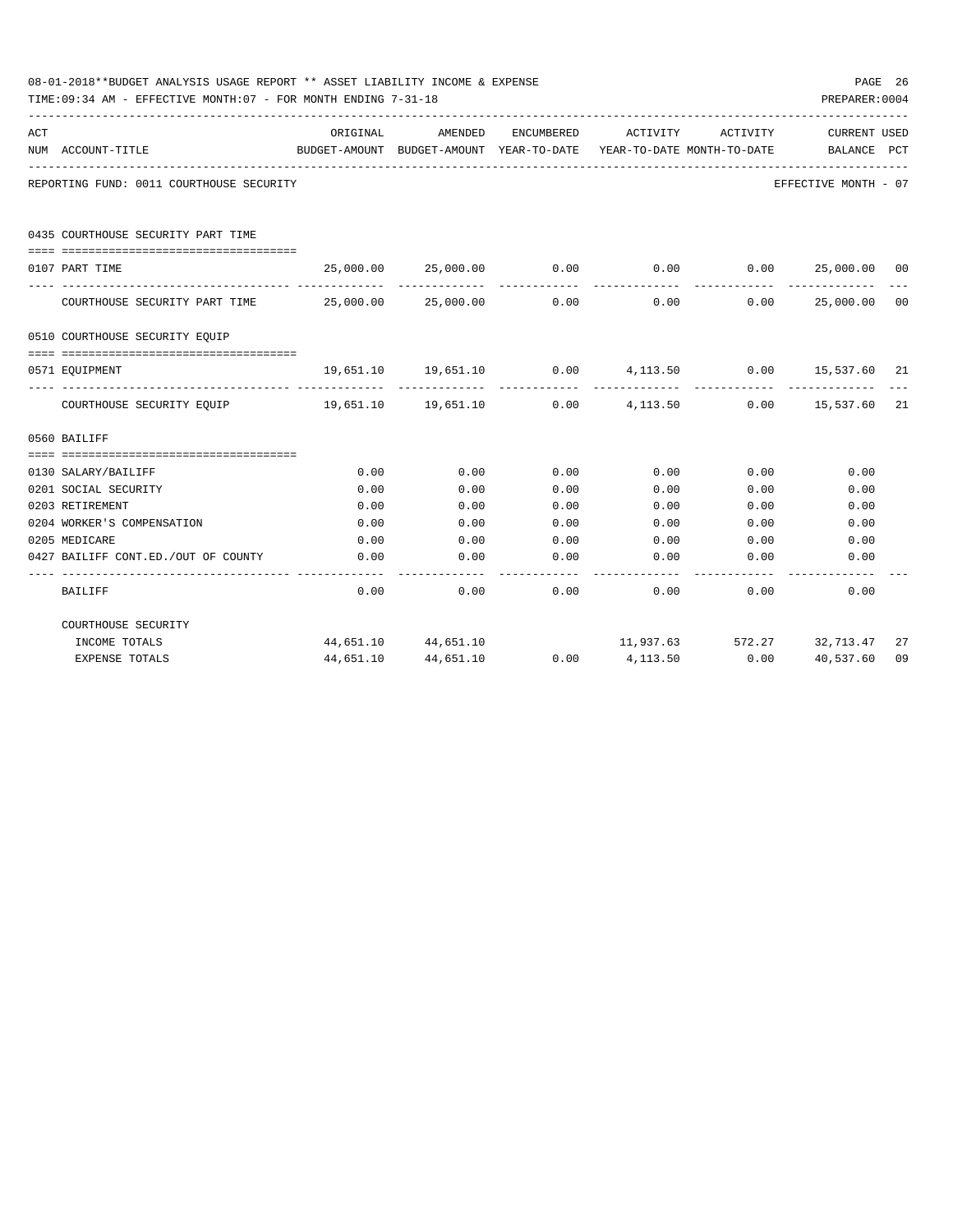| 08-01-2018**BUDGET ANALYSIS USAGE REPORT ** ASSET LIABILITY INCOME & EXPENSE<br>PAGE 27<br>TIME:09:34 AM - EFFECTIVE MONTH:07 - FOR MONTH ENDING 7-31-18<br>PREPARER: 0004 |                                                                                      |                     |                                                     |                     |                                        |                                  |                                    |                |  |
|----------------------------------------------------------------------------------------------------------------------------------------------------------------------------|--------------------------------------------------------------------------------------|---------------------|-----------------------------------------------------|---------------------|----------------------------------------|----------------------------------|------------------------------------|----------------|--|
| ACT                                                                                                                                                                        | NUM ACCOUNT-TITLE                                                                    | ORIGINAL            | AMENDED<br>BUDGET-AMOUNT BUDGET-AMOUNT YEAR-TO-DATE | ENCUMBERED          | ACTIVITY<br>YEAR-TO-DATE MONTH-TO-DATE | ACTIVITY                         | <b>CURRENT USED</b><br>BALANCE PCT |                |  |
|                                                                                                                                                                            | --------------------------------------<br>REPORTING FUND: 0012 CO.CLK.VITAL STAT.FEE |                     |                                                     |                     |                                        |                                  | EFFECTIVE MONTH - 07               |                |  |
|                                                                                                                                                                            | 0102 A/P CLEARING                                                                    |                     |                                                     |                     |                                        |                                  |                                    |                |  |
|                                                                                                                                                                            | 0100 A/P CLEARING                                                                    |                     |                                                     |                     | 0.00                                   | 0.00                             | 0.00                               |                |  |
|                                                                                                                                                                            | A/P CLEARING                                                                         |                     |                                                     |                     | 0.00                                   | 0.00                             | 0.00                               |                |  |
|                                                                                                                                                                            | 0103 CASH                                                                            |                     |                                                     |                     |                                        |                                  |                                    |                |  |
|                                                                                                                                                                            | 0100 CO.CLK.VITAL STAT.-COMB.FUNDS CKIN                                              |                     |                                                     |                     |                                        | $1,858.11 - 0.32$                | 5,442.17                           |                |  |
|                                                                                                                                                                            | CASH                                                                                 |                     |                                                     |                     |                                        | -----------<br>$1,858.11 - 0.32$ | 5,442.17                           |                |  |
|                                                                                                                                                                            | 0120 RECEIVABLES                                                                     |                     |                                                     |                     |                                        |                                  |                                    |                |  |
|                                                                                                                                                                            | 0313 DUE FROM OTHER FUNDS                                                            |                     |                                                     |                     | 0.00                                   | 0.00                             | 319.00                             |                |  |
|                                                                                                                                                                            | RECEIVABLES                                                                          |                     |                                                     |                     | 0.00                                   | 0.00                             | 319.00                             |                |  |
|                                                                                                                                                                            | 0200 SYSTEM ADDED LIABILITY DEPARTMENT                                               |                     |                                                     |                     |                                        |                                  |                                    |                |  |
|                                                                                                                                                                            | 0910 SYSTEM ADDED LIABILITY LINE-ITEM                                                |                     |                                                     |                     | 0.00                                   | 0.00                             | 0.00                               |                |  |
|                                                                                                                                                                            | SYSTEM ADDED LIABILITY DEPARTMENT                                                    |                     |                                                     |                     | 0.00                                   | 0.00                             | 0.00                               |                |  |
|                                                                                                                                                                            | 0271 EQUITY ACCOUNT                                                                  |                     |                                                     |                     |                                        |                                  |                                    |                |  |
|                                                                                                                                                                            | 0200 EQUITY ACCOUNT                                                                  |                     |                                                     |                     | 0.00                                   | 0.00                             | 7,619.28                           |                |  |
|                                                                                                                                                                            | EQUITY ACCOUNT                                                                       |                     |                                                     |                     | 0.00                                   | 0.00                             | 7,619.28                           |                |  |
|                                                                                                                                                                            | 0300 CASH                                                                            |                     |                                                     |                     |                                        |                                  |                                    |                |  |
|                                                                                                                                                                            | 0112 BEGINNING CASH BALANCE                                                          | 2,000.00            | 2,000.00                                            |                     | 0.00                                   |                                  | 0.00 2,000.00                      | 0 <sup>0</sup> |  |
|                                                                                                                                                                            | CASH                                                                                 |                     | 2,000.00 2,000.00 0.00                              |                     | 0.00                                   | 0.00                             | 2,000.00 00                        |                |  |
|                                                                                                                                                                            | 0360 INTEREST EARNINGS                                                               |                     |                                                     |                     |                                        |                                  |                                    |                |  |
|                                                                                                                                                                            | 0100 INTEREST EARNINGS                                                               | 5.00                | 5.00                                                |                     | 3.97                                   | 0.32                             | 1.03 79                            |                |  |
|                                                                                                                                                                            | INTEREST EARNINGS                                                                    | -----------<br>5.00 | . <u>.</u> .<br>5.00                                | 0.00                | 3.97                                   | ---------<br>0.32                | 1.03                               | 79             |  |
|                                                                                                                                                                            | 0370 MISCELLANEOUS INCOME                                                            |                     |                                                     |                     |                                        |                                  |                                    |                |  |
|                                                                                                                                                                            | 0134 CO. CLK. VITAL STAT. FEE                                                        | 1,005.00            | 1,005.00                                            |                     | 729.00                                 |                                  | $0.00$ 276.00 73                   |                |  |
|                                                                                                                                                                            | MISCELLANEOUS INCOME                                                                 |                     | $1,005.00$ $1,005.00$ 0.00                          |                     | 729.00                                 | 0.00                             | 276.00                             | 73             |  |
|                                                                                                                                                                            | 0403 CO.CLK. VITAL STATS.                                                            |                     |                                                     |                     |                                        |                                  |                                    |                |  |
|                                                                                                                                                                            | 0310 OFFICE SUPPLIES                                                                 | 2,010.00            | 2,010.00                                            |                     | $0.00$ 1,919.00                        | 0.00                             | 91.00                              | 95             |  |
|                                                                                                                                                                            | 0427 OUT OF COUNTY TRAVEL                                                            | 1,000.00            | 1,000.00                                            | 0.00                | 672.08                                 |                                  | $0.00$ 327.92                      | 67             |  |
|                                                                                                                                                                            | 0574 COMPUTER EQUIPMENT<br>-------------- -------------                              | 0.00                | 0.00                                                | 0.00                | 0.00<br>-----------                    | 0.00                             | 0.00                               |                |  |
|                                                                                                                                                                            | ---- -----------------<br>CO.CLK. VITAL STATS.                                       | 3,010.00            | 3,010.00                                            | -----------<br>0.00 | 2,591.08                               | 0.00                             | 418.92                             | 86             |  |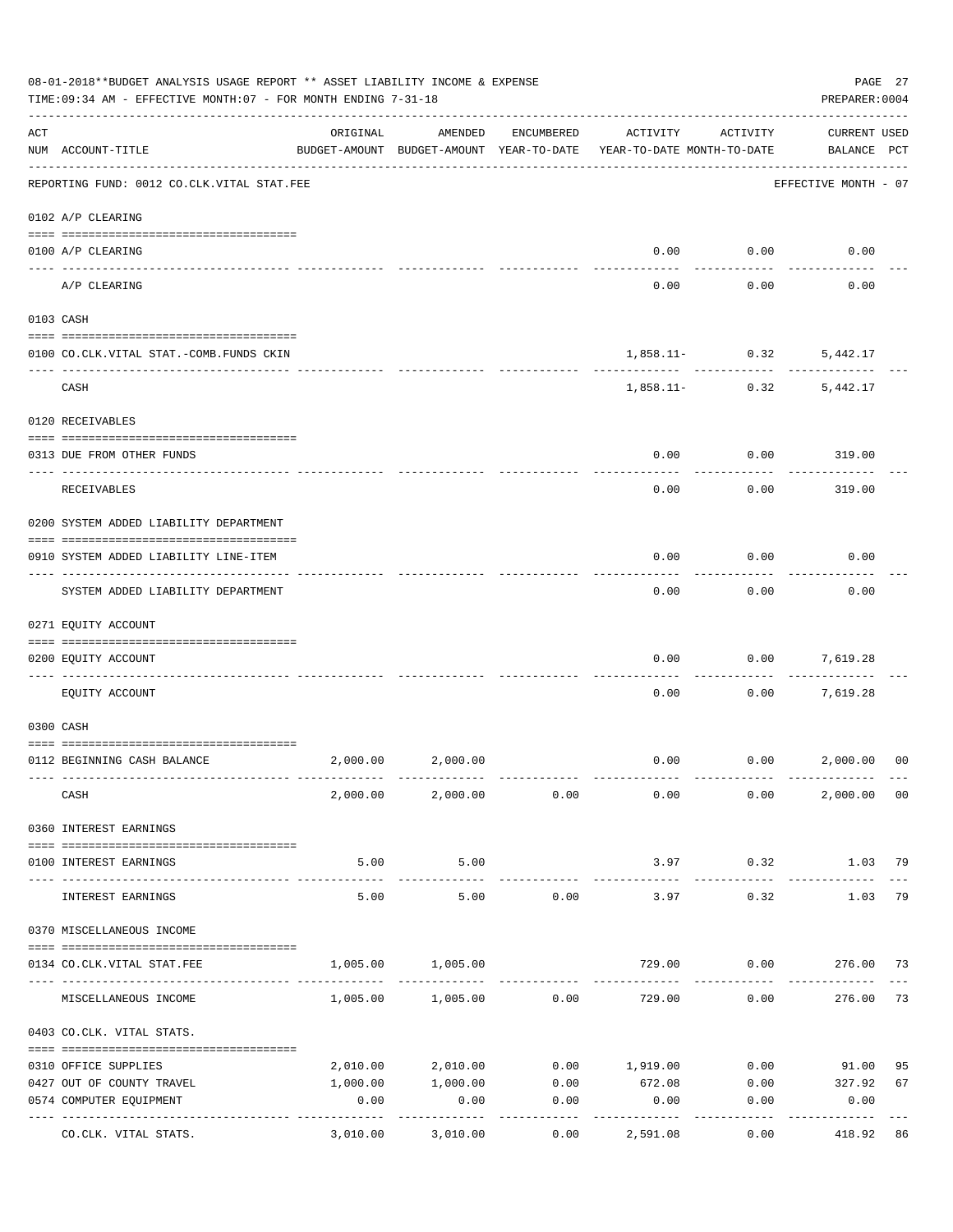|     | 08-01-2018**BUDGET ANALYSIS USAGE REPORT ** ASSET LIABILITY INCOME & EXPENSE<br>PAGE 28<br>PREPARER: 0004<br>TIME: 09:34 AM - EFFECTIVE MONTH: 07 - FOR MONTH ENDING 7-31-18 |               |               |              |                            |          |                      |     |  |
|-----|------------------------------------------------------------------------------------------------------------------------------------------------------------------------------|---------------|---------------|--------------|----------------------------|----------|----------------------|-----|--|
|     |                                                                                                                                                                              |               |               |              |                            |          |                      |     |  |
| ACT |                                                                                                                                                                              | ORIGINAL      | AMENDED       | ENCUMBERED   | ACTIVITY                   | ACTIVITY | <b>CURRENT USED</b>  |     |  |
|     | NUM ACCOUNT-TITLE                                                                                                                                                            | BUDGET-AMOUNT | BUDGET-AMOUNT | YEAR-TO-DATE | YEAR-TO-DATE MONTH-TO-DATE |          | BALANCE              | PCT |  |
|     | REPORTING FUND: 0012 CO.CLK.VITAL STAT.FEE                                                                                                                                   |               |               |              |                            |          | EFFECTIVE MONTH - 07 |     |  |
|     | CO.CLK.VITAL STAT.FEE                                                                                                                                                        |               |               |              |                            |          |                      |     |  |
|     | INCOME TOTALS                                                                                                                                                                | 3.010.00      | 3,010.00      |              | 732.97                     | 0.32     | 2,277.03             | -24 |  |
|     | <b>EXPENSE TOTALS</b>                                                                                                                                                        | 3.010.00      | 3.010.00      | 0.00         | 2,591.08                   | 0.00     | 418.92               | 86  |  |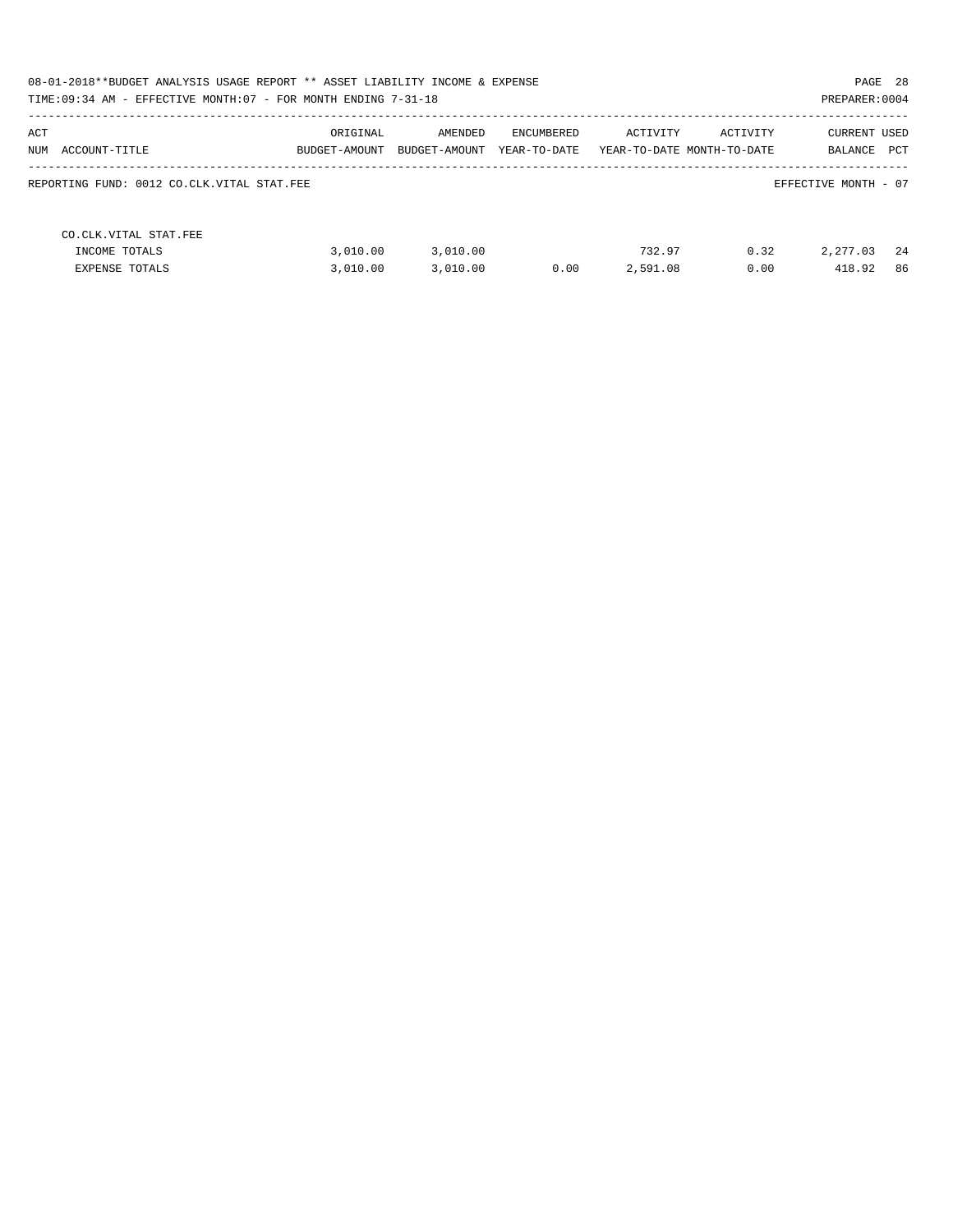|     | 08-01-2018**BUDGET ANALYSIS USAGE REPORT ** ASSET LIABILITY INCOME & EXPENSE<br>TIME: 09:34 AM - EFFECTIVE MONTH: 07 - FOR MONTH ENDING 7-31-18 |                      |                                                     |            |                                         |                                  | PREPARER: 0004                     | PAGE 29  |
|-----|-------------------------------------------------------------------------------------------------------------------------------------------------|----------------------|-----------------------------------------------------|------------|-----------------------------------------|----------------------------------|------------------------------------|----------|
| ACT | NUM ACCOUNT-TITLE                                                                                                                               | ORIGINAL             | AMENDED<br>BUDGET-AMOUNT BUDGET-AMOUNT YEAR-TO-DATE | ENCUMBERED | ACTIVITY<br>YEAR-TO-DATE MONTH-TO-DATE  | ACTIVITY                         | <b>CURRENT USED</b><br>BALANCE PCT |          |
|     | REPORTING FUND: 0013 BAIL BONDS TRUST FUND                                                                                                      |                      |                                                     |            |                                         |                                  | EFFECTIVE MONTH - 07               |          |
|     | 0102 A/P CLEARING                                                                                                                               |                      |                                                     |            |                                         |                                  |                                    |          |
|     | 0100 A/P CLEARING<br>---- ---------                                                                                                             |                      |                                                     |            | 0.00                                    | 0.00                             | 0.00                               |          |
|     | A/P CLEARING                                                                                                                                    |                      |                                                     |            | 0.00                                    | 0.00                             | 0.00                               |          |
|     | 0103 CASH                                                                                                                                       |                      |                                                     |            |                                         |                                  |                                    |          |
|     | 0113 SURETY BAIL BOND FEE                                                                                                                       |                      |                                                     |            |                                         | $1,095.00 - 2,565.00 - 4,215.00$ |                                    |          |
|     |                                                                                                                                                 |                      |                                                     |            |                                         | -------------                    |                                    |          |
|     | CASH                                                                                                                                            |                      |                                                     |            |                                         | $1,095.00 - 2,565.00 - 4,215.00$ |                                    |          |
|     | 0207 DUE TO FUND                                                                                                                                |                      |                                                     |            |                                         |                                  |                                    |          |
|     | 0097 DUE TO OTHER GOVERNMENTS                                                                                                                   |                      |                                                     |            | 0.00                                    | 0.00                             | 5,100.00                           |          |
|     | DUE TO FUND                                                                                                                                     |                      |                                                     |            | 0.00                                    | 0.00                             | 5,100.00                           |          |
|     | 0271 EQUITY ACCOUNT                                                                                                                             |                      |                                                     |            |                                         |                                  |                                    |          |
|     | 0200 EQUITY ACCOUNT                                                                                                                             |                      |                                                     |            | 0.00                                    | 0.00                             | 210.00                             |          |
|     | EQUITY ACCOUNT                                                                                                                                  |                      |                                                     |            | 0.00                                    | 0.00                             | 210.00                             |          |
|     | 0300 CASH                                                                                                                                       |                      |                                                     |            |                                         |                                  |                                    |          |
|     | 0113 BEGINNING CASH BALANCE                                                                                                                     | 0.00                 | 0.00                                                |            | 0.00                                    | 0.00                             | 0.00                               |          |
|     | CASH                                                                                                                                            | 0.00                 | 0.00                                                | 0.00       | 0.00                                    | 0.00                             | 0.00                               |          |
|     | 0345 BONDS                                                                                                                                      |                      |                                                     |            |                                         |                                  |                                    |          |
|     | 0113 SURETY BAIL BOND FEE                                                                                                                       |                      | 9,555.00 9,555.00                                   |            |                                         | 6,480.00 1,035.00 3,075.00       |                                    | 68       |
|     | <b>BONDS</b>                                                                                                                                    |                      | 9,555.00 9,555.00                                   | 0.00       |                                         | 6,480.00 1,035.00                | 3,075.00                           | 68       |
|     | 0370 MISCELLANEOUS                                                                                                                              |                      |                                                     |            |                                         |                                  |                                    |          |
|     | 0130 REFUNDS & MISCELLANEOUS                                                                                                                    | 0.00                 | 0.00                                                |            | 0.00                                    | 0.00                             | 0.00                               |          |
|     | 0132 TEMPORARY BOND SECURITY                                                                                                                    | 0.00                 | 0.00<br>---------                                   |            | 0.00                                    | 0.00<br>$- - - - - - - -$        | 0.00                               |          |
|     | MISCELLANEOUS                                                                                                                                   | 0.00                 | 0.00                                                | 0.00       | 0.00                                    | 0.00                             | 0.00                               |          |
|     | 0498 BAIL BOND FEE EXPENSE                                                                                                                      |                      |                                                     |            |                                         |                                  |                                    |          |
|     | 0489 10% TO STATE COMPTROLLER                                                                                                                   |                      | 9,555.00 9,555.00                                   |            | $0.00$ $7,575.00$ $3,600.00$ $1,980.00$ |                                  |                                    | 79       |
|     | BAIL BOND FEE EXPENSE                                                                                                                           | 9,555.00             | 9,555.00                                            | 0.00       |                                         | 7,575.00 3,600.00                | 1,980.00                           | 79       |
|     | BAIL BONDS TRUST FUND                                                                                                                           |                      |                                                     |            |                                         |                                  |                                    |          |
|     | INCOME TOTALS<br>EXPENSE TOTALS                                                                                                                 | 9,555.00<br>9,555.00 | 9,555.00<br>9,555.00                                | 0.00       | 7,575.00                                | 6,480.00 1,035.00<br>3,600.00    | 3,075.00<br>1,980.00               | 68<br>79 |
|     |                                                                                                                                                 |                      |                                                     |            |                                         |                                  |                                    |          |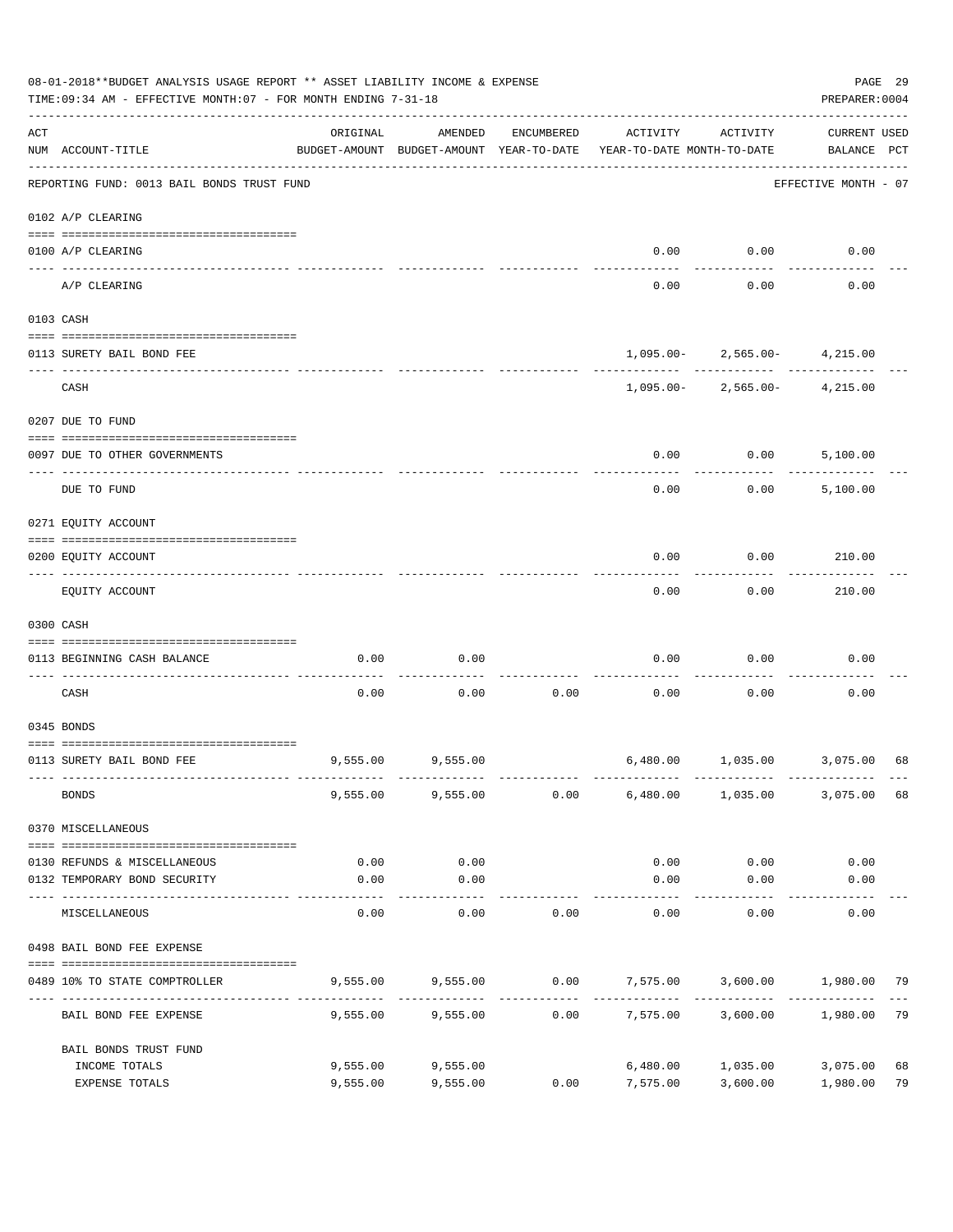|     | 08-01-2018**BUDGET ANALYSIS USAGE REPORT ** ASSET LIABILITY INCOME & EXPENSE<br>TIME: 09:34 AM - EFFECTIVE MONTH: 07 - FOR MONTH ENDING 7-31-18 |          |                                                                                |                   |                   |                     |                                    |                      |  |  |
|-----|-------------------------------------------------------------------------------------------------------------------------------------------------|----------|--------------------------------------------------------------------------------|-------------------|-------------------|---------------------|------------------------------------|----------------------|--|--|
| ACT | NUM ACCOUNT-TITLE                                                                                                                               | ORIGINAL | AMENDED<br>BUDGET-AMOUNT BUDGET-AMOUNT YEAR-TO-DATE YEAR-TO-DATE MONTH-TO-DATE | ENCUMBERED        | ACTIVITY          | ACTIVITY            | <b>CURRENT USED</b><br>BALANCE PCT |                      |  |  |
|     | REPORTING FUND: 0014 JUSTICE CT. BLDG. SECURITY                                                                                                 |          |                                                                                |                   |                   |                     | EFFECTIVE MONTH - 07               |                      |  |  |
|     | 0102 A/P CLEARING                                                                                                                               |          |                                                                                |                   |                   |                     |                                    |                      |  |  |
|     | 0100 A/P CLEARING                                                                                                                               |          |                                                                                |                   | 0.00              | 0.00                | 0.00                               |                      |  |  |
|     | A/P CLEARING                                                                                                                                    |          |                                                                                |                   | 0.00              | 0.00                | 0.00                               |                      |  |  |
|     | 0103 CASH                                                                                                                                       |          |                                                                                |                   |                   |                     |                                    |                      |  |  |
|     | 0100 JUST.CT.BLDG.SEC.-COMB.FUNDS CKING                                                                                                         |          |                                                                                |                   |                   |                     | 832.43 125.34 16,948.85            |                      |  |  |
|     | -----------------------------------<br>CASH                                                                                                     |          |                                                                                |                   |                   | ---------<br>832.43 | 125.34 16,948.85                   |                      |  |  |
|     | 0120 RECEIVABLES                                                                                                                                |          |                                                                                |                   |                   |                     |                                    |                      |  |  |
|     | 0313 DUE FROM OTHER FUNDS                                                                                                                       |          |                                                                                |                   | 0.00              | 0.00                | 180.10                             |                      |  |  |
|     | RECEIVABLES                                                                                                                                     |          |                                                                                |                   | 0.00              | 0.00                | 180.10                             |                      |  |  |
|     | 0200 SYSTEM ADDED LIABILITY DEPT.                                                                                                               |          |                                                                                |                   |                   |                     |                                    |                      |  |  |
|     | 0910 SYSTEM ADDED LIABILITY LINE-ITEM                                                                                                           |          |                                                                                |                   | 0.00              | 0.00                | 0.00                               |                      |  |  |
|     | SYSTEM ADDED LIABILITY DEPT.                                                                                                                    |          |                                                                                |                   | 0.00              | 0.00                | 0.00                               |                      |  |  |
|     | 0271 EQUITY ACCOUNT                                                                                                                             |          |                                                                                |                   |                   |                     |                                    |                      |  |  |
|     | 0200 EQUITY ACCOUNT                                                                                                                             |          |                                                                                |                   | 0.00              | 0.00                | 16,296.52                          |                      |  |  |
|     | --------------------- ---------                                                                                                                 |          |                                                                                |                   |                   |                     | . <u>.</u>                         |                      |  |  |
|     | EOUITY ACCOUNT                                                                                                                                  |          |                                                                                |                   | 0.00              | 0.00                | 16,296.52                          |                      |  |  |
|     | 0300 CASH                                                                                                                                       |          |                                                                                |                   |                   |                     |                                    |                      |  |  |
|     | 0114 BEGINNING CASH                                                                                                                             | 2,300.00 | 2,300.00                                                                       |                   | 0.00              |                     | $0.00$ 2,300.00                    | 00                   |  |  |
|     | CASH                                                                                                                                            |          | 2,300.00 2,300.00                                                              | 0.00              | 0.00              | 0.00                | 2,300.00                           | 0 <sub>0</sub>       |  |  |
|     | 0370 MISCELLANEOUS INCOME                                                                                                                       |          |                                                                                |                   |                   |                     |                                    |                      |  |  |
|     | 0455 JP1 SECURITY FEE                                                                                                                           | 600.00   | 600.00                                                                         |                   | 388.21            | 67.08               | 211.79                             | 65                   |  |  |
|     | 0456 JP2 SECURITY FEE                                                                                                                           | 300.00   | 300.00                                                                         |                   | 160.96            | 10.85               | 139.04                             | 54                   |  |  |
|     | 0457 JP3 SECURITY FEE<br>---- ---------------                                                                                                   | 300.00   | 300.00                                                                         |                   | 283.26<br>------- | 47.41               | 16.74                              | 94                   |  |  |
|     | MISCELLANEOUS INCOME                                                                                                                            | 1,200.00 | 1,200.00                                                                       | 0.00              | 832.43            | 125.34              | 367.57                             | 69                   |  |  |
|     | 0435 JUSTICE CT.BLDG.EXP.                                                                                                                       |          |                                                                                |                   |                   |                     |                                    |                      |  |  |
|     | 0320 JP1 SECURITY EXPENSE                                                                                                                       |          | $2,000.00$ $2,000.00$ $0.00$ $0.00$ $0.00$ $2,000.00$                          |                   |                   |                     |                                    | 0 <sub>0</sub>       |  |  |
|     | 0321 JP2 SECURITY EXPENSE                                                                                                                       | 0.00     | 0.00                                                                           | 0.00              | 0.00              | 0.00                | 0.00                               |                      |  |  |
|     | 0322 JP3 SECURITY EXPENSE                                                                                                                       | 1,500.00 | 1,500.00<br>----------                                                         | 0.00<br>--------- | 0.00              | 0.00<br>--------    | 1,500.00                           | 0 <sub>0</sub>       |  |  |
|     | JUSTICE CT.BLDG.EXP.                                                                                                                            | 3,500.00 | 3,500.00                                                                       | 0.00              | 0.00              | 0.00                | 3,500.00                           | 0 <sub>0</sub>       |  |  |
|     | JUSTICE CT.BLDG.SECURITY                                                                                                                        |          |                                                                                |                   |                   |                     |                                    |                      |  |  |
|     | INCOME TOTALS<br>EXPENSE TOTALS                                                                                                                 | 3,500.00 | 3,500.00 3,500.00<br>3,500.00                                                  | 0.00              | 832.43<br>0.00    | 125.34<br>0.00      | 2,667.57<br>3,500.00               | 24<br>0 <sub>0</sub> |  |  |
|     |                                                                                                                                                 |          |                                                                                |                   |                   |                     |                                    |                      |  |  |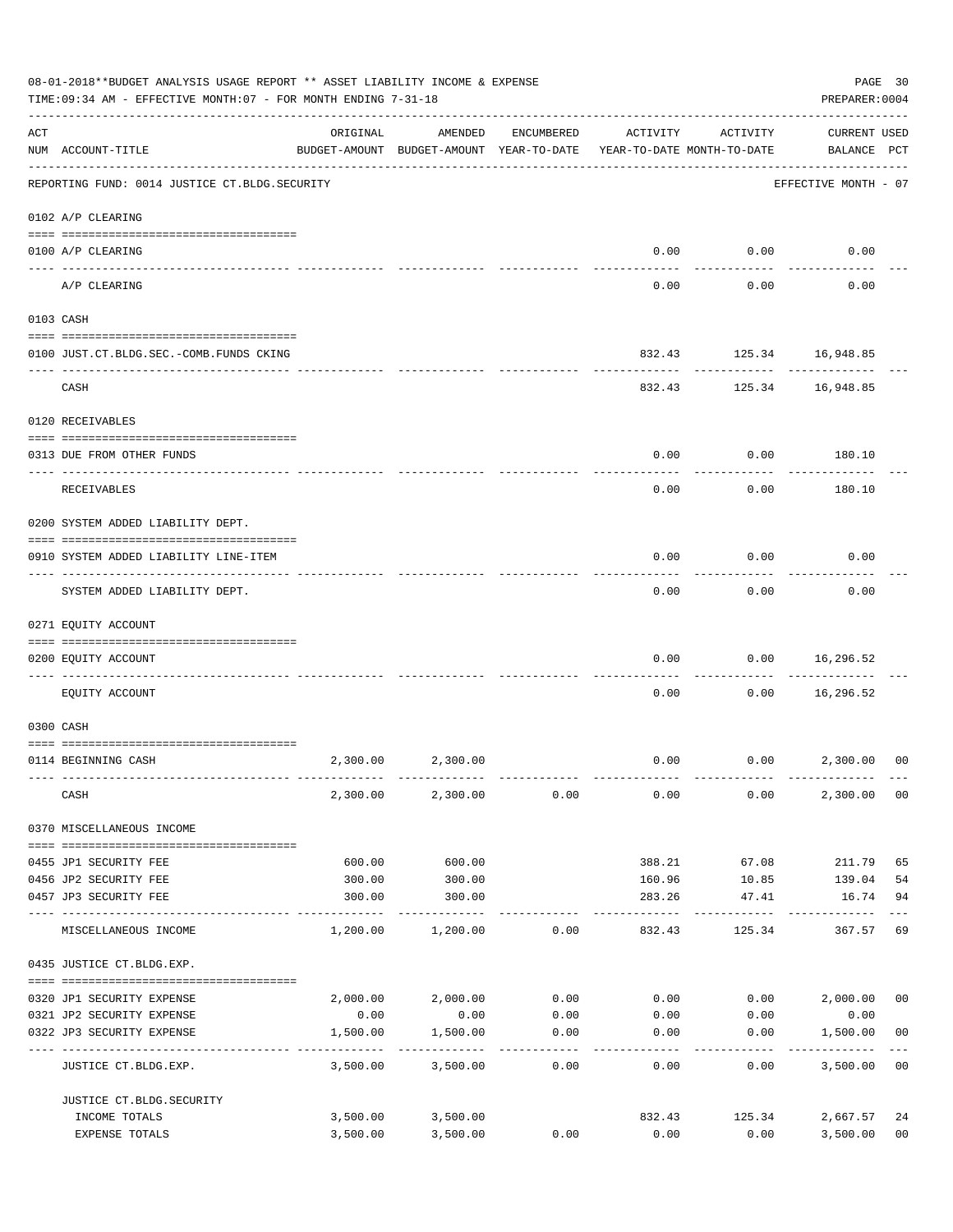|                    | 08-01-2018**BUDGET ANALYSIS USAGE REPORT ** ASSET LIABILITY INCOME & EXPENSE<br>TIME: 09:34 AM - EFFECTIVE MONTH: 07 - FOR MONTH ENDING 7-31-18<br>PREPARER: 0004 |          |                                                     |            |                                        |                   |                             |                |  |  |
|--------------------|-------------------------------------------------------------------------------------------------------------------------------------------------------------------|----------|-----------------------------------------------------|------------|----------------------------------------|-------------------|-----------------------------|----------------|--|--|
| $\mathop{\rm ACT}$ | NUM ACCOUNT-TITLE                                                                                                                                                 | ORIGINAL | AMENDED<br>BUDGET-AMOUNT BUDGET-AMOUNT YEAR-TO-DATE | ENCUMBERED | ACTIVITY<br>YEAR-TO-DATE MONTH-TO-DATE | ACTIVITY          | CURRENT USED<br>BALANCE PCT |                |  |  |
|                    | REPORTING FUND: 0016 CO.JUDGE EXCESS SUPP.                                                                                                                        |          |                                                     |            |                                        |                   | EFFECTIVE MONTH - 07        |                |  |  |
|                    | 0102 A/P CLEARING                                                                                                                                                 |          |                                                     |            |                                        |                   |                             |                |  |  |
|                    | 0100 A/P CLEARING                                                                                                                                                 |          |                                                     |            |                                        | $0.00$ 0.00       | 0.00                        |                |  |  |
|                    | ---- ---------<br>A/P CLEARING                                                                                                                                    |          |                                                     |            | 0.00                                   | 0.00              | 0.00                        |                |  |  |
|                    | 0103 CASH                                                                                                                                                         |          |                                                     |            |                                        |                   |                             |                |  |  |
|                    | 0100 CO.JUDGE EXCESS SUPP.-COMB.FUND CK                                                                                                                           |          |                                                     |            | 133.29                                 |                   | $0.00$ 17,624.67            |                |  |  |
|                    | CASH                                                                                                                                                              |          |                                                     |            | 133.29                                 |                   | $0.00$ 17,624.67            |                |  |  |
|                    | 0200 SYSTEM ADDED LIABILITY DEPARTMENT                                                                                                                            |          |                                                     |            |                                        |                   |                             |                |  |  |
|                    | 0910 SYSTEM ADDED LIABILITY LINE-ITEM                                                                                                                             |          |                                                     |            | 0.00                                   | 0.00              | 0.00                        |                |  |  |
|                    | SYSTEM ADDED LIABILITY DEPARTMENT                                                                                                                                 |          |                                                     |            | 0.00                                   | 0.00              | 0.00                        |                |  |  |
|                    | 0271 EQUITY ACCOUNT                                                                                                                                               |          |                                                     |            |                                        |                   |                             |                |  |  |
|                    | 0200 EQUITY ACCOUNT                                                                                                                                               |          |                                                     |            | 0.00                                   |                   | $0.00$ 17,491.38            |                |  |  |
|                    | EQUITY ACCOUNT                                                                                                                                                    |          |                                                     |            | 0.00                                   |                   | $0.00$ 17,491.38            |                |  |  |
|                    | 0300 CASH                                                                                                                                                         |          |                                                     |            |                                        |                   |                             |                |  |  |
|                    | 0116 BEGINNING CASH BALANCE                                                                                                                                       | 1,000.00 | 1,000.00                                            |            | 0.00                                   | 0.00              | 1,000.00                    | 00             |  |  |
|                    | ----------------------------- ----<br>CASH                                                                                                                        |          | 1,000.00 1,000.00                                   | 0.00       | 0.00                                   | ---------<br>0.00 | 1,000.00                    | 00             |  |  |
|                    | 0370 MISCELLANEOUS INCOME                                                                                                                                         |          |                                                     |            |                                        |                   |                             |                |  |  |
|                    | 0149 CO. JUDGE EXCESS SUPP.                                                                                                                                       |          | 500.00 500.00                                       |            |                                        |                   | 246.29 0.00 253.71 49       |                |  |  |
|                    | MISCELLANEOUS INCOME                                                                                                                                              | 500.00   | 500.00                                              | 0.00       | 246.29                                 | 0.00              | 253.71                      | 49             |  |  |
|                    | 0400 CO. JUDGE EXCESS SUPP.                                                                                                                                       |          |                                                     |            |                                        |                   |                             |                |  |  |
|                    | 0310 OFFICE SUPPLIES                                                                                                                                              | 300.00   | 300.00                                              | 0.00       | 0.00                                   | 0.00              | 300.00                      | 0 <sub>0</sub> |  |  |
|                    | 0427 OUT OF COUNTY TRAVEL                                                                                                                                         | 500.00   | 500.00                                              | 0.00       | 0.00                                   | 0.00              | 500.00                      | 0 <sub>0</sub> |  |  |
|                    | 0572 OFFICE EQUIPMENT                                                                                                                                             | 400.00   | 400.00                                              | 0.00       | 0.00                                   | 0.00              | 400.00                      | 0 <sub>0</sub> |  |  |
|                    | 0590 COUNTY JUDGE BOOKS                                                                                                                                           | 300.00   | 300.00                                              | 0.00       | 113.00                                 | 0.00              | 187.00                      | 38             |  |  |
|                    | CO. JUDGE EXCESS SUPP.                                                                                                                                            | 1,500.00 | 1,500.00                                            | 0.00       | 113.00                                 | 0.00              | 1,387.00                    | 08             |  |  |
|                    | CO.JUDGE EXCESS SUPP.                                                                                                                                             |          |                                                     |            |                                        |                   |                             |                |  |  |
|                    | INCOME TOTALS                                                                                                                                                     | 1,500.00 | 1,500.00                                            |            | 246.29                                 | 0.00              | 1,253.71                    | 16             |  |  |
|                    | EXPENSE TOTALS                                                                                                                                                    | 1,500.00 | 1,500.00                                            | 0.00       | 113.00                                 | 0.00              | 1,387.00                    | 08             |  |  |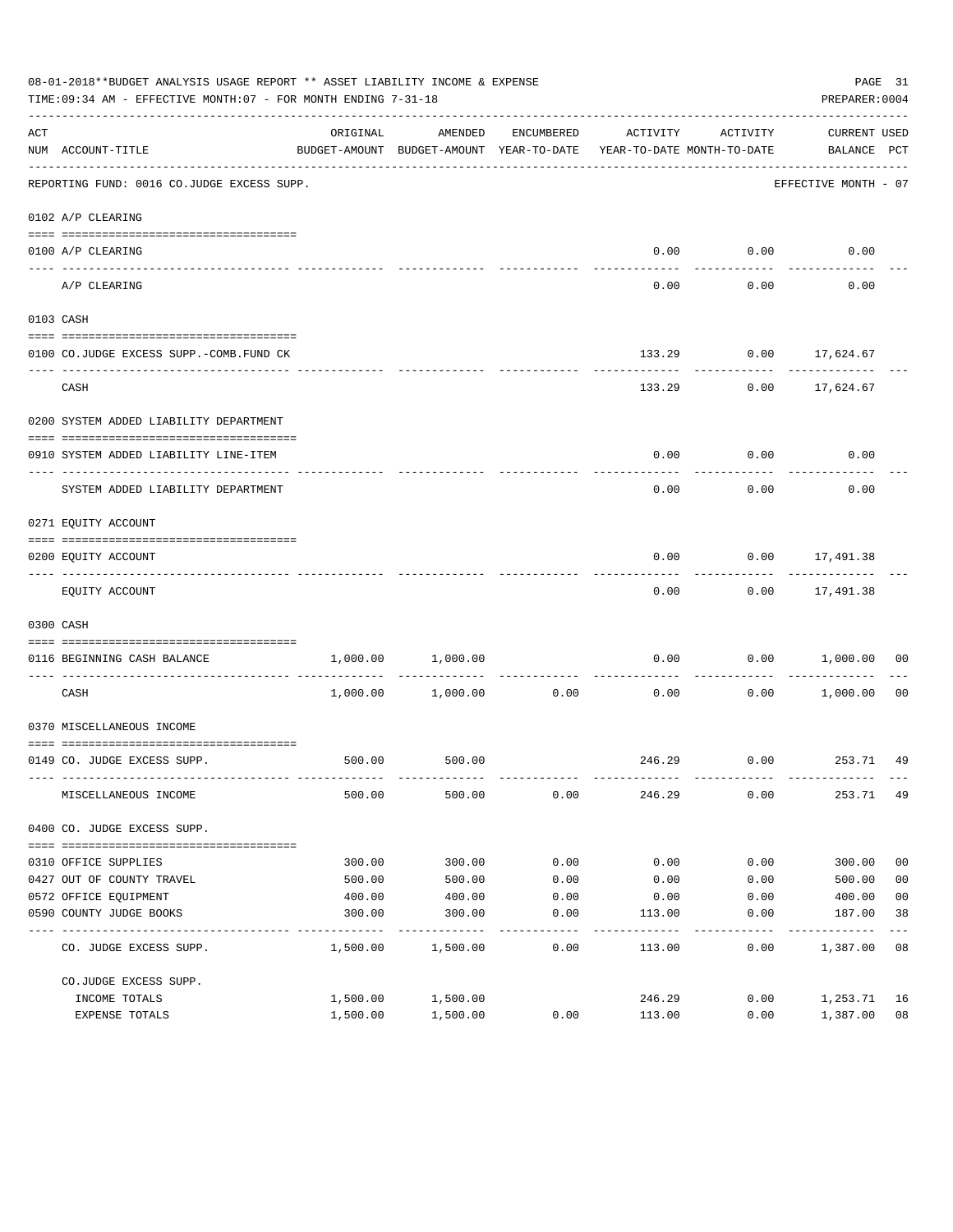| 08-01-2018**BUDGET ANALYSIS USAGE REPORT ** ASSET LIABILITY INCOME & EXPENSE<br>TIME: 09:34 AM - EFFECTIVE MONTH: 07 - FOR MONTH ENDING 7-31-18 |                                               |                                                                                 |                     |                      |          |          |                                    |                |
|-------------------------------------------------------------------------------------------------------------------------------------------------|-----------------------------------------------|---------------------------------------------------------------------------------|---------------------|----------------------|----------|----------|------------------------------------|----------------|
| ACT                                                                                                                                             | NUM ACCOUNT-TITLE                             | ORIGINAL<br>BUDGET-AMOUNT BUDGET-AMOUNT YEAR-TO-DATE YEAR-TO-DATE MONTH-TO-DATE | AMENDED             | ENCUMBERED           | ACTIVITY | ACTIVITY | <b>CURRENT USED</b><br>BALANCE PCT |                |
|                                                                                                                                                 | REPORTING FUND: 0017 PROBATE JUDGES EDUCATION |                                                                                 |                     |                      |          |          | EFFECTIVE MONTH - 07               |                |
|                                                                                                                                                 | 0102 A/P CLEARING                             |                                                                                 |                     |                      |          |          |                                    |                |
|                                                                                                                                                 | 0100 A/P CLEARING                             |                                                                                 |                     |                      | 0.00     | 0.00     | 0.00                               |                |
|                                                                                                                                                 | ---- --------<br>A/P CLEARING                 |                                                                                 |                     |                      | 0.00     | 0.00     | 0.00                               |                |
|                                                                                                                                                 | 0103 CASH                                     |                                                                                 |                     |                      |          |          |                                    |                |
|                                                                                                                                                 | 0100 PROB.JUDGES ED.-COMB. FUNDS CKING        |                                                                                 |                     |                      | 500.25   | 0.00     | 5,242.39                           |                |
|                                                                                                                                                 | CASH                                          |                                                                                 |                     |                      | 500.25   | 0.00     | 5,242.39                           |                |
|                                                                                                                                                 | 0120 RECEIVABLES                              |                                                                                 |                     |                      |          |          |                                    |                |
|                                                                                                                                                 | 0313 DUE FROM OTHER FUNDS                     |                                                                                 |                     |                      | 0.00     | 0.00     | 310.26                             |                |
|                                                                                                                                                 | RECEIVABLES                                   |                                                                                 |                     |                      | 0.00     | 0.00     | 310.26                             |                |
|                                                                                                                                                 | 0271 EQUITY ACCOUNT                           |                                                                                 |                     |                      |          |          |                                    |                |
|                                                                                                                                                 | 0200 EQUITY ACCOUNT                           |                                                                                 |                     |                      | 0.00     | 0.00     | 5,052.40                           |                |
|                                                                                                                                                 | EQUITY ACCOUNT                                |                                                                                 |                     |                      | 0.00     | 0.00     | 5,052.40                           |                |
|                                                                                                                                                 | 0300 CASH                                     |                                                                                 |                     |                      |          |          |                                    |                |
|                                                                                                                                                 | 0117 BEGINNING CASH BALANCE                   |                                                                                 | 1,000.00 1,000.00   |                      | 0.00     | 0.00     | 1,000.00                           | 00             |
|                                                                                                                                                 | CASH                                          |                                                                                 | 1,000.00 1,000.00   | -----------<br>0.00  | 0.00     | 0.00     | 1,000.00                           | 00             |
|                                                                                                                                                 | 0340 FEES OF OFFICE                           |                                                                                 |                     |                      |          |          |                                    |                |
|                                                                                                                                                 | 0131 PROBATE JUDGES EDUCATION                 |                                                                                 | 600.00 600.00       |                      |          |          | 500.25 0.00 99.75 83               |                |
|                                                                                                                                                 | FEES OF OFFICE                                | 600.00                                                                          | 600.00              | 0.00                 | 500.25   | 0.00     | 99.75                              | 83             |
|                                                                                                                                                 | 0370 MISCELLANEOUS                            |                                                                                 |                     |                      |          |          |                                    |                |
|                                                                                                                                                 | 0130 REFUNDS & MISCELLANEOUS                  | 0.00                                                                            | 0.00                |                      | 0.00     | 0.00     | 0.00                               |                |
|                                                                                                                                                 | MISCELLANEOUS                                 | 0.00                                                                            | -----------<br>0.00 | 0.00                 | 0.00     | 0.00     | 0.00                               |                |
|                                                                                                                                                 | 0400 PROBATE JUDGES EDUCATION                 |                                                                                 |                     |                      |          |          |                                    |                |
|                                                                                                                                                 | 0427 OUT OF COUNTY TRAVEL                     | 1,600.00                                                                        | 1,600.00            | 0.00                 | 0.00     |          | $0.00$ 1,600.00 00                 |                |
|                                                                                                                                                 | PROBATE JUDGES EDUCATION                      |                                                                                 | 1,600.00 1,600.00   | . <u>.</u> .<br>0.00 | 0.00     | 0.00     | 1,600.00                           | 0 <sub>0</sub> |
|                                                                                                                                                 | PROBATE JUDGES EDUCATION                      |                                                                                 |                     |                      |          |          |                                    |                |
|                                                                                                                                                 | INCOME TOTALS                                 | 1,600.00                                                                        | 1,600.00            |                      | 500.25   | 0.00     | 1,099.75                           | 31             |
|                                                                                                                                                 | EXPENSE TOTALS                                | 1,600.00                                                                        | 1,600.00            | 0.00                 | 0.00     | 0.00     | 1,600.00                           | 0 <sub>0</sub> |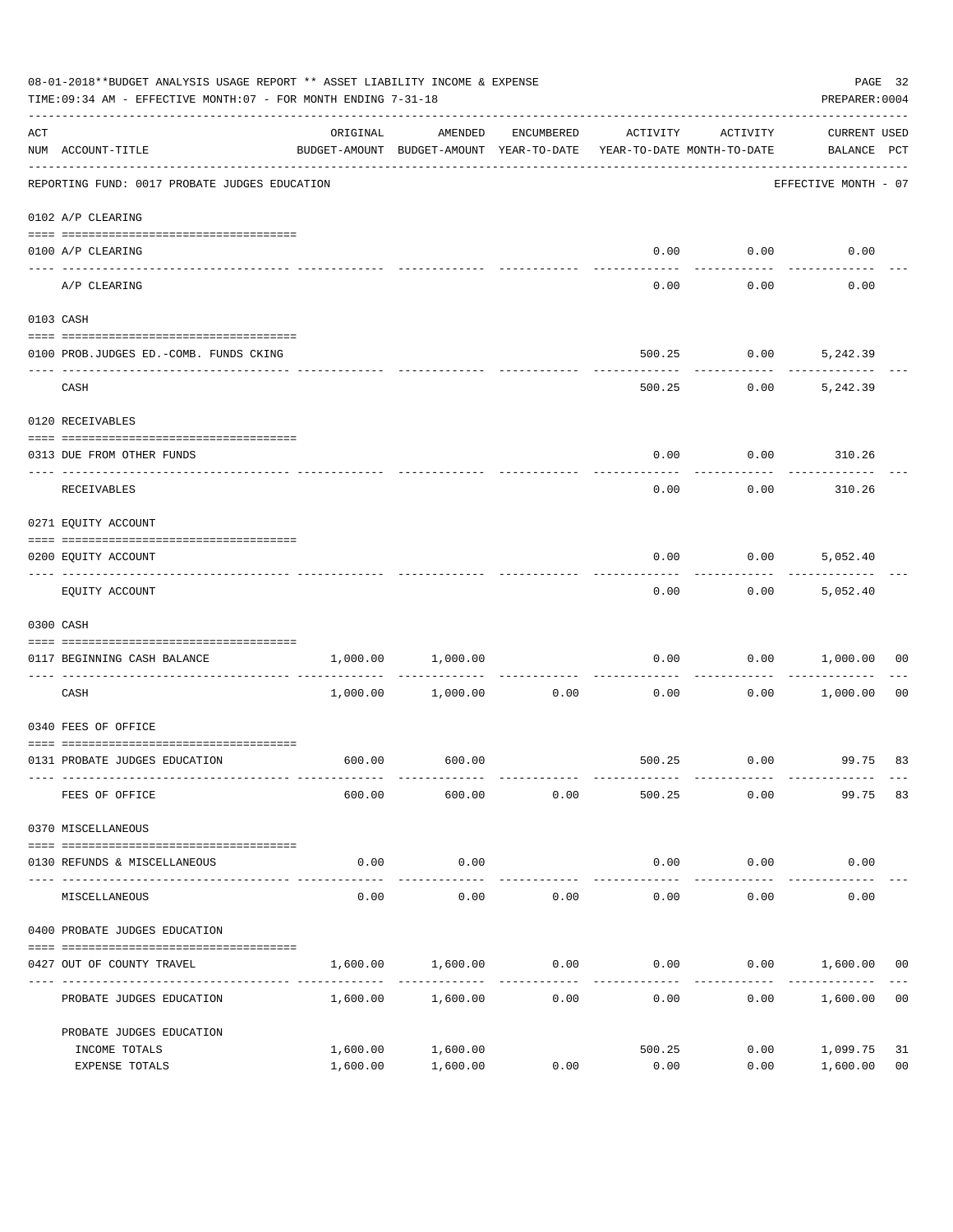|     | 08-01-2018**BUDGET ANALYSIS USAGE REPORT ** ASSET LIABILITY INCOME & EXPENSE<br>PAGE 33<br>TIME: 09:34 AM - EFFECTIVE MONTH: 07 - FOR MONTH ENDING 7-31-18<br>PREPARER: 0004 |           |                                                     |               |                                        |                                                              |                                              |  |  |  |
|-----|------------------------------------------------------------------------------------------------------------------------------------------------------------------------------|-----------|-----------------------------------------------------|---------------|----------------------------------------|--------------------------------------------------------------|----------------------------------------------|--|--|--|
| ACT | NUM ACCOUNT-TITLE                                                                                                                                                            | ORIGINAL  | AMENDED<br>BUDGET-AMOUNT BUDGET-AMOUNT YEAR-TO-DATE | ENCUMBERED    | ACTIVITY<br>YEAR-TO-DATE MONTH-TO-DATE | ACTIVITY                                                     | CURRENT USED<br>BALANCE PCT                  |  |  |  |
|     | REPORTING FUND: 0018 CO.CLERK RECORD MNGMT.                                                                                                                                  |           |                                                     |               |                                        |                                                              | EFFECTIVE MONTH - 07                         |  |  |  |
|     | 0100 PAYROLL                                                                                                                                                                 |           |                                                     |               |                                        |                                                              |                                              |  |  |  |
|     | 0100 PAYROLL                                                                                                                                                                 |           |                                                     |               |                                        | $0.00$ $0.00$                                                | 0.00                                         |  |  |  |
|     | $\frac{1}{2}$<br>PAYROLL                                                                                                                                                     |           |                                                     |               | 0.00                                   | 0.00                                                         | 0.00                                         |  |  |  |
|     | 0102 A/P CLEARING                                                                                                                                                            |           |                                                     |               |                                        |                                                              |                                              |  |  |  |
|     | 0100 A/P CLEARING                                                                                                                                                            |           |                                                     |               | 0.00                                   | 0.00                                                         | 0.00                                         |  |  |  |
|     | A/P CLEARING                                                                                                                                                                 |           |                                                     |               | 0.00                                   | 0.00                                                         | 0.00                                         |  |  |  |
|     | 0103 CASH                                                                                                                                                                    |           |                                                     |               |                                        |                                                              |                                              |  |  |  |
|     | 0100 CO.CLK.REC.MNGMT.-COMB.FUNDS CKING                                                                                                                                      |           |                                                     |               |                                        | 11, 167. 25 5, 523. 44 - 66, 644. 40                         |                                              |  |  |  |
|     | -----------------------------<br>CASH                                                                                                                                        |           |                                                     |               |                                        | ----------- --------<br>11, 167. 25 5, 523. 44 - 66, 644. 40 |                                              |  |  |  |
|     | 0120 RECEIVABLES                                                                                                                                                             |           |                                                     |               |                                        |                                                              |                                              |  |  |  |
|     | 0313 DUE FROM OTHER FUNDS                                                                                                                                                    |           |                                                     |               | 0.00                                   | $0.00$ 23,815.17                                             |                                              |  |  |  |
|     | RECEIVABLES                                                                                                                                                                  |           |                                                     |               | 0.00                                   |                                                              | $0.00$ 23,815.17                             |  |  |  |
|     | 0200 SYSTEM ADDED LIABILITY DEPARTMENT                                                                                                                                       |           |                                                     |               |                                        |                                                              |                                              |  |  |  |
|     | 0150 ACCRUED SALARY PAYABLE                                                                                                                                                  |           |                                                     |               | 0.00                                   | 0.00                                                         | 1,090.97                                     |  |  |  |
|     | 0155 ACCRUED FRINGE BENEFITS                                                                                                                                                 |           |                                                     |               | 0.00                                   | 0.00                                                         | 584.39                                       |  |  |  |
|     | 0910 SYSTEM ADDED LIABILITY LINE-ITEM                                                                                                                                        |           |                                                     |               | 1,867.20-                              | 0.00                                                         | 1,867.20-                                    |  |  |  |
|     | SYSTEM ADDED LIABILITY DEPARTMENT                                                                                                                                            |           |                                                     |               | $1,867.20-$                            | 0.00                                                         | 191.84-                                      |  |  |  |
|     | 0271 EQUITY ACCOUNT                                                                                                                                                          |           |                                                     |               |                                        |                                                              |                                              |  |  |  |
|     | 0200 EQUITY ACCOUNT                                                                                                                                                          |           |                                                     |               | 0.00                                   |                                                              | 0.00 77,616.96                               |  |  |  |
|     | EQUITY ACCOUNT                                                                                                                                                               |           |                                                     |               | 0.00                                   | 0.00                                                         | 77,616.96                                    |  |  |  |
|     | 0300 CASH                                                                                                                                                                    |           |                                                     |               |                                        |                                                              |                                              |  |  |  |
|     | 0118 BEGINNING CASH BALANCE                                                                                                                                                  |           | 14,974.64 14,974.64                                 | ------------- | $- - - - - -$                          | -----------                                                  | $0.00$ $0.00$ $14,974.64$ 00<br>------------ |  |  |  |
|     | CASH                                                                                                                                                                         |           | 14,974.64    14,974.64    0.00                      |               | 0.00                                   |                                                              | $0.00$ 14,974.64 00                          |  |  |  |
|     | 0360 INTEREST EARNINGS                                                                                                                                                       |           |                                                     |               |                                        |                                                              |                                              |  |  |  |
|     | 0100 INTEREST EARNINGS                                                                                                                                                       | 50.00     | 50.00                                               |               |                                        |                                                              | 34.34 4.38 15.66 69                          |  |  |  |
|     | INTEREST EARNINGS                                                                                                                                                            | 50.00     | 50.00                                               | 0.00          | -------------<br>34.34                 | 4.38                                                         | 15.66 69                                     |  |  |  |
|     | 0370 MISCELLANEOUS INCOME                                                                                                                                                    |           |                                                     |               |                                        |                                                              |                                              |  |  |  |
|     | 0130 REFUNDS & MISCELLANEOUS                                                                                                                                                 | 0.00      | 0.00                                                |               | 0.00                                   | 0.00                                                         | 0.00                                         |  |  |  |
|     | 0133 CO.CLERK PRESERVE REC FEE                                                                                                                                               | 55,500.00 | 55,500.00                                           |               | 58,304.61                              | 0.00                                                         | $2,804.61+105$                               |  |  |  |
|     |                                                                                                                                                                              |           |                                                     |               |                                        |                                                              |                                              |  |  |  |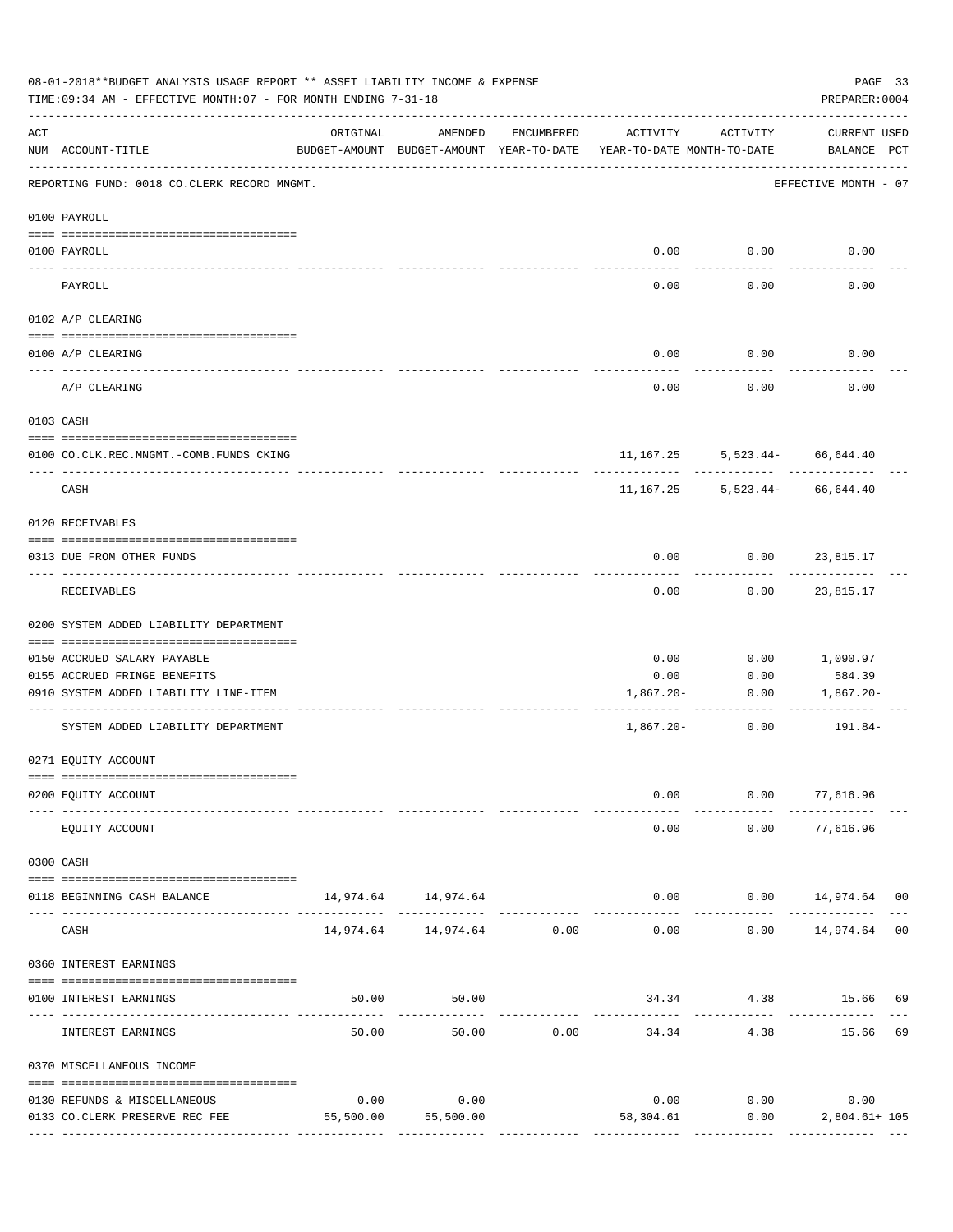| ACT |                                             | ORIGINAL  | AMENDED                                  | ENCUMBERED | ACTIVITY                                                 | ACTIVITY                    | <b>CURRENT USED</b>  |                |
|-----|---------------------------------------------|-----------|------------------------------------------|------------|----------------------------------------------------------|-----------------------------|----------------------|----------------|
|     | NUM ACCOUNT-TITLE                           |           | BUDGET-AMOUNT BUDGET-AMOUNT YEAR-TO-DATE |            | YEAR-TO-DATE MONTH-TO-DATE                               |                             | BALANCE PCT          |                |
|     | REPORTING FUND: 0018 CO.CLERK RECORD MNGMT. |           |                                          |            |                                                          |                             | EFFECTIVE MONTH - 07 |                |
|     | MISCELLANEOUS INCOME                        |           | 55,500.00 55,500.00                      | 0.00       |                                                          | 58,304.61 0.00              | 2,804.61+ 105        |                |
|     | 0402 CO.CLERK RECORD MNGMT.                 |           |                                          |            |                                                          |                             |                      |                |
|     |                                             |           |                                          |            |                                                          |                             |                      |                |
|     | 0103 SALARY ASSISTANT                       | 29,216.44 | 29,216.44                                |            | $0.00$ 17,652.08 2,118.30 11,564.36                      |                             |                      | 60             |
|     | 0107 SALARY TEMP/EXTRA                      | 0.00      | 0.00                                     | 0.00       | 0.00                                                     | 0.00                        | 0.00                 |                |
|     | 0201 SOCIAL SECURITY TAXES                  | 1,811.42  | 1,811.42                                 | 0.00       | 972.93                                                   | 105.98                      | 838.49               | 54             |
|     | 0202 GROUP HEALTH INSURANCE                 | 10,494.60 | 10,494.60                                | 0.00       | 8,128.26                                                 | 874.56                      | 2,366.34             | 77             |
|     | 0203 RETIREMENT                             | 3,324.83  | 3,324.83                                 | 0.00       | 2,002.05                                                 | 243.60                      | 1,322.78             | 60             |
|     | 0204 WORKERS COMPENSATION                   | 122.71    | 122.71                                   | 0.00       | 102.54                                                   | 0.00                        | 20.17                | 84             |
|     | 0205 MEDICARE TAX                           | 423.64    | 423.64                                   | 0.00       | 227.54                                                   | 24.78                       | 196.10               | 54             |
|     | 0310 OFFICE SUPPLIES                        | 800.00    | 800.00                                   | 0.00       | 0.00                                                     | 0.00                        | 800.00               | 0 <sub>0</sub> |
|     | 0312 IMAGING SYSTEM                         | 21,000.00 | 21,000.00                                | 0.00       |                                                          | 15,525.00 1,725.00          | 5,475.00             | 74             |
|     | 0315 COPIER MAINTENANCE                     | 250.00    | 250.00                                   | 0.00       | 435.60                                                   | 435.60                      | 185.60- 174          |                |
|     | 0420 TELEPHONE                              | 700.00    | 700.00                                   | 0.00       | 0.00                                                     | 0.00                        | 700.00               | 00             |
|     | 0437 DIGITAL IMAGING OF MICROFILM           | 0.00      | 0.00                                     | 0.00       | 0.00                                                     | 0.00                        | 0.00                 |                |
|     | 0453 COMPUTER SOFTWARE                      | 0.00      | 0.00                                     | 0.00       | 0.00                                                     | 0.00                        | 0.00                 |                |
|     | 0490 CO. CLERK MISCELLANEOUS                | 881.00    | 881.00                                   | 0.00       | $0.00$ $0.00$ $881.00$                                   |                             |                      | 00             |
|     | 0574 COMPUTER EQUIPMENT                     |           | 1,500.00 1,500.00                        | 0.00       | 258.50 0.00 1,241.50 17                                  |                             |                      |                |
|     | CO.CLERK RECORD MNGMT.                      |           |                                          |            | 70,524.64 70,524.64 0.00 45,304.50 5,527.82 25,220.14 64 |                             |                      |                |
|     | CO.CLERK RECORD MNGMT.                      |           |                                          |            |                                                          |                             |                      |                |
|     | INCOME TOTALS                               |           | 70,524.64 70,524.64                      |            |                                                          | 58,338.95 4.38 12,185.69 83 |                      |                |
|     | <b>EXPENSE TOTALS</b>                       |           | 70,524.64 70,524.64                      |            | $0.00$ $45,304.50$ $5,527.82$ $25,220.14$ $64$           |                             |                      |                |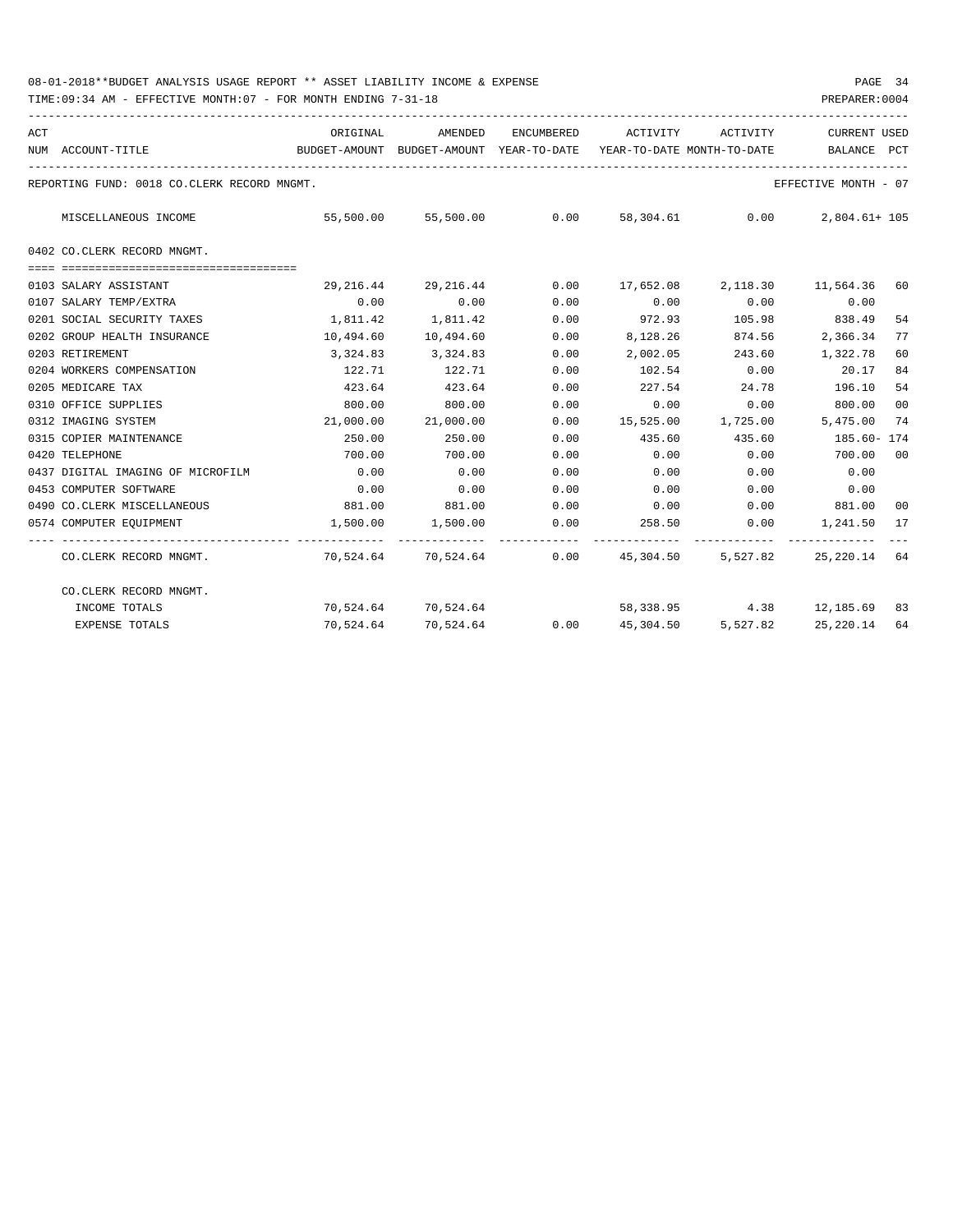| 08-01-2018**BUDGET ANALYSIS USAGE REPORT ** ASSET LIABILITY INCOME & EXPENSE<br>PAGE 35<br>TIME: 09:34 AM - EFFECTIVE MONTH: 07 - FOR MONTH ENDING 7-31-18<br>PREPARER: 0004 |                                                                                   |          |                                                     |            |                                        |                                |                                               |
|------------------------------------------------------------------------------------------------------------------------------------------------------------------------------|-----------------------------------------------------------------------------------|----------|-----------------------------------------------------|------------|----------------------------------------|--------------------------------|-----------------------------------------------|
| ACT                                                                                                                                                                          | NUM ACCOUNT-TITLE                                                                 | ORIGINAL | AMENDED<br>BUDGET-AMOUNT BUDGET-AMOUNT YEAR-TO-DATE | ENCUMBERED | ACTIVITY<br>YEAR-TO-DATE MONTH-TO-DATE | ACTIVITY                       | CURRENT USED<br>BALANCE PCT                   |
|                                                                                                                                                                              | REPORTING FUND: 0019 DIST.CLK.RECORDS MNGMT.                                      |          |                                                     |            |                                        |                                | EFFECTIVE MONTH - 07                          |
|                                                                                                                                                                              | 0100 PAYROLL                                                                      |          |                                                     |            |                                        |                                |                                               |
| ----- -------                                                                                                                                                                | 0100 PAYROLL                                                                      |          |                                                     |            | 0.00                                   | 0.00                           | 0.00                                          |
|                                                                                                                                                                              | PAYROLL                                                                           |          |                                                     |            | 0.00                                   | 0.00                           | 0.00                                          |
|                                                                                                                                                                              | 0102 A/P CLEARING                                                                 |          |                                                     |            |                                        |                                |                                               |
|                                                                                                                                                                              | 0100 A/P CLEARING                                                                 |          |                                                     |            | 0.00                                   | 0.00                           | 0.00                                          |
|                                                                                                                                                                              | A/P CLEARING                                                                      |          |                                                     |            | 0.00                                   | 0.00                           | 0.00                                          |
|                                                                                                                                                                              | 0103 CASH                                                                         |          |                                                     |            |                                        |                                |                                               |
|                                                                                                                                                                              | 0100 DIST.CLK.REC.MNGMT-COMB.FUNDS CKIN                                           |          |                                                     |            |                                        | 2, 171. 22 189. 98 10, 627. 62 |                                               |
|                                                                                                                                                                              | CASH                                                                              |          |                                                     |            | 2,171.22                               | ---------<br>189.98            | ---------<br>10,627.62                        |
|                                                                                                                                                                              | 0120 RECEIVABLES                                                                  |          |                                                     |            |                                        |                                |                                               |
|                                                                                                                                                                              | 0313 DUE FROM OTHER FUNDS                                                         |          |                                                     |            | 0.00                                   | 0.00                           | 436.56                                        |
|                                                                                                                                                                              | RECEIVABLES                                                                       |          |                                                     |            | 0.00                                   | 0.00                           | ---------<br>436.56                           |
|                                                                                                                                                                              | 0200 LIABILITY ACCOUNT                                                            |          |                                                     |            |                                        |                                |                                               |
|                                                                                                                                                                              | 0150 ACCRUED SALARY PAYABLE                                                       |          |                                                     |            | 0.00                                   | 0.00                           | 0.01                                          |
|                                                                                                                                                                              | 0155 ACCRUED FRINGE BENEFITS                                                      |          |                                                     |            | 0.00                                   | 0.00                           | 0.00                                          |
|                                                                                                                                                                              | 0910 SYSTEM ADDED LIABILITY LINE-ITEM                                             |          |                                                     |            | 0.00                                   | 0.00                           | 0.00                                          |
|                                                                                                                                                                              | LIABILITY ACCOUNT                                                                 |          |                                                     |            | 0.00                                   | 0.00                           | 0.01                                          |
|                                                                                                                                                                              | 0271 EQUITY ACCOUNT                                                               |          |                                                     |            |                                        |                                |                                               |
|                                                                                                                                                                              | 0200 EQUITY ACCOUNT                                                               |          |                                                     |            | 0.00                                   |                                | $0.00$ 8,892.95                               |
|                                                                                                                                                                              | EQUITY ACCOUNT                                                                    |          |                                                     |            | 0.00                                   |                                | $0.00$ $8,892.95$                             |
|                                                                                                                                                                              | 0300 CASH                                                                         |          |                                                     |            |                                        |                                |                                               |
|                                                                                                                                                                              | 0119 BEGINNING CASH BALANCE                                                       |          | 1,030.00 1,030.00                                   |            |                                        |                                | $0.00$ $0.00$ $1,030.00$ 00                   |
|                                                                                                                                                                              | CASH                                                                              |          | -------------<br>1,030.00 1,030.00 0.00             |            | 0.00                                   | ----------                     | --------<br>$0.00$ 1,030.00<br>0 <sub>0</sub> |
|                                                                                                                                                                              | 0360 INTEREST EARNINGS                                                            |          |                                                     |            |                                        |                                |                                               |
|                                                                                                                                                                              | 0100 INTEREST EARNINGS                                                            | 5.00     | 5.00                                                |            |                                        |                                | 5.86 0.62 0.86+ 117                           |
|                                                                                                                                                                              | INTEREST EARNINGS                                                                 | 5.00     | 5.00                                                | 0.00       | 5.86                                   | ---------<br>0.62              | $0.86 + 117$                                  |
|                                                                                                                                                                              | 0370 MISCELLEANEOUS INCOME                                                        |          |                                                     |            |                                        |                                |                                               |
|                                                                                                                                                                              |                                                                                   |          |                                                     |            |                                        |                                |                                               |
|                                                                                                                                                                              | 0136 DIST.CLK.PRES.REC.FEE<br>---------------- --------------<br>---------------- |          | 3,000.00 3,000.00                                   |            | -----------------------------          | -------------                  | 2,165.36 189.36 834.64 72                     |
|                                                                                                                                                                              | MISCELLEANEOUS INCOME                                                             | 3,000.00 | 3,000.00                                            | 0.00       | 2,165.36                               | 189.36                         | 834.64 72                                     |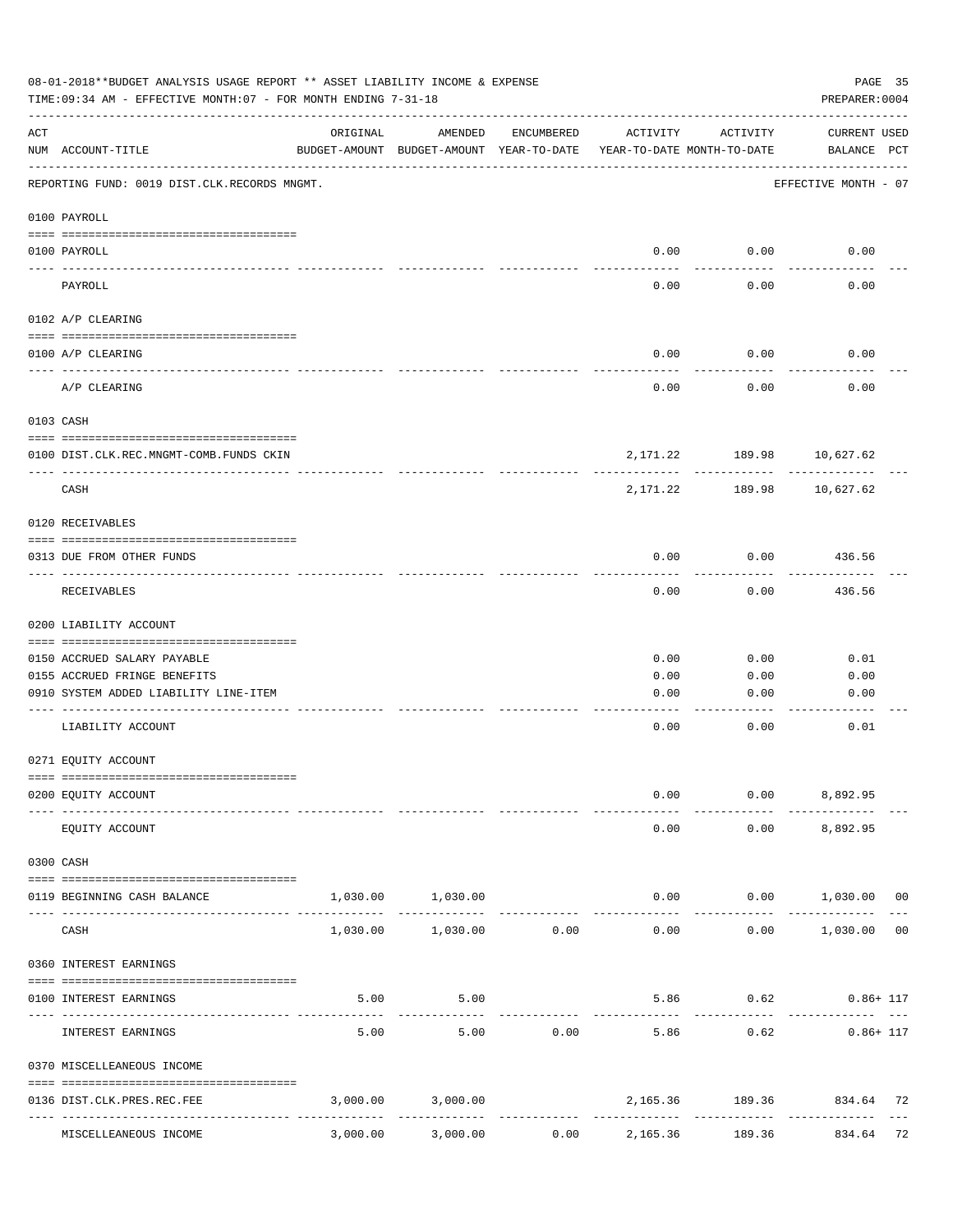| 08-01-2018**BUDGET ANALYSIS USAGE REPORT ** ASSET LIABILITY INCOME & EXPENSE |  |  |  |  |  |  | PAGE |  |
|------------------------------------------------------------------------------|--|--|--|--|--|--|------|--|
|                                                                              |  |  |  |  |  |  |      |  |

|     | TIME:09:34 AM - EFFECTIVE MONTH:07 - FOR MONTH ENDING 7-31-18                                                       |          |                   |      |                      |                   | PREPARER: 0004                            |      |
|-----|---------------------------------------------------------------------------------------------------------------------|----------|-------------------|------|----------------------|-------------------|-------------------------------------------|------|
| ACT |                                                                                                                     |          | ORIGINAL AMENDED  |      |                      |                   | ENCUMBERED ACTIVITY ACTIVITY CURRENT USED |      |
|     | NUM ACCOUNT-TITLE                               BUDGET-AMOUNT BUDGET-AMOUNT YEAR-TO-DATE YEAR-TO-DATE MONTH-TO-DATE |          |                   |      |                      |                   | BALANCE PCT                               |      |
|     | REPORTING FUND: 0019 DIST.CLK.RECORDS MNGMT.                                                                        |          |                   |      |                      |                   | EFFECTIVE MONTH - 07                      |      |
|     | 0450 DIST. CLERK REC. MNGMT.                                                                                        |          |                   |      |                      |                   |                                           |      |
|     |                                                                                                                     |          |                   |      |                      |                   |                                           |      |
|     | 0107 SALARY TEMP/EXTRA                                                                                              | 0.00     | 0.00              | 0.00 | 0.00                 | 0.00              | 0.00                                      |      |
|     | 0201 SOCIAL SECURITY TAXES                                                                                          | 0.00     | 0.00              | 0.00 | 0.00                 | 0.00              | 0.00                                      |      |
|     | 0203 RETIREMENT                                                                                                     | 0.00     | 0.00              | 0.00 | 0.00                 | 0.00              | 0.00                                      |      |
|     | 0204 WORKERS COMPENSATION                                                                                           | 0.00     | 0.00              | 0.00 | 0.00                 | 0.00              | 0.00                                      |      |
|     | 0205 MEDICARE TAX                                                                                                   | 0.00     | 0.00              | 0.00 | 0.00                 |                   | 0.00<br>0.00                              |      |
|     | 0310 OFFICE SUPPLIES                                                                                                |          | 4,035.00 4,035.00 | 0.00 | 0.00                 |                   | 4,035.00<br>0.00                          | - 00 |
|     | 0400 RECORDS STORAGE SHELVING                                                                                       | 0.00     | 0.00              | 0.00 | 0.00                 |                   | 0.00<br>0.00                              |      |
|     | 0435 PRINTING                                                                                                       | 0.00     | 0.00              | 0.00 |                      | $0.00$ and $0.00$ | 0.00<br>0.00                              |      |
|     | 0572 OFFICE EOUIPMENT                                                                                               | 0.00     | 0.00              | 0.00 |                      | $0.00$ and $0.00$ | 0.00<br>0.00                              |      |
|     | DIST.CLERK REC. MNGMT.                                                                                              |          | 4,035.00 4,035.00 |      | $0.00$ 0.00          |                   | 0.00<br>4,035.00 00                       |      |
|     | DIST.CLK.RECORDS MNGMT.                                                                                             |          |                   |      |                      |                   |                                           |      |
|     | INCOME TOTALS                                                                                                       |          | 4,035,00 4,035,00 |      |                      |                   | 2,171.22 189.98 1,863.78 54               |      |
|     | <b>EXPENSE TOTALS</b>                                                                                               | 4,035.00 | 4,035.00          |      | $0.00$ $0.00$ $0.00$ |                   | 4,035.00                                  | 00   |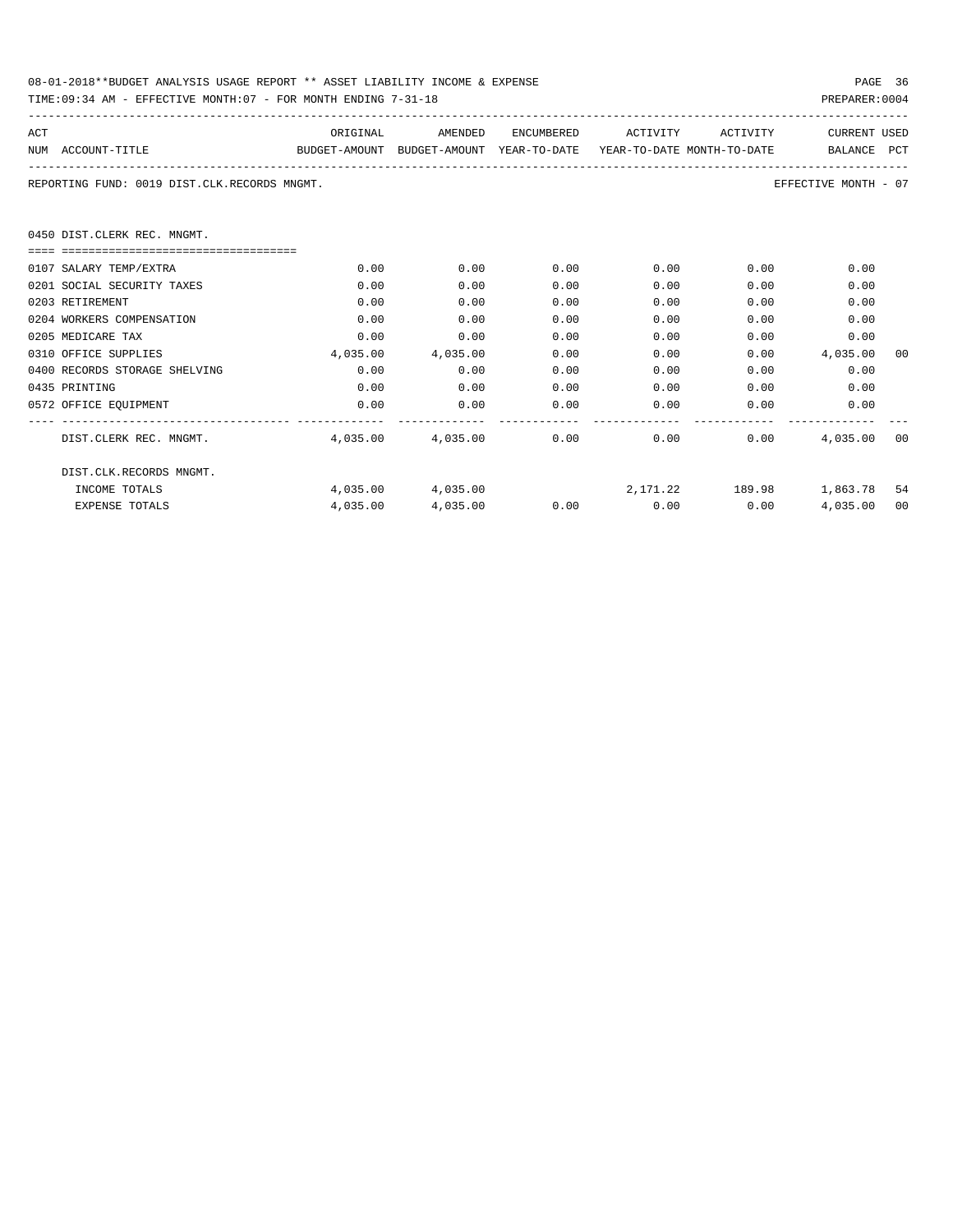|                    | 08-01-2018**BUDGET ANALYSIS USAGE REPORT ** ASSET LIABILITY INCOME & EXPENSE<br>TIME: 09:34 AM - EFFECTIVE MONTH: 07 - FOR MONTH ENDING 7-31-18 |           |                                                                                |                       |                           |                          | PAGE 37<br>PREPARER: 0004   |    |
|--------------------|-------------------------------------------------------------------------------------------------------------------------------------------------|-----------|--------------------------------------------------------------------------------|-----------------------|---------------------------|--------------------------|-----------------------------|----|
| $\mathop{\rm ACT}$ | NUM ACCOUNT-TITLE                                                                                                                               | ORIGINAL  | AMENDED<br>BUDGET-AMOUNT BUDGET-AMOUNT YEAR-TO-DATE YEAR-TO-DATE MONTH-TO-DATE | ENCUMBERED            | ACTIVITY                  | ACTIVITY                 | CURRENT USED<br>BALANCE PCT |    |
|                    | REPORTING FUND: 0020 COUNTY OFFICES REC.MNGMT.                                                                                                  |           |                                                                                |                       |                           |                          | EFFECTIVE MONTH - 07        |    |
|                    | 0100 PAYROLL                                                                                                                                    |           |                                                                                |                       |                           |                          |                             |    |
|                    | 0100 PAYROLL                                                                                                                                    |           |                                                                                |                       |                           | $0.00$ $0.00$            | 0.00                        |    |
|                    | PAYROLL                                                                                                                                         |           |                                                                                |                       | 0.00                      | 0.00                     | 0.00                        |    |
|                    | 0102 A/P CLEARING                                                                                                                               |           |                                                                                |                       |                           |                          |                             |    |
|                    | 0100 A/P CLEARING                                                                                                                               |           |                                                                                |                       | 0.00                      | 0.00                     | 0.00                        |    |
|                    | A/P CLEARING                                                                                                                                    |           |                                                                                |                       | 0.00                      | 0.00                     | 0.00                        |    |
|                    | 0103 CASH                                                                                                                                       |           |                                                                                |                       |                           |                          |                             |    |
|                    | 0100 CO.OFF.REC.MNGMT-COMB. FUNDS CKING                                                                                                         |           |                                                                                |                       |                           | 370.28 222.96- 43,132.90 |                             |    |
|                    | _______________________________<br>CASH                                                                                                         |           |                                                                                |                       | 370.28                    | ----------               | 222.96- 43,132.90           |    |
|                    | 0120 RECEIVABLES                                                                                                                                |           |                                                                                |                       |                           |                          |                             |    |
|                    | 0313 DUE FROM OTHER FUNDS                                                                                                                       |           |                                                                                |                       | 0.00                      |                          | $0.00$ 3,668.45             |    |
|                    | RECEIVABLES                                                                                                                                     |           |                                                                                |                       | 0.00                      | 0.00                     | 3,668.45                    |    |
|                    | 0200 SYSTEM ADDED LIABILITY DEPARTMENT                                                                                                          |           |                                                                                |                       |                           |                          |                             |    |
|                    | 0150 ACCRUED SALARY PAYABLE                                                                                                                     |           |                                                                                |                       | 0.00                      | 0.00                     | 283.09                      |    |
|                    | 0155 ACCRUED FRINGE BENEFITS                                                                                                                    |           |                                                                                |                       | 0.00                      | 0.00                     | 52.13                       |    |
|                    | 0910 SYSTEM ADDED LIABILITY LINE-ITEM                                                                                                           |           |                                                                                |                       | 0.00                      | 0.00                     | 0.00                        |    |
|                    | SYSTEM ADDED LIABILITY DEPARTMENT                                                                                                               |           |                                                                                |                       | 0.00                      | 0.00                     | 335.22                      |    |
|                    | 0271 EQUITY ACCOUNT                                                                                                                             |           |                                                                                |                       |                           |                          |                             |    |
|                    | 0200 EQUITY ACCOUNT                                                                                                                             |           |                                                                                |                       | 0.00                      |                          | 0.00 46,095.85              |    |
|                    | EQUITY ACCOUNT                                                                                                                                  |           |                                                                                |                       | 0.00                      |                          | $0.00$ 46,095.85            |    |
|                    | 0300 CASH                                                                                                                                       |           |                                                                                |                       |                           |                          |                             |    |
|                    | 0120 BEGINNING CASH BALANCE                                                                                                                     | 0.00      | 0.00                                                                           |                       |                           | $0.00$ 0.00              | 0.00                        |    |
|                    | -------------------------- ----------<br>CASH                                                                                                   | 0.00      | . <u>.</u><br>0.00                                                             | 0.00                  | 0.00                      | ----------<br>0.00       | 0.00                        |    |
|                    | 0360 INTEREST EARNINGS                                                                                                                          |           |                                                                                |                       |                           |                          |                             |    |
|                    | 0100 INTEREST EARNINGS                                                                                                                          | 40.00     | 40.00                                                                          |                       |                           |                          | 25.93 2.61 14.07 65         |    |
|                    | INTEREST EARNINGS                                                                                                                               | 40.00     | 40.00                                                                          | 0.00                  | -------------<br>25.93    | 2.61                     | 14.07 65                    |    |
|                    | 0370 MISCELLENEOUS INCOME                                                                                                                       |           |                                                                                |                       |                           |                          |                             |    |
|                    | 0135 CO.OFFICE REC.MNGMT.FEE                                                                                                                    |           | 18,000.00 18,000.00                                                            |                       |                           |                          | 9,621.68 418.24 8,378.32    | 53 |
|                    | MISCELLENEOUS INCOME                                                                                                                            | 18,000.00 | 18,000.00                                                                      | -------------<br>0.00 | -------------<br>9,621.68 | 418.24                   | 8,378.32 53                 |    |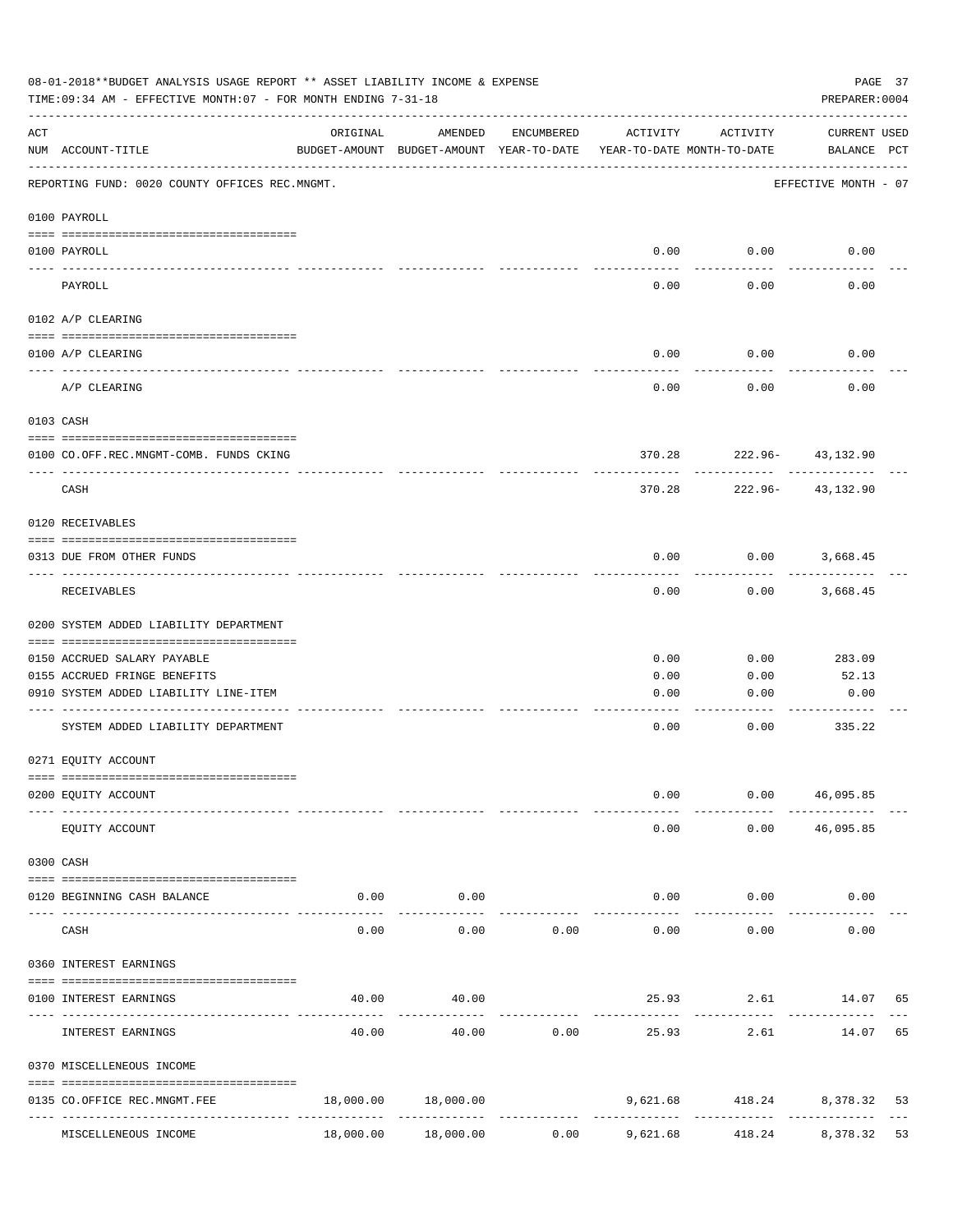| 08-01-2018**BUDGET ANALYSIS USAGE REPORT ** ASSET LIABILITY INCOME & EXPENSE | PAGE 38        |  |
|------------------------------------------------------------------------------|----------------|--|
| TIME:09:34 AM - EFFECTIVE MONTH:07 - FOR MONTH ENDING 7-31-18                | PREPARER: 0004 |  |

| PREPARER: 0004 |
|----------------|
|                |

| ACT |                                                                                          | ORIGINAL                   | AMENDED           |      | ENCUMBERED ACTIVITY ACTIVITY                                                        |                 | CURRENT USED         |                |
|-----|------------------------------------------------------------------------------------------|----------------------------|-------------------|------|-------------------------------------------------------------------------------------|-----------------|----------------------|----------------|
|     | NUM ACCOUNT-TITLE<br>BUDGET-AMOUNT BUDGET-AMOUNT YEAR-TO-DATE YEAR-TO-DATE_MONTH-TO-DATE |                            |                   |      |                                                                                     |                 | BALANCE PCT          |                |
|     | REPORTING FUND: 0020 COUNTY OFFICES REC.MNGMT.                                           |                            |                   |      |                                                                                     |                 | EFFECTIVE MONTH - 07 |                |
|     | 0449 COUNTY OFFICES REC.MNGMT.                                                           |                            |                   |      |                                                                                     |                 |                      |                |
|     | ======================================                                                   |                            |                   |      |                                                                                     |                 |                      |                |
|     | 0103 SALARY ASSISTANT                                                                    | 0.00                       | 0.00              | 0.00 | $0.00$ 0.00                                                                         |                 | 0.00                 |                |
|     | 0107 SALARY TEMP./EXTRA                                                                  | 8,053.83                   | 8,053.83          | 0.00 |                                                                                     | 5,061.34 196.35 | 2,992.49             | 63             |
|     | 0201 SOCIAL SECURITY TAXES                                                               | 499.34                     | 499.34            | 0.00 | 310.04 8.42                                                                         |                 | 189.30               | 62             |
|     | 0202 GROUP HEALTH INSURANCE                                                              | 0.00                       | 0.00              | 0.00 | 264.64                                                                              | 264.64          | $264.64-$            |                |
|     | 0203 RETIREMENT                                                                          | 916.53                     | 916.53            | 0.00 | 572.05                                                                              | 22.58           | 344.48               | 62             |
|     | 0204 WORKERS COMPENSATION                                                                | 33.83                      | 33.83             | 0.00 | 28.26                                                                               | 0.00            | 5.57                 | 84             |
|     | 0205 MEDICARE TAX                                                                        | 116.78                     | 116.78            | 0.00 | 72.48                                                                               | 1.97            | 44.30                | 62             |
|     | 0310 OFFICE SUPPLIES                                                                     | 4,863.25                   | 4,863.25          | 0.00 | 0.00                                                                                | 0.00            | 4,863.25             | 0 <sub>0</sub> |
|     | 0350 RECORDS DISPOSAL                                                                    |                            | 2,006.44 2,006.44 | 0.00 | 1,418.52 149.85                                                                     |                 | 587.92 71            |                |
|     | 0400 RECORDS STORAGE SHELVING                                                            | 0.00                       | 0.00              | 0.00 | 0.00                                                                                | 0.00            | 0.00                 |                |
|     | 0453 COMPUTER SOFTWARE MAINTENANCE                                                       | $1,550.00$ $1,550.00$ 0.00 |                   |      | 1,550.00 0.00                                                                       |                 | $0.00$ 100           |                |
|     | 0460 EQUIPMENT RENTAL                                                                    | 0.00                       | 0.00              | 0.00 | $0.00$ 0.00                                                                         |                 | 0.00                 |                |
|     | 0574 COMPUTER EQUIPMENT                                                                  | 0.00                       | 0.00              | 0.00 | 0.00                                                                                | 0.00            | 0.00                 |                |
|     | COUNTY OFFICES REC.MNGMT. 48,040.00 18,040.00 0.00 9,277.33                              |                            |                   |      |                                                                                     |                 | 643.81 8,762.67 51   |                |
|     | COUNTY OFFICES REC.MNGMT.                                                                |                            |                   |      |                                                                                     |                 |                      |                |
|     | INCOME TOTALS                                                                            |                            |                   |      | $18.040.00$ $18.040.00$ $18.040.00$ $18.040.00$ $18.040.00$ $18.040.00$ $18.040.00$ |                 |                      | 53             |
|     | <b>EXPENSE TOTALS</b>                                                                    | 18,040.00                  | 18,040.00         |      | $0.00$ 9,277.33                                                                     | 643.81          | 8,762.67             | 51             |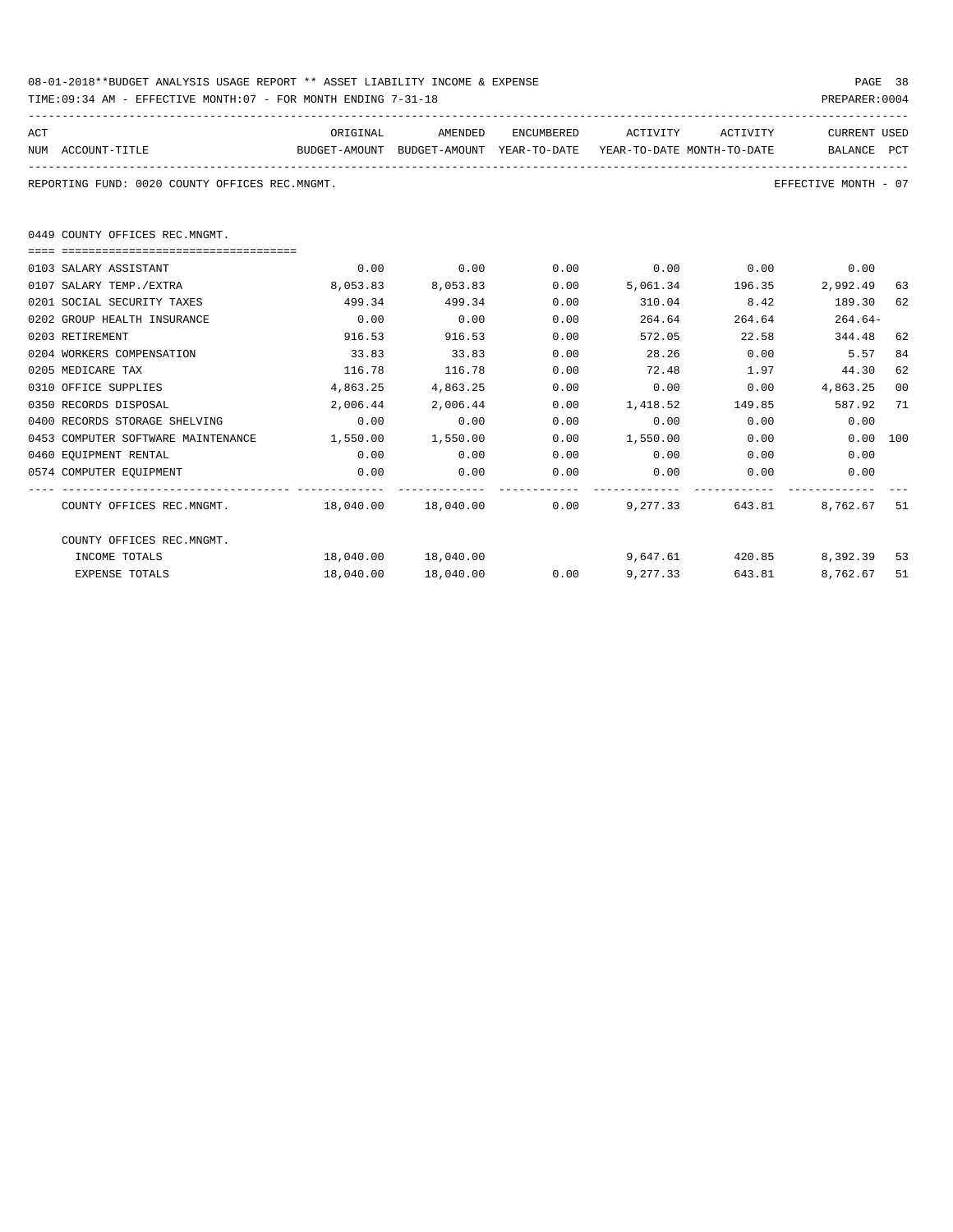|            | 08-01-2018**BUDGET ANALYSIS USAGE REPORT ** ASSET LIABILITY INCOME & EXPENSE<br>TIME: 09:34 AM - EFFECTIVE MONTH: 07 - FOR MONTH ENDING 7-31-18 |                            |                                                     |            |                                        |                                                   | PAGE 39<br>PREPARER: 0004          |  |
|------------|-------------------------------------------------------------------------------------------------------------------------------------------------|----------------------------|-----------------------------------------------------|------------|----------------------------------------|---------------------------------------------------|------------------------------------|--|
| ACT        | NUM ACCOUNT-TITLE                                                                                                                               | ORIGINAL                   | AMENDED<br>BUDGET-AMOUNT BUDGET-AMOUNT YEAR-TO-DATE | ENCUMBERED | ACTIVITY<br>YEAR-TO-DATE MONTH-TO-DATE | ACTIVITY                                          | <b>CURRENT USED</b><br>BALANCE PCT |  |
|            | REPORTING FUND: 0021 FANNIN CO. R & B #1 FUND                                                                                                   |                            |                                                     |            |                                        |                                                   | EFFECTIVE MONTH - 07               |  |
|            | 0100 PAYROLL                                                                                                                                    |                            |                                                     |            |                                        |                                                   |                                    |  |
|            | 0100 PAYROLL                                                                                                                                    |                            |                                                     |            | 0.00                                   | 0.00                                              | 0.00                               |  |
| ----- ---- | PAYROLL                                                                                                                                         |                            |                                                     |            | 0.00                                   | 0.00                                              | 0.00                               |  |
|            | 0102 A/P CLEARING                                                                                                                               |                            |                                                     |            |                                        |                                                   |                                    |  |
|            | 0100 A/P CLEARING                                                                                                                               |                            |                                                     |            | 0.00                                   | 0.00                                              | 0.00                               |  |
|            | A/P CLEARING                                                                                                                                    |                            |                                                     |            | 0.00                                   | 0.00                                              | 0.00                               |  |
|            | 0103 CASH                                                                                                                                       |                            |                                                     |            |                                        |                                                   |                                    |  |
|            |                                                                                                                                                 |                            |                                                     |            |                                        |                                                   |                                    |  |
|            | 0100 R&B#1-COMBINED FUNDS CHECKING<br>0175 TEXPOOL                                                                                              |                            |                                                     |            | 198.57                                 | $3,986.57 - 54,389.16 - 160,828.01$<br>26.23      | 17,664.55                          |  |
|            | CASH                                                                                                                                            |                            |                                                     |            |                                        | ----------<br>$3,788.00 - 54,362.93 - 178,492.56$ |                                    |  |
|            | 0120 RECEIVABLES                                                                                                                                |                            |                                                     |            |                                        |                                                   |                                    |  |
|            | 0311 TAXES RECEIVABLE                                                                                                                           |                            |                                                     |            | 0.00                                   | 0.00                                              | 29,558.47                          |  |
|            | 0312 DUE FROM OTHER GOVERNMENTS                                                                                                                 |                            |                                                     |            | 0.00                                   | 0.00                                              | 6,633.14                           |  |
|            | 0313 DUE FROM OTHER FUNDS                                                                                                                       |                            |                                                     |            | 0.00                                   | 0.00                                              | 8,927.99                           |  |
|            | 0315 INVENTORY ASSET                                                                                                                            |                            |                                                     |            | 0.00                                   | 0.00                                              | 3,473.88<br>. <u>.</u>             |  |
|            | RECEIVABLES                                                                                                                                     |                            |                                                     |            | 0.00                                   | 0.00                                              | 48,593.48                          |  |
|            | 0200 LIABILITY ACCOUNT                                                                                                                          |                            |                                                     |            |                                        |                                                   |                                    |  |
|            | 0150 ACCRUED SALARY PAYABLE                                                                                                                     |                            |                                                     |            | 0.00                                   | 0.00                                              | 11,068.97                          |  |
|            | 0155 ACCRUED FRINGE BENEFITS                                                                                                                    |                            |                                                     |            | 0.00                                   | 0.00                                              | 4,896.71                           |  |
|            | 0200 DEFERRED TAX REVENUE                                                                                                                       |                            |                                                     |            | 0.00                                   | 0.00                                              | 27, 352.33                         |  |
|            | 0910 SYSTEM ADDED LIABILITY LINE-ITEM                                                                                                           |                            |                                                     |            | 12,796.59-                             | 0.00                                              | $12,796.59-$                       |  |
|            | LIABILITY ACCOUNT                                                                                                                               |                            |                                                     |            | 12,796.59-                             | 0.00                                              | 30,521.42                          |  |
|            | 0207 DUE TO FUND                                                                                                                                |                            |                                                     |            |                                        |                                                   |                                    |  |
|            | 0070 DUE TO RIGHT OF WAY                                                                                                                        |                            |                                                     |            | 0.00                                   | 0.00                                              | 0.00                               |  |
|            | 0131 DUE TO RD. DIST. 17A                                                                                                                       |                            |                                                     |            | 0.00                                   | 0.00                                              | 0.00                               |  |
|            | DUE TO FUND                                                                                                                                     | ------------ ------------- |                                                     |            | 0.00                                   | 0.00                                              | 0.00                               |  |
|            | 0231 LOANS                                                                                                                                      |                            |                                                     |            |                                        |                                                   |                                    |  |
|            |                                                                                                                                                 |                            |                                                     |            |                                        |                                                   |                                    |  |
|            | 0100 LOAN BSB EQUIPMENT                                                                                                                         |                            |                                                     |            | 0.00                                   | 0.00                                              | 0.00                               |  |
|            | LOANS                                                                                                                                           |                            |                                                     |            | 0.00                                   | 0.00                                              | 0.00                               |  |
|            | 0271 EQUITY ACCOUNT                                                                                                                             |                            |                                                     |            |                                        |                                                   |                                    |  |
|            | 0200 EQUITY ACCOUNTY                                                                                                                            | ------ -------------       |                                                     |            | 0.00                                   | 0.00                                              | 187,556.03<br>----------           |  |
|            | EQUITY ACCOUNT                                                                                                                                  |                            |                                                     |            | 0.00                                   | 0.00                                              | 187,556.03                         |  |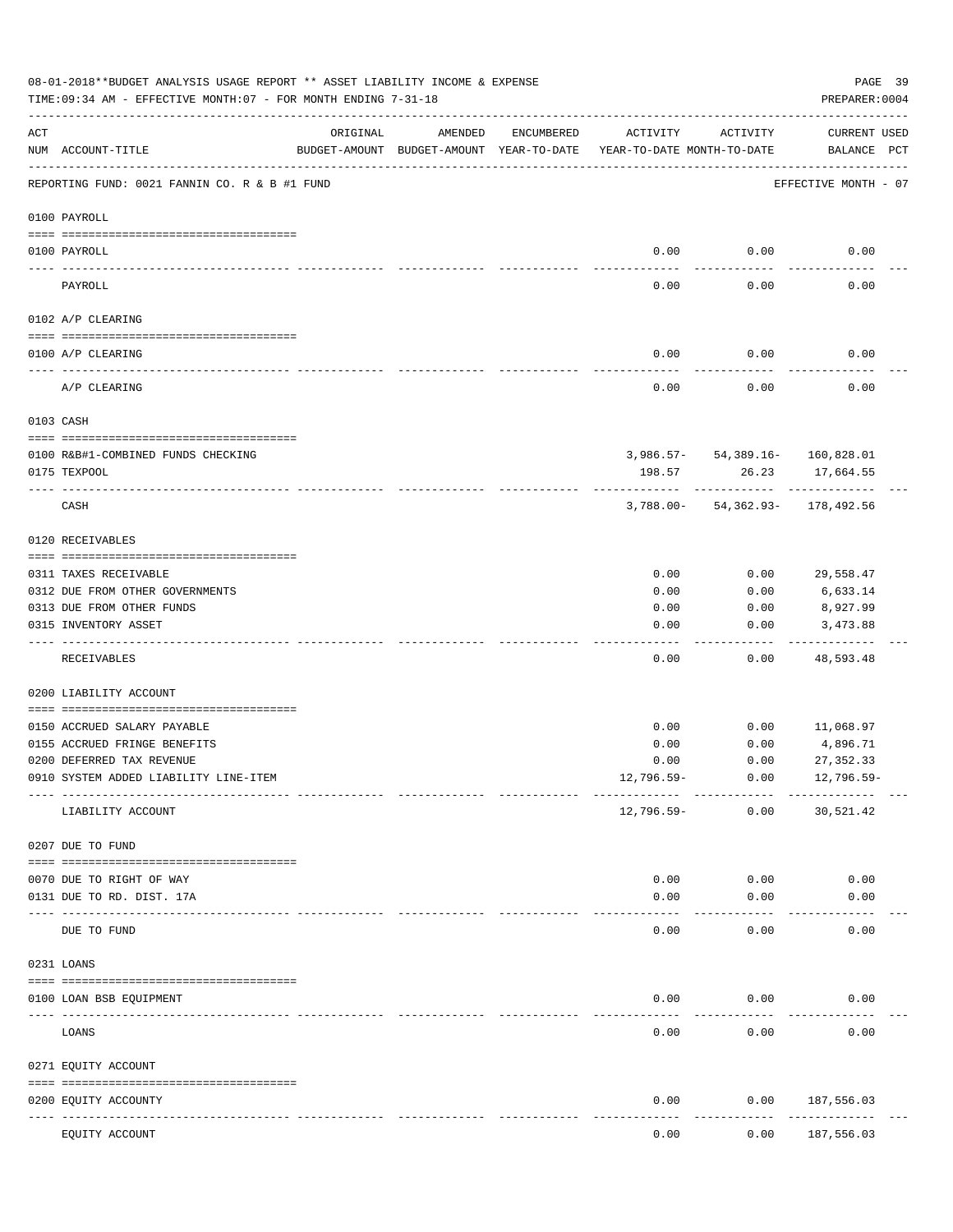|     | 08-01-2018**BUDGET ANALYSIS USAGE REPORT ** ASSET LIABILITY INCOME & EXPENSE<br>TIME: 09:34 AM - EFFECTIVE MONTH: 07 - FOR MONTH ENDING 7-31-18 |                                                                           |                                                                                |             |               |                                         | PAGE 40<br>PREPARER: 0004   |                |
|-----|-------------------------------------------------------------------------------------------------------------------------------------------------|---------------------------------------------------------------------------|--------------------------------------------------------------------------------|-------------|---------------|-----------------------------------------|-----------------------------|----------------|
| ACT | NUM ACCOUNT-TITLE                                                                                                                               | ORIGINAL                                                                  | AMENDED<br>BUDGET-AMOUNT BUDGET-AMOUNT YEAR-TO-DATE YEAR-TO-DATE MONTH-TO-DATE | ENCUMBERED  |               | ACTIVITY ACTIVITY                       | CURRENT USED<br>BALANCE PCT |                |
|     | REPORTING FUND: 0021 FANNIN CO. R & B #1 FUND                                                                                                   |                                                                           |                                                                                |             |               |                                         | EFFECTIVE MONTH - 07        |                |
|     | 0300 TOTAL REV/TRANSFERS                                                                                                                        |                                                                           |                                                                                |             |               |                                         |                             |                |
|     | 0121 BEGINNING CASH BALANCE                                                                                                                     | 136, 267.36 136, 267.36                                                   |                                                                                |             |               | $0.00$ $0.00$ $136,267.36$              |                             | 00             |
|     | TOTAL REV/TRANSFERS                                                                                                                             |                                                                           | $136,267.36$ $136,267.36$ $0.00$ $0.00$ $0.00$ $136,267.36$                    |             |               |                                         |                             | 00             |
|     | 0310 PROPERTY TAXES                                                                                                                             |                                                                           |                                                                                |             |               |                                         |                             |                |
|     |                                                                                                                                                 |                                                                           |                                                                                |             |               |                                         |                             |                |
|     | 0110 CURRENT TAXES                                                                                                                              |                                                                           | 449,085.92 449,085.92                                                          |             |               | 434,778.47 2,696.88 14,307.45           |                             | 97             |
|     | 0120 DELINQUENT TAXES<br>------------------- --                                                                                                 |                                                                           | $9,000.00$ $9,000.00$                                                          |             | ----------    | 9,886.31 565.27 886.31+110              |                             |                |
|     | PROPERTY TAXES                                                                                                                                  |                                                                           | 458,085.92 458,085.92 0.00 444,664.78 3,262.15 13,421.14 97                    |             |               |                                         |                             |                |
|     | 0318 OTHER TAXES                                                                                                                                |                                                                           |                                                                                |             |               |                                         |                             |                |
|     | 0120 PAY N LIEU TAX/GRASSLAND                                                                                                                   |                                                                           | 1,000.00 1,000.00                                                              |             |               | 1,653.13 0.00                           | $653.13 + 165$              |                |
|     | 0121 PAY N LIEU TAX/UPPER TRINITY                                                                                                               | 0.00                                                                      | 0.00                                                                           |             | 884.17        | 0.00                                    | 884.17+                     |                |
|     | 0160 SALES TAX REVENUES                                                                                                                         | 40,913.00                                                                 | 40,913.00                                                                      |             | 40,644.76     | 4,526.00                                | 268.24 99                   |                |
|     |                                                                                                                                                 |                                                                           |                                                                                |             |               |                                         |                             |                |
|     | OTHER TAXES                                                                                                                                     |                                                                           | $41,913.00$ $41,913.00$ $0.00$ $43,182.06$ $4,526.00$ $1,269.06$ $103$         |             |               |                                         |                             |                |
|     | 0321 FEES OF TAX COLLECTOR                                                                                                                      |                                                                           |                                                                                |             |               |                                         |                             |                |
|     | 0200 CAR REGISTRATION/SALES TAX                                                                                                                 |                                                                           | 85,392.00 85,392.00                                                            |             |               | 73, 244.13 0.00 12, 147.87              |                             | 86             |
|     | 0300 COUNTY'S ADDITIONAL \$10                                                                                                                   | 64,000.00                                                                 | 64,000.00                                                                      |             |               | 57,575.63 5,820.55                      | 6,424.37                    | 90             |
|     |                                                                                                                                                 |                                                                           |                                                                                |             |               |                                         | ------------                |                |
|     | FEES OF TAX COLLECTOR                                                                                                                           | 149,392.00   149,392.00       0.00    130,819.76    5,820.55    18,572.24 |                                                                                |             |               |                                         |                             | 88             |
|     | 0330 GRANTS                                                                                                                                     |                                                                           |                                                                                |             |               |                                         |                             |                |
|     | 0200 FEMA GRANT                                                                                                                                 | 0.00                                                                      | 0.00                                                                           |             |               | $0.00$ $0.00$ $0.00$                    |                             |                |
|     | GRANTS                                                                                                                                          | 0.00                                                                      | 0.00                                                                           | 0.00        | 0.00          | 0.00                                    | 0.00                        |                |
|     | 0350 FINES                                                                                                                                      |                                                                           |                                                                                |             |               |                                         |                             |                |
|     | 0403 COUNTY CLERK FINES                                                                                                                         |                                                                           | 12,024.00   12,024.00                                                          |             |               | 7,290.13 0.00 4,733.87 61               |                             |                |
|     | 0450 DISTRICT CLERK FINES                                                                                                                       |                                                                           | 11,311.00   11,311.00                                                          |             | 7,120.42      |                                         | 709.99 4,190.58             | 63             |
|     | 0455 J. P. #1 FINES                                                                                                                             | 7,686.00                                                                  | 7,686.00                                                                       |             | 5,018.03      | 937.88                                  | 2,667.97                    | 65             |
|     | 0456 J. P. #2 FINES                                                                                                                             | 1,800.00                                                                  | 1,800.00                                                                       |             | 2,409.92      | 368.75                                  | 609.92+ 134                 |                |
|     | 0457 J. P. #3 FINES                                                                                                                             | 2,500.00                                                                  | 2,500.00                                                                       |             | 3,477.06      | 772.17                                  | 977.06+ 139                 |                |
|     | FINES                                                                                                                                           |                                                                           | 35,321.00  35,321.00  0.00  25,315.56  2,788.79  10,005.44  72                 |             | ------------  | -------------                           | --------------              | $- - -$        |
|     |                                                                                                                                                 |                                                                           |                                                                                |             |               |                                         |                             |                |
|     | 0360 INTEREST EARNINGS                                                                                                                          |                                                                           |                                                                                |             |               |                                         |                             |                |
|     | 0100 INTEREST EARNINGS                                                                                                                          |                                                                           | 175.00 175.00<br>.                                                             |             | ------------- | 341.45 39.26 166.45+195<br>------------ | .                           |                |
|     | INTEREST EARNINGS                                                                                                                               | 175.00                                                                    |                                                                                | 175.00 0.00 |               | 341.45 39.26 166.45+195                 |                             |                |
|     | 0364 SALE OF EQUIPMENT                                                                                                                          |                                                                           |                                                                                |             |               |                                         |                             |                |
|     | 0162 LAND/BUILDING                                                                                                                              | 0.00                                                                      | 0.00                                                                           |             |               | 0.00                                    | 0.00<br>0.00                |                |
|     | 0163 SALE OF EQUIPMENT                                                                                                                          |                                                                           | 10,000.00  10,000.00                                                           |             | 0.00          |                                         | 0.00 10,000.00              | 0 <sub>0</sub> |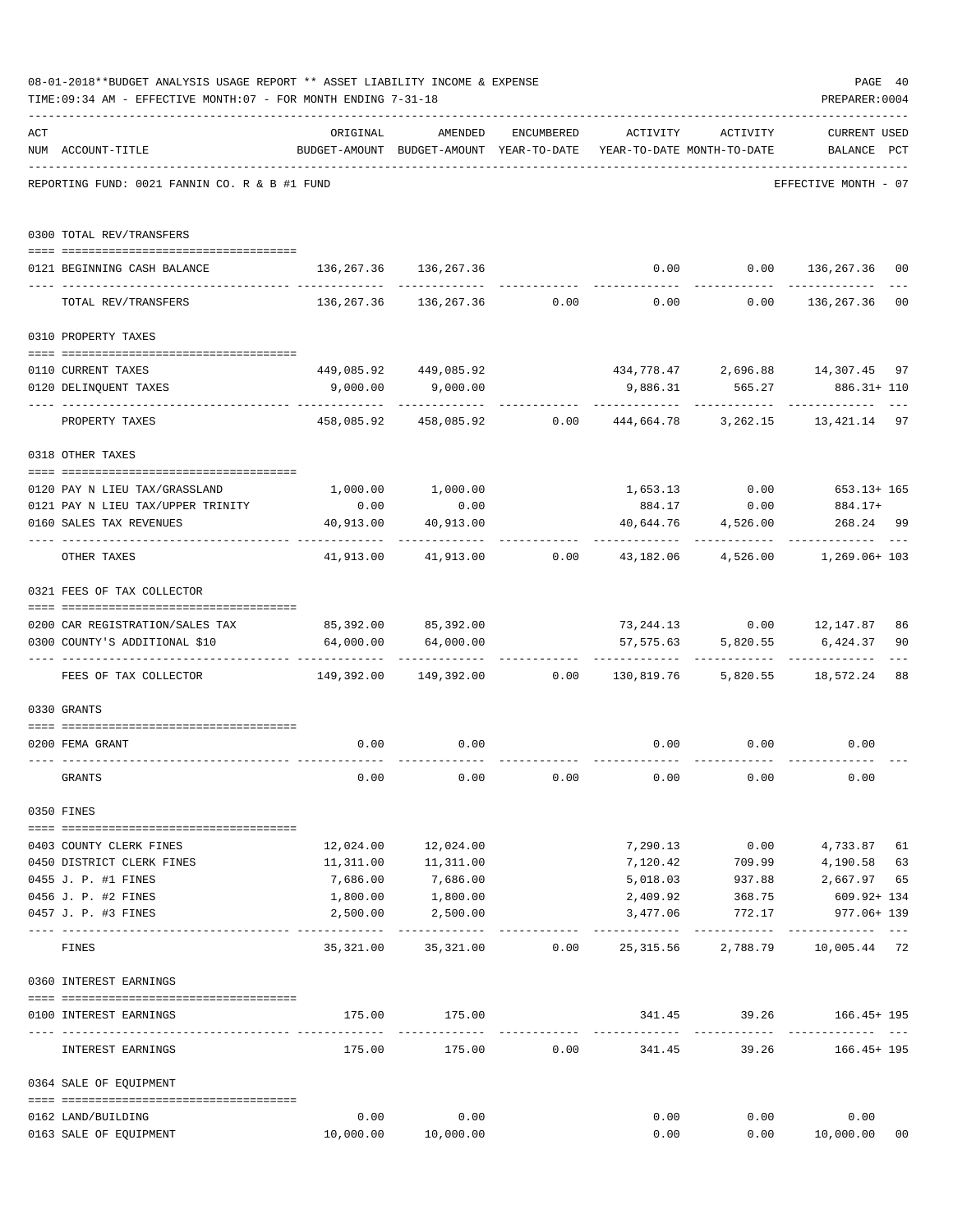| 08-01-2018**BUDGET ANALYSIS USAGE REPORT ** ASSET LIABILITY INCOME & EXPENSE |  |  |  |  | PAGE | 41 |
|------------------------------------------------------------------------------|--|--|--|--|------|----|
|                                                                              |  |  |  |  |      |    |

| ACT |                                                     | ORIGINAL                                                                 | AMENDED                                  | <b>ENCUMBERED</b> | ACTIVITY                   | ACTIVITY         | <b>CURRENT USED</b>                                          |              |
|-----|-----------------------------------------------------|--------------------------------------------------------------------------|------------------------------------------|-------------------|----------------------------|------------------|--------------------------------------------------------------|--------------|
|     | NUM ACCOUNT-TITLE                                   |                                                                          | BUDGET-AMOUNT BUDGET-AMOUNT YEAR-TO-DATE |                   | YEAR-TO-DATE MONTH-TO-DATE |                  | BALANCE                                                      | $_{\rm PCT}$ |
|     | REPORTING FUND: 0021 FANNIN CO. R & B #1 FUND       |                                                                          |                                          |                   |                            |                  | EFFECTIVE MONTH - 07                                         |              |
|     | SALE OF EQUIPMENT                                   | 10,000.00                                                                | 10,000.00                                | 0.00              | 0.00                       | 0.00             | 10,000.00                                                    | 00           |
|     | 0370 MISCELLANEOUS REVENUES                         |                                                                          |                                          |                   |                            |                  |                                                              |              |
|     |                                                     |                                                                          |                                          |                   |                            |                  |                                                              |              |
|     | 0100 PROPERTY LEASE                                 | 0.00                                                                     | 0.00                                     |                   | 0.00                       | 0.00             | 0.00                                                         |              |
|     | 0120 STATE LATERAL ROAD                             | 9,500.00                                                                 | 9,500.00                                 |                   | 17,352.25                  | 0.00             | 7,852.25+ 183                                                |              |
|     | 0125 TDT. WEIGHT FEES                               | 20,000.00                                                                | 20,000.00                                |                   | 11,254.66                  | 0.00             | 8,745.34 56                                                  |              |
|     | 0130 REFUNDS & MISCELLANEOUS                        | 100.00                                                                   | 100.00                                   |                   | 3,962.80                   | 0.00             | $3,862.80+963$                                               |              |
|     | 0140 PROCEEDS OF LOAN                               | 0.00                                                                     | 0.00                                     |                   | 0.00                       | 0.00             | 0.00                                                         |              |
|     | 0145 REIMBURSEMENT OF MATERIALS                     | 10,000.00                                                                | 10,000.00                                |                   | 14,319.09                  | 3,542.70         | 4, 319.09+ 143                                               |              |
|     | MISCELLANEOUS REVENUES                              | 39,600.00                                                                | 39,600.00                                | 0.00              | 46,888.80                  | 3,542.70         | 7,288.80+ 118                                                |              |
|     | 0509 CONTINGENCY                                    |                                                                          |                                          |                   |                            |                  |                                                              |              |
|     | 0475 CONTINGENCY                                    | 20,652.99                                                                | 20,652.99                                | 0.00              | 0.00                       | 0.00             | 20,652.99                                                    | 00           |
|     |                                                     |                                                                          |                                          |                   |                            |                  |                                                              |              |
|     | CONTINGENCY                                         | 20,652.99                                                                | 20,652.99                                | 0.00              | 0.00                       | 0.00             | 20,652.99 00                                                 |              |
|     | 0621 ROAD & BRIDGE 1                                |                                                                          |                                          |                   |                            |                  |                                                              |              |
|     |                                                     |                                                                          |                                          |                   |                            |                  |                                                              |              |
|     | 0100 COMPENSATION PAY                               | 0.00                                                                     | 0.00                                     | 0.00              | 0.00                       | 0.00             | 0.00                                                         |              |
|     | 0101 SALARY ELECTED OFFICIAL                        | 60,894.15                                                                | 60,894.15                                | 0.00              | 51,525.98                  | 4,684.18         | 9,368.17                                                     | 85           |
|     | 0105 SALARY SECRETARY                               | 0.00                                                                     | 0.00                                     | 0.00              | 0.00                       | 0.00             | 0.00                                                         |              |
|     | 0106 SALARY PRECINCT EMPLOYEES                      | 181,789.20                                                               | 181,789.20                               | 0.00              | 152,956.58                 | 13,964.84        | 28,832.62                                                    | 84           |
|     | 0107 REGULAR-TEMP. PART-TIME<br>0108 SALARY-FOREMAN | 0.00<br>43, 479.62                                                       | 0.00<br>43,479.62                        | 0.00<br>0.00      | 0.00<br>36,790.60          | 0.00<br>3,344.60 | 0.00<br>6,689.02                                             | 85           |
|     |                                                     |                                                                          |                                          |                   |                            |                  |                                                              |              |
|     | 0199 TOTAL SALARIES                                 | 286,162.97                                                               | 286,162.97                               | 0.00              | 241,273.16                 | 21,993.62        | 44,889.81                                                    | 84           |
|     | 0201 SOCIAL SECURITY TAXES                          | 17,779.30                                                                | 17,779.30                                | 0.00              | 14,618.83                  |                  | 1,330.40 3,160.47                                            | 82           |
|     | 0202 GROUP HEALTH INSURANCE                         | 73,462.20                                                                | 73,462.20                                | 0.00              | 60,945.65                  | 6,097.10         | 12,516.55                                                    | 83           |
|     | 0203 RETIREMENT                                     | 32,565.34                                                                | 32,565.34                                | 0.00              | 27,395.38                  | 2,529.24         | 5,169.96                                                     | 84           |
|     | 0204 WORKERS' COMPENSATION                          | 9,447.06                                                                 | 9,447.06                                 | 0.00              | 7,650.14                   | 0.00             | 1,796.92                                                     | 81           |
|     | 0205 MEDICARE TAX                                   |                                                                          | 4, 158.06 4, 158.06                      |                   |                            |                  | $0.00$ $3,418.77$ $311.13$ $739.29$ 82                       |              |
|     | 0206 UNEMPLOYMENT EXPENSE                           | 0.00                                                                     | 0.00                                     | 0.00              | 0.00                       | 0.00             | 0.00                                                         |              |
|     | 0299 TOTAL EMPLOYEE BENEFITS                        | $137,411.96$ $137,411.96$ $0.00$ $114,028.77$ $10,267.87$ $23,383.19$ 83 |                                          |                   |                            |                  |                                                              |              |
|     | 0314 EMPLOYEE PHYSICALS/DOT TESTING                 | 450.00                                                                   | 450.00                                   | 0.00              | 40.00                      |                  | $0.00$ 410.00                                                | 09           |
|     | 0340 SHOP SUPPLIES                                  | 3,000.00                                                                 | 3,000.00                                 |                   |                            |                  | $0.00$ 1,445.95 159.00 1,554.05                              | 48           |
|     | 0341 R & B MAT. ROCK & GRAVEL 120,000.00            |                                                                          | 120,000.00                               | 0.00              |                            |                  | 88, 270.38 13, 347.18 31, 729.62                             | 74           |
|     | 0342 R & B MAT. CULVERTS                            | 25,000.00                                                                | 25,000.00                                | 0.00              | 22,098.40                  | 3,624.30         | 2,901.60                                                     | 88           |
|     | 0343 R & B MAT. HARDWRE & LUMB                      | 2,042.14                                                                 | 2,042.14                                 | 0.00              | 1,419.15                   | 277.98           | 622.99                                                       | 69           |
|     | 0344 R & B MAT ASPHALT /RD OIL                      | 60,000.00                                                                | 60,000.00                                | 0.00              |                            |                  | 47,654.40    10,955.11    12,345.60                          | 79           |
|     | 0345 CHEMICALS                                      | 0.00                                                                     | 0.00                                     | 0.00              | 0.00                       | 0.00             | 0.00                                                         |              |
|     | 0346 CETRZ EXPENDITURES                             | 0.00                                                                     | 0.00                                     | 0.00              | 0.00                       | 0.00             | 0.00                                                         |              |
|     | 0350 DEBRIS REMOVAL                                 | 0.00                                                                     | 0.00                                     | 0.00              | 0.00                       | 0.00             | 0.00                                                         |              |
|     | 0399 TOTAL R&B MATERIAL                             |                                                                          |                                          |                   |                            |                  | 210,492.14 210,492.14 0.00 160,928.28 28,363.57 49,563.86 76 |              |
|     | 0400 LEGAL FEES                                     | 0.00                                                                     | 0.00                                     | 0.00              |                            |                  | $0.00$ $0.00$ $0.00$ $0.00$                                  |              |
|     | 0420 UTILITY TELEPHONE                              |                                                                          | 675.00                                   | 675.00            | 0.00                       |                  | 590.61 58.45 84.39                                           | 87           |
|     | 0421 CELL PHONE ALLOWANCE                           | 600.00                                                                   | 600.00                                   | 0.00              |                            | 500.00           | 50.00 100.00                                                 | 83           |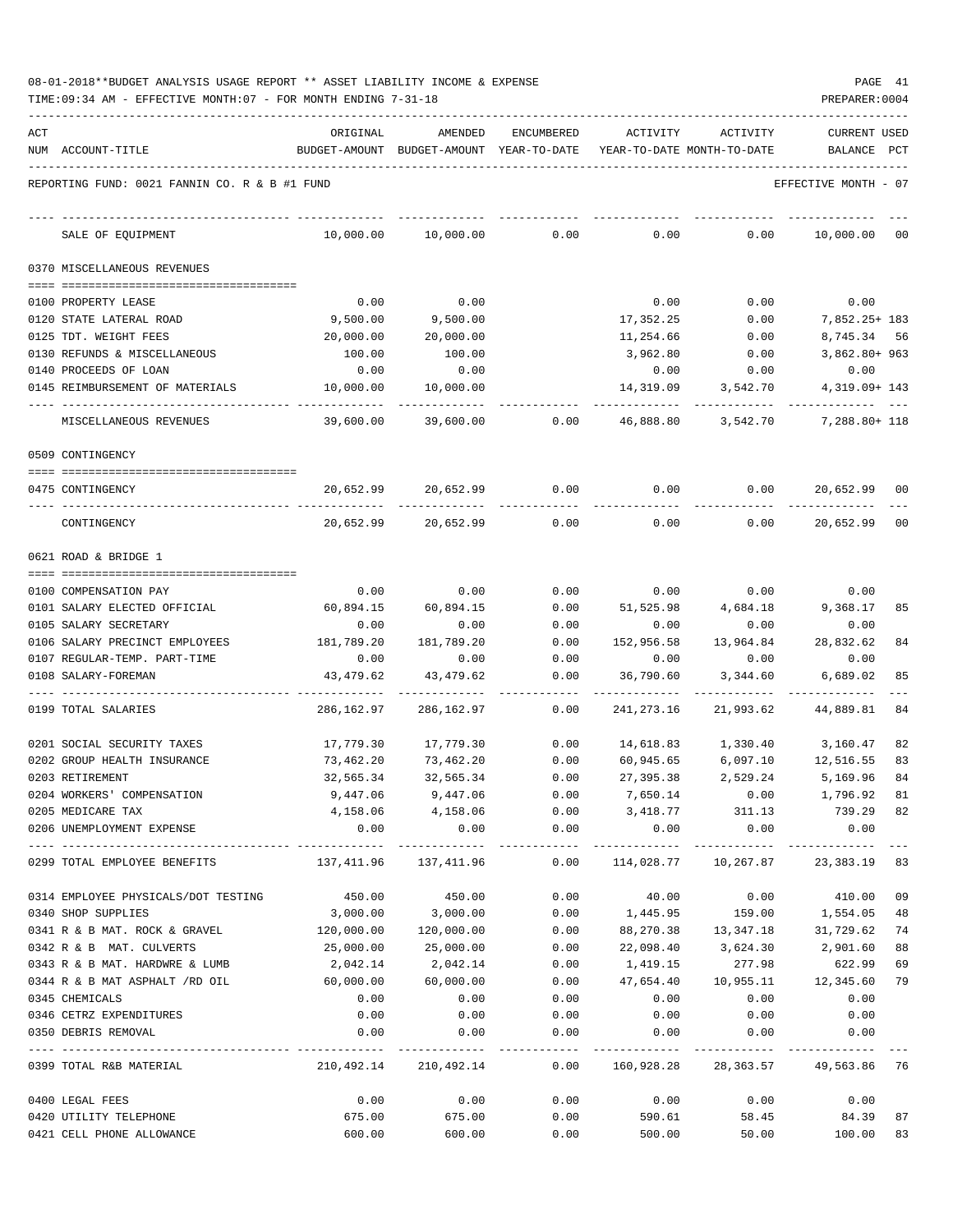TIME:09:34 AM - EFFECTIVE MONTH:07 - FOR MONTH ENDING 7-31-18

| ACT | NUM ACCOUNT-TITLE                             | ORIGINAL   | AMENDED<br>BUDGET-AMOUNT BUDGET-AMOUNT YEAR-TO-DATE | ENCUMBERED | ACTIVITY  | ACTIVITY<br>YEAR-TO-DATE MONTH-TO-DATE                            | <b>CURRENT USED</b><br>BALANCE PCT |                |
|-----|-----------------------------------------------|------------|-----------------------------------------------------|------------|-----------|-------------------------------------------------------------------|------------------------------------|----------------|
|     |                                               |            |                                                     |            |           |                                                                   |                                    |                |
|     | REPORTING FUND: 0021 FANNIN CO. R & B #1 FUND |            |                                                     |            |           |                                                                   | EFFECTIVE MONTH - 07               |                |
|     | 0423 INTERNET SERVICE                         | 0.00       | 0.00                                                | 0.00       | 0.00      | 0.00                                                              | 0.00                               |                |
|     | 0427 OUT OF COUNTY TRAVEL                     | 1,435.58   | 1,435.58                                            | 0.00       | 777.43    | 0.00                                                              | 658.15                             | 54             |
|     | 0430 BIDS, NOTICES & PERMITS                  | 800.00     | 800.00                                              | 0.00       | 215.32    | 64.80                                                             | 584.68                             | 27             |
|     | 0435 PRINTING                                 | 100.00     | 100.00                                              | 0.00       | 0.00      | 0.00                                                              | 100.00                             | 00             |
|     | 0440 UTILITY ELECTRICITY                      | 1,600.00   | 1,600.00                                            | 0.00       | 956.77    | 0.00                                                              | 643.23                             | 60             |
|     | 0442 UTILITY WATER                            | 250.00     | 250.00                                              | 0.00       | 168.03    | 33.72                                                             | 81.97                              | 67             |
|     | 0443 TRASH DUMPSTER PICKUP                    | 1,000.00   | 1,000.00                                            | 0.00       | 742.56    | 149.94                                                            | 257.44                             | 74             |
|     | 0447 REPEATER SERVICE CONTRACT                | 682.32     | 682.32                                              | 0.00       | 686.32    | 0.00                                                              | $4.00 - 101$                       |                |
|     | 0450 R & M BUILDING                           | 300.00     | 300.00                                              | 0.00       | 15.00     | 15.00                                                             | 285.00                             | 05             |
|     | 0453 COMPUTER SOFTWARE                        | 912.50     | 912.50                                              | 0.00       | 0.00      | 0.00                                                              | 912.50                             | 0 <sub>0</sub> |
|     | 0457 R & M MACHINERY GAS & OIL                | 51,000.00  | 51,000.00                                           | 0.00       | 25,885.05 | 2,193.16                                                          | 25, 114.95                         | 51             |
|     | 0458 R & M MACHINERY PARTS                    | 30,000.00  | 42,000.00                                           | 0.00       | 40,245.80 | 5,443.16                                                          | 1,754.20                           | 96             |
|     | 0459 R & M MACH. TIRES & TUBES                | 20,000.00  | 20,000.00                                           | 2,339.49   | 5,438.99  | 3,030.49                                                          | 12,221.52                          | 39             |
|     | 0460 EQUIPMENT RENTAL/LEASE                   | 0.00       | 0.00                                                | 0.00       | 0.00      | 0.00                                                              | 0.00                               |                |
|     | 0480 BOND                                     | 178.00     | 178.00                                              | 0.00       | 0.00      | 0.00                                                              | 178.00                             | 0 <sub>0</sub> |
|     | 0482 INSURANCE                                | 4,500.00   | 4,500.00                                            | 0.00       | 4,831.93  | 1,597.00                                                          | 331.93-107                         |                |
|     | 0485 PRISONER SUPPLIES                        | 0.00       | 0.00                                                | 0.00       | 0.00      | 0.00                                                              | 0.00                               |                |
|     | 0488 FANNIN RURAL RAIL DISTRICT               | 0.00       | 0.00                                                | 0.00       | 0.00      | 0.00                                                              | 0.00                               |                |
|     | 0490 MISCELLANEOUS                            | 1,000.00   | 1,000.00                                            | 0.00       | 0.00      | 0.00                                                              | 1,000.00                           | 00             |
|     | 0491 SOIL & WATER CONSERVATION                | 250.00     | 250.00                                              | 0.00       | 250.00    | 0.00                                                              | 0.00 100                           |                |
|     | 0492 TDRA FLOOD CASH MATCH                    | 0.00       | 0.00                                                | 0.00       | 0.00      | 0.00                                                              | 0.00                               |                |
|     | 0494 FLOOD CONTROL SITE MAINTENANCE           | 5,500.00   | 5,500.00                                            | 0.00       | 5,500.00  | 0.00                                                              | 0.00                               | 100            |
|     | 0495 PIPELINE SALES TAX REIMBURSEMENT         | 0.00       | 0.00                                                | 0.00       | 0.00      | 0.00                                                              | 0.00                               |                |
|     | 0496 TCOG HAZARDOUS WASTEMATCH                | 1,250.00   | 1,250.00                                            | 0.00       | 0.00      | 0.00                                                              | 1,250.00                           | 00             |
|     | 0499 TOTAL SER.& OTHER CHARGES                | 122,033.40 | 134,033.40                                          | 2,339.49   | 86,803.81 | 12,635.72                                                         | 44,890.10                          | 67             |
|     | 0500 LAND                                     |            |                                                     |            | 0.00      | 0.00                                                              | 0.00                               |                |
|     | 0535 BUILDING                                 |            |                                                     |            | 0.00      | 0.00                                                              | 0.00                               |                |
|     | 0570 COMPUTER EQUIPMENT                       | 300.00     | 300.00                                              | 0.00       | 0.00      | 0.00                                                              | 300.00                             | 00             |
|     | 0571 PURCHASE OF MACH./EQUIP.                 | 79,000.00  | 67,000.00                                           | 0.00       | 67,000.00 | 0.00                                                              | 0.00 100                           |                |
|     | 0573 RADIO EQUIPMENT                          | 0.00       | 0.00                                                | 0.00       | 0.00      | 0.00                                                              | 0.00                               |                |
|     | 0575 LAND AND BUILDING                        | 0.00       | 0.00                                                | 0.00       | 0.00      | 0.00                                                              | 0.00                               |                |
|     | 0599 CAPITAL OUTLAY                           | 79,300.00  | 67,300.00                                           | 0.00       | 67,000.00 | 0.00                                                              | 300.00 100                         |                |
|     | 0630 NOTE PAYMENT                             | 0.00       | 0.00                                                | 0.00       |           | 0.00<br>0.00                                                      | 0.00                               |                |
|     | 0670 NOTE PAYMENT-INTEREST                    | 0.00       | 0.00                                                |            |           | $0.00$ $0.00$ $0.00$ $0.00$                                       | 0.00                               |                |
|     | 0695 SURVEYING                                | 0.00       | 0.00                                                | 0.00       | 0.00      | 0.00                                                              | 0.00                               |                |
|     | ROAD & BRIDGE 1                               |            |                                                     |            |           | 835,400.47 835,400.47 2,339.49 670,034.02 73,260.78 163,026.96 80 |                                    |                |
|     | 0625 ADMINISTRATIVE OFFICE R&B #1             |            |                                                     |            |           |                                                                   |                                    |                |
|     |                                               |            |                                                     |            |           |                                                                   |                                    |                |
|     | 0105 SALARY SECRETARY                         | 9,593.48   | 9,593.48                                            | 0.00       | 8,117.56  | 737.96                                                            | 1,475.92                           | 85             |
|     | 0201 SOCIAL SECURITY TAXES                    | 594.80     | 594.80                                              | 0.00       | 369.94    | 32.54                                                             | 224.86                             | 62             |
|     | 0202 GROUP HEALTH INSURANCE                   | 2,623.65   | 2,623.65                                            | 0.00       | 2,186.20  | 218.62                                                            | 437.45                             | 83             |
|     | 0203 RETIREMENT                               | 1,091.74   | 1,091.74                                            | 0.00       | 921.64    | 84.88                                                             | 170.10                             | 84             |
|     | 0204 WORKERS' COMPENSATION                    | 40.29      | 40.29                                               | 0.00       | 33.66     | 0.00                                                              | 6.63                               | 84             |
|     | 0205 MEDICARE TAX                             | 139.11     | 139.11                                              | 0.00       | 86.40     | 7.60                                                              | 52.71                              | 62             |
|     | 0310 OFFICE SUPPLIES                          | 100.00     | 100.00                                              | 37.76      | 20.35     | 0.00                                                              | 41.89                              | 58             |
|     | 0311 POSTAL EXPENSES                          | 0.00       | 0.00                                                | 0.00       | 0.00      | 0.00                                                              | 0.00                               |                |
|     | 0353 COMPUTER EXPENSE                         | 500.00     | 500.00                                              | 0.00       | 409.30    | 0.00                                                              | 90.70                              | 82             |
|     | 0427 OUT OF COUNTY TRAVEL                     | 0.00       | 0.00                                                | 0.00       | 0.00      | 0.00                                                              | 0.00                               |                |

0480 BOND 17.75 17.75 0.00 24.75 0.00 7.00- 139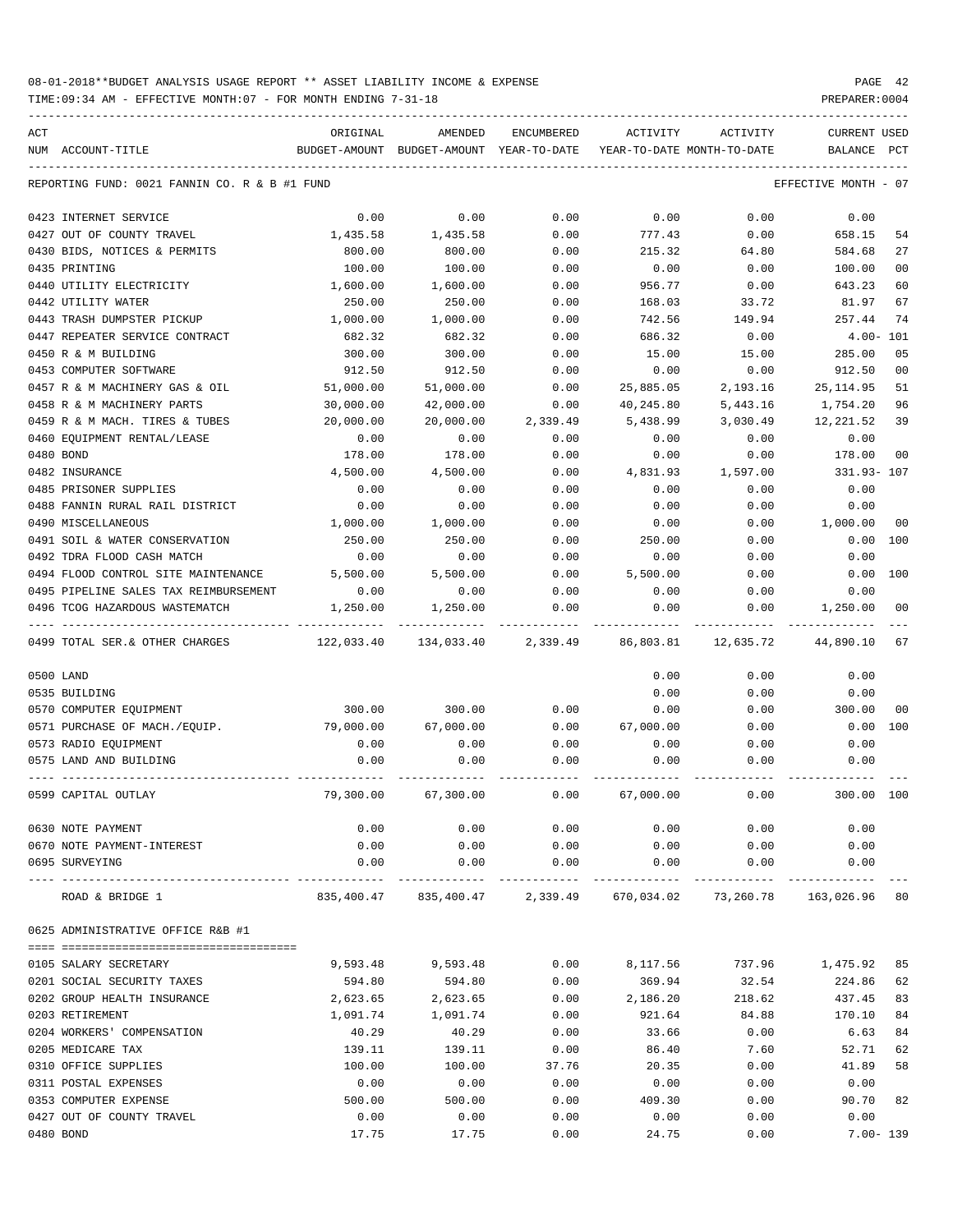08-01-2018\*\*BUDGET ANALYSIS USAGE REPORT \*\* ASSET LIABILITY INCOME & EXPENSE PAGE 43 TIME:09:34 AM - EFFECTIVE MONTH:07 - FOR MONTH ENDING 7-31-18

| ACT |                                               | ORIGINAL      | AMENDED       | ENCUMBERED   | ACTIVITY                   | ACTIVITY  | <b>CURRENT USED</b>  |     |
|-----|-----------------------------------------------|---------------|---------------|--------------|----------------------------|-----------|----------------------|-----|
| NUM | ACCOUNT-TITLE                                 | BUDGET-AMOUNT | BUDGET-AMOUNT | YEAR-TO-DATE | YEAR-TO-DATE MONTH-TO-DATE |           | BALANCE              | PCT |
|     |                                               |               |               |              |                            |           |                      |     |
|     | REPORTING FUND: 0021 FANNIN CO. R & B #1 FUND |               |               |              |                            |           | EFFECTIVE MONTH - 07 |     |
|     | 0572 OFFICE EQUIPMENT                         | 0.00          | 0.00          | 0.00         | 0.00                       | 0.00      | 0.00                 |     |
|     | 0574 COMPUTER EQUIPMENT                       | 0.00          | 0.00          | 0.00         | 0.00                       | 0.00      | 0.00                 |     |
|     | ADMINISTRATIVE OFFICE R&B #1                  | 14,700.82     | 14,700.82     | 37.76        | 12,169.80                  | 1,081.60  | 2,493.26             | 83  |
|     | FANNIN CO. R & B #1 FUND                      |               |               |              |                            |           |                      |     |
|     | INCOME TOTALS                                 | 870,754.28    | 870,754.28    |              | 691,212.41                 | 19,979.45 | 179,541.87           | 79  |
|     | <b>EXPENSE TOTALS</b>                         | 870,754.28    | 870,754.28    | 2,377.25     | 682,203.82                 | 74,342.38 | 186, 173. 21         | 79  |
|     |                                               |               |               |              |                            |           |                      |     |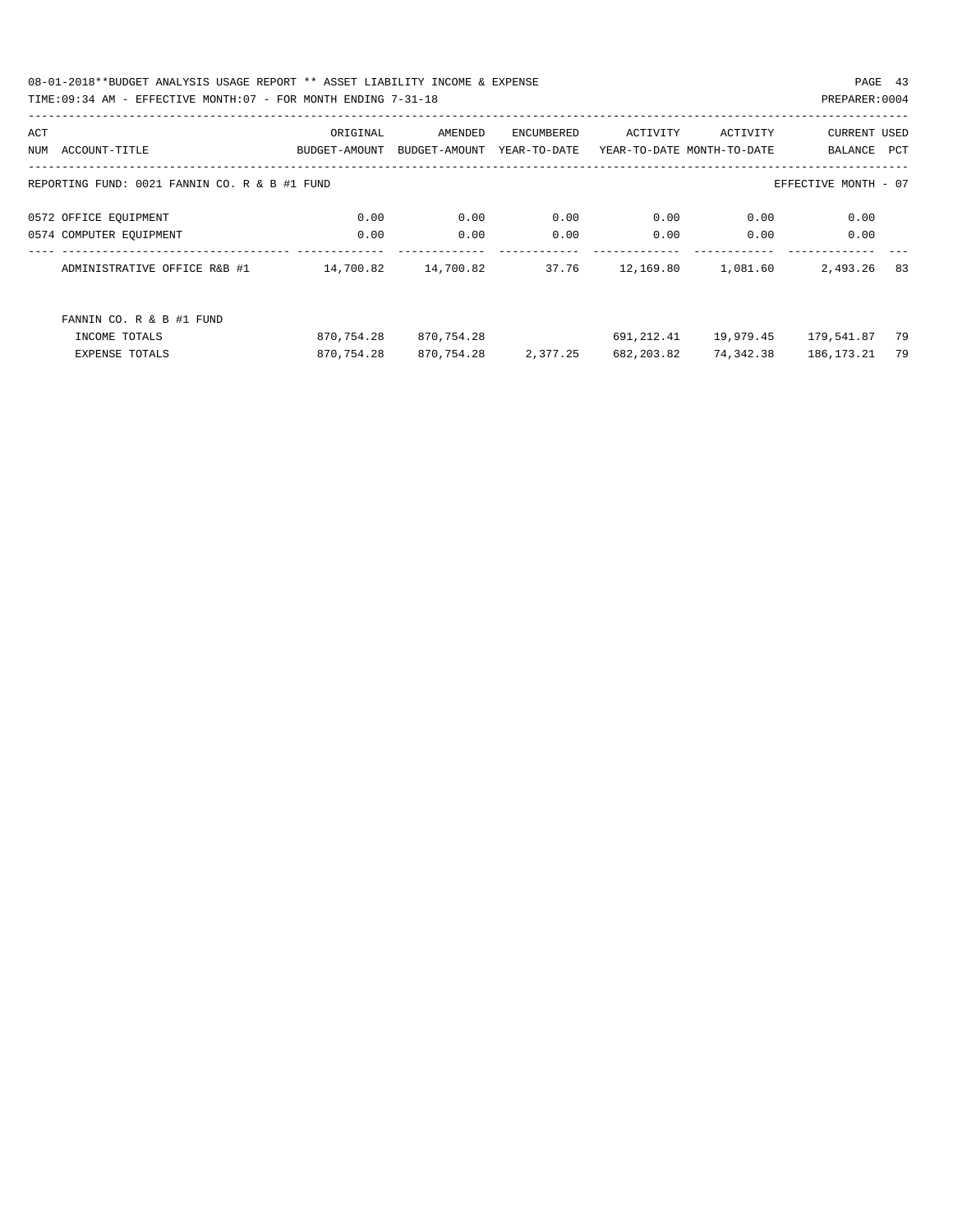|     | 08-01-2018**BUDGET ANALYSIS USAGE REPORT ** ASSET LIABILITY INCOME & EXPENSE<br>TIME: 09:34 AM - EFFECTIVE MONTH: 07 - FOR MONTH ENDING 7-31-18 |           |            |            |                                                                                 |                                       | PAGE 44<br>PREPARER: 0004   |                |
|-----|-------------------------------------------------------------------------------------------------------------------------------------------------|-----------|------------|------------|---------------------------------------------------------------------------------|---------------------------------------|-----------------------------|----------------|
| ACT | NUM ACCOUNT-TITLE                                                                                                                               | ORIGINAL  | AMENDED    | ENCUMBERED | ACTIVITY<br>BUDGET-AMOUNT BUDGET-AMOUNT YEAR-TO-DATE YEAR-TO-DATE MONTH-TO-DATE | ACTIVITY                              | CURRENT USED<br>BALANCE PCT |                |
|     | REPORTING FUND: 0022 FANNIN CO. R & B #2 FUND                                                                                                   |           |            |            |                                                                                 |                                       | EFFECTIVE MONTH - 07        |                |
|     | 0100 PAYROLL                                                                                                                                    |           |            |            |                                                                                 |                                       |                             |                |
|     | 0100 PAYROLL                                                                                                                                    |           |            |            | 0.00                                                                            | 0.00                                  | 0.00                        |                |
|     | ----- --------<br>PAYROLL                                                                                                                       |           |            |            | -----<br>0.00                                                                   | ---------<br>0.00                     | 0.00                        |                |
|     | 0102 A/P CLEARING                                                                                                                               |           |            |            |                                                                                 |                                       |                             |                |
|     | 0100 A/P CLEARING                                                                                                                               |           |            |            | 0.00                                                                            | 0.00                                  | 0.00                        |                |
|     | A/P CLEARING                                                                                                                                    |           |            |            | ---------<br>0.00                                                               | ---------<br>0.00                     | 0.00                        |                |
|     | 0103 CASH                                                                                                                                       |           |            |            |                                                                                 |                                       |                             |                |
|     | 0100 R&B#2- COMBINED FUNDS CHECKING                                                                                                             |           |            |            |                                                                                 | 22,939.28 31,507.19- 200,801.43       |                             |                |
|     | 0175 TEXPOOL                                                                                                                                    |           |            |            |                                                                                 | 127, 775. 47- 375. 46 252, 644. 90    |                             |                |
|     | CASH                                                                                                                                            |           |            |            |                                                                                 | $104,836.19 - 31,131.73 - 453,446.33$ |                             |                |
|     | 0120 RECEIVABLES                                                                                                                                |           |            |            |                                                                                 |                                       |                             |                |
|     | 0311 TAXES RECEIVABLE                                                                                                                           |           |            |            | 0.00                                                                            | 0.00                                  | 32,900.60                   |                |
|     | 0312 DUE FROM OTHER GOVERNMENT                                                                                                                  |           |            |            | 0.00                                                                            | 0.00                                  | 7,258.43                    |                |
|     | 0313 DUE FROM OTHER FUNDS                                                                                                                       |           |            |            | 0.00                                                                            | 0.00                                  | 10,399.94                   |                |
|     | 0315 INVENTORY ASSET                                                                                                                            |           |            |            | 0.00<br>$---$                                                                   | 0.00<br>$- - - - - -$                 | 41,975.72<br>----------     |                |
|     | RECEIVABLES                                                                                                                                     |           |            |            | 0.00                                                                            | 0.00                                  | 92,534.69                   |                |
|     | 0200 LIABILITY ACCOUNT                                                                                                                          |           |            |            |                                                                                 |                                       |                             |                |
|     | 0150 ACCRUED SALARY PAYABLE                                                                                                                     |           |            |            | 0.00                                                                            | 0.00                                  | 10,638.97                   |                |
|     | 0155 ACCRUED FRINGE BENEFITS                                                                                                                    |           |            |            | 0.00                                                                            | 0.00                                  | 5,217.20                    |                |
|     | 0200 DEFERRED TAX REVENUE                                                                                                                       |           |            |            | 0.00                                                                            | 0.00                                  | 29,990.98                   |                |
|     | 0910 SYSTEM ADDED LIABILITY LINE-ITEM                                                                                                           |           |            |            | $9,878.53-$                                                                     | 0.00                                  | $9,878.53-$                 |                |
|     | LIABILITY ACCOUNT                                                                                                                               |           |            |            | $9,878.53-$                                                                     | 0.00                                  | 35,968.62                   |                |
|     | 0207 DUE TO FUND                                                                                                                                |           |            |            |                                                                                 |                                       |                             |                |
|     | 0070 DUE TO RIGHT OF WAY                                                                                                                        |           |            |            | 0.00                                                                            | 0.00                                  | 0.00                        |                |
|     | DUE TO FUND                                                                                                                                     |           |            |            | 0.00                                                                            | 0.00                                  | 0.00                        |                |
|     | 0271 EQUITY ACCOUNT                                                                                                                             |           |            |            |                                                                                 |                                       |                             |                |
|     | 0200 EQUITY ACCOUNT                                                                                                                             |           |            |            | 0.00                                                                            |                                       | 0.00 604,970.06             |                |
|     | EQUITY ACCOUNT                                                                                                                                  |           |            |            | 0.00                                                                            | 0.00                                  | 604,970.06                  |                |
|     | 0300 TOTAL REV/TRANSFERS                                                                                                                        |           |            |            |                                                                                 |                                       |                             |                |
|     | 0122 BEGINNING CASH BALANCE                                                                                                                     | 72,428.09 | 259,798.55 |            | 0.00                                                                            | 0.00                                  | 259,798.55                  | 00             |
|     | TOTAL REV/TRANSFERS                                                                                                                             | 72,428.09 | 259,798.55 | 0.00       | 0.00                                                                            | 0.00                                  | 259,798.55                  | 0 <sub>0</sub> |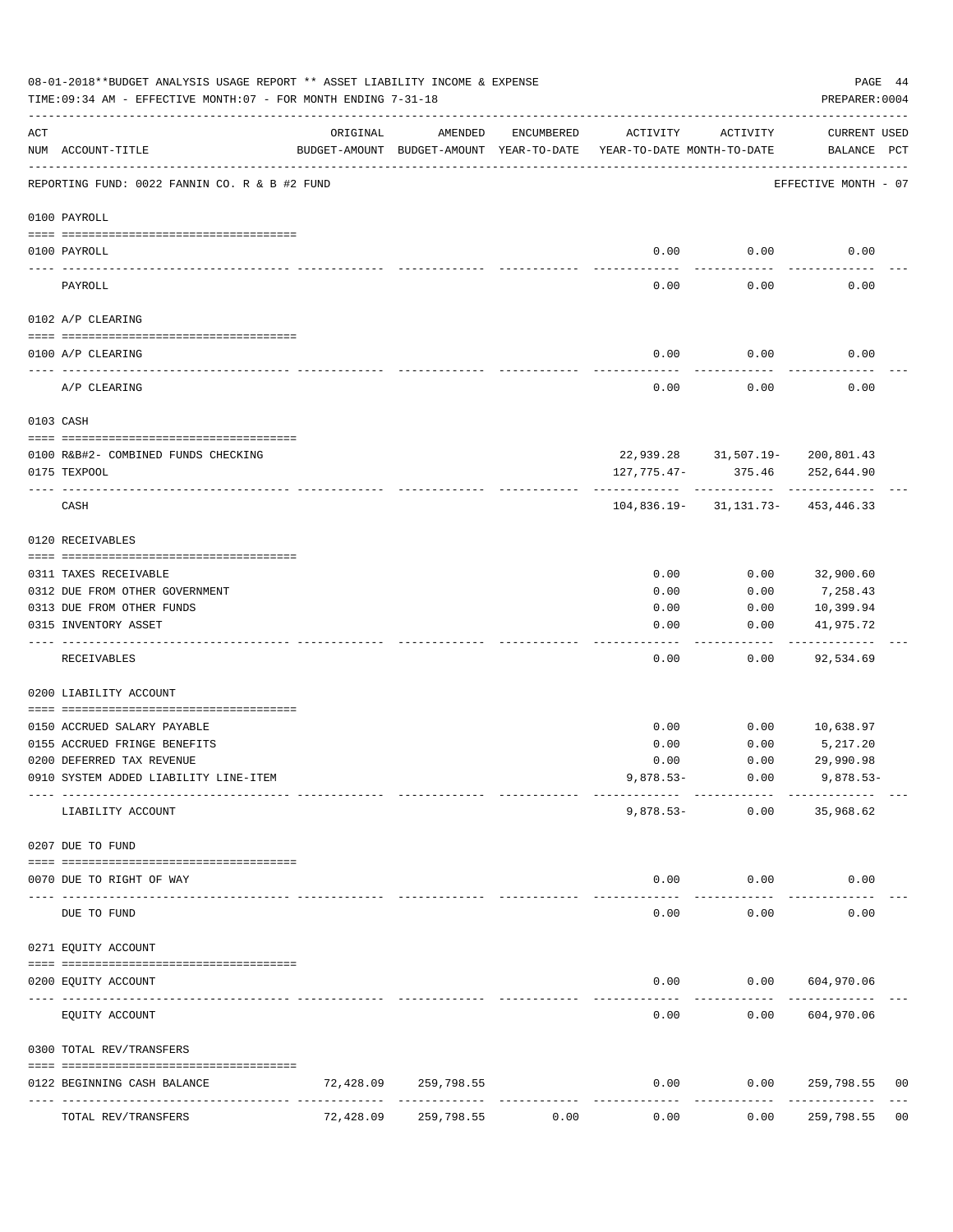|     | 08-01-2018**BUDGET ANALYSIS USAGE REPORT ** ASSET LIABILITY INCOME & EXPENSE<br>TIME: 09:34 AM - EFFECTIVE MONTH: 07 - FOR MONTH ENDING 7-31-18 |                                                                                 |                                |                |                           |                                        | PAGE 45<br>PREPARER: 0004                    |
|-----|-------------------------------------------------------------------------------------------------------------------------------------------------|---------------------------------------------------------------------------------|--------------------------------|----------------|---------------------------|----------------------------------------|----------------------------------------------|
| ACT | NUM ACCOUNT-TITLE                                                                                                                               | ORIGINAL<br>BUDGET-AMOUNT BUDGET-AMOUNT YEAR-TO-DATE YEAR-TO-DATE MONTH-TO-DATE | AMENDED                        | ENCUMBERED     | ACTIVITY                  | ACTIVITY                               | <b>CURRENT USED</b><br>BALANCE PCT           |
|     | REPORTING FUND: 0022 FANNIN CO. R & B #2 FUND                                                                                                   |                                                                                 |                                |                |                           |                                        | EFFECTIVE MONTH - 07                         |
|     | 0310 PROPERTY TAXES                                                                                                                             |                                                                                 |                                |                |                           |                                        |                                              |
|     | 0110 CURRENT TAXES                                                                                                                              |                                                                                 | 523, 125.60 523, 125.60        |                |                           |                                        | 506,459.33 3,141.51 16,666.27 97             |
|     | 0120 DELINQUENT TAXES                                                                                                                           | 8,068.00                                                                        | 8,068.00<br>-----------        |                | ------------              | 11,516.20 658.48<br>------------       | 3,448.20+ 143<br>-----------                 |
|     | PROPERTY TAXES                                                                                                                                  |                                                                                 | 531, 193.60 531, 193.60        |                |                           | $0.00$ 517,975.53 3,799.99             | 13,218.07 98                                 |
|     | 0318 OTHER TAXES                                                                                                                                |                                                                                 |                                |                |                           |                                        |                                              |
|     | 0120 PAY N LIEU TAX/GRASSLAND                                                                                                                   | 1,500.00                                                                        | 1,500.00                       |                | 1,925.68                  |                                        | $0.00$ $425.68 + 128$                        |
|     | 0121 PAY N LIEU TAX/UPPER TRINITY                                                                                                               | 0.00                                                                            | 0.00                           |                | 1,029.94                  |                                        | $0.00$ 1,029.94+                             |
|     | 0160 SALES TAX REVENUES                                                                                                                         | 47,659.00                                                                       | 47,659.00                      |                | 47,345.73                 | 5,272.19                               | 313.27 99                                    |
|     | OTHER TAXES                                                                                                                                     | ------------<br>49,159.00                                                       |                                | 49,159.00 0.00 | ------------<br>50,301.35 | ------------<br>5,272.19               | 1,142.35+ 102                                |
|     | 0321 FEES OF TAX COLLECTOR                                                                                                                      |                                                                                 |                                |                |                           |                                        |                                              |
|     | 0200 CAR REGISTRATION/SALES TAX                                                                                                                 |                                                                                 | 99,470.00 99,470.00            |                |                           |                                        | 85,319.69   0.00   14,150.31   86            |
|     | 0300 COUNTY'S ADDITIONAL \$10                                                                                                                   | 65,285.00                                                                       | 65,285.00                      |                |                           |                                        | 67,067.85 6,780.14 1,782.85+103              |
|     | FEES OF TAX COLLECTOR                                                                                                                           | 164,755.00                                                                      | -------------                  |                |                           |                                        |                                              |
|     | 0330 GRANTS                                                                                                                                     |                                                                                 |                                |                |                           |                                        |                                              |
|     | 0200 FEMA GRANT                                                                                                                                 | 0.00                                                                            | 0.00                           |                | 0.00                      | 0.00                                   | 0.00                                         |
|     |                                                                                                                                                 |                                                                                 |                                |                |                           |                                        |                                              |
|     | GRANTS                                                                                                                                          | 0.00                                                                            | 0.00                           | 0.00           | 0.00                      | 0.00                                   | 0.00                                         |
|     | 0350 FINES                                                                                                                                      |                                                                                 |                                |                |                           |                                        |                                              |
|     |                                                                                                                                                 |                                                                                 |                                |                |                           |                                        |                                              |
|     | 0403 COUNTY CLERK FINES                                                                                                                         | 14,007.00                                                                       | 14,007.00                      |                |                           | 8,492.03 0.00                          | 5,514.97<br>61                               |
|     | 0450 DISTRICT CLERK FINES<br>0455 J. P. #1 FINES                                                                                                | 13,176.00<br>9,133.00                                                           | 13,176.00<br>9,133.00          |                | 5,845.35                  | 8, 294.32 827.04 4, 881.68<br>1,092.52 | 63<br>3,287.65<br>64                         |
|     | 0456 J. P. #2 FINES                                                                                                                             | 2,000.00                                                                        | 2,000.00                       |                |                           | 2,807.23 429.54                        | 807.23+ 140                                  |
|     | 0457 J. P. #3 FINES                                                                                                                             | 2,500.00                                                                        | 2,500.00                       |                |                           |                                        | 4,050.31 899.48 1,550.31+162                 |
|     | ---------------------------------<br>FINES                                                                                                      | -------------<br>40,816.00                                                      | -------------                  | 40,816.00 0.00 |                           |                                        | 29,489.24 3,248.58 11,326.76 72              |
|     |                                                                                                                                                 |                                                                                 |                                |                |                           |                                        |                                              |
|     | 0360 INTEREST EARNINGS                                                                                                                          |                                                                                 |                                |                |                           |                                        |                                              |
|     | 0100 INTEREST EARNINGS                                                                                                                          |                                                                                 | 225.00 225.00<br>------------- |                |                           |                                        | $4,403.91$ $389.54$ $4,178.91+957$           |
|     | INTEREST EARNINGS                                                                                                                               | 225.00                                                                          | 225.00                         |                |                           |                                        | $0.00$ 4,403.91 389.54 4,178.91+957          |
|     | 0364 SALE OF EQUIPMENT                                                                                                                          |                                                                                 |                                |                |                           |                                        |                                              |
|     | 0163 SALE OF EQUIPMENT                                                                                                                          |                                                                                 | 5,000.00 5,000.00              |                |                           |                                        | $0.00$ $0.00$ $5,000.00$ $00$                |
|     | SALE OF EQUIPMENT                                                                                                                               | 5,000.00                                                                        |                                | 5,000.00 0.00  | 0.00                      | ------------<br>0.00                   | -------------<br>5,000.00 00                 |
|     | 0370 MISCELLANEOUS REVENUES                                                                                                                     |                                                                                 |                                |                |                           |                                        |                                              |
|     |                                                                                                                                                 |                                                                                 |                                |                |                           |                                        |                                              |
|     | 0120 STATE LATERAL ROAD<br>0125 TDT WEIGHT FEES                                                                                                 | 10,000.00<br>18,000.00                                                          | 10,000.00<br>18,000.00         |                | 20,213.07<br>13,110.19    |                                        | $0.00$ $10,213.07+202$<br>$0.00$ 4,889.81 73 |
|     | 0130 REFUNDS & MISCELLANEOUS                                                                                                                    | 0.00                                                                            | 0.00                           |                | 601.60                    | 0.00                                   | $601.60+$                                    |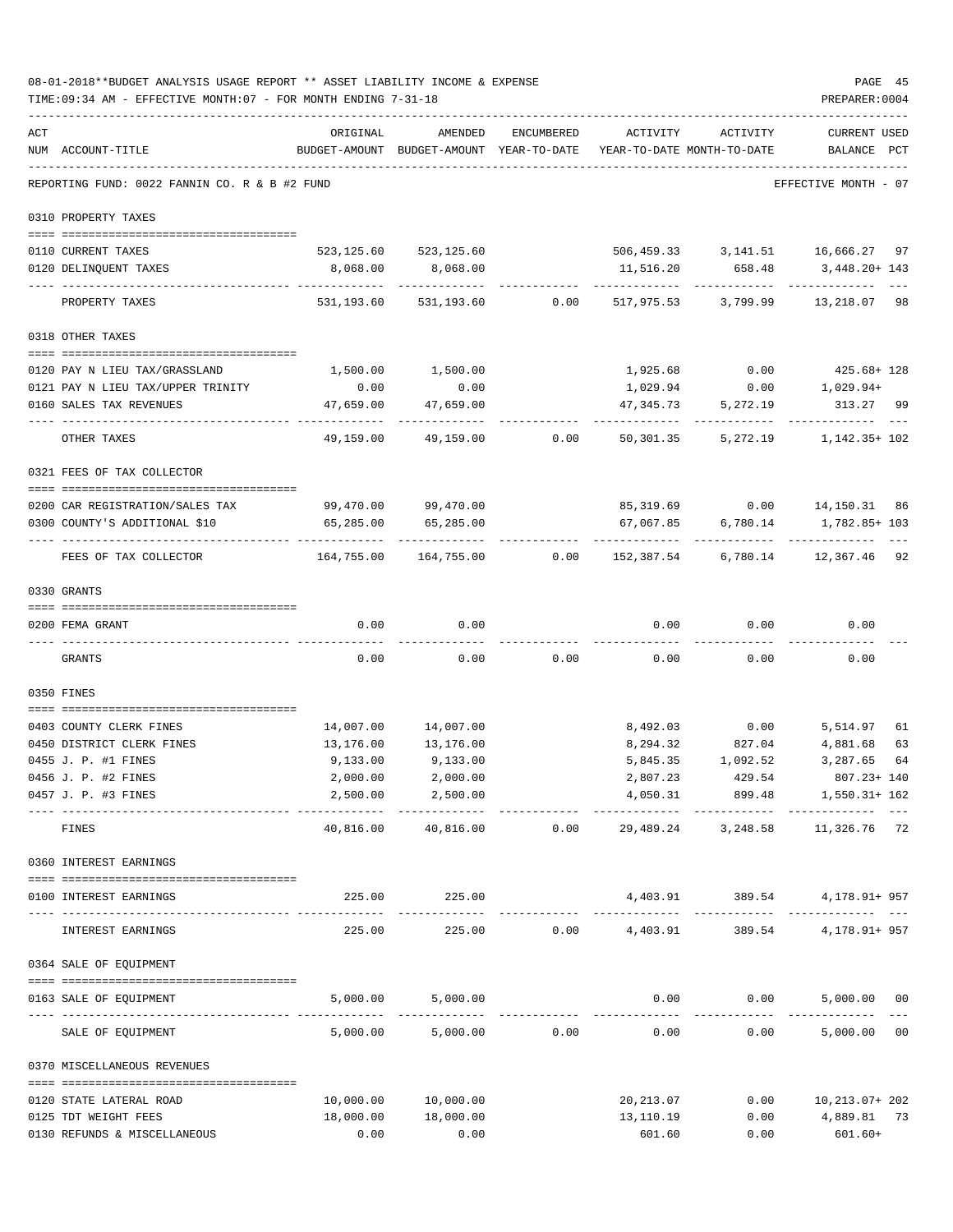| ACT |                                                         | ORIGINAL           | AMENDED                    | <b>ENCUMBERED</b> | ACTIVITY                   | ACTIVITY          | <b>CURRENT USED</b>     |
|-----|---------------------------------------------------------|--------------------|----------------------------|-------------------|----------------------------|-------------------|-------------------------|
|     | NUM ACCOUNT-TITLE                                       | BUDGET-AMOUNT      | BUDGET-AMOUNT YEAR-TO-DATE |                   | YEAR-TO-DATE MONTH-TO-DATE |                   | BALANCE<br>PCT          |
|     | REPORTING FUND: 0022 FANNIN CO. R & B #2 FUND           |                    |                            |                   |                            |                   | EFFECTIVE MONTH - 07    |
|     | 0131 AUTOMOBILE INSURANCE LOSS PAYMENT                  | 0.00               | 29,871.00                  |                   | 29,871.00                  | 0.00              | $0.00$ 100              |
|     | 0140 PROCEEDS OF LOAN                                   | 0.00               | 0.00                       |                   | 0.00                       | 0.00              | 0.00                    |
|     | 0145 REIMBURSEMENT OF MATERIALS                         | 5,000.00           | 5,000.00                   |                   | 7,878.08                   | 957.20            | 2,878.08+ 158           |
|     | 0150 TRENTON HIGH MEADOWS SUBDIVISION                   | 4,000.00           | 4,000.00                   |                   | 4,200.00                   | 0.00              | $200.00 + 105$          |
|     | MISCELLANEOUS REVENUES                                  | 37,000.00          | 66,871.00                  | 0.00              | 75,873.94                  | 957.20            | $9,002.94 + 113$        |
|     | 0509 CONTINGENCY                                        |                    |                            |                   |                            |                   |                         |
|     |                                                         |                    |                            |                   |                            |                   |                         |
|     | 0475 CONTINGENCY                                        | 10,760.65          | 10,760.65                  | 0.00              | 0.00                       | 0.00              | 10,760.65 00            |
|     | CONTINGENCY                                             | 10,760.65          | 10,760.65                  | 0.00              | 0.00                       | 0.00              | 10,760.65<br>00         |
|     | 0622 ROAD & BRIDGE 2                                    |                    |                            |                   |                            |                   |                         |
|     |                                                         |                    |                            |                   |                            |                   |                         |
|     | 0100 COMPENSATION PAY                                   | 0.00               | 0.00                       | 0.00              | 0.00                       | 0.00              | 0.00                    |
|     | 0101 SALARY ELECTED OFFICIAL                            | 60,894.15          | 60,894.15                  | 0.00              | 51,525.98                  | 4,684.18          | 9,368.17<br>85          |
|     | 0105 SALARY SECRETARY<br>0106 SALARY PRECINCT EMPLOYEES | 0.00               | 0.00                       | 0.00              | 0.00                       | 0.00<br>16,442.68 | 0.00                    |
|     | 0107 REGULAR-TEMP. PART-TIME                            | 213,754.97<br>0.00 | 213,754.97<br>0.00         | 0.00<br>0.00      | 180,869.48<br>0.00         | 0.00              | 32,885.49<br>85<br>0.00 |
|     |                                                         |                    |                            |                   |                            |                   |                         |
|     | 0199 TOTAL SALARIES                                     | 274,649.12         | 274,649.12                 | 0.00              | 232,395.46                 | 21,126.86         | 42,253.66<br>85         |
|     | 0201 SOCIAL SECURITY TAXES                              | 17,065.44          | 17,065.44                  | 0.00              | 13,860.34                  | 1,255.44          | 3,205.10<br>81          |
|     | 0202 GROUP HEALTH INSURANCE                             | 83,956.80          | 83,956.80                  | 0.00              | 69,963.20                  | 6,996.32          | 13,993.60<br>83         |
|     | 0203 RETIREMENT                                         | 31,255.07          | 31,255.07                  | 0.00              | 26,385.33                  | 2,429.60          | 4,869.74<br>84          |
|     | 0204 WORKERS' COMPENSATION                              | 8,965.36           | 8,965.36                   | 0.00              | 7,272.64                   | 0.00              | 81<br>1,692.72          |
|     | 0205 MEDICARE TAX                                       | 3,991.11           | 3,991.11                   | 0.00              | 3,241.40                   | 293.60            | 749.71<br>81            |
|     | 0206 UNEMPLOYMENT EXPENSE                               | 0.00               | 0.00                       | 0.00              | 0.00                       | 0.00              | 0.00                    |
|     | 0299 TOTAL EMPLOYEE BENEFITS                            | 145,233.78         | 145, 233. 78               | 0.00              | 120,722.91                 | 10,974.96         | 24,510.87<br>83         |
|     | 0312 CONTRACT LABOR                                     | 0.00               | 0.00                       | 0.00              | 0.00                       | 0.00              | 0.00                    |
|     | 0314 EMPLOYEE PHYSICALS/DOT TESTING                     | 400.00             | 400.00                     | 0.00              | 160.00                     | 40.00             | 240.00<br>40            |
|     | 0340 SHOP SUPPLIES                                      | 4,000.00           | 4,000.00                   | 0.00              | 1,695.38                   | 327.00            | 2,304.62<br>42          |
|     | 0341 R & B MAT. ROCK & GRAVEL                           | 145,000.00         | 170,000.00                 | 0.00              | 140,390.35                 | 5,805.48          | 29,609.65<br>83         |
|     | 0342 R & B MAT. CULVERTS                                | 15,000.00          | 15,000.00                  | 0.00              | 12,266.36                  | 0.00              | 2,733.64<br>82          |
|     | 0343 R & B MAT. HARDWRE & LUMB                          | 6,000.00           | 6,000.00                   | 0.00              | 1,109.67                   | 255.98            | 4,890.33<br>18          |
|     | 0344 R & B MAT. ASPHALT/RD OIL                          | 42,000.00          | 42,000.00                  | 0.00              | 18,590.91                  | 0.00              | 44<br>23,409.09         |
|     | 0345 CHEMICALS                                          | 1,000.00           | 1,000.00                   | 0.00              | 141.84                     | 141.84            | 858.16<br>14            |
|     | 0346 CETRZ EXPENDITURES                                 | 0.00               | 0.00                       | 0.00              | 0.00                       | 0.00              | 0.00                    |
|     | 0350 DEBRIS REMOVAL                                     | 0.00               | 0.00                       | 0.00              | 0.00                       | 0.00              | 0.00                    |
|     | 0395 UNIFORMS                                           | 2,800.00           | 2,800.00                   | 0.00              | 2,212.84                   | 234.53            | 587.16<br>79            |
|     | 0399 TOTAL R&B MATERIALS                                | 216,200.00         | 241,200.00                 | -----<br>0.00     | 176,567.35                 | 6,804.83          | 64,632.65 73            |
|     | 0400 LEGAL FEES                                         | 0.00               | 0.00                       | 0.00              | 0.00                       | 0.00              | 0.00                    |
|     | 0420 UTILITY TELEPHONE                                  | 1,250.00           | 1,715.00                   | 0.00              | 1,414.48                   | 147.94            | 300.52<br>82            |
|     | 0421 CELL PHONE ALLOWANCE                               | 600.00             | 600.00                     | 0.00              | 500.00                     | 50.00             | 100.00<br>83            |
|     | 0427 OUT OF COUNTY TRAVEL                               | 800.00             | 800.00                     | 0.00              | 40.00                      | 0.00              | 05<br>760.00            |
|     | 0430 BIDS, NOTICES & PERMITS                            | 1,000.00           | 1,000.00                   | 0.00              | 120.83                     | 64.80             | 879.17<br>12            |
|     | 0435 PRINTING                                           | 100.00             | 100.00                     | 0.00              | 0.00                       | 0.00              | 100.00<br>00            |
|     | 0440 UTILITY ELECTRICITY                                | 2,000.00           | 2,000.00                   | 0.00              | 1,273.88                   | 138.21            | 726.12<br>64            |
|     | 0441 UTILITY GAS                                        | 750.00             | 750.00                     | 0.00              | 765.29                     | 61.46             | $15.29 - 102$           |
|     | 0442 UTILITY WATER                                      | 800.00             | 800.00                     | 0.00              | 692.91                     | 76.83             | 107.09<br>87            |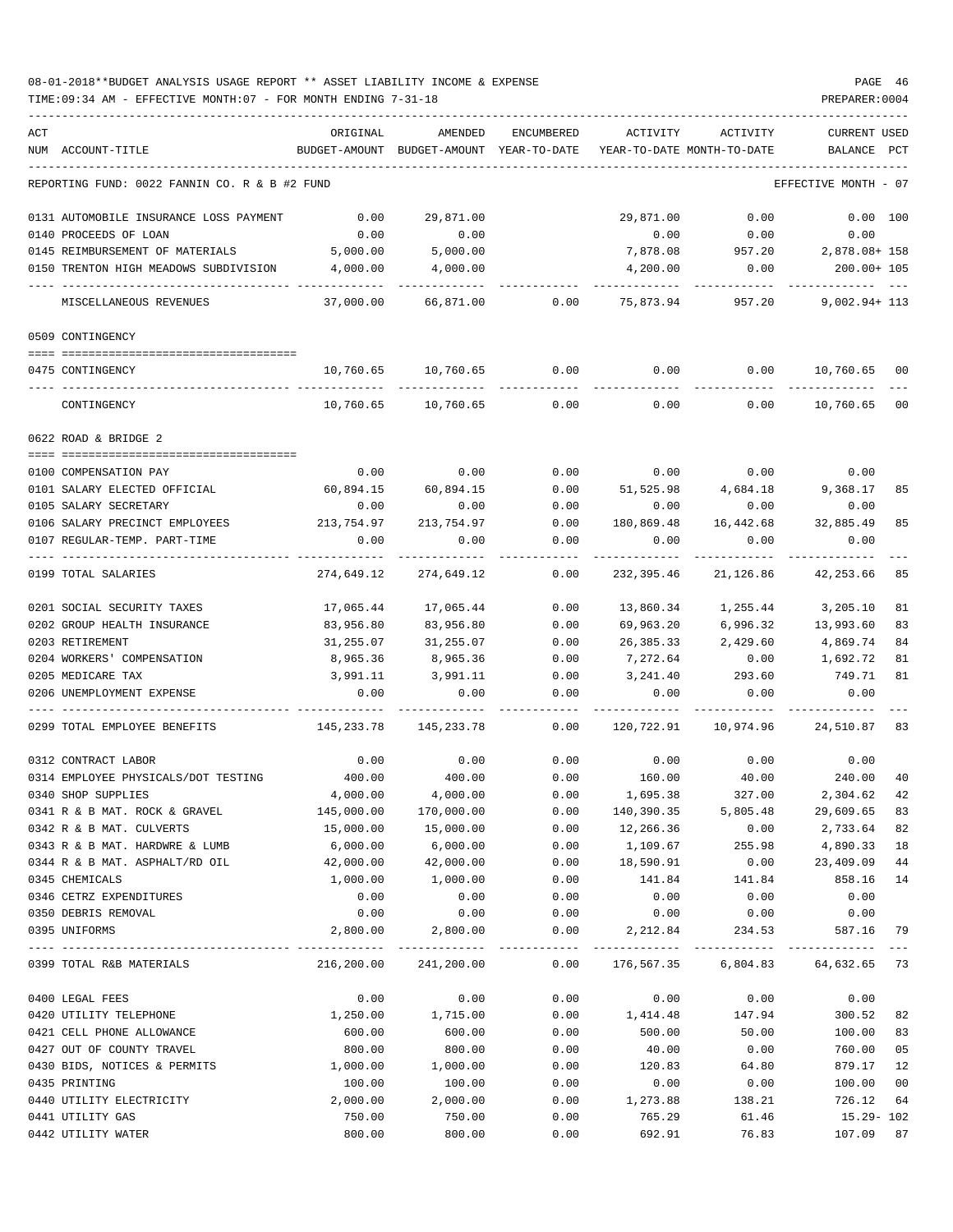TIME:09:34 AM - EFFECTIVE MONTH:07 - FOR MONTH ENDING 7-31-18

| ACT |                                               | ORIGINAL   | AMENDED                                  | ENCUMBERED    | ACTIVITY   | ACTIVITY                   | <b>CURRENT USED</b>  |              |
|-----|-----------------------------------------------|------------|------------------------------------------|---------------|------------|----------------------------|----------------------|--------------|
|     | NUM ACCOUNT-TITLE                             |            | BUDGET-AMOUNT BUDGET-AMOUNT YEAR-TO-DATE |               |            | YEAR-TO-DATE MONTH-TO-DATE | BALANCE              | $_{\rm PCT}$ |
|     | REPORTING FUND: 0022 FANNIN CO. R & B #2 FUND |            |                                          |               |            |                            | EFFECTIVE MONTH - 07 |              |
|     |                                               |            |                                          |               |            |                            |                      |              |
|     | 0443 TRASH PICKUP                             | 1,300.00   | 1,300.00                                 | 0.00          | 960.75     | 0.00                       | 339.25               | 74           |
|     | 0447 REPEATER SERVICE CONTRACT                | 682.32     | 682.32                                   | 0.00          | 686.32     | 0.00                       | $4.00 - 101$         |              |
|     | 0450 R&M BUILDING                             | 2,000.00   | 2,000.00                                 | 0.00          | 340.56     | 340.56                     | 1,659.44             | 17           |
|     | 0453 COMPUTER SOFTWARE                        | 0.00       | 0.00                                     | 0.00          | 0.00       | 0.00                       | 0.00                 |              |
|     | 0457 R & M MACHINERY GAS & OIL                | 70,000.00  | 70,000.00                                | 0.00          | 54, 373.49 | 9,223.34                   | 15,626.51            | 78           |
|     | 0458 R & M MACHINERY PARTS                    | 25,000.00  | 34,535.00                                | 0.00          | 26,705.03  | $2,222.12-$                | 7,829.97             | 77           |
|     | 0459 R & M MACH. TIRES & TUBES                | 15,000.00  | 15,000.00                                | 0.00          | 9,231.62   | 1,548.04                   | 5,768.38             | 62           |
|     | 0460 EQUIPMENT RENTAL/LEASE                   | 0.00       | 0.00                                     | 0.00          | 0.00       | 0.00                       | 0.00                 |              |
|     | 0480 BOND                                     | 0.00       | 0.00                                     | 0.00          | 0.00       | 0.00                       | 0.00                 |              |
|     | 0482 INSURANCE                                | 8,500.00   | 8,500.00                                 | 0.00          | 7,453.93   | 2,162.00                   | 1,046.07             | 88           |
|     | 0485 PRISONER SUPPLIES                        | 0.00       | 0.00                                     | 0.00          | 0.00       | 0.00                       | 0.00                 |              |
|     | 0488 FANNIN RURAL RAIL DISTRICT               | 0.00       | 0.00                                     | 0.00          | 0.00       | 0.00                       | 0.00                 |              |
|     | 0490 MISCELLANEOUS                            | 1,000.00   | 1,000.00                                 | 0.00          | 0.00       | 0.00                       | 1,000.00             | 00           |
|     | 0491 SOIL & WATER CONSERVATION                | 250.00     | 250.00                                   | 0.00          | 250.00     | 0.00                       | 0.00                 | 100          |
|     | 0492 TDRA FLOOD CASH MATCH                    | 0.00       | 0.00                                     | 0.00          | 0.00       | 0.00                       | 0.00                 |              |
|     | 0493 TRENTON HIGH MEADOWS SUBDIVISION         | 4,000.00   | 4,000.00                                 | 0.00          | 0.00       | 0.00                       | 4,000.00             | 00           |
|     | 0494 FLOOD CONTROL SITE MAINTENANCE           | 4,000.00   | 4,000.00                                 | 0.00          | 4,000.00   | 0.00                       | 0.00                 | 100          |
|     | 0495 PIPELINE SALES TAX REIMBURSEMENT         | 0.00       | 0.00                                     | 0.00          | 0.00       | 0.00                       | 0.00                 |              |
|     | 0496 TCOG HAZARDOUS WASTEMATCH                | 0.00       | 0.00                                     | 0.00          | 0.00       | 0.00                       | 0.00                 |              |
|     | 0499 TOTAL SER.& OTHER CHARGES                | 139,032.32 | 149,032.32                               | 0.00          | 108,809.09 | 11,591.06                  | 40,223.23 73         |              |
|     | 0500 LAND                                     |            |                                          |               | 0.00       | 0.00                       | 0.00                 |              |
|     | 0535 BUILDING                                 |            |                                          |               | 0.00       | 0.00                       | 0.00                 |              |
|     | 0562 LAND/BUILDING                            | 0.00       | 0.00                                     | 0.00          | 0.00       | 0.00                       | 0.00                 |              |
|     | 0570 COMPUTER EQUIPMENT                       | 0.00       | 0.00                                     | 0.00          | 0.00       | 0.00                       | 0.00                 |              |
|     | 0571 PURCHASE OF MACH./EQUIP.                 | 100,000.00 | 282, 241.46                              | 0.00          | 274,644.10 | 0.00                       | 7,597.36             | 97           |
|     | 0573 RADIO EQUIPMENT                          | 0.00       | 0.00                                     | 0.00          | 0.00       | 0.00                       | 0.00                 |              |
|     | 0575 LAND/BUILDING                            |            |                                          |               | 0.00       | 0.00                       | 0.00                 |              |
|     | 0580 PRECINCT BRIDGE                          | 0.00       | 0.00                                     | 0.00          | 0.00       | 0.00                       | 0.00                 |              |
|     |                                               |            |                                          |               |            |                            |                      |              |
|     | 0599 CAPITAL OUTLAY                           | 100,000.00 | 282, 241.46                              | 0.00          | 274,644.10 | 0.00                       | 7,597.36             | 97           |
|     | ROAD & BRIDGE 2                               | 875,115.22 | 1,092,356.68                             | 0.00          | 913,138.91 | 50,497.71                  | 179,217.77           | 84           |
|     | 0625 ADMINISTRATIVE OFFICE R&B #2             |            |                                          |               |            |                            |                      |              |
|     |                                               |            |                                          |               |            |                            |                      |              |
|     | 0105 SALARY SECRETARY                         | 9,593.48   | 9,593.48                                 | 0.00          | 8,117.56   | 737.96                     | 1,475.92             | 85           |
|     | 0201 SOCIAL SECURITY TAXES                    | 594.80     | 594.80                                   | 0.00          | 370.34     | 32.58                      | 224.46               | 62           |
|     | 0202 GROUP HEALTH INSURANCE                   | 2,623.65   | 2,623.65                                 | 0.00          | 2,186.40   | 218.64                     | 437.25               | 83           |
|     | 0203 RETIREMENT                               | 1,091.74   | 1,091.74                                 | 0.00          | 921.63     | 84.86                      | 170.11               | 84           |
|     | 0204 WORKERS' COMPENSATION                    | 40.29      | 40.29                                    | 0.00          | 33.66      | 0.00                       | 6.63                 | 84           |
|     | 0205 MEDICARE TAX                             | 139.11     | 139.11                                   | 0.00          | 86.62      | 7.62                       | 52.49                | 62           |
|     | 0310 OFFICE SUPPLIES                          | 100.00     | 100.00                                   | 0.00          | 100.00     | 0.00                       | $0.00$ 100           |              |
|     | 0311 POSTAL EXPENSES                          | 0.00       | 0.00                                     | 0.00          | 0.00       | 0.00                       | 0.00                 |              |
|     | 0353 COMPUTER EXPENSE                         | 500.00     | 500.00                                   | 0.00          | 409.30     | 0.00                       | 90.70                | 82           |
|     | 0427 OUT OF COUNTY TRAVEL                     | 0.00       | 0.00                                     | 0.00          | 0.00       | 0.00                       | 0.00                 |              |
|     | 0480 BOND                                     | 17.75      | 17.75                                    | 0.00          | 24.75      | 0.00                       | $7.00 - 139$         |              |
|     | 0572 OFFICE EQUIPMENT                         | 0.00       | 0.00                                     | 0.00          | 0.00       | 0.00                       | 0.00                 |              |
|     | 0574 COMPUTER EQUIPMENT                       | 0.00       | 0.00                                     | 0.00<br>$---$ | 0.00       | 0.00                       | 0.00                 |              |
|     | ADMINISTRATIVE OFFICE R&B #2                  | 14,700.82  | 14,700.82                                | 0.00          | 12,250.26  | 1,081.66                   | 2,450.56 83          |              |

FANNIN CO. R & B #2 FUND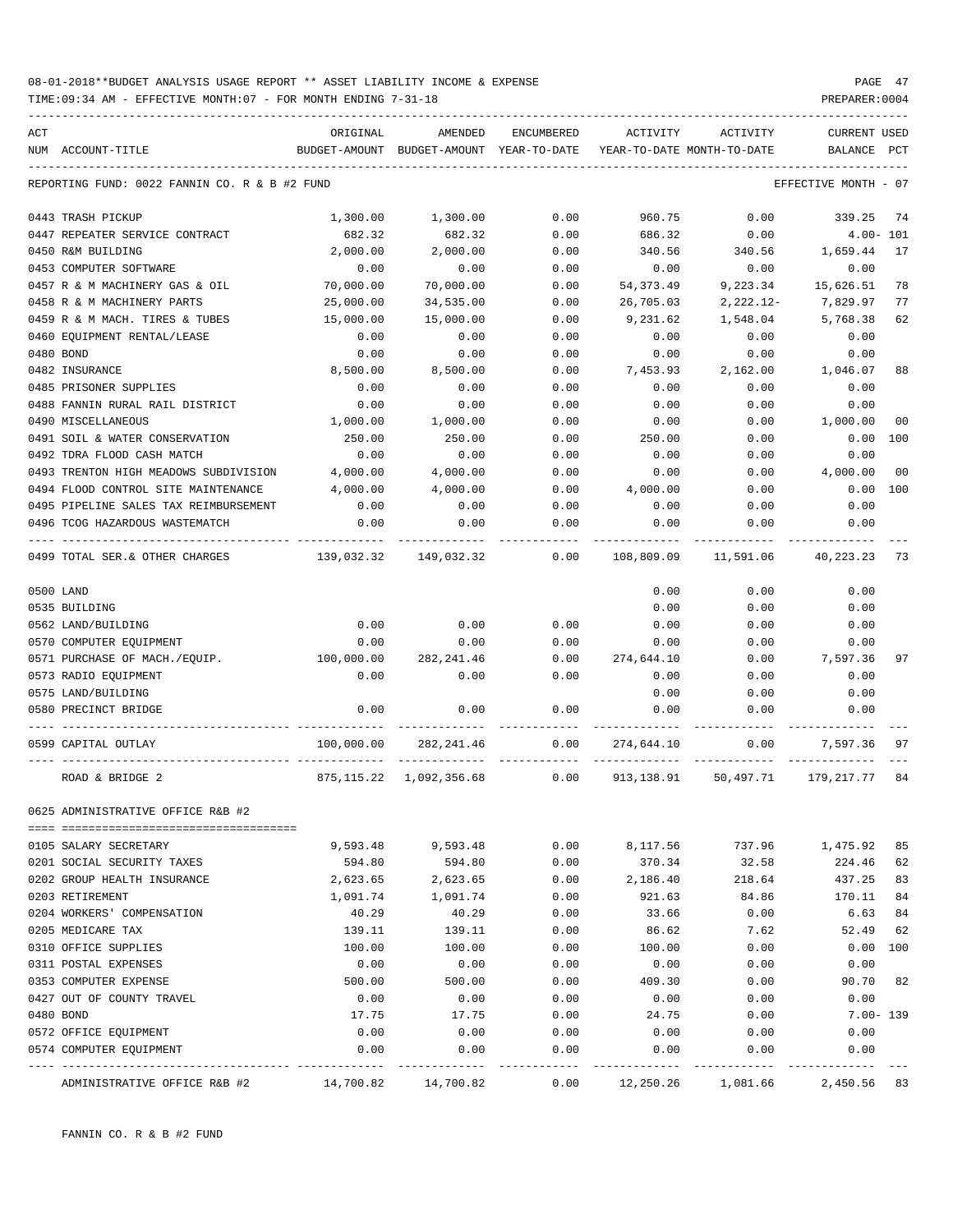|     | 08-01-2018**BUDGET ANALYSIS USAGE REPORT ** ASSET LIABILITY INCOME & EXPENSE<br>PAGE 48 |               |                         |                   |             |                            |                      |     |  |  |  |
|-----|-----------------------------------------------------------------------------------------|---------------|-------------------------|-------------------|-------------|----------------------------|----------------------|-----|--|--|--|
|     | TIME: 09:34 AM - EFFECTIVE MONTH: 07 - FOR MONTH ENDING 7-31-18<br>PREPARER: 0004       |               |                         |                   |             |                            |                      |     |  |  |  |
|     |                                                                                         |               |                         |                   |             |                            |                      |     |  |  |  |
| ACT |                                                                                         | ORIGINAL      | AMENDED                 | <b>ENCUMBERED</b> | ACTIVITY    | ACTIVITY                   | CURRENT USED         |     |  |  |  |
|     | NUM ACCOUNT-TITLE                                                                       | BUDGET-AMOUNT | BUDGET-AMOUNT           | YEAR-TO-DATE      |             | YEAR-TO-DATE MONTH-TO-DATE | BALANCE              | PCT |  |  |  |
|     |                                                                                         |               |                         |                   |             |                            |                      |     |  |  |  |
|     | REPORTING FUND: 0022 FANNIN CO. R & B #2 FUND                                           |               |                         |                   |             |                            | EFFECTIVE MONTH - 07 |     |  |  |  |
|     |                                                                                         |               |                         |                   |             |                            |                      |     |  |  |  |
|     | INCOME TOTALS                                                                           | 900,576.69    | 1,117,818.15            |                   | 830, 431.51 | 20,447.64                  | 287,386.64           | 74  |  |  |  |
|     | EXPENSE TOTALS                                                                          |               | 900,576.69 1,117,818.15 | 0.00              | 925,389.17  | 51,579.37                  | 192,428.98           | 83  |  |  |  |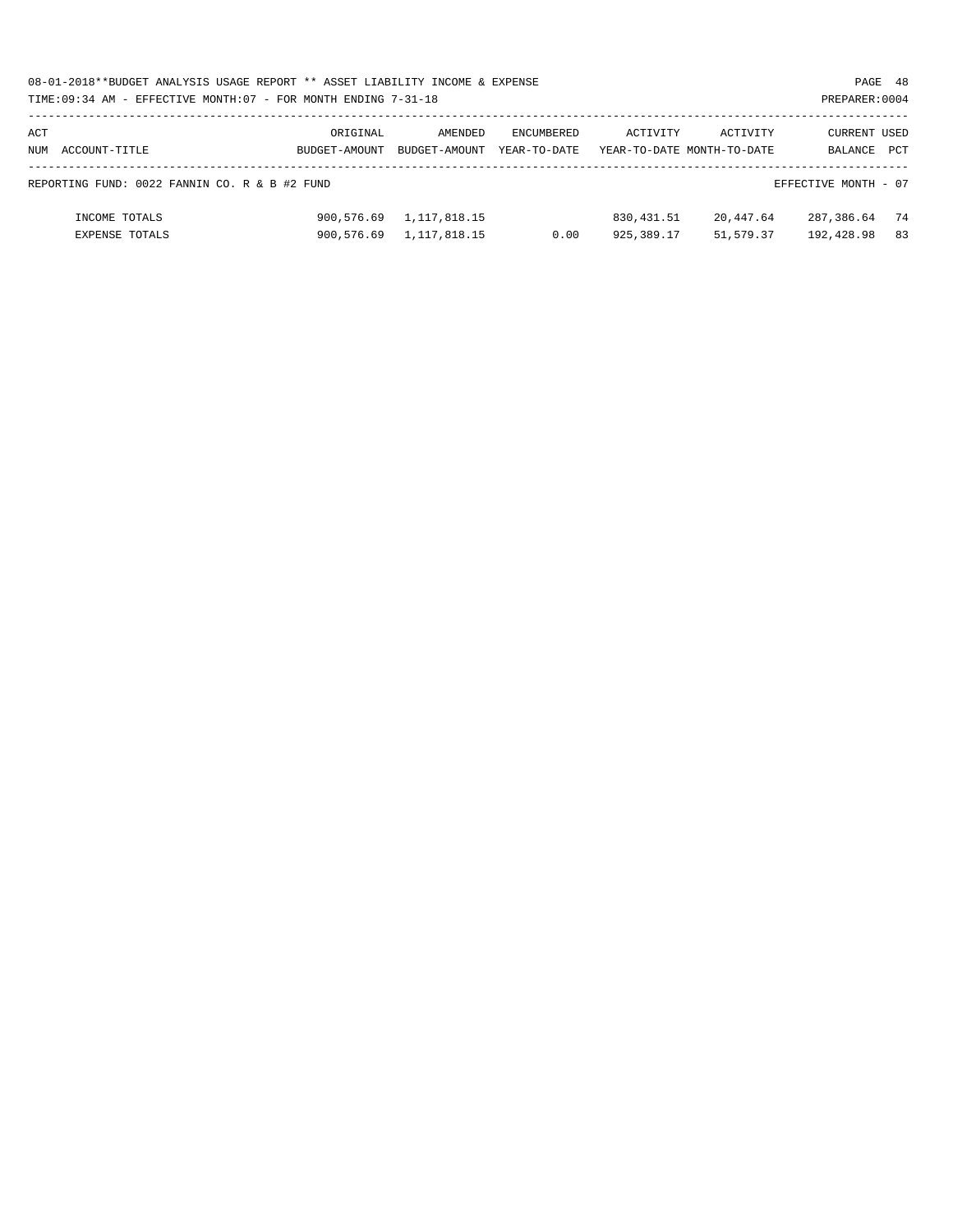|     | 08-01-2018**BUDGET ANALYSIS USAGE REPORT ** ASSET LIABILITY INCOME & EXPENSE<br>TIME:09:34 AM - EFFECTIVE MONTH:07 - FOR MONTH ENDING 7-31-18 |          |                                                                                |                    |                     |                                                   | PAGE 49<br>PREPARER: 0004          |
|-----|-----------------------------------------------------------------------------------------------------------------------------------------------|----------|--------------------------------------------------------------------------------|--------------------|---------------------|---------------------------------------------------|------------------------------------|
| ACT | NUM ACCOUNT-TITLE                                                                                                                             | ORIGINAL | AMENDED<br>BUDGET-AMOUNT BUDGET-AMOUNT YEAR-TO-DATE YEAR-TO-DATE MONTH-TO-DATE | ENCUMBERED         | ACTIVITY            | ACTIVITY                                          | <b>CURRENT USED</b><br>BALANCE PCT |
|     | REPORTING FUND: 0023 FANNIN CO. R & B #3 FUND                                                                                                 |          |                                                                                |                    |                     |                                                   | EFFECTIVE MONTH - 07               |
|     | 0100 PAYROLL                                                                                                                                  |          |                                                                                |                    |                     |                                                   |                                    |
|     | 0100 PAYROLL                                                                                                                                  |          |                                                                                |                    | 0.00                | 0.00                                              | 0.00                               |
|     | PAYROLL                                                                                                                                       |          |                                                                                |                    | 0.00                | 0.00                                              | 0.00                               |
|     | 0102 A/P CLEARING                                                                                                                             |          |                                                                                |                    |                     |                                                   |                                    |
|     | 0100 A/P CLEARING                                                                                                                             |          |                                                                                |                    | 0.00                | 0.00                                              | 0.00                               |
|     | A/P CLEARING                                                                                                                                  |          |                                                                                |                    | 0.00                | 0.00                                              | 0.00                               |
|     | 0103 CASH                                                                                                                                     |          |                                                                                |                    |                     |                                                   |                                    |
|     |                                                                                                                                               |          |                                                                                |                    |                     |                                                   |                                    |
|     | 0100 R&B#3-COMBINED FUNDS CHECKING<br>0175 TEXPOOL                                                                                            |          |                                                                                |                    | 2,603.50            | 185, 211. 24 82, 053. 22 - 677, 657. 86<br>344.17 | 231,574.02                         |
|     | CASH                                                                                                                                          |          |                                                                                |                    |                     | 187,814.74 81,709.05-                             | 909,231.88                         |
|     | 0120 RECEIVABLES                                                                                                                              |          |                                                                                |                    |                     |                                                   |                                    |
|     |                                                                                                                                               |          |                                                                                |                    |                     |                                                   |                                    |
|     | 0311 TAXES RECEIVABLE<br>0312 DUE FROM OTHER GOVERNMENTS                                                                                      |          |                                                                                |                    | 0.00<br>0.00        | 0.00<br>0.00                                      | 49,363.23<br>11,590.67             |
|     | 0313 DUE FROM OTHER FUNDS                                                                                                                     |          |                                                                                |                    | 0.00                | 0.00                                              | 15,599.90                          |
|     | 0315 INVENTORY                                                                                                                                |          |                                                                                |                    | 0.00                | 0.00                                              | 33,404.57                          |
|     | RECEIVABLES                                                                                                                                   |          |                                                                                |                    | 0.00                | 0.00                                              | . <u>.</u> .<br>109,958.37         |
|     | 0200 LIABILITY ACCOUNT                                                                                                                        |          |                                                                                |                    |                     |                                                   |                                    |
|     | 0150 ACCRUED SALARY PAYABLE                                                                                                                   |          |                                                                                |                    | 0.00                | 0.00                                              | 12,205.75                          |
|     | 0155 ACCRUED FRINGE BENEFITS                                                                                                                  |          |                                                                                |                    | 0.00                | 0.00                                              | 5,919.66                           |
|     | 0200 DEFERRED TAX REVENUE                                                                                                                     |          |                                                                                |                    | 0.00                | 0.00                                              | 44,999.39                          |
|     | 0910 SYSTEM ADDED LIABILITY LINE-ITEM                                                                                                         |          |                                                                                |                    | $21,436.11-$        | 0.00                                              | $21,436.11-$                       |
|     | LIABILITY ACCOUNT                                                                                                                             |          |                                                                                |                    | $21,436.11-$        | 0.00                                              | 41,688.69                          |
|     | 0205 SHORT-TERM LOAN                                                                                                                          |          |                                                                                |                    |                     |                                                   |                                    |
|     | 0571 SHORT-TERM LOAN/EQUIPMENT                                                                                                                | 0.00     | 0.00                                                                           | 0.00               | 0.00                | 0.00                                              | 0.00                               |
|     | SHORT-TERM LOAN                                                                                                                               | 0.00     | ----------<br>0.00                                                             | ----------<br>0.00 | -----------<br>0.00 | 0.00                                              | 0.00                               |
|     | 0231 LOANS                                                                                                                                    |          |                                                                                |                    |                     |                                                   |                                    |
|     | 0571 LOAN OF CAPITAL EQUIP. PURCHASE                                                                                                          |          |                                                                                |                    | 0.00                | 0.00                                              | 0.00                               |
|     | -------------------- -------------                                                                                                            |          |                                                                                |                    |                     | .                                                 |                                    |
|     | LOANS                                                                                                                                         |          |                                                                                |                    | 0.00                | 0.00                                              | 0.00                               |
|     | 0271 EQUITY ACCOUNT                                                                                                                           |          |                                                                                |                    |                     |                                                   |                                    |
|     | 0200 EQUITY ACCOUNT<br>---- ------------<br>----------------- -------------                                                                   |          |                                                                                |                    | 0.00                | 0.00                                              | 768,250.71<br>----------           |
|     | EQUITY ACCOUNT                                                                                                                                |          |                                                                                |                    | 0.00                | 0.00                                              | 768,250.71                         |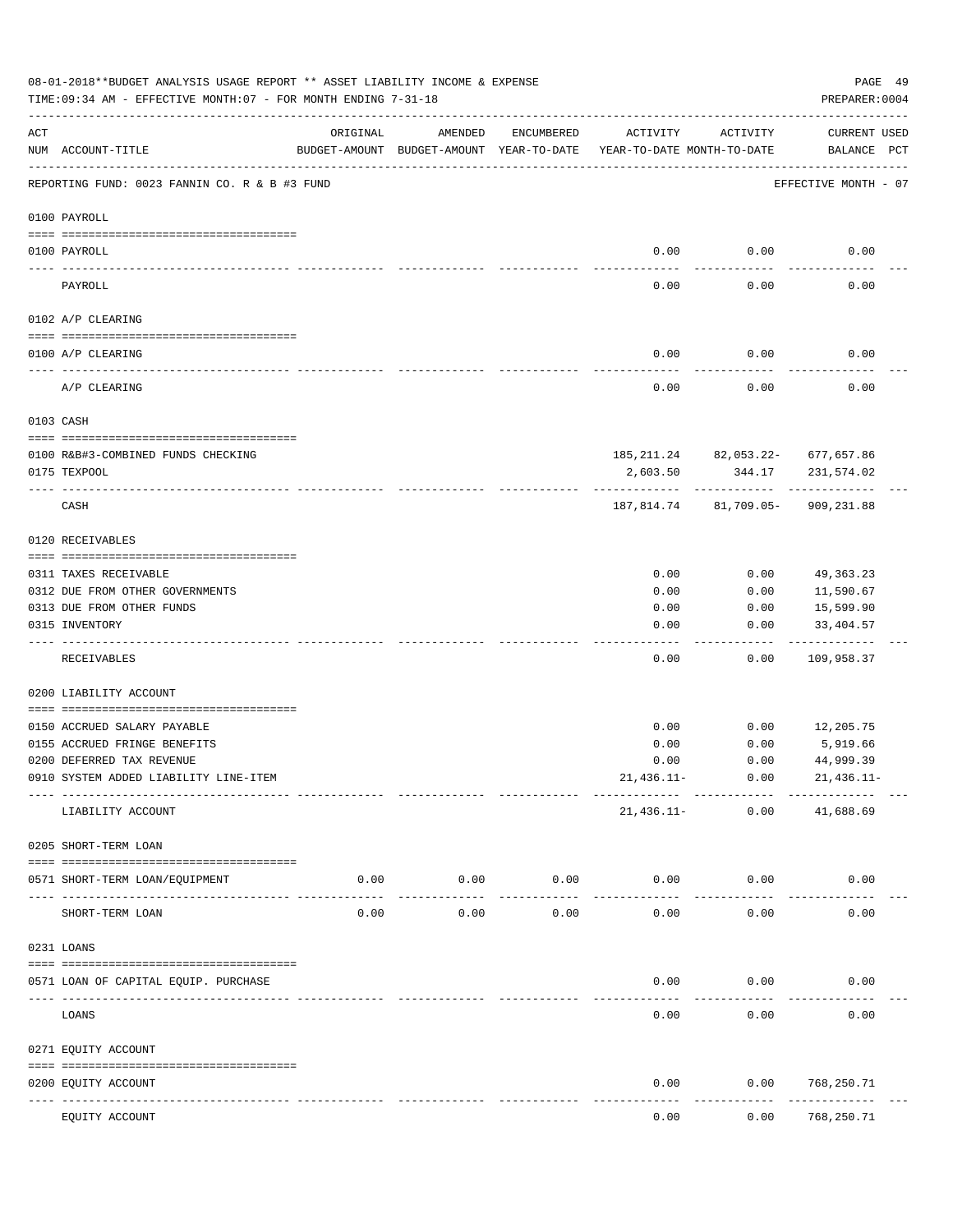|     | TIME: 09:34 AM - EFFECTIVE MONTH: 07 - FOR MONTH ENDING 7-31-18 |                                        |                                                                                |                 |                                  |                                         | PREPARER: 0004                      |                |
|-----|-----------------------------------------------------------------|----------------------------------------|--------------------------------------------------------------------------------|-----------------|----------------------------------|-----------------------------------------|-------------------------------------|----------------|
| ACT | NUM ACCOUNT-TITLE                                               | ORIGINAL                               | AMENDED<br>BUDGET-AMOUNT BUDGET-AMOUNT YEAR-TO-DATE YEAR-TO-DATE MONTH-TO-DATE | ENCUMBERED      | ACTIVITY                         | ACTIVITY                                | <b>CURRENT USED</b><br>BALANCE PCT  |                |
|     | REPORTING FUND: 0023 FANNIN CO. R & B #3 FUND                   |                                        |                                                                                |                 |                                  |                                         | EFFECTIVE MONTH - 07                |                |
|     | 0300 CASH                                                       |                                        |                                                                                |                 |                                  |                                         |                                     |                |
|     | 0123 BEGINNING CASH BALANCE                                     |                                        | 41,773.98 41,773.98                                                            |                 | 0.00                             |                                         | $0.00$ $41,773.98$ 00               |                |
|     | CASH                                                            |                                        | 41,773.98 41,773.98                                                            | $0.00$ 0.00     |                                  |                                         | $0.00$ $41,773.98$                  | 0 <sub>0</sub> |
|     | 0310 PROPERTY TAXES                                             |                                        |                                                                                |                 |                                  |                                         |                                     |                |
|     |                                                                 |                                        |                                                                                |                 |                                  |                                         |                                     |                |
|     | 0110 CURRENT TAXES                                              |                                        | 784,688.39 784,688.39                                                          |                 |                                  |                                         | 759,688.94  4,712.26  24,999.45  97 |                |
|     | 0120 DELINQUENT TAXES<br>------------------- --                 | 11,080.00                              | 11,080.00                                                                      |                 | 17,274.38<br>---------           | 987.71                                  | 6,194.38+ 156                       |                |
|     | PROPERTY TAXES                                                  | 795,768.39                             | 795,768.39                                                                     |                 | $0.00$ 776,963.32                | 5,699.97                                | 18,805.07 98                        |                |
|     | 0318 OTHER TAXES                                                |                                        |                                                                                |                 |                                  |                                         |                                     |                |
|     | 0120 PAY N LIEU TAX/GRASSLAND                                   |                                        | 2,200.00 2,200.00                                                              |                 |                                  |                                         | 2,888.50 0.00 688.50+ 131           |                |
|     | 0121 PAY N LIEU TAX/UPPER TRINITY                               | 0.00                                   | 0.00                                                                           |                 | 1,544.90                         | 0.00                                    | 1,544.90+                           |                |
|     | 0160 SALES TAX REVENUES                                         | 71,488.00                              | 71,488.00                                                                      |                 | 71,018.62                        | 7,908.29                                | 469.38 99                           |                |
|     | OTHER TAXES                                                     | .<br>73,688.00                         |                                                                                |                 |                                  |                                         | ----------<br>1,764.02+ 102         |                |
|     | 0321 FEES OF TAX COLLECTOR                                      |                                        |                                                                                |                 |                                  |                                         |                                     |                |
|     |                                                                 |                                        |                                                                                |                 |                                  |                                         |                                     |                |
|     | 0200 CAR REGISTRATION/SALES TAX                                 |                                        |                                                                                |                 |                                  |                                         | 127,979.55 0.00 21,226.45           | 86<br>97       |
|     | 0300 COUNTY'S ADDITIONAL \$10                                   | .                                      | 104,000.00   104,000.00                                                        |                 | -----------                      | 100,601.78    10,170.21<br>------------ | 3,398.22<br>-------------           |                |
|     | FEES OF TAX COLLECTOR                                           | 253,206.00                             |                                                                                | 253,206.00 0.00 | 228,581.33                       |                                         | 10,170.21 24,624.67                 | 90             |
|     | 0330 GRANTS                                                     |                                        |                                                                                |                 |                                  |                                         |                                     |                |
|     |                                                                 |                                        |                                                                                |                 |                                  |                                         |                                     |                |
|     | 0200 FEMA GRANT                                                 | 0.00                                   | 0.00                                                                           |                 | 0.00                             | 0.00                                    | 0.00                                |                |
|     | GRANTS                                                          | 0.00                                   | 0.00                                                                           | 0.00            | 0.00                             | 0.00                                    | 0.00                                |                |
|     | 0350 FINES                                                      |                                        |                                                                                |                 |                                  |                                         |                                     |                |
|     | 0403 COUNTY CLERK FINES                                         | 21,010.00                              | 21,010.00                                                                      |                 |                                  | 12,738.04 0.00                          | 8,271.96                            | 61             |
|     | 0450 DISTRICT CLERK FINES                                       | 19,764.00                              | 19,764.00                                                                      |                 |                                  |                                         |                                     | 63             |
|     | 0455 J. P. #1 FINES                                             | 14,449.00                              | 14,449.00                                                                      |                 |                                  | 8,767.99 1,638.77                       | 5,681.01                            | 61             |
|     | 0456 J. P. #2 FINES                                             | 2,500.00                               | 2,500.00                                                                       |                 | 4,210.79                         | 644.30                                  | 1,710.79+ 168                       |                |
|     | 0457 J. P. #3 FINES                                             | 3,500.00                               | 3,500.00                                                                       |                 | 6,075.44                         | 1,349.21                                | 2,575.44+ 174<br>-----------        |                |
|     | FINES                                                           | 61,223.00                              | 61,223.00                                                                      |                 |                                  | $0.00$ $44,233.73$ $4,872.84$           | 16,989.27 72                        |                |
|     | 0360 INTEREST EARNINGS                                          |                                        |                                                                                |                 |                                  |                                         |                                     |                |
|     | 0100 INTEREST EARNINGS                                          |                                        | 325.00 325.00                                                                  |                 |                                  | 3,047.43 390.21                         | 2,722.43+938                        |                |
|     | INTEREST EARNINGS                                               | ------------- --------------<br>325.00 | .<br>325.00                                                                    |                 | -------------<br>$0.00$ 3,047.43 | ------------<br>390.21                  | ------------------<br>2,722.43+938  |                |
|     | 0364 SALE OF ASSETS                                             |                                        |                                                                                |                 |                                  |                                         |                                     |                |
|     | 0162 LAND/BUILDING                                              | 0.00                                   | 0.00                                                                           |                 |                                  | $0.00$ 0.00                             | 0.00                                |                |
|     | 0163 SALE OF EQUIPMENT                                          |                                        | 5,000.00 5,000.00                                                              |                 | 0.00                             | 0.00                                    | 5,000.00                            | 00             |
|     |                                                                 |                                        |                                                                                |                 |                                  |                                         |                                     |                |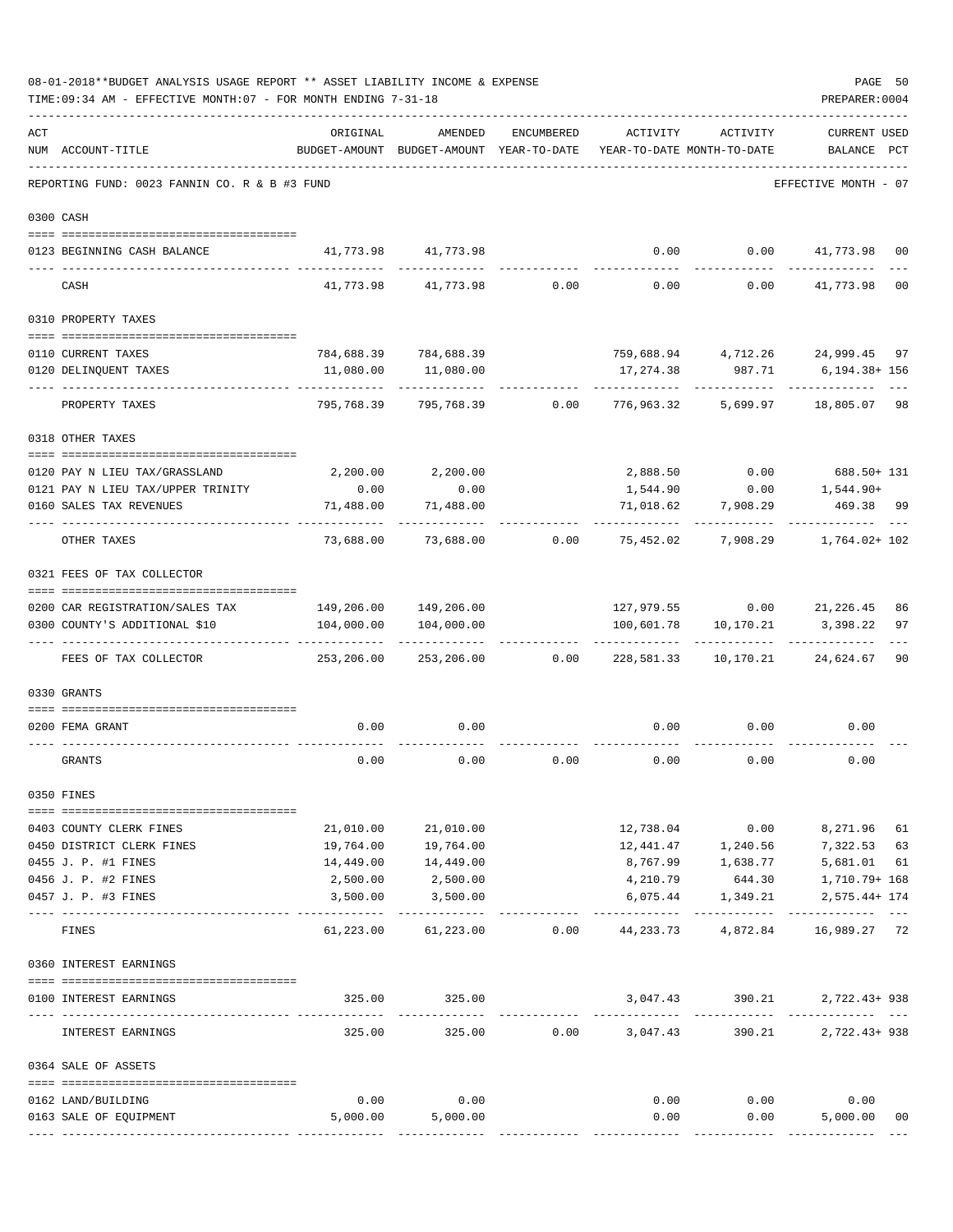| ACT | NUM ACCOUNT-TITLE                                                                                | ORIGINAL<br>BUDGET-AMOUNT BUDGET-AMOUNT YEAR-TO-DATE | AMENDED                 | ENCUMBERED | ACTIVITY<br>YEAR-TO-DATE MONTH-TO-DATE | ACTIVITY                          | CURRENT USED<br>BALANCE | PCT         |
|-----|--------------------------------------------------------------------------------------------------|------------------------------------------------------|-------------------------|------------|----------------------------------------|-----------------------------------|-------------------------|-------------|
|     | REPORTING FUND: 0023 FANNIN CO. R & B #3 FUND                                                    |                                                      |                         |            |                                        |                                   | EFFECTIVE MONTH - 07    |             |
|     | SALE OF ASSETS                                                                                   | 5,000.00                                             | 5,000.00                | 0.00       | 0.00                                   | 0.00                              | 5,000.00                | 00          |
|     | 0370 MISCELLANEOUS REVENUES                                                                      |                                                      |                         |            |                                        |                                   |                         |             |
|     |                                                                                                  |                                                      |                         |            |                                        |                                   |                         |             |
|     | 0120 STATE LATERAL ROAD                                                                          | 16,000.00                                            | 16,000.00               |            | 30,319.60                              | 0.00                              | 14,319.60+ 189          |             |
|     | 0125 TDT WEIGHT FEES                                                                             | 27,740.00                                            | 27,740.00               |            | 19,665.28                              | 0.00                              | 8,074.72 71             |             |
|     | 0130 REFUNDS & MISCELLANEOUS                                                                     | 10,000.00                                            | 10,000.00               |            | 3,115.82                               | 0.00                              | 6,884.18 31             |             |
|     | 0139 RESTITUTION                                                                                 | 0.00                                                 | 0.00                    |            | 0.00                                   | 0.00                              | 0.00                    |             |
|     | 0140 PROCEEDS OF LOANS                                                                           | 0.00                                                 | 0.00                    |            | 0.00                                   | 0.00                              | 0.00                    |             |
|     | 0145 REIMBURSEMENT OF MATERIALS                                                                  | 10,000.00                                            | 10,000.00               |            | 13,438.49                              | 441.95                            | 3,438.49+ 134           |             |
|     | MISCELLANEOUS REVENUES                                                                           | 63,740.00                                            | 63,740.00               | 0.00       | 66,539.19                              | 441.95                            | 2,799.19+ 104           |             |
|     | 0509 CONTINGENCY                                                                                 |                                                      |                         |            |                                        |                                   |                         |             |
|     |                                                                                                  |                                                      |                         |            |                                        |                                   |                         |             |
|     | 0475 CONTINGENCY                                                                                 |                                                      | 21, 140, 96 21, 140, 96 | 0.00       | 0.00                                   | 0.00                              | 21,140.96               | 00          |
|     | CONTINGENCY                                                                                      | 21,140.96                                            | 21,140.96               | 0.00       | 0.00                                   | 0.00                              | 21,140.96               | $_{00}$     |
|     | 0623 ROAD & BRIDGE 3                                                                             |                                                      |                         |            |                                        |                                   |                         |             |
|     | 0100 COMPENSATION PAY                                                                            | 0.00                                                 | 0.00                    | 0.00       | 0.00                                   | 0.00                              | 0.00                    |             |
|     | 0101 SALARY ELECTED OFFICIAL                                                                     | 60,894.15                                            | 60,894.15               | 0.00       | 51,525.98                              | 4,684.18                          | 9,368.17                | 85          |
|     | 0105 SALARY SECRETARY                                                                            | 9,338.20                                             | 9,338.20                | 0.00       | 7,517.52                               | 656.97                            | 1,820.68                | 81          |
|     | 0106 SALARY PRECINCT EMPLOYEES                                                                   | 262,555.20                                           | 262,555.20              | 0.00       | 199,176.00                             | 16,724.52                         | 63,379.20               | 76          |
|     | 0107 REGULAR-TEMP. PART-TIME                                                                     | 13,602.81                                            | 13,602.81               | 0.00       | 2,169.36                               | 953.68                            | 11,433.45               | 16<br>$---$ |
|     | 0199 TOTAL SALARIES                                                                              | 346,390.36                                           | 346,390.36              | 0.00       | 260,388.86                             | 23,019.35                         | 86,001.50               | 75          |
|     | 0201 SOCIAL SECURITY TAXES                                                                       | 21,513.40                                            | 21,513.40               | 0.00       | 16,070.52                              | 1,420.79                          | 5,442.88                | 75          |
|     | 0202 GROUP HEALTH INSURANCE                                                                      | 104,946.00                                           | 104,946.00              | 0.00       | 86,841.19                              | 7,695.95                          | 18,104.81               | 83          |
|     | 0203 RETIREMENT                                                                                  | 39,419.22                                            | 39,419.22               | 0.00       | 29,578.92                              | 2,647.21                          | 9,840.30                | 75          |
|     | 0204 WORKERS' COMPENSATION                                                                       | 11,526.90                                            | 11,526.90               | 0.00       | 9,351.40                               | 0.00                              | 2,175.50                | 81          |
|     | 0205 MEDICARE TAX                                                                                | 5,031.36                                             | 5,031.36                | 0.00       | 3,758.44                               | 332.27                            | 1,272.92                | 75          |
|     | 0206 UNEMPLOYMENT EXPENSE                                                                        | 900.00                                               | 900.00                  | 0.00       | 0.00                                   | 0.00                              | 900.00                  | 00          |
|     | 0299 TOTAL EMPLOYEE BENEFITS 41 29 2003,336.88 2003,336.88 200 3145,600.47 20096.22 37,736.41 29 |                                                      |                         |            |                                        |                                   |                         |             |
|     | 0310 OFFICE SUPPLIES                                                                             | 500.00                                               | 500.00                  | 0.00       | 338.03                                 | 50.00                             | 161.97 68               |             |
|     | 0314 EMPLOYEE PHYSICALS/DOT TESTING                                                              | 250.00                                               | 250.00                  | 0.00       | 60.00                                  | 0.00                              | 190.00                  | 24          |
|     | 0315 COPIER EXPENSE                                                                              | 0.00                                                 | 0.00                    | 0.00       | 0.00                                   | 0.00                              | 0.00                    |             |
|     | 0340 SHOP SUPPLIES                                                                               | 6,500.00                                             | 6,500.00                | 0.00       | 3,026.66                               | 272.13                            | 3,473.34                | 47          |
|     | 0341 R & B MAT. ROCK & GRAVEL                                                                    | 155,000.00                                           | 155,000.00              | 0.00       |                                        | 135, 331.67 7, 024.84             | 19,668.33               | 87          |
|     | 0342 R & B MAT. CULVERTS                                                                         | 35,000.00                                            | 35,000.00               | 0.00       | 18,702.34                              | 0.00                              | 16,297.66               | 53          |
|     | 0343 R & B MAT. HARDWRE & LUMB                                                                   | 5,000.00                                             | 5,000.00                | 0.00       | 4,657.50                               | 14.50                             | 342.50                  | 93          |
|     | 0344 R & B MAT. ASPHALT/RD OIL                                                                   | 85,000.00                                            | 85,000.00               | 0.00       | 37,783.04                              |                                   | 14,391.68 47,216.96     | 44          |
|     | 0345 CHEMICALS                                                                                   | 3,000.00                                             | 0.00                    | 0.00       | 0.00                                   | 0.00                              | 0.00                    |             |
|     | 0346 CETRZ EXPENDITURES                                                                          | 0.00                                                 | 0.00                    | 0.00       | 0.00                                   | 0.00                              | 0.00                    |             |
|     | 0350 DEBRIS REMOVAL                                                                              | 4,000.00                                             | 3,100.00                | 0.00       | 1,845.00                               | 0.00                              | 1,255.00 60             |             |
|     | 0395 UNIFORMS                                                                                    | 1,000.00                                             | 1,900.00                | 0.00       | 1,293.51                               | 182.52                            | 606.49 68               |             |
|     | 0399 TOTAL R&B MATERIALS                                                                         | 295,250.00                                           | 292,250.00              | 0.00       |                                        | 203,037.75 21,935.67 89,212.25 69 |                         |             |
|     | 0400 LEGAL FEES                                                                                  | 0.00                                                 | 0.00                    | 0.00       | 0.00                                   | 0.00                              | 0.00                    |             |
|     | 0420 UTILITY TELEPHONE                                                                           | 400.00                                               | 450.00                  | 0.00       | 370.48                                 | 37.74                             | 79.52 82                |             |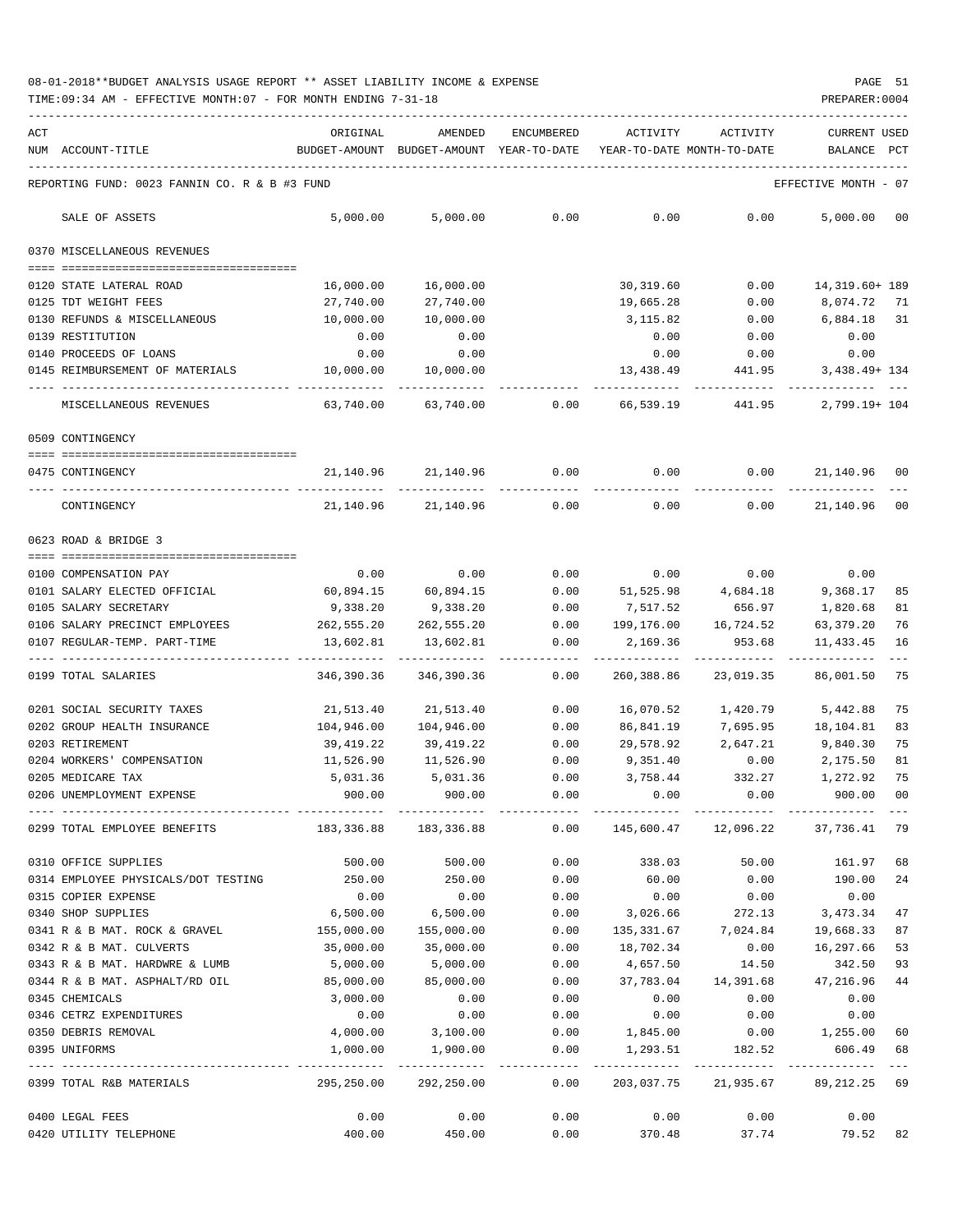| ACT |                                               | ORIGINAL    | AMENDED                                  | ENCUMBERED          | ACTIVITY                                                                        | ACTIVITY             | <b>CURRENT USED</b>  |                |
|-----|-----------------------------------------------|-------------|------------------------------------------|---------------------|---------------------------------------------------------------------------------|----------------------|----------------------|----------------|
|     | NUM ACCOUNT-TITLE                             |             | BUDGET-AMOUNT BUDGET-AMOUNT YEAR-TO-DATE |                     | YEAR-TO-DATE MONTH-TO-DATE                                                      |                      | BALANCE PCT          |                |
|     | REPORTING FUND: 0023 FANNIN CO. R & B #3 FUND |             |                                          |                     |                                                                                 |                      | EFFECTIVE MONTH - 07 |                |
|     | 0421 INTERNET SERVICE                         | 825.00      | 935.00                                   | 0.00                | 765.50                                                                          | 82.95                | 169.50               | 82             |
|     | 0423 CELL PHONE ALLOWANCE                     | 600.00      | 600.00                                   | 0.00                | 500.00                                                                          | 50.00                | 100.00               | 83             |
|     | 0427 OUT OF COUNTY TRAVEL                     | 3,500.00    | 2,257.11                                 | 0.00                | 2,257.11                                                                        | 0.00                 | 0.00                 | 100            |
|     | 0430 BIDS, NOTICES & PERMITS                  | 1,200.00    | 1,200.00                                 | 0.00                | 1,045.58                                                                        | 91.80                | 154.42               | 87             |
|     | 0435 PRINTING                                 | 100.00      | 100.00                                   | 0.00                | 0.00                                                                            | 0.00                 | 100.00               | 0 <sub>0</sub> |
|     | 0440 UTILITY ELECTRICITY                      | 2,700.00    | 2,700.00                                 | 0.00                | 2,362.42                                                                        | 201.74               | 337.58               | 87             |
|     | 0441 UTILITY GAS                              | 500.00      | 500.00                                   | 0.00                | 0.00                                                                            | 0.00                 | 500.00               | 00             |
|     | 0442 UTILITY WATER                            | 700.00      | 700.00                                   | 0.00                | 289.95                                                                          | 32.24                | 410.05               | 41             |
|     | 0443 TRASH DUMPSTER PICKUP                    | 1,000.00    | 1,000.00                                 | 0.00                | 742.56                                                                          | 149.94               | 257.44               | 74             |
|     | 0447 REPEATER SERVICE CONTRACT                | 682.32      | 682.32                                   | 0.00                | 686.32                                                                          | 0.00                 | $4.00 - 101$         |                |
|     | 0450 R&M BUILDING                             | 1,500.00    | 71.90                                    | 0.00                | 71.90                                                                           | 71.90                | 0.00 100             |                |
|     | 0453 COMPUTER SOFTWARE                        | 1,000.00    | 0.00                                     | 0.00                | 0.00                                                                            | 0.00                 | 0.00                 |                |
|     | 0457 R & M MACHINERY GAS & OIL                | 150,000.00  | 137,740.50                               | 0.00                | 83,105.59                                                                       | 12,705.02            | 54,634.91            | 60             |
|     | 0458 R & M MACHINERY PARTS                    | 76,454.03   | 93,715.02                                | 0.00                | 89,543.60                                                                       | 15,903.63            | 4,171.42             | 96             |
|     | 0459 R & M MACH. TIRES & TUBES                | 25,000.00   | 25,000.00                                | 4,448.00            | 15,788.16                                                                       | 8,057.16             | 4,763.84             | 81             |
|     | 0460 EQUIPMENT RENTAL/LEASE                   | 5,000.00    | 0.00                                     | 0.00                | 0.00                                                                            | 0.00                 | 0.00                 |                |
|     | 0480 BOND                                     | 150.00      | 150.00                                   | 0.00                | 150.00                                                                          | 0.00                 | 0.00 100             |                |
|     | 0482 INSURANCE                                | 6,000.00    | 6,000.00                                 | 0.00                | 8,362.93                                                                        | 3,416.00             | 2,362.93-139         |                |
|     | 0485 PRISONER SUPPLIES                        | 2,000.00    | 0.00                                     | 0.00                | 0.00                                                                            | 0.00                 | 0.00                 |                |
|     | 0488 FANNIN RURAL RAIL DISTRICT               | 0.00        | 0.00                                     | 0.00                | 0.00                                                                            | 0.00                 | 0.00                 |                |
|     | 0490 MISCELLANEOUS                            | 1,500.00    | 0.00                                     | 0.00                | 0.00                                                                            | 0.00                 | 0.00                 |                |
|     | 0491 SOIL & WATER CONSERVATION                | 250.00      | 250.00                                   | 0.00                | 250.00                                                                          | 0.00                 | 0.00 100             |                |
|     | 0492 TDRA FLOOD CASH MATCH                    | 0.00        | 0.00                                     | 0.00                | 0.00                                                                            | 0.00                 | 0.00                 |                |
|     | 0494 FLOOD CONTROL SITE MAINTENANCE           | 0.00        | 0.00                                     | 0.00                | 0.00                                                                            | 0.00                 | 0.00                 |                |
|     | 0495 PIPELINE SALES TAX REIMBURSEMENT         | 0.00        | 0.00                                     | 0.00                | 0.00                                                                            | 0.00                 | 0.00                 |                |
|     | 0496 TCOG HAZARDOUS WASTEMATCH                | 1,250.00    | 0.00                                     | 0.00                | 0.00                                                                            | 0.00                 | 0.00                 |                |
|     | 0499 TOTAL SER. & OTHER CHARGES               | 282, 311.35 | 274,051.85                               | 4,448.00            | 206,292.10                                                                      | 40,800.12            | 63,311.75            | 77             |
|     | 0500 LAND                                     |             |                                          |                     | 0.00                                                                            | 0.00                 | 0.00                 |                |
|     | 0535 BUILDING                                 |             |                                          |                     | 0.00                                                                            | 0.00                 | 0.00                 |                |
|     | 0562 LAND/BUILDING                            | 0.00        | 0.00                                     | 0.00                | 0.00                                                                            | 0.00                 | 0.00                 |                |
|     | 0570 COMPUTER EQUIPMENT                       | 0.00        | 0.00                                     | 0.00                | 0.00                                                                            | 0.00                 | 0.00                 |                |
|     | 0571 PURCHASE OF MACH./EQUIP.                 | 150,000.00  | 162,259.50                               | 2,950.00            | 158,025.12                                                                      | 12,259.50            | 1,284.38             | 99             |
|     | 0572 OFFICE EQUIPMENT                         | 0.00        | 0.00                                     | 0.00                | 0.00                                                                            | 0.00                 | 0.00                 |                |
|     | 0573 RADIO EQUIPMENT                          | 594.00      | 594.00                                   | 0.00                | 0.00                                                                            | 0.00                 | 594.00               | 0 <sub>0</sub> |
|     | 0575 LAND/BUILDING                            | 1,000.00    | 0.00                                     | 0.00                | 0.00                                                                            | 0.00                 | 0.00                 |                |
|     | 0580 PRECINCT BRIDGE                          | 0.00        | 0.00                                     | 0.00<br>----------- | 0.00<br>------------                                                            | 0.00<br>------------ | 0.00                 |                |
|     | 0599 CAPITAL OUTLAY                           | 151,594.00  | 162,853.50                               | 2,950.00            | 158,025.12                                                                      | 12,259.50            | 1,878.38             | 99             |
|     | 0630 NOTE PAYMENT-PRINCIPAL                   | 0.00        | 0.00                                     | 0.00                | 0.00                                                                            | 0.00                 | 0.00                 |                |
|     | 0670 NOTE PAYMENT-INTEREST                    | 0.00        | 0.00                                     | 0.00                | 0.00                                                                            | 0.00                 | 0.00                 |                |
|     | ROAD & BRIDGE 3                               |             |                                          |                     | $1,258,882.59$ $1,258,882.59$ $7,398.00$ $973,344.30$ $110,110.86$ $278,140.29$ |                      |                      | 78             |
|     | 0625 ADMINISTRATIVE OFFICE R&B #3             |             |                                          |                     |                                                                                 |                      |                      |                |
|     | 0105 SALARY SECRETARY                         | 9,593.48    | 9,593.48                                 | 0.00                | 8,117.56                                                                        | 737.96               | 1,475.92             | 85             |
|     | 0201 SOCIAL SECURITY TAXES                    | 594.80      | 594.80                                   | 0.00                | 370.34                                                                          | 32.58                | 224.46               | 62             |
|     | 0202 GROUP HEALTH INSURANCE                   | 2,623.65    | 2,623.65                                 | 0.00                | 2,186.40                                                                        | 218.64               | 437.25               | 83             |
|     | 0203 RETIREMENT                               | 1,091.74    | 1,091.74                                 | 0.00                | 921.63                                                                          | 84.86                | 170.11               | 84             |
|     | 0204 WORKERS' COMPENSATION                    | 40.29       | 40.29                                    | 0.00                | 33.66                                                                           | 0.00                 | 6.63                 | 84             |
|     | 0205 MEDICARE TAX                             | 139.11      | 139.11                                   | 0.00                | 86.62                                                                           | 7.62                 | 52.49                | 62             |
|     | 0310 OFFICE SUPPLIES                          | 100.00      | 100.00                                   | 0.00                | 71.60                                                                           | 0.00                 | 28.40                | 72             |
|     |                                               |             |                                          |                     |                                                                                 |                      |                      |                |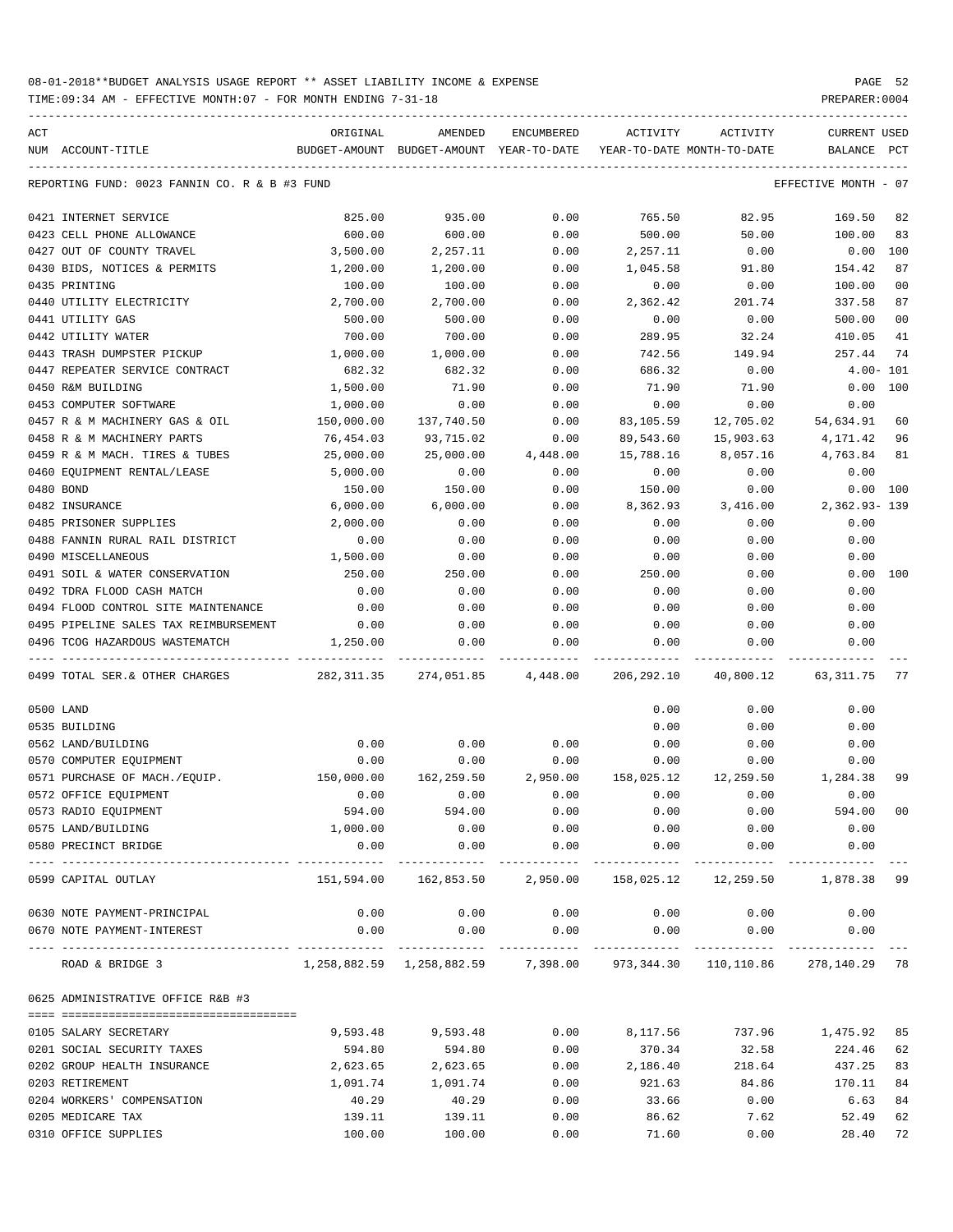08-01-2018\*\*BUDGET ANALYSIS USAGE REPORT \*\* ASSET LIABILITY INCOME & EXPENSE PAGE 53 TIME:09:34 AM - EFFECTIVE MONTH:07 - FOR MONTH ENDING 7-31-18

| ACT                                           | ORIGINAL      | AMENDED       | ENCUMBERED   | ACTIVITY     | ACTIVITY                   | <b>CURRENT USED</b>  |     |
|-----------------------------------------------|---------------|---------------|--------------|--------------|----------------------------|----------------------|-----|
| ACCOUNT-TITLE<br><b>NTIM</b>                  | BUDGET-AMOUNT | BUDGET-AMOUNT | YEAR-TO-DATE |              | YEAR-TO-DATE MONTH-TO-DATE | <b>BALANCE</b>       | PCT |
| REPORTING FUND: 0023 FANNIN CO. R & B #3 FUND |               |               |              |              |                            | EFFECTIVE MONTH - 07 |     |
| 0311 POSTAL EXPENSES                          | 0.00          | 0.00          | 0.00         | 0.00         | 0.00                       | 0.00                 |     |
| 0353 COMPUTER EXPENSE                         | 500.00        | 500.00        | 0.00         | 409.31       | 0.00                       | 90.69                | 82  |
| 0427 OUT OF COUNTY TRAVEL                     | 0.00          | 0.00          | 0.00         | 0.00         | 0.00                       | 0.00                 |     |
| 0480 BOND                                     | 17.75         | 17.75         | 0.00         | 24.75        | 0.00                       | $7.00 - 139$         |     |
| 0572 OFFICE EQUIPMENT                         | 0.00          | 0.00          | 0.00         | 0.00         | 0.00                       | 0.00                 |     |
| 0574 COMPUTER EQUIPMENT                       | 0.00          | 0.00          | 0.00         | 0.00         | 0.00                       | 0.00                 |     |
| ADMINISTRATIVE OFFICE R&B #3                  | 14,700.82     | 14,700.82     | 0.00         | 12,221.87    | 1,081.66                   | 2,478.95             | 83  |
| FANNIN CO. R & B #3 FUND                      |               |               |              |              |                            |                      |     |
| INCOME TOTALS                                 | 1,294,724.37  | 1,294,724.37  |              | 1,194,817.02 | 29,483.47                  | 99,907.35            | 92  |
| <b>EXPENSE TOTALS</b>                         | 1,294,724.37  | 1,294,724.37  | 7,398.00     | 985,566.17   | 111,192.52                 | 301,760.20           | 77  |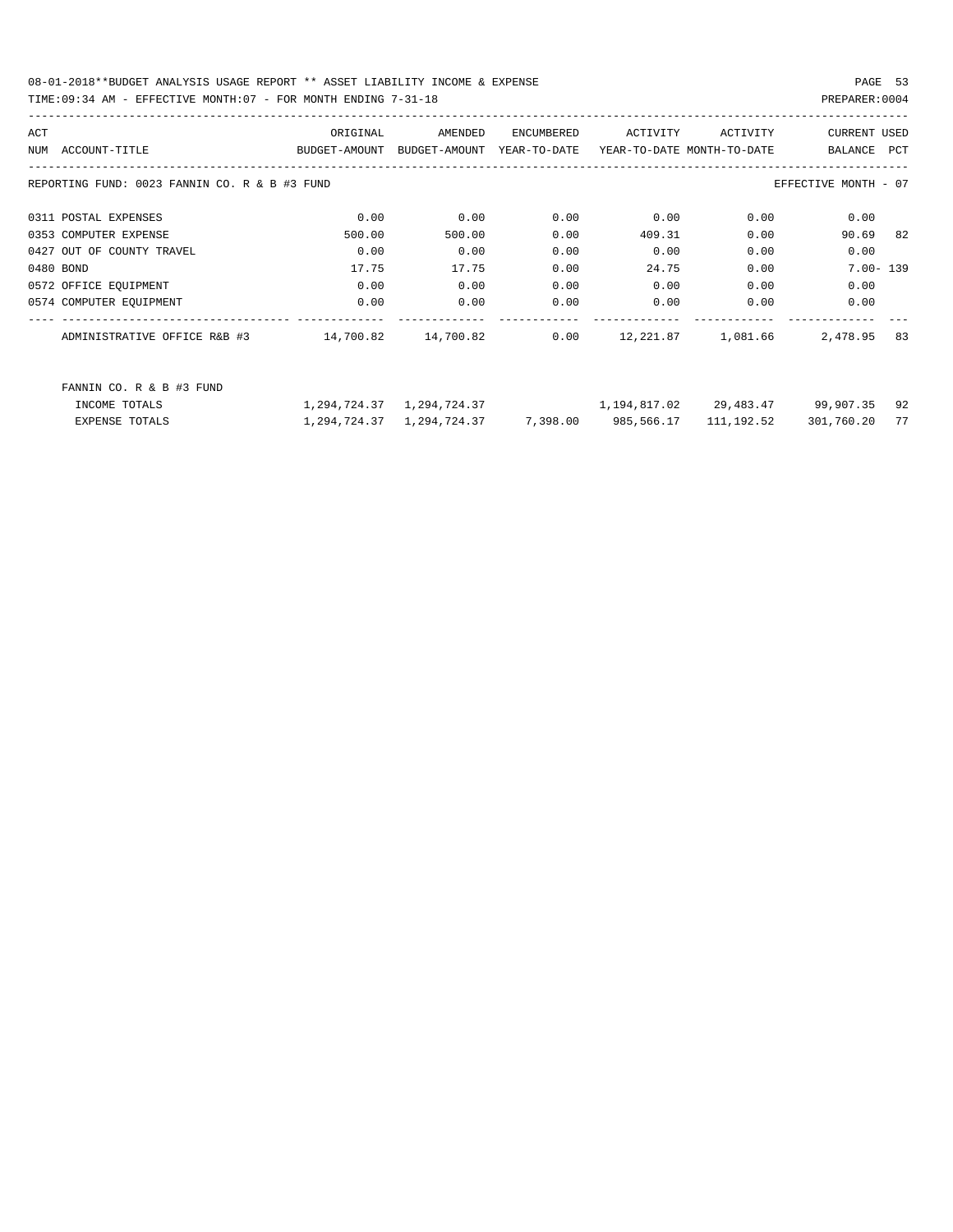|     | 08-01-2018**BUDGET ANALYSIS USAGE REPORT ** ASSET LIABILITY INCOME & EXPENSE<br>TIME: 09:34 AM - EFFECTIVE MONTH: 07 - FOR MONTH ENDING 7-31-18 |                                                                                 |                       |            |                       |          | PREPARER: 0004                                                      | PAGE 54 |
|-----|-------------------------------------------------------------------------------------------------------------------------------------------------|---------------------------------------------------------------------------------|-----------------------|------------|-----------------------|----------|---------------------------------------------------------------------|---------|
| ACT | NUM ACCOUNT-TITLE                                                                                                                               | ORIGINAL<br>BUDGET-AMOUNT BUDGET-AMOUNT YEAR-TO-DATE YEAR-TO-DATE MONTH-TO-DATE | AMENDED               | ENCUMBERED | ACTIVITY              | ACTIVITY | CURRENT USED<br>BALANCE PCT                                         |         |
|     | REPORTING FUND: 0024 FANNIN CO. R & B #4 FUND                                                                                                   |                                                                                 |                       |            |                       |          | EFFECTIVE MONTH - 07                                                |         |
|     | 0100 PAYROLL                                                                                                                                    |                                                                                 |                       |            |                       |          |                                                                     |         |
|     | 0100 PAYROLL                                                                                                                                    |                                                                                 |                       |            | 0.00                  | 0.00     | 0.00                                                                |         |
|     |                                                                                                                                                 |                                                                                 |                       |            |                       |          |                                                                     |         |
|     | PAYROLL                                                                                                                                         |                                                                                 |                       |            | 0.00                  | 0.00     | 0.00                                                                |         |
|     | 0102 A/P CLEARING                                                                                                                               |                                                                                 |                       |            |                       |          |                                                                     |         |
|     | 0100 A/P CLEARING                                                                                                                               |                                                                                 |                       |            | 0.00                  | 0.00     | 0.00                                                                |         |
|     | A/P CLEARING                                                                                                                                    |                                                                                 |                       |            | 0.00                  | 0.00     | 0.00                                                                |         |
|     | 0103 CASH                                                                                                                                       |                                                                                 |                       |            |                       |          |                                                                     |         |
|     | 0100 R&B#4- COMBINED FUNDS CHECKING                                                                                                             |                                                                                 |                       |            |                       |          | $17,699.99$ $56,834.64$ $140,313.44$                                |         |
|     | 0175 TEXPOOL                                                                                                                                    |                                                                                 |                       |            | 1,515.71              | 301.47   | 202,825.61                                                          |         |
|     | CASH                                                                                                                                            |                                                                                 |                       |            | 19,215.70             |          | 56,533.17-343,139.05                                                |         |
|     | 0120 RECEIVABLES                                                                                                                                |                                                                                 |                       |            |                       |          |                                                                     |         |
|     | 0311 TAXES RECEIVABLE                                                                                                                           |                                                                                 |                       |            | 0.00                  | 0.00     | 27,083.12                                                           |         |
|     | 0312 DUE FROM OTHER GOVERNMENTS                                                                                                                 |                                                                                 |                       |            | 0.00                  | 0.00     | 6,597.33                                                            |         |
|     | 0313 DUE FROM OTHER FUNDS                                                                                                                       |                                                                                 |                       |            | 0.00                  | 0.00     | 8,879.84                                                            |         |
|     | 0315 INVENTORY                                                                                                                                  |                                                                                 |                       |            | 0.00                  | 0.00     | 6,291.25                                                            |         |
|     | RECEIVABLES                                                                                                                                     |                                                                                 |                       |            | 0.00                  | 0.00     | 48,851.54                                                           |         |
|     | 0200 LIABILITY ACCOUNT                                                                                                                          |                                                                                 |                       |            |                       |          |                                                                     |         |
|     | 0150 ACCRUED SALARY PAYABLE                                                                                                                     |                                                                                 |                       |            | 0.00                  | 0.00     | 10,235.35                                                           |         |
|     | 0155 ACCRUED FRINGE BENEFITS                                                                                                                    |                                                                                 |                       |            | 0.00                  | 0.00     | 5,173.21                                                            |         |
|     | 0200 DEFERRED TAX REVENUE                                                                                                                       |                                                                                 |                       |            | 0.00                  | 0.00     | 24,598.77                                                           |         |
|     | 0910 SYSTEM ADDED LIABILITY LINE-ITEM                                                                                                           |                                                                                 |                       |            |                       |          | $10,901.61 - 0.00$ $10,901.61 -$                                    |         |
|     | LIABILITY ACCOUNT                                                                                                                               | --------- --------------                                                        |                       |            |                       |          | --------------<br>10,901.61- 0.00 29,105.72                         |         |
|     | 0271 EQUITY ACCOUNT                                                                                                                             |                                                                                 |                       |            |                       |          |                                                                     |         |
|     | --------------------------------------<br>0200 EQUITY ACCOUNT                                                                                   |                                                                                 |                       |            |                       |          | $0.00$ $0.00$ $332,767.56$                                          |         |
|     | EQUITY ACCOUNT                                                                                                                                  |                                                                                 |                       |            | -------------<br>0.00 | 0.00     | 332,767.56                                                          |         |
|     | 0300 TOTAL REV/TRANSFERS                                                                                                                        |                                                                                 |                       |            |                       |          |                                                                     |         |
|     | 0124 BEGINNING CASH BALANCE                                                                                                                     |                                                                                 |                       |            |                       |          | $0.00$ $0.00$ $171,134.18$ 00                                       |         |
|     | TOTAL REV/TRANSFERS                                                                                                                             |                                                                                 |                       |            |                       |          | $171,134.18$ $171,134.18$ 0.00 0.00 0.00 171,134.18 00              |         |
|     | 0310 PROPERTY TAXES                                                                                                                             |                                                                                 |                       |            |                       |          |                                                                     |         |
|     | 0110 CURRENT TAXES                                                                                                                              |                                                                                 | 446,662.00 446,662.00 |            |                       |          | 432, 431.76 2, 682.32 14, 230.24 97                                 |         |
|     | 0120 DELINQUENT TAXES                                                                                                                           | 8,000.00                                                                        | 8,000.00              |            |                       |          | 9,832.94 562.23 1,832.94+123                                        |         |
|     | PROPERTY TAXES                                                                                                                                  |                                                                                 | 454,662.00 454,662.00 |            |                       |          | $0.00 \qquad 442,264.70 \qquad 3,244.55 \qquad 12,397.30 \qquad 97$ |         |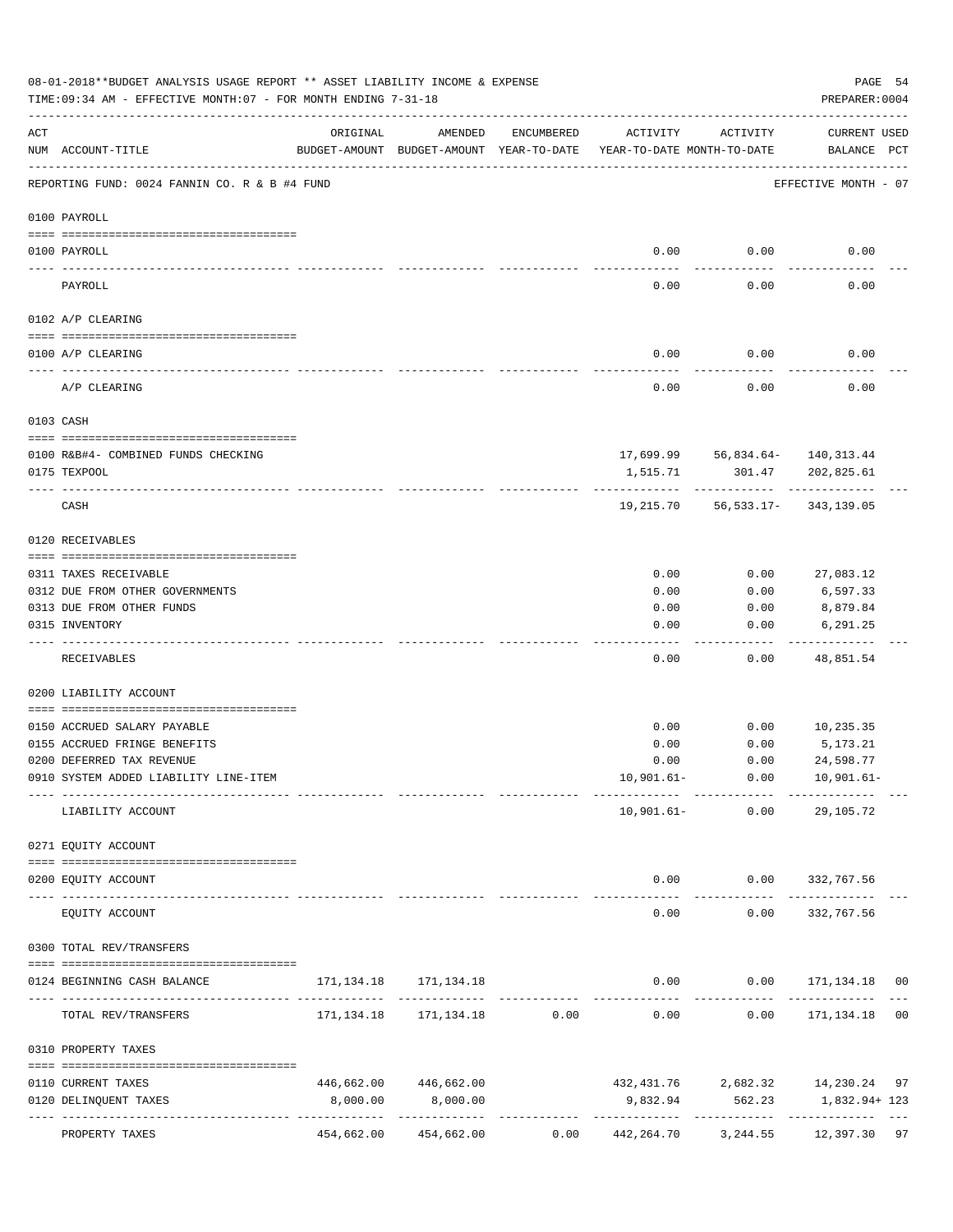|     | 08-01-2018**BUDGET ANALYSIS USAGE REPORT ** ASSET LIABILITY INCOME & EXPENSE<br>TIME: 09:34 AM - EFFECTIVE MONTH: 07 - FOR MONTH ENDING 7-31-18                                                                                                                                                                                                                                                                                                  |                                               |                                                                     |            |           |                 | PAGE 55<br>PREPARER: 0004                                     |                |
|-----|--------------------------------------------------------------------------------------------------------------------------------------------------------------------------------------------------------------------------------------------------------------------------------------------------------------------------------------------------------------------------------------------------------------------------------------------------|-----------------------------------------------|---------------------------------------------------------------------|------------|-----------|-----------------|---------------------------------------------------------------|----------------|
| ACT |                                                                                                                                                                                                                                                                                                                                                                                                                                                  | ORIGINAL                                      | AMENDED                                                             | ENCUMBERED | ACTIVITY  | ACTIVITY        | <b>CURRENT USED</b>                                           |                |
|     | NUM ACCOUNT-TITLE                                                                                                                                                                                                                                                                                                                                                                                                                                |                                               | BUDGET-AMOUNT BUDGET-AMOUNT YEAR-TO-DATE YEAR-TO-DATE MONTH-TO-DATE |            |           |                 | BALANCE PCT                                                   |                |
|     | REPORTING FUND: 0024 FANNIN CO. R & B #4 FUND                                                                                                                                                                                                                                                                                                                                                                                                    |                                               |                                                                     |            |           |                 | EFFECTIVE MONTH - 07                                          |                |
|     | 0318 OTHER TAXES                                                                                                                                                                                                                                                                                                                                                                                                                                 |                                               |                                                                     |            |           |                 |                                                               |                |
|     | 0120 PAY N LIEU TAX/GRASSLAND                                                                                                                                                                                                                                                                                                                                                                                                                    |                                               | 1,200.00 1,200.00                                                   |            |           |                 | 1,644.21 0.00 444.21+137                                      |                |
|     | 0121 PAY N LIEU TAX/UPPER TRINITY                                                                                                                                                                                                                                                                                                                                                                                                                | 0.00                                          | 0.00                                                                |            |           | 879.39 0.00     | $879.39+$                                                     |                |
|     | 0160 SALES TAX REVENUES                                                                                                                                                                                                                                                                                                                                                                                                                          | 40,693.00<br>------------                     | 40,693.00                                                           |            | 40,425.37 | 4,501.57        | 267.63 99                                                     |                |
|     | OTHER TAXES                                                                                                                                                                                                                                                                                                                                                                                                                                      | 41,893.00                                     | 41,893.00                                                           | 0.00       | 42,948.97 |                 | 4,501.57 1,055.97+103                                         |                |
|     | 0321 FEES OF TAX COLLECTOR                                                                                                                                                                                                                                                                                                                                                                                                                       |                                               |                                                                     |            |           |                 |                                                               |                |
|     | 0200 CAR REGISTRATION/SALES TAX                                                                                                                                                                                                                                                                                                                                                                                                                  |                                               | 84,931.00 84,931.00                                                 |            |           |                 | 72,848.78   0.00   12,082.22                                  | 86             |
|     | 0300 COUNTY'S ADDITIONAL \$10                                                                                                                                                                                                                                                                                                                                                                                                                    | 63,000.00                                     | 63,000.00                                                           |            | 57,264.74 | 5,789.10        | 5,735.26                                                      | 91             |
|     | FEES OF TAX COLLECTOR                                                                                                                                                                                                                                                                                                                                                                                                                            | $147,931.00$ $147,931.00$ $0.00$ $130,113.52$ |                                                                     |            |           | ----------      | 5,789.10 17,817.48                                            | 88             |
|     | 0330 GRANTS                                                                                                                                                                                                                                                                                                                                                                                                                                      |                                               |                                                                     |            |           |                 |                                                               |                |
|     |                                                                                                                                                                                                                                                                                                                                                                                                                                                  |                                               |                                                                     |            |           |                 |                                                               |                |
|     | 0200 FEMA GRANT                                                                                                                                                                                                                                                                                                                                                                                                                                  | 0.00                                          | 0.00                                                                |            | 0.00      | 0.00            | 0.00                                                          |                |
|     | GRANTS                                                                                                                                                                                                                                                                                                                                                                                                                                           | 0.00                                          | 0.00                                                                | 0.00       | 0.00      | 0.00            | 0.00                                                          |                |
|     | 0350 FINES                                                                                                                                                                                                                                                                                                                                                                                                                                       |                                               |                                                                     |            |           |                 |                                                               |                |
|     | 0403 COUNTY CLERK FINES                                                                                                                                                                                                                                                                                                                                                                                                                          |                                               | 11,959.00 11,959.00                                                 |            |           | 7,250.78 0.00   | 4,708.22                                                      | 61             |
|     | 0450 DISTRICT CLERK FINES                                                                                                                                                                                                                                                                                                                                                                                                                        | 12,052.00                                     | 12,052.00                                                           |            | 7,082.00  | 706.16          | 4,970.00                                                      | 59             |
|     | 0455 J. P. #1 FINES                                                                                                                                                                                                                                                                                                                                                                                                                              | 8,232.00                                      | 8,232.00                                                            |            |           | 4,990.94 932.83 | 3,241.06                                                      | 61             |
|     | 0456 J. P. #2 FINES                                                                                                                                                                                                                                                                                                                                                                                                                              | 1,500.00                                      | 1,500.00                                                            |            | 2,396.91  | 366.76          | 896.91+ 160                                                   |                |
|     | 0457 J. P. #3 FINES                                                                                                                                                                                                                                                                                                                                                                                                                              | 2,200.00                                      | 2,200.00                                                            |            | 3,458.29  | 768.00          | 1,258.29+ 157                                                 |                |
|     | FINES                                                                                                                                                                                                                                                                                                                                                                                                                                            |                                               |                                                                     |            |           |                 | .<br>35,943.00 35,943.00 0.00 25,178.92 2,773.75 10,764.08    | 70             |
|     | 0360 INTEREST EARNINGS                                                                                                                                                                                                                                                                                                                                                                                                                           |                                               |                                                                     |            |           |                 |                                                               |                |
|     |                                                                                                                                                                                                                                                                                                                                                                                                                                                  |                                               |                                                                     |            |           |                 |                                                               |                |
|     | 0100 INTEREST EARNING                                                                                                                                                                                                                                                                                                                                                                                                                            |                                               | 157.85 157.85                                                       |            |           |                 | 1,644.56 313.42 1,486.71+ 42                                  |                |
|     | INTEREST EARNINGS                                                                                                                                                                                                                                                                                                                                                                                                                                |                                               |                                                                     |            |           |                 | $157.85$ $157.85$ $0.00$ $1,644.56$ $313.42$ $1,486.71+$ $42$ |                |
|     | 0364 SALE OF ASSETS                                                                                                                                                                                                                                                                                                                                                                                                                              |                                               |                                                                     |            |           |                 |                                                               |                |
|     | 0162 LAND/BUILDING                                                                                                                                                                                                                                                                                                                                                                                                                               |                                               | $0.00$ $0.00$                                                       |            |           |                 | $0.00$ $0.00$ $0.00$ $0.00$                                   |                |
|     | 0163 SALE OF EQUIPMENT                                                                                                                                                                                                                                                                                                                                                                                                                           |                                               | 10,000.00  10,000.00                                                |            |           |                 | $0.00$ $0.00$ $10,000.00$                                     | 0 <sub>0</sub> |
|     | SALE OF ASSETS                                                                                                                                                                                                                                                                                                                                                                                                                                   |                                               | 10,000.00  10,000.00  0.00                                          |            | 0.00      |                 | -------------<br>$0.00$ 10,000.00 00                          |                |
|     | 0370 MISCELLANEOUS REVENUES                                                                                                                                                                                                                                                                                                                                                                                                                      |                                               |                                                                     |            |           |                 |                                                               |                |
|     | $\verb c  = \verb c  = \verb c  = \verb c  = \verb c  = \verb c  = \verb c  = \verb c  = \verb c  = \verb c  = \verb c  = \verb c  = \verb c  = \verb c  = \verb c  = \verb c  = \verb c  = \verb c  = \verb c  = \verb c  = \verb c  = \verb c  = \verb c  = \verb c  = \verb c  = \verb c  = \verb c  = \verb c  = \verb c  = \verb c  = \verb c  = \verb c  = \verb c  = \verb c  = \verb c  = \verb c  = \verb c$<br>0120 STATE LATERAL ROAD | 8,600.00                                      | 8,600.00                                                            |            |           | 17,258.59 0.00  | 8,658.59+ 201                                                 |                |
|     | 0125 TDT WEIGHT FEES                                                                                                                                                                                                                                                                                                                                                                                                                             | 16,000.00                                     | 16,000.00                                                           |            | 11,193.91 | 0.00            | 4,806.09                                                      | 70             |
|     | 0130 REFUNDS & MISCELLANEOUS                                                                                                                                                                                                                                                                                                                                                                                                                     | 3,500.00                                      | 3,500.00                                                            |            | 1,117.12  | 0.00            | 2,382.88                                                      | 32             |
|     | 0138 SALE OF SCRAP IRON                                                                                                                                                                                                                                                                                                                                                                                                                          | 0.00                                          | 0.00                                                                |            | 0.00      | 0.00            | 0.00                                                          |                |
|     | 0140 PROCEEDS OF LOAN                                                                                                                                                                                                                                                                                                                                                                                                                            | 0.00                                          | 0.00                                                                |            | 0.00      | 0.00            | 0.00                                                          |                |
|     | 0145 REIMBURSEMENT OF MATERIALS 10,000.00                                                                                                                                                                                                                                                                                                                                                                                                        |                                               | 10,000.00                                                           |            | 14,225.52 | 262.50          | 4, 225. 52+ 142                                               |                |
|     | 0146 SALE OF RECYCLED MATERIALS                                                                                                                                                                                                                                                                                                                                                                                                                  | 500.00                                        | 500.00                                                              |            | 498.50    | 0.00            | 1.50 100                                                      |                |
|     | 0147 OFFICE RENTAL                                                                                                                                                                                                                                                                                                                                                                                                                               | 0.00                                          | 0.00                                                                |            | 0.00      | 0.00            | 0.00                                                          |                |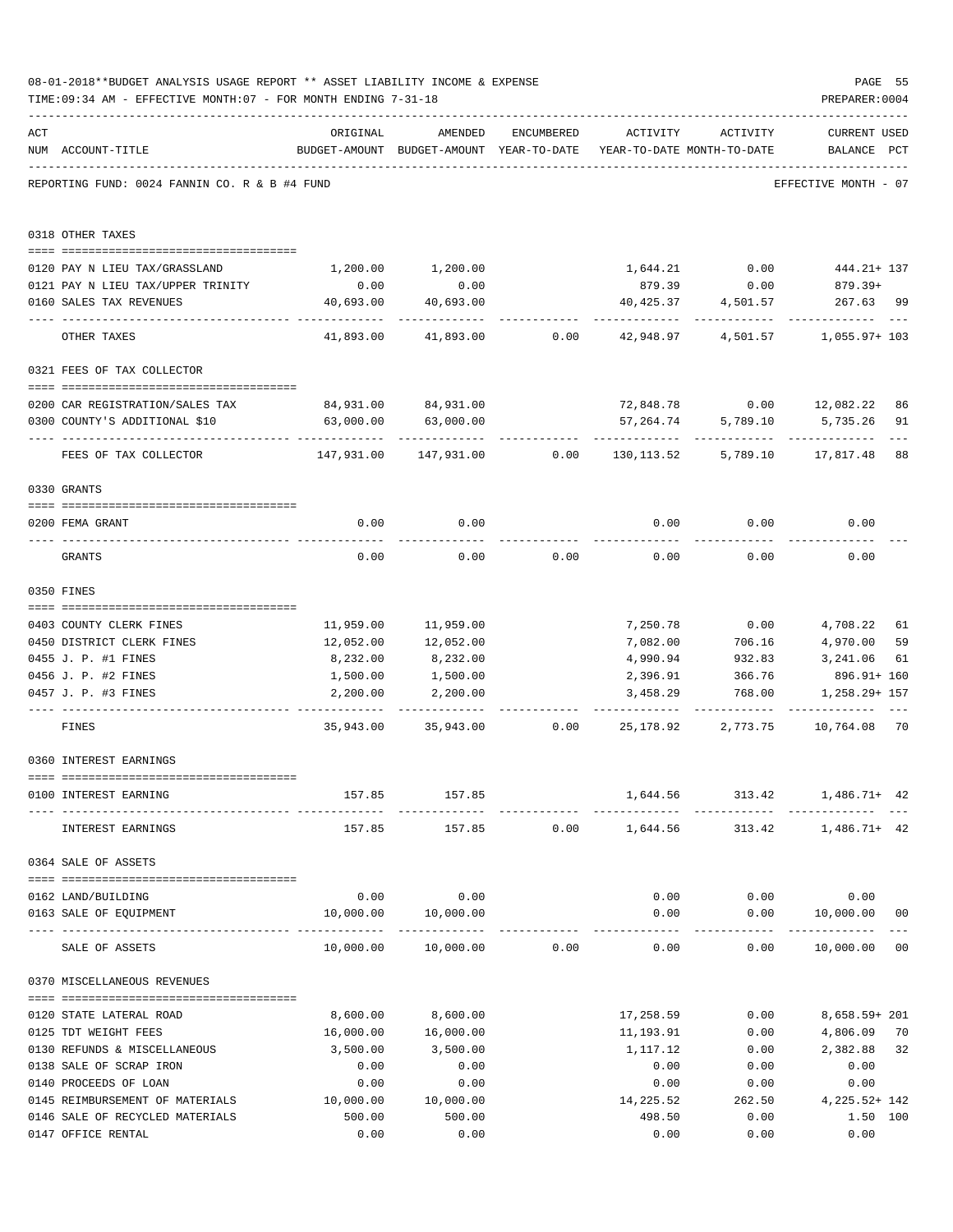| 08-01-2018**BUDGET ANALYSIS USAGE REPORT ** ASSET LIABILITY INCOME & EXPENSE |  |  |  |  | PAGE |  |
|------------------------------------------------------------------------------|--|--|--|--|------|--|
|                                                                              |  |  |  |  |      |  |

TIME:09:34 AM - EFFECTIVE MONTH:07 - FOR MONTH ENDING 7-31-18 PREPARER:0004

| ACT | NUM ACCOUNT-TITLE                             | ORIGINAL           | AMENDED<br>BUDGET-AMOUNT BUDGET-AMOUNT YEAR-TO-DATE | ENCUMBERED   | ACTIVITY           | ACTIVITY<br>YEAR-TO-DATE MONTH-TO-DATE | CURRENT USED<br>BALANCE PCT |          |
|-----|-----------------------------------------------|--------------------|-----------------------------------------------------|--------------|--------------------|----------------------------------------|-----------------------------|----------|
|     |                                               |                    |                                                     |              |                    |                                        |                             |          |
|     | REPORTING FUND: 0024 FANNIN CO. R & B #4 FUND |                    |                                                     |              |                    |                                        | EFFECTIVE MONTH - 07        |          |
|     | MISCELLANEOUS REVENUES                        | 38,600.00          | 38,600.00                                           | 0.00         | 44,293.64          | 262.50                                 | $5,693.64+115$              |          |
|     | 0509 CONTINGENCY                              |                    |                                                     |              |                    |                                        |                             |          |
|     | 0475 CONTINGENCY                              | 10,649.46          | 649.46                                              | 0.00         | 0.00               | 0.00                                   | 649.46                      | 00       |
|     | CONTINGENCY                                   | 10,649.46          | 649.46                                              | 0.00         | 0.00               | 0.00                                   | 649.46                      | 00       |
|     | 0624 ROAD & BRIDGE 4                          |                    |                                                     |              |                    |                                        |                             |          |
|     |                                               |                    |                                                     |              |                    |                                        |                             |          |
|     | 0100 COMPENSATION PAY                         | 0.00               | 0.00                                                | 0.00         | 0.00               | 0.00                                   | 0.00                        |          |
|     | 0101 SALARY ELECTED OFFICIAL                  | 60,894.15          | 60,894.15                                           | 0.00         | 51,525.98          | 4,684.18                               | 9,368.17                    | 85       |
|     | 0105 SALARY SECRETARY                         | 26,735.86          | 26,735.86                                           | 0.00         | 22,622.60          | 2,056.60                               | 4,113.26                    | 85       |
|     | 0106 SALARY PRECINCT EMPLOYEES                | 180,513.40         | 180,513.40                                          | 0.00         | 109,580.41         | 8,725.72                               | 70,932.99                   | 61       |
|     | 0107 REGULAR-TEMP. PART-TIME                  | 0.00               | 0.00                                                | 0.00         | 11,663.18          | 0.00                                   | 11,663.18-                  |          |
|     | 0108 LABOR REIMBURSEMENT                      | 0.00               | 0.00                                                | 0.00         | 0.00               | 0.00                                   | 0.00                        |          |
|     | 0199 TOTAL SALARIES                           | 268,143.41         | 268, 143. 41                                        | 0.00         | 195,392.17         | 15,466.50                              | 72,751.24                   | - 73     |
|     | 0201 SOCIAL SECURITY TAXES                    | 16,624.89          | 16,624.89                                           | 0.00         | 12,070.75          | 957.04                                 | 4,554.14                    | 73       |
|     | 0202 GROUP HEALTH INSURANCE                   | 83,956.80          | 83,956.80                                           | 0.00         | 57,020.05          | 5,422.15                               | 26,936.75                   | 68       |
|     | 0203 RETIREMENT                               | 30,514.72          | 30,514.72                                           | 0.00         | 22,188.16          | 1,778.63                               | 8,326.56                    | 73       |
|     | 0204 WORKERS' COMPENSATION                    | 7,740.60           | 7,740.60                                            | 0.00         | 6,276.58           | 0.00                                   | 1,464.02                    | 81       |
|     | 0205 MEDICARE TAX                             | 3,888.08           | 3,888.08                                            | 0.00         | 2,822.88           | 223.81                                 | 1,065.20                    | 73       |
|     | 0206 UNEMPLOYMENT EXPENSE                     | 0.00               | 0.00                                                | 0.00         | 1,813.84           | 0.00                                   | 1,813.84-                   |          |
|     | 0299 TOTAL EMPLOYEE BENEFITS                  | 142,725.09         | 142,725.09                                          | 0.00         | 102,192.26         | 8,381.63                               | 40,532.83                   | 72       |
|     | 0310 OFFICE SUPPLIES                          | 250.00             | 250.00                                              | 0.00         | 59.39              | 10.39                                  | 190.61                      | 24       |
|     | 0314 EMPLOYEE PHYSICALS/DOT TESTING           | 275.00             | 275.00                                              | 0.00         | 100.00             | 0.00                                   | 175.00                      | 36       |
|     | 0340 SHOP SUPPLIES                            | 2,250.00           | 2,250.00                                            | 0.00         | 2,032.21           | 227.77                                 | 217.79                      | 90       |
|     | 0341 R & B MAT. ROCK & GRAVEL                 | 100,500.00         | 100,500.00                                          | 0.00         | 63,736.95          | 4,574.62                               | 36,763.05                   | 63       |
|     | 0342 R & B MAT. CULVERTS                      | 7,000.00           | 7,000.00                                            | 0.00         | 7,594.16           | 1,155.90                               | $594.16 - 108$              |          |
|     | 0343 R & B MAT. HARDWRE & LUMB                | 2,500.00           | 2,500.00                                            | 0.00         | 129.67             | 20.99                                  | 2,370.33                    | 05       |
|     | 0344 R & B MAT. ASPHALT/RD OIL                | 60,000.00          | 60,000.00                                           | 0.00         | 8,429.27           | 947.32                                 | 51,570.73 14                |          |
|     | 0345 CHEMICALS                                | 1,500.00           | 1,500.00                                            | 0.00         | 237.97             | 237.97                                 | 1,262.03 16                 |          |
|     | 0346 CETRZ EXPENDITURES                       | 0.00               | 0.00                                                | 0.00         | 0.00               | 0.00                                   | 0.00                        |          |
|     | 0350 DEBRIS REMOVAL<br>0395 EMPLOYEE UNIFORMS | 0.00<br>2,500.00   | 0.00<br>2,500.00                                    | 0.00<br>0.00 | 0.00<br>1,712.72   | 0.00<br>175.45                         | 0.00<br>787.28              | 69       |
|     | 0399 TOTAL R&B MATERIALS                      | 176,775.00         | -----------------------------<br>176,775.00         | 0.00         |                    | 84,032.34 7,350.41 92,742.66 48        |                             |          |
|     |                                               |                    |                                                     |              |                    |                                        |                             |          |
|     | 0400 LEGAL FEES                               | 0.00               | 0.00                                                | 0.00         | 0.00               | 0.00                                   | 0.00                        |          |
|     | 0420 UTILITY TELEPHONE                        | 1,700.00           | 1,700.00                                            | 0.00         | 1,288.37           | 106.48                                 | 411.63                      | 76       |
|     | 0421 DSL INTERNET                             | 600.00             | 600.00                                              | 0.00         | 594.12             | 60.00                                  | 5.88                        | 99       |
|     | 0423 CELL PHONE ALLOWANCE                     | 0.00               | 0.00                                                | 0.00         | 0.00               | 0.00                                   | 0.00                        |          |
|     | 0427 OUT OF COUNTY TRAVEL                     | 4,600.00<br>200.00 | 4,600.00<br>200.00                                  | 0.00         | 1,445.21<br>155.92 | 0.00                                   | 3,154.79<br>44.08           | 31       |
|     | 0430 BIDS, NOTICES & PERMITS<br>0435 PRINTING | 100.00             | 100.00                                              | 0.00<br>0.00 |                    | 64.80                                  | 100.00                      | 78<br>00 |
|     |                                               |                    |                                                     |              | 0.00               | 0.00                                   |                             | 59       |
|     | 0440 UTILITY ELECTRICITY<br>0441 UTILITY GAS  | 4,000.00<br>750.00 | 4,000.00<br>750.00                                  | 0.00<br>0.00 | 2,364.38<br>676.60 | 0.00<br>61.45                          | 1,635.62<br>73.40           | 90       |
|     | 0442 UTILITY WATER                            | 2,500.00           | 2,500.00                                            | 0.00         | 1,178.79           | 51.46                                  | 1,321.21                    | 47       |
|     | 0443 TRASH PICKUP                             | 2,500.00           |                                                     | 0.00         |                    | 0.00                                   |                             |          |
|     |                                               |                    | 2,500.00                                            |              | 1,350.66           |                                        | 1,149.34                    | 54       |

0447 REPEATER SERVICE CONTRACT 682.32 682.32 0.00 686.32 0.00 4.00- 101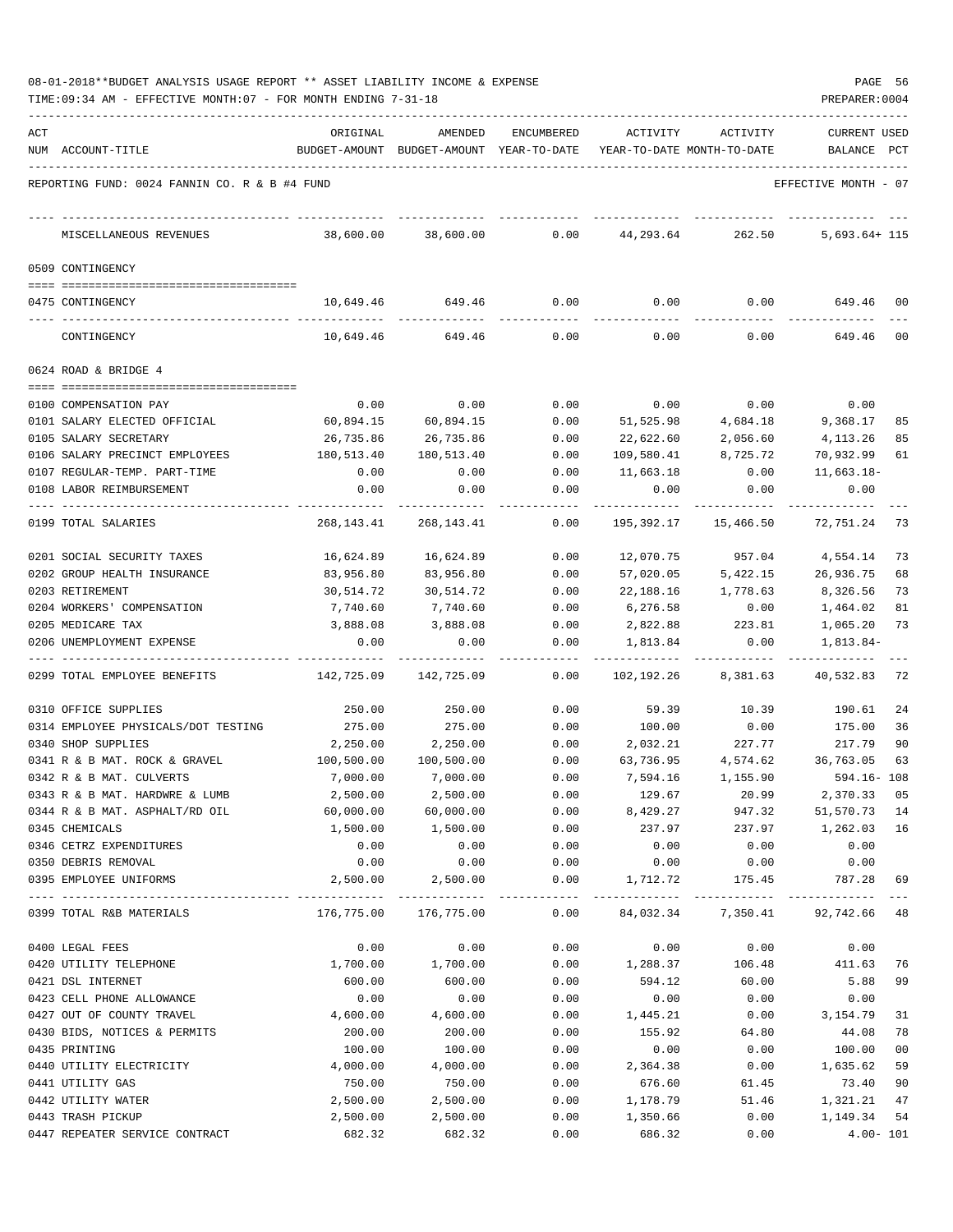| ACT |                                               | ORIGINAL   | AMENDED                                  | <b>ENCUMBERED</b> | ACTIVITY                   | ACTIVITY           | CURRENT USED     |                |
|-----|-----------------------------------------------|------------|------------------------------------------|-------------------|----------------------------|--------------------|------------------|----------------|
|     | NUM ACCOUNT-TITLE                             |            | BUDGET-AMOUNT BUDGET-AMOUNT YEAR-TO-DATE |                   | YEAR-TO-DATE MONTH-TO-DATE |                    | BALANCE          | PCT            |
|     | REPORTING FUND: 0024 FANNIN CO. R & B #4 FUND |            |                                          |                   |                            |                    | EFFECTIVE MONTH  | $-07$          |
|     | 0450 R&M BUILDING                             | 2,000.00   | 2,000.00                                 | 0.00              | 187.50                     | 0.00               | 1,812.50         | 09             |
|     | 0453 COMPUTER SOFTWARE                        | 1,044.00   | 1,044.00                                 | 0.00              | 0.00                       | 0.00               | 1,044.00         | 0 <sub>0</sub> |
|     | 0457 R & M MACHINERY GAS & OIL                | 44,500.00  | 44,500.00                                | 0.00              | 34, 253.59                 | 2,212.13           | 10,246.41        | 77             |
|     | 0458 R & M MACHINERY PARTS                    | 20,000.00  | 30,000.00                                | 0.00              | 26,818.58                  | 2,723.90           | 3,181.42         | 89             |
|     | 0459 R & M MACH. TIRES & TUBES                | 9,000.00   | 9.000.00                                 | 0.00              | 5,674.00                   | 45.00              | 3,326.00         | 63             |
|     | 0460 EQUIPMENT RENTAL/LEASE                   | 17,103.42  | 17,103.42                                | 0.00              | 6,042.64                   | 6,042.64           | 11,060.78        | 35             |
|     | 0480 BOND                                     | 0.00       | 0.00                                     | 0.00              | 0.00                       | 0.00               | 0.00             |                |
|     | 0482 INSURANCE                                | 6,000.00   | 6,000.00                                 | 0.00              | 5,873.93                   | 2,020.00           | 126.07           | 98             |
|     | 0485 PRISONER'S SUPPLIES                      | 800.00     | 800.00                                   | 0.00              | 0.00                       | 0.00               | 800.00           | 0 <sub>0</sub> |
|     | 0488 FANNIN RURAL RAIL DISTRICT               | 0.00       | 0.00                                     | 0.00              | 0.00                       | 0.00               | 0.00             |                |
|     | 0490 MISCELLANEOUS                            | 500.00     | 500.00                                   | 0.00              | 0.00                       | 0.00               | 500.00           | 0 <sup>0</sup> |
|     | 0491 SOIL & WATER CONSERVATION                | 250.00     | 250.00                                   | 0.00              | 250.00                     | 0.00               | 0.00             | 100            |
|     | 0492 TDRA FLOOD CASH MATCH                    | 0.00       | 0.00                                     | 0.00              | 0.00                       | 0.00               | 0.00             |                |
|     | 0494 FLOOD CONTROL SITE MAINTENANCE           | 0.00       | 0.00                                     | 0.00              | 0.00                       | 0.00               | 0.00             |                |
|     | 0495 PIPELINE SALES TAX REIMBURSEMENT         | 0.00       | 0.00                                     | 0.00              | 0.00                       | 0.00               | 0.00             |                |
|     | 0496 TCOG HAZARDOUS WASTEMATCH                | 1,250.00   | 1,250.00                                 | 0.00              | 0.00                       | 0.00               | 1,250.00         | 00             |
|     | 0499 TOTAL SER. & OTHER CHARGES               | 120,079.74 | 130,079.74                               | 0.00              | 88,840.61                  | 13,387.86          | 41,239.13        | 68             |
|     | 0500 LAND                                     |            |                                          |                   | 0.00                       | 0.00               | 0.00             |                |
|     | 0535 BUILDING                                 |            |                                          |                   | 0.00                       | 0.00               | 0.00             |                |
|     | 0570 COMPUTER EQUIPMENT                       | 1,247.51   | 1,247.51                                 | 0.00              | 0.00                       | 0.00               | 1,247.51         | 00             |
|     | 0571 PURCHASE OF MACH./EQUIP.                 | 166,000.00 | 166,000.00                               | 0.00              | 173,695.00                 | 27,750.00          | 7,695.00- 105    |                |
|     | 0573 RADIO EQUIPMENT                          | 0.00       | 0.00                                     | 0.00              | 0.00                       | 0.00               | 0.00             |                |
|     | 0575 BUILDING                                 | 0.00       | 0.00                                     | 0.00              | 0.00                       | 0.00               | 0.00             |                |
|     | 0599 CAPITAL OUTLAY                           | 167,247.51 | 167,247.51                               | 0.00              | 173,695.00                 | 27,750.00          | $6,447.49 - 104$ |                |
|     | ROAD & BRIDGE 4                               | 874,970.75 | 884,970.75                               | 0.00              | 644,152.38                 | 72,336.40          | 240,818.37 73    |                |
|     | 0625 ADMINISTRATIVE OFFICE R&B #4             |            |                                          |                   |                            |                    |                  |                |
|     | 0105 SALARY SECRETARY                         | 9,593.48   | 9,593.48                                 | 0.00              | 8,117.56                   | 737.96             | 1,475.92         | 85             |
|     | 0201 SOCIAL SECURITY TAXES                    | 594.80     | 594.80                                   | 0.00              | 370.34                     | 32.58              | 224.46           | 62             |
|     | 0202 GROUP HEALTH INSURANCE                   | 2,623.65   | 2,623.65                                 | 0.00              | 2,186.40                   | 218.64             | 437.25           | 83             |
|     | 0203 RETIREMENT                               | 1,091.74   | 1,091.74                                 | 0.00              | 921.63                     | 84.86              | 170.11           | 84             |
|     | 0204 WORKERS' COMPENSATION                    | 40.29      | 40.29                                    | 0.00              | 33.66                      | 0.00               | 6.63             | 84             |
|     | 0205 MEDICARE TAX                             | 139.11     | 139.11                                   | 0.00              | 86.62                      | 7.62               | 52.49            | 62             |
|     | 0310 OFFICE SUPPLIES                          | 100.00     | 100.00                                   | 0.00              | 24.36                      | 0.00               | 75.64            | 24             |
|     | 0311 POSTAL EXPENSES                          | 0.00       | 0.00                                     | 0.00              | 0.00                       | 0.00               | 0.00             |                |
|     | 0353 COMPUTER EXPENSE                         | 500.00     | 500.00                                   | 0.00              | 409.30                     | 0.00               | 90.70            | 82             |
|     | 0427 OUT OF COUNTY TRAVEL                     | 0.00       | 0.00                                     | 0.00              | 0.00                       | 0.00               | 0.00             |                |
|     | 0480 BOND                                     | 17.75      | 17.75                                    | 0.00              | 24.75                      | 0.00               | $7.00 - 139$     |                |
|     | 0572 OFFICE EQUIPMENT                         | 0.00       | 0.00                                     | 0.00              | 0.00                       | 0.00               | 0.00             |                |
|     | 0574 COMPUTER EQUIPMENT                       | 0.00       | 0.00                                     | 0.00              | 0.00                       | 0.00               | 0.00             |                |
|     | ADMINISTRATIVE OFFICE R&B #4 14,700.82        |            | 14,700.82                                | 0.00              |                            | 12,174.62 1,081.66 | 2,526.20 83      |                |
|     | FANNIN CO. R & B #4 FUND                      |            |                                          |                   |                            |                    |                  |                |
|     | INCOME TOTALS                                 | 900,321.03 | 900,321.03                               |                   | 686,444.31                 | 16,884.89          | 213,876.72 76    |                |
|     | EXPENSE TOTALS                                | 900,321.03 | 900,321.03                               | 0.00              | 656,327.00                 | 73,418.06          | 243,994.03       | 73             |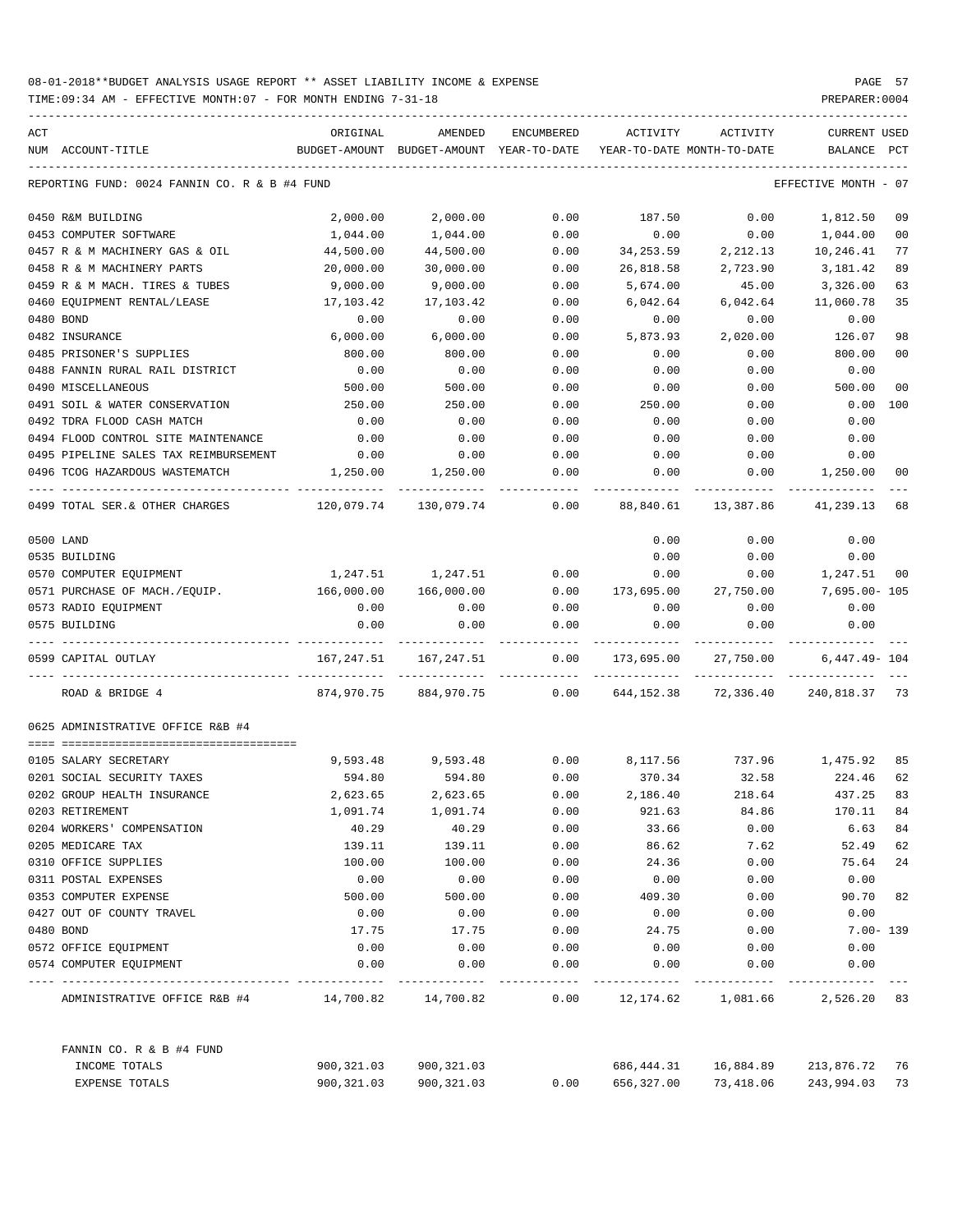|     | 08-01-2018**BUDGET ANALYSIS USAGE REPORT ** ASSET LIABILITY INCOME & EXPENSE<br>TIME: 09:34 AM - EFFECTIVE MONTH: 07 - FOR MONTH ENDING 7-31-18 |                           |                          |                                   |                                        |                 | PREPARER: 0004                 | PAGE 58        |
|-----|-------------------------------------------------------------------------------------------------------------------------------------------------|---------------------------|--------------------------|-----------------------------------|----------------------------------------|-----------------|--------------------------------|----------------|
| ACT | NUM ACCOUNT-TITLE                                                                                                                               | ORIGINAL<br>BUDGET-AMOUNT | AMENDED<br>BUDGET-AMOUNT | <b>ENCUMBERED</b><br>YEAR-TO-DATE | ACTIVITY<br>YEAR-TO-DATE MONTH-TO-DATE | <b>ACTIVITY</b> | <b>CURRENT USED</b><br>BALANCE | $_{\rm PCT}$   |
|     |                                                                                                                                                 |                           |                          |                                   |                                        |                 |                                |                |
|     | REPORTING FUND: 0025 FANNIN COUNTY BEES                                                                                                         |                           |                          |                                   |                                        |                 | EFFECTIVE MONTH - 07           |                |
|     | 0103 CASH                                                                                                                                       |                           |                          |                                   |                                        |                 |                                |                |
|     | 0100 BEES-COMBINED FUNDS CHECKING                                                                                                               |                           |                          |                                   | 0.00                                   | 0.00            | 2,177.67                       |                |
|     | CASH                                                                                                                                            |                           |                          |                                   | 0.00                                   | 0.00            | 2,177.67                       |                |
|     | 0271 EQUITY ACCOUNT                                                                                                                             |                           |                          |                                   |                                        |                 |                                |                |
|     |                                                                                                                                                 |                           |                          |                                   |                                        |                 |                                |                |
|     | 0200 EQUITY ACCOUNT                                                                                                                             |                           |                          |                                   | 0.00                                   | 0.00            | 2,177.67                       |                |
|     | EQUITY ACCOUNT                                                                                                                                  |                           |                          |                                   | 0.00                                   | 0.00            | 2,177.67                       |                |
|     | 0300 CASH                                                                                                                                       |                           |                          |                                   |                                        |                 |                                |                |
|     | 0125 BEGINNING CASH BALANCE                                                                                                                     | 1,000.00                  | 1,000.00                 |                                   | 0.00                                   | 0.00            | 1,000.00                       | 0 <sub>0</sub> |
|     | CASH                                                                                                                                            | 1,000.00                  | 1,000.00                 | 0.00                              | 0.00                                   | 0.00            | 1,000.00                       | 0 <sub>0</sub> |
|     | 0370 MISC. INCOME                                                                                                                               |                           |                          |                                   |                                        |                 |                                |                |
|     | 0138 SALE OF SCRAP IRON                                                                                                                         | 0.00                      | 0.00                     |                                   | 0.00                                   | 0.00            | 0.00                           |                |
|     | 0625 DONATIONS                                                                                                                                  | 0.00                      | 0.00                     |                                   | 0.00                                   | 0.00            | 0.00                           |                |
|     |                                                                                                                                                 |                           |                          |                                   |                                        |                 |                                |                |
|     | MISC. INCOME                                                                                                                                    | 0.00                      | 0.00                     | 0.00                              | 0.00                                   | 0.00            | 0.00                           |                |
|     | 0625 FANNIN COUNTY BEES                                                                                                                         |                           |                          |                                   |                                        |                 |                                |                |
|     | 0310 OFFICE SUPPLIES                                                                                                                            | 0.00                      | 0.00                     | 0.00                              | 0.00                                   | 0.00            | 0.00                           |                |
|     | 0343 ROAD SIGNS                                                                                                                                 | 0.00                      | 0.00                     | 0.00                              | 0.00                                   | 0.00            | 0.00                           |                |
|     | 0353 COMPUTER EXPENSE                                                                                                                           | 0.00                      | 0.00                     | 0.00                              | 0.00                                   | 0.00            | 0.00                           |                |
|     | 0427 TRAVEL EXPENSE                                                                                                                             | 1,000.00                  | 1,000.00                 | 0.00                              | 0.00                                   | 0.00            | 1,000.00                       | 0 <sub>0</sub> |
|     | 0572 OFFICE EQUIPMENT                                                                                                                           | 0.00                      | 0.00                     | 0.00                              | 0.00                                   | 0.00            | 0.00                           |                |
|     | FANNIN COUNTY BEES                                                                                                                              | 1,000.00                  | 1,000.00                 | 0.00                              | 0.00                                   | 0.00            | 1,000.00                       | 0 <sub>0</sub> |
|     | FANNIN COUNTY BEES                                                                                                                              |                           |                          |                                   |                                        |                 |                                |                |
|     | INCOME TOTALS                                                                                                                                   | 1,000.00                  | 1,000.00                 |                                   | 0.00                                   | 0.00            | 1,000.00                       | 0 <sub>0</sub> |
|     | EXPENSE TOTALS                                                                                                                                  | 1,000.00                  | 1,000.00                 | 0.00                              | 0.00                                   | 0.00            | 1,000.00                       | 0 <sub>0</sub> |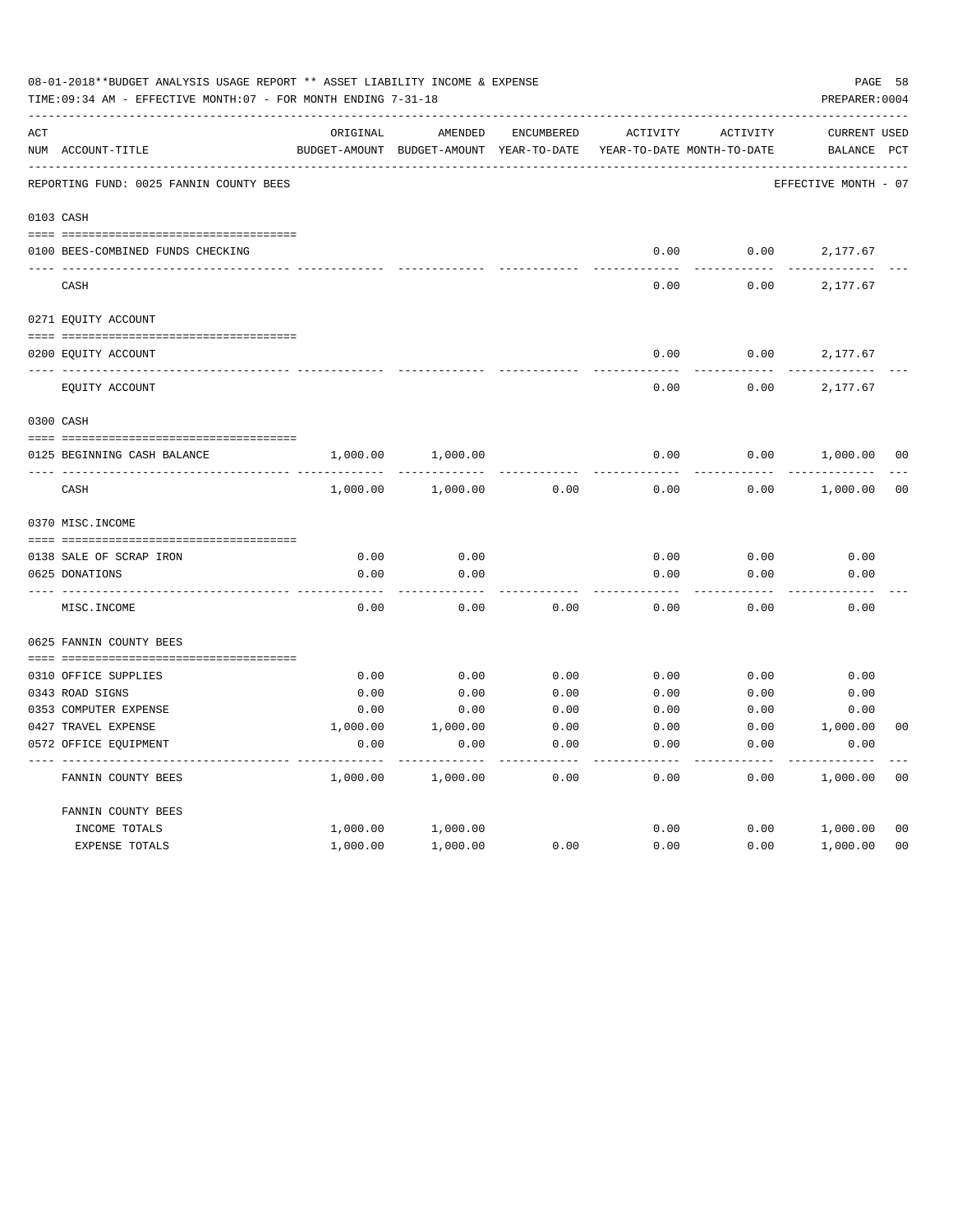|                    | 08-01-2018**BUDGET ANALYSIS USAGE REPORT ** ASSET LIABILITY INCOME & EXPENSE<br>TIME:09:34 AM - EFFECTIVE MONTH:07 - FOR MONTH ENDING 7-31-18 |          |                                                     |                                    |                                        |                        | PREPARER: 0004                     | PAGE 59 |
|--------------------|-----------------------------------------------------------------------------------------------------------------------------------------------|----------|-----------------------------------------------------|------------------------------------|----------------------------------------|------------------------|------------------------------------|---------|
| $\mathop{\rm ACT}$ | NUM ACCOUNT-TITLE                                                                                                                             | ORIGINAL | AMENDED<br>BUDGET-AMOUNT BUDGET-AMOUNT YEAR-TO-DATE | ENCUMBERED                         | ACTIVITY<br>YEAR-TO-DATE MONTH-TO-DATE | ACTIVITY               | <b>CURRENT USED</b><br>BALANCE PCT |         |
|                    | ------------------------------------<br>REPORTING FUND: 0026 J.P.#1 JUST.CT.TECHNOLOGY                                                        |          |                                                     |                                    |                                        |                        | EFFECTIVE MONTH - 07               |         |
|                    | 0102 A/P CLEARING                                                                                                                             |          |                                                     |                                    |                                        |                        |                                    |         |
|                    | 0100 A/P CLEARING                                                                                                                             |          |                                                     |                                    | 0.00                                   | 0.00                   | 0.00                               |         |
|                    | ---- --------<br>A/P CLEARING                                                                                                                 |          |                                                     |                                    | 0.00                                   | 0.00                   | 0.00                               |         |
|                    | 0103 CASH                                                                                                                                     |          |                                                     |                                    |                                        |                        |                                    |         |
|                    | 0100 J.P.#1 JUST.CT.TECH-COMB.FUND CKIN                                                                                                       |          |                                                     |                                    | 205.47                                 |                        | 275.10 46,654.70                   |         |
|                    | CASH                                                                                                                                          |          |                                                     |                                    | 205.47                                 |                        | 275.10 46,654.70                   |         |
|                    | 0120 RECEIVABLES                                                                                                                              |          |                                                     |                                    |                                        |                        |                                    |         |
|                    | 0313 DUE FROM OTHER FUNDS                                                                                                                     |          |                                                     |                                    | 0.00                                   | 0.00                   | 487.74                             |         |
|                    | RECEIVABLES                                                                                                                                   |          |                                                     |                                    | 0.00                                   | 0.00                   | 487.74                             |         |
|                    | 0200 SYSTEM ADDED LIABILITY DEPARTMENT                                                                                                        |          |                                                     |                                    |                                        |                        |                                    |         |
|                    | 0910 SYSTEM ADDED LIABILITY LINE-ITEM                                                                                                         |          |                                                     |                                    | 0.00                                   | 0.00                   | 0.00                               |         |
|                    | SYSTEM ADDED LIABILITY DEPARTMENT                                                                                                             |          |                                                     |                                    | 0.00                                   | 0.00                   | 0.00                               |         |
|                    | 0271 EQUITY ACCOUNT                                                                                                                           |          |                                                     |                                    |                                        |                        |                                    |         |
|                    | 0200 EQUITY ACCOUNT                                                                                                                           |          |                                                     |                                    | 0.00                                   | 0.00                   | 46,936.97                          |         |
|                    | EQUITY ACCOUNT                                                                                                                                |          |                                                     |                                    | 0.00                                   | 0.00                   | 46,936.97                          |         |
|                    | 0300 CASH                                                                                                                                     |          |                                                     |                                    |                                        |                        |                                    |         |
|                    | 0126 BEGINNING CASH BALANCE                                                                                                                   |          | 1,000.00 1,000.00                                   |                                    |                                        |                        | $0.00$ $0.00$ $1,000.00$           | 00      |
|                    | CASH                                                                                                                                          |          | $1,000.00$ $1,000.00$ $0.00$                        |                                    |                                        |                        | $0.00$ $0.00$ $1,000.00$ $00$      |         |
|                    | 0360 INTEREST EARNINGS                                                                                                                        |          |                                                     |                                    |                                        |                        |                                    |         |
|                    | 0100 INTEREST EARNINGS                                                                                                                        | 20.00    | 20.00                                               |                                    |                                        | 28.93 2.81             | $8.93 + 145$                       |         |
|                    | INTEREST EARNINGS                                                                                                                             | 20.00    | 20.00                                               | 0.00                               | --------------<br>28.93                | -------------<br>2.81  | $8.93 + 145$                       |         |
|                    | 0370 MISCELLANEOUS INCOME                                                                                                                     |          |                                                     |                                    |                                        |                        |                                    |         |
|                    | 0455 J.P.#1 TECHNOLOGY FEES                                                                                                                   |          | 4,000.00 4,000.00                                   |                                    |                                        |                        | 1,572.76 272.29 2,427.24 39        |         |
|                    | MISCELLANEOUS INCOME                                                                                                                          |          | $4,000.00$ $4,000.00$ $0.00$ $1,572.76$             |                                    |                                        | ------------<br>272.29 | 2,427.24                           | 39      |
|                    | 0455 J.P.#1 TECHNOLOGY EQUIP.                                                                                                                 |          |                                                     |                                    |                                        |                        |                                    |         |
|                    | 0420 OMNIBASE TELEPHONE LINE                                                                                                                  | 0.00     |                                                     | $0.00$ $0.00$ $0.00$ $0.00$ $0.00$ |                                        |                        | 0.00                               |         |
|                    | 0572 OFFICE EQUIPMENT<br>--------------------- --------------                                                                                 | 5,020.00 | 5,020.00                                            | . _ _ _ _ _ _ _ _ _ _              | $0.00$ 1,396.22<br>-----------         | 0.00<br>------------   | 3,623.78<br>------------           | 28      |
|                    | J.P.#1 TECHNOLOGY EQUIP.                                                                                                                      | 5,020.00 | 5,020.00                                            | 0.00                               | 1,396.22                               |                        | 0.00<br>3,623.78                   | 28      |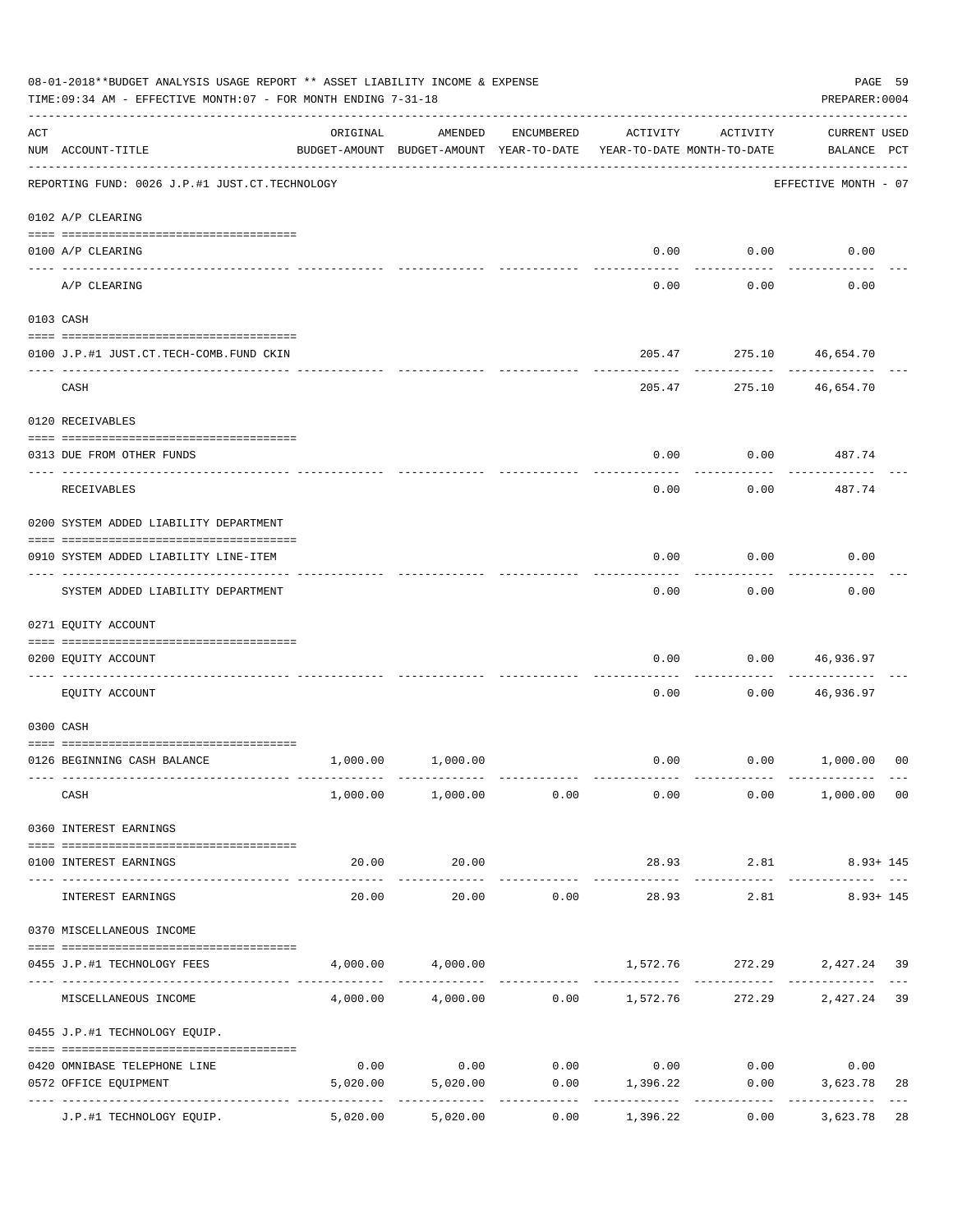| 08-01-2018**BUDGET ANALYSIS USAGE REPORT ** ASSET LIABILITY INCOME & EXPENSE |               |               |              |                            |          | PAGE 60              |            |
|------------------------------------------------------------------------------|---------------|---------------|--------------|----------------------------|----------|----------------------|------------|
| TIME:09:34 AM - EFFECTIVE MONTH:07 - FOR MONTH ENDING 7-31-18                |               |               |              |                            |          | PREPARER: 0004       |            |
| ACT                                                                          | ORIGINAL      | AMENDED       | ENCUMBERED   | ACTIVITY                   | ACTIVITY | <b>CURRENT USED</b>  |            |
| NUM ACCOUNT-TITLE                                                            | BUDGET-AMOUNT | BUDGET-AMOUNT | YEAR-TO-DATE | YEAR-TO-DATE MONTH-TO-DATE |          | BALANCE              | <b>PCT</b> |
| REPORTING FUND: 0026 J.P.#1 JUST.CT.TECHNOLOGY                               |               |               |              |                            |          | EFFECTIVE MONTH - 07 |            |
| J.P.#1 JUST.CT.TECHNOLOGY                                                    |               |               |              |                            |          |                      |            |
| INCOME TOTALS                                                                | 5.020.00      | 5.020.00      |              | 1,601.69                   | 275.10   | 3,418.31             | 32         |
| <b>EXPENSE TOTALS</b>                                                        | 5,020.00      | 5.020.00      | 0.00         | 1,396.22                   | 0.00     | 3,623.78             | 2.8        |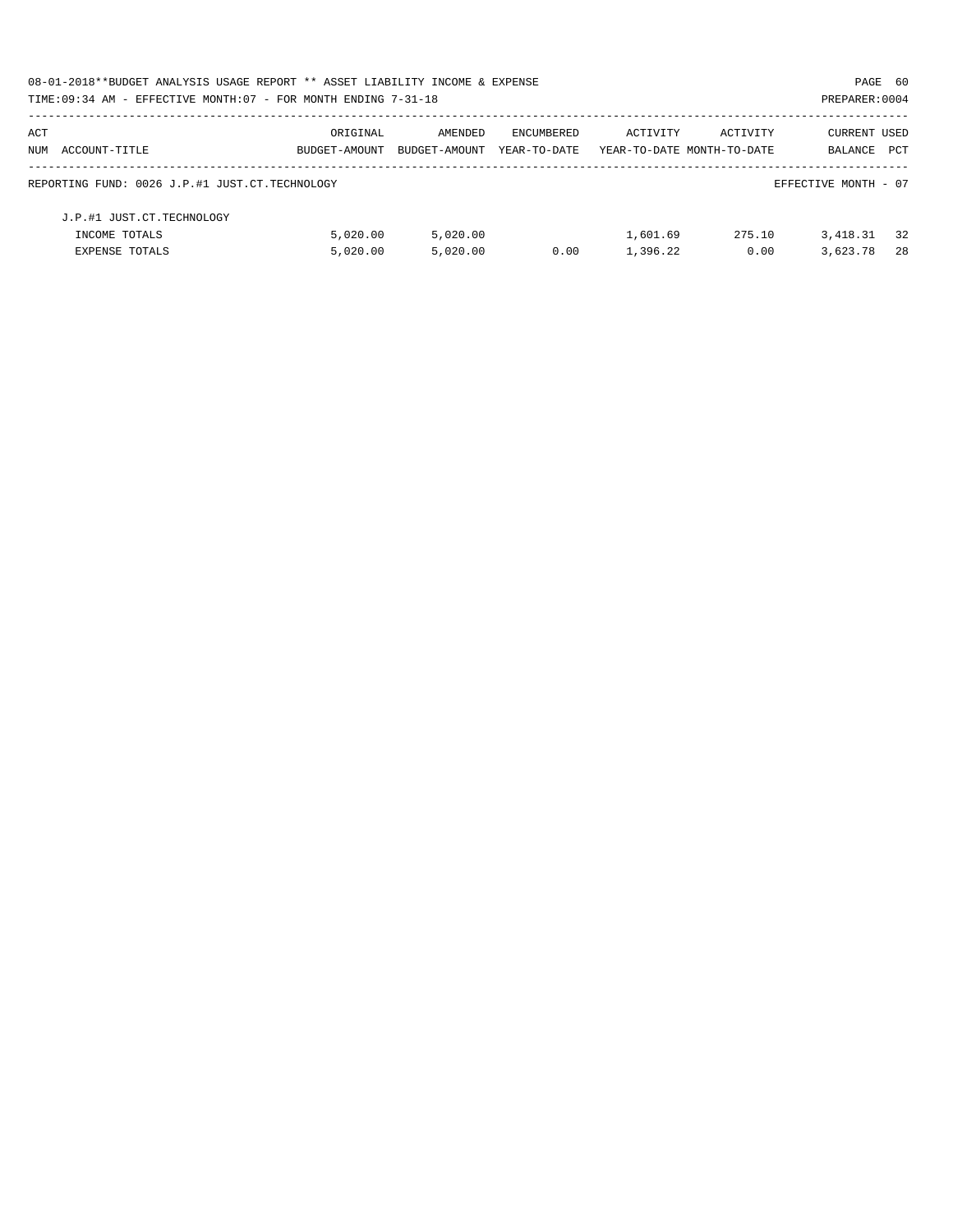|     | 08-01-2018**BUDGET ANALYSIS USAGE REPORT ** ASSET LIABILITY INCOME & EXPENSE<br>TIME: 09:34 AM - EFFECTIVE MONTH: 07 - FOR MONTH ENDING 7-31-18 |          |                   |               |                                                                                 |                                          |                                    |                |  |  |  |  |
|-----|-------------------------------------------------------------------------------------------------------------------------------------------------|----------|-------------------|---------------|---------------------------------------------------------------------------------|------------------------------------------|------------------------------------|----------------|--|--|--|--|
| ACT | NUM ACCOUNT-TITLE                                                                                                                               | ORIGINAL | AMENDED           | ENCUMBERED    | ACTIVITY<br>BUDGET-AMOUNT BUDGET-AMOUNT YEAR-TO-DATE YEAR-TO-DATE MONTH-TO-DATE | ACTIVITY                                 | <b>CURRENT USED</b><br>BALANCE PCT |                |  |  |  |  |
|     | -------------------------------------<br>REPORTING FUND: 0027 J.P.#2 JUST.CT.TECHNOLOGY                                                         |          |                   |               |                                                                                 |                                          | EFFECTIVE MONTH - 07               |                |  |  |  |  |
|     | 0102 A/P CLEARING                                                                                                                               |          |                   |               |                                                                                 |                                          |                                    |                |  |  |  |  |
|     | 0100 A/P CLEARING<br>----- ---------<br>---------------------- --------                                                                         |          |                   |               | 0.00                                                                            | 0.00                                     | 0.00                               |                |  |  |  |  |
|     | A/P CLEARING                                                                                                                                    |          |                   |               | 0.00                                                                            | 0.00                                     | 0.00                               |                |  |  |  |  |
|     | 0103 CASH                                                                                                                                       |          |                   |               |                                                                                 |                                          |                                    |                |  |  |  |  |
|     | 0100 J.P.#2 JUST.CT.TECH-COMB.FUND CKIN                                                                                                         |          |                   |               |                                                                                 | 708.71- 44.02 10,315.53                  |                                    |                |  |  |  |  |
|     | CASH                                                                                                                                            |          |                   |               |                                                                                 | -------------<br>708.71- 44.02 10,315.53 | . <u>.</u> .                       |                |  |  |  |  |
|     | 0120 RECEIVABLES                                                                                                                                |          |                   |               |                                                                                 |                                          |                                    |                |  |  |  |  |
|     | 0313 DUE FROM OTHER FUNDS                                                                                                                       |          |                   |               | 0.00                                                                            |                                          | $0.00$ 84.20                       |                |  |  |  |  |
|     | RECEIVABLES                                                                                                                                     |          |                   |               | 0.00                                                                            | 0.00                                     | 84.20                              |                |  |  |  |  |
|     | 0271 EQUITY ACCOUNT                                                                                                                             |          |                   |               |                                                                                 |                                          |                                    |                |  |  |  |  |
|     | 0200 EQUITY ACCOUNT                                                                                                                             |          |                   |               | 0.00                                                                            |                                          | $0.00$ $11,108.44$                 |                |  |  |  |  |
|     | EQUITY ACCOUNT                                                                                                                                  |          |                   |               | 0.00                                                                            |                                          | $0.00$ 11,108.44                   |                |  |  |  |  |
|     | 0300 CASH                                                                                                                                       |          |                   |               |                                                                                 |                                          |                                    |                |  |  |  |  |
|     | 0127 BEGINNING CASH BALANCE                                                                                                                     | 2,000.00 | 2,000.00          |               | 0.00                                                                            | 0.00                                     | 2,000.00                           | 00             |  |  |  |  |
|     | CASH                                                                                                                                            |          | 2,000.00 2,000.00 | 0.00          | -----------------------------<br>0.00                                           | 0.00                                     | 2,000.00                           | 0 <sub>0</sub> |  |  |  |  |
|     | 0360 INTEREST EARNINGS                                                                                                                          |          |                   |               |                                                                                 |                                          |                                    |                |  |  |  |  |
|     | 0100 INTEREST EARNINGS                                                                                                                          | 7.00     | 7.00              |               |                                                                                 | 6.41 0.62 0.59 92                        |                                    |                |  |  |  |  |
|     | INTEREST EARNINGS                                                                                                                               | 7.00     | 7.00              | 0.00          | 6.41                                                                            | 0.62                                     | 0.59                               | 92             |  |  |  |  |
|     | 0370 MISCELLANEOUS INCOME                                                                                                                       |          |                   |               |                                                                                 |                                          |                                    |                |  |  |  |  |
|     | 0456 J.P.#2 TECHNOLOGY FEES                                                                                                                     | 400.00   | 400.00            |               |                                                                                 | 647.78 43.40 247.78+162                  |                                    |                |  |  |  |  |
|     | MISCELLANEOUS INCOME                                                                                                                            | 400.00   | 400.00            | 0.00          | 647.78                                                                          | 43.40                                    | 247.78+ 162                        |                |  |  |  |  |
|     | 0456 TECHNOLOGY EQUIPMENT                                                                                                                       |          |                   |               |                                                                                 |                                          |                                    |                |  |  |  |  |
|     | 0572 OFFICE EQUIPMENT                                                                                                                           | 2,407.00 | 2,407.00          |               | $0.00$ 1,362.90 0.00 1,044.10                                                   |                                          |                                    | 57             |  |  |  |  |
|     | -------------------------------<br>TECHNOLOGY EQUIPMENT                                                                                         |          | 2,407.00 2,407.00 | ------------- | $0.00$ 1,362.90                                                                 | 0.00                                     | 1,044.10                           | 57             |  |  |  |  |
|     | J.P.#2 JUST.CT.TECHNOLOGY                                                                                                                       |          |                   |               |                                                                                 |                                          |                                    |                |  |  |  |  |
|     | INCOME TOTALS                                                                                                                                   | 2,407.00 | 2,407.00          |               | 654.19                                                                          | 44.02                                    | 1,752.81                           | 27             |  |  |  |  |
|     | EXPENSE TOTALS                                                                                                                                  | 2,407.00 | 2,407.00          |               | $0.00$ 1,362.90                                                                 | 0.00                                     | 1,044.10                           | 57             |  |  |  |  |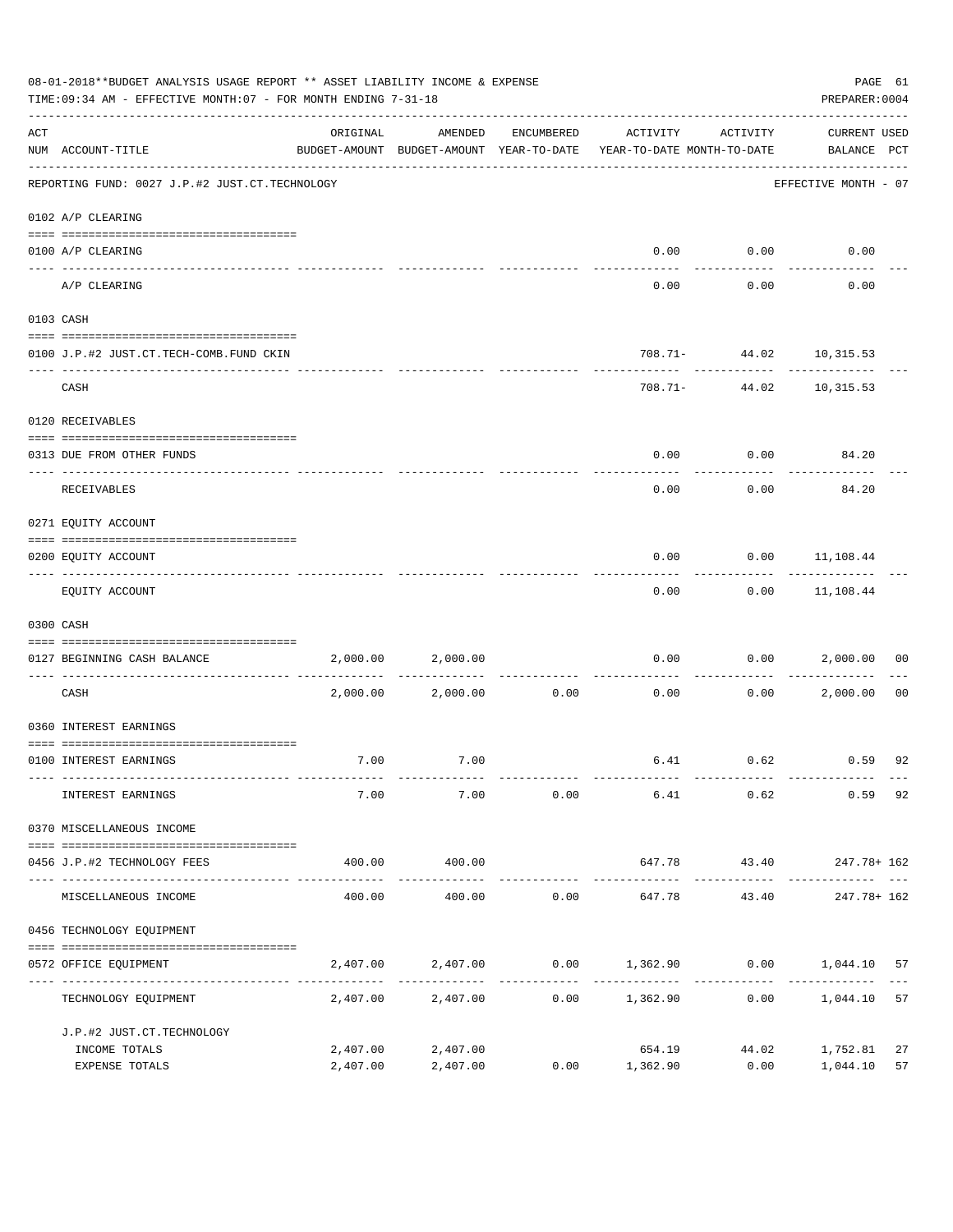|     | 08-01-2018**BUDGET ANALYSIS USAGE REPORT ** ASSET LIABILITY INCOME & EXPENSE<br>TIME: 09:34 AM - EFFECTIVE MONTH: 07 - FOR MONTH ENDING 7-31-18<br>PREPARER: 0004 |          |                                                                                |            |                        |                     |                                                             |  |  |  |  |
|-----|-------------------------------------------------------------------------------------------------------------------------------------------------------------------|----------|--------------------------------------------------------------------------------|------------|------------------------|---------------------|-------------------------------------------------------------|--|--|--|--|
| ACT | NUM ACCOUNT-TITLE                                                                                                                                                 | ORIGINAL | AMENDED<br>BUDGET-AMOUNT BUDGET-AMOUNT YEAR-TO-DATE YEAR-TO-DATE MONTH-TO-DATE | ENCUMBERED | ACTIVITY               | ACTIVITY            | <b>CURRENT USED</b><br>BALANCE PCT                          |  |  |  |  |
|     | REPORTING FUND: 0028 J.P.#3 JUST.CT.TECHNOLOGY                                                                                                                    |          |                                                                                |            |                        |                     | EFFECTIVE MONTH - 07                                        |  |  |  |  |
|     | 0102 A/P CLEARING                                                                                                                                                 |          |                                                                                |            |                        |                     |                                                             |  |  |  |  |
|     | 0100 A/P CLEARING                                                                                                                                                 |          |                                                                                |            | 0.00                   | 0.00                | 0.00                                                        |  |  |  |  |
|     | A/P CLEARING                                                                                                                                                      |          |                                                                                |            | 0.00                   | 0.00                | 0.00                                                        |  |  |  |  |
|     | 0103 CASH                                                                                                                                                         |          |                                                                                |            |                        |                     |                                                             |  |  |  |  |
|     | 0100 J.P.#3 JUST.CT.TECH-COMB.FUND CKIN                                                                                                                           |          |                                                                                |            |                        | 690.04 190.00       | 5,252.68                                                    |  |  |  |  |
|     | CASH                                                                                                                                                              |          |                                                                                |            |                        | 690.04 190.00       | 5,252.68                                                    |  |  |  |  |
|     | 0120 RECEIVABLES                                                                                                                                                  |          |                                                                                |            |                        |                     |                                                             |  |  |  |  |
|     | 0313 DUE FROM OTHER FUNDS                                                                                                                                         |          |                                                                                |            | 0.00                   | 0.00                | 156.60                                                      |  |  |  |  |
|     | RECEIVABLES                                                                                                                                                       |          |                                                                                |            | 0.00                   | 0.00                | 156.60                                                      |  |  |  |  |
|     | 0200 SYSTEM ADDED LIABILITY DEPARTMENT                                                                                                                            |          |                                                                                |            |                        |                     |                                                             |  |  |  |  |
|     | 0910 SYSTEM ADDED LIABILITY LINE-ITEM                                                                                                                             |          |                                                                                |            | 0.00                   | 0.00                | 0.00                                                        |  |  |  |  |
|     | SYSTEM ADDED LIABILITY DEPARTMENT                                                                                                                                 |          |                                                                                |            | 0.00                   | 0.00                | 0.00                                                        |  |  |  |  |
|     | 0271 EQUITY ACCOUNT                                                                                                                                               |          |                                                                                |            |                        |                     |                                                             |  |  |  |  |
|     | 0200 EQUITY ACCOUNT                                                                                                                                               |          |                                                                                |            | 0.00                   | 0.00                | 4,719.24                                                    |  |  |  |  |
|     | EOUITY ACCOUNT                                                                                                                                                    |          |                                                                                |            | 0.00                   | 0.00                | 4,719.24                                                    |  |  |  |  |
|     | 0300 CASH                                                                                                                                                         |          |                                                                                |            |                        |                     |                                                             |  |  |  |  |
|     | 0128 BEGINNING CASH                                                                                                                                               | 3,100.00 | 3,100.00                                                                       |            | 0.00                   |                     | $0.00$ 3,100.00<br>00                                       |  |  |  |  |
|     | CASH                                                                                                                                                              |          |                                                                                |            |                        |                     | $3,100.00$ $3,100.00$ $0.00$ $0.00$ $0.00$ $3,100.00$ $0.0$ |  |  |  |  |
|     | 0360 INTEREST EARNINGS                                                                                                                                            |          |                                                                                |            |                        |                     |                                                             |  |  |  |  |
|     | 0100 INTEREST EARNINGS                                                                                                                                            | 0.00     | 0.00                                                                           |            |                        | 2.96 0.29           | $2.96+$                                                     |  |  |  |  |
|     | INTEREST EARNINGS                                                                                                                                                 | 0.00     | -----------<br>0.00                                                            | 0.00       | ______________<br>2.96 | -----------<br>0.29 | $2.96+$                                                     |  |  |  |  |
|     | 0370 MISCELLANEOUS INCOME                                                                                                                                         |          |                                                                                |            |                        |                     |                                                             |  |  |  |  |
|     | 0456 J.P.#3 TECHNOLOGY FEES                                                                                                                                       | 400.00   | 400.00                                                                         |            |                        |                     | 1,133.06 189.71 733.06+283                                  |  |  |  |  |
|     | MISCELLANEOUS INCOME                                                                                                                                              |          |                                                                                |            |                        |                     | 400.00  400.00  0.00  1,133.06  189.71  733.06+283          |  |  |  |  |
|     | 0457 TECHNOLOGY EQUIPMENT                                                                                                                                         |          |                                                                                |            |                        |                     |                                                             |  |  |  |  |
|     | 0572 OFFICE EQUIPMENT                                                                                                                                             |          | 3,500.00 3,500.00 0.00                                                         |            |                        |                     | 445.98 0.00 3,054.02 13                                     |  |  |  |  |
|     | TECHNOLOGY EQUIPMENT                                                                                                                                              |          | 3,500.00 3,500.00                                                              | 0.00       | .<br>445.98            | -------------       | -------------<br>$- - -$<br>13<br>0.00<br>3,054.02          |  |  |  |  |

J.P.#3 JUST.CT.TECHNOLOGY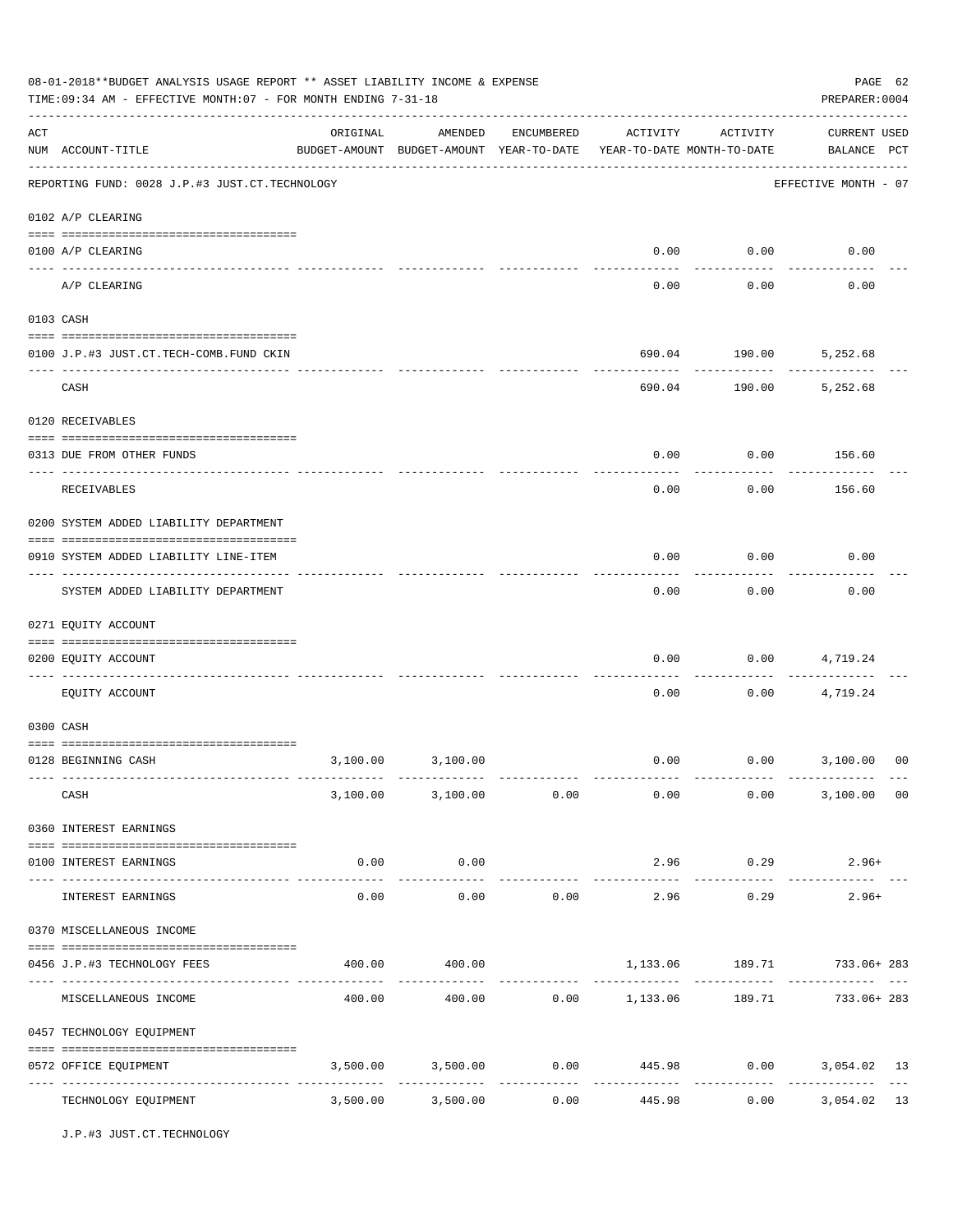|     | 08-01-2018**BUDGET ANALYSIS USAGE REPORT ** ASSET LIABILITY INCOME & EXPENSE<br>PAGE 63 |               |               |                   |          |                            |                      |     |  |  |  |  |
|-----|-----------------------------------------------------------------------------------------|---------------|---------------|-------------------|----------|----------------------------|----------------------|-----|--|--|--|--|
|     | TIME:09:34 AM - EFFECTIVE MONTH:07 - FOR MONTH ENDING 7-31-18<br>PREPARER: 0004         |               |               |                   |          |                            |                      |     |  |  |  |  |
|     |                                                                                         |               |               |                   |          |                            |                      |     |  |  |  |  |
| ACT |                                                                                         | ORIGINAL      | AMENDED       | <b>ENCUMBERED</b> | ACTIVITY | ACTIVITY                   | CURRENT USED         |     |  |  |  |  |
|     | NUM ACCOUNT-TITLE                                                                       | BUDGET-AMOUNT | BUDGET-AMOUNT | YEAR-TO-DATE      |          | YEAR-TO-DATE MONTH-TO-DATE | BALANCE              | PCT |  |  |  |  |
|     |                                                                                         |               |               |                   |          |                            |                      |     |  |  |  |  |
|     | REPORTING FUND: 0028 J.P.#3 JUST.CT.TECHNOLOGY                                          |               |               |                   |          |                            | EFFECTIVE MONTH - 07 |     |  |  |  |  |
|     |                                                                                         |               |               |                   |          |                            |                      |     |  |  |  |  |
|     | INCOME TOTALS                                                                           | 3.500.00      | 3,500.00      |                   | 1,136.02 | 190.00                     | 2,363.98             | 32  |  |  |  |  |
|     | <b>EXPENSE TOTALS</b>                                                                   | 3.500.00      | 3,500.00      | 0.00              | 445.98   | 0.00                       | 3,054.02             | 13  |  |  |  |  |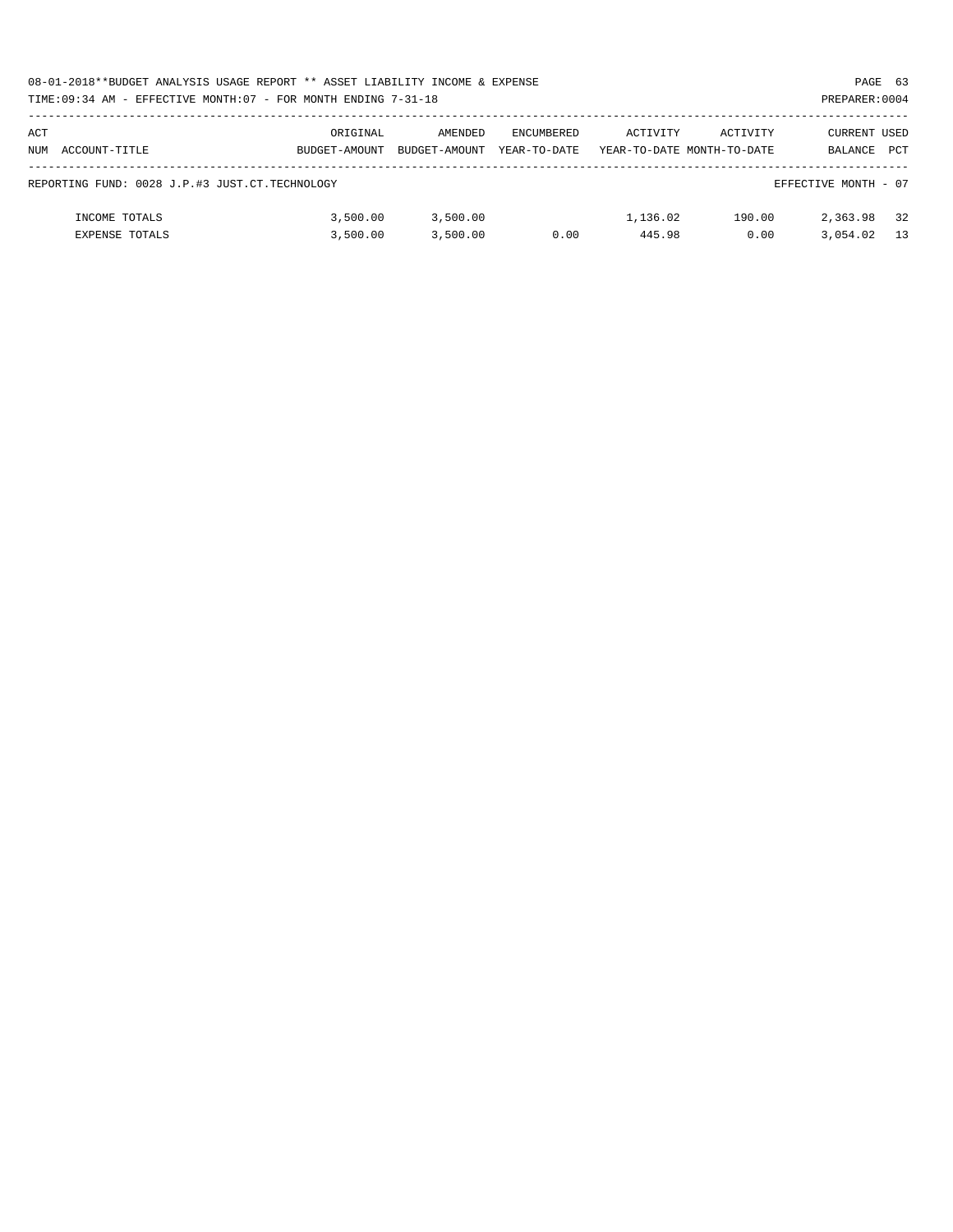|     | 08-01-2018**BUDGET ANALYSIS USAGE REPORT ** ASSET LIABILITY INCOME & EXPENSE<br>TIME:09:34 AM - EFFECTIVE MONTH:07 - FOR MONTH ENDING 7-31-18 |          |                                                     |            |          |                                        | PAGE 64<br>PREPARER: 0004          |
|-----|-----------------------------------------------------------------------------------------------------------------------------------------------|----------|-----------------------------------------------------|------------|----------|----------------------------------------|------------------------------------|
| ACT | NUM ACCOUNT-TITLE                                                                                                                             | ORIGINAL | AMENDED<br>BUDGET-AMOUNT BUDGET-AMOUNT YEAR-TO-DATE | ENCUMBERED | ACTIVITY | ACTIVITY<br>YEAR-TO-DATE MONTH-TO-DATE | <b>CURRENT USED</b><br>BALANCE PCT |
|     | REPORTING FUND: 0030 SHERIFF WORK RELEASE                                                                                                     |          |                                                     |            |          |                                        | EFFECTIVE MONTH - 07               |
|     | 0103 CASH                                                                                                                                     |          |                                                     |            |          |                                        |                                    |
|     | 0100 SHERIFF WORK RELEASE-COMB FUND CKI                                                                                                       |          |                                                     |            | 0.00     | 0.00                                   | 983.14                             |
|     | CASH                                                                                                                                          |          |                                                     |            | 0.00     | 0.00                                   | 983.14                             |
|     | 0271 EQUITY ACCOUNT                                                                                                                           |          |                                                     |            |          |                                        |                                    |
|     | 0200 EQUITY ACCOUNT                                                                                                                           |          |                                                     |            | 0.00     | 0.00                                   | 983.14                             |
|     | EQUITY ACCOUNT                                                                                                                                |          |                                                     |            | 0.00     | 0.00                                   | 983.14                             |
|     | 0360 INTEREST EARNINGS                                                                                                                        |          |                                                     |            |          |                                        |                                    |
|     | 0100 INTEREST EARNINGS                                                                                                                        | 0.00     | 0.00                                                |            | 0.00     | 0.00                                   | 0.00                               |
|     | <b>INTEREST EARNINGS</b>                                                                                                                      | 0.00     | 0.00                                                | 0.00       | 0.00     | 0.00                                   | 0.00                               |
|     | 0370 MISCELLANEOUS INCOME                                                                                                                     |          |                                                     |            |          |                                        |                                    |
|     |                                                                                                                                               |          |                                                     |            |          |                                        |                                    |
|     | 0569 SHERIFF WORK RELEASE<br>------------                                                                                                     | 0.00     | 0.00                                                |            | 0.00     | 0.00                                   | 0.00                               |
|     | MISCELLANEOUS INCOME                                                                                                                          | 0.00     | 0.00                                                | 0.00       | 0.00     | 0.00                                   | 0.00                               |
|     | 0569 WORK RELEASE                                                                                                                             |          |                                                     |            |          |                                        |                                    |
|     | 0310 OFFICE SUPPLIES                                                                                                                          | 0.00     | 0.00                                                | 0.00       | 0.00     | 0.00                                   | 0.00                               |
|     | 0421 ONLINE RESEARCH                                                                                                                          | 0.00     | 0.00                                                | 0.00       | 0.00     | 0.00                                   | 0.00                               |
|     | 0571 EQUIPMENT                                                                                                                                | 0.00     | 0.00                                                | 0.00       | 0.00     | 0.00                                   | 0.00                               |
|     | WORK RELEASE                                                                                                                                  | 0.00     | 0.00                                                | 0.00       | 0.00     | 0.00                                   | 0.00                               |
|     | SHERIFF WORK RELEASE                                                                                                                          |          |                                                     |            |          |                                        |                                    |
|     | INCOME TOTALS                                                                                                                                 | 0.00     | 0.00                                                |            | 0.00     | 0.00                                   | 0.00                               |
|     | <b>EXPENSE TOTALS</b>                                                                                                                         | 0.00     | 0.00                                                | 0.00       | 0.00     | 0.00                                   | 0.00                               |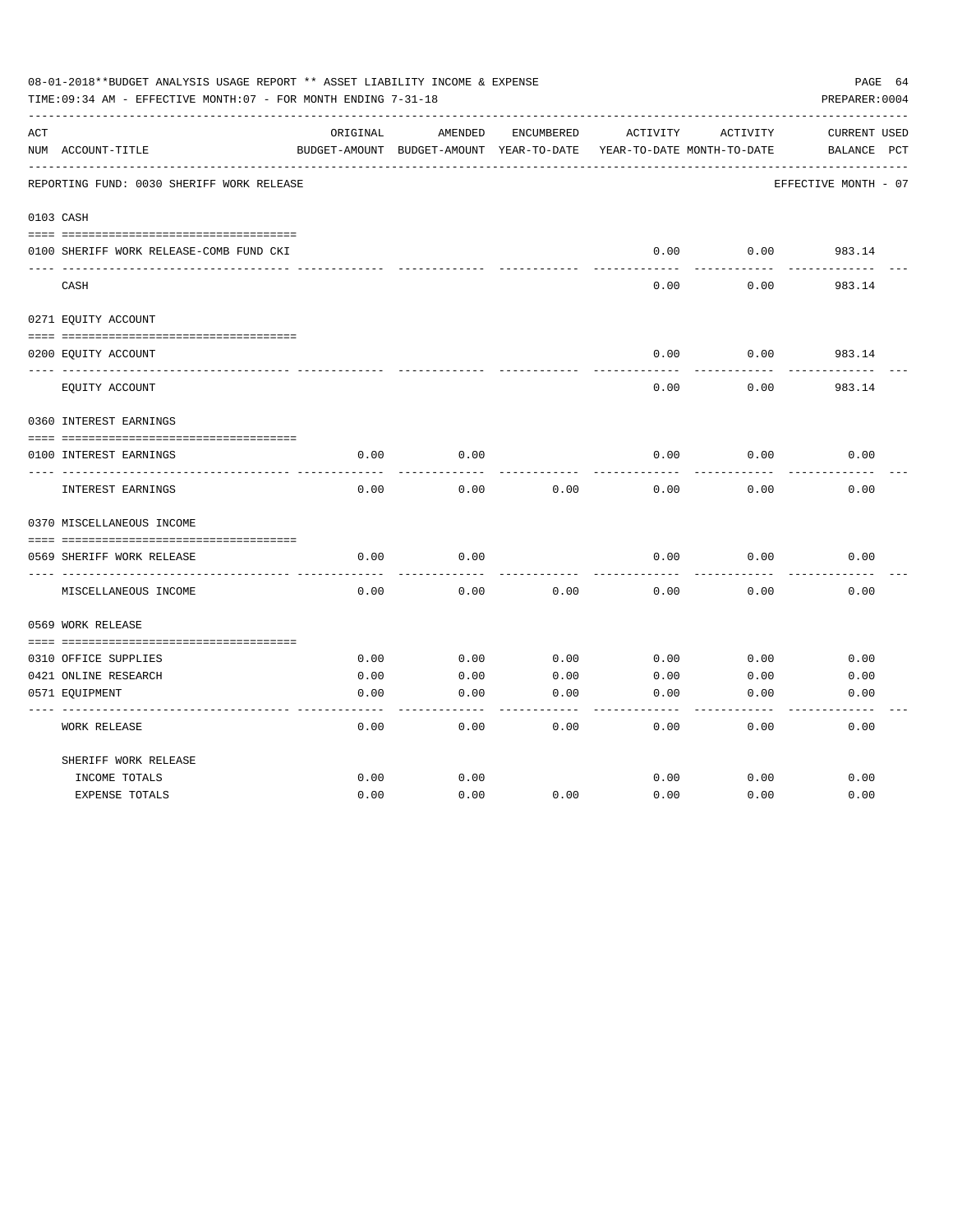|     | 08-01-2018**BUDGET ANALYSIS USAGE REPORT ** ASSET LIABILITY INCOME & EXPENSE<br>TIME: 09:34 AM - EFFECTIVE MONTH: 07 - FOR MONTH ENDING 7-31-18 |              |                                                     |              |                                        |                                                   | PREPARER: 0004                     | PAGE 65 |
|-----|-------------------------------------------------------------------------------------------------------------------------------------------------|--------------|-----------------------------------------------------|--------------|----------------------------------------|---------------------------------------------------|------------------------------------|---------|
| ACT | NUM ACCOUNT-TITLE                                                                                                                               | ORIGINAL     | AMENDED<br>BUDGET-AMOUNT BUDGET-AMOUNT YEAR-TO-DATE | ENCUMBERED   | ACTIVITY<br>YEAR-TO-DATE MONTH-TO-DATE | ACTIVITY                                          | <b>CURRENT USED</b><br>BALANCE PCT |         |
|     | REPORTING FUND: 0031 COURTHOUSE RESTORATION FUND                                                                                                |              |                                                     |              |                                        |                                                   | EFFECTIVE MONTH - 07               |         |
|     | 0103 CASH                                                                                                                                       |              |                                                     |              |                                        |                                                   |                                    |         |
|     | 0100 COURTHOUSE RESTORATION-COMB.FUND<br>0175 TEXPOOL                                                                                           |              |                                                     |              |                                        | 260,320.02-299,635.62 260,205.02-<br>0.00<br>0.00 | 0.00                               |         |
|     | CASH                                                                                                                                            |              |                                                     |              |                                        | ------------<br>260,320.02-299,635.62             | 260,205.02-                        |         |
|     | 0271 EQUITY ACCOUNT                                                                                                                             |              |                                                     |              |                                        |                                                   |                                    |         |
|     | 0200 EQUITY ACCOUNT                                                                                                                             |              |                                                     |              | 0.00                                   | 0.00                                              | 115.00                             |         |
|     | EQUITY ACCOUNT                                                                                                                                  |              |                                                     |              | 0.00                                   | 0.00                                              | 115.00                             |         |
|     | 0300 CASH                                                                                                                                       |              |                                                     |              |                                        |                                                   |                                    |         |
|     | 0131 BEGINNING CASH BALANCE<br>---------------------------------                                                                                | 0.00         | 0.00                                                |              | 0.00                                   | 0.00                                              | 0.00                               |         |
|     | CASH                                                                                                                                            | 0.00         | 0.00                                                | 0.00         | 0.00                                   | 0.00                                              | 0.00                               |         |
|     | 0330 GRANT INCOME                                                                                                                               |              |                                                     |              |                                        |                                                   |                                    |         |
|     | 0510 COURTHOUSE RESTORATION                                                                                                                     | 0.00         | 250,582.70                                          |              | 62,904.00                              | 0.00                                              | 187,678.70 25                      |         |
|     | GRANT INCOME                                                                                                                                    | 0.00         |                                                     |              | 250,582.70 0.00 62,904.00              |                                                   | $0.00$ 187,678.70                  | 25      |
|     | 0370 MISCELLANEOUS INCOME                                                                                                                       |              |                                                     |              |                                        |                                                   |                                    |         |
|     | 0131 RESTORATION DONATIONS                                                                                                                      | 0.00         | 0.00                                                |              | 0.00                                   | 0.00                                              | 0.00                               |         |
|     | MISCELLANEOUS INCOME                                                                                                                            | 0.00         | 0.00                                                | 0.00         | 0.00                                   | 0.00                                              | 0.00                               |         |
|     | 0509 CONTINGENCY                                                                                                                                |              |                                                     |              |                                        |                                                   |                                    |         |
|     | 0475 CONTINGENCY                                                                                                                                | 0.00         | 0.00                                                | 0.00         | 0.00                                   | 0.00                                              | 0.00                               |         |
|     | CONTINGENCY                                                                                                                                     | 0.00         | 0.00                                                | 0.00         | 0.00                                   | 0.00                                              | 0.00                               |         |
|     | 0510 COURTHOUSE RESTORATION PHASE 1                                                                                                             |              |                                                     |              |                                        |                                                   |                                    |         |
|     |                                                                                                                                                 |              |                                                     |              | 39,140.80                              |                                                   |                                    |         |
|     | 0403 ARCHITECTURAL FEES<br>0451 ASBESTOS ABATEMENT                                                                                              | 0.00<br>0.00 | 39,140.80<br>41,584.00                              | 0.00<br>0.00 | 41,584.00                              | 37,869.20-<br>0.00                                | 0.00 100<br>0.00 100               |         |
|     | 0482 DEMOLITION                                                                                                                                 | 0.00         | 169,857.90                                          | 0.00         | 242,499.22                             |                                                   | 261, 766. 42- 72, 641. 32-143      |         |
|     | 0490 MISCELLANEOUS                                                                                                                              | 0.00         | 0.00                                                | 0.00         | 0.00                                   | 0.00                                              | 0.00                               |         |
|     | COURTHOUSE RESTORATION PHASE 1                                                                                                                  | 0.00         | 250,582.70                                          | 0.00         | 323,224.02                             | 299,635.62-                                       | 72,641.32- 129                     |         |
|     | 0511 COURTHOUSE RESTORATION PHASE 2                                                                                                             |              |                                                     |              |                                        |                                                   |                                    |         |
|     |                                                                                                                                                 |              |                                                     |              |                                        |                                                   |                                    |         |
|     | 0165 CONSTRUCTION                                                                                                                               | 0.00         | 0.00                                                | 0.00         | 0.00                                   | 0.00                                              | 0.00                               |         |
|     | 0403 ARCHITECTURAL FEES                                                                                                                         | 0.00         | 0.00                                                | 0.00         | 0.00                                   | 0.00                                              | 0.00                               |         |
|     | 0451 ASBESTOS & OTHER TESTING                                                                                                                   | 0.00         | 0.00                                                | 0.00         | 0.00                                   | 0.00                                              | 0.00                               |         |
|     | 0453 IT DESIGN<br>0455 SECURITY                                                                                                                 | 0.00<br>0.00 | 0.00<br>0.00                                        | 0.00<br>0.00 | 0.00<br>0.00                           | 0.00<br>0.00                                      | 0.00<br>0.00                       |         |
|     |                                                                                                                                                 |              |                                                     |              |                                        |                                                   |                                    |         |
|     | COURTHOUSE RESTORATION PHASE 2                                                                                                                  | 0.00         | 0.00                                                | 0.00         | 0.00                                   | 0.00                                              | 0.00                               |         |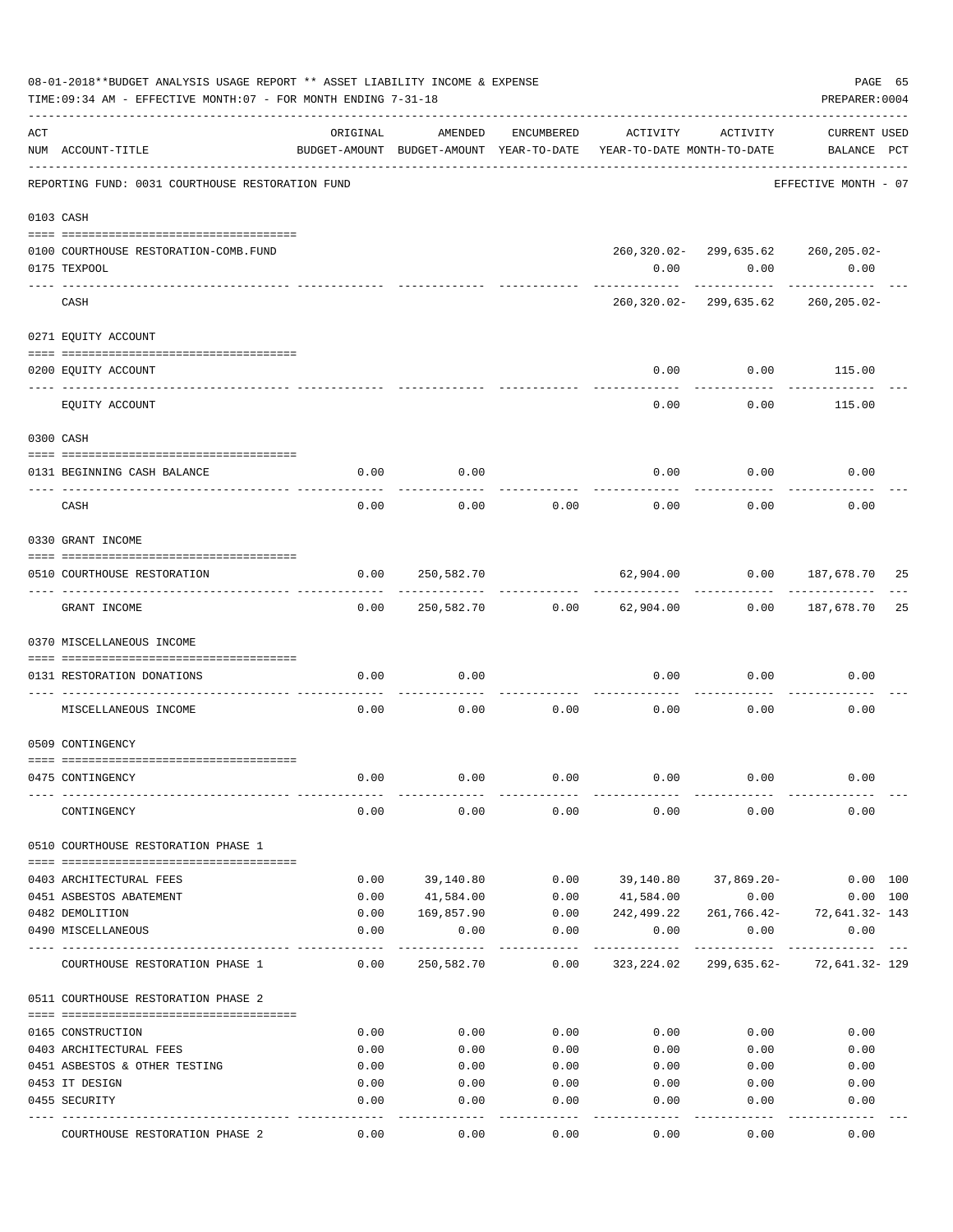| 08-01-2018**BUDGET ANALYSIS USAGE REPORT ** ASSET LIABILITY INCOME & EXPENSE<br>PAGE 66<br>TIME: 09:34 AM - EFFECTIVE MONTH: 07 - FOR MONTH ENDING 7-31-18<br>PREPARER: 0004 |               |               |                   |                            |             |                                     |  |  |  |  |
|------------------------------------------------------------------------------------------------------------------------------------------------------------------------------|---------------|---------------|-------------------|----------------------------|-------------|-------------------------------------|--|--|--|--|
| ACT                                                                                                                                                                          | ORIGINAL      | AMENDED       | <b>ENCUMBERED</b> | ACTIVITY                   | ACTIVITY    | CURRENT USED                        |  |  |  |  |
| NUM ACCOUNT-TITLE<br>REPORTING FUND: 0031 COURTHOUSE RESTORATION FUND                                                                                                        | BUDGET-AMOUNT | BUDGET-AMOUNT | YEAR-TO-DATE      | YEAR-TO-DATE MONTH-TO-DATE |             | BALANCE PCT<br>EFFECTIVE MONTH - 07 |  |  |  |  |
|                                                                                                                                                                              |               |               |                   |                            |             |                                     |  |  |  |  |
| COURTHOUSE RESTORATION FUND                                                                                                                                                  |               |               |                   |                            |             |                                     |  |  |  |  |
| INCOME TOTALS                                                                                                                                                                | 0.00          | 250,582.70    |                   | 62,904.00                  | 0.00        | 187,678.70 25                       |  |  |  |  |
| <b>EXPENSE TOTALS</b>                                                                                                                                                        | 0.00          | 250,582.70    | 0.00              | 323,224.02                 | 299,635.62- | 72,641.32- 129                      |  |  |  |  |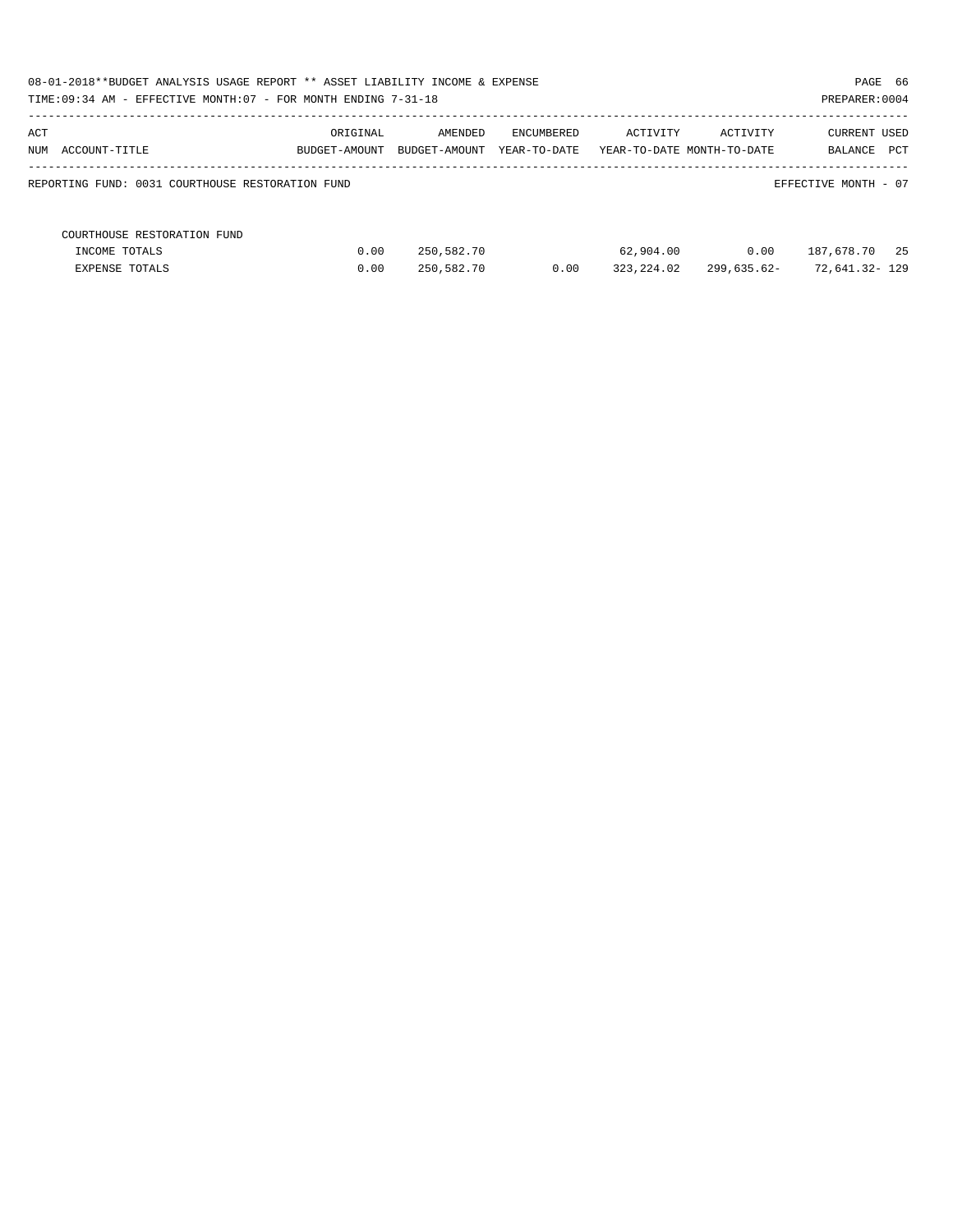| 08-01-2018**BUDGET ANALYSIS USAGE REPORT ** ASSET LIABILITY INCOME & EXPENSE<br>PAGE 67<br>TIME: 09:34 AM - EFFECTIVE MONTH: 07 - FOR MONTH ENDING 7-31-18<br>PREPARER: 0004 |                                              |          |                    |            |                                                                                 |          |                             |                |
|------------------------------------------------------------------------------------------------------------------------------------------------------------------------------|----------------------------------------------|----------|--------------------|------------|---------------------------------------------------------------------------------|----------|-----------------------------|----------------|
| ACT                                                                                                                                                                          | NUM ACCOUNT-TITLE                            | ORIGINAL | AMENDED            | ENCUMBERED | ACTIVITY<br>BUDGET-AMOUNT BUDGET-AMOUNT YEAR-TO-DATE YEAR-TO-DATE MONTH-TO-DATE | ACTIVITY | CURRENT USED<br>BALANCE PCT |                |
|                                                                                                                                                                              | REPORTING FUND: 0033 BAIL BONDSMAN APP. FEES |          |                    |            |                                                                                 |          | EFFECTIVE MONTH - 07        |                |
|                                                                                                                                                                              | 0102 A/P CLEARING                            |          |                    |            |                                                                                 |          |                             |                |
|                                                                                                                                                                              | 0100 A/P CLEARING                            |          |                    |            | 0.00                                                                            | 0.00     | 0.00                        |                |
|                                                                                                                                                                              | ---- --------<br>A/P CLEARING                |          |                    |            | 0.00                                                                            | 0.00     | 0.00                        |                |
|                                                                                                                                                                              | 0103 BAIL BONDSMAN AP.FEE CASH               |          |                    |            |                                                                                 |          |                             |                |
|                                                                                                                                                                              | 0100 BAIL BONDSMAN APP.-COMB FUND CKING      |          |                    |            | 0.00                                                                            |          | $0.00$ 8,596.74             |                |
|                                                                                                                                                                              | BAIL BONDSMAN AP.FEE CASH                    |          |                    |            | 0.00                                                                            | 0.00     | 8,596.74                    |                |
|                                                                                                                                                                              | 0271 EQUITY ACCOUNT                          |          |                    |            |                                                                                 |          |                             |                |
|                                                                                                                                                                              | 0200 EQUITY ACCOUNT                          |          |                    |            | 0.00                                                                            |          | $0.00$ 8,596.74             |                |
|                                                                                                                                                                              | EQUITY ACCOUNT                               |          |                    |            | 0.00                                                                            | 0.00     | 8,596.74                    |                |
|                                                                                                                                                                              | 0300 CASH                                    |          |                    |            |                                                                                 |          |                             |                |
|                                                                                                                                                                              | 0133 BEGINNING CASH BALANCE                  | 2,000.00 | 2,000.00           |            | 0.00                                                                            | 0.00     | 2,000.00 00                 |                |
|                                                                                                                                                                              | CASH                                         | 2,000.00 | 2,000.00           | 0.00       | 0.00                                                                            | 0.00     | 2,000.00                    | 00             |
|                                                                                                                                                                              | 0340 BAIL BOND APPLICATION FEE               |          |                    |            |                                                                                 |          |                             |                |
|                                                                                                                                                                              | 0480 APPLICATION FEE                         | 500.00   | 500.00             |            | 0.00                                                                            | 0.00     | 500.00                      | 00             |
|                                                                                                                                                                              | BAIL BOND APPLICATION FEE                    | 500.00   | 500.00             | 0.00       | 0.00                                                                            | 0.00     | 500.00                      | 0 <sub>0</sub> |
|                                                                                                                                                                              | 0498 BAIL BONDSMAN EXP.                      |          |                    |            |                                                                                 |          |                             |                |
|                                                                                                                                                                              | 0310 OFFICE SUPPLIES                         |          | 200.00 200.00 0.00 |            | $0.00$ $0.00$ $200.00$ $00$                                                     |          |                             |                |
|                                                                                                                                                                              | 0427 OUT OF COUNTY TRAVEL                    | 2,300.00 | 2,300.00           | 0.00       | 0.00                                                                            | 0.00     | 2,300.00 00                 |                |
|                                                                                                                                                                              | BAIL BONDSMAN EXP.                           | 2,500.00 | 2,500.00           | 0.00       | 0.00                                                                            | 0.00     | 2,500.00                    | 0 <sub>0</sub> |
|                                                                                                                                                                              | BAIL BONDSMAN APP. FEES                      |          |                    |            |                                                                                 |          |                             |                |
|                                                                                                                                                                              | INCOME TOTALS                                | 2,500.00 | 2,500.00           |            | 0.00                                                                            | 0.00     | 2,500.00                    | 0 <sub>0</sub> |
|                                                                                                                                                                              | EXPENSE TOTALS                               | 2,500.00 | 2,500.00           | 0.00       | 0.00                                                                            | 0.00     | 2,500.00                    | 0 <sub>0</sub> |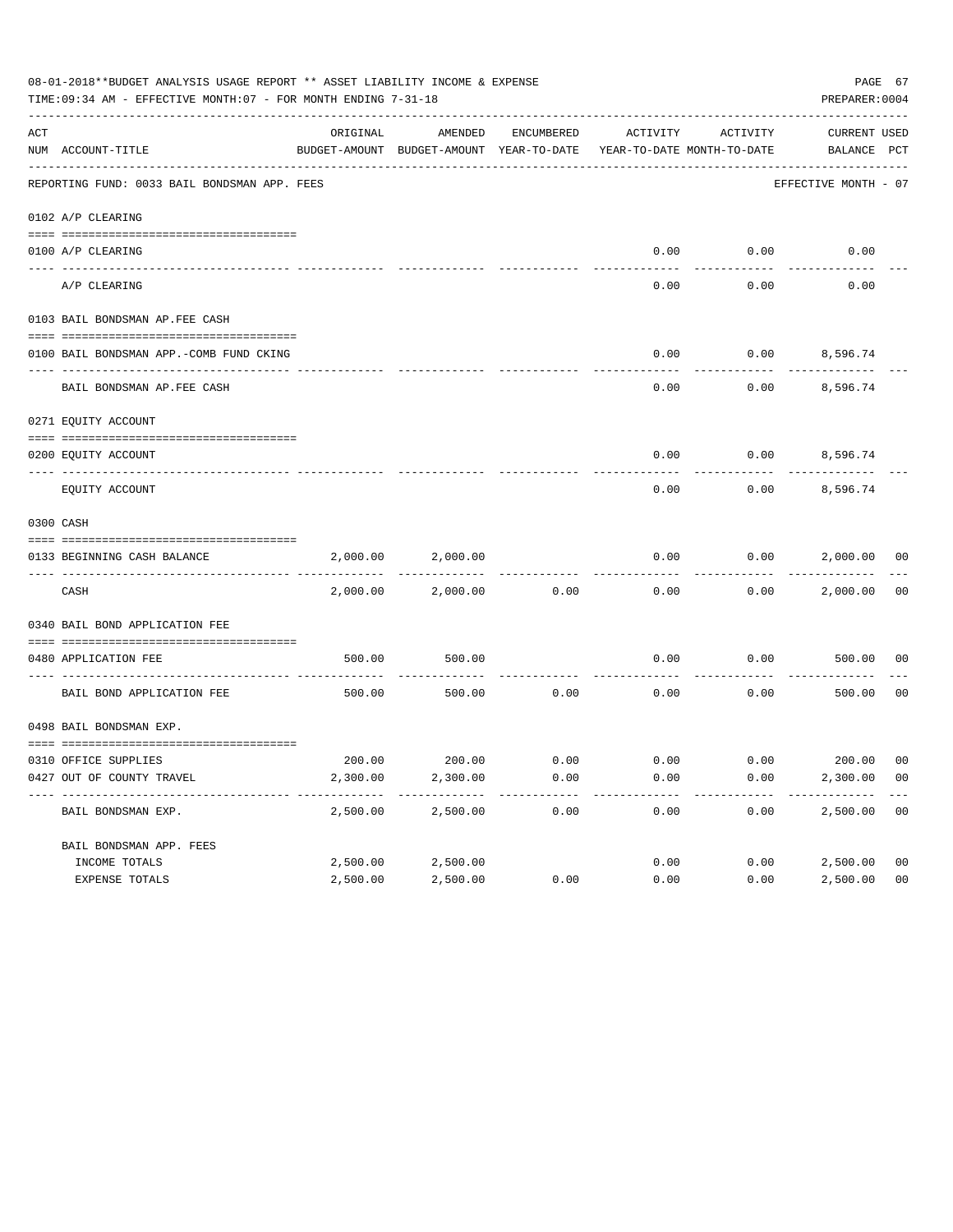|           | 08-01-2018**BUDGET ANALYSIS USAGE REPORT ** ASSET LIABILITY INCOME & EXPENSE<br>TIME: 09:34 AM - EFFECTIVE MONTH: 07 - FOR MONTH ENDING 7-31-18 |          |                                                     |                    |                                        |                                         | PAGE 68<br>PREPARER: 0004                 |
|-----------|-------------------------------------------------------------------------------------------------------------------------------------------------|----------|-----------------------------------------------------|--------------------|----------------------------------------|-----------------------------------------|-------------------------------------------|
| ACT       | NUM ACCOUNT-TITLE                                                                                                                               | ORIGINAL | AMENDED<br>BUDGET-AMOUNT BUDGET-AMOUNT YEAR-TO-DATE | ENCUMBERED         | ACTIVITY<br>YEAR-TO-DATE MONTH-TO-DATE | ACTIVITY                                | <b>CURRENT USED</b><br>BALANCE PCT        |
|           | -------------------------------------<br>REPORTING FUND: 0034 DISTRICT CT.RECORDS ARCHIVE                                                       |          |                                                     |                    |                                        |                                         | EFFECTIVE MONTH - 07                      |
|           | 0100 PAYROLL                                                                                                                                    |          |                                                     |                    |                                        |                                         |                                           |
|           | 0100 PAYROLL                                                                                                                                    |          |                                                     |                    | 0.00                                   | 0.00                                    | 0.00                                      |
| ---- ---- |                                                                                                                                                 |          |                                                     |                    |                                        |                                         |                                           |
|           | PAYROLL                                                                                                                                         |          |                                                     |                    | 0.00                                   | 0.00                                    | 0.00                                      |
|           | 0103 CASH                                                                                                                                       |          |                                                     |                    |                                        |                                         |                                           |
|           | 0100 DISTRICT CT.REC.ARCHIVE COMB.FUND                                                                                                          |          |                                                     |                    |                                        | 3,729.23 294.28 26,535.50               |                                           |
|           | CASH                                                                                                                                            |          |                                                     |                    |                                        | ----------<br>3,729.23 294.28 26,535.50 |                                           |
|           | 0120 RECEIVABLES                                                                                                                                |          |                                                     |                    |                                        |                                         |                                           |
|           | 0313 DUE FROM OTHER FUNDS                                                                                                                       |          |                                                     |                    | 0.00                                   | 0.00                                    | 817.02                                    |
|           | <b>RECEIVABLES</b>                                                                                                                              |          |                                                     |                    | 0.00                                   | 0.00                                    | 817.02                                    |
|           | 0271 EQUITY ACCOUNT                                                                                                                             |          |                                                     |                    |                                        |                                         |                                           |
|           | 0200 EQUITY ACCOUNT                                                                                                                             |          |                                                     |                    | 0.00                                   |                                         | $0.00$ 23,623.29                          |
|           | EQUITY ACCOUNT                                                                                                                                  |          |                                                     |                    | 0.00                                   | 0.00                                    | -----------<br>23,623.29                  |
|           | 0300 CASH                                                                                                                                       |          |                                                     |                    |                                        |                                         |                                           |
|           | 0134 BEGINNING CASH BALANCE                                                                                                                     | 1,000.00 | 1,000.00                                            |                    | 0.00                                   |                                         | $0.00$ 1,000.00<br>00                     |
|           | -----------------------------<br>CASH                                                                                                           |          | 1,000.00 1,000.00                                   | 0.00               | 0.00                                   | 0.00                                    | 1,000.00<br>0 <sub>0</sub>                |
|           | 0360 INTEREST INCOME                                                                                                                            |          |                                                     |                    |                                        |                                         |                                           |
|           |                                                                                                                                                 |          |                                                     |                    |                                        |                                         |                                           |
|           | 0100 INTEREST INCOME                                                                                                                            | 0.00     | 0.00                                                |                    |                                        | 15.40 1.60                              | $15.40+$                                  |
|           | INTEREST INCOME                                                                                                                                 | 0.00     | 0.00                                                |                    | $0.00$ 15.40 1.60                      |                                         | $15.40+$                                  |
|           | 0370 MISCELLANEOUS INCOME                                                                                                                       |          |                                                     |                    |                                        |                                         |                                           |
|           | 0450 DISTRICT CT.RECORDS ARCHIVE FEE                                                                                                            |          | 2,000.00 2,000.00                                   |                    |                                        |                                         | 3,713.83 292.68 1,713.83+186              |
|           | MISCELLANEOUS INCOME                                                                                                                            |          | 2,000.00 2,000.00                                   |                    | $0.00$ 3, 713.83                       |                                         | 292.68 1,713.83+186                       |
|           | 0450 DISTRICT CT.RECORDS ARCHIVE EQUIPM                                                                                                         |          |                                                     |                    |                                        |                                         |                                           |
|           | 0107 SALARYTEMP/EXTRA                                                                                                                           | 0.00     | 0.00                                                | 0.00               | 0.00                                   | 0.00                                    | 0.00                                      |
|           | 0201 SOCIAL SECURITY TAXES                                                                                                                      | 0.00     | 0.00                                                | 0.00               | 0.00                                   | 0.00                                    | 0.00                                      |
|           | 0203 RETIREMENT                                                                                                                                 | 0.00     | 0.00                                                | 0.00               | 0.00                                   | 0.00                                    | 0.00                                      |
|           | 0204 WORKERS COMPENSATION                                                                                                                       | 0.00     | 0.00                                                | 0.00               | 0.00                                   | 0.00                                    | 0.00                                      |
|           | 0205 MEDICARE TAX                                                                                                                               | 0.00     | 0.00                                                | 0.00               | 0.00                                   | 0.00                                    | 0.00                                      |
|           | 0572 OFFICE EQUIPMENT                                                                                                                           | 3,000.00 | 3,000.00<br>------------                            | 0.00<br>---------- | 0.00<br>--------                       | 0.00                                    | 3,000.00<br>00<br>--------- ------------- |
|           | DISTRICT CT.RECORDS ARCHIVE EQUIPM                                                                                                              |          | 3,000.00 3,000.00                                   | 0.00               | 0.00                                   | 0.00                                    | 3,000.00 00                               |
|           | DISTRICT CT.RECORDS ARCHIVE                                                                                                                     |          |                                                     |                    |                                        |                                         |                                           |
|           | INCOME TOTALS                                                                                                                                   | 3,000.00 | 3,000.00                                            |                    | 3,729.23                               | 294.28                                  | 729.23+ 124                               |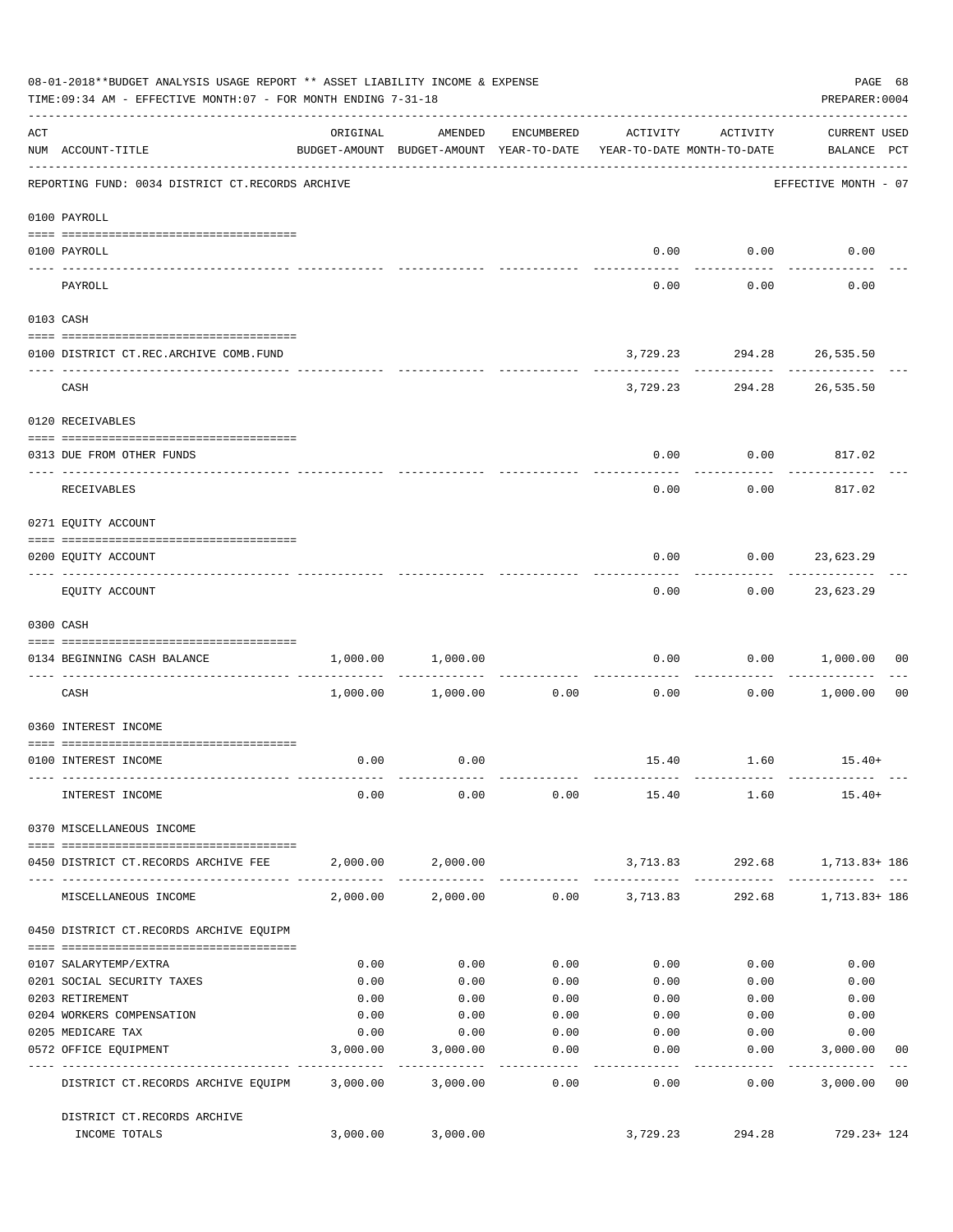| 08-01-2018**BUDGET ANALYSIS USAGE REPORT ** ASSET LIABILITY INCOME & EXPENSE<br>TIME:09:34 AM - EFFECTIVE MONTH:07 - FOR MONTH ENDING 7-31-18 |                           |                          |                                   |          |                                        | PREPARER: 0004                        | PAGE 69    |
|-----------------------------------------------------------------------------------------------------------------------------------------------|---------------------------|--------------------------|-----------------------------------|----------|----------------------------------------|---------------------------------------|------------|
| ACT<br>ACCOUNT-TITLE<br>NUM                                                                                                                   | ORIGINAL<br>BUDGET-AMOUNT | AMENDED<br>BUDGET-AMOUNT | <b>ENCUMBERED</b><br>YEAR-TO-DATE | ACTIVITY | ACTIVITY<br>YEAR-TO-DATE MONTH-TO-DATE | <b>CURRENT USED</b><br><b>BALANCE</b> | <b>PCT</b> |
|                                                                                                                                               |                           |                          |                                   |          |                                        |                                       |            |
| REPORTING FUND: 0034 DISTRICT CT.RECORDS ARCHIVE                                                                                              |                           |                          |                                   |          |                                        | EFFECTIVE MONTH - 07                  |            |
| <b>EXPENSE TOTALS</b>                                                                                                                         | 3,000,00                  | 3,000.00                 | 0.00                              | 0.00     | 0.00                                   | 3,000,00                              | 00         |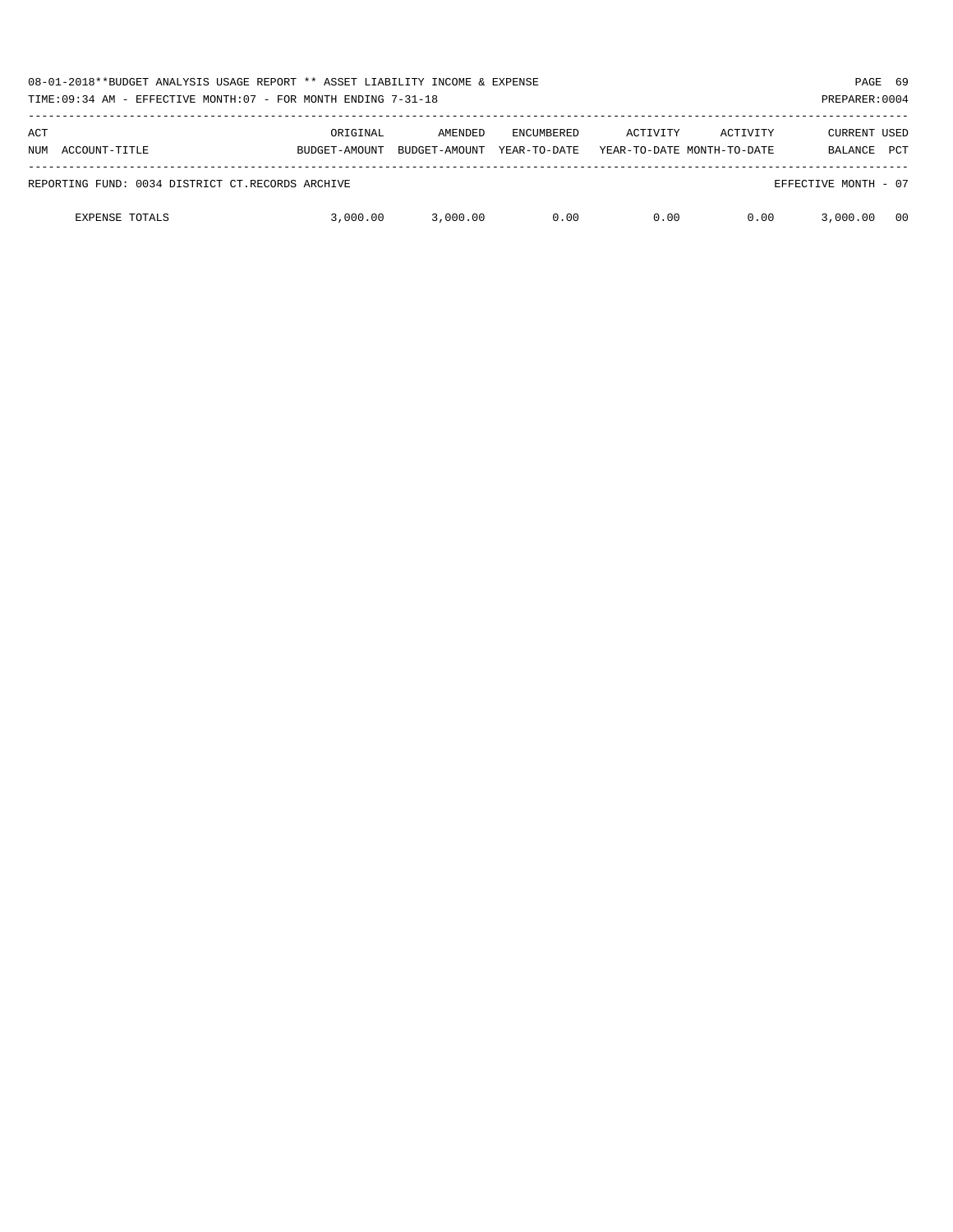| 08-01-2018**BUDGET ANALYSIS USAGE REPORT ** ASSET LIABILITY INCOME & EXPENSE<br>TIME: 09:34 AM - EFFECTIVE MONTH: 07 - FOR MONTH ENDING 7-31-18 |                                                                               |           |                                                                                |            |                                 |                             |                                    | PAGE 70<br>PREPARER: 0004 |
|-------------------------------------------------------------------------------------------------------------------------------------------------|-------------------------------------------------------------------------------|-----------|--------------------------------------------------------------------------------|------------|---------------------------------|-----------------------------|------------------------------------|---------------------------|
| ACT                                                                                                                                             | NUM ACCOUNT-TITLE                                                             | ORIGINAL  | AMENDED<br>BUDGET-AMOUNT BUDGET-AMOUNT YEAR-TO-DATE YEAR-TO-DATE MONTH-TO-DATE | ENCUMBERED | ACTIVITY                        | ACTIVITY                    | <b>CURRENT USED</b><br>BALANCE PCT |                           |
|                                                                                                                                                 | ------------------------------------<br>REPORTING FUND: 0035 LAW LIBRARY FUND |           |                                                                                |            |                                 |                             | EFFECTIVE MONTH - 07               |                           |
|                                                                                                                                                 | 0103 CASH                                                                     |           |                                                                                |            |                                 |                             |                                    |                           |
|                                                                                                                                                 | 0100 LAW LIBRARY-COMBINED FUND CHECKING                                       |           |                                                                                |            |                                 | 11,405.35 419.24 155,035.84 | ---------                          |                           |
|                                                                                                                                                 | CASH                                                                          |           |                                                                                |            | 11,405.35                       | 419.24                      | 155,035.84                         |                           |
|                                                                                                                                                 | 0120 RECEIVABLES                                                              |           |                                                                                |            |                                 |                             |                                    |                           |
|                                                                                                                                                 | 0313 DUE FROM OTHER FUNDS                                                     |           |                                                                                |            | 0.00                            |                             | $0.00$ $4,553.07$                  |                           |
|                                                                                                                                                 | RECEIVABLES                                                                   |           |                                                                                |            | 0.00                            | 0.00                        | 4,553.07                           |                           |
|                                                                                                                                                 | 0200 LIABILITY ACCOUNT                                                        |           |                                                                                |            |                                 |                             |                                    |                           |
|                                                                                                                                                 | 0910 SYSTEM ADDED LIABILITY LI                                                |           |                                                                                |            | 0.00                            | 0.00                        | 0.00                               |                           |
|                                                                                                                                                 | LIABILITY ACCOUNT                                                             |           |                                                                                |            | 0.00                            | 0.00                        | 0.00                               |                           |
|                                                                                                                                                 | 0271 EQUITY ACCOUNT                                                           |           |                                                                                |            |                                 |                             |                                    |                           |
|                                                                                                                                                 | 0200 EQUITY ACCOUNT                                                           |           |                                                                                |            | 0.00                            |                             | $0.00$ 148,183.56                  |                           |
|                                                                                                                                                 | EQUITY ACCOUNT                                                                |           |                                                                                |            | 0.00                            | 0.00                        | 148,183.56                         |                           |
|                                                                                                                                                 | 0340 FEES OF OFFICE                                                           |           |                                                                                |            |                                 |                             |                                    |                           |
|                                                                                                                                                 | 0403 COUNTY CLERK FEES                                                        |           |                                                                                |            |                                 | 4,762.94 0.00               | 237.06                             | 95                        |
|                                                                                                                                                 | 0450 DISTRICT CLERK FEES                                                      | 10,000.00 | 5,000.00 5,000.00<br>10,000.00                                                 |            | 9,249.05                        | 709.88                      | 750.95                             | 92                        |
|                                                                                                                                                 | ------------------- -------------<br>FEES OF OFFICE                           |           | 15,000.00 15,000.00                                                            |            | -------------<br>0.00 14,011.99 | ----------<br>709.88        | 988.01                             | 93                        |
|                                                                                                                                                 | 0360 INTEREST EARNINGS                                                        |           |                                                                                |            |                                 |                             |                                    |                           |
|                                                                                                                                                 | 0100 INTEREST EARNINGS                                                        | 30.00     | 30.00                                                                          |            | 93.36                           | 9.36                        | $63.36 + 311$                      |                           |
|                                                                                                                                                 | INTEREST EARNINGS                                                             | 30.00     | 30.00                                                                          | 0.00       | 93.36                           |                             | 9.36<br>$63.36 + 311$              |                           |
|                                                                                                                                                 | 0475 LAW LIBRARY                                                              |           |                                                                                |            |                                 |                             |                                    |                           |
|                                                                                                                                                 | 0310 OFFICE SUPPLIES                                                          | 2,000.00  | 2,000.00                                                                       | 0.00       | 0.00                            | 0.00                        | 2,000.00                           | 0 <sub>0</sub>            |
|                                                                                                                                                 | 0421 LEXIS NEXIS ONLINE LEGAL RESEARCH                                        | 3,600.00  | 3,600.00                                                                       | 0.00       | 2,700.00                        | 300.00                      | 900.00                             | 75                        |
|                                                                                                                                                 | 0453 R&M COMPUTER                                                             | 3,000.00  | 3,000.00                                                                       | 0.00       | 0.00                            | 0.00                        | 3,000.00                           | 0 <sub>0</sub>            |
|                                                                                                                                                 | 0574 TECHNOLOGY                                                               | 0.00      | 0.00                                                                           | 0.00       | 0.00                            | 0.00                        | 0.00                               |                           |
|                                                                                                                                                 | 0590 LAW BOOKS                                                                | 6,430.00  | 6,430.00                                                                       | 0.00       | 0.00                            | 0.00                        | 6,430.00                           | 0 <sub>0</sub>            |
|                                                                                                                                                 | LAW LIBRARY                                                                   |           | 15,030.00 15,030.00                                                            | 0.00       | 2,700.00                        | 300.00                      | 12,330.00 18                       |                           |
|                                                                                                                                                 | LAW LIBRARY FUND                                                              |           |                                                                                |            |                                 |                             |                                    |                           |
|                                                                                                                                                 | INCOME TOTALS                                                                 |           | 15,030.00 15,030.00                                                            |            | 14,105.35                       | 719.24                      | 924.65                             | 94                        |
|                                                                                                                                                 | EXPENSE TOTALS                                                                | 15,030.00 | 15,030.00                                                                      | 0.00       | 2,700.00                        | 300.00                      | 12,330.00                          | 18                        |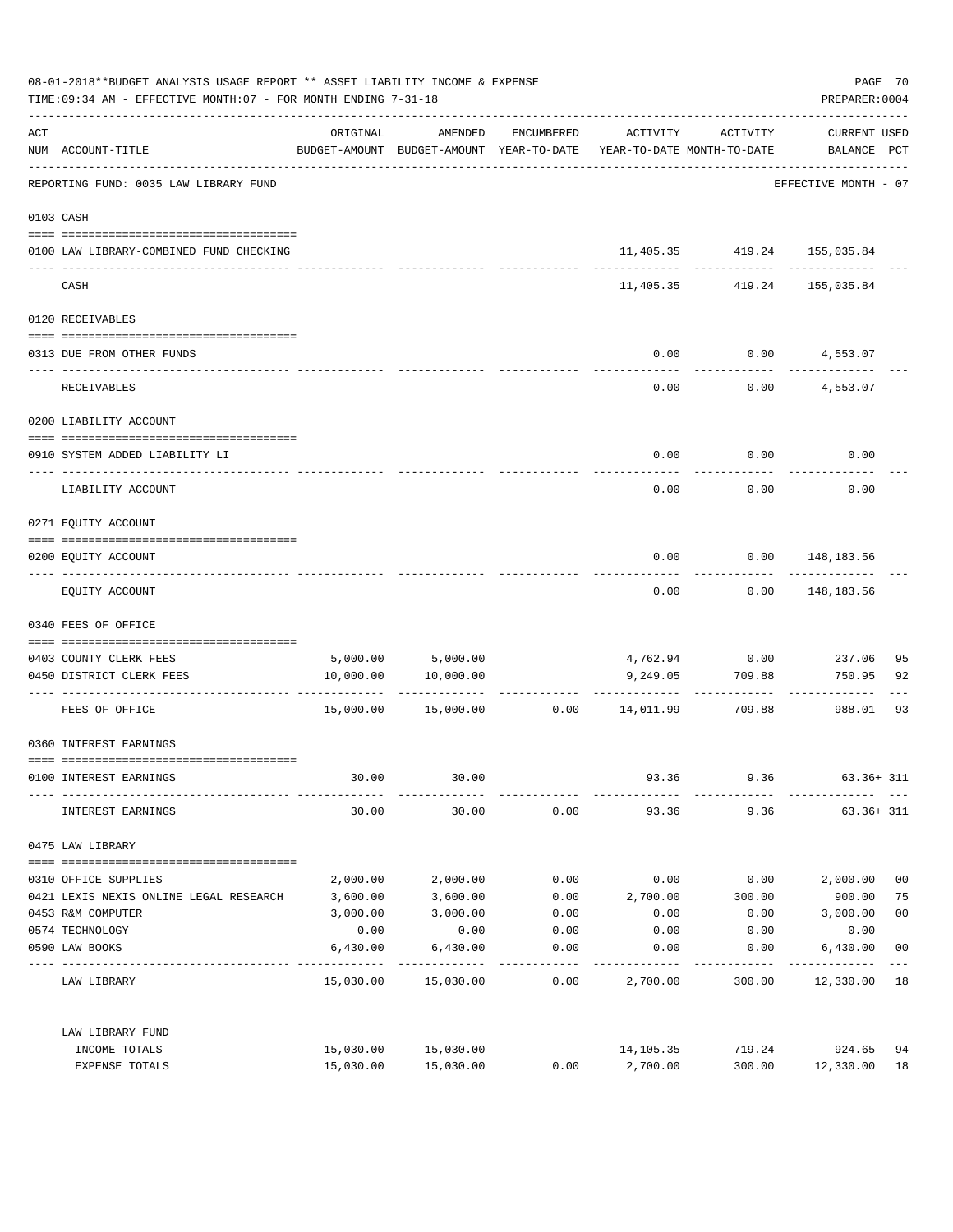| 08-01-2018**BUDGET ANALYSIS USAGE REPORT ** ASSET LIABILITY INCOME & EXPENSE<br>TIME: 09:34 AM - EFFECTIVE MONTH: 07 - FOR MONTH ENDING 7-31-18 |                                            |                                                      |                                 |            |                      |                                        |                                    | PAGE 71<br>PREPARER: 0004 |  |
|-------------------------------------------------------------------------------------------------------------------------------------------------|--------------------------------------------|------------------------------------------------------|---------------------------------|------------|----------------------|----------------------------------------|------------------------------------|---------------------------|--|
| ACT                                                                                                                                             | NUM ACCOUNT-TITLE                          | ORIGINAL<br>BUDGET-AMOUNT BUDGET-AMOUNT YEAR-TO-DATE | AMENDED                         | ENCUMBERED | ACTIVITY             | ACTIVITY<br>YEAR-TO-DATE MONTH-TO-DATE | <b>CURRENT USED</b><br>BALANCE PCT |                           |  |
|                                                                                                                                                 | REPORTING FUND: 0036 D.A. FEE ACCOUNT FUND |                                                      |                                 |            |                      |                                        | EFFECTIVE MONTH - 07               |                           |  |
|                                                                                                                                                 | 0100 PAYROLL                               |                                                      |                                 |            |                      |                                        |                                    |                           |  |
|                                                                                                                                                 | 0100 PAYROLL                               |                                                      |                                 |            |                      | $0.00$ 0.00                            | 0.00                               |                           |  |
| ---- ---                                                                                                                                        | PAYROLL                                    |                                                      |                                 |            | 0.00                 | 0.00                                   | 0.00                               |                           |  |
|                                                                                                                                                 | 0102 A/P CLEARING                          |                                                      |                                 |            |                      |                                        |                                    |                           |  |
|                                                                                                                                                 | 0100 A/P CLEARING                          |                                                      |                                 |            | 0.00                 | 0.00                                   | 0.00                               |                           |  |
|                                                                                                                                                 |                                            |                                                      |                                 |            |                      |                                        |                                    |                           |  |
|                                                                                                                                                 | A/P CLEARING                               |                                                      |                                 |            | 0.00                 | 0.00                                   | 0.00                               |                           |  |
|                                                                                                                                                 | 0103 CASH                                  |                                                      |                                 |            |                      |                                        |                                    |                           |  |
|                                                                                                                                                 | 0136 D. A. FEE CASH ACCT.                  |                                                      |                                 |            |                      |                                        | 2,811.49 306.68 10,411.90          |                           |  |
|                                                                                                                                                 | 0236 D.A. FEE SEIZURE FUND                 |                                                      |                                 |            | 7,804.11             | 8,876.74                               | 23,044.05                          |                           |  |
|                                                                                                                                                 | CASH                                       |                                                      |                                 |            | 10,615.60            | 9,183.42                               | 33,455.95                          |                           |  |
|                                                                                                                                                 | 0200 LIABILITY ACCOUNT                     |                                                      |                                 |            |                      |                                        |                                    |                           |  |
|                                                                                                                                                 | 0150 ACCRUED SALARY PAYABLE                |                                                      |                                 |            | 0.00                 | 0.00                                   | 0.00                               |                           |  |
|                                                                                                                                                 | 0155 ACCRUED FRINGE BENEFITS               |                                                      |                                 |            | 0.00                 | 0.00                                   | 0.01                               |                           |  |
|                                                                                                                                                 | 0910 SYSTEM ADDED LIABILITY LINE-ITEM      |                                                      |                                 |            | 0.00                 | 0.00                                   | 0.00                               |                           |  |
|                                                                                                                                                 | LIABILITY ACCOUNT                          |                                                      |                                 |            | 0.00                 | 0.00                                   | 0.01                               |                           |  |
|                                                                                                                                                 | 0271 EQUITY ACCOUNT                        |                                                      |                                 |            |                      |                                        |                                    |                           |  |
|                                                                                                                                                 | 0200 EQUITY ACCOUNT                        |                                                      |                                 |            | 0.00                 | 0.00                                   | 22,840.34                          |                           |  |
|                                                                                                                                                 | EQUITY ACCOUNT                             |                                                      |                                 |            | 0.00                 | 0.00                                   | 22,840.34                          |                           |  |
|                                                                                                                                                 | 0300 CASH                                  |                                                      |                                 |            |                      |                                        |                                    |                           |  |
|                                                                                                                                                 | 0136 BEGINNING CASH BALANCE-D.A.FEE        | $6,000.00$ $6,000.00$                                |                                 |            |                      | 0.00                                   | $0.00$ 6,000.00                    | 0 <sub>0</sub>            |  |
|                                                                                                                                                 | 0236 BEGINNING CASH BALANCE-SEIZURE        | 5,610.00                                             | 5,610.00                        |            | 0.00                 |                                        | $0.00$ 5,610.00                    | 0 <sub>0</sub>            |  |
|                                                                                                                                                 | CASH                                       | 11,610.00                                            | -------------<br>11,610.00      | 0.00       | ------------<br>0.00 | ----------<br>0.00                     | .<br>11,610.00 00                  |                           |  |
|                                                                                                                                                 | 0340 FEES OF OFFICE                        |                                                      |                                 |            |                      |                                        |                                    |                           |  |
|                                                                                                                                                 | 0475 DISTRICT ATTORNEY FEES                |                                                      | 3,100.00 3,100.00               |            |                      |                                        | 1,538.19 240.00 1,561.81           | 50                        |  |
|                                                                                                                                                 | FEES OF OFFICE                             |                                                      | 3,100.00 3,100.00 0.00 1,538.19 |            |                      |                                        | 240.00 1,561.81 50                 |                           |  |
|                                                                                                                                                 | 0352 OTHER FORFEITURES                     |                                                      |                                 |            |                      |                                        |                                    |                           |  |
|                                                                                                                                                 | 0200 CONTRABAND FORFEITURE                 | 0.00                                                 | 0.00                            |            |                      | 221.24 0.00                            | $221.24+$                          |                           |  |
|                                                                                                                                                 | 0300 D.A. SEIZURE FUND                     | 0.00                                                 | 0.00                            |            | 9,211.62             | 9,211.62                               | $9,211.62+$                        |                           |  |
|                                                                                                                                                 | OTHER FORFEITURES                          | 0.00                                                 | ----------<br>0.00              | 0.00       | 9,432.86             | -------------<br>9,211.62              | $9,432.86+$                        |                           |  |

0360 INTEREST EARNINGS

==== ===================================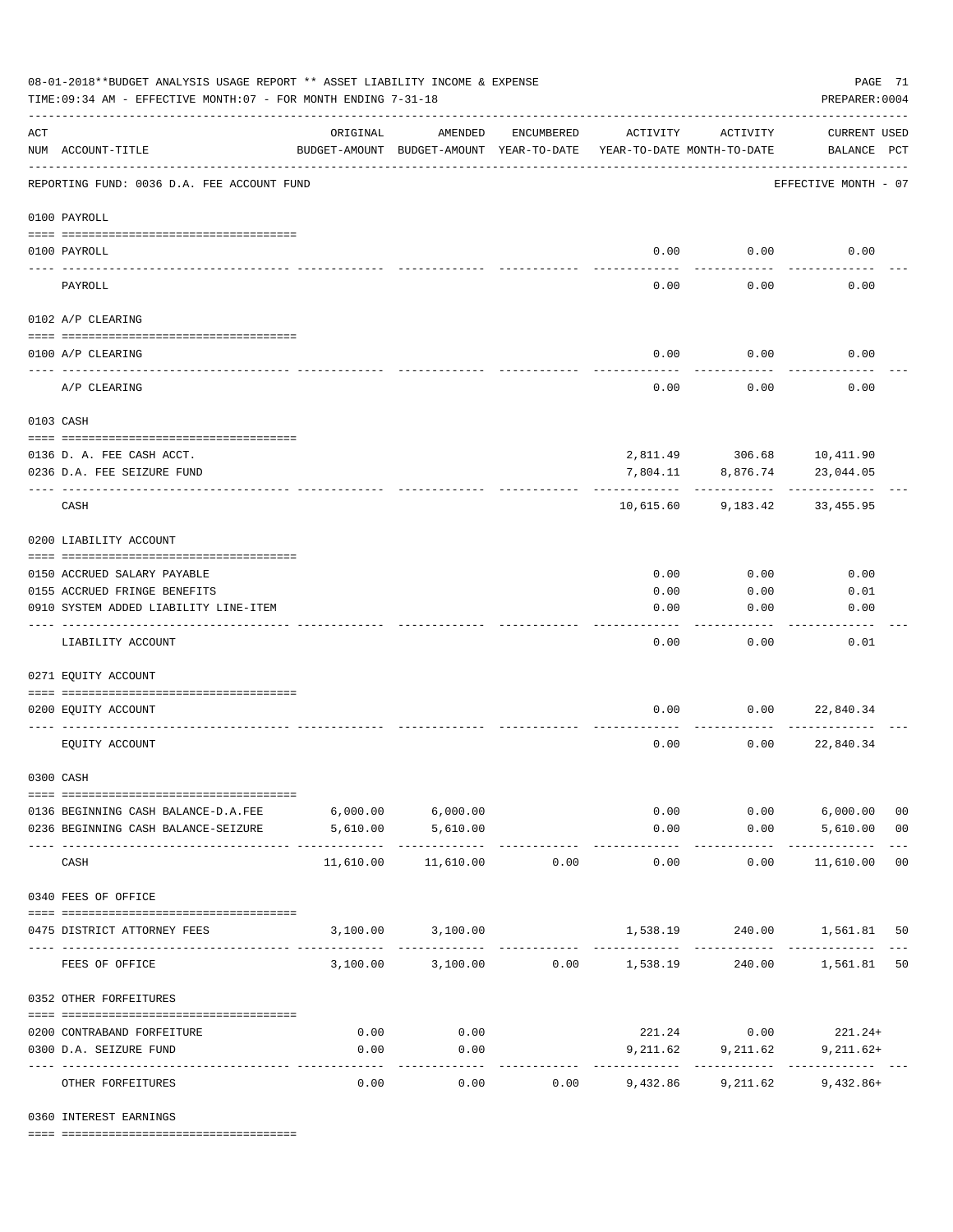## 08-01-2018\*\*BUDGET ANALYSIS USAGE REPORT \*\* ASSET LIABILITY INCOME & EXPENSE PAGE 72

TIME:09:34 AM - EFFECTIVE MONTH:07 - FOR MONTH ENDING 7-31-18

| ACT |                                                      | ORIGINAL       | AMENDED                                  | ENCUMBERED   | ACTIVITY                   | ACTIVITY        | <b>CURRENT USED</b>  |                |
|-----|------------------------------------------------------|----------------|------------------------------------------|--------------|----------------------------|-----------------|----------------------|----------------|
|     | NUM ACCOUNT-TITLE                                    |                | BUDGET-AMOUNT BUDGET-AMOUNT YEAR-TO-DATE |              | YEAR-TO-DATE MONTH-TO-DATE |                 | BALANCE              | PCT            |
|     | REPORTING FUND: 0036 D.A. FEE ACCOUNT FUND           |                |                                          |              |                            |                 | EFFECTIVE MONTH - 07 |                |
|     | 0100 INTEREST EARNINGS-D.A. FEE                      | 0.00           | 0.00                                     |              | 0.69                       | 0.07            | $0.69+$              |                |
|     | 0236 INTEREST EARNINGS-SEIZURE FUND                  | 0.00           | 0.00                                     |              | 1.25                       | 0.12            | $1.25+$              |                |
|     | INTEREST EARNINGS                                    | 0.00           | 0.00                                     | 0.00         | 1.94                       | 0.19            | $1.94+$              |                |
|     | 0370 MISCELLANEOUS                                   |                |                                          |              |                            |                 |                      |                |
|     |                                                      |                |                                          |              |                            |                 |                      |                |
|     | 0130 REFUNDS & MISCELLANEOUS                         | 0.00           | 0.00                                     |              |                            | 1,492.49 156.61 | 1,492.49+            |                |
|     | 0319 RESTITUTION                                     | 0.00           | 0.00                                     |              | 182.15                     | 0.00            | 182.15+              |                |
|     |                                                      |                |                                          |              |                            |                 |                      |                |
|     | MISCELLANEOUS                                        | 0.00           | 0.00                                     | 0.00         | 1,674.64                   | 156.61          | 1,674.64+            |                |
|     | 0475 DISTRICT ATTORNEY DEPT                          |                |                                          |              |                            |                 |                      |                |
|     | 0107 SALARY SUPPLEMENT                               | 6,490.00       | 6,490.00                                 | 0.00         | 0.00                       | 0.00            | 6,490.00             | 0 <sub>0</sub> |
|     | 0201 SOCIAL SECURITY TAXES                           | 0.00           | 0.00                                     | 0.00         | 0.00                       | 0.00            | 0.00                 |                |
|     | 0203 RETIREMENT                                      | 0.00           | 0.00                                     | 0.00         | 0.00                       | 0.00            | 0.00                 |                |
|     | 0204 WORKERS COMPENSATION                            | 0.00           | 0.00                                     | 0.00         | 0.00                       | 0.00            | 0.00                 |                |
|     | 0205 MEDICARE TAX                                    | 0.00           | 0.00                                     | 0.00         | 0.00                       | 0.00            | 0.00                 |                |
|     | 0310 OFFICE SUPPLIES                                 | 800.00         | 800.00                                   | 0.00         | 312.03                     | 0.00            | 487.97               | 39             |
|     | 0321 CONTINUING EDUCATION                            | 2,810.00       | 2,810.00                                 | 0.00         | 0.00                       | 0.00            | 2,810.00             | 0 <sub>0</sub> |
|     | 0353 COMPUTER EXPENSE                                | 0.00           | 0.00                                     | 0.00         | 0.00                       | 0.00            | 0.00                 |                |
|     | 0421 INVESTIGATOR/HOT CK. ONLINE                     | 0.00           | 0.00                                     | 0.00         | 0.00                       | 0.00            | 0.00                 |                |
|     | 0490 MISCELLANEOUS                                   | 954.00         | 954.00                                   | 0.00         | 0.00                       | 0.00            | 954.00               | 00             |
|     | 0499 BANK SERVICE FEES                               | 90.00          | 90.00                                    | 0.00         | 90.00                      | 90.00           | 0.00                 | 100            |
|     | 0572 OFFICE EQUIPMENT                                | 0.00           | 0.00                                     | 0.00         | 0.00                       | 0.00            | 0.00                 |                |
|     | 0574 COMPUTER EQUIPMENT                              | 0.00           | 0.00                                     | 0.00         | 0.00                       | 0.00            | 0.00                 |                |
|     | DISTRICT ATTORNEY DEPT                               | 11,144.00      | 11,144.00                                | 0.00         | 402.03                     | 90.00           | 10,741.97            | 04             |
|     | 0477 D.A. SEIZURE                                    |                |                                          |              |                            |                 |                      |                |
|     |                                                      |                |                                          |              |                            |                 |                      | 0 <sup>0</sup> |
|     | 0107 SALARY SUPPLEMENT<br>0201 SOCIAL SECURITY TAXES | 860.00<br>0.00 | 860.00<br>0.00                           | 0.00<br>0.00 | 0.00<br>0.00               | 0.00<br>0.00    | 860.00<br>0.00       |                |
|     | 0203 RETIREMENT                                      | 0.00           | 0.00                                     | 0.00         | 0.00                       | 0.00            | 0.00                 |                |
|     | 0204 WORKERS COMPENSATION                            | 0.00           | 0.00                                     | 0.00         | 0.00                       | 0.00            | 0.00                 |                |
|     | 0205 MEDICARE TAX                                    | 0.00           | 0.00                                     | 0.00         | 0.00                       | 0.00            | 0.00                 |                |
|     | 0310 OFFICE SUPPLIES                                 | 0.00           | 0.00                                     | 0.00         | 0.00                       | 0.00            | 0.00                 |                |
|     | 0321 TRAINING                                        | 1,577.00       | 1,577.00                                 | 0.00         | 0.00                       | 0.00            | 1,577.00             | 00             |
|     | 0470 CIVIL PROCESS                                   | 0.00           | 0.00                                     | 0.00         | 0.00                       | 0.00            | 0.00                 |                |
|     | 0480 TOWING                                          | 0.00           | 0.00                                     | 0.00         | 0.00                       | 0.00            | 0.00                 |                |
|     | 0490 MISCELLANEOUS                                   | 954.00         | 954.00                                   | 0.00         | 1,455.00                   | 160.00          | $501.00 - 153$       |                |
|     | 0499 BANK SERVICE FEES                               | 175.00         | 175.00                                   | 0.00         | 175.00                     | 175.00          | 0.00 100             |                |
|     | 0572 OFFICE EQUIPMENT                                | 0.00           | 0.00                                     | 0.00         | 0.00                       | 0.00            | 0.00                 |                |
|     | 0574 COMPUTER EQUIPMENT                              | 0.00           | 0.00                                     | 0.00         | 0.00                       | 0.00            | 0.00                 |                |
|     | D.A. SEIZURE                                         | 3,566.00       | 3,566.00                                 | 0.00         | 1,630.00                   | 335.00          | 1,936.00 46          |                |
|     | 0999 ACCOUNTS PAYABLE                                |                |                                          |              |                            |                 |                      |                |
|     | 0100 A/P CLEARING ACCOUNT                            |                |                                          |              | 0.00                       | 0.00            | 0.00                 |                |
|     | ACCOUNTS PAYABLE                                     |                |                                          |              | 0.00                       | 0.00            | 0.00                 |                |

D.A. FEE ACCOUNT FUND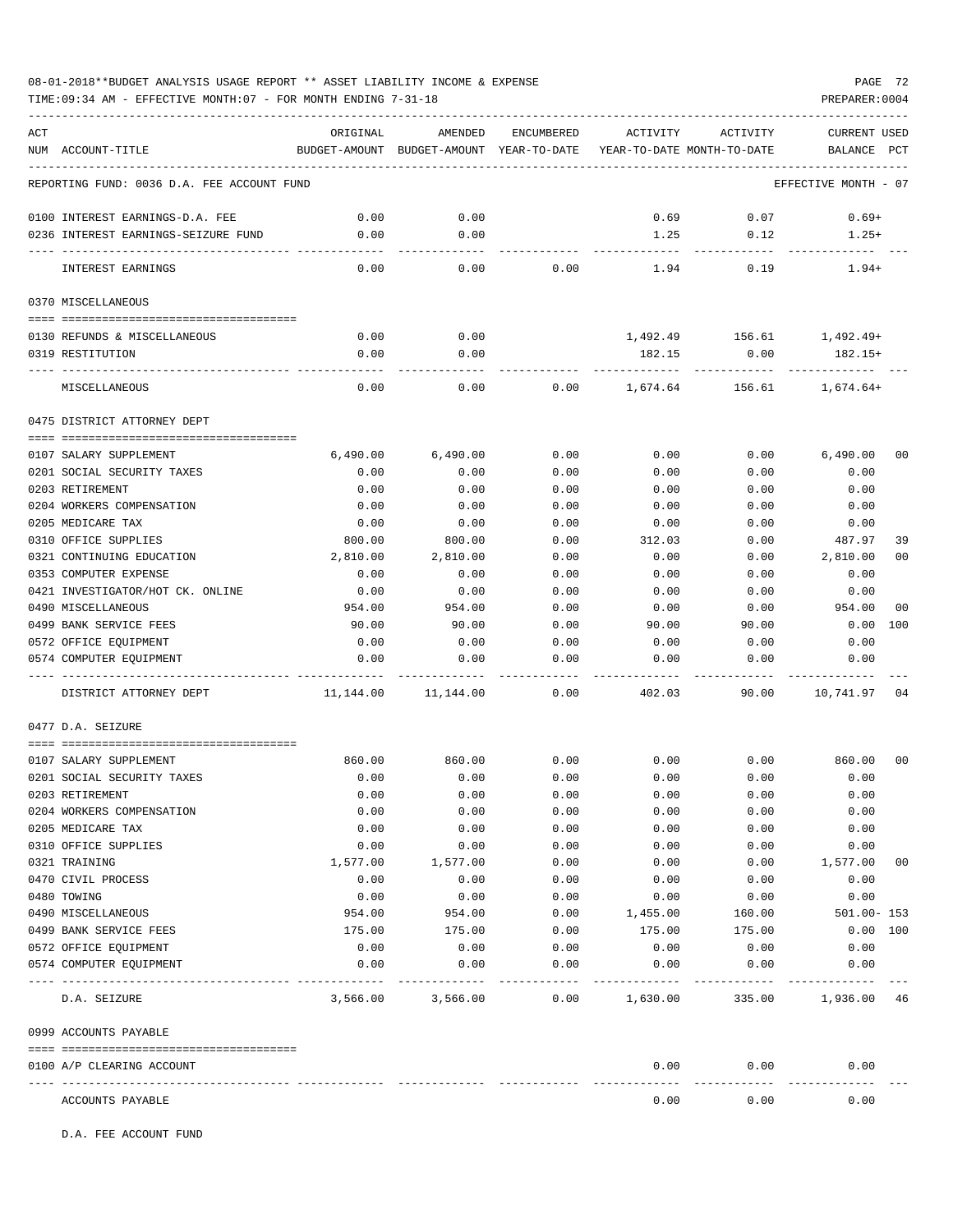| 08-01-2018**BUDGET ANALYSIS USAGE REPORT ** ASSET LIABILITY INCOME & EXPENSE | PAGE 73        |  |
|------------------------------------------------------------------------------|----------------|--|
| TIME:09:34 AM - EFFECTIVE MONTH:07 - FOR MONTH ENDING 7-31-18                | PREPARER: 0004 |  |

# PREPARER:0004

| ACT  |                                            | ORIGINAL      | AMENDED       | ENCUMBERED   | ACTIVITY  | ACTIVITY                   | <b>CURRENT USED</b>  |     |
|------|--------------------------------------------|---------------|---------------|--------------|-----------|----------------------------|----------------------|-----|
| nttm | ACCOUNT-TITLE                              | BUDGET-AMOUNT | BUDGET-AMOUNT | YEAR-TO-DATE |           | YEAR-TO-DATE MONTH-TO-DATE | BALANCE PCT          |     |
|      | REPORTING FUND: 0036 D.A. FEE ACCOUNT FUND |               |               |              |           |                            | EFFECTIVE MONTH - 07 |     |
|      | INCOME TOTALS                              | 14,710.00     | 14,710.00     |              | 12,647.63 | 9,608.42                   | 2,062.37             | -86 |
|      | EXPENSE TOTALS                             | 14,710.00     | 14,710.00     | 0.00         | 2,032.03  | 425.00                     | 12,677.97            | -14 |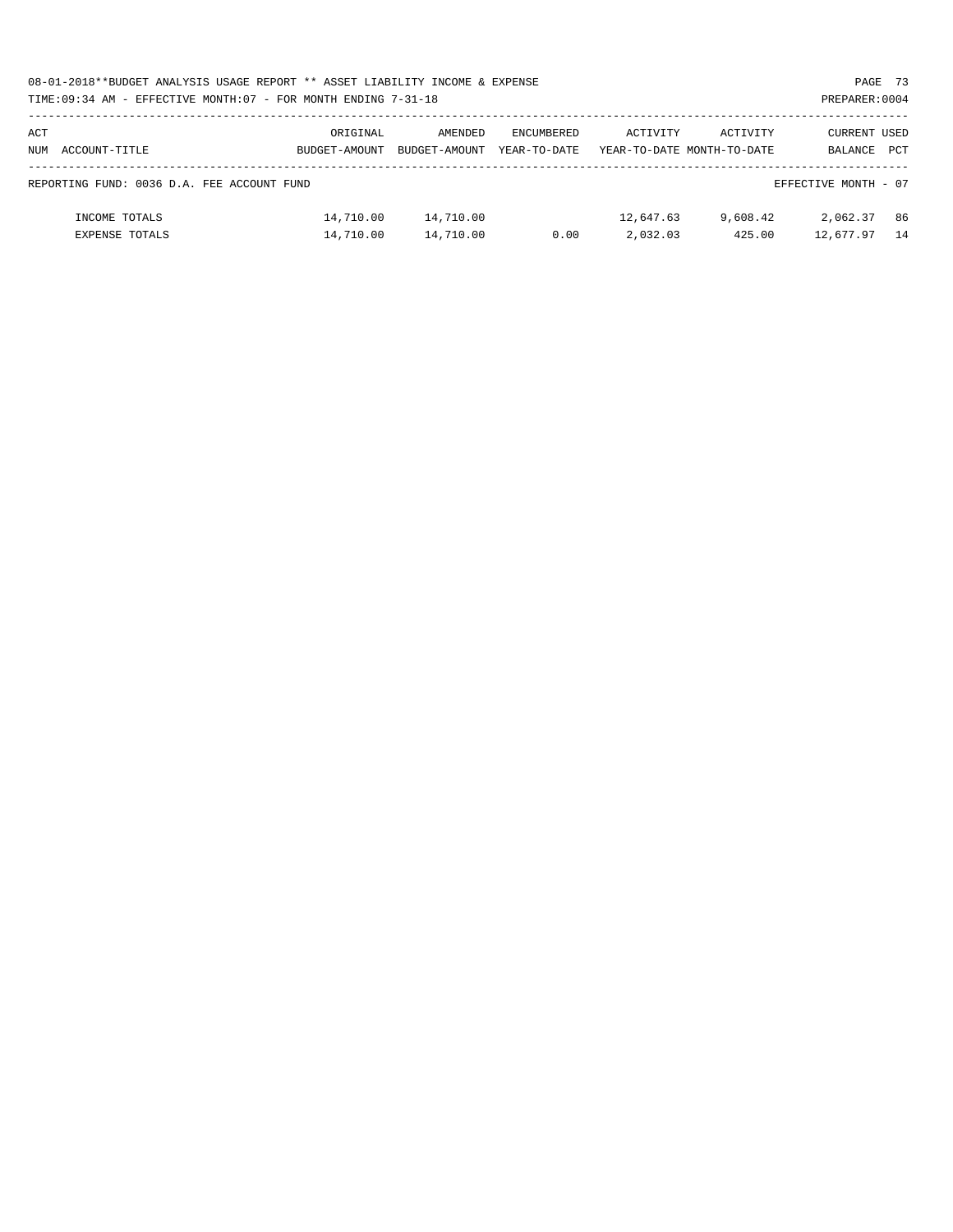|               | 08-01-2018**BUDGET ANALYSIS USAGE REPORT ** ASSET LIABILITY INCOME & EXPENSE<br>TIME: 09:34 AM - EFFECTIVE MONTH: 07 - FOR MONTH ENDING 7-31-18<br>PREPARER: 0004<br>----------------------------------<br>ORIGINAL<br>AMENDED<br><b>ENCUMBERED</b><br><b>ACTIVITY</b><br><b>ACTIVITY</b> |      |                                          |      |                            |      |                                    |  |  |
|---------------|-------------------------------------------------------------------------------------------------------------------------------------------------------------------------------------------------------------------------------------------------------------------------------------------|------|------------------------------------------|------|----------------------------|------|------------------------------------|--|--|
| ACT           | NUM ACCOUNT-TITLE                                                                                                                                                                                                                                                                         |      | BUDGET-AMOUNT BUDGET-AMOUNT YEAR-TO-DATE |      | YEAR-TO-DATE MONTH-TO-DATE |      | <b>CURRENT USED</b><br>BALANCE PCT |  |  |
|               | REPORTING FUND: 0037 CONTRABAND SEIZURE                                                                                                                                                                                                                                                   |      |                                          |      |                            |      | EFFECTIVE MONTH - 07               |  |  |
|               | 0103 CONTRABAND SEIZURE                                                                                                                                                                                                                                                                   |      |                                          |      |                            |      |                                    |  |  |
|               | 0137 CASH-CONTRABAND SEIZURE                                                                                                                                                                                                                                                              |      |                                          |      | 0.46                       | 0.04 | 5,610.92                           |  |  |
|               | CONTRABAND SEIZURE                                                                                                                                                                                                                                                                        |      |                                          |      | 0.46                       | 0.04 | 5,610.92                           |  |  |
|               | 0200 LIABILITY ACCOUNT                                                                                                                                                                                                                                                                    |      |                                          |      |                            |      |                                    |  |  |
|               | 0910 SYSTEM ADDED LIABILITY LINE-ITEM                                                                                                                                                                                                                                                     |      |                                          |      | 0.00                       | 0.00 | 0.00                               |  |  |
|               | LIABILITY ACCOUNT                                                                                                                                                                                                                                                                         |      |                                          |      | 0.00                       | 0.00 | 0.00                               |  |  |
|               | 0207 DUE TO                                                                                                                                                                                                                                                                               |      |                                          |      |                            |      |                                    |  |  |
| $\frac{1}{2}$ | 0099 HELD IN TRUST                                                                                                                                                                                                                                                                        |      |                                          |      | 0.00                       | 0.00 | 3,209.46                           |  |  |
|               | DUE TO                                                                                                                                                                                                                                                                                    |      |                                          |      | 0.00                       | 0.00 | 3,209.46                           |  |  |
|               | 0271 EQUITY ACCOUNT                                                                                                                                                                                                                                                                       |      |                                          |      |                            |      |                                    |  |  |
|               | 0200 EQUITY ACCOUNT                                                                                                                                                                                                                                                                       |      |                                          |      | 0.00                       | 0.00 | 2,401.00                           |  |  |
|               | EOUITY ACCOUNT                                                                                                                                                                                                                                                                            |      |                                          |      | 0.00                       | 0.00 | 2,401.00                           |  |  |
|               | 0360 INTEREST EARNINGS                                                                                                                                                                                                                                                                    |      |                                          |      |                            |      |                                    |  |  |
|               | 0100 INTEREST EARNINGS                                                                                                                                                                                                                                                                    | 0.00 | 0.00                                     |      | 0.46                       | 0.04 | $0.46+$                            |  |  |
|               | INTEREST EARNINGS                                                                                                                                                                                                                                                                         | 0.00 | 0.00                                     | 0.00 | 0.46                       | 0.04 | $0.46+$                            |  |  |
|               | 0370 MISCELLANEOUS                                                                                                                                                                                                                                                                        |      |                                          |      |                            |      |                                    |  |  |
|               | 0130 REFUNDS & MISCELLANEOUS                                                                                                                                                                                                                                                              | 0.00 | 0.00                                     |      | 0.00                       | 0.00 | 0.00                               |  |  |
|               | MISCELLANEOUS                                                                                                                                                                                                                                                                             | 0.00 | 0.00                                     | 0.00 | 0.00                       | 0.00 | 0.00                               |  |  |
|               | CONTRABAND SEIZURE<br>INCOME TOTALS                                                                                                                                                                                                                                                       | 0.00 | 0.00                                     |      | 0.46                       | 0.04 | $0.46+$                            |  |  |
|               | <b>EXPENSE TOTALS</b>                                                                                                                                                                                                                                                                     | 0.00 | 0.00                                     | 0.00 | 0.00                       | 0.00 | 0.00                               |  |  |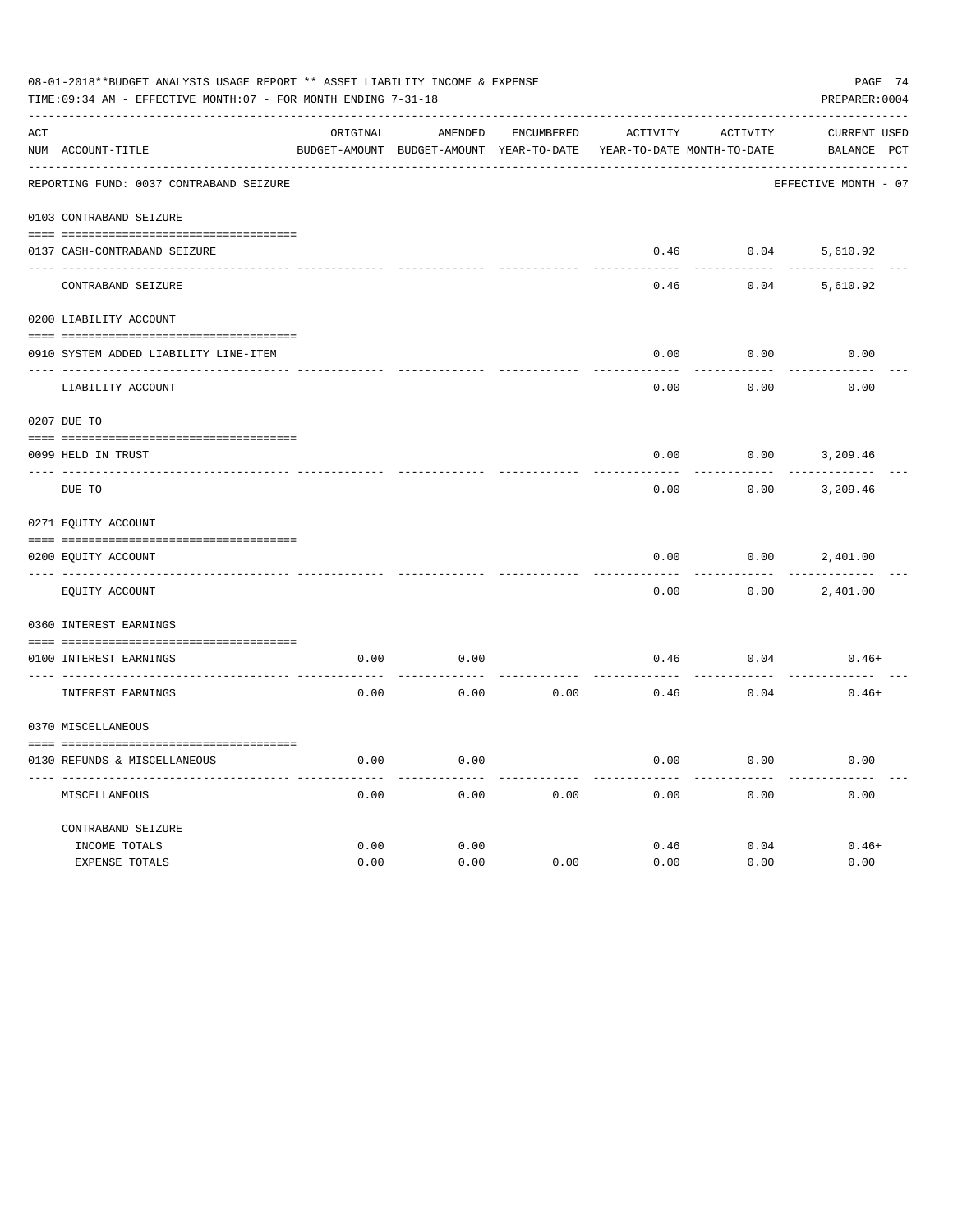|     | 08-01-2018**BUDGET ANALYSIS USAGE REPORT ** ASSET LIABILITY INCOME & EXPENSE<br>TIME: 09:34 AM - EFFECTIVE MONTH: 07 - FOR MONTH ENDING 7-31-18 |          |                                                     |            |          |                                        | PAGE 75<br>PREPARER: 0004          |  |
|-----|-------------------------------------------------------------------------------------------------------------------------------------------------|----------|-----------------------------------------------------|------------|----------|----------------------------------------|------------------------------------|--|
| ACT | NUM ACCOUNT-TITLE                                                                                                                               | ORIGINAL | AMENDED<br>BUDGET-AMOUNT BUDGET-AMOUNT YEAR-TO-DATE | ENCUMBERED | ACTIVITY | ACTIVITY<br>YEAR-TO-DATE MONTH-TO-DATE | <b>CURRENT USED</b><br>BALANCE PCT |  |
|     | REPORTING FUND: 0038 IHC CO-OP GIN                                                                                                              |          |                                                     |            |          |                                        | EFFECTIVE MONTH - 07               |  |
|     | 0102 A/P CLEARING                                                                                                                               |          |                                                     |            |          |                                        |                                    |  |
|     |                                                                                                                                                 |          |                                                     |            |          |                                        |                                    |  |
|     | 0100 A/P CLEARING                                                                                                                               |          |                                                     |            | 0.00     | 0.00                                   | 0.00                               |  |
|     | A/P CLEARING                                                                                                                                    |          |                                                     |            | 0.00     | 0.00                                   | 0.00                               |  |
|     | 0103 IHC CO-OP GIN CASH                                                                                                                         |          |                                                     |            |          |                                        |                                    |  |
|     | 0100 IHC CO-OP GIN-COMBINED FUND CKING                                                                                                          |          |                                                     |            | 0.70     | 0.03                                   | 519.29                             |  |
|     | 0175 IHC CO-OP GIN TEXPOOL                                                                                                                      |          |                                                     |            | 208.29   | 27.56                                  | 18,515.29                          |  |
|     | IHC CO-OP GIN CASH                                                                                                                              |          |                                                     |            | 208.99   | 27.59                                  | 19,034.58                          |  |
|     | 0271 EQUITY ACCOUNT                                                                                                                             |          |                                                     |            |          |                                        |                                    |  |
|     | 0200 EQUITY ACCOUNT                                                                                                                             |          |                                                     |            | 0.00     | 0.00                                   | 18,825.59                          |  |
|     | EQUITY ACCOUNT                                                                                                                                  |          |                                                     |            | 0.00     | 0.00                                   | 18,825.59                          |  |
|     | 0360 INTEREST EARNINGS                                                                                                                          |          |                                                     |            |          |                                        |                                    |  |
|     |                                                                                                                                                 |          |                                                     |            |          |                                        |                                    |  |
|     | 0100 INTEREST EARNINGS                                                                                                                          | 0.00     | 0.00                                                |            | 208.99   | 27.59                                  | $208.99+$                          |  |
|     | <b>INTEREST EARNINGS</b>                                                                                                                        | 0.00     | 0.00                                                | 0.00       | 208.99   | 27.59                                  | $208.99+$                          |  |
|     | 0645 CO-OP FUND                                                                                                                                 |          |                                                     |            |          |                                        |                                    |  |
|     |                                                                                                                                                 |          |                                                     |            |          |                                        |                                    |  |
|     | 0412 PRESCRIPTIONS                                                                                                                              | 0.00     | 0.00                                                | 0.00       | 0.00     | 0.00                                   | 0.00                               |  |
|     | CO-OP FUND                                                                                                                                      | 0.00     | 0.00                                                | 0.00       | 0.00     | 0.00                                   | 0.00                               |  |
|     | IHC CO-OP GIN                                                                                                                                   |          |                                                     |            |          |                                        |                                    |  |
|     | INCOME TOTALS                                                                                                                                   | 0.00     | 0.00                                                |            | 208.99   | 27.59                                  | $208.99+$                          |  |
|     | <b>EXPENSE TOTALS</b>                                                                                                                           | 0.00     | 0.00                                                | 0.00       | 0.00     | 0.00                                   | 0.00                               |  |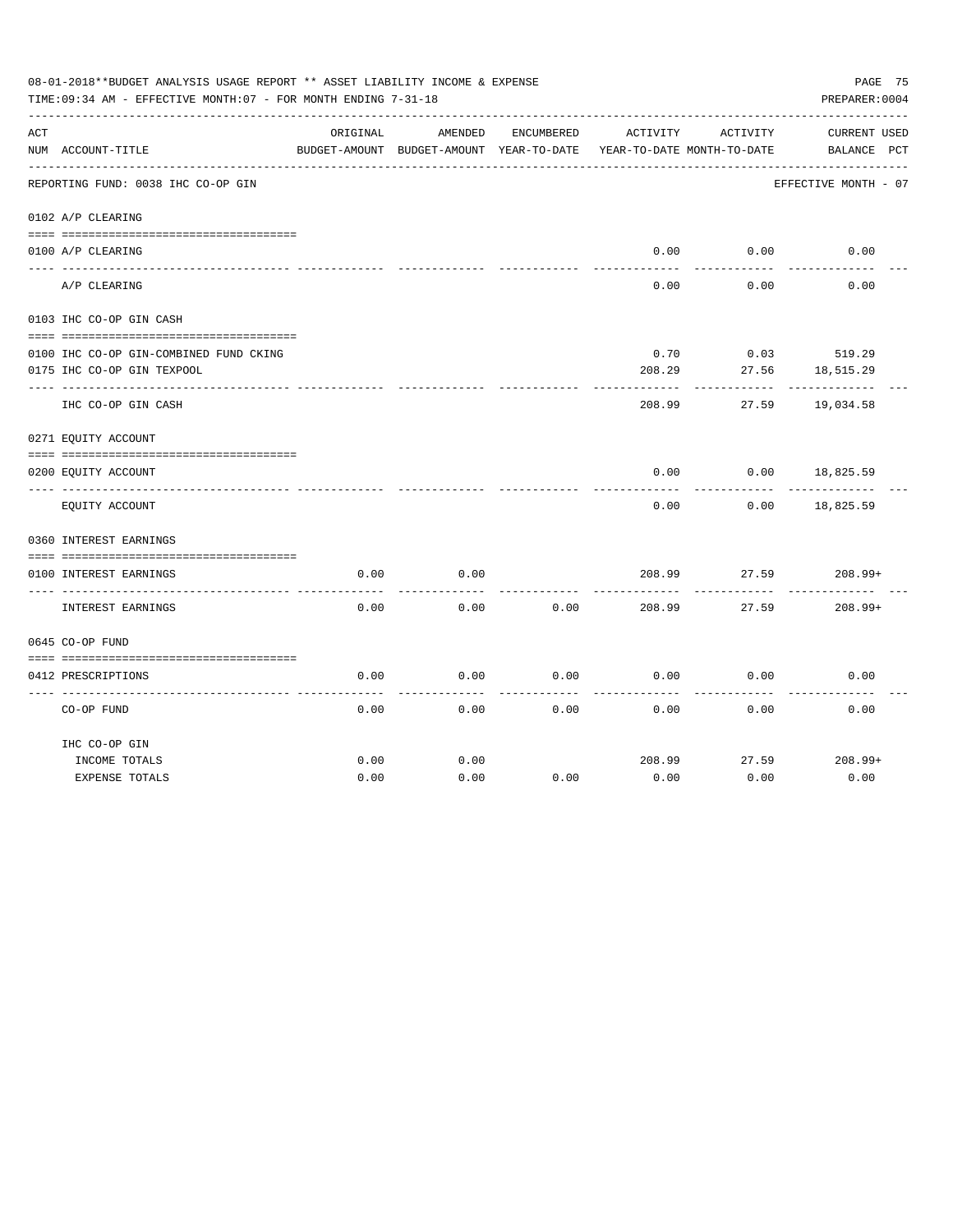|     | 08-01-2018**BUDGET ANALYSIS USAGE REPORT ** ASSET LIABILITY INCOME & EXPENSE<br>TIME: 09:34 AM - EFFECTIVE MONTH: 07 - FOR MONTH ENDING 7-31-18 |              |                                                     |              |                                        |                         | PAGE 76<br>PREPARER: 0004   |
|-----|-------------------------------------------------------------------------------------------------------------------------------------------------|--------------|-----------------------------------------------------|--------------|----------------------------------------|-------------------------|-----------------------------|
| ACT | NUM ACCOUNT-TITLE                                                                                                                               | ORIGINAL     | AMENDED<br>BUDGET-AMOUNT BUDGET-AMOUNT YEAR-TO-DATE | ENCUMBERED   | ACTIVITY<br>YEAR-TO-DATE MONTH-TO-DATE | ACTIVITY                | CURRENT USED<br>BALANCE PCT |
|     | REPORTING FUND: 0039 IHC B.R. COOPER                                                                                                            |              |                                                     |              |                                        |                         | EFFECTIVE MONTH - 07        |
|     | 0102 A/P CLEARING                                                                                                                               |              |                                                     |              |                                        |                         |                             |
|     |                                                                                                                                                 |              |                                                     |              |                                        |                         |                             |
|     | 0100 A/P CLEARING<br>---- --------                                                                                                              |              |                                                     |              | 0.00                                   | 0.00                    | 0.00                        |
|     | A/P CLEARING                                                                                                                                    |              |                                                     |              | 0.00                                   | 0.00                    | 0.00                        |
|     | 0103 IHC B.R. COOPER CASH                                                                                                                       |              |                                                     |              |                                        |                         |                             |
|     | 0100 IHC B.R. COOPER-COMB.FUND CHECKING                                                                                                         |              |                                                     |              |                                        | 1,187.48 0.78 13,151.95 |                             |
|     | 0175 B.R. COOPER-TEXPOOL                                                                                                                        |              |                                                     |              | 69.35                                  | 9.19                    | 6,172.22                    |
|     |                                                                                                                                                 |              |                                                     |              |                                        |                         |                             |
|     | IHC B.R. COOPER CASH                                                                                                                            |              |                                                     |              | 1,256.83                               | 9.97                    | 19,324.17                   |
|     | 0271 EQUITY ACCOUNT                                                                                                                             |              |                                                     |              |                                        |                         |                             |
|     | 0200 EQUITY ACCOUNT                                                                                                                             |              |                                                     |              | 0.00                                   |                         | $0.00$ 18,067.34            |
|     | EQUITY ACCOUNT                                                                                                                                  |              |                                                     |              | 0.00                                   | 0.00                    | 18,067.34                   |
|     | 0360 INTEREST EARNINGS                                                                                                                          |              |                                                     |              |                                        |                         |                             |
|     |                                                                                                                                                 |              |                                                     |              |                                        |                         |                             |
|     | 0100 INTEREST EARNINGS                                                                                                                          | 0.00         | 0.00                                                |              | 76.48                                  | 9.97                    | $76.48+$                    |
|     | INTEREST EARNINGS                                                                                                                               | 0.00         | 0.00                                                | 0.00         | 76.48                                  | 9.97                    | $76.48+$                    |
|     | 0370 MISCELLANEOUS INCOME                                                                                                                       |              |                                                     |              |                                        |                         |                             |
|     | 0150 BONNIE RUTH COOPER TRUST                                                                                                                   | 0.00         | 0.00                                                |              |                                        | 1,180.35 0.00           | 1,180.35+                   |
|     | MISCELLANEOUS INCOME                                                                                                                            | 0.00         | 0.00                                                | 0.00         | 1,180.35                               | ------------<br>0.00    | 1,180.35+                   |
|     | 0645 BONNIE RUTH COOPER                                                                                                                         |              |                                                     |              |                                        |                         |                             |
|     |                                                                                                                                                 |              |                                                     |              |                                        |                         |                             |
|     | 0404 COBRA/INSURANCE                                                                                                                            | 0.00         | 0.00                                                | 0.00         | 0.00                                   | 0.00                    | 0.00                        |
|     | 0410 CERT. REG. NURSE ANES.<br>0411 PHYSICIAN, NON-EMERGENCY                                                                                    | 0.00<br>0.00 | 0.00<br>0.00                                        | 0.00<br>0.00 | 0.00<br>0.00                           | 0.00<br>0.00            | 0.00<br>0.00                |
|     | 0412 PRESCRIPTIONS, DRUGS                                                                                                                       | 0.00         | 0.00                                                | 0.00         | 0.00                                   | 0.00                    | 0.00                        |
|     | 0413 HOSPITAL-INPATIENT                                                                                                                         | 0.00         | 0.00                                                | 0.00         | 0.00                                   | 0.00                    | 0.00                        |
|     | 0414 HOSPITAL, OUTPATIENT                                                                                                                       | 0.00         | 0.00                                                | 0.00         | 0.00                                   | 0.00                    | 0.00                        |
|     | 0415 LABORATORY/X-RAY                                                                                                                           | 0.00         | 0.00                                                | 0.00         | 0.00                                   | 0.00                    | 0.00                        |
|     | 0418 FED. QUALIFIED HEALTH CENTER                                                                                                               | 0.00         | 0.00                                                | 0.00         | 0.00                                   | 0.00                    | 0.00                        |
|     | 0422 AMBULATORY SURGICAL CENTER                                                                                                                 | 0.00         | 0.00                                                | 0.00         | 0.00                                   | 0.00                    | 0.00                        |
|     |                                                                                                                                                 |              |                                                     |              |                                        |                         |                             |
|     | BONNIE RUTH COOPER                                                                                                                              | 0.00         | 0.00                                                | 0.00         | 0.00                                   | 0.00                    | 0.00                        |
|     | IHC B.R. COOPER                                                                                                                                 |              |                                                     |              |                                        |                         |                             |
|     | INCOME TOTALS                                                                                                                                   | 0.00         | 0.00                                                |              | 1,256.83                               | 9.97                    | $1,256.83+$                 |
|     | EXPENSE TOTALS                                                                                                                                  | 0.00         | 0.00                                                | 0.00         | 0.00                                   | 0.00                    | 0.00                        |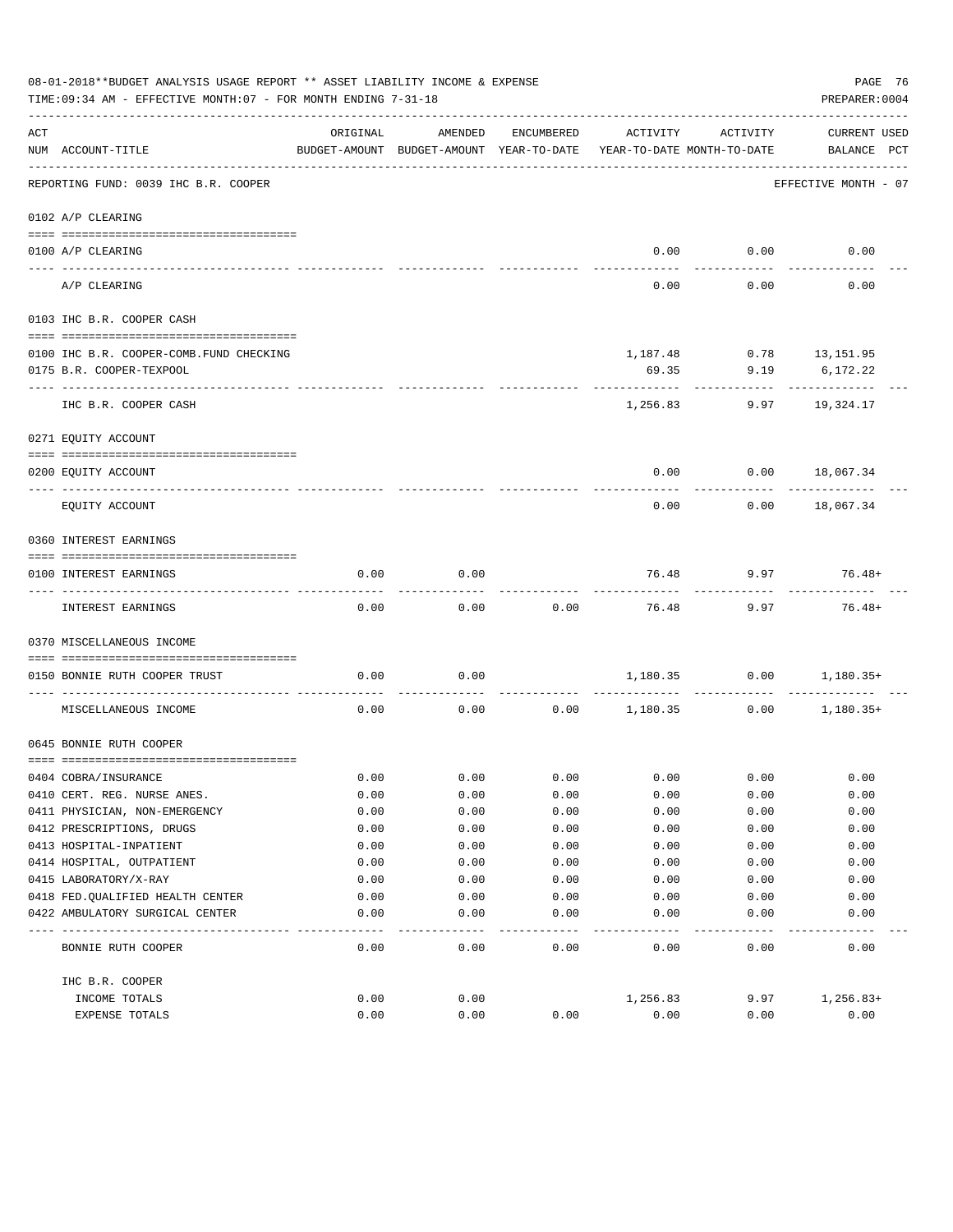|     | 08-01-2018**BUDGET ANALYSIS USAGE REPORT ** ASSET LIABILITY INCOME & EXPENSE<br>TIME:09:34 AM - EFFECTIVE MONTH:07 - FOR MONTH ENDING 7-31-18 |          |          |            |                                                                                             |                                | PREPARER: 0004       | PAGE 77        |
|-----|-----------------------------------------------------------------------------------------------------------------------------------------------|----------|----------|------------|---------------------------------------------------------------------------------------------|--------------------------------|----------------------|----------------|
| ACT | NUM ACCOUNT-TITLE                                                                                                                             | ORIGINAL | AMENDED  | ENCUMBERED | ACTIVITY<br>BUDGET-AMOUNT BUDGET-AMOUNT YEAR-TO-DATE YEAR-TO-DATE MONTH-TO-DATE BALANCE PCT | ACTIVITY                       | CURRENT USED         |                |
|     | ----------------------------------<br>REPORTING FUND: 0040 NAACHO                                                                             |          |          |            |                                                                                             |                                | EFFECTIVE MONTH - 07 |                |
|     | 0103 CASH                                                                                                                                     |          |          |            |                                                                                             |                                |                      |                |
|     | 0100 NAACHO-COMBINED FUND CKING                                                                                                               |          |          |            |                                                                                             | $2,233.29 - 157.99 - 2,439.44$ |                      |                |
|     | CASH                                                                                                                                          |          |          |            | 2,233.29-                                                                                   |                                | $157.99 - 2,439.44$  |                |
|     | 0200 SYSTEM ADDED LIABILITY DEPARTMENT                                                                                                        |          |          |            |                                                                                             |                                |                      |                |
|     | 0910 SYSTEM ADDED LIABILITY LINE-ITEM                                                                                                         |          |          |            | 0.00                                                                                        | 0.00                           | 0.00                 |                |
|     | SYSTEM ADDED LIABILITY DEPARTMENT                                                                                                             |          |          |            | 0.00                                                                                        | 0.00                           | 0.00                 |                |
|     | 0271 EQUITY ACCOUNT                                                                                                                           |          |          |            |                                                                                             |                                |                      |                |
|     | 0200 EOUITY ACCOUNT                                                                                                                           |          |          |            | 0.00                                                                                        | $0.00$ 4,672.73                |                      |                |
|     | EQUITY ACCOUNT                                                                                                                                |          |          |            | 0.00                                                                                        | 0.00                           | 4,672.73             |                |
|     | 0300 CASH                                                                                                                                     |          |          |            |                                                                                             |                                |                      |                |
|     | 0110 UNENCUMBERED FUND BALANCE                                                                                                                | 4,000.00 | 4,000.00 |            | 0.00                                                                                        |                                | $0.00$ $4,000.00$ 00 |                |
|     | CASH                                                                                                                                          | 4,000.00 | 4,000.00 | 0.00       | 0.00                                                                                        |                                | $0.00$ $4,000.00$ 00 |                |
|     | 0330 GRANT INCOME                                                                                                                             |          |          |            |                                                                                             |                                |                      |                |
|     | 0410 NAACHO GRANT INCOME                                                                                                                      | 0.00     | 0.00     |            | 0.00                                                                                        | 0.00                           | 0.00                 |                |
|     | ---------------- ---<br>GRANT INCOME                                                                                                          | 0.00     | 0.00     | 0.00       | 0.00                                                                                        | 0.00                           | 0.00                 |                |
|     | 0411 NACCHO                                                                                                                                   |          |          |            |                                                                                             |                                |                      |                |
|     | 0310 OFFICE SUPPLIES                                                                                                                          |          |          |            | $1,000.00$ $1,000.00$ $0.00$ $673.92$ $157.99$ $326.08$                                     |                                |                      | 67             |
|     | 0427 OUT OF COUNTY TRAVEL                                                                                                                     | 3,000.00 | 3,000.00 | 0.00       | 1,559.37                                                                                    | 0.00                           | 1,440.63 52          |                |
|     | 0574 COMPUTER EQUIPMENT                                                                                                                       | 0.00     | 0.00     | 0.00       | 0.00<br>$- - - - - - -$                                                                     | 0.00                           | 0.00                 |                |
|     | NACCHO                                                                                                                                        | 4,000.00 | 4,000.00 | 0.00       | 2,233.29                                                                                    | 157.99                         | 1,766.71             | 56             |
|     | NAACHO                                                                                                                                        |          |          |            |                                                                                             |                                |                      |                |
|     | INCOME TOTALS                                                                                                                                 | 4,000.00 | 4,000.00 |            | 0.00                                                                                        | 0.00                           | 4,000.00             | 0 <sub>0</sub> |
|     | EXPENSE TOTALS                                                                                                                                | 4,000.00 | 4,000.00 | 0.00       | 2,233.29                                                                                    | 157.99                         | 1,766.71             | 56             |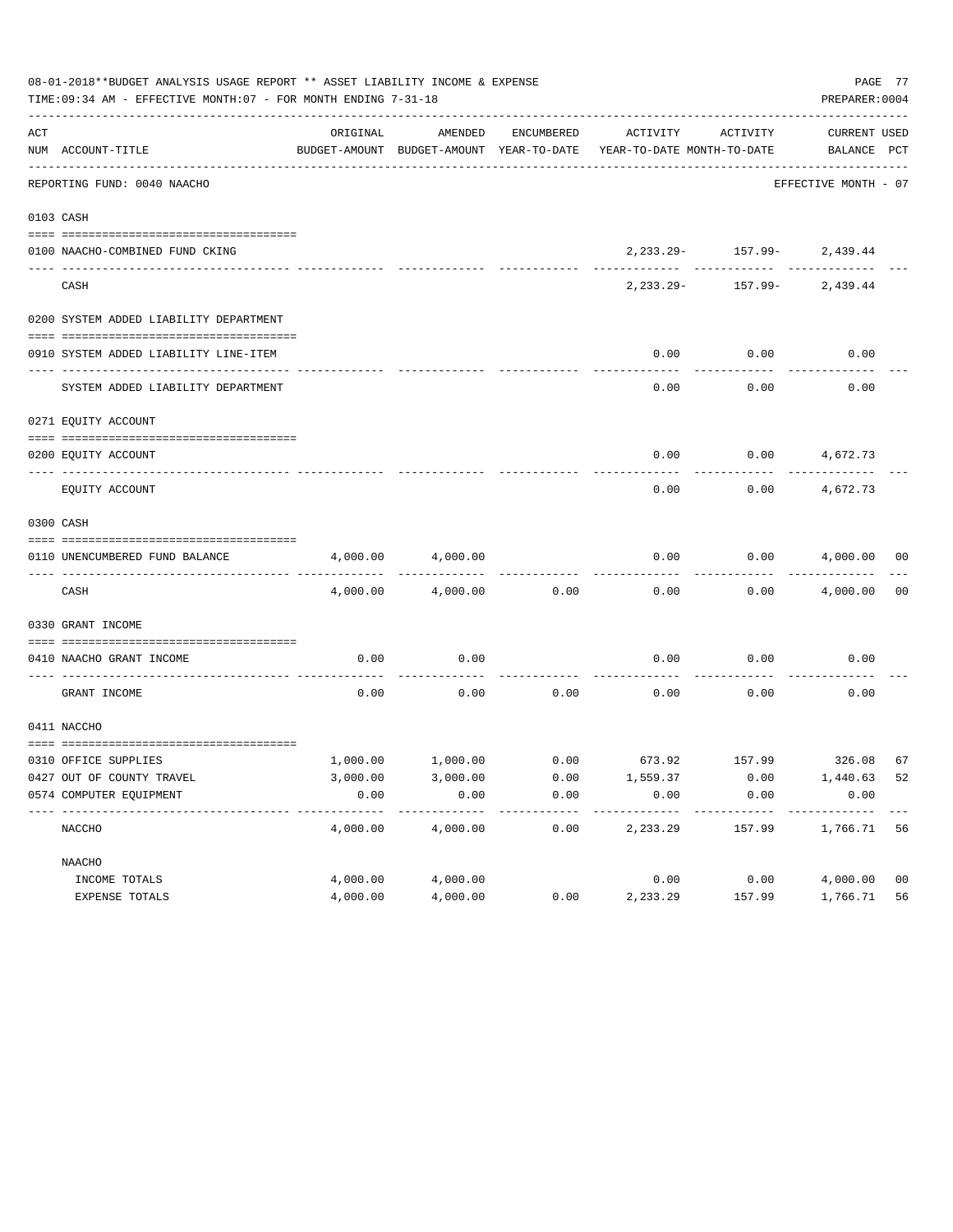|     | 08-01-2018**BUDGET ANALYSIS USAGE REPORT ** ASSET LIABILITY INCOME & EXPENSE<br>TIME:09:34 AM - EFFECTIVE MONTH:07 - FOR MONTH ENDING 7-31-18 |                                                                                 |                    |            |                |                           | PAGE 78<br>PREPARER: 0004          |
|-----|-----------------------------------------------------------------------------------------------------------------------------------------------|---------------------------------------------------------------------------------|--------------------|------------|----------------|---------------------------|------------------------------------|
| ACT | NUM ACCOUNT-TITLE                                                                                                                             | ORIGINAL<br>BUDGET-AMOUNT BUDGET-AMOUNT YEAR-TO-DATE YEAR-TO-DATE MONTH-TO-DATE | AMENDED            | ENCUMBERED | ACTIVITY       | ACTIVITY                  | <b>CURRENT USED</b><br>BALANCE PCT |
|     | REPORTING FUND: 0041 CITIZEN CORPS (CERT)                                                                                                     |                                                                                 |                    |            |                |                           | EFFECTIVE MONTH - 07               |
|     | 0102 A/P CLEARING                                                                                                                             |                                                                                 |                    |            |                |                           |                                    |
|     | 0100 A/P CLEARING                                                                                                                             |                                                                                 |                    |            | 0.00           | 0.00                      | 0.00                               |
|     | A/P CLEARING                                                                                                                                  |                                                                                 |                    |            | 0.00           | 0.00                      | 0.00                               |
|     | 0103 CASH                                                                                                                                     |                                                                                 |                    |            |                |                           |                                    |
|     | 0100 CITIZEN CORPS (CERT)-COMB. FUND CKIN                                                                                                     |                                                                                 |                    |            | 300.00         | 0.00                      | 300.00                             |
|     | CASH                                                                                                                                          |                                                                                 |                    |            | 300.00         | ---------<br>0.00         | 300.00                             |
|     | 0120 RECEIVABLES                                                                                                                              |                                                                                 |                    |            |                |                           |                                    |
|     |                                                                                                                                               |                                                                                 |                    |            |                |                           |                                    |
|     | 0312 DUE FROM OTHER GOVERNMENTS                                                                                                               |                                                                                 |                    |            | 0.00           | 0.00                      | 0.00                               |
|     | RECEIVABLES                                                                                                                                   |                                                                                 |                    |            | 0.00           | 0.00                      | 0.00                               |
|     | 0200 SYSTEM ADDED LIABILITY DEPARTMENT                                                                                                        |                                                                                 |                    |            |                |                           |                                    |
|     | 0910 SYSTEM ADDED LIABILITY LINE-ITEM                                                                                                         |                                                                                 |                    |            | 0.00           | 0.00                      | 0.00                               |
|     | SYSTEM ADDED LIABILITY DEPARTMENT                                                                                                             |                                                                                 |                    |            | 0.00           | - - - - - - - - -<br>0.00 | 0.00                               |
|     | 0207 DUE TO FUND                                                                                                                              |                                                                                 |                    |            |                |                           |                                    |
|     | 0095 DUE TO OTHER FUNDS                                                                                                                       |                                                                                 |                    |            | 0.00           | 0.00                      | 0.00                               |
|     | DUE TO FUND                                                                                                                                   |                                                                                 |                    |            | 0.00           | 0.00                      | 0.00                               |
|     | 0271 EQUITY ACCOUNT                                                                                                                           |                                                                                 |                    |            |                |                           |                                    |
|     | 0200 EQUITY ACCOUNT                                                                                                                           |                                                                                 |                    |            |                | $0.00$ $0.00$             | 0.00                               |
|     | EQUITY ACCOUNT                                                                                                                                |                                                                                 |                    |            | 0.00           | 0.00                      | 0.00                               |
|     | 0370 MISCELLANEOUS                                                                                                                            |                                                                                 |                    |            |                |                           |                                    |
|     | 0406 DONATIONS                                                                                                                                | 0.00                                                                            | 0.00               |            | 300.00         | 0.00                      | $300.00+$                          |
|     | MISCELLANEOUS                                                                                                                                 | -----------<br>0.00                                                             | ----------<br>0.00 | 0.00       | 300.00         | .<br>0.00                 | $300.00+$                          |
|     | 0406 CERT DONATIONS                                                                                                                           |                                                                                 |                    |            |                |                           |                                    |
|     | 0310 SUPPLIES                                                                                                                                 | 0.00                                                                            | 0.00               | 0.00       | 0.00           | 0.00                      | 0.00                               |
|     | 0330 GAS & OIL                                                                                                                                | 0.00                                                                            | 0.00               | 0.00       | 0.00           | 0.00                      | 0.00                               |
|     | 0427 TRAINING EXPENSE                                                                                                                         | 0.00                                                                            | 0.00               | 0.00       | 0.00           | 0.00                      | 0.00                               |
|     | CERT DONATIONS                                                                                                                                | 0.00                                                                            | 0.00               | 0.00       | 0.00           | 0.00                      | 0.00                               |
|     | CITIZEN CORPS (CERT)                                                                                                                          |                                                                                 |                    |            |                |                           |                                    |
|     | INCOME TOTALS<br>EXPENSE TOTALS                                                                                                               | 0.00<br>0.00                                                                    | 0.00<br>0.00       | 0.00       | 300.00<br>0.00 | 0.00<br>0.00              | $300.00+$<br>0.00                  |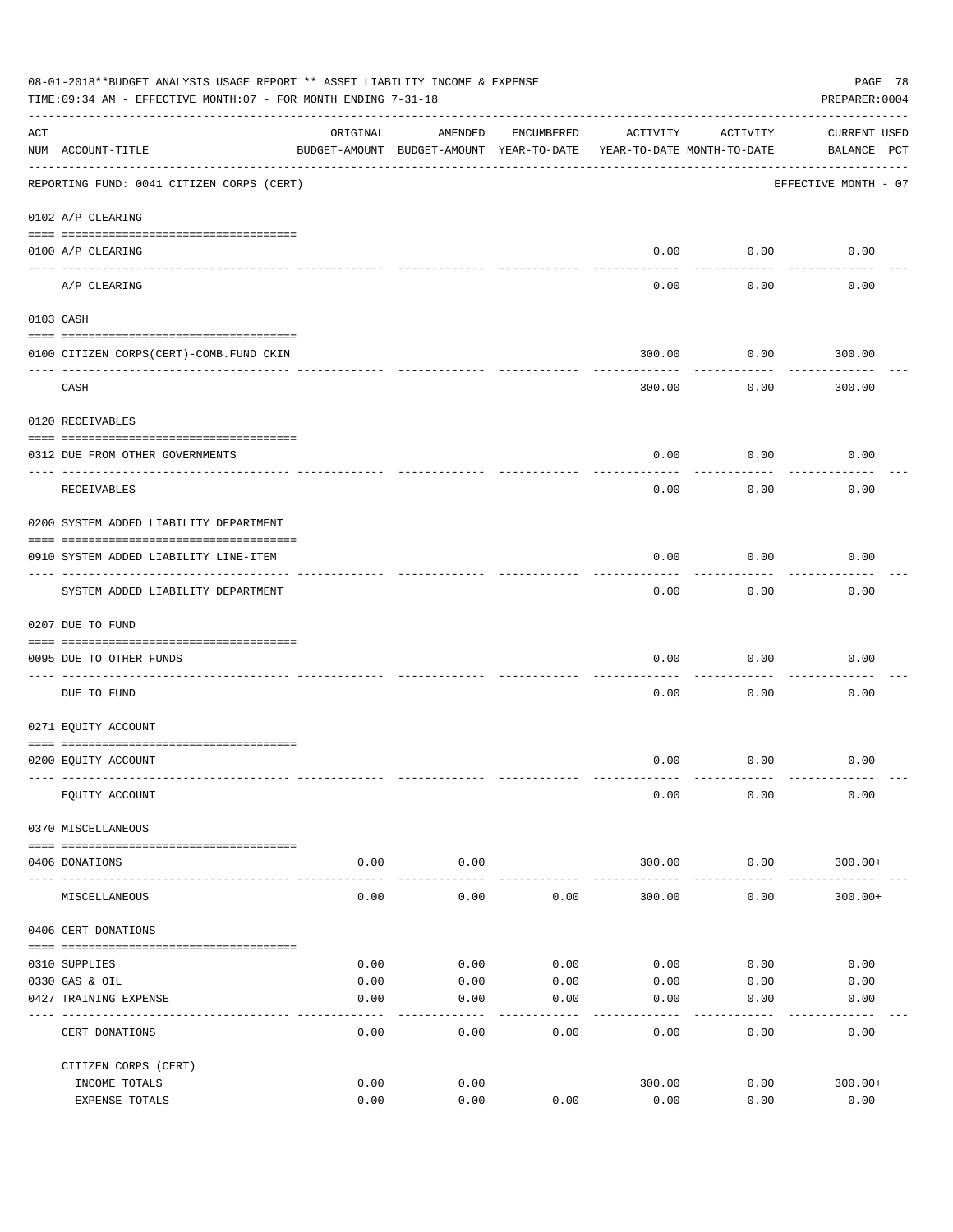|     | 08-01-2018**BUDGET ANALYSIS USAGE REPORT ** ASSET LIABILITY INCOME & EXPENSE<br>TIME: 09:34 AM - EFFECTIVE MONTH: 07 - FOR MONTH ENDING 7-31-18 |          |                                                     |            |          |                                        | PAGE 79<br>PREPARER: 0004                      |
|-----|-------------------------------------------------------------------------------------------------------------------------------------------------|----------|-----------------------------------------------------|------------|----------|----------------------------------------|------------------------------------------------|
| ACT | NUM ACCOUNT-TITLE                                                                                                                               | ORIGINAL | AMENDED<br>BUDGET-AMOUNT BUDGET-AMOUNT YEAR-TO-DATE | ENCUMBERED | ACTIVITY | ACTIVITY<br>YEAR-TO-DATE MONTH-TO-DATE | <b>CURRENT USED</b><br>$_{\rm PCT}$<br>BALANCE |
|     | REPORTING FUND: 0042 HAZARD MITIGATION PLAN                                                                                                     |          |                                                     |            |          |                                        | EFFECTIVE MONTH - 07                           |
|     | 0103 CASH                                                                                                                                       |          |                                                     |            |          |                                        |                                                |
|     | 0100 HAZARD MITIGATION-COMB.FUND CKING.                                                                                                         |          |                                                     |            | 0.00     | 0.00                                   | $428.64-$                                      |
|     | CASH                                                                                                                                            |          |                                                     |            | 0.00     | 0.00                                   | $428.64-$                                      |
|     | 0200 SYSTEM ADDED LIABILITY DEPARTMENT                                                                                                          |          |                                                     |            |          |                                        |                                                |
|     | 0910 SYSTEM ADDED LIABILITY LINE-ITEM                                                                                                           |          |                                                     |            | 0.00     | 0.00                                   | 0.00                                           |
|     | SYSTEM ADDED LIABILITY DEPARTMENT                                                                                                               |          |                                                     |            | 0.00     | 0.00                                   | 0.00                                           |
|     | 0271 EQUITY ACCOUNT                                                                                                                             |          |                                                     |            |          |                                        |                                                |
|     | 0200 EQUITY ACCOUNT                                                                                                                             |          |                                                     |            | 0.00     | 0.00                                   | $428.64-$                                      |
|     | EQUITY ACCOUNT                                                                                                                                  |          |                                                     |            | 0.00     | 0.00                                   | $428.64-$                                      |
|     | 0330 GRANT INCOME                                                                                                                               |          |                                                     |            |          |                                        |                                                |
|     | 0477 HAZARD MITIGATION DR-1999                                                                                                                  | 0.00     | 0.00                                                |            | 0.00     | 0.00                                   | 0.00                                           |
|     | GRANT INCOME                                                                                                                                    | 0.00     | 0.00                                                | 0.00       | 0.00     | 0.00                                   | 0.00                                           |
|     | 0477 HAZARD MITIGATION GRANT                                                                                                                    |          |                                                     |            |          |                                        |                                                |
|     | 0310 OFFICE SUPPLIES                                                                                                                            | 0.00     | 0.00                                                | 0.00       | 0.00     | 0.00                                   | 0.00                                           |
|     | 0415 CONSULTANT                                                                                                                                 | 0.00     | 0.00                                                | 0.00       | 0.00     | 0.00                                   | 0.00                                           |
|     | 0427 TRAVEL AND TRAINING                                                                                                                        | 0.00     | 0.00                                                | 0.00       | 0.00     | 0.00                                   | 0.00                                           |
|     | 0574 COMPUTER EQUIPMENT                                                                                                                         | 0.00     | 0.00                                                | 0.00       | 0.00     | 0.00                                   | 0.00                                           |
|     |                                                                                                                                                 |          |                                                     |            |          |                                        |                                                |
|     | HAZARD MITIGATION GRANT                                                                                                                         | 0.00     | 0.00                                                | 0.00       | 0.00     | 0.00                                   | 0.00                                           |
|     | HAZARD MITIGATION PLAN                                                                                                                          |          |                                                     |            |          |                                        |                                                |
|     | INCOME TOTALS                                                                                                                                   | 0.00     | 0.00                                                |            | 0.00     | 0.00                                   | 0.00                                           |
|     | <b>EXPENSE TOTALS</b>                                                                                                                           | 0.00     | 0.00                                                | 0.00       | 0.00     | 0.00                                   | 0.00                                           |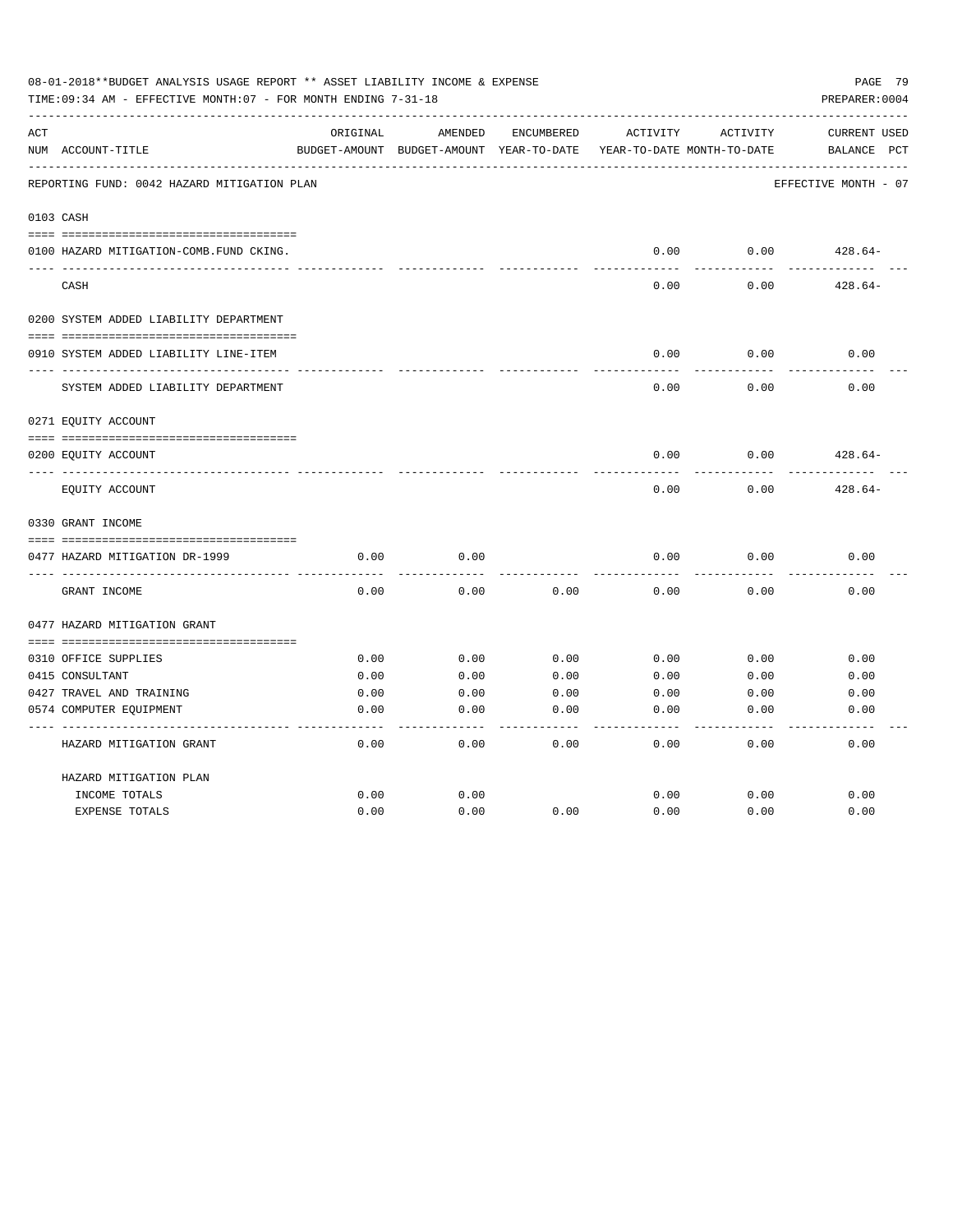|     | 08-01-2018**BUDGET ANALYSIS USAGE REPORT ** ASSET LIABILITY INCOME & EXPENSE<br>TIME: 09:34 AM - EFFECTIVE MONTH: 07 - FOR MONTH ENDING 7-31-18 |               |                                                     |              |                                        |               | PAGE 80<br>PREPARER: 0004          |
|-----|-------------------------------------------------------------------------------------------------------------------------------------------------|---------------|-----------------------------------------------------|--------------|----------------------------------------|---------------|------------------------------------|
| ACT | NUM ACCOUNT-TITLE                                                                                                                               | ORIGINAL      | AMENDED<br>BUDGET-AMOUNT BUDGET-AMOUNT YEAR-TO-DATE | ENCUMBERED   | ACTIVITY<br>YEAR-TO-DATE MONTH-TO-DATE | ACTIVITY      | <b>CURRENT USED</b><br>BALANCE PCT |
|     | REPORTING FUND: 0044 HOMELAND SECURITY                                                                                                          |               |                                                     |              |                                        |               | EFFECTIVE MONTH - 07               |
|     | 0102 A/P CLEARING                                                                                                                               |               |                                                     |              |                                        |               |                                    |
|     | 0100 A/P CLEARING                                                                                                                               |               |                                                     |              | 0.00                                   | 0.00          | 0.00                               |
|     | ---- ----------<br>A/P CLEARING                                                                                                                 |               |                                                     |              | 0.00                                   | 0.00          | 0.00                               |
|     | 0103 CASH                                                                                                                                       |               |                                                     |              |                                        |               |                                    |
|     | 0100 HOMELAND SECURITY-COMB.FUND CHKING                                                                                                         |               |                                                     |              | 0.00                                   | 0.00          | 0.00                               |
|     | CASH                                                                                                                                            |               |                                                     |              | 0.00                                   | 0.00          | 0.00                               |
|     | 0120 RECEIVABLES                                                                                                                                |               |                                                     |              |                                        |               |                                    |
|     | 0312 DUE FROM OTHER GOVERNMENT                                                                                                                  |               |                                                     |              | 0.00                                   | 0.00          | 0.00                               |
|     | RECEIVABLES                                                                                                                                     |               |                                                     |              | 0.00                                   | 0.00          | 0.00                               |
|     | 0200 SYSTEM ADDED LIABILITY DEPARTMENT                                                                                                          |               |                                                     |              |                                        |               |                                    |
|     | 0910 SYSTEM ADDED LIABILITY LINE-ITEM                                                                                                           |               |                                                     |              | 0.00                                   | 0.00          | 0.00                               |
|     | SYSTEM ADDED LIABILITY DEPARTMENT                                                                                                               |               |                                                     |              | 0.00                                   | 0.00          | 0.00                               |
|     | 0207 DUE TO FUND                                                                                                                                |               |                                                     |              |                                        |               |                                    |
|     | 0095 DUE TO OTHER FUNDS                                                                                                                         |               |                                                     |              | 0.00                                   | 0.00          | 0.00                               |
|     | DUE TO FUND                                                                                                                                     |               |                                                     |              | 0.00                                   | 0.00          | 0.00                               |
|     | 0271 EQUITY ACCOUNT                                                                                                                             |               |                                                     |              |                                        |               |                                    |
|     | 0200 EQUITY ACCOUNT                                                                                                                             |               |                                                     |              | 0.00                                   | 0.00          | 0.00                               |
|     | EQUITY ACCOUNT                                                                                                                                  |               |                                                     |              | 0.00                                   | 0.00          | 0.00                               |
|     | 0330 GRANTS                                                                                                                                     |               |                                                     |              |                                        |               |                                    |
|     |                                                                                                                                                 |               |                                                     |              |                                        |               |                                    |
|     | 0423 2016 HOMELAND SECURITY                                                                                                                     | 0.00          | 0.00                                                |              | 0.00                                   | 0.00          | 0.00                               |
|     | GRANTS                                                                                                                                          | 0.00          | 0.00                                                | 0.00         | 0.00                                   | 0.00          | 0.00                               |
|     | 0412 HOMELAND SECURITY                                                                                                                          |               |                                                     |              |                                        |               |                                    |
|     | 0578 2011 EQUIPMENT                                                                                                                             | 0.00          | 0.00                                                | 0.00         | 0.00                                   | 0.00          | 0.00                               |
|     | 0579 2012 EQUIPMENT                                                                                                                             | 0.00          | 0.00                                                | 0.00         | 0.00                                   | 0.00          | 0.00                               |
|     | 0580 2013 EQUIPMENT                                                                                                                             | 0.00          | 0.00                                                | 0.00         | 0.00                                   | 0.00          | 0.00                               |
|     | 0581 2014 EQUIPMENT                                                                                                                             | 0.00          | 0.00                                                | 0.00         | 0.00                                   | 0.00          | 0.00                               |
|     | 0582 2015 EQUIPMENT                                                                                                                             | 0.00          | 0.00                                                | 0.00         | 0.00                                   | 0.00          | 0.00                               |
|     | 0583 2016 EQUIPMENT                                                                                                                             | 0.00          | 0.00                                                | 0.00         | 0.00                                   | 0.00          | 0.00                               |
|     | HOMELAND SECURITY                                                                                                                               | $---$<br>0.00 | ----<br>0.00                                        | ----<br>0.00 | $---$<br>0.00                          | $---$<br>0.00 | -----<br>0.00                      |
|     | HOMELAND SECURITY                                                                                                                               |               |                                                     |              |                                        |               |                                    |
|     | INCOME TOTALS                                                                                                                                   | 0.00          | 0.00                                                |              | 0.00                                   | 0.00          | 0.00                               |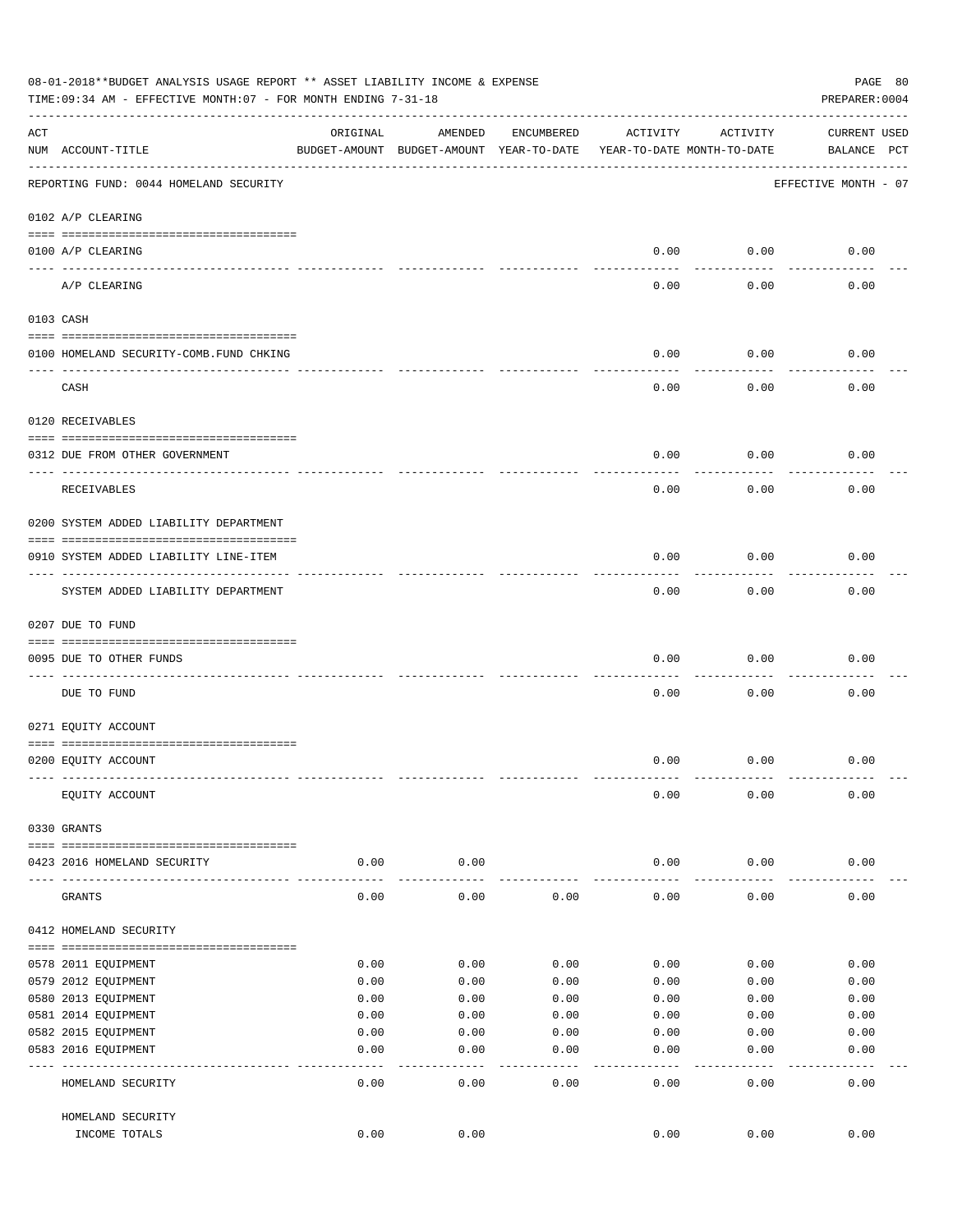| 08-01-2018**BUDGET ANALYSIS USAGE REPORT ** ASSET LIABILITY INCOME & EXPENSE<br>TIME: 09:34 AM - EFFECTIVE MONTH: 07 - FOR MONTH ENDING 7-31-18<br>PREPARER: 0004 |               |               |                   |                            |          |                       |  |  |  |
|-------------------------------------------------------------------------------------------------------------------------------------------------------------------|---------------|---------------|-------------------|----------------------------|----------|-----------------------|--|--|--|
| ACT                                                                                                                                                               | ORIGINAL      | AMENDED       | <b>ENCUMBERED</b> | ACTIVITY                   | ACTIVITY | CURRENT USED          |  |  |  |
| NUM ACCOUNT-TITLE                                                                                                                                                 | BUDGET-AMOUNT | BUDGET-AMOUNT | YEAR-TO-DATE      | YEAR-TO-DATE MONTH-TO-DATE |          | <b>PCT</b><br>BALANCE |  |  |  |
| REPORTING FUND: 0044 HOMELAND SECURITY                                                                                                                            |               |               |                   |                            |          | EFFECTIVE MONTH - 07  |  |  |  |
| <b>EXPENSE TOTALS</b>                                                                                                                                             | 0.00          | 0.00          | 0.00              | 0.00                       | 0.00     | 0.00                  |  |  |  |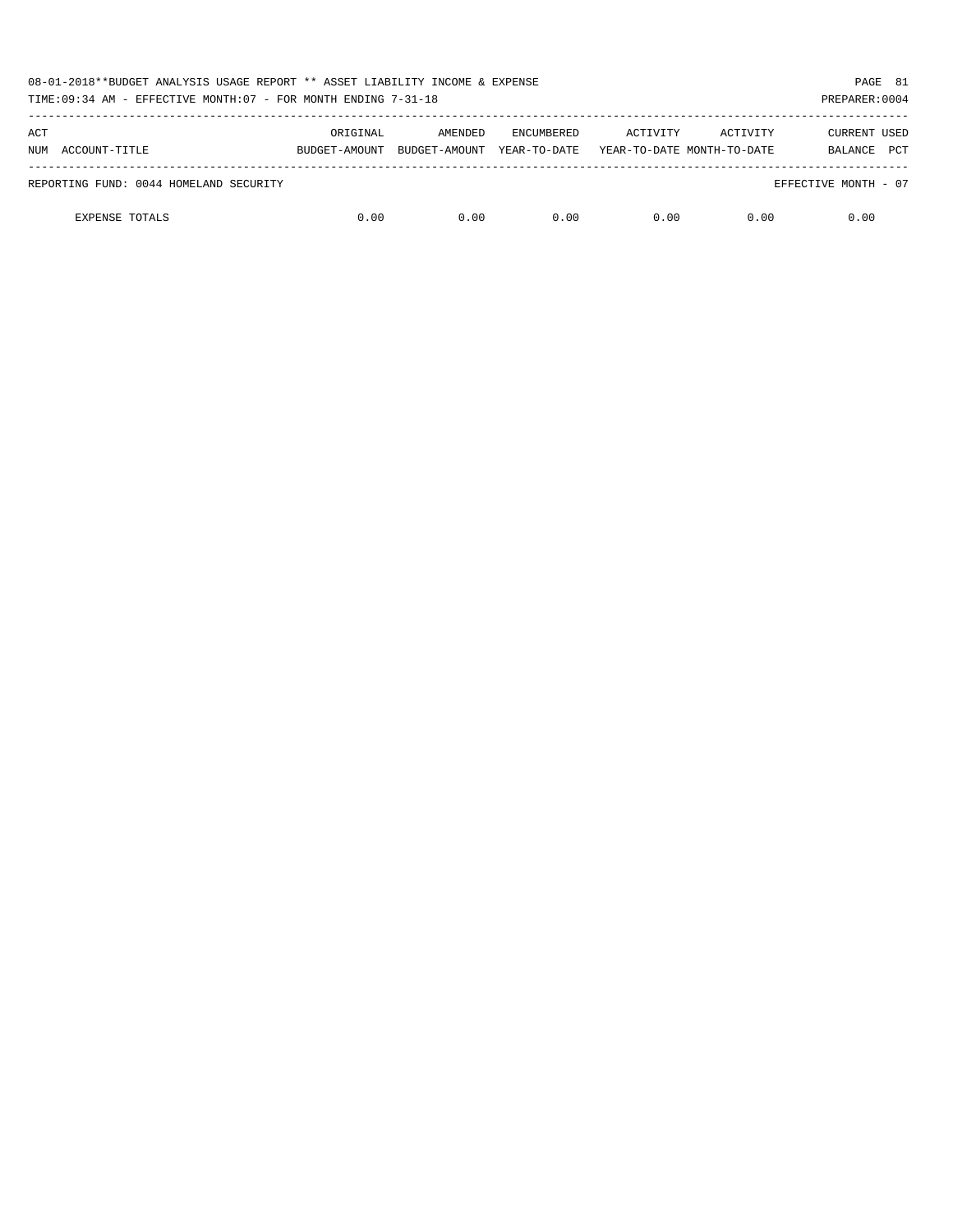|     | 08-01-2018**BUDGET ANALYSIS USAGE REPORT ** ASSET LIABILITY INCOME & EXPENSE<br>TIME: 09:34 AM - EFFECTIVE MONTH: 07 - FOR MONTH ENDING 7-31-18 |                    |                                                     |              |                                        |                                    | PAGE 82<br>PREPARER: 0004   |                                  |
|-----|-------------------------------------------------------------------------------------------------------------------------------------------------|--------------------|-----------------------------------------------------|--------------|----------------------------------------|------------------------------------|-----------------------------|----------------------------------|
| ACT | NUM ACCOUNT-TITLE                                                                                                                               | ORIGINAL           | AMENDED<br>BUDGET-AMOUNT BUDGET-AMOUNT YEAR-TO-DATE | ENCUMBERED   | ACTIVITY<br>YEAR-TO-DATE MONTH-TO-DATE | ACTIVITY                           | CURRENT USED<br>BALANCE PCT |                                  |
|     | REPORTING FUND: 0045 CHAPTER 19 FUNDS                                                                                                           |                    |                                                     |              |                                        |                                    | EFFECTIVE MONTH - 07        |                                  |
|     | 0100 PAYROLL                                                                                                                                    |                    |                                                     |              |                                        |                                    |                             |                                  |
|     | 0100 PAYROLL                                                                                                                                    |                    |                                                     |              | 0.00                                   | 0.00                               | 0.00                        |                                  |
|     | PAYROLL                                                                                                                                         |                    |                                                     |              | 0.00                                   | 0.00                               | 0.00                        |                                  |
|     | 0103 CASH                                                                                                                                       |                    |                                                     |              |                                        |                                    |                             |                                  |
|     | 0100 CHAPTER 19-COMBINED FUNDS CHECKING                                                                                                         |                    |                                                     |              |                                        | $1,919.22 - 1,919.22 - 1,919.22$   |                             |                                  |
|     | CASH                                                                                                                                            |                    |                                                     |              |                                        | $1,919.22 - 1,919.22 - 1,919.22 -$ |                             |                                  |
|     | 0120 RECEIVABLES                                                                                                                                |                    |                                                     |              |                                        |                                    |                             |                                  |
|     |                                                                                                                                                 |                    |                                                     |              |                                        |                                    |                             |                                  |
|     | 0312 DUE FROM OTHER GOVERNMENT                                                                                                                  |                    |                                                     |              | 0.00                                   | 0.00                               | 0.00                        |                                  |
|     | <b>RECEIVABLES</b>                                                                                                                              |                    |                                                     |              | 0.00                                   | 0.00                               | 0.00                        |                                  |
|     | 0200 SYSTEM ADDED LIABILITY DEPARTMENT                                                                                                          |                    |                                                     |              |                                        |                                    |                             |                                  |
|     | 0150 ACCRUED SALARY PAYABLE                                                                                                                     |                    |                                                     |              | 0.00                                   | $0.00$ 302.00                      |                             |                                  |
|     | 0155 ACCRUED FRINGE BENEFITS                                                                                                                    |                    |                                                     |              | 0.00                                   | 0.00                               | 0.00                        |                                  |
|     | 0910 SYSTEM ADDED LIABILITY LINE-ITEM                                                                                                           |                    |                                                     |              | $3,975.00 -$                           | 0.00                               | $3,975.00 -$                |                                  |
|     | SYSTEM ADDED LIABILITY DEPARTMENT                                                                                                               |                    |                                                     |              | 3,975.00-                              | 0.00                               | 3,673.00-                   |                                  |
|     | 0207 DUE TO FUND                                                                                                                                |                    |                                                     |              |                                        |                                    |                             |                                  |
|     |                                                                                                                                                 |                    |                                                     |              |                                        |                                    |                             |                                  |
|     | 0095 DUE TO OTHER FUNDS                                                                                                                         |                    |                                                     |              | 0.00                                   | 0.00                               | 0.00                        |                                  |
|     | DUE TO FUND                                                                                                                                     |                    |                                                     |              | 0.00                                   | 0.00                               | 0.00                        |                                  |
|     | 0271 EQUITY ACCOUNT                                                                                                                             |                    |                                                     |              |                                        |                                    |                             |                                  |
|     |                                                                                                                                                 |                    |                                                     |              |                                        |                                    |                             |                                  |
|     | 0200 EQUITY ACCOUNT                                                                                                                             |                    |                                                     |              | 0.00                                   | 0.00                               | $302.00 -$                  |                                  |
|     | EQUITY ACCOUNT                                                                                                                                  |                    |                                                     |              | 0.00                                   | 0.00                               | $302.00 -$                  |                                  |
|     | 0330 GRANT INCOME                                                                                                                               |                    |                                                     |              |                                        |                                    |                             |                                  |
|     | 0403 CHAPTER 19 FUNDS                                                                                                                           | 4,000.00           | 6,030.21                                            |              | 6,030.21                               | 0.00                               | 0.00 100                    |                                  |
|     | GRANT INCOME                                                                                                                                    | 4,000.00           | 6,030.21                                            | 0.00         | . <u>.</u><br>6,030.21                 | 0.00                               | 0.00 100                    |                                  |
|     | 0403 CHAPTER 19 FUNDS                                                                                                                           |                    |                                                     |              |                                        |                                    |                             |                                  |
|     | 0103 SALARY                                                                                                                                     | 0.00               | 1,768.00                                            | 0.00         | 1,068.00                               | 0.00                               | 700.00                      | 60                               |
|     | 0201 SOCIAL SECURITY                                                                                                                            | 0.00               | 200.00                                              | 0.00         | 66.22                                  | 0.00                               | 133.78                      | 33                               |
|     | 0204 WORKERS COMPENSATION                                                                                                                       | 0.00               | 0.00                                                | 0.00         | 0.00                                   | 0.00                               | 0.00                        |                                  |
|     | 0205 MEDICARE TAX                                                                                                                               | 0.00               | 62.21                                               | 0.00         | 15.49                                  | 0.00                               | 46.72                       | 25                               |
|     | 0310 OFFICE SUPPLIES                                                                                                                            | 500.00             | 1,000.00                                            | 0.00         | 655.50                                 | 0.00                               | 344.50                      | 66                               |
|     | 0427 OUT OF COUNTY TRAVEL                                                                                                                       | 100.00             | 100.00                                              | 0.00         | 1,919.22                               | 1,919.22                           | 1,819.22-919                |                                  |
|     | 0481 DUES                                                                                                                                       | 0.00               | 250.00                                              | 0.00         | 250.00                                 | 0.00                               | 0.00 100                    |                                  |
|     | 0572 OFFICE EQUIPMENT<br>0573 ELECTION EQUIPMENT                                                                                                | 700.00<br>2,700.00 | 700.00<br>1,950.00                                  | 0.00<br>0.00 | 0.00<br>0.00                           | 0.00<br>0.00                       | 700.00<br>1,950.00          | 0 <sub>0</sub><br>0 <sub>0</sub> |
|     |                                                                                                                                                 |                    |                                                     |              |                                        |                                    |                             |                                  |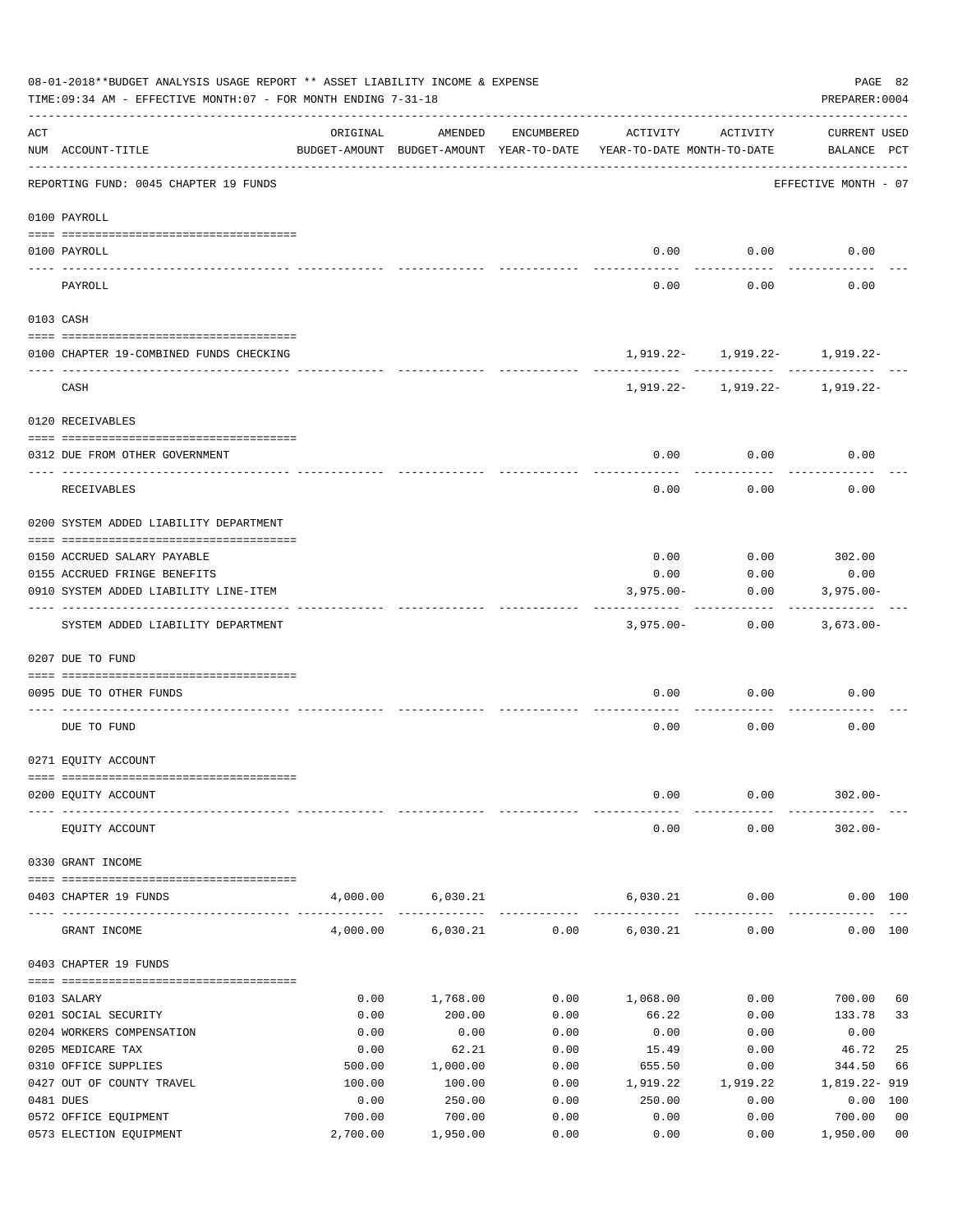| 08-01-2018**BUDGET ANALYSIS USAGE REPORT ** ASSET LIABILITY INCOME & EXPENSE | PAGE 83        |
|------------------------------------------------------------------------------|----------------|
| TIME:09:34 AM - EFFECTIVE MONTH:07 - FOR MONTH ENDING 7-31-18                | PREPARER: 0004 |

| ACT<br>ACCOUNT-TITLE<br>NUM           | ORIGINAL<br>BUDGET-AMOUNT | AMENDED<br>BUDGET-AMOUNT | ENCUMBERED<br>YEAR-TO-DATE | ACTIVITY | ACTIVITY<br>YEAR-TO-DATE MONTH-TO-DATE | <b>CURRENT USED</b><br><b>BALANCE</b> | PCT |
|---------------------------------------|---------------------------|--------------------------|----------------------------|----------|----------------------------------------|---------------------------------------|-----|
| REPORTING FUND: 0045 CHAPTER 19 FUNDS |                           |                          |                            |          |                                        | EFFECTIVE MONTH - 07                  |     |
| 0574 COMPUTER EQUIPMENT               | 0.00                      | 0.00                     | 0.00                       | 0.00     | 0.00                                   | 0.00                                  |     |
| CHAPTER 19 FUNDS                      | 4,000.00                  | 6,030.21                 | 0.00                       | 3,974.43 | 1,919.22                               | 2,055.78                              | 66  |
| CHAPTER 19 FUNDS                      |                           |                          |                            |          |                                        |                                       |     |
| INCOME TOTALS                         | 4,000.00                  | 6,030.21                 |                            | 6,030.21 | 0.00                                   | 0.00                                  | 100 |
| <b>EXPENSE TOTALS</b>                 | 4,000.00                  | 6,030.21                 | 0.00                       | 3,974.43 | 1,919.22                               | 2,055.78                              | 66  |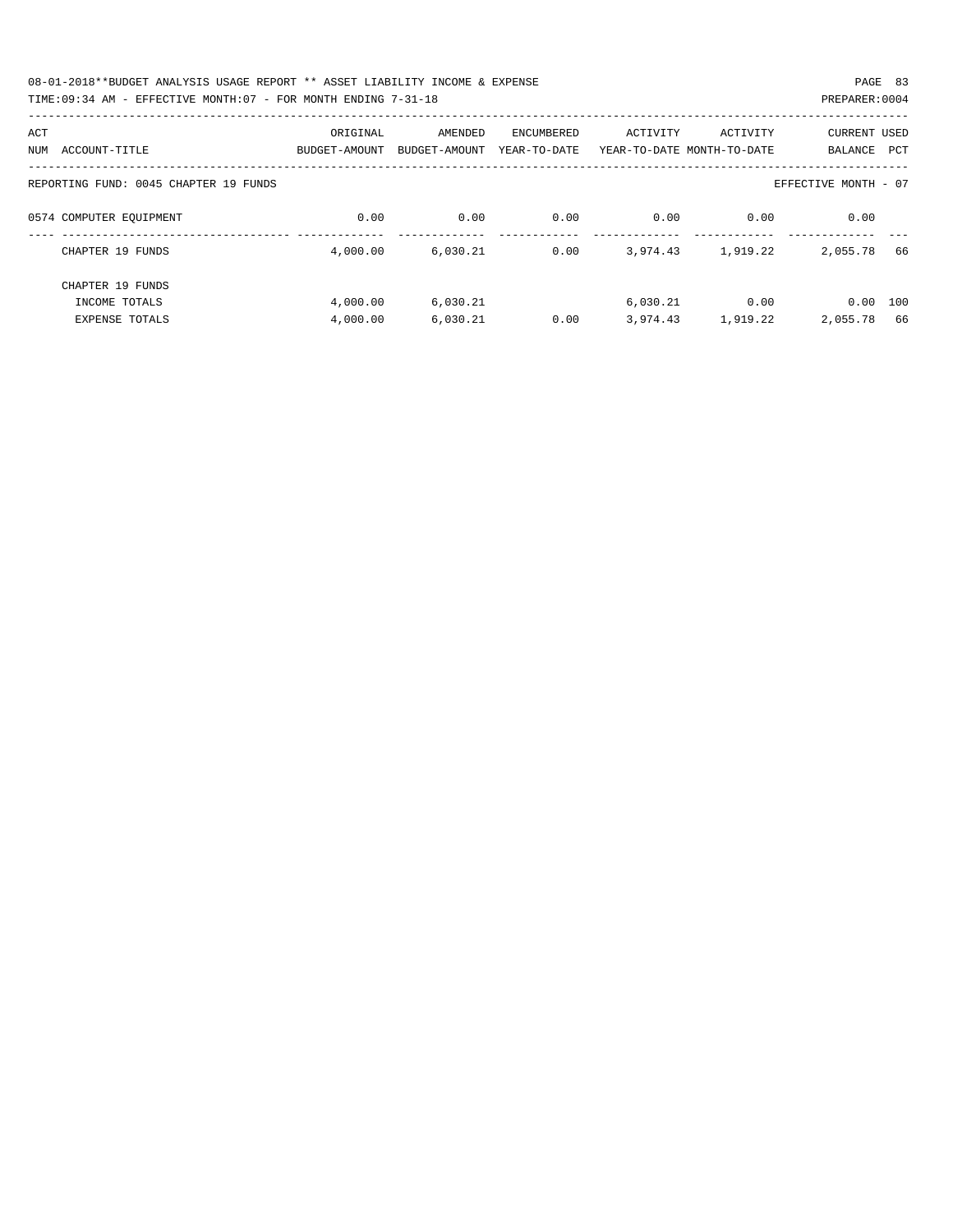|     | 08-01-2018**BUDGET ANALYSIS USAGE REPORT ** ASSET LIABILITY INCOME & EXPENSE<br>TIME: 09:34 AM - EFFECTIVE MONTH: 07 - FOR MONTH ENDING 7-31-18 |                        |                        |               |                                                                                 |                              | PREPARER: 0004                     | PAGE 84        |
|-----|-------------------------------------------------------------------------------------------------------------------------------------------------|------------------------|------------------------|---------------|---------------------------------------------------------------------------------|------------------------------|------------------------------------|----------------|
| ACT | NUM ACCOUNT-TITLE                                                                                                                               | ORIGINAL               | AMENDED                | ENCUMBERED    | ACTIVITY<br>BUDGET-AMOUNT BUDGET-AMOUNT YEAR-TO-DATE YEAR-TO-DATE MONTH-TO-DATE | ACTIVITY                     | <b>CURRENT USED</b><br>BALANCE PCT |                |
|     | REPORTING FUND: 0046 SAFE ROOM REIMBURSEMENT PROGRAM                                                                                            |                        |                        |               |                                                                                 |                              | EFFECTIVE MONTH - 07               |                |
|     | 0103 CASH                                                                                                                                       |                        |                        |               |                                                                                 |                              |                                    |                |
|     | 0100 SAFE ROOM REIMB.PROG.-COMB.FUNDS                                                                                                           |                        |                        |               |                                                                                 | 384.58 3.42-<br>------------ | 5,958.78<br>---------              |                |
|     | CASH                                                                                                                                            |                        |                        |               |                                                                                 | $384.58$ $3.42-$             | 5,958.78                           |                |
|     | 0120 RECEIVABLES                                                                                                                                |                        |                        |               |                                                                                 |                              |                                    |                |
|     | 0312 DUE FROM OTHER GOVERNMENTS                                                                                                                 |                        |                        |               | 0.00                                                                            | $0.00$ 0.00                  |                                    |                |
|     | RECEIVABLES                                                                                                                                     |                        |                        |               | 0.00                                                                            | ---------<br>0.00            | 0.00                               |                |
|     | 0200 SYSTEM ADDED LIABILITY DEPARTMENT                                                                                                          |                        |                        |               |                                                                                 |                              |                                    |                |
|     | 0910 SYSTEM ADDED LIABILITY LINE-ITEM                                                                                                           |                        |                        |               | $634.95 - 0.00$                                                                 |                              | 634.95-                            |                |
|     | SYSTEM ADDED LIABILITY DEPARTMENT                                                                                                               |                        |                        |               | 634.95-                                                                         | 0.00                         | 634.95-                            |                |
|     | 0271 EQUITY ACCOUNT                                                                                                                             |                        |                        |               |                                                                                 |                              |                                    |                |
|     | 0200 EQUITY ACCOUNT                                                                                                                             |                        |                        |               | 0.00                                                                            | 0.00                         | 5,574.20                           |                |
|     | EQUITY ACCOUNT                                                                                                                                  |                        |                        |               | 0.00                                                                            |                              | $0.00$ 5,574.20                    |                |
|     | 0300 CASH                                                                                                                                       |                        |                        |               |                                                                                 |                              |                                    |                |
|     | 0146 BEGINNING CASH BALANCE                                                                                                                     | 1,200.00               | 1,200.00               | ------------- | 0.00                                                                            |                              | $0.00$ 1,200.00                    | 00             |
|     | CASH                                                                                                                                            |                        | 1,200.00 1,200.00      | 0.00          | 0.00                                                                            | 0.00                         | 1,200.00                           | 0 <sub>0</sub> |
|     | 0330 GRANT INCOME                                                                                                                               |                        |                        |               |                                                                                 |                              |                                    |                |
|     | 0475 SAFE ROOM REIMBURSEMENT DR-4029 90,000.00                                                                                                  |                        | 90,000.00              |               | 63,985.77 0.00 26,014.23 71                                                     |                              |                                    |                |
|     | 0476 ADMINISTRATIVE FEE                                                                                                                         |                        | 3,000.00 3,000.00      |               | 2,400.00                                                                        | 0.00                         | 600.00                             | 80             |
|     | GRANT INCOME                                                                                                                                    |                        | 93,000.00 93,000.00    |               | $0.00$ 66,385.77                                                                | 0.00                         | 26,614.23 71                       |                |
|     | 0475 SAFE ROOM REIMBURSEMENT PROGRAM                                                                                                            |                        |                        |               |                                                                                 |                              |                                    |                |
|     | 0310 OFFICE SUPPLIES                                                                                                                            | 0.00                   | 200.00                 | 0.00          | 722.60                                                                          | 0.00                         | 522.60-361                         |                |
|     | 0314 SAFE ROOM REIMBURSEMENT                                                                                                                    | 93,300.00              | 92,600.00              | 0.00          | 63,985.80                                                                       | 0.00                         | 28,614.20                          | 69             |
|     | 0330 GAS/OIL                                                                                                                                    | 150.00                 | 150.00                 | 0.00          | 36.09                                                                           | 3.42                         | 113.91                             | 24             |
|     | 0427 OUT OF COUNTY TRAVEL                                                                                                                       | 500.00                 | 500.00                 | 0.00          | 26.75                                                                           | 0.00                         | 473.25                             | 05             |
|     | 0454 R&M AUTO                                                                                                                                   | 250.00                 | 750.00                 | 0.00          | 595.00                                                                          | 0.00                         | 155.00                             | 79             |
|     | 0573 RADIO EQUIPMENT                                                                                                                            | 0.00                   | 0.00                   | 0.00          | 0.00                                                                            | 0.00                         | 0.00                               |                |
|     | 0574 COMPUTER EQUIPMENT                                                                                                                         | 0.00                   | 0.00                   | 0.00          | 0.00                                                                            | 0.00                         | 0.00                               |                |
|     | SAFE ROOM REIMBURSEMENT PROGRAM                                                                                                                 | 94,200.00              | 94,200.00              | 0.00          | 65,366.24                                                                       | 3.42                         | 28,833.76                          | 69             |
|     | SAFE ROOM REIMBURSEMENT PROGRAM                                                                                                                 |                        |                        |               |                                                                                 |                              |                                    |                |
|     | INCOME TOTALS<br>EXPENSE TOTALS                                                                                                                 | 94,200.00<br>94,200.00 | 94,200.00<br>94,200.00 | 0.00          | 66,385.77<br>65,366.24                                                          | 0.00<br>3.42                 | 27,814.23<br>28,833.76             | 70<br>69       |
|     |                                                                                                                                                 |                        |                        |               |                                                                                 |                              |                                    |                |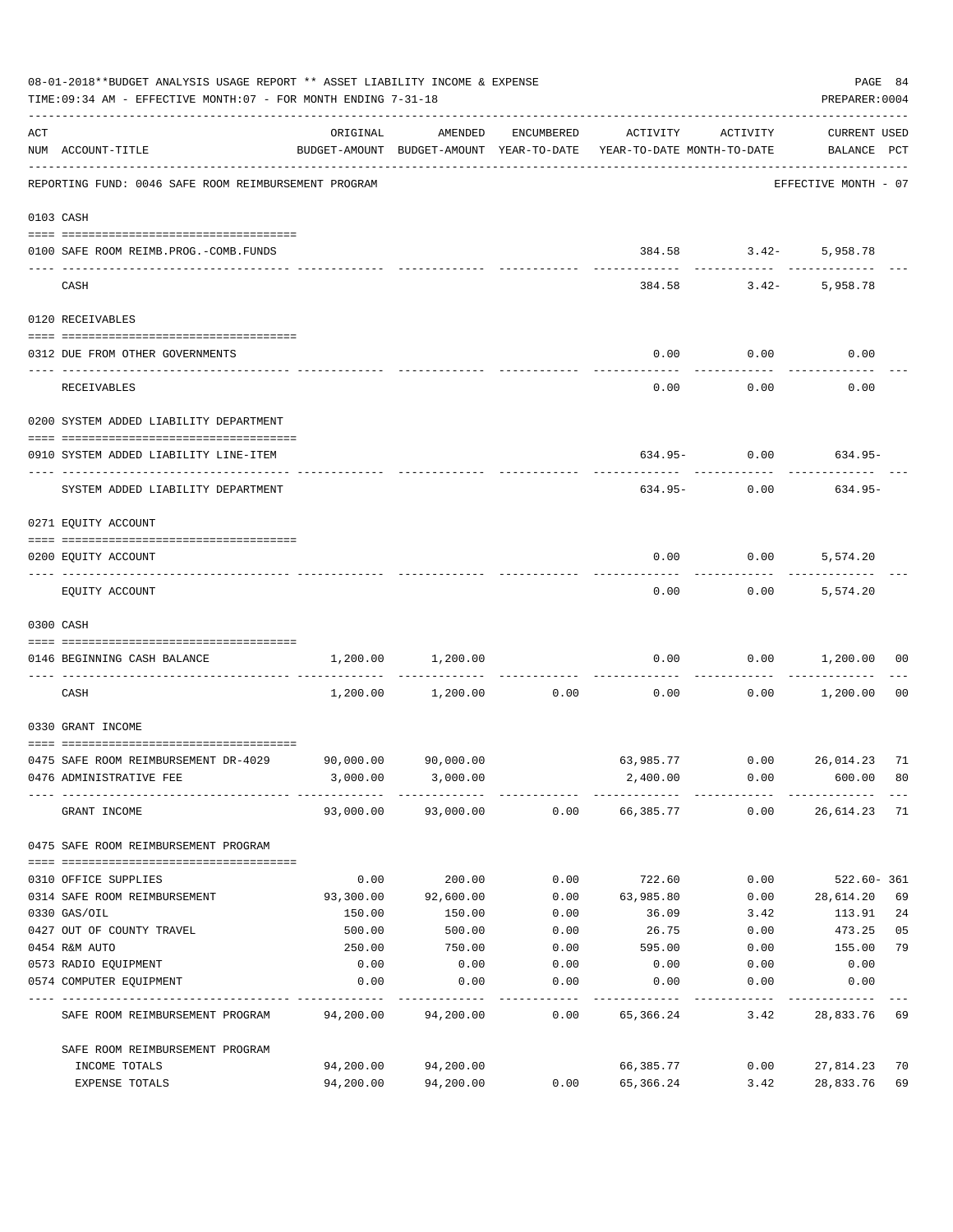|     | 08-01-2018**BUDGET ANALYSIS USAGE REPORT ** ASSET LIABILITY INCOME & EXPENSE<br>TIME: 09:34 AM - EFFECTIVE MONTH: 07 - FOR MONTH ENDING 7-31-18 |                         |                          |          |                                                                                                                 |                                                | PAGE 85<br>PREPARER: 0004     |    |
|-----|-------------------------------------------------------------------------------------------------------------------------------------------------|-------------------------|--------------------------|----------|-----------------------------------------------------------------------------------------------------------------|------------------------------------------------|-------------------------------|----|
| ACT | NUM ACCOUNT-TITLE                                                                                                                               | ORIGINAL                | AMENDED                  |          | ENCUMBERED ACTIVITY ACTIVITY<br>BUDGET-AMOUNT BUDGET-AMOUNT YEAR-TO-DATE YEAR-TO-DATE MONTH-TO-DATE BALANCE PCT |                                                | CURRENT USED                  |    |
|     | REPORTING FUND: 0048 ELECTION EQUIPMENT FUND                                                                                                    |                         |                          |          |                                                                                                                 |                                                | EFFECTIVE MONTH - 07          |    |
|     | 0103 CASH                                                                                                                                       |                         |                          |          |                                                                                                                 |                                                |                               |    |
|     |                                                                                                                                                 |                         |                          |          |                                                                                                                 |                                                |                               |    |
|     | 0100 ELECTION EQUIP.FUND-COMBINED FUNDS                                                                                                         |                         |                          |          |                                                                                                                 | $3,826.30 - 3,019.75$ 31,302.43<br>----------- |                               |    |
|     | CASH                                                                                                                                            |                         |                          |          |                                                                                                                 | 3,826.30- 3,019.75 31,302.43                   |                               |    |
|     | 0200 SYSTEM ADDED LIABILITY DEPARTMENT                                                                                                          |                         |                          |          |                                                                                                                 |                                                |                               |    |
|     | 0910 SYSTEM ADDED LIABILITY LINE-ITEM                                                                                                           |                         |                          |          |                                                                                                                 | 392.75- 0.00                                   | 392.75-                       |    |
|     | SYSTEM ADDED LIABILITY DEPARTMENT                                                                                                               |                         |                          |          | 392.75-                                                                                                         | 0.00                                           | $392.75-$                     |    |
|     | 0271 EQUITY ACCOUNT                                                                                                                             |                         |                          |          |                                                                                                                 |                                                |                               |    |
|     | 0200 EOUITY ACCOUNT                                                                                                                             |                         |                          |          |                                                                                                                 | $0.00$ $0.00$ $35,128.73$                      |                               |    |
|     | EQUITY ACCOUNT                                                                                                                                  |                         |                          |          | 0.00                                                                                                            | 0.00                                           | 35,128.73                     |    |
|     | 0300 CASH                                                                                                                                       |                         |                          |          |                                                                                                                 |                                                |                               |    |
|     |                                                                                                                                                 |                         |                          |          |                                                                                                                 |                                                |                               |    |
|     | 0148 BEGINNING CASH BALANCE                                                                                                                     | 17,100.00               | 17,100.00                |          | 0.00                                                                                                            |                                                | $0.00$ 17,100.00 00           |    |
|     | CASH                                                                                                                                            |                         | 17,100.00 17,100.00      | 0.00     | 0.00                                                                                                            |                                                | $0.00$ 17,100.00              | 00 |
|     | 0340 INCOME                                                                                                                                     |                         |                          |          |                                                                                                                 |                                                |                               |    |
|     |                                                                                                                                                 |                         |                          |          |                                                                                                                 |                                                |                               |    |
|     | 0130 REFUNDS & MISCELLANEOUS                                                                                                                    | 0.00                    | 0.00<br>0.00             |          | 0.00                                                                                                            | 0.00                                           | 0.00<br>$225.00+$             |    |
|     | 0403 CONTRACT ADMINISTRATIVE FEE<br>0484 ELECTION REIMBURSEMENT                                                                                 | 0.00                    | 4,000.00 4,000.00        |          | 225.00                                                                                                          | 0.00<br>$6,605.00$ $4,900.00$                  |                               |    |
|     |                                                                                                                                                 |                         |                          |          |                                                                                                                 |                                                | $2,605.00+165$<br>----------- |    |
|     | INCOME                                                                                                                                          |                         |                          |          | $4,000.00$ $4,000.00$ $0.00$ $6,830.00$ $4,900.00$                                                              |                                                | 2,830.00+ 171                 |    |
|     | 0403 ELECTION EQUIPMENT FUND                                                                                                                    |                         |                          |          |                                                                                                                 |                                                |                               |    |
|     | 0485 LICENSE/SUPPORT                                                                                                                            | 0.00                    | 0.00                     | 0.00     | 0.00                                                                                                            | 0.00                                           | 0.00                          |    |
|     | 0573 ELECTION EQUIPMENT                                                                                                                         | 21,100.00               | 21,100.00                | 2,060.00 | 10,263.55                                                                                                       | 1,880.25                                       | 8,776.45                      | 58 |
|     | ELECTION EQUIPMENT FUND                                                                                                                         | ----------<br>21,100.00 | -----------<br>21,100.00 | 2,060.00 | -----------<br>10,263.55                                                                                        | ----------<br>1,880.25                         | 8,776.45                      | 58 |
|     | ELECTION EQUIPMENT FUND                                                                                                                         |                         |                          |          |                                                                                                                 |                                                |                               |    |
|     | INCOME TOTALS                                                                                                                                   | 21,100.00               | 21,100.00                |          | 6,830.00                                                                                                        | 4,900.00                                       | 14,270.00                     | 32 |
|     | EXPENSE TOTALS                                                                                                                                  | 21,100.00               | 21,100.00                | 2,060.00 | 10,263.55                                                                                                       | 1,880.25                                       | 8,776.45                      | 58 |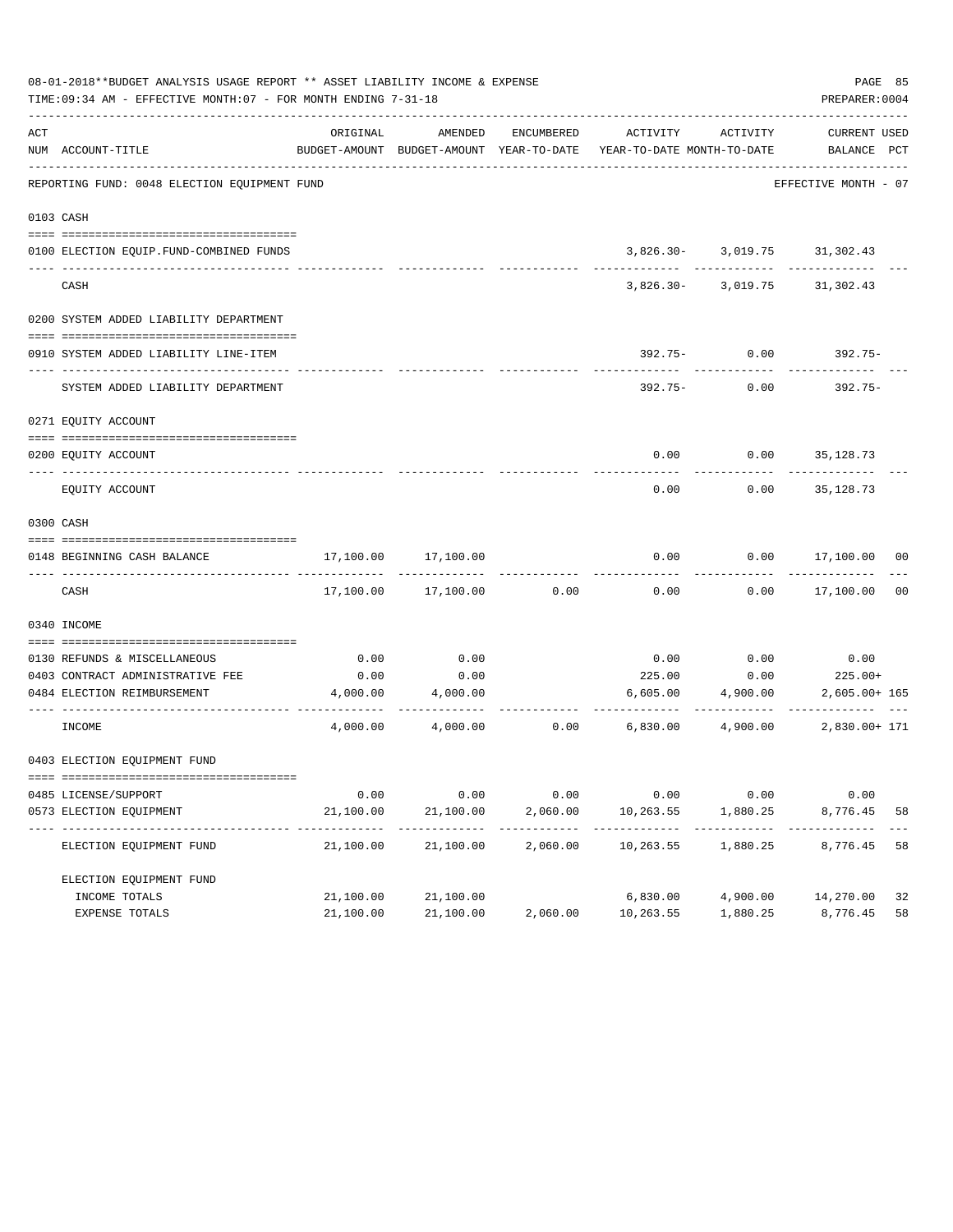|                   | 08-01-2018**BUDGET ANALYSIS USAGE REPORT ** ASSET LIABILITY INCOME & EXPENSE<br>TIME:09:34 AM - EFFECTIVE MONTH:07 - FOR MONTH ENDING 7-31-18 |          |         |                   |                                                                                 |                | PAGE 86<br>PREPARER: 0004          |                |
|-------------------|-----------------------------------------------------------------------------------------------------------------------------------------------|----------|---------|-------------------|---------------------------------------------------------------------------------|----------------|------------------------------------|----------------|
| ACT               | NUM ACCOUNT-TITLE                                                                                                                             | ORIGINAL | AMENDED | ENCUMBERED        | ACTIVITY<br>BUDGET-AMOUNT BUDGET-AMOUNT YEAR-TO-DATE YEAR-TO-DATE MONTH-TO-DATE | ACTIVITY       | <b>CURRENT USED</b><br>BALANCE PCT |                |
|                   | REPORTING FUND: 0049 INVESTIGATOR/LEOSE GRANT                                                                                                 |          |         |                   |                                                                                 |                | EFFECTIVE MONTH - 07               |                |
|                   | 0100 PAYROLL                                                                                                                                  |          |         |                   |                                                                                 |                |                                    |                |
|                   | 0100 PAYROLL                                                                                                                                  |          |         |                   | 0.00                                                                            | 0.00           | 0.00                               |                |
| $- - - - - - - -$ | ------------------------ --------<br>PAYROLL                                                                                                  |          |         |                   | 0.00                                                                            | 0.00           | 0.00                               |                |
|                   | 0103 CASH                                                                                                                                     |          |         |                   |                                                                                 |                |                                    |                |
|                   | 0100 INVESTIGATOR/LEOSE-COMB.FUNDS                                                                                                            |          |         |                   |                                                                                 | $62.70 - 0.00$ | 619.89                             |                |
|                   | CASH                                                                                                                                          |          |         |                   | 62.70-                                                                          | 0.00           | ----------<br>619.89               |                |
|                   | 0271 EQUITY ACCOUNT                                                                                                                           |          |         |                   |                                                                                 |                |                                    |                |
|                   | 0200 EQUITY ACCOUNT                                                                                                                           |          |         |                   | 0.00                                                                            | 0.00           | 682.59                             |                |
|                   | EQUITY ACCOUNT                                                                                                                                |          |         |                   | 0.00                                                                            | 0.00           | 682.59                             |                |
|                   | 0300 CASH                                                                                                                                     |          |         |                   |                                                                                 |                |                                    |                |
|                   | 0149 BEGINNING CASH BALANCE                                                                                                                   | 0.00     | 682.59  |                   | 0.00                                                                            | 0.00           | 682.59 00                          |                |
|                   | CASH                                                                                                                                          | 0.00     | 682.59  | 0.00              | 0.00                                                                            | 0.00           | ----------<br>682.59               | 0 <sub>0</sub> |
|                   | 0330 GRANT INCOME                                                                                                                             |          |         |                   |                                                                                 |                |                                    |                |
|                   | 0475 INVESTIGATOR/LEOSE GRANT                                                                                                                 | 0.00     | 0.00    |                   | 619.89                                                                          | 0.00           | 619.89+                            |                |
|                   | _________________________<br>GRANT INCOME                                                                                                     | 0.00     | 0.00    | ---------<br>0.00 | 619.89                                                                          | 0.00           | $619.89+$                          |                |
|                   | 0475 INVESTIGATOR/LEOSE                                                                                                                       |          |         |                   |                                                                                 |                |                                    |                |
|                   | 0103 SALARY                                                                                                                                   | 0.00     | 0.00    | 0.00              |                                                                                 | $0.00$ 0.00    | 0.00                               |                |
|                   | 0201 SOCIAL SECURITY                                                                                                                          | 0.00     | 0.00    | 0.00              | 0.00                                                                            | 0.00           | 0.00                               |                |
|                   | 0202 GROUP HEALTH INSURANCE                                                                                                                   | 0.00     | 0.00    | 0.00              | 0.00                                                                            | 0.00           | 0.00                               |                |
|                   | 0203 RETIREMENT                                                                                                                               | 0.00     | 0.00    | 0.00              | 0.00                                                                            | 0.00           | 0.00                               |                |
|                   | 0204 WORKER'S COMPENSATION                                                                                                                    | 0.00     | 0.00    | 0.00              | 0.00                                                                            | 0.00           | 0.00                               |                |
|                   | 0205 MEDICARE TAX                                                                                                                             | 0.00     | 0.00    | 0.00              | 0.00                                                                            | 0.00           | 0.00                               |                |
|                   | 0310 OFFICE SUPPLIES                                                                                                                          | 0.00     | 0.00    | 0.00              | 0.00                                                                            | 0.00           | 0.00                               |                |
|                   | 0427 TRAINING/TUITION/OUT OF COUNTY                                                                                                           | 0.00     | 682.59  | 0.00              | 682.59                                                                          | 0.00           | 0.00 100                           |                |
|                   | 0572 OFFICE EQUIPMENT                                                                                                                         | 0.00     | 0.00    | 0.00              | 0.00                                                                            | 0.00           | 0.00                               |                |
|                   | 0574 COMPUTER EQUIPMENT                                                                                                                       | 0.00     | 0.00    | 0.00              | 0.00                                                                            | 0.00           | 0.00                               |                |
|                   | INVESTIGATOR/LEOSE                                                                                                                            | 0.00     | 682.59  | 0.00              | 682.59                                                                          | 0.00           | 0.00 100                           |                |
|                   | INVESTIGATOR/LEOSE GRANT                                                                                                                      |          |         |                   |                                                                                 |                |                                    |                |
|                   | INCOME TOTALS                                                                                                                                 | 0.00     | 682.59  |                   | 619.89                                                                          | 0.00           | 62.70                              | 91             |
|                   | EXPENSE TOTALS                                                                                                                                | 0.00     | 682.59  | 0.00              | 682.59                                                                          | 0.00           | 0.00 100                           |                |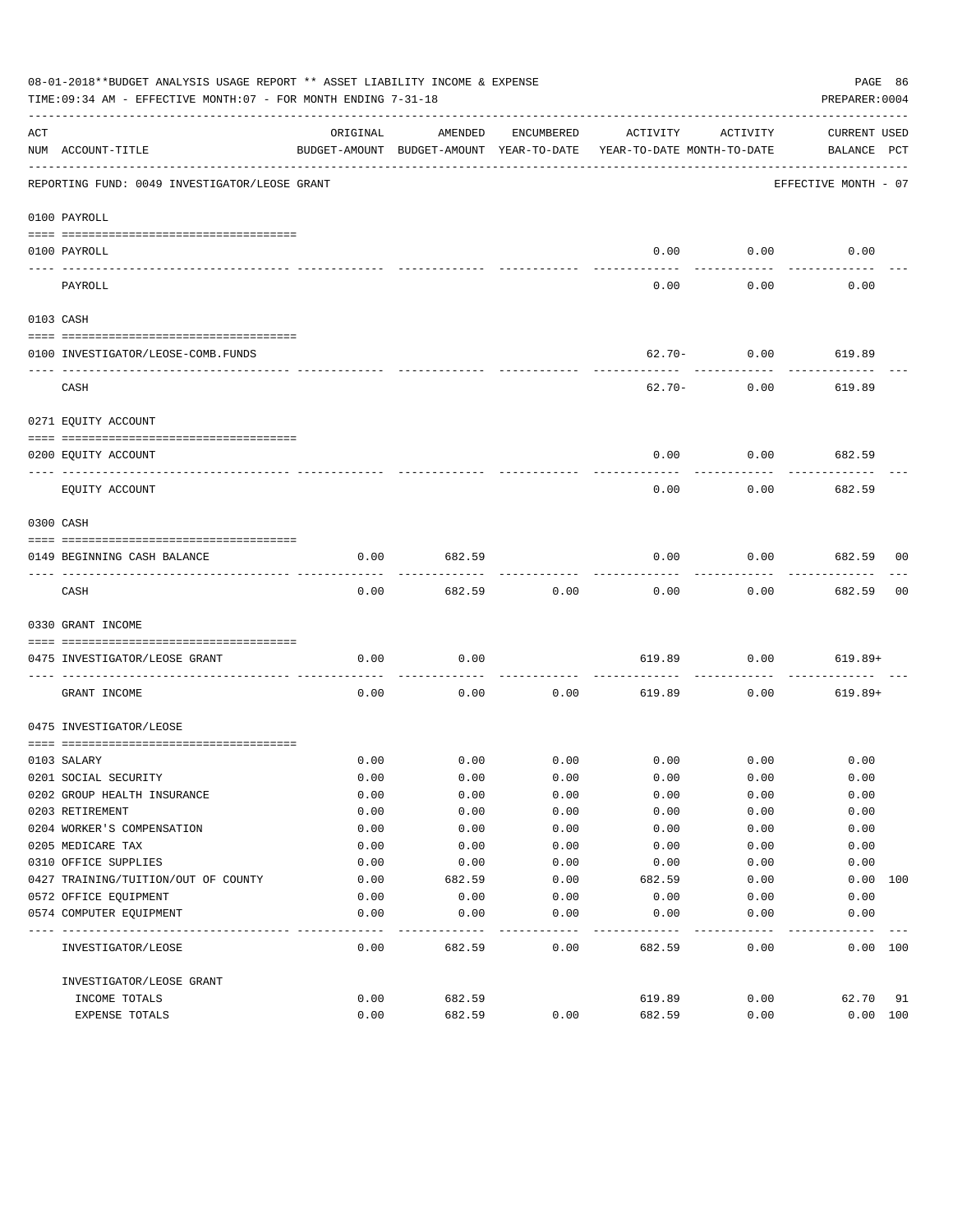|     | 08-01-2018**BUDGET ANALYSIS USAGE REPORT ** ASSET LIABILITY INCOME & EXPENSE<br>TIME: 09:34 AM - EFFECTIVE MONTH: 07 - FOR MONTH ENDING 7-31-18 |          |                                                     |                   |          |                                        | PAGE 87<br>PREPARER: 0004   |    |
|-----|-------------------------------------------------------------------------------------------------------------------------------------------------|----------|-----------------------------------------------------|-------------------|----------|----------------------------------------|-----------------------------|----|
| ACT | NUM ACCOUNT-TITLE                                                                                                                               | ORIGINAL | AMENDED<br>BUDGET-AMOUNT BUDGET-AMOUNT YEAR-TO-DATE | <b>ENCUMBERED</b> | ACTIVITY | ACTIVITY<br>YEAR-TO-DATE MONTH-TO-DATE | CURRENT USED<br>BALANCE PCT |    |
|     | REPORTING FUND: 0051 CO.CLERK CO.& DIST.CT. TECHNOLOGY                                                                                          |          |                                                     |                   |          |                                        | EFFECTIVE MONTH - 07        |    |
|     | 0103 CASH                                                                                                                                       |          |                                                     |                   |          |                                        |                             |    |
|     | 0100 CO.CLK.CO.& DIST.CT.TECHNOLOGY-COM                                                                                                         |          |                                                     |                   | 591.74   | 0.00                                   | 7,567.66                    |    |
|     | CASH                                                                                                                                            |          |                                                     |                   | 591.74   | 0.00                                   | 7,567.66                    |    |
|     | 0120 RECEIVABLES                                                                                                                                |          |                                                     |                   |          |                                        |                             |    |
|     | 0313 DUE FROM OTHER FUNDS                                                                                                                       |          |                                                     |                   | 0.00     | 0.00                                   | 356.83                      |    |
|     | RECEIVABLES                                                                                                                                     |          |                                                     |                   | 0.00     | 0.00                                   | 356.83                      |    |
|     | 0271 EQUITY ACCOUNT                                                                                                                             |          |                                                     |                   |          |                                        |                             |    |
|     | 0200 EQUITY ACCOUNT                                                                                                                             |          |                                                     |                   | 0.00     | 0.00                                   | 7,332.75                    |    |
|     | ---- ----------------------<br>EQUITY ACCOUNT                                                                                                   |          |                                                     |                   | 0.00     | 0.00                                   | ----------<br>7,332.75      |    |
|     | 0300 CASH                                                                                                                                       |          |                                                     |                   |          |                                        |                             |    |
|     | 0151 BEGINNING CASH BALANCE                                                                                                                     | 0.00     | 0.00                                                |                   | 0.00     | 0.00                                   | 0.00                        |    |
|     | CASH                                                                                                                                            | 0.00     | 0.00                                                | 0.00              | 0.00     | 0.00                                   | 0.00                        |    |
|     | 0370 CO.CLK.MISCELLANEOUS INCOME                                                                                                                |          |                                                     |                   |          |                                        |                             |    |
|     | 0440 CO.CLK.CO.& DIST.CT.TECHNOLOGY FEE                                                                                                         | 1,000.00 | 1,000.00                                            |                   | 629.33   | 0.00                                   | 370.67                      | 63 |
|     | CO. CLK. MISCELLANEOUS INCOME                                                                                                                   | 1,000.00 | 1,000.00                                            | 0.00              | 629.33   | 0.00                                   | 370.67                      | 63 |
|     | 0440 CO.CLK.COURT TECHNOLOGY EQUIPMENT                                                                                                          |          |                                                     |                   |          |                                        |                             |    |
|     | 0572 OFFICE EOUIPMENT                                                                                                                           | 1,000.00 | 1,000.00                                            | 0.00              | 37.59    | 0.00                                   | 962.41                      | 04 |
|     | CO.CLK.COURT TECHNOLOGY EQUIPMENT                                                                                                               | 1,000.00 | 1,000.00                                            | 0.00              | 37.59    | 0.00                                   | 962.41                      | 04 |
|     | CO.CLERK CO.& DIST.CT. TECHNOLOGY                                                                                                               |          |                                                     |                   |          |                                        |                             |    |
|     | INCOME TOTALS                                                                                                                                   | 1,000.00 | 1,000.00                                            |                   | 629.33   | 0.00                                   | 370.67                      | 63 |
|     | <b>EXPENSE TOTALS</b>                                                                                                                           | 1,000.00 | 1,000.00                                            | 0.00              | 37.59    | 0.00                                   | 962.41                      | 04 |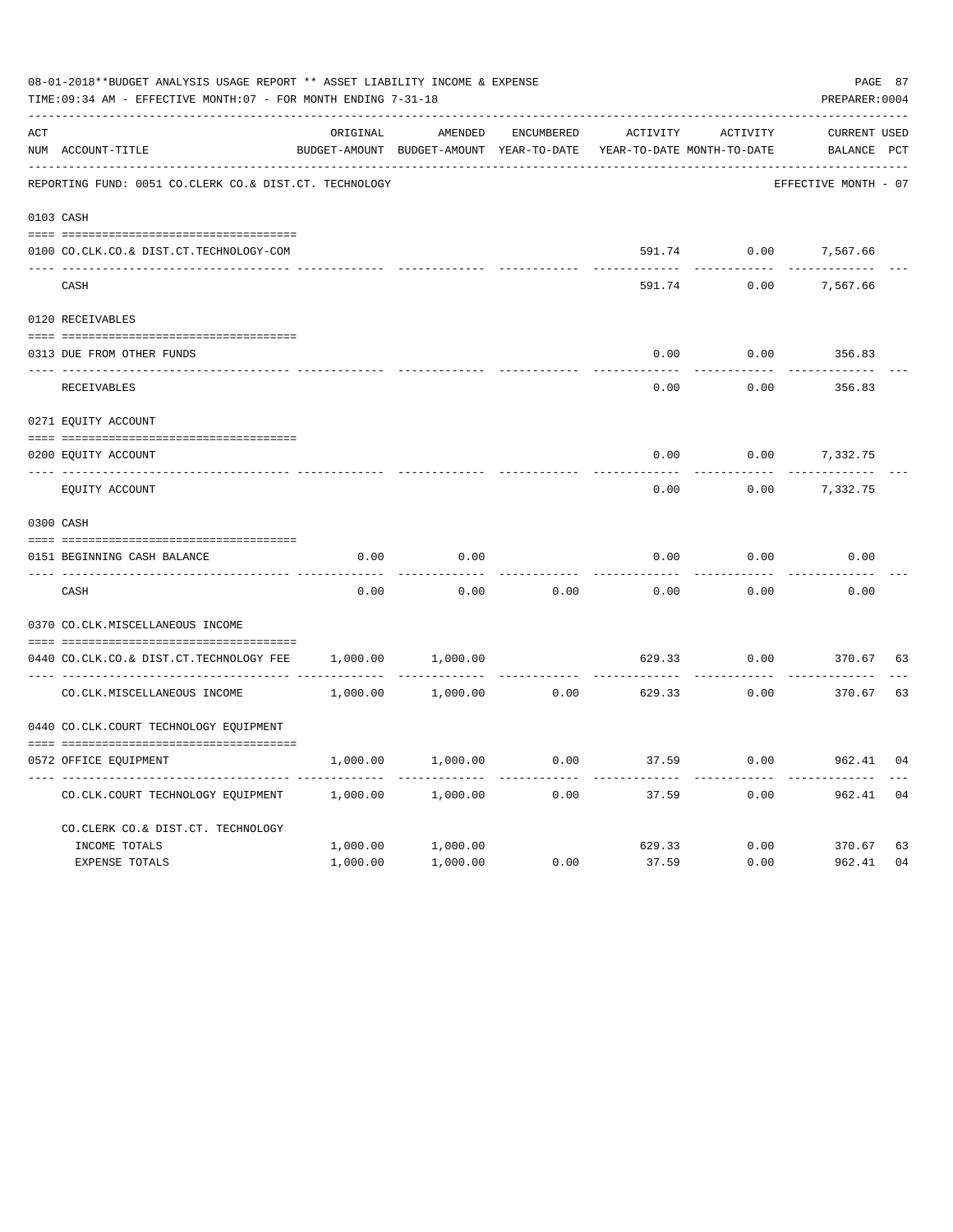|     | 08-01-2018**BUDGET ANALYSIS USAGE REPORT ** ASSET LIABILITY INCOME & EXPENSE<br>TIME:09:34 AM - EFFECTIVE MONTH:07 - FOR MONTH ENDING 7-31-18 |          |                                                                     |            |          |               | PAGE 88<br>PREPARER: 0004 |                |
|-----|-----------------------------------------------------------------------------------------------------------------------------------------------|----------|---------------------------------------------------------------------|------------|----------|---------------|---------------------------|----------------|
| ACT |                                                                                                                                               | ORIGINAL | AMENDED                                                             | ENCUMBERED | ACTIVITY | ACTIVITY      | <b>CURRENT USED</b>       |                |
|     | NUM ACCOUNT-TITLE                                                                                                                             |          | BUDGET-AMOUNT BUDGET-AMOUNT YEAR-TO-DATE YEAR-TO-DATE MONTH-TO-DATE |            |          |               | BALANCE PCT               |                |
|     | REPORTING FUND: 0052 CO.CLK.COURT RECORDS PRESERVATION                                                                                        |          |                                                                     |            |          |               | EFFECTIVE MONTH - 07      |                |
|     | 0103 CASH                                                                                                                                     |          |                                                                     |            |          |               |                           |                |
|     | 0100 CO.CLK.COURT RECORDS PRESERVATION-                                                                                                       |          |                                                                     |            |          |               | 1,357.91 0.81 13,458.98   |                |
|     | CASH                                                                                                                                          |          |                                                                     |            | 1,357.91 | 0.81          | 13,458.98                 |                |
|     | 0120 RECEIVABLES                                                                                                                              |          |                                                                     |            |          |               |                           |                |
|     | 0313 DUE FROM OTHER FUNDS                                                                                                                     |          |                                                                     |            | 0.00     | 0.00          | 900.00                    |                |
|     | RECEIVABLES                                                                                                                                   |          |                                                                     |            | 0.00     | 0.00          | 900.00                    |                |
|     | 0271 EQUITY ACCOUNT                                                                                                                           |          |                                                                     |            |          |               |                           |                |
|     | 0200 EQUITY ACCOUNT                                                                                                                           |          |                                                                     |            | 0.00     | 0.00          | 13,001.07                 |                |
|     | ---- ----------------<br>EQUITY ACCOUNT                                                                                                       |          |                                                                     |            | 0.00     | 0.00          | 13,001.07                 |                |
|     | 0360 INTEREST EARNINGS                                                                                                                        |          |                                                                     |            |          |               |                           |                |
|     | 0100 INTEREST EARNINGS<br>---- --------------                                                                                                 | 6.00     | 6.00                                                                |            | 7.91     | 0.81          | $1.91 + 132$              |                |
|     | INTEREST EARNINGS                                                                                                                             | 6.00     | 6.00                                                                | 0.00       | 7.91     | 0.81          | $1.91 + 132$              |                |
|     | 0370 CO.CLK.MISCELLANEOUS INCOME                                                                                                              |          |                                                                     |            |          |               |                           |                |
|     | 0133 CO.CLK.COURT RECORDS PRESERVATION                                                                                                        | 5,000.00 | 5,000.00                                                            |            |          | 1,350.00 0.00 | 3,650.00                  | 27             |
|     | CO. CLK. MISCELLANEOUS INCOME                                                                                                                 | 5,000.00 | 5,000.00                                                            | 0.00       | 1,350.00 | 0.00          | 3,650.00                  | 27             |
|     | 0449 CO.CLK.COURT RECORDS PRES.EQUIPMEN                                                                                                       |          |                                                                     |            |          |               |                           |                |
|     | 0572 OFFICE EQUIPMENT                                                                                                                         | 5,006.00 | 5,006.00                                                            | 0.00       | 0.00     |               | 0.00<br>5,006.00          | 0 <sub>0</sub> |
|     | CO.CLK.COURT RECORDS PRES.EQUIPMEN                                                                                                            | 5,006.00 | 5,006.00                                                            | 0.00       | 0.00     | 0.00          | 5,006.00                  | 0 <sub>0</sub> |
|     | CO.CLK.COURT RECORDS PRESERVATION                                                                                                             |          |                                                                     |            |          |               |                           |                |
|     | INCOME TOTALS                                                                                                                                 | 5,006.00 | 5,006.00                                                            |            |          | 1,357.91 0.81 | 3,648.09                  | 27             |
|     | <b>EXPENSE TOTALS</b>                                                                                                                         | 5,006.00 | 5,006.00                                                            | 0.00       | 0.00     | 0.00          | 5,006.00                  | 0 <sup>0</sup> |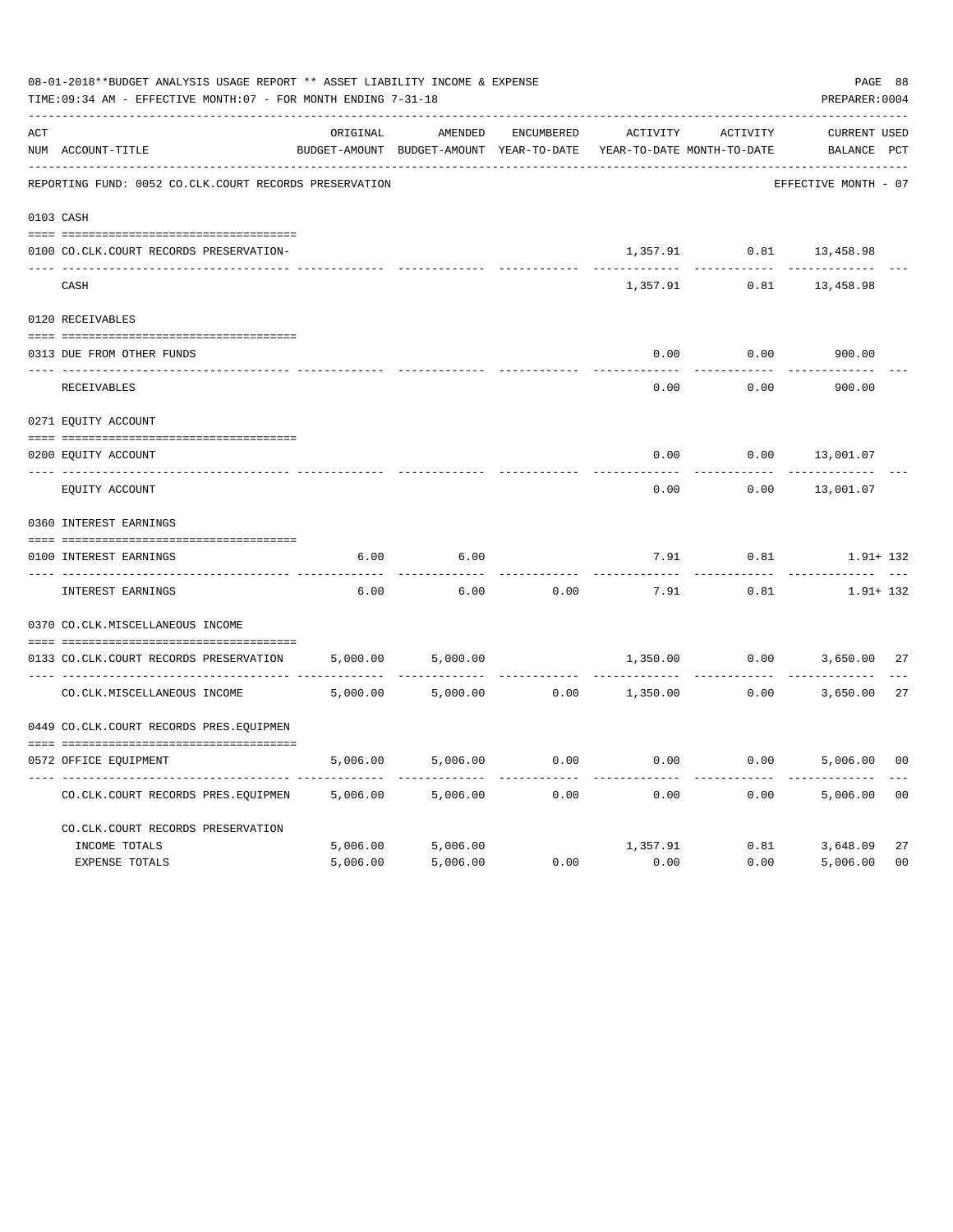|     | 08-01-2018**BUDGET ANALYSIS USAGE REPORT ** ASSET LIABILITY INCOME & EXPENSE<br>TIME: 09:34 AM - EFFECTIVE MONTH: 07 - FOR MONTH ENDING 7-31-18 |           |                                                                                |                      |                     |                                   | PAGE 89<br>PREPARER: 0004          |  |
|-----|-------------------------------------------------------------------------------------------------------------------------------------------------|-----------|--------------------------------------------------------------------------------|----------------------|---------------------|-----------------------------------|------------------------------------|--|
| ACT | NUM ACCOUNT-TITLE                                                                                                                               | ORIGINAL  | AMENDED<br>BUDGET-AMOUNT BUDGET-AMOUNT YEAR-TO-DATE YEAR-TO-DATE MONTH-TO-DATE | ENCUMBERED           | ACTIVITY            | ACTIVITY                          | <b>CURRENT USED</b><br>BALANCE PCT |  |
|     | REPORTING FUND: 0053 CO.CLERK RECORDS ARCHIVE                                                                                                   |           |                                                                                |                      |                     |                                   | EFFECTIVE MONTH - 07               |  |
|     | 0103 CASH                                                                                                                                       |           |                                                                                |                      |                     |                                   |                                    |  |
|     | 0100 CO.CLK.REC.ARCHIVE -COMB.FUNDS CKI                                                                                                         |           |                                                                                |                      |                     | 45,735.75 0.00 303,749.05         |                                    |  |
|     | CASH                                                                                                                                            |           |                                                                                |                      | 45,735.75           | 0.00                              | 303,749.05                         |  |
|     | 0120 RECEIVABLES                                                                                                                                |           |                                                                                |                      |                     |                                   |                                    |  |
|     | 0313 DUE FROM OTHER FUNDS                                                                                                                       |           |                                                                                |                      | 0.00                | $0.00$ 24,590.00                  |                                    |  |
|     | RECEIVABLES                                                                                                                                     |           |                                                                                |                      | 0.00                |                                   | ------------<br>0.00 24,590.00     |  |
|     | 0200 SYSTEM ADDED LIABILITY DEPARTMENT                                                                                                          |           |                                                                                |                      |                     |                                   |                                    |  |
|     | 0910 SYSTEM ADDED LIABILITY LINE-ITEM                                                                                                           |           |                                                                                |                      | 0.00                | 0.00                              | 0.00                               |  |
|     | SYSTEM ADDED LIABILITY DEPARTMENT                                                                                                               |           |                                                                                |                      | 0.00                | 0.00                              | 0.00                               |  |
|     | 0271 EQUITY ACCOUNT                                                                                                                             |           |                                                                                |                      |                     |                                   |                                    |  |
|     | 0200 EQUITY ACCOUNT                                                                                                                             |           |                                                                                |                      | 0.00                |                                   | $0.00$ 282,603.30                  |  |
|     | EQUITY ACCOUNT                                                                                                                                  |           |                                                                                |                      | 0.00                |                                   | $0.00$ 282,603.30                  |  |
|     | 0300 CASH                                                                                                                                       |           |                                                                                |                      |                     |                                   |                                    |  |
|     | 0153 BEGINNING CASH BALANCE                                                                                                                     |           | 18, 104. 98   18, 104. 98                                                      |                      | 0.00                | .                                 | $0.00$ 18,104.98 00                |  |
|     | CASH                                                                                                                                            |           | 18, 104. 98   18, 104. 98                                                      | 0.00                 | 0.00                |                                   | $0.00$ 18,104.98 00                |  |
|     | 0370 MISCELLANEOUS INCOME                                                                                                                       |           |                                                                                |                      |                     |                                   |                                    |  |
|     | 0133 CO.CLERK RECORDS ARCHIVE FEE 40,000.00 40,000.00                                                                                           |           |                                                                                |                      |                     | 59,170.00   0.00   19,170.00+ 148 |                                    |  |
|     | MISCELLANEOUS INCOME                                                                                                                            | 40,000.00 | 40,000.00                                                                      | 0.00                 | 59,170.00           | 0.00                              | 19,170.00+ 148                     |  |
|     | 0403 CO. CLERK RECORDS ARCHIVE                                                                                                                  |           |                                                                                |                      |                     |                                   |                                    |  |
|     |                                                                                                                                                 |           |                                                                                |                      |                     |                                   |                                    |  |
|     | 0437 DIGITAL IMAGING                                                                                                                            |           | 53,700.00 53,700.00                                                            | 0.00                 | 13,434.25           |                                   | $0.00$ 40,265.75 25                |  |
|     | 0490 CO. CLERK MISCELLANEOUS                                                                                                                    | 4,404.98  | 4,404.98                                                                       | 0.00<br>------------ | 0.00<br>----------- | 0.00<br>------------              | 4,404.98 00                        |  |
|     | CO. CLERK RECORDS ARCHIVE                                                                                                                       | 58,104.98 | 58,104.98                                                                      | 0.00                 | 13,434.25           | 0.00                              | 44,670.73 23                       |  |
|     | CO. CLERK RECORDS ARCHIVE                                                                                                                       |           |                                                                                |                      |                     |                                   |                                    |  |
|     | INCOME TOTALS                                                                                                                                   | 58,104.98 | 58,104.98                                                                      |                      | 59,170.00           | 0.00                              | 1,065.02+102                       |  |
|     | EXPENSE TOTALS                                                                                                                                  |           | 58, 104.98 58, 104.98                                                          | 0.00                 | 13,434.25           | 0.00                              | 44,670.73 23                       |  |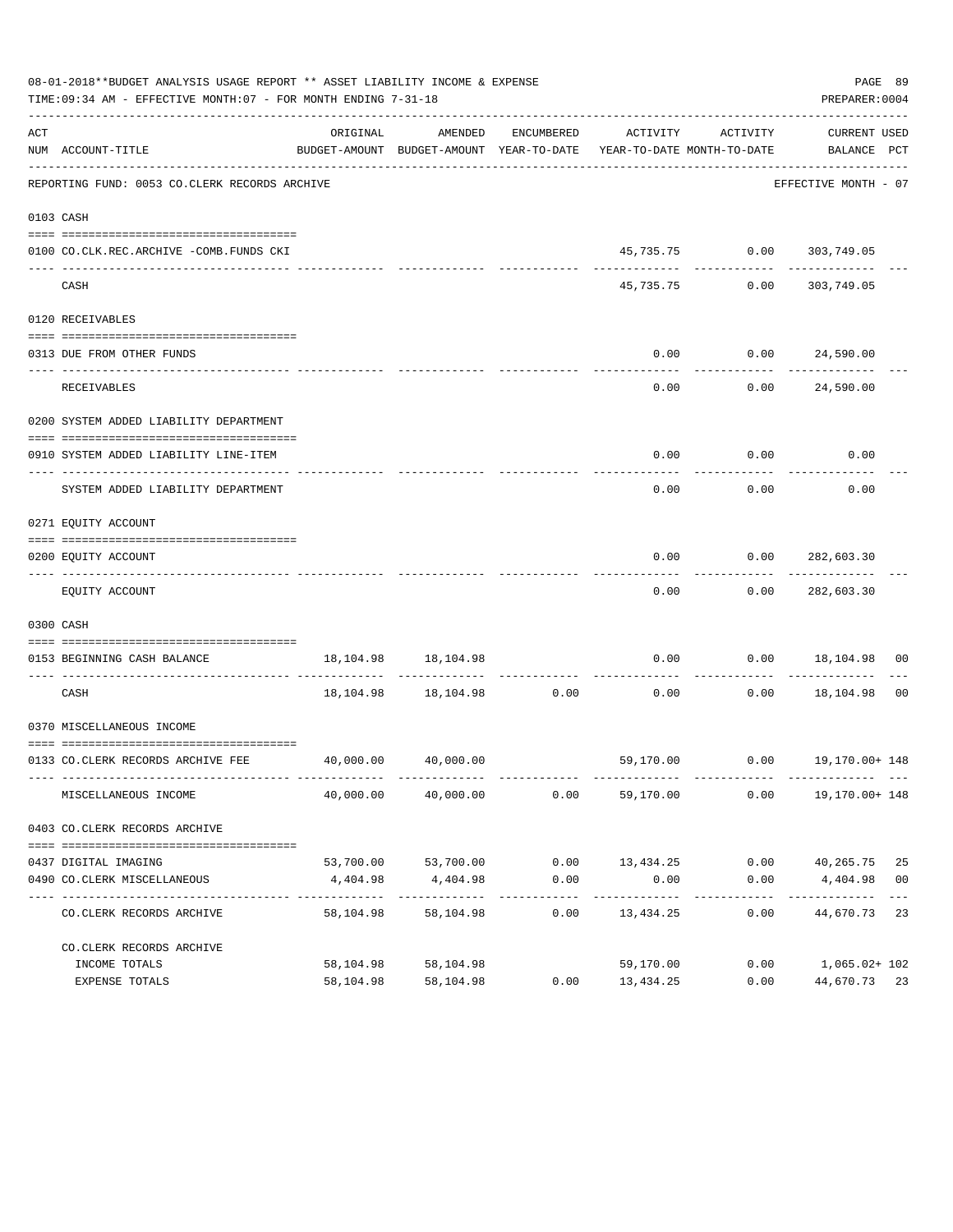|     | 08-01-2018**BUDGET ANALYSIS USAGE REPORT ** ASSET LIABILITY INCOME & EXPENSE<br>TIME:09:34 AM - EFFECTIVE MONTH:07 - FOR MONTH ENDING 7-31-18 |                     |                                                     |                 |                   |                                        | PAGE 90<br>PREPARER: 0004          |                |
|-----|-----------------------------------------------------------------------------------------------------------------------------------------------|---------------------|-----------------------------------------------------|-----------------|-------------------|----------------------------------------|------------------------------------|----------------|
| ACT | NUM ACCOUNT-TITLE                                                                                                                             | ORIGINAL            | AMENDED<br>BUDGET-AMOUNT BUDGET-AMOUNT YEAR-TO-DATE | ENCUMBERED      | ACTIVITY          | ACTIVITY<br>YEAR-TO-DATE MONTH-TO-DATE | <b>CURRENT USED</b><br>BALANCE PCT |                |
|     | REPORTING FUND: 0055 F.C. LAW ENFORCEMENT EDUCATION                                                                                           |                     |                                                     |                 |                   |                                        | EFFECTIVE MONTH - 07               |                |
|     | 0102 A/P CLEARING                                                                                                                             |                     |                                                     |                 |                   |                                        |                                    |                |
|     | 0100 A/P CLEARING<br>---- ---------                                                                                                           |                     |                                                     |                 | 0.00              | 0.00                                   | 0.00                               |                |
|     | A/P CLEARING                                                                                                                                  |                     |                                                     |                 | 0.00              | 0.00                                   | 0.00                               |                |
|     | 0103 CASH                                                                                                                                     |                     |                                                     |                 |                   |                                        |                                    |                |
|     | 0155 F.C. LAW ENFORCEMENT EDUCATION                                                                                                           |                     |                                                     |                 | 378.02            |                                        | $727.99 - 624.52$                  |                |
|     | CASH                                                                                                                                          |                     |                                                     |                 | 378.02            | 727.99-                                | ----------<br>624.52               |                |
|     | 0200 LIABILITY ACCOUNT                                                                                                                        |                     |                                                     |                 |                   |                                        |                                    |                |
|     | 0910 SYSTEM ADDED LIABILITY LINE-ITEM                                                                                                         |                     |                                                     |                 | 0.00              | 0.00                                   | 0.00                               |                |
|     | -------------------- --------<br>---- --------------<br>LIABILITY ACCOUNT                                                                     |                     |                                                     |                 | 0.00              | 0.00                                   | 0.00                               |                |
|     | 0271 EQUITY ACCOUNT                                                                                                                           |                     |                                                     |                 |                   |                                        |                                    |                |
|     | 0200 EQUITY ACCOUNT                                                                                                                           |                     |                                                     |                 | 0.00              | 0.00                                   | 246.50                             |                |
|     | EQUITY ACCOUNT                                                                                                                                |                     |                                                     |                 | 0.00              | 0.00                                   | ---------<br>246.50                |                |
|     | 0300 CASH                                                                                                                                     |                     |                                                     |                 |                   |                                        |                                    |                |
|     | 0156 BEGINNING CASH BALANCE                                                                                                                   | 500.00              | 500.00                                              |                 | 0.00              | 0.00                                   | 500.00                             | 00             |
|     | CASH                                                                                                                                          | 500.00              | 500.00                                              | 0.00            | 0.00              | 0.00                                   | 500.00                             | 0 <sub>0</sub> |
|     | 0360 INTEREST EARNINGS                                                                                                                        |                     |                                                     |                 |                   |                                        |                                    |                |
|     | 0100 INTEREST EARNINGS                                                                                                                        | 0.00                | 0.00                                                |                 |                   | $0.11$ $0.01$                          | $0.11+$                            |                |
|     | INTEREST EARNINGS                                                                                                                             | 0.00                | 0.00                                                | 0.00            | 0.11              | 0.01                                   | $0.11+$                            |                |
|     | 0370 MISCELLANEOUS                                                                                                                            |                     |                                                     |                 |                   |                                        |                                    |                |
|     | 0130 REFUNDS & MISCELLANEOUS                                                                                                                  | 0.00                | 0.00                                                |                 | 0.00              | 0.00                                   | 0.00                               |                |
|     | 0160 PEACE OFFICER ALLOCATION                                                                                                                 | 2,600.00            | 2,600.00                                            |                 | 1,841.91          | 0.00<br>------------                   | 758.09 71<br>------------          |                |
|     | MISCELLANEOUS                                                                                                                                 |                     | 2,600.00 2,600.00                                   |                 | $0.00$ 1,841.91   | 0.00                                   | 758.09                             | 71             |
|     | 0560 LAW ENFORCEMENT EDUCATION                                                                                                                |                     |                                                     |                 |                   |                                        |                                    |                |
|     | 0427 OUT OF COUNTY TRAVEL                                                                                                                     | 0.00                | 0.00                                                |                 |                   | $0.00$ $0.00$ $0.00$                   | 0.00                               |                |
|     | 0428 TRAINING & TUITION                                                                                                                       | 3,100.00            | 3,100.00                                            |                 |                   |                                        | $0.00$ 1,464.00 728.00 1,636.00    | 47             |
|     | 0435 PRINTING                                                                                                                                 | 0.00                | 0.00                                                | 0.00            | 0.00              | 0.00                                   | 0.00                               |                |
|     | 0490 MISCELLANEOUS                                                                                                                            | 0.00<br>----------- | 0.00                                                | 0.00<br>------- | 0.00<br>--------- | 0.00<br>$- - - - - - - -$              | 0.00<br>----------                 |                |
|     | LAW ENFORCEMENT EDUCATION                                                                                                                     | 3,100.00            | 3,100.00                                            | 0.00            | 1,464.00          |                                        | 728.00 1,636.00 47                 |                |
|     | 0999 ACCOUNTS PAYABLE                                                                                                                         |                     |                                                     |                 |                   |                                        |                                    |                |
|     | 0100 A/P CLEARING ACCOUNT                                                                                                                     |                     |                                                     |                 | 0.00              | 0.00                                   | 0.00                               |                |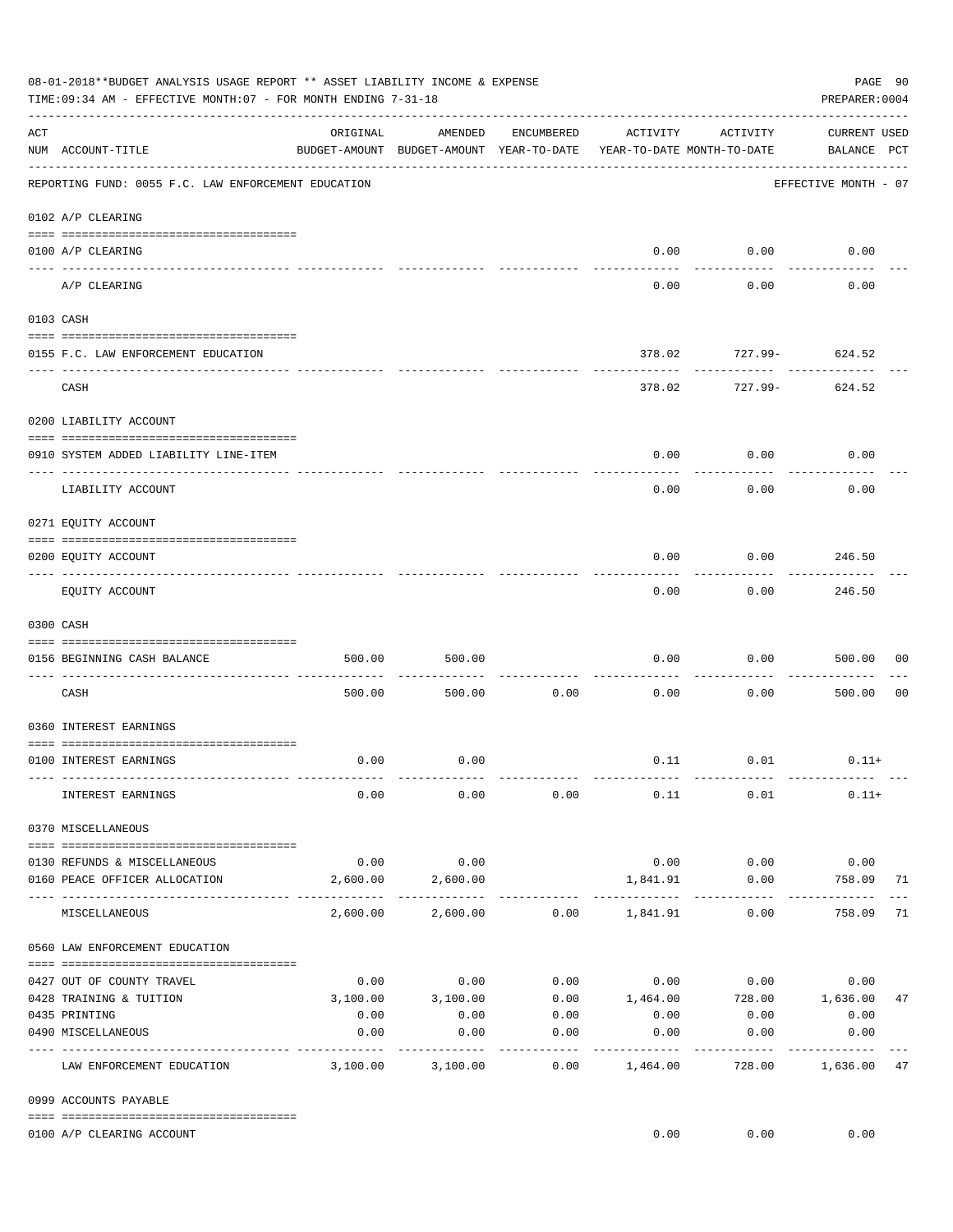|     | 08-01-2018**BUDGET ANALYSIS USAGE REPORT ** ASSET LIABILITY INCOME & EXPENSE<br>TIME:09:34 AM - EFFECTIVE MONTH:07 - FOR MONTH ENDING 7-31-18 |                           |                          |                            |                                        |          | PAGE 91<br>PREPARER: 0004 |     |
|-----|-----------------------------------------------------------------------------------------------------------------------------------------------|---------------------------|--------------------------|----------------------------|----------------------------------------|----------|---------------------------|-----|
| ACT | NUM ACCOUNT-TITLE                                                                                                                             | ORIGINAL<br>BUDGET-AMOUNT | AMENDED<br>BUDGET-AMOUNT | ENCUMBERED<br>YEAR-TO-DATE | ACTIVITY<br>YEAR-TO-DATE MONTH-TO-DATE | ACTIVITY | CURRENT USED<br>BALANCE   | PCT |
|     | REPORTING FUND: 0055 F.C. LAW ENFORCEMENT EDUCATION                                                                                           |                           |                          |                            |                                        |          | EFFECTIVE MONTH - 07      |     |
|     | ACCOUNTS PAYABLE                                                                                                                              |                           |                          |                            | 0.00                                   | 0.00     | 0.00                      |     |
|     | F.C. LAW ENFORCEMENT EDUCATION                                                                                                                |                           |                          |                            |                                        |          |                           |     |
|     | INCOME TOTALS                                                                                                                                 | 3,100.00                  | 3,100.00                 |                            | 1,842.02                               | 0.01     | 1,257.98                  | 59  |
|     | EXPENSE TOTALS                                                                                                                                | 3,100.00                  | 3,100.00                 | 0.00                       | 1,464.00                               | 728.00   | 1,636.00                  | 47  |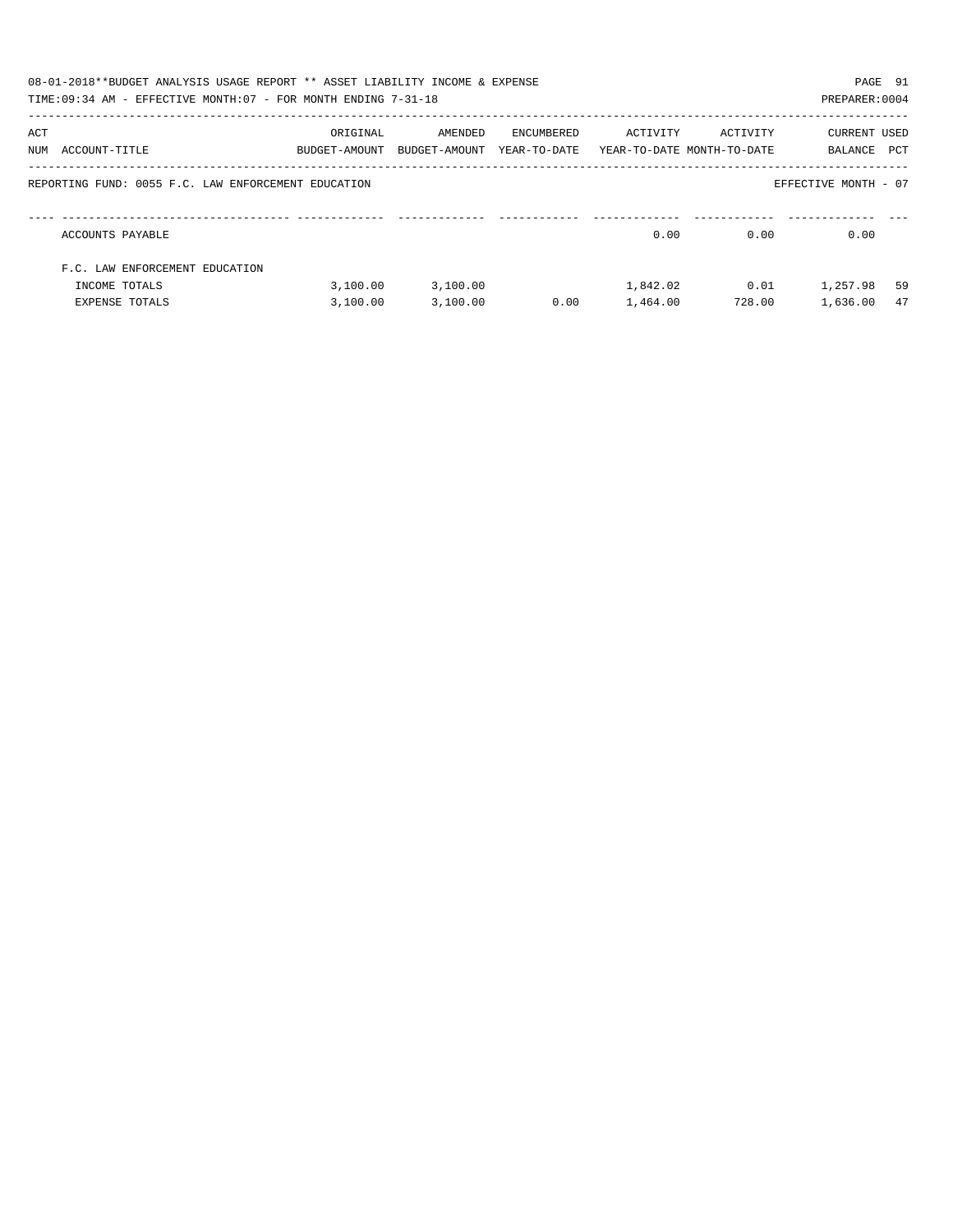|         | 08-01-2018**BUDGET ANALYSIS USAGE REPORT ** ASSET LIABILITY INCOME & EXPENSE<br>TIME: 09:34 AM - EFFECTIVE MONTH: 07 - FOR MONTH ENDING 7-31-18 |          |                                                     |               |               |                                        | PAGE 92<br>PREPARER: 0004                                       |                |
|---------|-------------------------------------------------------------------------------------------------------------------------------------------------|----------|-----------------------------------------------------|---------------|---------------|----------------------------------------|-----------------------------------------------------------------|----------------|
| ACT     | NUM ACCOUNT-TITLE                                                                                                                               | ORIGINAL | AMENDED<br>BUDGET-AMOUNT BUDGET-AMOUNT YEAR-TO-DATE | ENCUMBERED    | ACTIVITY      | ACTIVITY<br>YEAR-TO-DATE MONTH-TO-DATE | <b>CURRENT USED</b><br>BALANCE PCT                              |                |
|         | REPORTING FUND: 0056 F C SHERIFF FORFEITURE                                                                                                     |          |                                                     |               |               |                                        | EFFECTIVE MONTH - 07                                            |                |
|         | 0100 PAYROLL                                                                                                                                    |          |                                                     |               |               |                                        |                                                                 |                |
|         | 0100 PAYROLL                                                                                                                                    |          |                                                     |               | 0.00          | 0.00                                   | 0.00                                                            |                |
| ---- -- | PAYROLL                                                                                                                                         |          |                                                     |               | 0.00          | 0.00                                   | 0.00                                                            |                |
|         | 0102 A/P CLEARING                                                                                                                               |          |                                                     |               |               |                                        |                                                                 |                |
|         | 0100 A/P CLEARING                                                                                                                               |          |                                                     |               | 0.00          | 0.00                                   | 0.00                                                            |                |
|         | A/P CLEARING                                                                                                                                    |          |                                                     |               | 0.00          | 0.00                                   | 0.00                                                            |                |
|         | 0103 CASH                                                                                                                                       |          |                                                     |               |               |                                        |                                                                 |                |
|         | 0156 CASH-F C SHERIFF FORFEITURE                                                                                                                |          |                                                     |               |               | 39,080.68 1,454.47 56,940.87           |                                                                 |                |
|         | 0159 CASH-FEDERAL FORFEITURE 2018                                                                                                               |          |                                                     |               | 42, 111, 33   | 68,365.27-                             | 42, 111.33                                                      |                |
|         | CASH                                                                                                                                            |          |                                                     |               | 81,192.01     | 66,910.80-                             | 99,052.20                                                       |                |
|         | 0200 LIABILITY ACCOUNT                                                                                                                          |          |                                                     |               |               |                                        |                                                                 |                |
|         | 0910 SYSTEM ADDED LIABILITY LINE-ITEM                                                                                                           |          |                                                     |               | 0.00          | 0.00                                   | 0.00                                                            |                |
|         | LIABILITY ACCOUNT                                                                                                                               |          |                                                     |               | 0.00          | 0.00                                   | 0.00                                                            |                |
|         | 0271 EQUITY ACCOUNT                                                                                                                             |          |                                                     |               |               |                                        |                                                                 |                |
|         | 0200 EQUITY ACCOUNT                                                                                                                             |          |                                                     |               | 0.00          | 0.00                                   | 17,860.19                                                       |                |
|         | EQUITY ACCOUNT                                                                                                                                  |          |                                                     |               | 0.00          | 0.00                                   | 17,860.19                                                       |                |
|         | 0300 CASH                                                                                                                                       |          |                                                     |               |               |                                        |                                                                 |                |
|         | 0156 BEGINNING CASH BALANCE<br>-------------- --------                                                                                          |          | 18,000.00  18,000.00<br>-------------               | ------------  | 0.00          |                                        | $0.00$ 18,000.00 00<br>.                                        |                |
|         | CASH                                                                                                                                            |          | 18,000.00  18,000.00  0.00                          |               | 0.00          |                                        | 0.00 18,000.00                                                  | 0 <sub>0</sub> |
|         | 0330 GRANTS                                                                                                                                     |          |                                                     |               |               |                                        |                                                                 |                |
|         | 0560 BULLETPROOF VEST PARTNERSHIP                                                                                                               | 0.00     | 0.00<br>-----------                                 |               | ------------- | $0.00$ 0.00<br>-----------             | 0.00                                                            |                |
|         | GRANTS                                                                                                                                          | 0.00     | 0.00                                                |               | $0.00$ 0.00   | 0.00                                   | 0.00                                                            |                |
|         | 0352 OTHER FOREITURES                                                                                                                           |          |                                                     |               |               |                                        |                                                                 |                |
|         | 0200 CONTRABAND FOREITURE                                                                                                                       |          |                                                     |               |               |                                        | 5,000.00 10,000.00 62,083.58 4,054.90 52,083.58 621             |                |
|         | 0300 PLEA BARGAIN AGREEMENT                                                                                                                     | 0.00     | 0.00                                                | ------------- | 0.00          | 0.00                                   | 0.00                                                            |                |
|         | OTHER FOREITURES                                                                                                                                |          |                                                     |               |               |                                        | 5,000.00 10,000.00 0.00 62,083.58 4,054.90 52,083.58+ 621       |                |
|         | 0355 FEDERAL FORFEITURE FUNDS 2018                                                                                                              |          |                                                     |               |               |                                        |                                                                 |                |
|         | 0560 FEDERAL FORFEITURE FUNDS 2018                                                                                                              | 0.00     | 353,477.22                                          |               |               |                                        | 431,039.05 2,705.23 77,561.83+122                               |                |
|         | FEDERAL FORFEITURE FUNDS 2018                                                                                                                   |          | $0.00$ $353,477.22$                                 |               |               |                                        | $0.00 \qquad 431,039.05 \qquad 2,705.23 \qquad 77,561.83 + 122$ |                |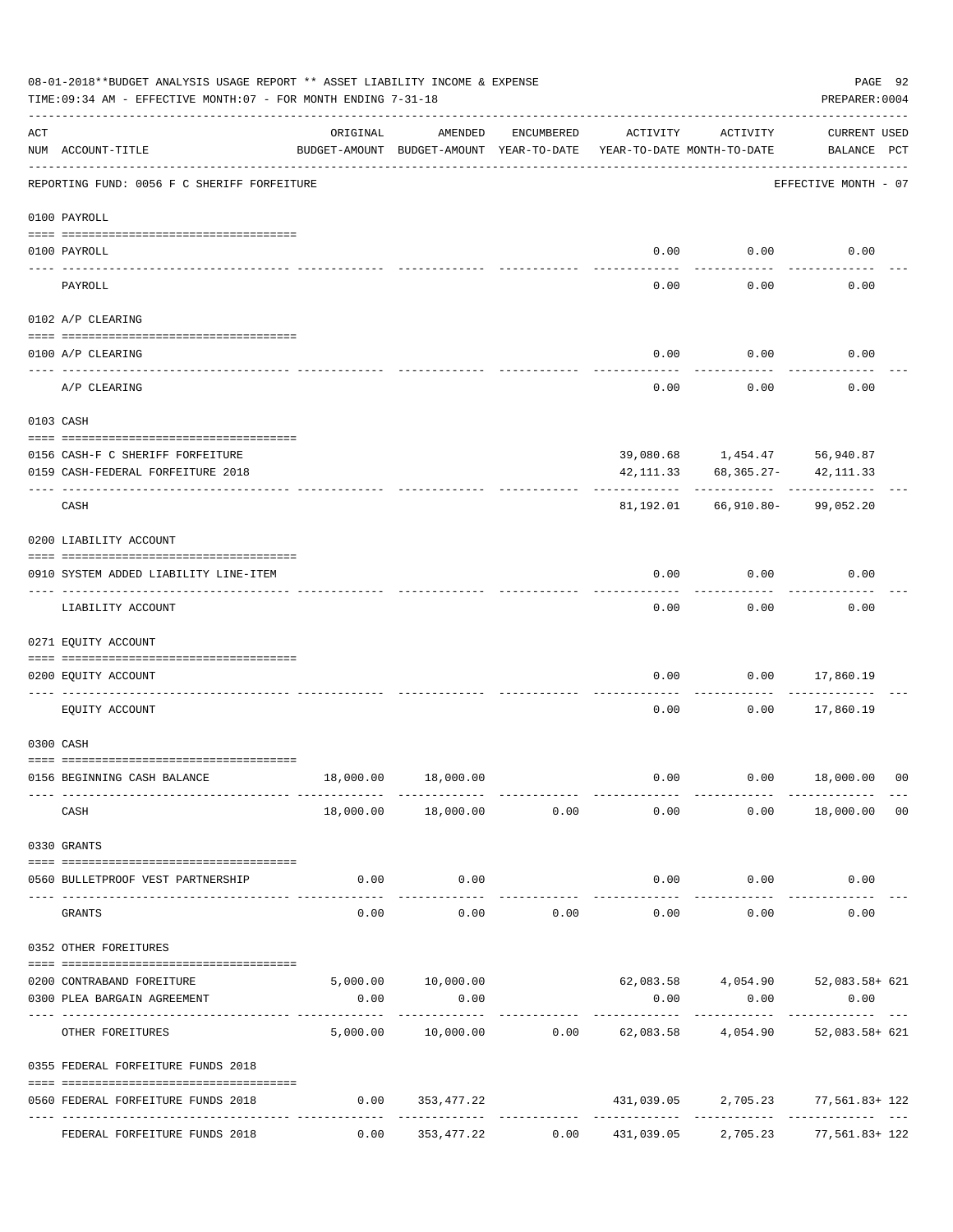|     | TIME:09:34 AM - EFFECTIVE MONTH:07 - FOR MONTH ENDING 7-31-18 |                  |                                                                                |              |                  |               | PREPARER: 0004                        |          |
|-----|---------------------------------------------------------------|------------------|--------------------------------------------------------------------------------|--------------|------------------|---------------|---------------------------------------|----------|
| ACT | NUM ACCOUNT-TITLE                                             | ORIGINAL         | AMENDED<br>BUDGET-AMOUNT BUDGET-AMOUNT YEAR-TO-DATE YEAR-TO-DATE MONTH-TO-DATE | ENCUMBERED   | ACTIVITY         | ACTIVITY      | <b>CURRENT USED</b><br>BALANCE PCT    |          |
|     | REPORTING FUND: 0056 F C SHERIFF FORFEITURE                   |                  |                                                                                |              |                  |               | EFFECTIVE MONTH - 07                  |          |
|     | 0360 INTEREST EARNINGS                                        |                  |                                                                                |              |                  |               |                                       |          |
|     | 0100 INTEREST EARNINGS-SO FORFEITURE                          | 0.00             | 0.00                                                                           |              |                  |               | $18.14$ $1.68$ $18.14+$               |          |
|     | 0159 INTEREST EARNINGS-FEDERAL FORF 201                       | 0.00             | 0.00                                                                           |              | 0.00             | 0.00          | 0.00                                  |          |
|     |                                                               |                  |                                                                                |              |                  |               |                                       |          |
|     | INTEREST EARNINGS                                             | 0.00             | 0.00                                                                           | 0.00         | 18.14            | 1.68          | $18.14+$                              |          |
|     | 0370 MISCELLANEOUS                                            |                  |                                                                                |              |                  |               |                                       |          |
|     |                                                               |                  |                                                                                |              |                  |               |                                       |          |
|     | 0108 FEDERAL OT REIMBURSEMENT                                 | 0.00             | 0.00                                                                           |              |                  | $0.00$ $0.00$ | 0.00                                  |          |
|     | 0130 REFUNDS & MISCELLANEOUS                                  | 0.00             | 2,016.00                                                                       |              | 3,712.11         | 0.00          | 1,696.11+ 184                         |          |
|     | MISCELLANEOUS                                                 | 0.00             | 2,016.00                                                                       |              | $0.00$ 3,712.11  | 0.00          | 1,696.11+ 184                         |          |
|     | 0390 TRANSFERS                                                |                  |                                                                                |              |                  |               |                                       |          |
|     |                                                               |                  |                                                                                |              |                  |               |                                       |          |
|     | 0140 TRANSFERS IN                                             | 0.00             | 0.00                                                                           |              | 0.00             | 0.00          | 0.00                                  |          |
|     | TRANSFERS                                                     | 0.00             | 0.00                                                                           | 0.00         | 0.00             | 0.00          | 0.00                                  |          |
|     | 0560 F C SHERIFF FORFEITURE                                   |                  |                                                                                |              |                  |               |                                       |          |
|     |                                                               |                  |                                                                                |              |                  |               |                                       |          |
|     | 0108 SALARY                                                   | 0.00             | 0.00                                                                           | 0.00         | 0.00             | 0.00          | 0.00                                  |          |
|     | 0201 SOCIAL SECURITY TAXES                                    | 0.00             | 0.00                                                                           | 0.00         | 0.00             | 0.00          | 0.00                                  |          |
|     | 0202 GROUP HEALTH INSURANCE                                   | 0.00             | 0.00                                                                           | 0.00         | 0.00             | 0.00          | 0.00                                  |          |
|     | 0203 RETIREMENT                                               | 0.00             | 0.00                                                                           | 0.00         | 0.00             | 0.00          | 0.00                                  |          |
|     | 0204 WORKERS COMPENSATION                                     | 0.00             | 0.00                                                                           | 0.00         | 0.00             | 0.00          | 0.00                                  |          |
|     | 0205 MEDICARE TAX                                             | 0.00<br>2,627.49 | 0.00                                                                           | 0.00         | 0.00<br>3,501.15 | 0.00          | 0.00<br>1,006.86                      | 78       |
|     | 0310 SUPPLIES<br>0316 EMPLOYEE AWARDS BANQUET                 | 0.00             | 4,508.01<br>0.00                                                               | 0.00<br>0.00 | 0.00             | 0.00<br>0.00  | 0.00                                  |          |
|     | 0395 UNIFORMS/PROT.VESTS                                      | 1,000.00         | 3,091.00                                                                       | 0.00         | 3,091.00         | 0.00          | $0.00$ 100                            |          |
|     | 0423 INTERNET SERVICE                                         | 3,250.00         | 3,250.00                                                                       | 0.00         | 2,279.40         | 227.94        | 970.60                                | 70       |
|     | 0427 OUT OF COUNTY TRAVEL                                     | 0.00             | 0.00                                                                           | 0.00         | 0.00             | 0.00          | 0.00                                  |          |
|     | 0428 TRAINING & TUITION                                       | 0.00             | 2,168.45                                                                       | 0.00         | 2,168.45         | 0.00          |                                       | 0.00 100 |
|     | 0452 R & M EQUIPMENT                                          | 0.00             | 0.00                                                                           | 0.00         | 0.00             | 0.00          | 0.00                                  |          |
|     | 0454 R&M AUTO                                                 | 0.00             | 0.00                                                                           | 0.00         | 0.00             | 0.00          | 0.00                                  |          |
|     | 0460 EQUIPMENT RENTAL/LEASE                                   | 0.00             | 142.03                                                                         | 0.00         | 142.03           | 0.00          |                                       | 0.00 100 |
|     | 0490 MISCELLANEOUS                                            | 0.00             | 734.00                                                                         | 0.00         | 734.00           | 0.00          |                                       | 0.00 100 |
|     | 0495 NARCOTICS AND/OR OTHER INVESTIGATI                       | 3,000.00         | 3,000.00                                                                       | 0.00         | 4,000.00         | 1,500.00      | $1,000.00 - 133$                      |          |
|     | 0499 BANK SERVICE FEES                                        | 135.00           | 135.00                                                                         | 0.00         | 135.00           | 135.00        |                                       | 0.00 100 |
|     | 0571 AUTOMOBILES                                              | 0.00             | 0.00                                                                           | 0.00         | 0.00             | 0.00          | 0.00                                  |          |
|     | 0572 OFFICE EQUIPMENT                                         | 0.00             | 0.00                                                                           | 0.00         | 0.00             | 0.00          | 0.00                                  |          |
|     | 0573 TELEPHONE EOUIPMENT                                      | 0.00             | 0.00                                                                           | 0.00         | 0.00             | 0.00          | 0.00                                  |          |
|     | 0580 INVESTIGATIVE EQUIPMENT                                  | 3,365.00         | 3,365.00                                                                       | 0.00         | 3,328.00         | 0.00          | 37.00 99                              |          |
|     | F C SHERIFF FORFEITURE                                        |                  | 13,377.49 20,393.49                                                            |              |                  |               | $0.00$ 19,379.03 1,862.94 1,014.46 95 |          |
|     | 0565 INVESTIGATOR CRIMES AGAINST CHILDR                       |                  |                                                                                |              |                  |               |                                       |          |
|     | 0108 SALARY                                                   | 6,278.63         | 6,278.63                                                                       | 0.00         | 4,829.80         | 482.98        | 1,448.83                              | 77       |
|     | 0201 SOCIAL SECURITY TAXES                                    | 389.28           | 389.28                                                                         | 0.00         | 299.40           | 29.94         | 89.88                                 | 77       |
|     | 0202 GROUP HEALTH INSURANCE                                   | 1,993.97         | 1,993.97                                                                       | 0.00         | 1,463.22         | 162.58        | 530.75                                | 73       |
|     | 0203 RETIREMENT                                               | 714.51           | 714.51                                                                         | 0.00         | 549.80           | 55.54         | 164.71                                | 77       |
|     | 0204 WORKERS COMPENSATION                                     | 155.08           | 155.08                                                                         | 0.00         | 127.58           | 0.00          | 27.50                                 | 82       |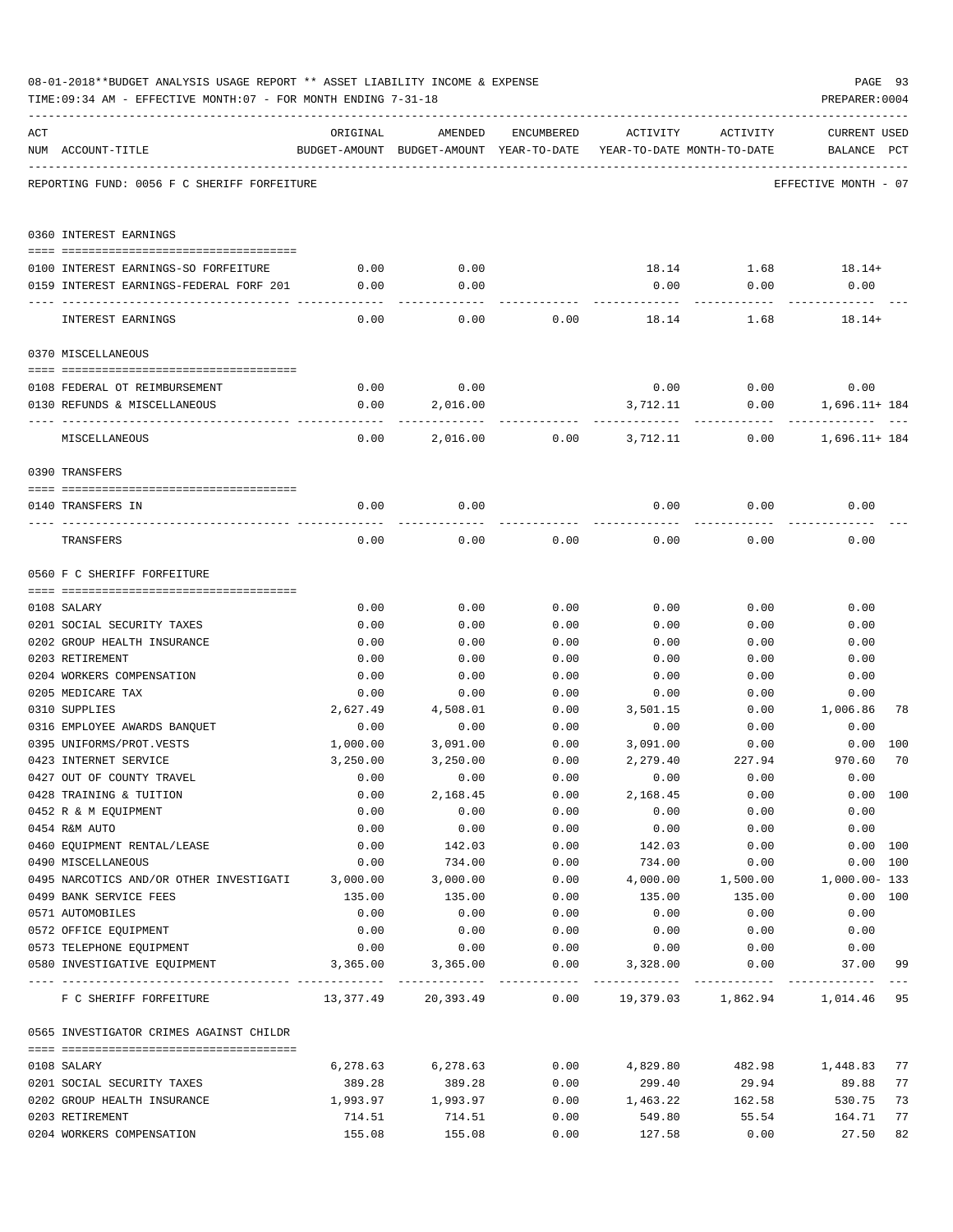### 08-01-2018\*\*BUDGET ANALYSIS USAGE REPORT \*\* ASSET LIABILITY INCOME & EXPENSE PAGE 94

TIME:09:34 AM - EFFECTIVE MONTH:07 - FOR MONTH ENDING 7-31-18

| ACT | NUM ACCOUNT-TITLE                                                                     | ORIGINAL | AMENDED<br>BUDGET-AMOUNT BUDGET-AMOUNT YEAR-TO-DATE YEAR-TO-DATE MONTH-TO-DATE BALANCE PCT | ENCUMBERED | ACTIVITY ACTIVITY                                      |               | <b>CURRENT USED</b>                  |  |
|-----|---------------------------------------------------------------------------------------|----------|--------------------------------------------------------------------------------------------|------------|--------------------------------------------------------|---------------|--------------------------------------|--|
|     | REPORTING FUND: 0056 F C SHERIFF FORFEITURE                                           |          |                                                                                            |            |                                                        |               | EFFECTIVE MONTH - 07                 |  |
|     | 0205 MEDICARE TAX                                                                     |          | $91.04$ $91.04$ $0.00$ $70.00$ $7.00$ $21.04$ $77$                                         |            |                                                        |               |                                      |  |
|     | INVESTIGATOR CRIMES AGAINST CHILDR 9,622.51 9,622.51 0.00 7,339.80 738.04 2,282.71 76 |          |                                                                                            |            |                                                        |               |                                      |  |
|     | 0570 FEDERAL FORFEITURE FUNDS 2018                                                    |          |                                                                                            |            |                                                        |               |                                      |  |
|     |                                                                                       |          |                                                                                            |            |                                                        |               |                                      |  |
|     | 0310 OFFICE & MISC. SUPPLIES                                                          | 0.00     |                                                                                            |            | $2,000.00$ $0.00$ $1,084.70$ $0.00$ $915.30$ $54$      |               |                                      |  |
|     | 0395 UNIFORMS/PROT. VESTS/BADGES                                                      | 0.00     | 7,000.00                                                                                   |            | $0.00$ 6,852.50 0.00 147.50 98                         |               |                                      |  |
|     | 0571 AUTOMOBILES                                                                      | 0.00     |                                                                                            |            | 142,381.78  2,333.00  140,045.78  0.00  3.00  100      |               |                                      |  |
|     | 0572 EQUIPMENT                                                                        | 0.00     | 0.00                                                                                       |            | $0.00$ $3,799.99$ $3,799.99$ $3,799.99$ $3,799.99$     |               |                                      |  |
|     | 0574 TECHNOLOGY                                                                       | 0.00     |                                                                                            |            | 186,683.27 740.00 228,257.90 58,818.04 42,314.63-123   |               |                                      |  |
|     | 0579 WEAPONS                                                                          | 0.00     |                                                                                            |            | 15,412.17   0.00   8,901.17   8,453.60   6,511.00   58 |               |                                      |  |
|     | FEDERAL FORFEITURE FUNDS 2018                                                         |          | $0.00$ $353,477.22$ $3,073.00$ $388,942.04$ $71,071.63$ $38,537.82$ - 111                  |            |                                                        |               |                                      |  |
|     | 0999 ACCOUNTS PAYABLE                                                                 |          |                                                                                            |            |                                                        |               |                                      |  |
|     | 0100 A/P CLEARING ACCOUNT                                                             |          |                                                                                            |            |                                                        |               | $0.00$ $0.00$ $0.00$                 |  |
|     | ACCOUNTS PAYABLE                                                                      |          |                                                                                            |            |                                                        | $0.00$ $0.00$ | ------------- --------------<br>0.00 |  |
|     | F C SHERIFF FORFEITURE                                                                |          |                                                                                            |            |                                                        |               |                                      |  |
|     | INCOME TOTALS                                                                         |          | 23,000.00 383,493.22                                                                       |            | 496,852.88 6,761.81 113,359.66+ 130                    |               |                                      |  |
|     | EXPENSE TOTALS                                                                        |          | 23,000.00 383,493.22 3,073.00 415,660.87 73,672.61 35,240.65-109                           |            |                                                        |               |                                      |  |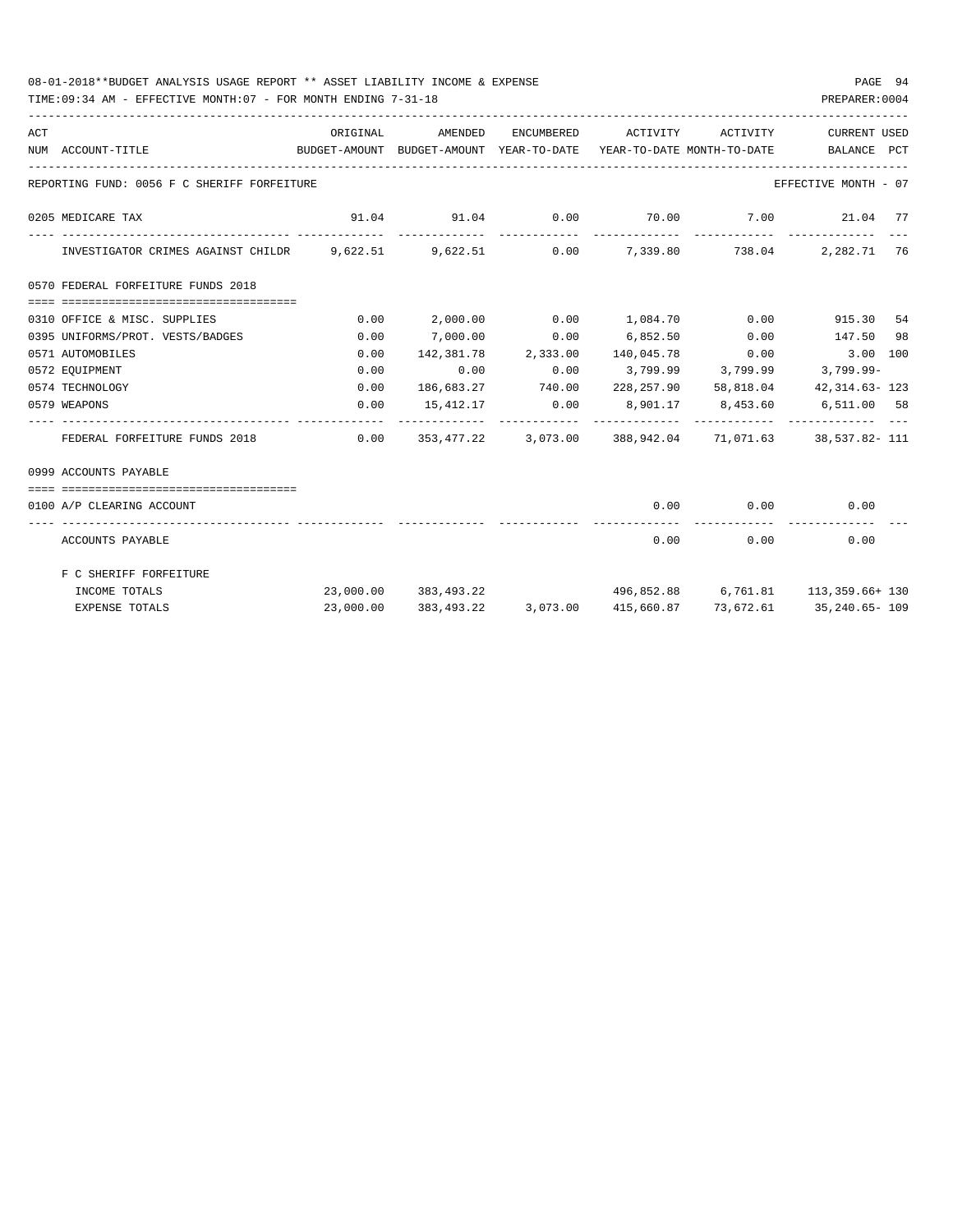|     | 08-01-2018**BUDGET ANALYSIS USAGE REPORT ** ASSET LIABILITY INCOME & EXPENSE<br>PAGE 95<br>TIME: 09:34 AM - EFFECTIVE MONTH: 07 - FOR MONTH ENDING 7-31-18<br>PREPARER: 0004 |          |                                                     |            |          |                                        |                                    |  |  |  |
|-----|------------------------------------------------------------------------------------------------------------------------------------------------------------------------------|----------|-----------------------------------------------------|------------|----------|----------------------------------------|------------------------------------|--|--|--|
| ACT | NUM ACCOUNT-TITLE                                                                                                                                                            | ORIGINAL | AMENDED<br>BUDGET-AMOUNT BUDGET-AMOUNT YEAR-TO-DATE | ENCUMBERED | ACTIVITY | ACTIVITY<br>YEAR-TO-DATE MONTH-TO-DATE | <b>CURRENT USED</b><br>BALANCE PCT |  |  |  |
|     | REPORTING FUND: 0057 SHERIFF K-9 UNIT                                                                                                                                        |          |                                                     |            |          |                                        | EFFECTIVE MONTH - 07               |  |  |  |
|     | 0103 CASH                                                                                                                                                                    |          |                                                     |            |          |                                        |                                    |  |  |  |
|     | 0100 SHERIFF K-9 UNIT-COMB.FUND CHECKIN                                                                                                                                      |          |                                                     |            | 0.00     | 0.00                                   | 595.29                             |  |  |  |
|     | CASH                                                                                                                                                                         |          |                                                     |            | 0.00     | 0.00                                   | 595.29                             |  |  |  |
|     | 0200 SYSTEM ADDED LIABILITY DEPARTMENT                                                                                                                                       |          |                                                     |            |          |                                        |                                    |  |  |  |
|     | 0910 SYSTEM ADDED LIABILITY LINE-ITEM                                                                                                                                        |          |                                                     |            | 0.00     | 0.00                                   | 0.00                               |  |  |  |
|     | SYSTEM ADDED LIABILITY DEPARTMENT                                                                                                                                            |          |                                                     |            | 0.00     | 0.00                                   | 0.00                               |  |  |  |
|     | 0271 EQUITY ACCOUNT                                                                                                                                                          |          |                                                     |            |          |                                        |                                    |  |  |  |
|     | 0200 EQUITY ACCOUNT                                                                                                                                                          |          |                                                     |            | 0.00     | 0.00                                   | 595.29                             |  |  |  |
|     | ---- ----------<br>EQUITY ACCOUNT                                                                                                                                            |          |                                                     |            | 0.00     | 0.00                                   | 595.29                             |  |  |  |
|     | 0300 CASH                                                                                                                                                                    |          |                                                     |            |          |                                        |                                    |  |  |  |
|     | 0157 BEGINNING CASH BALANCE                                                                                                                                                  | 0.00     | 0.00                                                |            | 0.00     | 0.00                                   | 0.00                               |  |  |  |
|     | CASH                                                                                                                                                                         | 0.00     | 0.00                                                | 0.00       | 0.00     | 0.00                                   | 0.00                               |  |  |  |
|     | 0360 INTEREST INCOME                                                                                                                                                         |          |                                                     |            |          |                                        |                                    |  |  |  |
|     | 0100 INTEREST EARNINGS                                                                                                                                                       | 0.00     | 0.00                                                |            | 0.00     | 0.00                                   | 0.00                               |  |  |  |
|     | INTEREST INCOME                                                                                                                                                              | 0.00     | 0.00                                                | 0.00       | 0.00     | 0.00                                   | 0.00                               |  |  |  |
|     | 0370 MISCELLANEOUS INCOME                                                                                                                                                    |          |                                                     |            |          |                                        |                                    |  |  |  |
|     | 0560 SHERIFF K-9 UNIT                                                                                                                                                        | 0.00     | 0.00                                                |            | 0.00     | 0.00                                   | 0.00                               |  |  |  |
|     | MISCELLANEOUS INCOME                                                                                                                                                         | 0.00     | 0.00                                                | 0.00       | 0.00     | 0.00                                   | 0.00                               |  |  |  |
|     | 0560 SHERIFF K-9 UNIT                                                                                                                                                        |          |                                                     |            |          |                                        |                                    |  |  |  |
|     | 0310 SUPPLIES                                                                                                                                                                | 0.00     | 0.00                                                | 0.00       | 0.00     | 0.00                                   | 0.00                               |  |  |  |
|     | 0395 UNIFORMS                                                                                                                                                                | 0.00     | 0.00                                                | 0.00       | 0.00     | 0.00                                   | 0.00                               |  |  |  |
|     | 0427 OUT OF COUNTY TRAVEL                                                                                                                                                    | 0.00     | 0.00                                                | 0.00       | 0.00     | 0.00                                   | 0.00                               |  |  |  |
|     | 0428 TRAINING/TUITION                                                                                                                                                        | 0.00     | 0.00                                                | 0.00       | 0.00     | 0.00                                   | 0.00                               |  |  |  |
|     | 0571 EQUIPMENT                                                                                                                                                               | 0.00     | 0.00                                                | 0.00       | 0.00     | 0.00                                   | 0.00                               |  |  |  |
|     | 0580 PURCHASE OF ANIMAL                                                                                                                                                      | 0.00     | 0.00                                                | 0.00       | 0.00     | 0.00                                   | 0.00                               |  |  |  |
|     | SHERIFF K-9 UNIT                                                                                                                                                             | 0.00     | 0.00                                                | 0.00       | 0.00     | 0.00                                   | 0.00                               |  |  |  |
|     | SHERIFF K-9 UNIT                                                                                                                                                             |          |                                                     |            |          |                                        |                                    |  |  |  |
|     | INCOME TOTALS                                                                                                                                                                | 0.00     | 0.00                                                |            | 0.00     | 0.00                                   | 0.00                               |  |  |  |
|     | EXPENSE TOTALS                                                                                                                                                               | 0.00     | 0.00                                                | 0.00       | 0.00     | 0.00                                   | 0.00                               |  |  |  |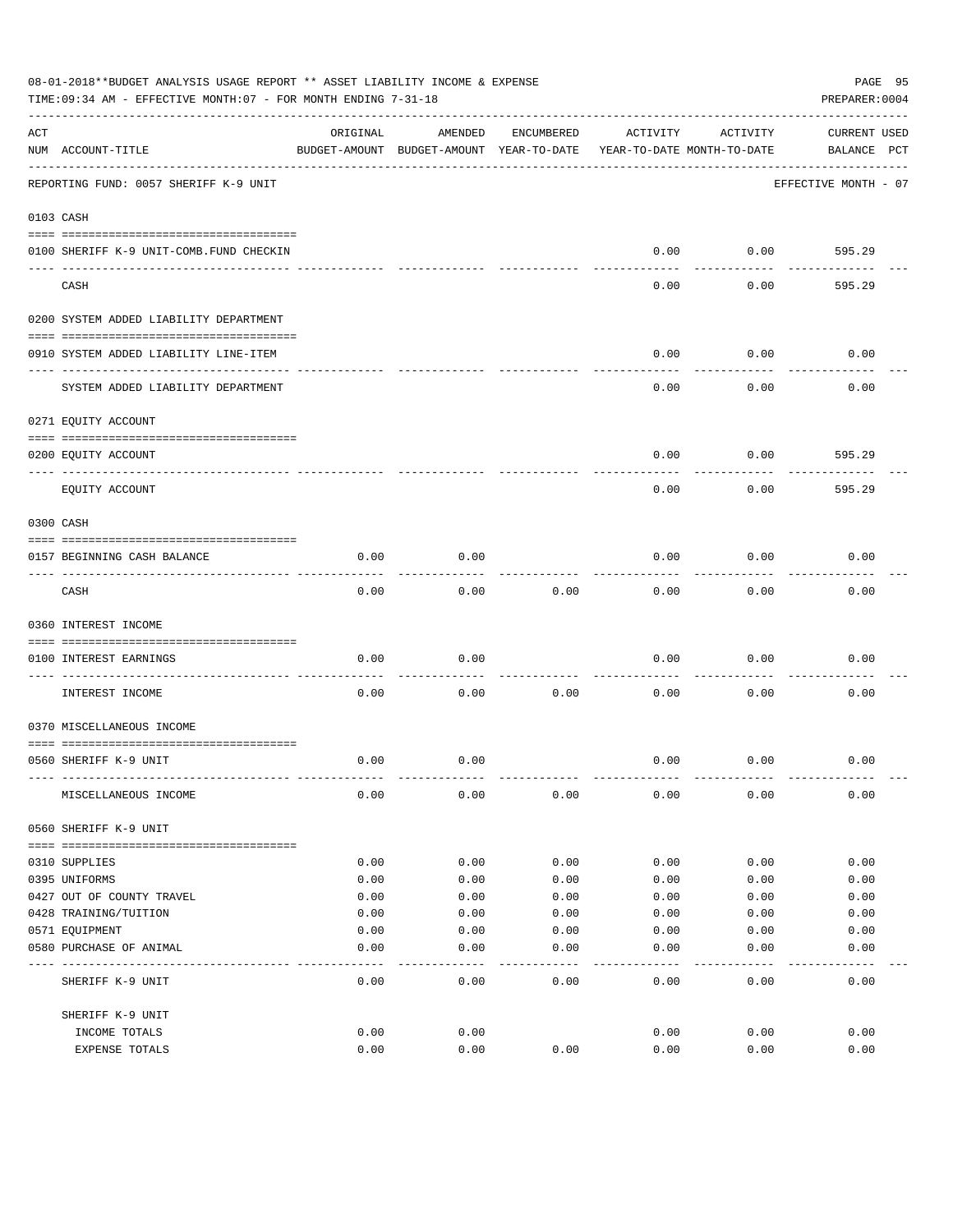| 08-01-2018**BUDGET ANALYSIS USAGE REPORT ** ASSET LIABILITY INCOME & EXPENSE<br>TIME: 09:34 AM - EFFECTIVE MONTH: 07 - FOR MONTH ENDING 7-31-18<br>PREPARER: 0004 |                                         |           |                                            |                       |                                                                                 |                          |                                    |                |  |
|-------------------------------------------------------------------------------------------------------------------------------------------------------------------|-----------------------------------------|-----------|--------------------------------------------|-----------------------|---------------------------------------------------------------------------------|--------------------------|------------------------------------|----------------|--|
| ACT                                                                                                                                                               | NUM ACCOUNT-TITLE                       | ORIGINAL  | AMENDED                                    | ENCUMBERED            | ACTIVITY<br>BUDGET-AMOUNT BUDGET-AMOUNT YEAR-TO-DATE YEAR-TO-DATE MONTH-TO-DATE | ACTIVITY                 | <b>CURRENT USED</b><br>BALANCE PCT |                |  |
|                                                                                                                                                                   | REPORTING FUND: 0059 DRUG COURT PROGRAM |           |                                            |                       |                                                                                 |                          | EFFECTIVE MONTH - 07               |                |  |
|                                                                                                                                                                   | 0103 CASH                               |           |                                            |                       |                                                                                 |                          |                                    |                |  |
|                                                                                                                                                                   | 0100 DRUG COURT-COMBINED FUNDS          |           |                                            |                       |                                                                                 | 866.84- 10.87- 33,562.82 |                                    |                |  |
|                                                                                                                                                                   | CASH                                    |           |                                            |                       | 866.84-                                                                         | ------------             | __________<br>$10.87 - 33,562.82$  |                |  |
|                                                                                                                                                                   | 0120 RECEIVABLES                        |           |                                            |                       |                                                                                 |                          |                                    |                |  |
|                                                                                                                                                                   | 0313 DUE FROM OTHER FUNDS               |           |                                            |                       | 0.00                                                                            | $0.00$ 1,650.01          |                                    |                |  |
|                                                                                                                                                                   | RECEIVABLES                             |           |                                            |                       | 0.00                                                                            |                          | ____________<br>$0.00$ 1,650.01    |                |  |
|                                                                                                                                                                   | 0200 SYSTEM ADDED LIABILITY DEPARTMENT  |           |                                            |                       |                                                                                 |                          |                                    |                |  |
|                                                                                                                                                                   | 0910 SYSTEM ADDED LIABILITY LINE-ITEM   |           |                                            |                       |                                                                                 |                          | $1,350.00 - 0.00 - 1,350.00 -$     |                |  |
|                                                                                                                                                                   | SYSTEM ADDED LIABILITY DEPARTMENT       |           |                                            |                       | 1,350.00-                                                                       | 0.00                     | 1,350.00-                          |                |  |
|                                                                                                                                                                   | 0271 EQUITY ACCOUNT                     |           |                                            |                       |                                                                                 |                          |                                    |                |  |
|                                                                                                                                                                   | 0200 EQUITY ACCOUNT                     |           |                                            |                       | 0.00                                                                            | $0.00$ 36,079.67         |                                    |                |  |
|                                                                                                                                                                   | EQUITY ACCOUNT                          |           |                                            |                       | 0.00                                                                            |                          | $0.00$ 36,079.67                   |                |  |
|                                                                                                                                                                   | 0300 CASH                               |           |                                            |                       |                                                                                 |                          |                                    |                |  |
|                                                                                                                                                                   | 0159 BEGINNING CASH BALANCE             |           | 10,000.00 10,000.00                        |                       | 0.00                                                                            |                          | 0.00 10,000.00                     | 00             |  |
|                                                                                                                                                                   | CASH                                    |           | $10,000.00$ $10,000.00$                    | 0.00                  | -----------------------------<br>0.00                                           | ----------<br>0.00       | 10,000.00                          | 0 <sub>0</sub> |  |
|                                                                                                                                                                   | 0360 INTEREST EARNINGS                  |           |                                            |                       |                                                                                 |                          |                                    |                |  |
|                                                                                                                                                                   | 0100 INTEREST EARNINGS                  |           | 15.00 15.00                                |                       |                                                                                 |                          | 20.99 2.03 5.99+140                |                |  |
|                                                                                                                                                                   | INTEREST EARNINGS                       | 15.00     | 15.00                                      | 0.00                  | 20.99                                                                           | 2.03                     | $5.99 + 140$                       |                |  |
|                                                                                                                                                                   | 0370 DRUG COURT INCOME                  |           |                                            |                       |                                                                                 |                          |                                    |                |  |
|                                                                                                                                                                   | 0425 DRUG COURT FEE                     |           | 4,000.00 4,000.00                          |                       | 4,199.67 227.10 199.67+105                                                      |                          |                                    |                |  |
|                                                                                                                                                                   | DRUG COURT INCOME                       | 4,000.00  |                                            |                       | $4,000.00$ 0.00 $4,199.67$                                                      |                          | 227.10    199.67+ 105              |                |  |
|                                                                                                                                                                   | 0425 DRUG COURT EXPENSE                 |           |                                            |                       |                                                                                 |                          |                                    |                |  |
|                                                                                                                                                                   | 0433 DRUG COURT PROGRAMS                | 5,415.00  | 5,415.00                                   |                       | $0.00$ 880.00 240.00                                                            |                          | 4,535.00                           | 16             |  |
|                                                                                                                                                                   | 0437 ATTORNEY FEES DRUG COURT           | 3,600.00  | 3,600.00                                   |                       | $0.00$ 2,857.50                                                                 | 0.00                     | 742.50                             | 79             |  |
|                                                                                                                                                                   | 0439 INVESTIGATOR EXPENSE               | 5,000.00  | 5,000.00                                   | 0.00<br>------------- | 0.00<br>---------                                                               | 0.00<br>------------     | 5,000.00                           | 0 <sub>0</sub> |  |
|                                                                                                                                                                   | DRUG COURT EXPENSE                      | 14,015.00 | 14,015.00                                  | 0.00                  | 3,737.50                                                                        |                          | 240.00 10,277.50                   | 27             |  |
|                                                                                                                                                                   | DRUG COURT PROGRAM                      |           |                                            |                       |                                                                                 |                          |                                    |                |  |
|                                                                                                                                                                   | INCOME TOTALS<br>EXPENSE TOTALS         |           | 14,015.00 14,015.00<br>14,015.00 14,015.00 | 0.00                  | 4,220.66<br>3,737.50                                                            | 240.00                   | 229.13 9,794.34<br>10,277.50       | 30<br>27       |  |
|                                                                                                                                                                   |                                         |           |                                            |                       |                                                                                 |                          |                                    |                |  |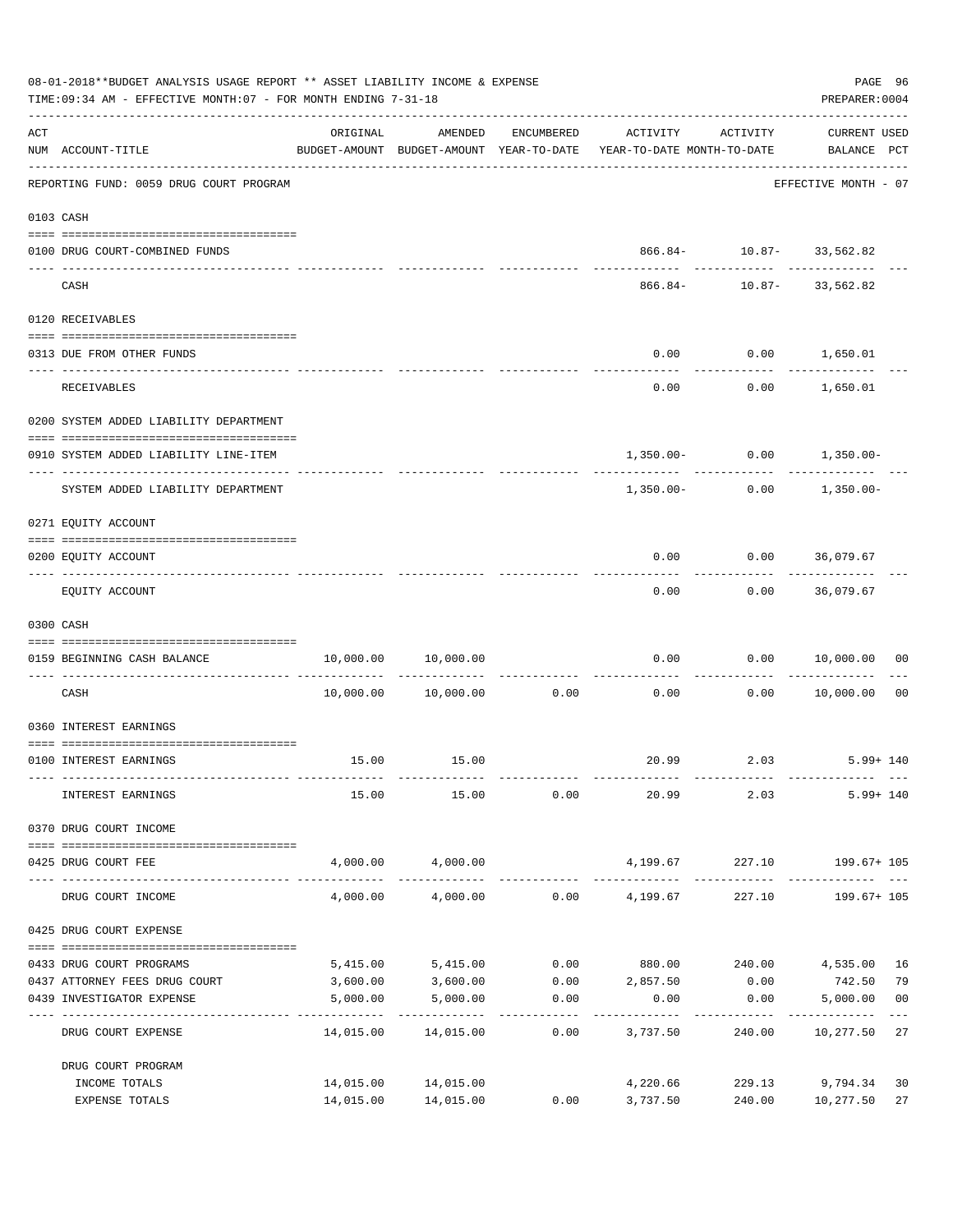|                    | 08-01-2018**BUDGET ANALYSIS USAGE REPORT ** ASSET LIABILITY INCOME & EXPENSE<br>TIME: 09:34 AM - EFFECTIVE MONTH: 07 - FOR MONTH ENDING 7-31-18 |          |                                                     |            |                                        |                                        | PAGE 97<br>PREPARER: 0004                          |
|--------------------|-------------------------------------------------------------------------------------------------------------------------------------------------|----------|-----------------------------------------------------|------------|----------------------------------------|----------------------------------------|----------------------------------------------------|
| $\mathop{\rm ACT}$ | NUM ACCOUNT-TITLE                                                                                                                               | ORIGINAL | AMENDED<br>BUDGET-AMOUNT BUDGET-AMOUNT YEAR-TO-DATE | ENCUMBERED | ACTIVITY<br>YEAR-TO-DATE MONTH-TO-DATE | ACTIVITY                               | <b>CURRENT USED</b><br>BALANCE PCT                 |
|                    | ______________________<br>REPORTING FUND: 0060 SINKING FUND                                                                                     |          |                                                     |            |                                        |                                        | EFFECTIVE MONTH - 07                               |
|                    | 0103 CASH                                                                                                                                       |          |                                                     |            |                                        |                                        |                                                    |
|                    | 0100 SINKING-COMBINED FUND CHECKING<br>0175 TEXPOOL<br>---- ----                                                                                |          |                                                     |            | 0.00                                   | 160,647.79 2,685.35 187,557.17<br>0.00 | 0.00<br>-----------                                |
|                    | CASH                                                                                                                                            |          |                                                     |            | 160,647.79                             | 2,685.35                               | 187,557.17                                         |
|                    | 0120 RECEIVABLES                                                                                                                                |          |                                                     |            |                                        |                                        |                                                    |
|                    | 0311 TAXES RECEIVABLE<br>0312 DUE FROM OTHER GOVERNMENT<br>0313 DUE FROM OTHER FUNDS                                                            |          |                                                     |            | 0.00<br>0.00<br>0.00                   | 0.00<br>0.00<br>0.00                   | 0.00<br>0.00<br>0.00                               |
|                    | <b>RECEIVABLES</b>                                                                                                                              |          |                                                     |            | 0.00                                   | 0.00                                   | 0.00                                               |
|                    | 0200 LIABILITY ACCOUNT<br>0200 DEFERRED REVENUE<br>0910 SYSTEM ADDED LIABILITY LINE-ITEM                                                        |          |                                                     |            | 0.00<br>0.00                           | 0.00<br>0.00                           | 0.00<br>0.00                                       |
|                    | LIABILITY ACCOUNT                                                                                                                               |          |                                                     |            | 0.00                                   | 0.00                                   | 0.00                                               |
|                    | 0271 EQUITY ACCOUNT                                                                                                                             |          |                                                     |            |                                        |                                        |                                                    |
|                    | 0200 EQUITY ACCOUNT<br>---- --------------                                                                                                      |          |                                                     |            | 0.00                                   | 0.00                                   | 26,909.38                                          |
|                    | EQUITY ACCOUNT                                                                                                                                  |          |                                                     |            | 0.00                                   | 0.00                                   | 26,909.38                                          |
|                    | 0300 CASH                                                                                                                                       |          |                                                     |            |                                        |                                        |                                                    |
|                    | 0110 BEGINNING CASH BALANCE                                                                                                                     | 0.00     | 0.00                                                |            | 0.00                                   | 0.00                                   | 0.00                                               |
|                    | CASH                                                                                                                                            | 0.00     | 0.00                                                | 0.00       | 0.00                                   | 0.00                                   | 0.00                                               |
|                    | 0310 PROPERTY TAXES                                                                                                                             |          |                                                     |            |                                        |                                        |                                                    |
|                    | 0110 CURRENT TAXES<br>0120 DELINQUENT TAXES                                                                                                     | 0.00     | 400,647.62 400,647.62<br>0.00                       |            | 979.28                                 | 94.62                                  | 415, 424.81 2, 590.73 14, 777.19+ 104<br>$979.28+$ |
|                    | PROPERTY TAXES                                                                                                                                  |          | 400,647.62 400,647.62                               | 0.00       | 416,404.09                             | ------------ ------------ -            | . <u>.</u><br>2,685.35 15,756.47+104               |
|                    | 0318 OTHER TAXES                                                                                                                                |          |                                                     |            |                                        |                                        |                                                    |
|                    | 0120 PAY N LIEU TAX/GRASSLAND                                                                                                                   | 0.00     | 0.00                                                |            |                                        | 907.58 0.00                            | $907.58+$                                          |
|                    | 0121 PAY N LIEU TAX/UPPER TRINITY                                                                                                               | 0.00     | 0.00                                                |            | 788.80                                 | 0.00                                   | 788.80+                                            |
|                    | OTHER TAXES                                                                                                                                     | 0.00     | 0.00                                                |            | $0.00$ 1,696.38                        |                                        | $0.00$ 1,696.38+                                   |
|                    | 0360 INTEREST EARNINGS                                                                                                                          |          |                                                     |            |                                        |                                        |                                                    |
|                    | 0100 INTEREST EARNINGS                                                                                                                          | 0.00     | 0.00                                                |            | 0.00                                   | 0.00                                   | 0.00                                               |
|                    | 0200 INTEREST, 2017 GO BONDS                                                                                                                    | 0.00     | 0.00                                                |            | 0.00                                   | 0.00                                   | 0.00                                               |
|                    | INTEREST EARNINGS                                                                                                                               | 0.00     | -----<br>0.00                                       | 0.00       | 0.00                                   | 0.00                                   | 0.00                                               |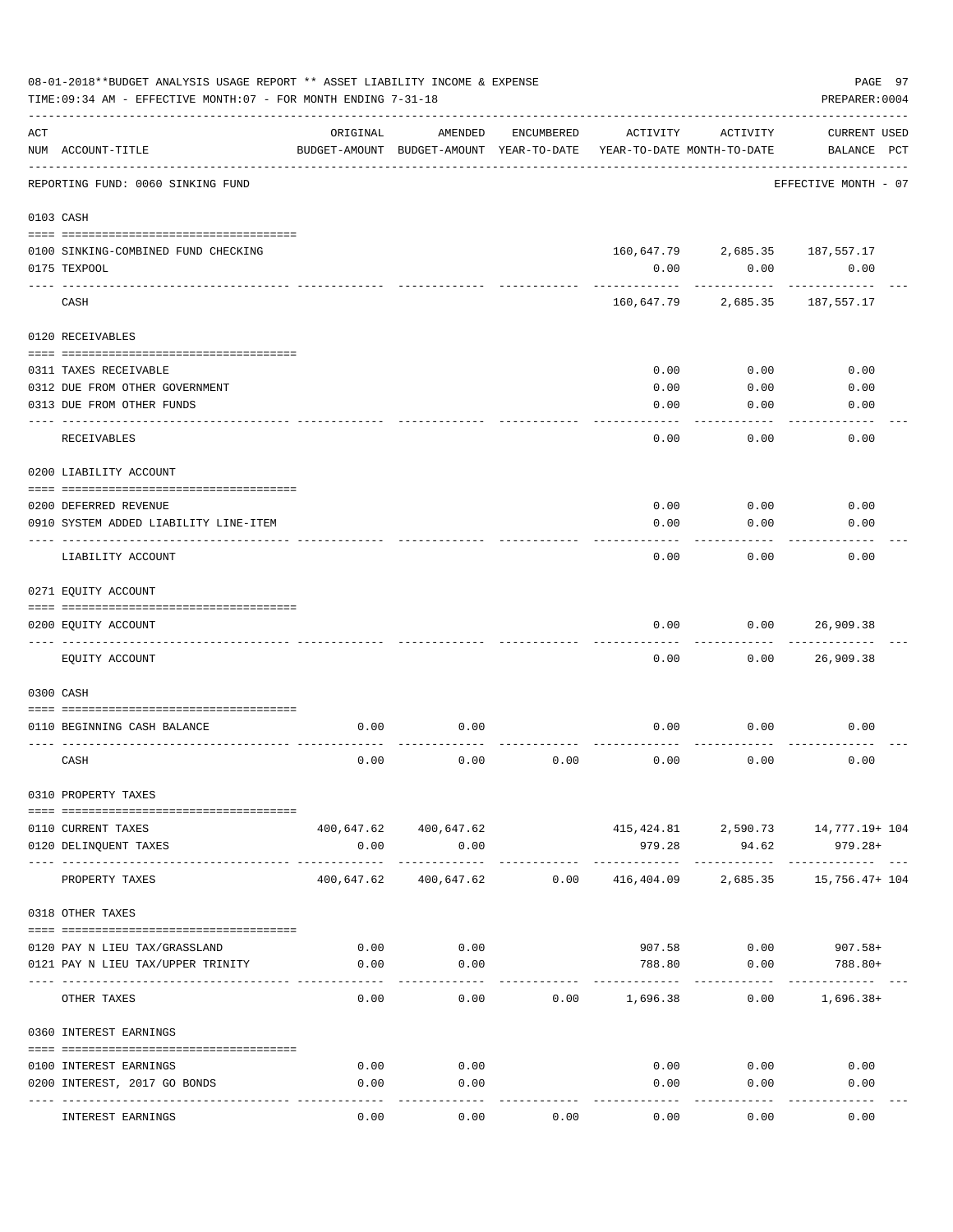|     | 08-01-2018**BUDGET ANALYSIS USAGE REPORT ** ASSET LIABILITY INCOME & EXPENSE<br>PREPARER: 0004<br>TIME: 09:34 AM - EFFECTIVE MONTH: 07 - FOR MONTH ENDING 7-31-18 |           |                                          |            |                                                                      |              |                             |    |  |  |
|-----|-------------------------------------------------------------------------------------------------------------------------------------------------------------------|-----------|------------------------------------------|------------|----------------------------------------------------------------------|--------------|-----------------------------|----|--|--|
| ACT |                                                                                                                                                                   | ORIGINAL  | AMENDED                                  | ENCUMBERED | ACTIVITY                                                             | ACTIVITY     | <b>CURRENT USED</b>         |    |  |  |
|     | NUM ACCOUNT-TITLE                                                                                                                                                 |           | BUDGET-AMOUNT BUDGET-AMOUNT YEAR-TO-DATE |            | YEAR-TO-DATE MONTH-TO-DATE BALANCE PCT                               |              |                             |    |  |  |
|     | REPORTING FUND: 0060 SINKING FUND                                                                                                                                 |           |                                          |            |                                                                      |              | EFFECTIVE MONTH - 07        |    |  |  |
|     | 0370 MISCELLANEOUS                                                                                                                                                |           |                                          |            |                                                                      |              |                             |    |  |  |
|     | 0130 REFUNDS & MISCELLANEOUS                                                                                                                                      | 0.00      | 0.00                                     |            | 0.00                                                                 | 0.00         | 0.00                        |    |  |  |
|     | MISCELLANEOUS                                                                                                                                                     | 0.00      |                                          |            | $0.00$ $0.00$ $0.00$ $0.00$                                          | 0.00         | 0.00                        |    |  |  |
|     | 0620 DEBT SERVICE                                                                                                                                                 |           |                                          |            |                                                                      |              |                             |    |  |  |
|     |                                                                                                                                                                   |           |                                          |            |                                                                      |              |                             |    |  |  |
|     | 0309 ANNUAL PAYING AGENT REGISTRAR FEES                                                                                                                           | 500.00    | 500.00                                   | 0.00       | 117.26 0.00 382.74 23                                                |              |                             |    |  |  |
|     | 0400 BOND LEGAL FEES                                                                                                                                              | 0.00      | 0.00                                     | 0.00       | 0.00                                                                 |              | $0.00$ 0.00                 |    |  |  |
|     | 0401 CONTINUING DISCLOSURE FEES 2,250.00                                                                                                                          |           | 2,250.00                                 | 0.00       | 0.00                                                                 |              | $0.00$ 2,250.00             | 00 |  |  |
|     | 0490 MISCELLANEOUS                                                                                                                                                | 34,124.70 | 34,124.70                                |            | $0.00$ $0.00$ $0.00$ $34,124.70$                                     |              |                             | 00 |  |  |
|     | 0627 PRINCIPAL, 2017 GO BONDS 60,000.00                                                                                                                           |           |                                          |            | $60,000.00$ $0.00$ $60,000.00$ $0.00$                                | ------------ | $0.00$ 100<br>------------- |    |  |  |
|     | DEBT SERVICE                                                                                                                                                      |           |                                          |            | 96,874.70 96,874.70 0.00 60,117.26 0.00 36,757.44 62                 |              |                             |    |  |  |
|     | 0660 DEBT SERVICE INTEREST                                                                                                                                        |           |                                          |            |                                                                      |              |                             |    |  |  |
|     |                                                                                                                                                                   |           |                                          |            |                                                                      |              |                             |    |  |  |
|     | 0667 INTEREST, 2017 GO BONDS                                                                                                                                      |           |                                          |            | 303,772.92 303,772.92 0.00 197,335.42 0.00 106,437.50 65             |              |                             |    |  |  |
|     | DEBT SERVICE INTEREST                                                                                                                                             |           |                                          |            | $303,772.92$ $303,772.92$ $0.00$ $197,335.42$ $0.00$ $106,437.50$ 65 |              |                             |    |  |  |
|     | SINKING FUND                                                                                                                                                      |           |                                          |            |                                                                      |              |                             |    |  |  |
|     | INCOME TOTALS                                                                                                                                                     |           | 400,647.62 400,647.62                    |            | 418,100.47 2,685.35 17,452.85+ 104                                   |              |                             |    |  |  |
|     | <b>EXPENSE TOTALS</b>                                                                                                                                             |           | 400,647.62 400,647.62                    |            | $0.00$ $257,452.68$ $0.00$ $143,194.94$ 64                           |              |                             |    |  |  |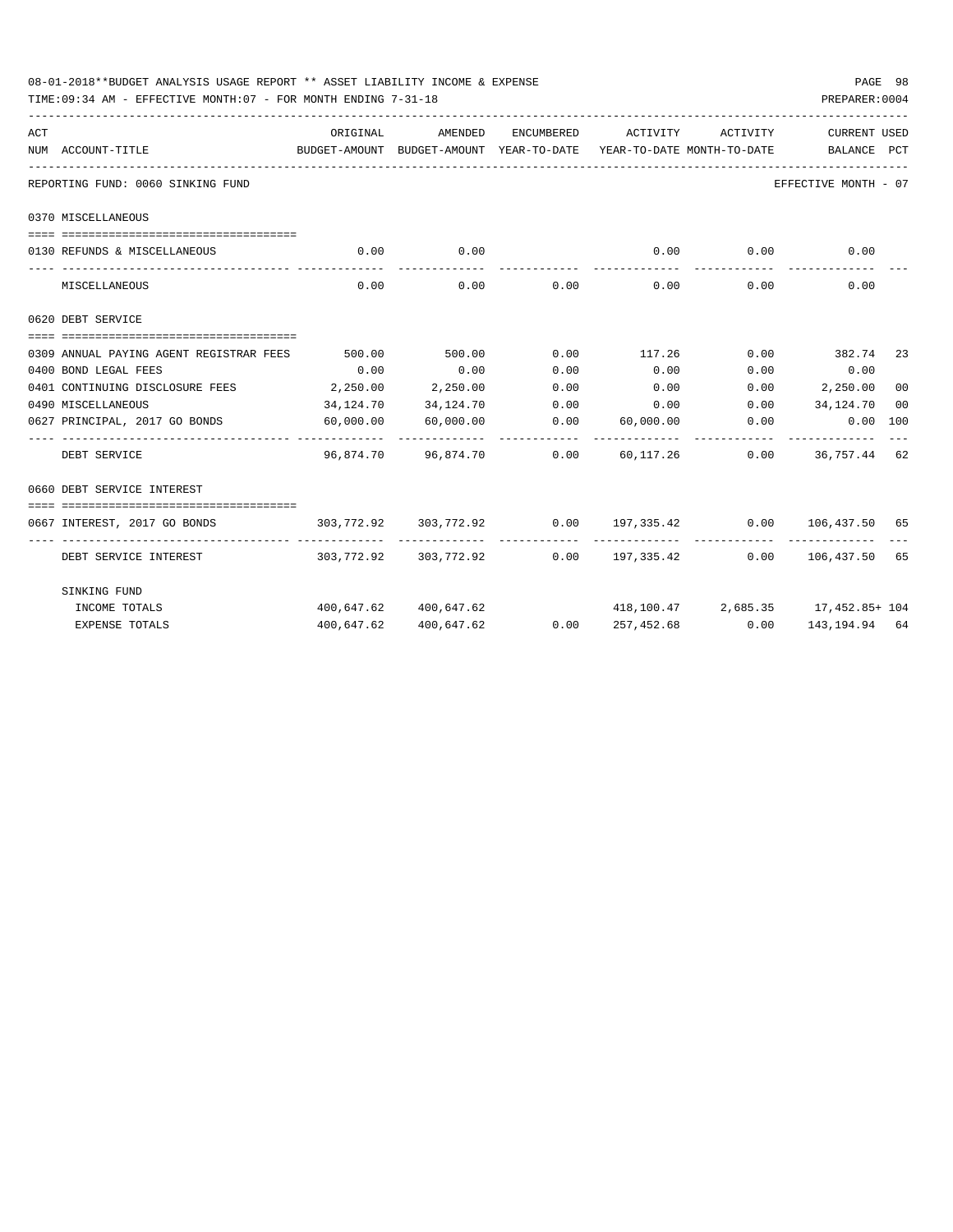|     | 08-01-2018**BUDGET ANALYSIS USAGE REPORT ** ASSET LIABILITY INCOME & EXPENSE<br>TIME: 09:34 AM - EFFECTIVE MONTH: 07 - FOR MONTH ENDING 7-31-18 |          |                                                     |            |                                        |                  | PREPARER: 0004                     | PAGE 99 |
|-----|-------------------------------------------------------------------------------------------------------------------------------------------------|----------|-----------------------------------------------------|------------|----------------------------------------|------------------|------------------------------------|---------|
| ACT | NUM ACCOUNT-TITLE                                                                                                                               | ORIGINAL | AMENDED<br>BUDGET-AMOUNT BUDGET-AMOUNT YEAR-TO-DATE | ENCUMBERED | ACTIVITY<br>YEAR-TO-DATE MONTH-TO-DATE | ACTIVITY         | <b>CURRENT USED</b><br>BALANCE PCT |         |
|     | REPORTING FUND: 0061 DIST.CLK.CO.&DIST.CT.TECH.-COMB.FUN                                                                                        |          |                                                     |            |                                        |                  | EFFECTIVE MONTH - 07               |         |
|     | 0103 CASH                                                                                                                                       |          |                                                     |            |                                        |                  |                                    |         |
|     | 0100 DIST.CLK.CO.& DIST.CT.TECH.-COMBIN                                                                                                         |          |                                                     |            |                                        |                  | 385.42- 57.58 2,740.29             |         |
|     | CASH                                                                                                                                            |          |                                                     |            | 385.42-                                | 57.58            | 2,740.29                           |         |
|     | 0120 RECEIVABLES                                                                                                                                |          |                                                     |            |                                        |                  |                                    |         |
|     | 0313 DUE FROM OTHER FUNDS                                                                                                                       |          |                                                     |            | 0.00                                   | 0.00             | 68.65                              |         |
|     | RECEIVABLES                                                                                                                                     |          |                                                     |            | 0.00                                   | 0.00             | 68.65                              |         |
|     | 0271 EQUITY ACCOUNT                                                                                                                             |          |                                                     |            |                                        |                  |                                    |         |
|     | 0200 EQUITY ACCOUNT                                                                                                                             |          |                                                     |            | 0.00                                   | 0.00             | 3,194.36                           |         |
|     | ---- ------------------------<br>EQUITY ACCOUNT                                                                                                 |          |                                                     |            | .<br>0.00                              | 0.00             | 3,194.36                           |         |
|     | 0300 CASH                                                                                                                                       |          |                                                     |            |                                        |                  |                                    |         |
|     | 0161 BEGINNING CASH BALANCE                                                                                                                     | 0.00     | 0.00                                                |            | 0.00                                   | 0.00             | 0.00                               |         |
|     | CASH                                                                                                                                            | 0.00     | 0.00                                                | 0.00       | 0.00                                   | 0.00             | 0.00                               |         |
|     | 0370 DIST.CLK.MISCELLANEOUS INCOME                                                                                                              |          |                                                     |            |                                        |                  |                                    |         |
|     | 0440 DIST.CLK.CO.& DIST.CT.TECHNOLOGY F                                                                                                         | 1,000.00 | 1,000.00                                            |            | 525.18                                 | 57.58            | 474.82                             | 53      |
|     | DIST.CLK.MISCELLANEOUS INCOME                                                                                                                   | 1,000.00 | 1,000.00                                            | 0.00       | 525.18                                 | 57.58            | 474.82                             | 53      |
|     | 0440 DIST.CLK.COURT TECHNOLOGY EQUIPMEN                                                                                                         |          |                                                     |            |                                        |                  |                                    |         |
|     | 0572 OFFICE EQUIPMENT                                                                                                                           | 1,000.00 | 1,000.00                                            | 0.00       | 910.60                                 | 0.00             | 89.40                              | 91      |
|     | DIST.CLK.COURT TECHNOLOGY EQUIPMEN                                                                                                              | 1,000.00 | 1,000.00                                            | 0.00       | 910.60                                 | --------<br>0.00 | 89.40                              | 91      |
|     | DIST.CLK.CO.&DIST.CT.TECH.-COMB.FU                                                                                                              |          |                                                     |            |                                        |                  |                                    |         |
|     | INCOME TOTALS                                                                                                                                   | 1,000.00 | 1,000.00                                            |            |                                        |                  | 525.18 57.58 474.82                | 53      |
|     | <b>EXPENSE TOTALS</b>                                                                                                                           | 1,000.00 | 1,000.00                                            | 0.00       | 910.60                                 | 0.00             | 89.40                              | 91      |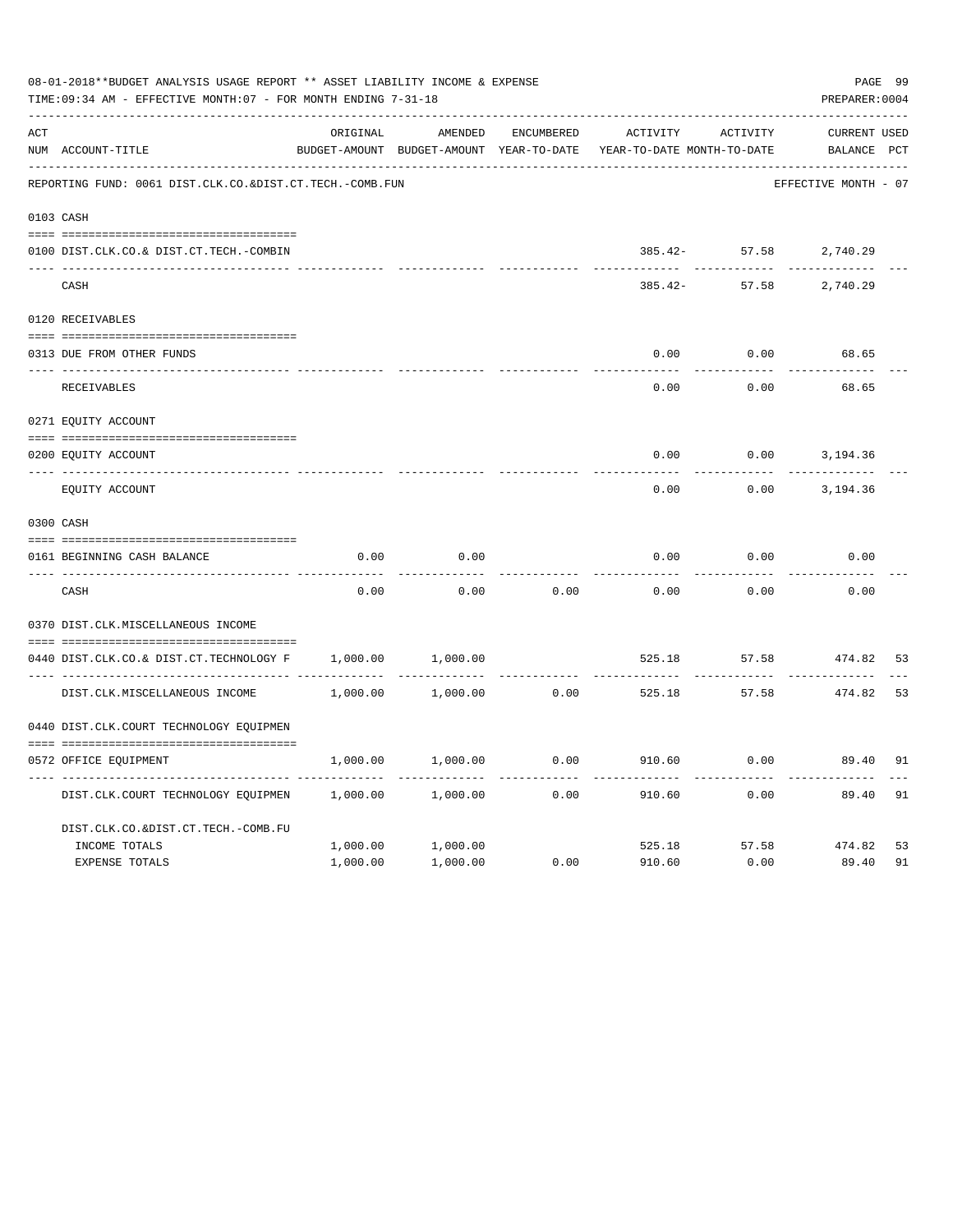|     | 08-01-2018**BUDGET ANALYSIS USAGE REPORT ** ASSET LIABILITY INCOME & EXPENSE<br>TIME: 09:34 AM - EFFECTIVE MONTH: 07 - FOR MONTH ENDING 7-31-18 |          |               |                    |                                                                                 |                           | PREPARER: 0004                | PAGE 100       |
|-----|-------------------------------------------------------------------------------------------------------------------------------------------------|----------|---------------|--------------------|---------------------------------------------------------------------------------|---------------------------|-------------------------------|----------------|
| ACT | NUM ACCOUNT-TITLE                                                                                                                               | ORIGINAL | AMENDED       | ENCUMBERED         | ACTIVITY<br>BUDGET-AMOUNT BUDGET-AMOUNT YEAR-TO-DATE YEAR-TO-DATE MONTH-TO-DATE | ACTIVITY                  | CURRENT USED<br>BALANCE PCT   |                |
|     | REPORTING FUND: 0062 DIST.CLK.COURT RECORDS PRESERVATION                                                                                        |          |               |                    |                                                                                 |                           | EFFECTIVE MONTH - 07          |                |
|     | 0103 CASH                                                                                                                                       |          |               |                    |                                                                                 |                           |                               |                |
|     | 0100 DIST.CLK.COURT RECORDS PRESERVATIO                                                                                                         |          |               |                    |                                                                                 | 2,912.59 204.63 29,820.91 |                               |                |
|     | CASH                                                                                                                                            |          | ------------- |                    | 2,912.59                                                                        | .                         | --------<br>204.63 29,820.91  |                |
|     | 0120 RECEIVABLES                                                                                                                                |          |               |                    |                                                                                 |                           |                               |                |
|     | 0313 DUE FROM OTHER FUNDS                                                                                                                       |          |               |                    | 0.00                                                                            | 0.00                      | 609.11                        |                |
|     | <b>RECEIVABLES</b>                                                                                                                              |          |               |                    | 0.00                                                                            | ---------<br>0.00         | ----------<br>609.11          |                |
|     | 0271 EQUITY ACCOUNT                                                                                                                             |          |               |                    |                                                                                 |                           |                               |                |
|     | 0200 EQUITY ACCOUNT<br>--------------------- -------                                                                                            |          |               |                    | 0.00                                                                            | $0.00$ 27,517.43          |                               |                |
|     | EQUITY ACCOUNT                                                                                                                                  |          |               |                    | 0.00                                                                            | 0.00                      | 27,517.43                     |                |
|     | 0300 CASH                                                                                                                                       |          |               |                    |                                                                                 |                           |                               |                |
|     | 0162 BEGINNING CASH BALANCE                                                                                                                     | 0.00     | 0.00          |                    | 0.00                                                                            | 0.00                      | 0.00                          |                |
|     | CASH                                                                                                                                            | 0.00     | 0.00          | 0.00               | 0.00                                                                            | 0.00                      | 0.00                          |                |
|     | 0360 INTEREST EARNINGS                                                                                                                          |          |               |                    |                                                                                 |                           |                               |                |
|     | 0100 INTEREST EARNINGS                                                                                                                          | 5.00     | 5.00          |                    |                                                                                 |                           | 14.76 1.80 9.76+295           |                |
|     | ------------------ -----<br>INTEREST EARNINGS                                                                                                   | 5.00     | 5.00          | ----------<br>0.00 |                                                                                 | 14.76 1.80                | $9.76 + 295$                  |                |
|     | 0370 DIST.CLK.COURT MISCELLAEOUS INCOME                                                                                                         |          |               |                    |                                                                                 |                           |                               |                |
|     | 0133 DIST.CLK.COURT RECORDS PRESERVATIO 4,000.00 4,000.00                                                                                       |          |               |                    |                                                                                 |                           | 2,897.83 202.83 1,102.17 72   |                |
|     | DIST.CLK.COURT MISCELLAEOUS INCOME 4,000.00 4,000.00                                                                                            |          |               | 0.00               | 2,897.83                                                                        | 202.83                    | ----------<br>1,102.17 72     |                |
|     | 0449 DIST.CLK.RECORDS PRES.EQUIPMENT                                                                                                            |          |               |                    |                                                                                 |                           |                               |                |
|     | 0572 OFFICE EQUIPMENT                                                                                                                           | 4,005.00 | 4,005.00      | 0.00               |                                                                                 |                           | $0.00$ $0.00$ $4,005.00$ $00$ |                |
|     | DIST.CLK.RECORDS PRES.EQUIPMENT                                                                                                                 | 4,005.00 | 4,005.00      | 0.00               | 0.00                                                                            | 0.00                      | 4,005.00 00                   |                |
|     | DIST.CLK.COURT RECORDS PRESERVATIO<br>INCOME TOTALS                                                                                             | 4,005.00 | 4,005.00      |                    | 2,912.59                                                                        | 204.63                    | 1,092.41 73                   |                |
|     | EXPENSE TOTALS                                                                                                                                  | 4,005.00 | 4,005.00      | 0.00               | 0.00                                                                            | 0.00                      | 4,005.00                      | 0 <sub>0</sub> |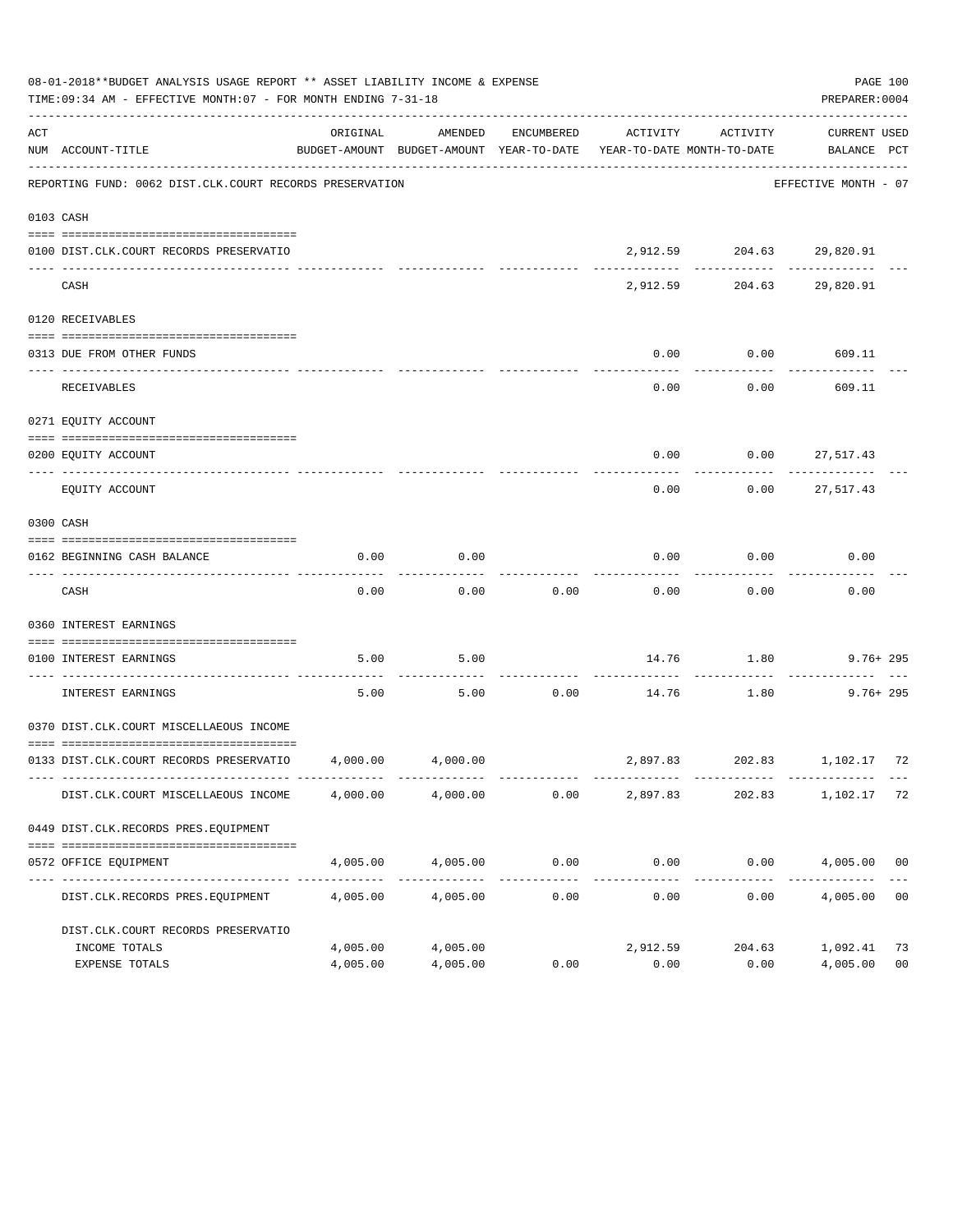|     | 08-01-2018**BUDGET ANALYSIS USAGE REPORT ** ASSET LIABILITY INCOME & EXPENSE<br>TIME:09:34 AM - EFFECTIVE MONTH:07 - FOR MONTH ENDING 7-31-18 |          |                   |            |                                                                                 |                                                         | PREPARER: 0004       | PAGE 101 |
|-----|-----------------------------------------------------------------------------------------------------------------------------------------------|----------|-------------------|------------|---------------------------------------------------------------------------------|---------------------------------------------------------|----------------------|----------|
| ACT | NUM ACCOUNT-TITLE                                                                                                                             | ORIGINAL | AMENDED           | ENCUMBERED | BUDGET-AMOUNT BUDGET-AMOUNT YEAR-TO-DATE YEAR-TO-DATE MONTH-TO-DATE BALANCE PCT | ACTIVITY ACTIVITY                                       | CURRENT USED         |          |
|     | REPORTING FUND: 0063 LAW ENF. EDUCATION CONST.#1                                                                                              |          |                   |            |                                                                                 |                                                         | EFFECTIVE MONTH - 07 |          |
|     | 0103 CASH                                                                                                                                     |          |                   |            |                                                                                 |                                                         |                      |          |
|     | 0100 LEOSE CONST.#1-COMBINED FUNDS CHEC                                                                                                       |          |                   |            |                                                                                 | $324.93 - 1,003.23 - 1,006.88$                          |                      |          |
|     | CASH                                                                                                                                          |          |                   |            |                                                                                 | ----------- ---------<br>$324.93 - 1,003.23 - 1,006.88$ |                      |          |
|     | 0200 LIABILITY ACCOUNT                                                                                                                        |          |                   |            |                                                                                 |                                                         |                      |          |
|     | 0910 SYSTEM ADDED LIABILITY LINE ITEM                                                                                                         |          |                   |            | 0.00                                                                            | 0.00                                                    | 0.00                 |          |
|     | LIABILITY ACCOUNT                                                                                                                             |          |                   |            | 0.00                                                                            | 0.00                                                    | 0.00                 |          |
|     | 0271 EQUITY ACCOUNT                                                                                                                           |          |                   |            |                                                                                 |                                                         |                      |          |
|     | 0200 EOUITY ACCOUNT                                                                                                                           |          |                   |            | 0.00                                                                            | $0.00$ 1,331.81                                         |                      |          |
|     | EQUITY ACCOUNT                                                                                                                                |          |                   |            | 0.00                                                                            | 0.00                                                    | 1,331.81             |          |
|     | 0300 CASH                                                                                                                                     |          |                   |            |                                                                                 |                                                         |                      |          |
|     | 0151 BEGINNING CASH BALANCE                                                                                                                   | 1,000.00 | 1,000.00          |            | 0.00                                                                            |                                                         | $0.00$ 1,000.00 00   |          |
|     | CASH                                                                                                                                          | 1,000.00 | 1,000.00          | 0.00       | 0.00                                                                            |                                                         | $0.00$ 1,000.00 00   |          |
|     | 0370 MISCELLANEOUS INCOME                                                                                                                     |          |                   |            |                                                                                 |                                                         |                      |          |
|     | 0130 REFUNDS & MISCELLANEOUS                                                                                                                  | 0.00     | 0.00              |            | 0.00                                                                            | 0.00                                                    | 0.00                 |          |
|     | 0160 PEACE OFFICER ALLOCATION                                                                                                                 | 1,000.00 | 1,000.00          |            | 678.30                                                                          | 0.00<br>---------                                       | 321.70<br>---------- | 68       |
|     | MISCELLANEOUS INCOME                                                                                                                          |          | 1,000.00 1,000.00 | 0.00       | 678.30                                                                          | 0.00                                                    | 321.70               | 68       |
|     | 0551 LAW ENFORCEMENT EDUCATION                                                                                                                |          |                   |            |                                                                                 |                                                         |                      |          |
|     | 0427 OUT OF COUNTY TRAVEL                                                                                                                     | 1,000.00 | 1,000.00          | 0.00       | 1,003.23                                                                        | 1,003.23                                                | $3.23 - 100$         |          |
|     | 0428 TRAINING & TUITION                                                                                                                       | 1,000.00 | 1,000.00          | 0.00       | 0.00<br>---------                                                               | 0.00<br>---------                                       | 1,000.00 00          |          |
|     | LAW ENFORCEMENT EDUCATION                                                                                                                     | 2,000.00 | 2,000.00          | 0.00       | 1,003.23                                                                        | 1,003.23                                                | 996.77               | 50       |
|     | LAW ENF. EDUCATION CONST. #1                                                                                                                  |          |                   |            |                                                                                 |                                                         |                      |          |
|     | INCOME TOTALS                                                                                                                                 | 2,000.00 | 2,000.00          |            | 678.30                                                                          | 0.00                                                    | 1,321.70             | 34       |
|     | EXPENSE TOTALS                                                                                                                                | 2,000.00 | 2,000.00          | 0.00       | 1,003.23                                                                        | 1,003.23                                                | 996.77               | 50       |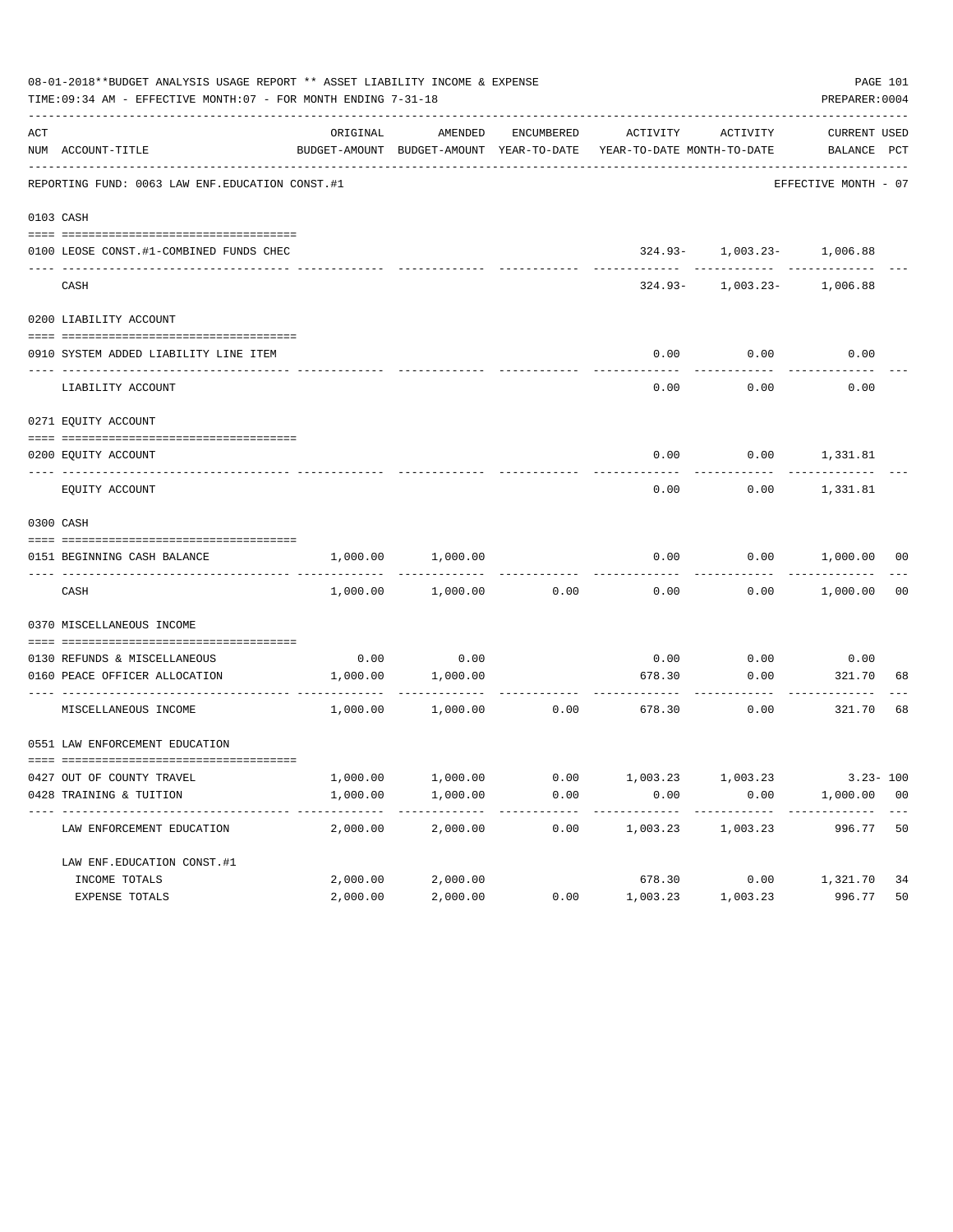|     | 08-01-2018**BUDGET ANALYSIS USAGE REPORT ** ASSET LIABILITY INCOME & EXPENSE<br>TIME: 09:34 AM - EFFECTIVE MONTH: 07 - FOR MONTH ENDING 7-31-18 |          |                                                                                            |            |        |                    | PREPARER: 0004       | PAGE 102       |
|-----|-------------------------------------------------------------------------------------------------------------------------------------------------|----------|--------------------------------------------------------------------------------------------|------------|--------|--------------------|----------------------|----------------|
| ACT | NUM ACCOUNT-TITLE                                                                                                                               | ORIGINAL | AMENDED<br>BUDGET-AMOUNT BUDGET-AMOUNT YEAR-TO-DATE YEAR-TO-DATE MONTH-TO-DATE BALANCE PCT | ENCUMBERED |        | ACTIVITY ACTIVITY  | CURRENT USED         |                |
|     | REPORTING FUND: 0064 LAW ENF. EDUCATION CONST. #2                                                                                               |          |                                                                                            |            |        |                    | EFFECTIVE MONTH - 07 |                |
|     | 0103 CASH                                                                                                                                       |          |                                                                                            |            |        |                    |                      |                |
|     | 0100 LEOSE CONST.#2-COMBINED FUNDS CHEC<br>----------------------------- --                                                                     |          |                                                                                            |            |        |                    | 678.48 0.00 678.48   |                |
|     | CASH                                                                                                                                            |          |                                                                                            |            | 678.48 | 0.00               | 678.48               |                |
|     | 0200 LIABILITY ACCOUNT                                                                                                                          |          |                                                                                            |            |        |                    |                      |                |
|     | 0910 SYSTEM ADDED LIABILITY LINE ITEM                                                                                                           |          |                                                                                            |            | 0.00   | 0.00               | 0.00                 |                |
|     | LIABILITY ACCOUNT                                                                                                                               |          |                                                                                            |            | 0.00   | 0.00               | 0.00                 |                |
|     | 0271 EOUITY ACCOUNT                                                                                                                             |          |                                                                                            |            |        |                    |                      |                |
|     | 0200 EQUITY ACCOUNT                                                                                                                             |          |                                                                                            |            | 0.00   |                    | $0.00$ 0.00          |                |
|     | EQUITY ACCOUNT                                                                                                                                  |          |                                                                                            |            | 0.00   | 0.00               | 0.00                 |                |
|     | 0300 CASH                                                                                                                                       |          |                                                                                            |            |        |                    |                      |                |
|     | 0152 BEGINNING CASH BALANCE                                                                                                                     | 0.00     | 0.00                                                                                       |            | 0.00   | 0.00               | 0.00                 |                |
|     | CASH                                                                                                                                            | 0.00     | 0.00                                                                                       | 0.00       | 0.00   | 0.00               | 0.00                 |                |
|     | 0370 MISCELLANEOUS INCOME                                                                                                                       |          |                                                                                            |            |        |                    |                      |                |
|     | 0130 REFUNDS & MISCELLANEOUS                                                                                                                    | 0.00     | 0.00                                                                                       |            | 0.00   | 0.00               | 0.00                 |                |
|     | 0160 PEACE OFFICER ALLOCATION                                                                                                                   | 1,000.00 | 1,000.00                                                                                   |            | 678.48 | 0.00<br>---------- | 321.52<br>---------- | 68             |
|     | MISCELLANEOUS INCOME                                                                                                                            |          | 1,000.00 1,000.00                                                                          | 0.00       | 678.48 | 0.00               | 321.52               | 68             |
|     | 0552 LAW ENFORCEMENT EDUCATION                                                                                                                  |          |                                                                                            |            |        |                    |                      |                |
|     | 0427 OUT OF COUNTY TRAVEL                                                                                                                       | 500.00   | 500.00                                                                                     | 0.00       | 0.00   | 0.00               | 500.00               | 00             |
|     | 0428 TRAINING & TUITION                                                                                                                         | 500.00   | 500.00                                                                                     | 0.00       | 0.00   | 0.00               | 500.00               | 0 <sub>0</sub> |
|     | LAW ENFORCEMENT EDUCATION                                                                                                                       | 1,000.00 | 1,000.00                                                                                   | 0.00       | 0.00   | 0.00               | 1,000.00             | 00             |
|     | LAW ENF. EDUCATION CONST. #2                                                                                                                    |          |                                                                                            |            |        |                    |                      |                |
|     | INCOME TOTALS                                                                                                                                   | 1,000.00 | 1,000.00                                                                                   |            | 678.48 | 0.00               | 321.52               | 68             |
|     | EXPENSE TOTALS                                                                                                                                  | 1,000.00 | 1,000.00                                                                                   | 0.00       | 0.00   | 0.00               | 1,000.00             | 0 <sub>0</sub> |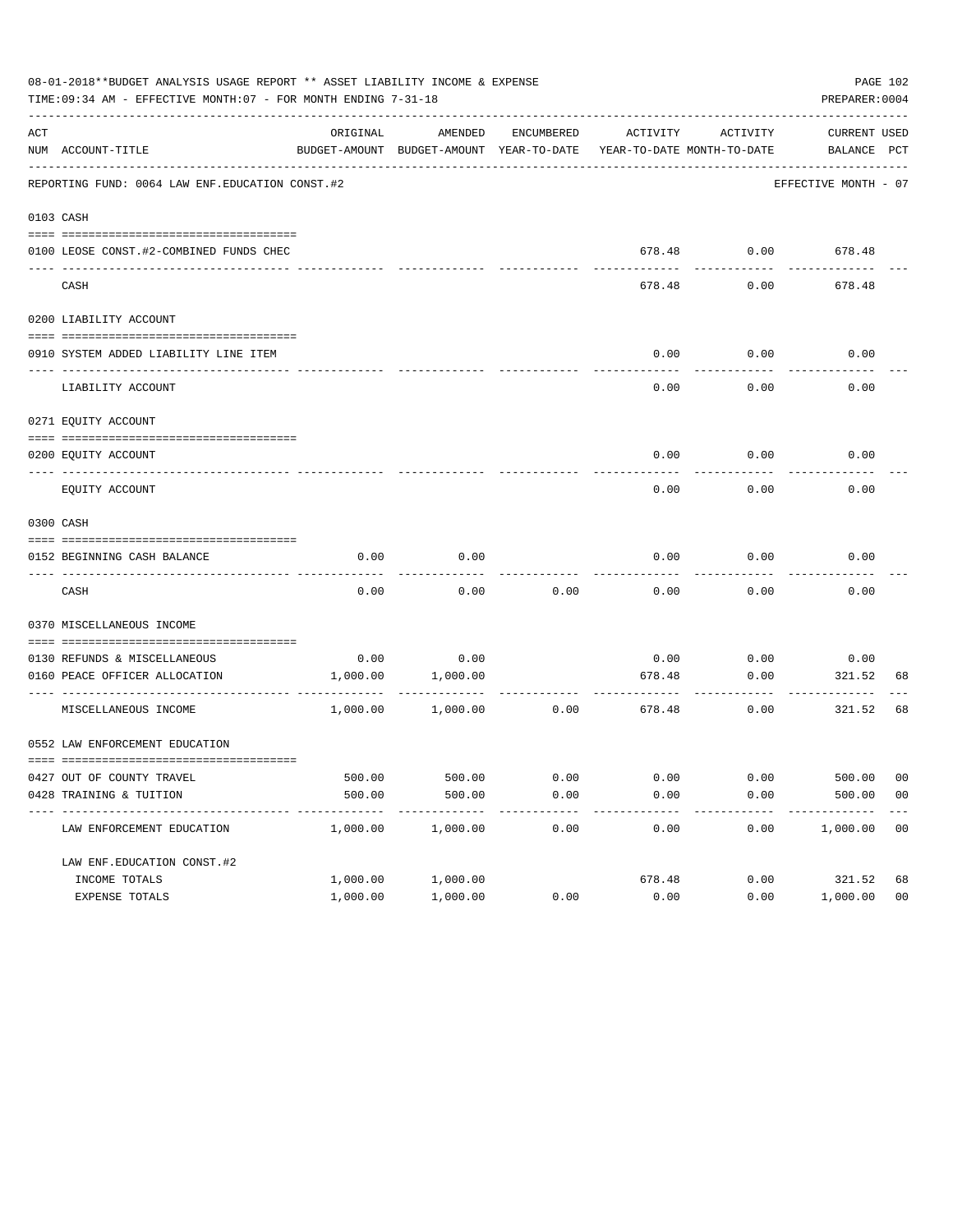|     | 08-01-2018**BUDGET ANALYSIS USAGE REPORT ** ASSET LIABILITY INCOME & EXPENSE<br>TIME:09:34 AM - EFFECTIVE MONTH:07 - FOR MONTH ENDING 7-31-18 |          |                                                     |            |          |                                        | PREPARER: 0004              | PAGE 103       |
|-----|-----------------------------------------------------------------------------------------------------------------------------------------------|----------|-----------------------------------------------------|------------|----------|----------------------------------------|-----------------------------|----------------|
| ACT | NUM ACCOUNT-TITLE                                                                                                                             | ORIGINAL | AMENDED<br>BUDGET-AMOUNT BUDGET-AMOUNT YEAR-TO-DATE | ENCUMBERED | ACTIVITY | ACTIVITY<br>YEAR-TO-DATE MONTH-TO-DATE | CURRENT USED<br>BALANCE PCT |                |
|     | REPORTING FUND: 0065 LAW ENF. EDUCATION CONST.#3                                                                                              |          |                                                     |            |          |                                        | EFFECTIVE MONTH - 07        |                |
|     | 0103 CASH                                                                                                                                     |          |                                                     |            |          |                                        |                             |                |
|     | 0100 LEOSE CONST.#3-COMBINED FUNDS CHEC                                                                                                       |          |                                                     |            |          |                                        | 678.30   0.00   2,010.11    |                |
|     | CASH                                                                                                                                          |          |                                                     |            | 678.30   | 0.00                                   | 2,010.11                    |                |
|     | 0200 LIABILITY ACCOUNT                                                                                                                        |          |                                                     |            |          |                                        |                             |                |
|     | 0910 SYSTEM ADDED LIABILITY LINE ITEM                                                                                                         |          |                                                     |            | 0.00     | 0.00                                   | 0.00                        |                |
|     | LIABILITY ACCOUNT                                                                                                                             |          |                                                     |            | 0.00     | 0.00                                   | 0.00                        |                |
|     | 0271 EQUITY ACCOUNT                                                                                                                           |          |                                                     |            |          |                                        |                             |                |
|     | 0200 EQUITY ACCOUNT                                                                                                                           |          |                                                     |            |          |                                        | $0.00$ $0.00$ $1,331.81$    |                |
|     | EQUITY ACCOUNT                                                                                                                                |          |                                                     |            | 0.00     |                                        | $0.00$ 1,331.81             |                |
|     | 0300 CASH                                                                                                                                     |          |                                                     |            |          |                                        |                             |                |
|     | 0153 BEGINNING CASH BALANCE                                                                                                                   | 1,000.00 | 1,000.00                                            |            | 0.00     |                                        | $0.00$ $1,000.00$ 00        |                |
|     | CASH                                                                                                                                          |          | 1,000.00 1,000.00                                   | 0.00       | 0.00     |                                        | $0.00$ 1,000.00             | 00             |
|     | 0370 MISCELLANEOUS                                                                                                                            |          |                                                     |            |          |                                        |                             |                |
|     | 0130 REFUNDS & MISCELLANEOUS                                                                                                                  |          | $0.00$ 0.00                                         |            | 0.00     | 0.00                                   | 0.00                        |                |
|     | 0160 PEACE OFFICER ALLOCATION                                                                                                                 |          | 1,000.00 1,000.00<br>-----------                    |            | 678.30   | 0.00<br>-----------                    | 321.70<br>----------        | 68             |
|     | MISCELLANEOUS                                                                                                                                 |          | 1,000.00 1,000.00                                   | 0.00       |          | 678.30<br>0.00                         | 321.70                      | 68             |
|     | 0553 LAW ENFORCEMENT EDUCATION                                                                                                                |          |                                                     |            |          |                                        |                             |                |
|     | 0427 OUT OF COUNTY TRAVEL                                                                                                                     | 1,000.00 | 1,000.00                                            | 0.00       | 0.00     | 0.00                                   | 1,000.00                    | 00             |
|     | 0428 TRAINING & TUITION                                                                                                                       | 1,000.00 | 1,000.00                                            | 0.00       | 0.00     | 0.00                                   | 1,000.00                    | 0 <sub>0</sub> |
|     | LAW ENFORCEMENT EDUCATION                                                                                                                     | 2,000.00 | 2,000.00                                            | 0.00       | 0.00     | 0.00                                   | 2,000.00                    | 0 <sub>0</sub> |
|     | LAW ENF. EDUCATION CONST. #3                                                                                                                  |          |                                                     |            |          |                                        |                             |                |
|     | INCOME TOTALS                                                                                                                                 | 2,000.00 | 2,000.00                                            |            | 678.30   | 0.00                                   | 1,321.70                    | 34             |
|     | EXPENSE TOTALS                                                                                                                                | 2,000.00 | 2,000.00                                            | 0.00       | 0.00     | 0.00                                   | 2,000.00                    | 0 <sub>0</sub> |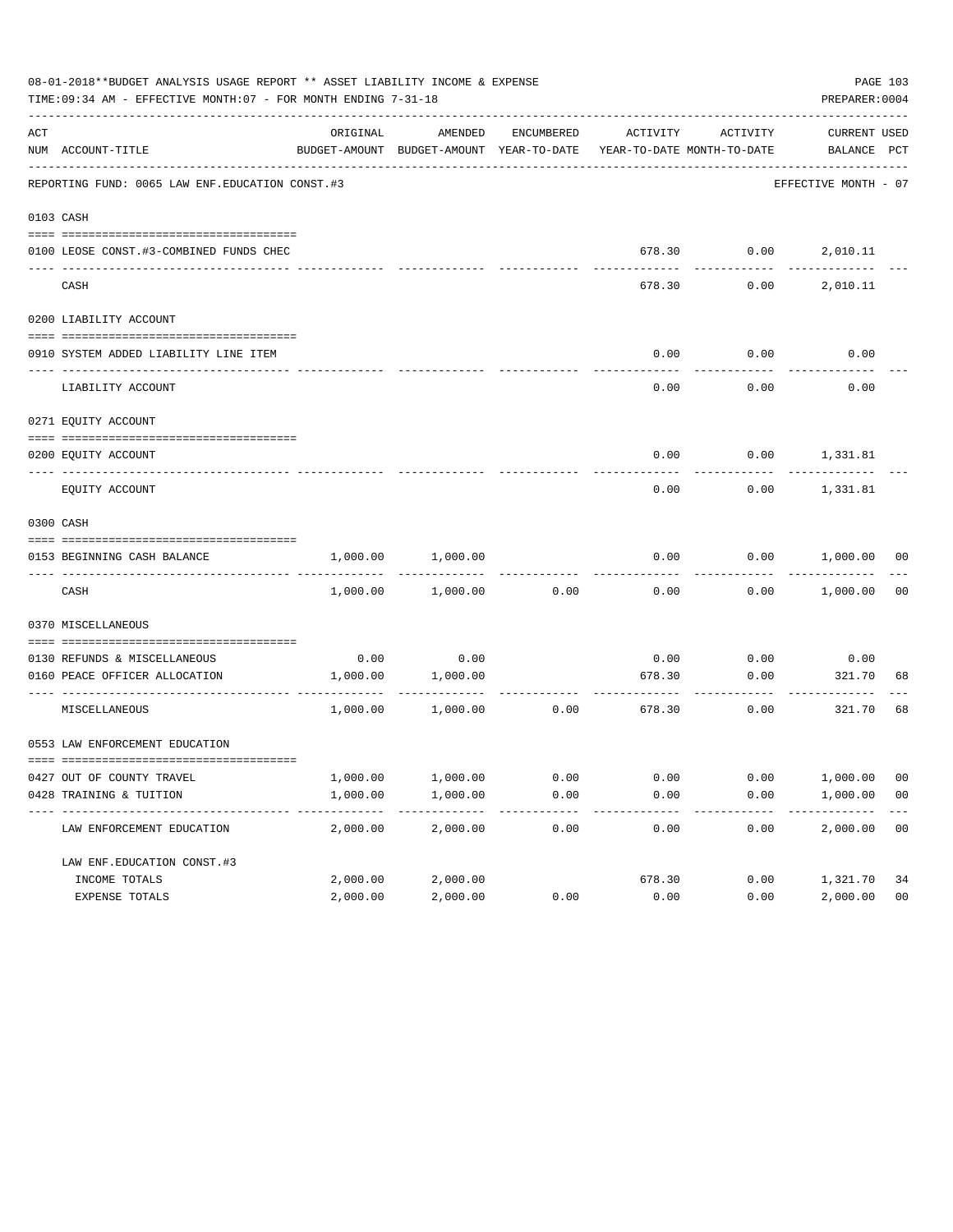|     | 08-01-2018**BUDGET ANALYSIS USAGE REPORT ** ASSET LIABILITY INCOME & EXPENSE<br>TIME: 09:34 AM - EFFECTIVE MONTH: 07 - FOR MONTH ENDING 7-31-18 |              |                           |            |                                                                                 |               | PAGE 104<br>PREPARER: 0004                         |                |
|-----|-------------------------------------------------------------------------------------------------------------------------------------------------|--------------|---------------------------|------------|---------------------------------------------------------------------------------|---------------|----------------------------------------------------|----------------|
| ACT | NUM ACCOUNT-TITLE                                                                                                                               | ORIGINAL     | AMENDED                   | ENCUMBERED | ACTIVITY<br>BUDGET-AMOUNT BUDGET-AMOUNT YEAR-TO-DATE YEAR-TO-DATE MONTH-TO-DATE | ACTIVITY      | <b>CURRENT USED</b><br>BALANCE PCT                 |                |
|     | REPORTING FUND: 0066 2017 GO BONDS-CONSTRUCTION FUND                                                                                            |              |                           |            |                                                                                 |               | EFFECTIVE MONTH - 07                               |                |
|     | 0103 CASH                                                                                                                                       |              |                           |            |                                                                                 |               |                                                    |                |
|     | 0100 GO BONDS CONST. - COMBINED FUNDS CHE<br>0166 ICS DEPOSIT<br>0175 TEXPOOL                                                                   |              |                           |            | 6,077,030.27 5,142.27 6,077,030.27<br>0.00                                      | 0.00          | $6,582,450.44 - 372,276.94 - 332,450.44 -$<br>0.00 |                |
|     | CASH                                                                                                                                            |              |                           |            |                                                                                 |               | $505,420.17 - 367,134.67 - 5,744,579.83$           |                |
|     | 0200 LIABILITY ACCOUNT                                                                                                                          |              |                           |            |                                                                                 |               |                                                    |                |
|     | 0910 SYSTEM ADDED LIABILITY LINE-ITEM                                                                                                           |              |                           |            | 0.00                                                                            | 0.00          | 0.00                                               |                |
|     | LIABILITY ACCOUNT                                                                                                                               |              |                           |            | 0.00                                                                            | 0.00          | 0.00                                               |                |
|     | 0231 2017 GO BONDS PAYABLE                                                                                                                      |              |                           |            |                                                                                 |               |                                                    |                |
|     | 0200 2017 GO BONDS PAYABLE                                                                                                                      |              |                           |            | 0.00                                                                            |               | $0.00 \quad 6,250,000.00$                          |                |
|     | 2017 GO BONDS PAYABLE                                                                                                                           |              |                           |            |                                                                                 | 0.00          | $0.00 \quad 6,250,000.00$                          |                |
|     | 0271 EQUITY ACCOUNT                                                                                                                             |              |                           |            |                                                                                 |               |                                                    |                |
|     | 0200 EQUITY ACCOUNT                                                                                                                             |              |                           |            | 0.00                                                                            | 0.00          | 0.00                                               |                |
|     | EQUITY ACCOUNT                                                                                                                                  |              |                           |            | 0.00                                                                            | 0.00          | 0.00                                               |                |
|     | 0300 CASH                                                                                                                                       |              |                           |            |                                                                                 |               |                                                    |                |
|     | 0166 BEGINNING CASH BALANCE                                                                                                                     |              | 2,000,000.00 2,000,000.00 |            |                                                                                 | $0.00$ 0.00   | 2,000,000.00                                       | 00             |
|     | CASH                                                                                                                                            | 2,000,000.00 |                           |            | $2,000,000.00$ $0.00$ $0.00$ $0.00$                                             |               | 0.00 2,000,000.00                                  | 0 <sub>0</sub> |
|     | 0360 INTEREST EARNINGS                                                                                                                          |              |                           |            |                                                                                 |               |                                                    |                |
|     | 0100 INTEREST EARNINGS LEGEND BANK<br>0166 INTEREST EARNINGS ICS                                                                                | 0.00<br>0.00 | 0.00<br>0.00              |            |                                                                                 | 0.00          | 0.00<br>0.00<br>40,678.27 5,142.27 40,678.27+      |                |
|     | INTEREST EARNINGS                                                                                                                               | 0.00         | ------<br>0.00            | 0.00       |                                                                                 |               | 40,678.27 5,142.27 40,678.27+                      |                |
|     | 0370 MISCELLANEOUS                                                                                                                              |              |                           |            |                                                                                 |               |                                                    |                |
|     | 0130 REFUNDS & MISCELLANEOUS                                                                                                                    | 0.00         | 0.00                      |            |                                                                                 | $0.00$ $0.00$ | 0.00                                               |                |
|     | MISCELLANEOUS                                                                                                                                   | 0.00         | 0.00                      | 0.00       | 0.00                                                                            | 0.00          | 0.00                                               |                |
|     | 0509 CONTINGENCY                                                                                                                                |              |                           |            |                                                                                 |               |                                                    |                |
|     | 0475 CONTINGENCY                                                                                                                                | 0.00         | 0.00                      | 0.00       | $0.00$ 0.00                                                                     |               | 0.00                                               |                |
|     | CONTINGENCY                                                                                                                                     | 0.00         | 0.00                      | 0.00       | 0.00                                                                            | 0.00          | 0.00                                               |                |
|     | 0666 COURTHOUSE CONSTRUCTION PHASE 1                                                                                                            |              |                           |            |                                                                                 |               |                                                    |                |
|     | 0165 CONSTRUCTION                                                                                                                               | 0.00         | 0.00                      | 0.00       | 0.00                                                                            | 0.00          | 0.00                                               |                |
|     | 0400 ATTORNEY FEES                                                                                                                              | 0.00         | 4,556.00                  | 0.00       | 4,556.00                                                                        | 0.00          | 0.00 100                                           |                |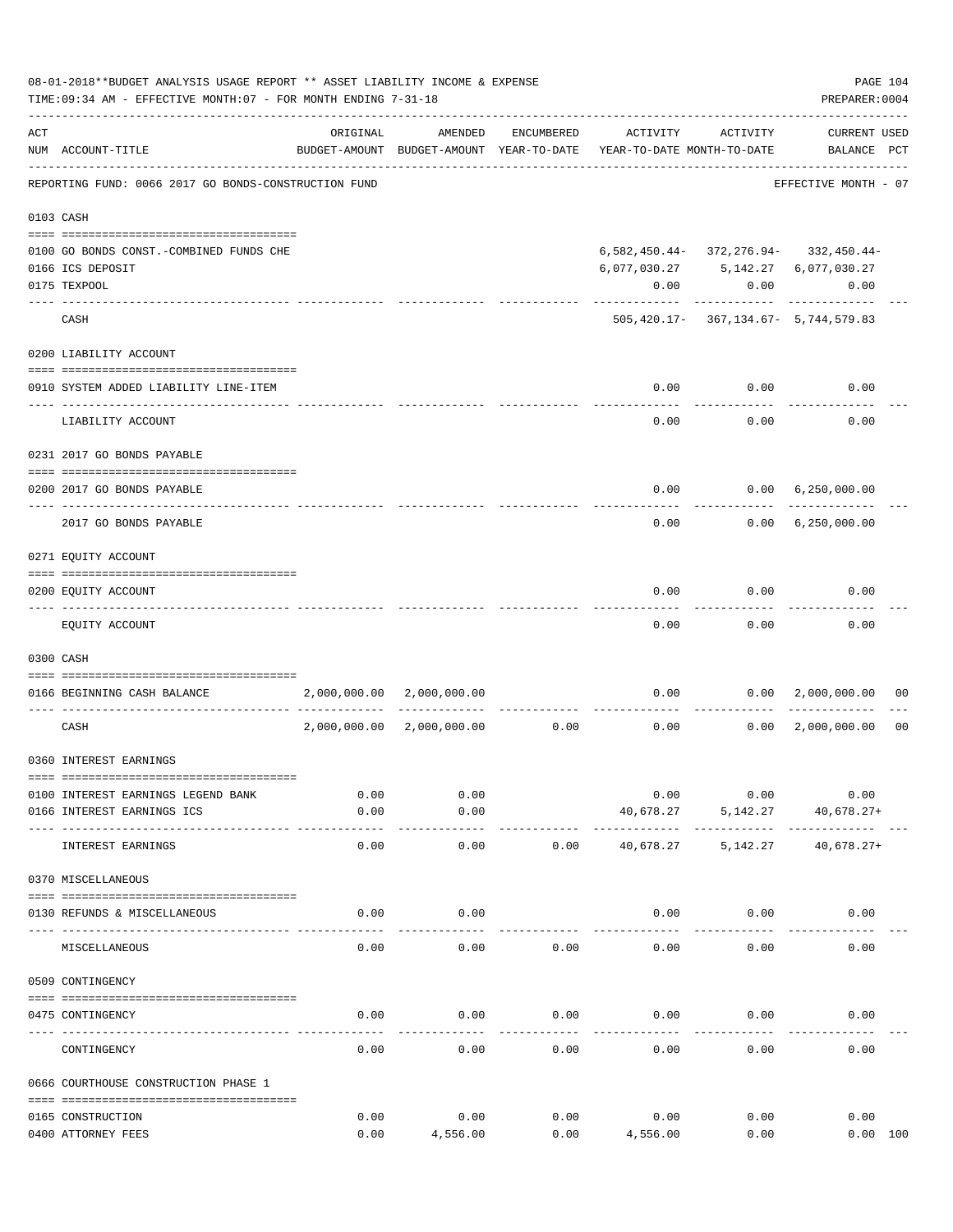# 08-01-2018\*\*BUDGET ANALYSIS USAGE REPORT \*\* ASSET LIABILITY INCOME & EXPENSE PAGE 105

TIME:09:34 AM - EFFECTIVE MONTH:07 - FOR MONTH ENDING 7-31-18

| ACT |                                                                                                      | ORIGINAL                                                            | AMENDED                   |      | ENCUMBERED ACTIVITY            | ACTIVITY              | CURRENT USED                       |          |
|-----|------------------------------------------------------------------------------------------------------|---------------------------------------------------------------------|---------------------------|------|--------------------------------|-----------------------|------------------------------------|----------|
|     | NUM ACCOUNT-TITLE                                                                                    | BUDGET-AMOUNT BUDGET-AMOUNT YEAR-TO-DATE YEAR-TO-DATE MONTH-TO-DATE |                           |      |                                |                       | BALANCE PCT                        |          |
|     | REPORTING FUND: 0066 2017 GO BONDS-CONSTRUCTION FUND                                                 |                                                                     |                           |      |                                |                       | EFFECTIVE MONTH - 07               |          |
|     | 0402 ENGINEERING                                                                                     | 0.00                                                                | 0.00                      | 0.00 | 0.00                           | 0.00                  | 0.00                               |          |
|     | 0403 ARCHITECTURAL FEES                                                                              | 0.00                                                                | 83,174.20                 |      | $0.00$ $83,174,20$ $37,869,20$ |                       |                                    | 0.00 100 |
|     | 0430 BIDS & NOTICES                                                                                  | 0.00                                                                | 468.00                    | 0.00 | 468.00                         |                       | 0.00                               | 0.00 100 |
|     | 0450 R & M BUILDINGS                                                                                 | 0.00                                                                | 0.00                      | 0.00 | 0.00                           | 0.00                  | 0.00                               |          |
|     | 0451 ASBESTOS ABATEMENT                                                                              | 0.00                                                                | 114,292.50                | 0.00 | 114,292.50                     | 0.00                  |                                    | 0.00 100 |
|     | 0482 DEMOLITION                                                                                      | 0.00                                                                | 334,407.74                | 0.00 |                                | 334,407.74 334,407.74 |                                    | 0.00 100 |
|     | 0490 MISCELLANEOUS                                                                                   | 2,000,000.00                                                        | 1,454,601.56              | 0.00 | 700.00                         |                       | $0.00 \quad 1,453,901.56 \quad 00$ |          |
|     | 0535 BUILDING                                                                                        | 0.00                                                                | 0.00                      | 0.00 | 0.00                           | 0.00                  | 0.00                               |          |
|     | 0695 SURVEYING                                                                                       | 0.00                                                                | 8,500.00                  |      | $0.00$ 8,500.00                | 0.00                  |                                    | 0.00 100 |
|     | COURTHOUSE CONSTRUCTION PHASE 1 2,000,000.00 2,000,000.00 0.00 546,098.44 372,276.94 1,453,901.56 27 |                                                                     |                           |      |                                |                       |                                    |          |
|     | 0667 COURTHOUSE CONSTRUCTION PHASE 2                                                                 |                                                                     |                           |      |                                |                       |                                    |          |
|     |                                                                                                      |                                                                     |                           |      |                                |                       |                                    |          |
|     | 0165 CONSTRUCTION                                                                                    | 0.00                                                                | 0.00                      | 0.00 | 0.00                           | 0.00                  | 0.00                               |          |
|     | 0400 ATTORNEY FEES                                                                                   | 0.00                                                                | 0.00                      | 0.00 | 0.00                           | 0.00                  | 0.00                               |          |
|     | 0403 ARCHITECTURAL FEES                                                                              | 0.00                                                                | 0.00                      | 0.00 | 0.00                           | 0.00                  | 0.00                               |          |
|     | 0430 BIDS & NOTICES                                                                                  | 0.00                                                                | 0.00                      | 0.00 | 0.00                           | 0.00                  | 0.00                               |          |
|     | 0451 ASBESTOS & OTHER TESTING                                                                        | 0.00                                                                | 0.00                      | 0.00 | 0.00                           | 0.00                  | 0.00                               |          |
|     | 0453 IT DESIGN                                                                                       | 0.00                                                                | 0.00                      | 0.00 | 0.00                           | 0.00                  | 0.00                               |          |
|     | 0455 SECURITY                                                                                        | 0.00                                                                | 0.00                      | 0.00 | 0.00                           | 0.00                  | 0.00                               |          |
|     | 0490 MISCELLANEOUS                                                                                   | 0.00                                                                | 0.00                      | 0.00 | 0.00                           | 0.00                  | 0.00                               |          |
|     | COURTHOUSE CONSTRUCTION PHASE 2                                                                      | 0.00                                                                | 0.00                      | 0.00 |                                | 0.00                  | 0.00<br>0.00                       |          |
|     | 2017 GO BONDS-CONSTRUCTION FUND                                                                      |                                                                     |                           |      |                                |                       |                                    |          |
|     | INCOME TOTALS                                                                                        |                                                                     | 2,000,000.00 2,000,000.00 |      |                                |                       | 40,678.27 5,142.27 1,959,321.73 02 |          |
|     | <b>EXPENSE TOTALS</b>                                                                                |                                                                     | 2,000,000.00 2,000,000.00 | 0.00 | 546,098.44                     |                       | 372,276.94 1,453,901.56            | 27       |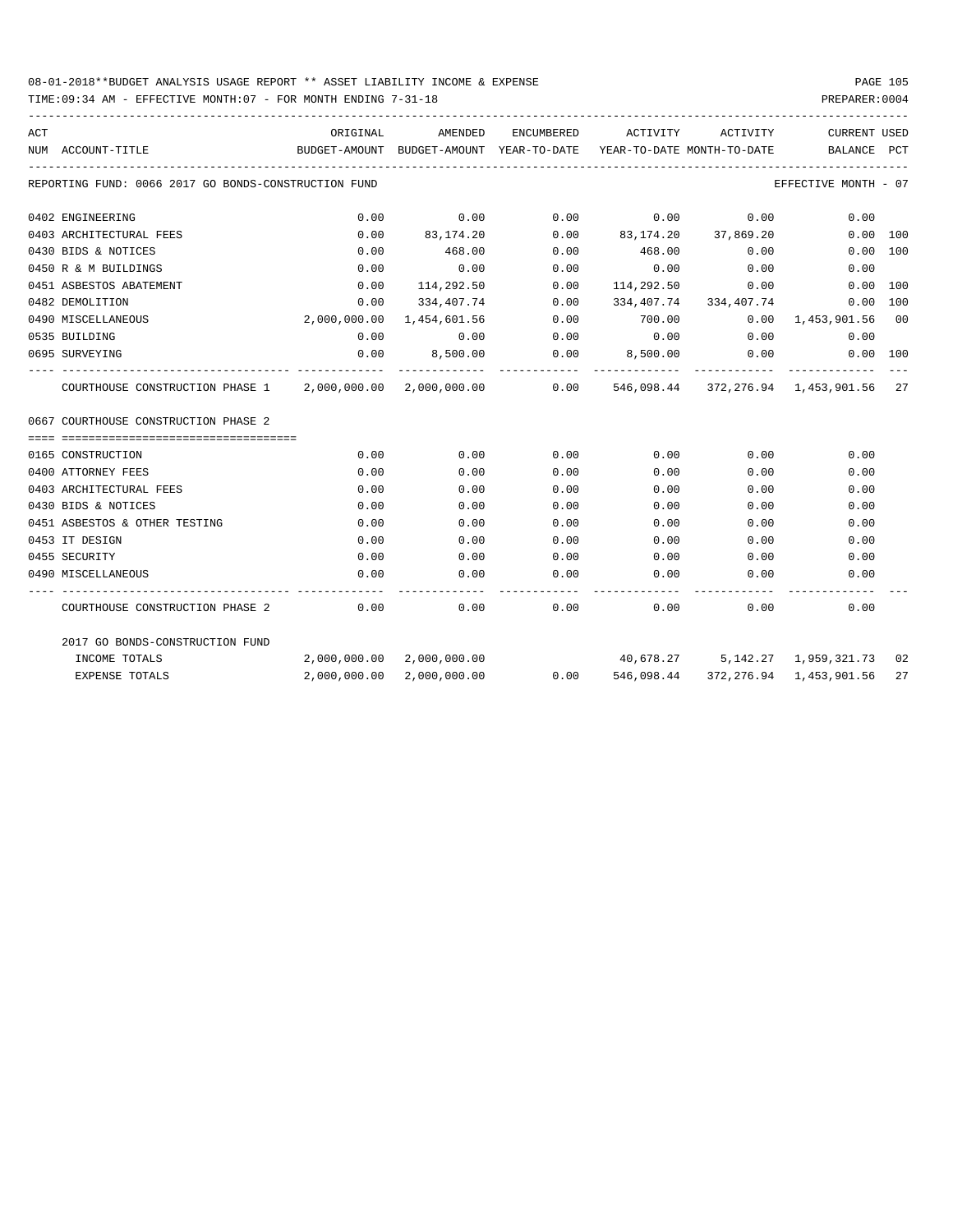| 08-01-2018**BUDGET ANALYSIS USAGE REPORT ** ASSET LIABILITY INCOME & EXPENSE<br>PAGE 106<br>PREPARER: 0004<br>TIME: 09:34 AM - EFFECTIVE MONTH: 07 - FOR MONTH ENDING 7-31-18 |                                                          |           |                                                     |                   |                                        |          |                                    |                |  |  |
|-------------------------------------------------------------------------------------------------------------------------------------------------------------------------------|----------------------------------------------------------|-----------|-----------------------------------------------------|-------------------|----------------------------------------|----------|------------------------------------|----------------|--|--|
| ACT                                                                                                                                                                           | NUM ACCOUNT-TITLE                                        | ORIGINAL  | AMENDED<br>BUDGET-AMOUNT BUDGET-AMOUNT YEAR-TO-DATE | <b>ENCUMBERED</b> | ACTIVITY<br>YEAR-TO-DATE MONTH-TO-DATE | ACTIVITY | <b>CURRENT USED</b><br>BALANCE PCT |                |  |  |
|                                                                                                                                                                               | REPORTING FUND: 0067 F.C. DETENTION CENTER ANNUAL PAYMEN |           |                                                     |                   |                                        |          | EFFECTIVE MONTH - 07               |                |  |  |
|                                                                                                                                                                               | 0103 CASH                                                |           |                                                     |                   |                                        |          |                                    |                |  |  |
|                                                                                                                                                                               | 0100 ANNUAL PAYMENT-COMBINED FUND CKING                  |           |                                                     |                   | $5,815.95-$                            | 0.00     | $5,815.95-$                        |                |  |  |
|                                                                                                                                                                               | CASH                                                     |           |                                                     |                   | $5,815.95-$                            | 0.00     | $5,815.95-$                        |                |  |  |
|                                                                                                                                                                               | 0200 SYSTEM ADDED LIABILITY DEPARTMENT                   |           |                                                     |                   |                                        |          |                                    |                |  |  |
|                                                                                                                                                                               | 0910 SYSTEM ADDED LIABILITY LINE-ITEM                    |           |                                                     |                   | 0.00                                   | 0.00     | 0.00                               |                |  |  |
|                                                                                                                                                                               | SYSTEM ADDED LIABILITY DEPARTMENT                        |           |                                                     |                   | 0.00                                   | 0.00     | 0.00                               |                |  |  |
|                                                                                                                                                                               | 0271 EQUITY ACCOUNT                                      |           |                                                     |                   |                                        |          |                                    |                |  |  |
|                                                                                                                                                                               | 0200 EOUITY ACCOUNT                                      |           |                                                     |                   | 0.00                                   | 0.00     | 0.00                               |                |  |  |
|                                                                                                                                                                               | EQUITY ACCOUNT                                           |           |                                                     |                   | 0.00                                   | 0.00     | 0.00                               |                |  |  |
|                                                                                                                                                                               | 0300 CASH                                                |           |                                                     |                   |                                        |          |                                    |                |  |  |
|                                                                                                                                                                               | 0110 UNENCUMBERED FUND BALANCE                           | 0.00      | 0.00                                                |                   | 0.00                                   | 0.00     | 0.00                               |                |  |  |
|                                                                                                                                                                               | CASH                                                     | 0.00      | 0.00                                                | 0.00              | 0.00                                   | 0.00     | 0.00                               |                |  |  |
|                                                                                                                                                                               | 0319 ANNUAL PAYMENT INCOME                               |           |                                                     |                   |                                        |          |                                    |                |  |  |
|                                                                                                                                                                               | 0551 ANNUAL PAYMENT<br>---- ----------------             | 10,000.00 | 10,000.00                                           |                   | 0.00                                   | 0.00     | 10,000.00                          | 00             |  |  |
|                                                                                                                                                                               | ANNUAL PAYMENT INCOME                                    | 10,000.00 | 10,000.00                                           | 0.00              | 0.00                                   | 0.00     | 10,000.00                          | 0 <sub>0</sub> |  |  |
|                                                                                                                                                                               | 0560 F.C. SHERIFF ANNUAL PAYMENT                         |           |                                                     |                   |                                        |          |                                    |                |  |  |
|                                                                                                                                                                               | 0428 TRAINING & TUITION                                  | 5,000.00  | 10,000.00                                           | 0.00              | 5,815.95                               | 0.00     | 4,184.05                           | 58             |  |  |
|                                                                                                                                                                               | 0580 INVESTIGATIVE EQUIPMENT                             | 5,000.00  | 0.00                                                | 0.00              | 0.00                                   | 0.00     | 0.00                               |                |  |  |
|                                                                                                                                                                               | F.C. SHERIFF ANNUAL PAYMENT                              | 10,000.00 | 10,000.00                                           | 0.00              | 5,815.95                               | 0.00     | 4,184.05                           | 58             |  |  |
|                                                                                                                                                                               | F.C. DETENTION CENTER ANNUAL PAYME                       |           |                                                     |                   |                                        |          |                                    |                |  |  |
|                                                                                                                                                                               | INCOME TOTALS                                            | 10,000.00 | 10,000.00                                           |                   | 0.00                                   | 0.00     | 10,000.00                          | 0 <sub>0</sub> |  |  |
|                                                                                                                                                                               | <b>EXPENSE TOTALS</b>                                    | 10,000.00 | 10,000.00                                           | 0.00              | 5,815.95                               | 0.00     | 4,184.05                           | 58             |  |  |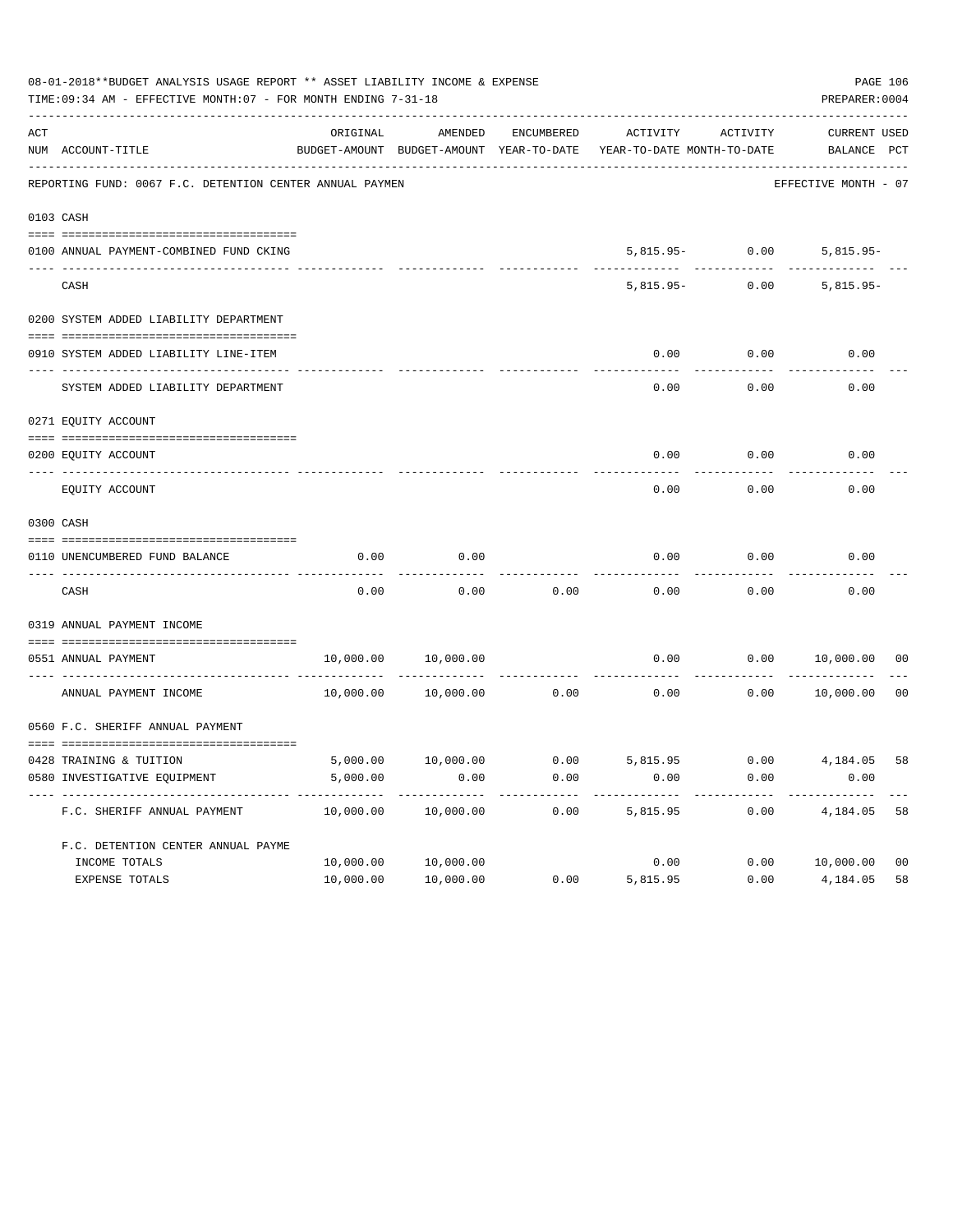| 08-01-2018**BUDGET ANALYSIS USAGE REPORT ** ASSET LIABILITY INCOME & EXPENSE<br>TIME: 09:34 AM - EFFECTIVE MONTH: 07 - FOR MONTH ENDING 7-31-18 |                                                   |          |                                                     |            |                                        |                       |                                    |  |
|-------------------------------------------------------------------------------------------------------------------------------------------------|---------------------------------------------------|----------|-----------------------------------------------------|------------|----------------------------------------|-----------------------|------------------------------------|--|
| ACT                                                                                                                                             | NUM ACCOUNT-TITLE                                 | ORIGINAL | AMENDED<br>BUDGET-AMOUNT BUDGET-AMOUNT YEAR-TO-DATE | ENCUMBERED | ACTIVITY<br>YEAR-TO-DATE MONTH-TO-DATE | ACTIVITY              | <b>CURRENT USED</b><br>BALANCE PCT |  |
|                                                                                                                                                 | REPORTING FUND: 0070 RIGHT OF WAY FUND            |          |                                                     |            |                                        |                       | EFFECTIVE MONTH - 07               |  |
|                                                                                                                                                 | 0102 A/P CLEARING                                 |          |                                                     |            |                                        |                       |                                    |  |
|                                                                                                                                                 | 0100 A/P CLEARING                                 |          |                                                     |            | 0.00                                   | 0.00                  | 0.00                               |  |
|                                                                                                                                                 | ---- ---------<br>A/P CLEARING                    |          |                                                     |            | 0.00                                   | 0.00                  | 0.00                               |  |
|                                                                                                                                                 | 0103 CASH                                         |          |                                                     |            |                                        |                       |                                    |  |
|                                                                                                                                                 | 0100 RIGHT OF WAY-COMBINED FUND CHECKIN           |          |                                                     |            | 10.11                                  | 0.98                  | 16,044.63                          |  |
|                                                                                                                                                 | 0170 RIGHT OF WAY CASH ACCT.                      |          |                                                     |            | 0.00                                   | 0.00                  | 0.00                               |  |
|                                                                                                                                                 | 0175 TEXPOOL                                      |          |                                                     |            | 919.54                                 | 121.54                | 81,793.58                          |  |
|                                                                                                                                                 | CASH                                              |          |                                                     |            | 929.65                                 | 122.52                | 97,838.21                          |  |
|                                                                                                                                                 | 0133 ADVANCE TO FUND                              |          |                                                     |            |                                        |                       |                                    |  |
|                                                                                                                                                 |                                                   |          |                                                     |            |                                        |                       |                                    |  |
|                                                                                                                                                 | 0010 ADVANCE TO GENERAL<br>0021 ADVANCE TO R&B #1 |          |                                                     |            | 0.00<br>0.00                           | 0.00<br>0.00          | 0.00<br>0.00                       |  |
|                                                                                                                                                 | 0022 ADVANCE TO R&B #2                            |          |                                                     |            | 0.00                                   | 0.00                  | 0.00                               |  |
|                                                                                                                                                 | ADVANCE TO FUND                                   |          |                                                     |            | 0.00                                   | 0.00                  | 0.00                               |  |
|                                                                                                                                                 | 0200 LIABILITY ACCOUNT                            |          |                                                     |            |                                        |                       |                                    |  |
|                                                                                                                                                 |                                                   |          |                                                     |            |                                        |                       |                                    |  |
|                                                                                                                                                 | 0910 SYSTEM ADDED LIABILITY LINE-ITEM             |          |                                                     |            | 0.00                                   | 0.00                  | 0.00                               |  |
|                                                                                                                                                 | LIABILITY ACCOUNT                                 |          |                                                     |            | 0.00                                   | 0.00                  | 0.00                               |  |
|                                                                                                                                                 | 0271 EQUITY ACCOUNT                               |          |                                                     |            |                                        |                       |                                    |  |
|                                                                                                                                                 |                                                   |          |                                                     |            |                                        |                       |                                    |  |
|                                                                                                                                                 | 0200 EQUITY ACCOUNT                               |          |                                                     |            | 0.00                                   | 0.00                  | 96,908.56                          |  |
|                                                                                                                                                 | EQUITY ACCOUNT                                    |          |                                                     |            | 0.00                                   | 0.00                  | 96,908.56                          |  |
|                                                                                                                                                 | 0360 INTEREST EARNINGS                            |          |                                                     |            |                                        |                       |                                    |  |
|                                                                                                                                                 | 0100 INTEREST EARNINGS                            |          | $0.00$ 0.00                                         |            |                                        |                       | 929.65 122.52 929.65+              |  |
|                                                                                                                                                 |                                                   | 0.00     | ------------<br>0.00                                | 0.00       | -------------                          | -----------<br>122.52 | ----------<br>$929.65+$            |  |
|                                                                                                                                                 | INTEREST EARNINGS                                 |          |                                                     |            | 929.65                                 |                       |                                    |  |
|                                                                                                                                                 | 0622 RIGHT OF WAY                                 |          |                                                     |            |                                        |                       |                                    |  |
|                                                                                                                                                 | 0399 CLAIM SETTLEMENTS                            | 0.00     | 0.00                                                | 0.00       | 0.00                                   | 0.00                  | 0.00                               |  |
|                                                                                                                                                 | 0426 APPRAISAL FEES                               | 0.00     | 0.00                                                | 0.00       | 0.00                                   | 0.00                  | 0.00                               |  |
|                                                                                                                                                 | 0429 RELOCATING UTILITIES                         | 0.00     | 0.00                                                | 0.00       | 0.00                                   | 0.00                  | 0.00                               |  |
|                                                                                                                                                 | 0449 CONTRACT EXPENSES FOR FM87 R.O.W.            | 0.00     | 0.00                                                | 0.00       | 0.00                                   | 0.00                  | 0.00                               |  |
|                                                                                                                                                 | RIGHT OF WAY                                      | 0.00     | 0.00                                                | 0.00       | 0.00                                   | 0.00                  | 0.00                               |  |
|                                                                                                                                                 | 0629 RIGHT OF WAY                                 |          |                                                     |            |                                        |                       |                                    |  |
|                                                                                                                                                 | 0500 RIGHT OF WAY PUR HWY #82                     | 0.00     | 0.00                                                | 0.00       | 0.00                                   | 0.00                  | 0.00                               |  |
|                                                                                                                                                 | 0501 RIGHT OF WAY PURCHASE FM #87                 | 0.00     | 0.00                                                | 0.00       | 0.00                                   | 0.00                  | 0.00                               |  |
|                                                                                                                                                 | 0502 RIGHT OF WAY PURCHASE HWY #121               | 0.00     | 0.00                                                | 0.00       | 0.00                                   | 0.00                  | 0.00                               |  |
|                                                                                                                                                 | 0503 RIGHT OF WAY PURCHASE HWY.78                 | 0.00     | 0.00                                                | 0.00       | 0.00                                   | 0.00                  | 0.00                               |  |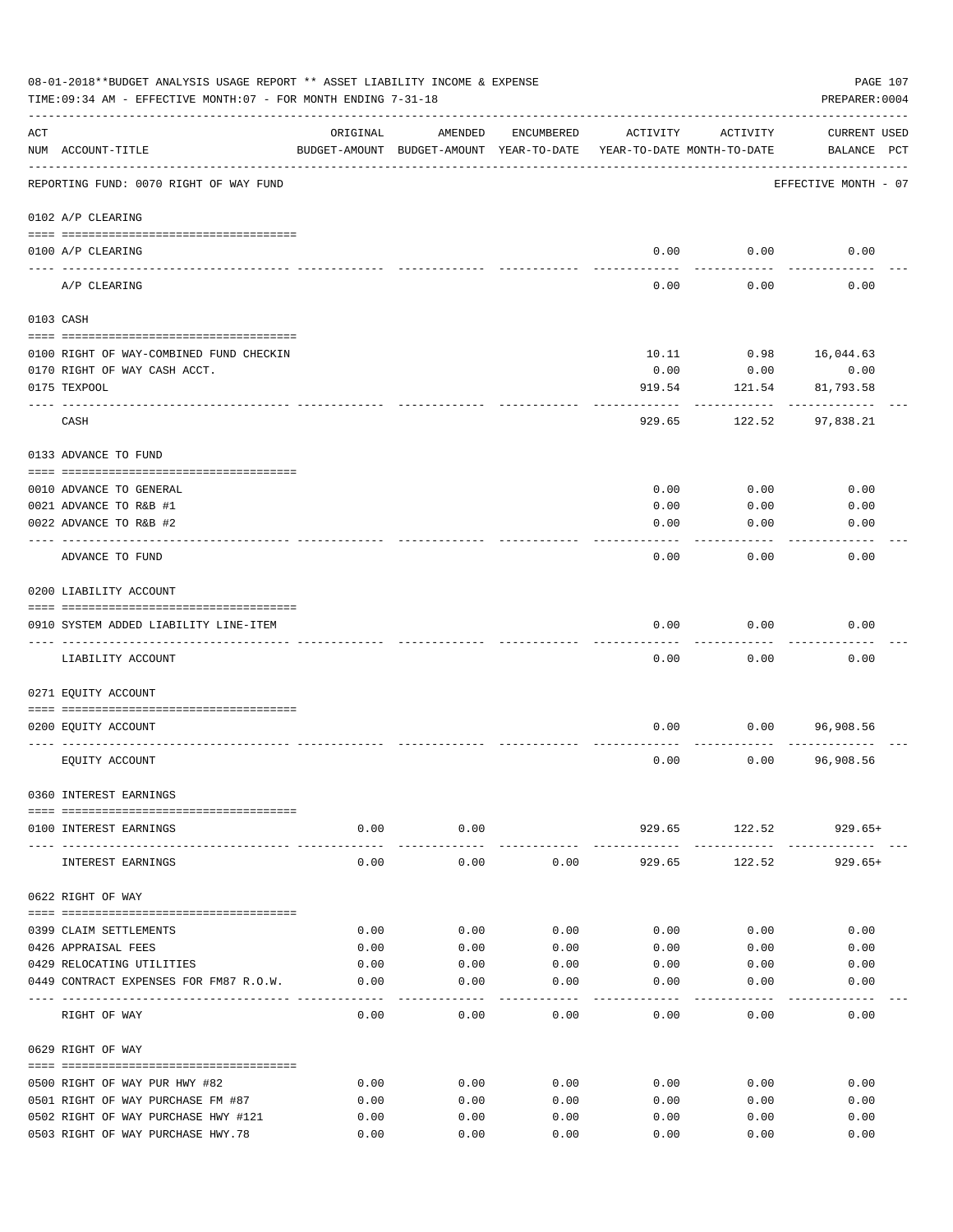|     | 08-01-2018**BUDGET ANALYSIS USAGE REPORT ** ASSET LIABILITY INCOME & EXPENSE |          |                                                                     |            |          |                   | PAGE 108             |
|-----|------------------------------------------------------------------------------|----------|---------------------------------------------------------------------|------------|----------|-------------------|----------------------|
|     | TIME:09:34 AM - EFFECTIVE MONTH:07 - FOR MONTH ENDING 7-31-18                |          |                                                                     |            |          |                   | PREPARER: 0004       |
| ACT |                                                                              | ORIGINAL | AMENDED                                                             | ENCUMBERED | ACTIVITY | ACTIVITY          | <b>CURRENT USED</b>  |
|     | NUM ACCOUNT-TITLE                                                            |          | BUDGET-AMOUNT BUDGET-AMOUNT YEAR-TO-DATE YEAR-TO-DATE MONTH-TO-DATE |            |          |                   | PCT<br>BALANCE       |
|     | REPORTING FUND: 0070 RIGHT OF WAY FUND                                       |          |                                                                     |            |          |                   | EFFECTIVE MONTH - 07 |
|     | RIGHT OF WAY                                                                 | 0.00     |                                                                     | 0.00       | 0.00     | $0.00$ and $0.00$ | 0.00<br>0.00         |
|     | 0999 ACCOUNTS PAYABLE                                                        |          |                                                                     |            |          |                   |                      |
|     |                                                                              |          |                                                                     |            |          |                   |                      |
|     | 0100 A/P CLEARING ACCOUNT                                                    |          |                                                                     |            | 0.00     | 0.00              | 0.00                 |
|     | ACCOUNTS PAYABLE                                                             |          |                                                                     |            | 0.00     | 0.00              | 0.00                 |
|     | RIGHT OF WAY FUND                                                            |          |                                                                     |            |          |                   |                      |
|     | INCOME TOTALS                                                                | 0.00     | 0.00                                                                |            |          | 929.65 122.52     | $929.65+$            |
|     | <b>EXPENSE TOTALS</b>                                                        | 0.00     | 0.00                                                                | 0.00       | 0.00     | 0.00              | 0.00                 |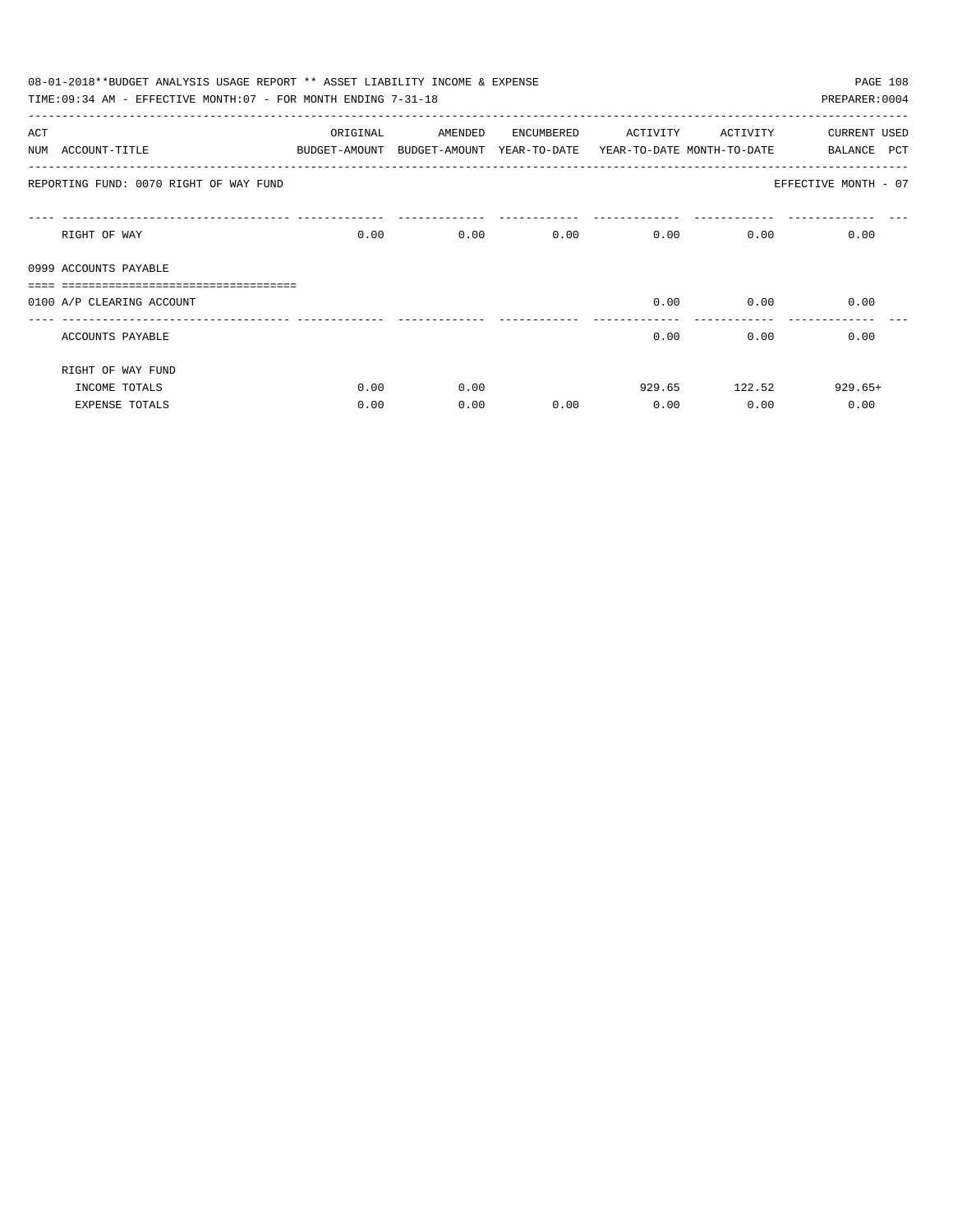|           | 08-01-2018**BUDGET ANALYSIS USAGE REPORT ** ASSET LIABILITY INCOME & EXPENSE<br>TIME: 09:34 AM - EFFECTIVE MONTH: 07 - FOR MONTH ENDING 7-31-18 |           |                                                                                |            |          |          | PREPARER: 0004              | PAGE 109       |
|-----------|-------------------------------------------------------------------------------------------------------------------------------------------------|-----------|--------------------------------------------------------------------------------|------------|----------|----------|-----------------------------|----------------|
| ACT       | NUM ACCOUNT-TITLE                                                                                                                               | ORIGINAL  | AMENDED<br>BUDGET-AMOUNT BUDGET-AMOUNT YEAR-TO-DATE YEAR-TO-DATE MONTH-TO-DATE | ENCUMBERED | ACTIVITY | ACTIVITY | CURRENT USED<br>BALANCE PCT |                |
|           | REPORTING FUND: 0071 INVESTIGATOR CRIMES AGAINST WOMEN                                                                                          |           |                                                                                |            |          |          | EFFECTIVE MONTH - 07        |                |
|           | 0100 PAYROLL                                                                                                                                    |           |                                                                                |            |          |          |                             |                |
|           | 0100 PAYROLL                                                                                                                                    |           |                                                                                |            | 0.00     | 0.00     | 0.00                        |                |
|           | ---- --------<br>PAYROLL                                                                                                                        |           |                                                                                |            | 0.00     | 0.00     | 0.00                        |                |
| 0103 CASH |                                                                                                                                                 |           |                                                                                |            |          |          |                             |                |
|           | 0100 INV. CRIMES AGAINST WOMEN-COMB. FUND                                                                                                       |           |                                                                                |            | 0.00     | 0.00     | 0.00                        |                |
|           | CASH                                                                                                                                            |           |                                                                                |            | 0.00     | 0.00     | 0.00                        |                |
|           | 0120 RECEIVABLES                                                                                                                                |           |                                                                                |            |          |          |                             |                |
|           | 0312 DUE FROM OTHER GOVERNMENTS                                                                                                                 |           |                                                                                |            | 0.00     | 0.00     | 0.00                        |                |
|           | RECEIVABLES                                                                                                                                     |           |                                                                                |            | 0.00     | 0.00     | 0.00                        |                |
|           | 0200 SYSTEM ADDED LIABILITY DEPARTMENT                                                                                                          |           |                                                                                |            |          |          |                             |                |
|           | 0910 SYSTEM ADDED LIABILITY LINE-ITEM                                                                                                           |           |                                                                                |            | 0.00     | 0.00     | 0.00                        |                |
|           | SYSTEM ADDED LIABILITY DEPARTMENT                                                                                                               |           |                                                                                |            | 0.00     | 0.00     | 0.00                        |                |
|           | 0271 EQUITY ACCOUNT                                                                                                                             |           |                                                                                |            |          |          |                             |                |
|           | 0200 EQUITY ACCOUNT                                                                                                                             |           |                                                                                |            | 0.00     | 0.00     | 0.00                        |                |
|           | EOUITY ACCOUNT                                                                                                                                  |           |                                                                                |            | 0.00     | 0.00     | 0.00                        |                |
|           | 0330 GRANT INCOME                                                                                                                               |           |                                                                                |            |          |          |                             |                |
|           | 0475 INVESTIGATOR CRIMES AGAINST WOMEN 20,020.62                                                                                                |           | 20,020.62                                                                      |            | 0.00     | 0.00     | 20,020.62                   | 00             |
|           | GRANT INCOME                                                                                                                                    |           | 20,020.62 20,020.62                                                            | 0.00       | 0.00     | 0.00     | 20,020.62                   | 0 <sub>0</sub> |
|           | 0475 INVESTIGATOR CRIMES AGAINST WOMEN                                                                                                          |           |                                                                                |            |          |          |                             |                |
|           | 0108 SALARY                                                                                                                                     |           | 13, 417. 47 13, 417. 47                                                        | 0.00       | 0.00     | 0.00     | 13,417.47                   | 0 <sub>0</sub> |
|           | 0201 SOCIAL SECURITY TAXES                                                                                                                      | 831.88    | 831.88                                                                         | 0.00       | 0.00     | 0.00     | 831.88                      | 0 <sub>0</sub> |
|           | 0202 GROUP HEALTH INSURANCE                                                                                                                     | 4,040.42  | 4,040.42                                                                       | 0.00       | 0.00     | 0.00     | 4,040.42                    | 0 <sub>0</sub> |
|           | 0203 RETIREMENT                                                                                                                                 | 1,526.91  | 1,526.91                                                                       | 0.00       | 0.00     | 0.00     | 1,526.91                    | 0 <sub>0</sub> |
|           | 0204 WORKERS COMPENSATION                                                                                                                       | 9.39      | 9.39                                                                           | 0.00       | 0.00     | 0.00     | 9.39                        | 0 <sub>0</sub> |
|           | 0205 MEDICARE TAX                                                                                                                               | 194.55    | 194.55                                                                         | 0.00       | 0.00     | 0.00     | 194.55                      | 0 <sub>0</sub> |
|           | INVESTIGATOR CRIMES AGAINST WOMEN                                                                                                               |           | 20,020.62 20,020.62                                                            | 0.00       | 0.00     | 0.00     | 20,020.62                   | 0 <sub>0</sub> |
|           | INVESTIGATOR CRIMES AGAINST WOMEN                                                                                                               |           |                                                                                |            |          |          |                             |                |
|           | INCOME TOTALS                                                                                                                                   | 20,020.62 | 20,020.62                                                                      |            | 0.00     | 0.00     | 20,020.62                   | 0 <sub>0</sub> |
|           | EXPENSE TOTALS                                                                                                                                  | 20,020.62 | 20,020.62                                                                      | 0.00       | 0.00     | 0.00     | 20,020.62                   | 0 <sub>0</sub> |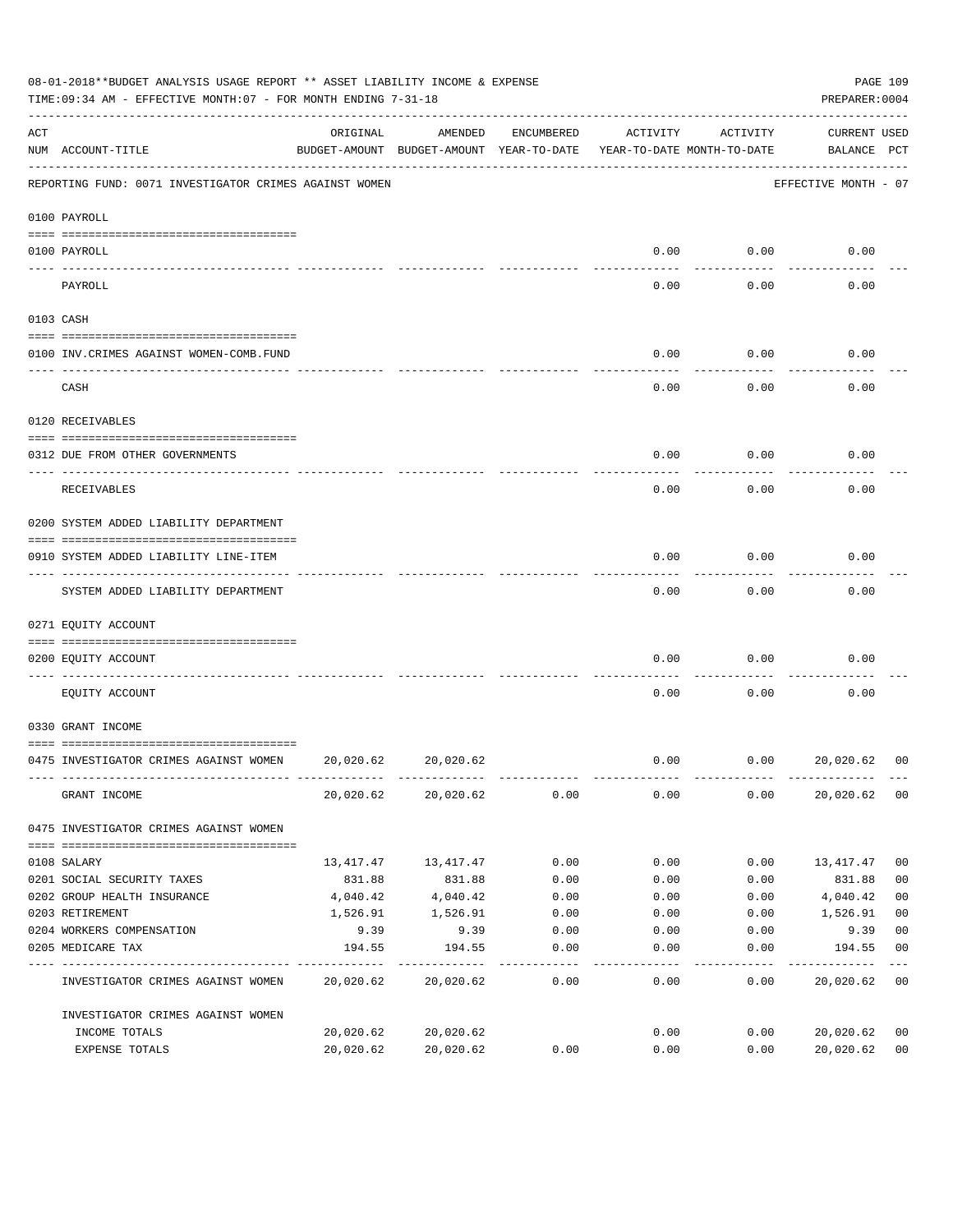|                   | 08-01-2018**BUDGET ANALYSIS USAGE REPORT ** ASSET LIABILITY INCOME & EXPENSE<br>TIME:09:34 AM - EFFECTIVE MONTH:07 - FOR MONTH ENDING 7-31-18 |           |                     |            |                                                                                 |                                                             | PREPARER: 0004                     | PAGE 110      |
|-------------------|-----------------------------------------------------------------------------------------------------------------------------------------------|-----------|---------------------|------------|---------------------------------------------------------------------------------|-------------------------------------------------------------|------------------------------------|---------------|
| ACT               | NUM ACCOUNT-TITLE                                                                                                                             | ORIGINAL  | AMENDED             | ENCUMBERED | ACTIVITY<br>BUDGET-AMOUNT BUDGET-AMOUNT YEAR-TO-DATE YEAR-TO-DATE MONTH-TO-DATE | ACTIVITY                                                    | <b>CURRENT USED</b><br>BALANCE PCT |               |
|                   | REPORTING FUND: 0072 INVESTIGATOR CRIMES AGAINST CHILDRE                                                                                      |           |                     |            |                                                                                 |                                                             | EFFECTIVE MONTH - 07               |               |
|                   | 0100 PAYROLL                                                                                                                                  |           |                     |            |                                                                                 |                                                             |                                    |               |
| $- - - - - - - -$ | 0100 PAYROLL                                                                                                                                  |           |                     |            | 0.00                                                                            | 0.00                                                        | 0.00                               |               |
|                   | PAYROLL                                                                                                                                       |           |                     |            | 0.00                                                                            | 0.00                                                        | 0.00                               |               |
|                   | 0103 CASH                                                                                                                                     |           |                     |            |                                                                                 |                                                             |                                    |               |
|                   | 0100 INV. CRIMES AGAINST CHILDREN-COMB.F                                                                                                      |           |                     |            |                                                                                 | $3,231.41 - 76.73 - 3,231.41 -$                             |                                    |               |
|                   | CASH                                                                                                                                          |           |                     |            |                                                                                 | ----------- ------------<br>$3,231.41 - 76.73 - 3,231.41 -$ |                                    |               |
|                   | 0120 RECEIVABLES                                                                                                                              |           |                     |            |                                                                                 |                                                             |                                    |               |
|                   | 0312 DUE FROM OTHER GOVERNMENTS                                                                                                               |           |                     |            | 0.00                                                                            | 0.00                                                        | 0.00                               |               |
|                   | RECEIVABLES                                                                                                                                   |           |                     |            | 0.00                                                                            | 0.00                                                        | 0.00                               |               |
|                   | 0200 SYSTEM ADDED LIABILITY DEPARTMENT                                                                                                        |           |                     |            |                                                                                 |                                                             |                                    |               |
|                   | 0910 SYSTEM ADDEND LIABILITY LINE-ITEM                                                                                                        |           |                     |            | 0.00                                                                            | 0.00                                                        | 0.00                               |               |
|                   | SYSTEM ADDED LIABILITY DEPARTMENT                                                                                                             |           |                     |            | 0.00                                                                            | 0.00                                                        | 0.00                               |               |
|                   | 0271 EQUITY ACCOUNT                                                                                                                           |           |                     |            |                                                                                 |                                                             |                                    |               |
|                   | 0200 EQUITY ACCOUNT                                                                                                                           |           |                     |            | 0.00                                                                            | 0.00                                                        | 0.00                               |               |
|                   | EOUITY ACCOUNT                                                                                                                                |           |                     |            | 0.00                                                                            | 0.00                                                        | 0.00                               |               |
|                   | 0330 GRANT INCOME                                                                                                                             |           |                     |            |                                                                                 |                                                             |                                    |               |
|                   | 0560 INVESTIGATOR CRIMES AGAINST CHILDR 41,899.00 41,899.00                                                                                   |           |                     |            |                                                                                 | 28,904.86 3,154.68 12,994.14 69                             |                                    |               |
|                   | GRANT INCOME                                                                                                                                  |           | 41,899.00 41,899.00 | 0.00       |                                                                                 | 28,904.86 3,154.68 12,994.14 69                             |                                    |               |
|                   | 0560 INVESTIGATOR CRIMES AGAINST CHILDR                                                                                                       |           |                     |            |                                                                                 |                                                             |                                    |               |
|                   | 0108 SALARY                                                                                                                                   | 27,488.37 | 27,488.37           | 0.00       | 21,145.00                                                                       | 2,114.50                                                    | 6,343.37                           | 77            |
|                   | 0201 SOCIAL SECURITY TAXES                                                                                                                    | 1,704.28  | 1,704.28            | 0.00       | 1,311.00                                                                        | 131.10                                                      | 393.28                             | 77            |
|                   | 0202 GROUP HEALTH INSURANCE                                                                                                                   | 8,500.63  | 8,500.63            | 0.00       | 6,407.65                                                                        | 711.97                                                      | 2,092.98                           | 75            |
|                   | 0203 RETIREMENT                                                                                                                               | 3,128.18  | 3,128.18            | 0.00       | 2,407.50                                                                        | 243.18                                                      | 720.68                             | 77            |
|                   | 0204 WORKERS COMPENSATION                                                                                                                     | 678.96    | 678.96              | 0.00       | 558.52                                                                          | 0.00                                                        | 120.44                             | 82            |
|                   | 0205 MEDICARE TAX                                                                                                                             | 398.58    | 398.58              | 0.00       | 306.60                                                                          | 30.66                                                       | 91.98                              | 77<br>$- - -$ |
|                   | INVESTIGATOR CRIMES AGAINST CHILDR                                                                                                            | 41,899.00 | 41,899.00           | 0.00       | 32,136.27                                                                       | 3,231.41                                                    | 9,762.73                           | 77            |
|                   | INVESTIGATOR CRIMES AGAINST CHILDR                                                                                                            |           |                     |            |                                                                                 |                                                             |                                    |               |
|                   | INCOME TOTALS                                                                                                                                 | 41,899.00 | 41,899.00           |            | 28,904.86                                                                       | 3,154.68                                                    | 12,994.14                          | 69            |
|                   | EXPENSE TOTALS                                                                                                                                | 41,899.00 | 41,899.00           | 0.00       | 32,136.27                                                                       | 3,231.41                                                    | 9,762.73                           | 77            |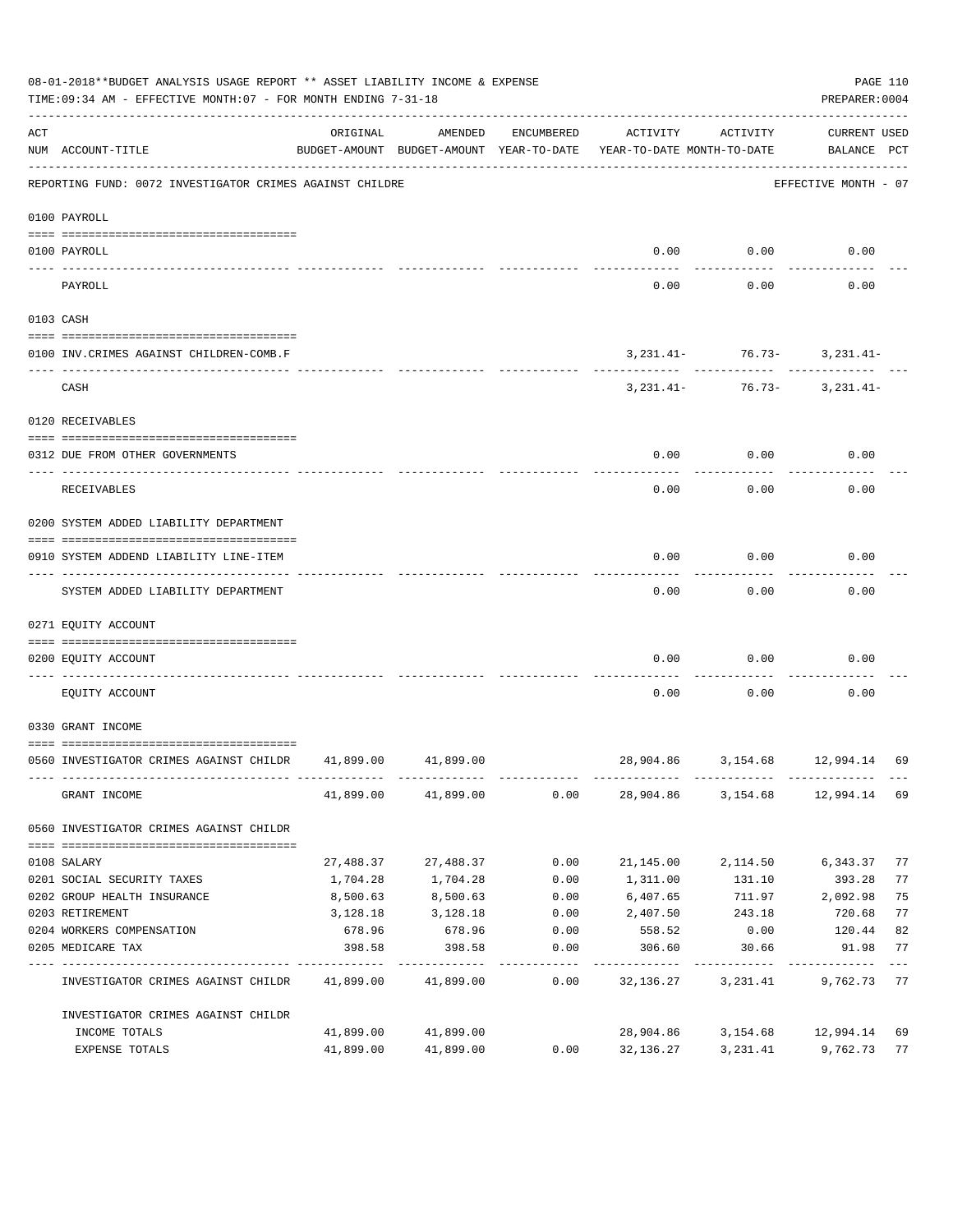|     | 08-01-2018**BUDGET ANALYSIS USAGE REPORT ** ASSET LIABILITY INCOME & EXPENSE<br>TIME: 09:34 AM - EFFECTIVE MONTH: 07 - FOR MONTH ENDING 7-31-18 |          |                                                     |            |                                        |          | PAGE 111<br>PREPARER: 0004  |
|-----|-------------------------------------------------------------------------------------------------------------------------------------------------|----------|-----------------------------------------------------|------------|----------------------------------------|----------|-----------------------------|
| ACT | NUM ACCOUNT-TITLE                                                                                                                               | ORIGINAL | AMENDED<br>BUDGET-AMOUNT BUDGET-AMOUNT YEAR-TO-DATE | ENCUMBERED | ACTIVITY<br>YEAR-TO-DATE MONTH-TO-DATE | ACTIVITY | CURRENT USED<br>BALANCE PCT |
|     | REPORTING FUND: 0080 VETERANS COURT PROGRAM                                                                                                     |          |                                                     |            |                                        |          | EFFECTIVE MONTH - 07        |
|     |                                                                                                                                                 |          |                                                     |            |                                        |          |                             |
|     | 0103 CASH                                                                                                                                       |          |                                                     |            |                                        |          |                             |
|     | 0180 CASH-VETERANS COURT PROGRAM                                                                                                                |          |                                                     |            |                                        |          | 250.00 0.00 250.00          |
|     | CASH                                                                                                                                            |          |                                                     |            | 250.00                                 | 0.00     | 250.00                      |
|     | 0200 LIABILITY ACCOUNT                                                                                                                          |          |                                                     |            |                                        |          |                             |
|     |                                                                                                                                                 |          |                                                     |            |                                        |          |                             |
|     | 0910 SYSTEM ADDED LIABILITY LINE-ITEM                                                                                                           |          |                                                     |            | 0.00                                   | 0.00     | 0.00                        |
|     | LIABILITY ACCOUNT                                                                                                                               |          |                                                     |            | 0.00                                   | 0.00     | 0.00                        |
|     | 0271 EQUITY ACCOUNT                                                                                                                             |          |                                                     |            |                                        |          |                             |
|     | 0200 EQUITY ACCOUNT                                                                                                                             |          |                                                     |            | 0.00                                   | 0.00     | 0.00                        |
|     | EQUITY ACCOUNT                                                                                                                                  |          |                                                     |            | 0.00                                   | 0.00     | 0.00                        |
|     | 0300 CASH                                                                                                                                       |          |                                                     |            |                                        |          |                             |
|     |                                                                                                                                                 |          |                                                     |            |                                        |          |                             |
|     | 0180 BEGINNING CASH BALANCE                                                                                                                     | 0.00     | 0.00                                                |            | 0.00                                   | 0.00     | 0.00                        |
|     | CASH                                                                                                                                            | 0.00     | 0.00                                                | 0.00       | 0.00                                   | 0.00     | 0.00                        |
|     | 0370 VETERANS COURT INCOME                                                                                                                      |          |                                                     |            |                                        |          |                             |
|     | 0130 MISCELLANEOUS                                                                                                                              | 0.00     | 0.00                                                |            | 100.00                                 | 0.00     | $100.00+$                   |
|     | 0180 PROGRAM FEES                                                                                                                               | 0.00     | 0.00                                                |            | 150.00                                 | 0.00     | $150.00+$                   |
|     | ----------------------------- ---<br>VETERANS COURT INCOME                                                                                      | 0.00     | 0.00                                                | 0.00       | 250.00                                 | 0.00     | $250.00+$                   |
|     | 0570 VETERANS COURT EXPENSE                                                                                                                     |          |                                                     |            |                                        |          |                             |
|     | 0490 MISCELLANEOUS                                                                                                                              | 0.00     | 0.00                                                | 0.00       | 0.00                                   | 0.00     | 0.00                        |
|     | VETERANS COURT EXPENSE                                                                                                                          | 0.00     | 0.00                                                | 0.00       | 0.00                                   | 0.00     | 0.00                        |
|     | VETERANS COURT PROGRAM                                                                                                                          |          |                                                     |            |                                        |          |                             |
|     | INCOME TOTALS                                                                                                                                   | 0.00     | 0.00                                                |            | 250.00                                 | 0.00     | $250.00+$                   |
|     | EXPENSE TOTALS                                                                                                                                  | 0.00     | 0.00                                                | 0.00       | 0.00                                   | 0.00     | 0.00                        |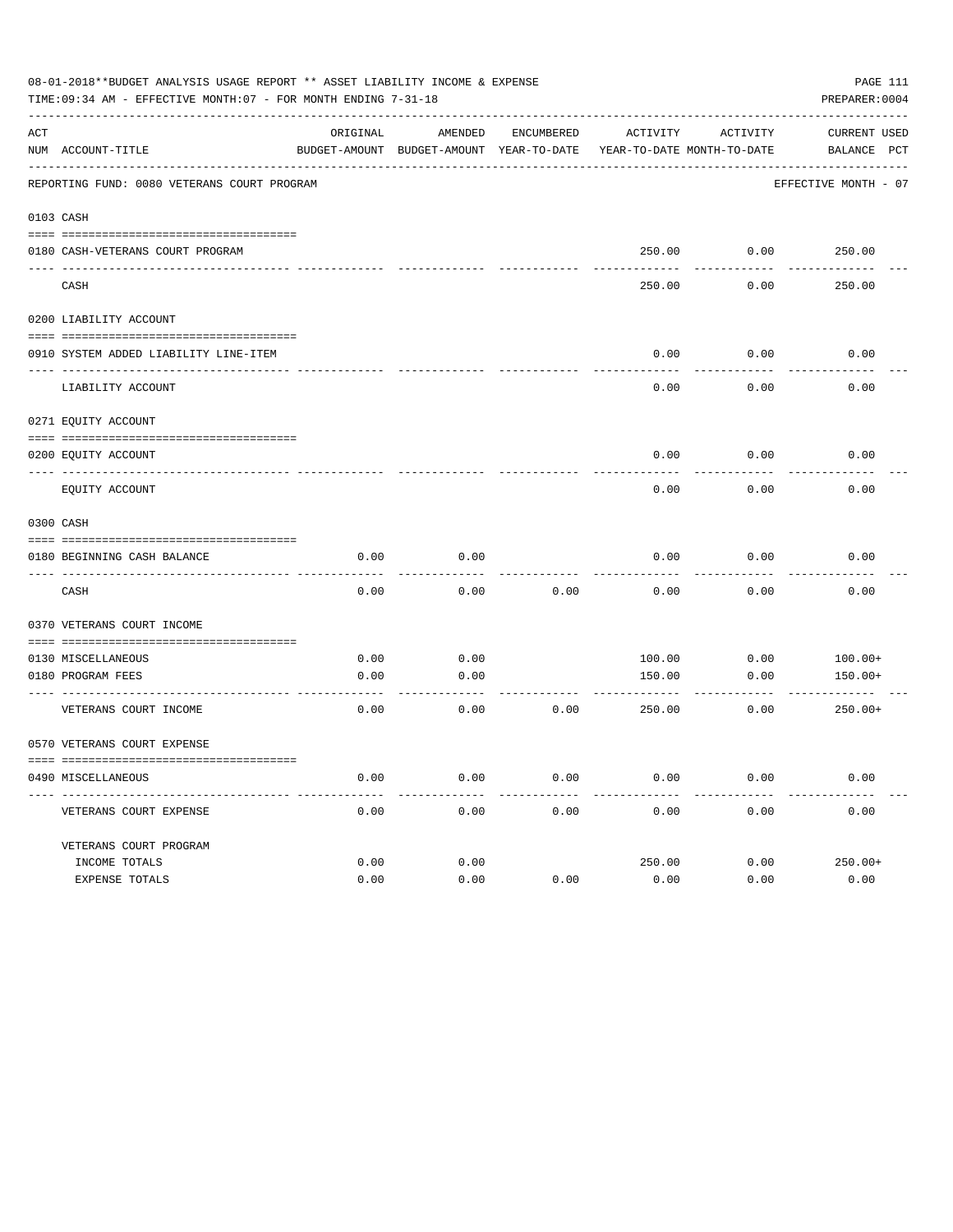|     | 08-01-2018**BUDGET ANALYSIS USAGE REPORT ** ASSET LIABILITY INCOME & EXPENSE<br>TIME:09:34 AM - EFFECTIVE MONTH:07 - FOR MONTH ENDING 7-31-18 |              |                                                     |                   |                    |                                               | PAGE 112<br>PREPARER: 0004                     |
|-----|-----------------------------------------------------------------------------------------------------------------------------------------------|--------------|-----------------------------------------------------|-------------------|--------------------|-----------------------------------------------|------------------------------------------------|
| ACT | NUM ACCOUNT-TITLE                                                                                                                             | ORIGINAL     | AMENDED<br>BUDGET-AMOUNT BUDGET-AMOUNT YEAR-TO-DATE | <b>ENCUMBERED</b> | <b>ACTIVITY</b>    | <b>ACTIVITY</b><br>YEAR-TO-DATE MONTH-TO-DATE | <b>CURRENT USED</b><br>BALANCE<br>$_{\rm PCT}$ |
|     | REPORTING FUND: 0081 LAKE ROAD IMPACT FUND                                                                                                    |              |                                                     |                   |                    |                                               | EFFECTIVE MONTH - 07                           |
|     | 0103 CASH                                                                                                                                     |              |                                                     |                   |                    |                                               |                                                |
|     | 0100 LAKE-COMBINED FUNDS CHECKING                                                                                                             |              |                                                     |                   | 100,000.00         | 0.00                                          | 100,000.00                                     |
|     | CASH                                                                                                                                          |              |                                                     |                   | 100,000.00         | 0.00                                          | 100,000.00                                     |
|     | 0200 SYSTEM ADDED LIABILITY DEPT.                                                                                                             |              |                                                     |                   |                    |                                               |                                                |
|     | 0910 SYSTEM ADDED LIABILITY LINE ITEM                                                                                                         |              |                                                     |                   | 0.00               | 0.00                                          | 0.00                                           |
|     | SYSTEM ADDED LIABILITY DEPT.                                                                                                                  |              |                                                     |                   | 0.00               | 0.00                                          | 0.00                                           |
|     | 0271 EQUITY ACCOUNT                                                                                                                           |              |                                                     |                   |                    |                                               |                                                |
|     | 0200 EQUITY ACCOUNT                                                                                                                           |              |                                                     |                   | 0.00               | 0.00                                          | 0.00                                           |
|     | ---- ------------<br>EQUITY ACCOUNT                                                                                                           |              |                                                     |                   | 0.00               | 0.00                                          | 0.00                                           |
|     | 0300 CASH                                                                                                                                     |              |                                                     |                   |                    |                                               |                                                |
|     | 0110 UNENCUMBERED FUND BALANCE                                                                                                                | 0.00         | 0.00                                                |                   | 0.00               | 0.00                                          | 0.00                                           |
|     | CASH                                                                                                                                          | 0.00         | 0.00                                                | 0.00              | 0.00               | 0.00                                          | 0.00                                           |
|     | 0318 NORTH TEX MUNICIPAL WATER DIST                                                                                                           |              |                                                     |                   |                    |                                               |                                                |
|     | 0181 YEAR 1 PAYMENT                                                                                                                           | 0.00         | 0.00                                                |                   | 100,000.00         | 0.00                                          | $100,000.00+$                                  |
|     | NORTH TEX MUNICIPAL WATER DIST                                                                                                                | 0.00         | 0.00                                                | 0.00              | 100,000.00         | 0.00                                          | $100,000.00+$                                  |
|     | 0590 MISCELLANEOUS                                                                                                                            |              |                                                     |                   |                    |                                               |                                                |
|     | 0490 MISCELLANEOUS                                                                                                                            | 0.00         | 0.00                                                | 0.00              | 0.00               | 0.00                                          | 0.00                                           |
|     | MISCELLANEOUS                                                                                                                                 | 0.00         | 0.00                                                | 0.00              | 0.00               | 0.00                                          | 0.00                                           |
|     | LAKE ROAD IMPACT FUND                                                                                                                         |              |                                                     |                   |                    |                                               |                                                |
|     | INCOME TOTALS<br>EXPENSE TOTALS                                                                                                               | 0.00<br>0.00 | 0.00<br>0.00                                        | 0.00              | 100,000.00<br>0.00 | 0.00<br>0.00                                  | $100,000.00+$<br>0.00                          |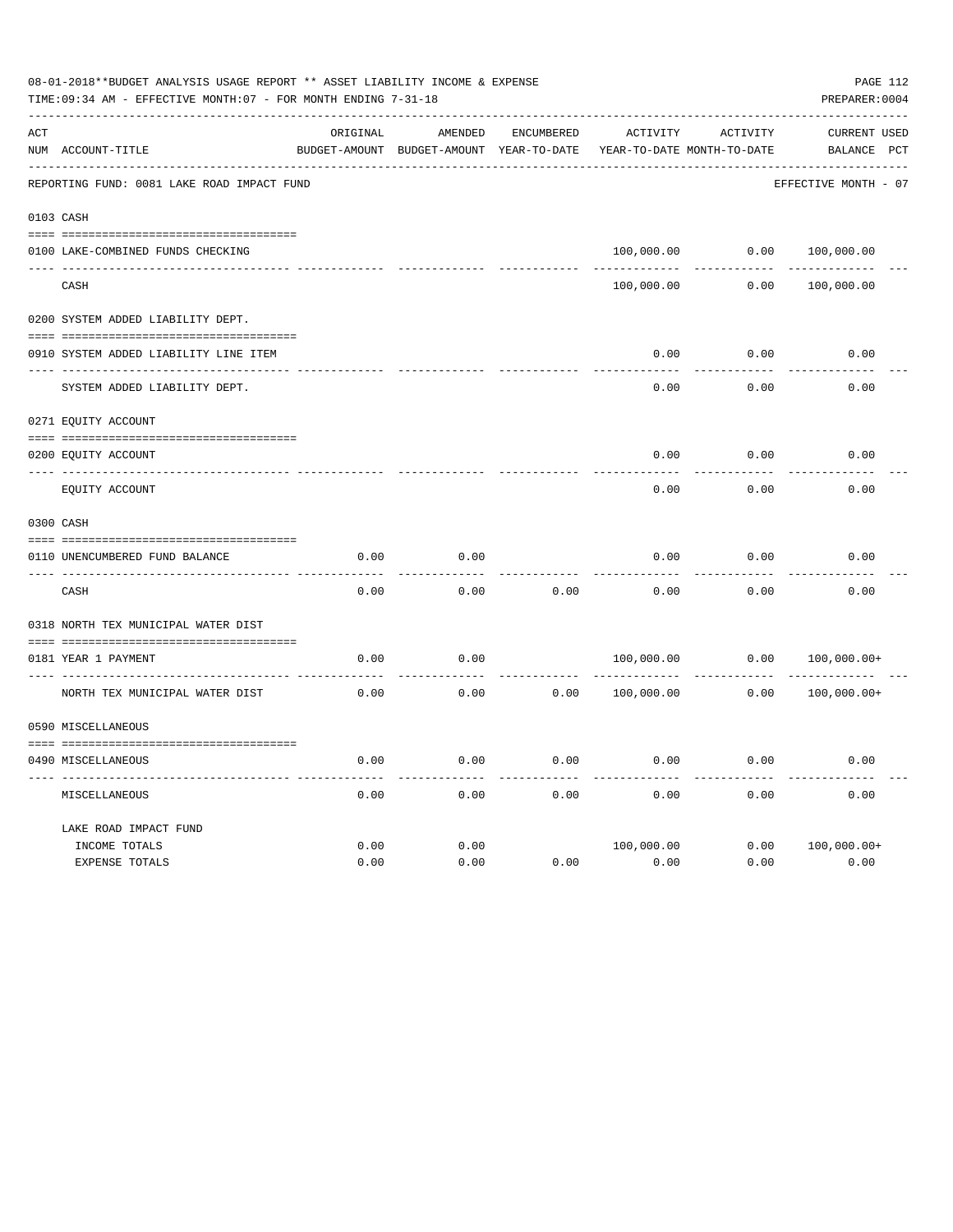|     | 08-01-2018**BUDGET ANALYSIS USAGE REPORT ** ASSET LIABILITY INCOME & EXPENSE<br>TIME: 09:34 AM - EFFECTIVE MONTH: 07 - FOR MONTH ENDING 7-31-18 |                     |                                                     |                       |                                        |                             | PAGE 113<br>PREPARER: 0004         |
|-----|-------------------------------------------------------------------------------------------------------------------------------------------------|---------------------|-----------------------------------------------------|-----------------------|----------------------------------------|-----------------------------|------------------------------------|
| ACT | NUM ACCOUNT-TITLE                                                                                                                               | ORIGINAL            | AMENDED<br>BUDGET-AMOUNT BUDGET-AMOUNT YEAR-TO-DATE | ENCUMBERED            | ACTIVITY<br>YEAR-TO-DATE MONTH-TO-DATE | ACTIVITY                    | <b>CURRENT USED</b><br>BALANCE PCT |
|     | REPORTING FUND: 0082 LAKE ROAD IMPACT FUND PCT.3                                                                                                |                     |                                                     |                       |                                        |                             | EFFECTIVE MONTH - 07               |
|     | 0103 CASH                                                                                                                                       |                     |                                                     |                       |                                        |                             |                                    |
|     | 0100 LAKE PCT 3-COMBINED FUNDS CKING                                                                                                            |                     |                                                     |                       |                                        | 484,263.00 0.00 484,263.00  |                                    |
|     | CASH                                                                                                                                            |                     |                                                     |                       | 484,263.00                             | 0.00                        | 484,263.00                         |
|     | 0200 SYSTEM ADDED LIABILITY DEPT.                                                                                                               |                     |                                                     |                       |                                        |                             |                                    |
|     | 0910 SYSTEM ADDED LIABILITY LINE ITEM                                                                                                           |                     |                                                     |                       | 0.00                                   | 0.00                        | 0.00                               |
|     | SYSTEM ADDED LIABILITY DEPT.                                                                                                                    |                     |                                                     |                       | 0.00                                   | . <u>.</u><br>0.00          | 0.00                               |
|     | 0271 EQUITY ACCOUNT                                                                                                                             |                     |                                                     |                       |                                        |                             |                                    |
|     | 0200 EQUITY ACCOUNT                                                                                                                             |                     |                                                     |                       | 0.00                                   | 0.00                        | 0.00                               |
|     | EQUITY ACCOUNT                                                                                                                                  |                     |                                                     |                       | 0.00                                   | 0.00                        | 0.00                               |
|     | 0300 CASH                                                                                                                                       |                     |                                                     |                       |                                        |                             |                                    |
|     | 0123 UNENCUMBERED FUND BALANCE                                                                                                                  | 0.00                | 0.00                                                |                       | 0.00                                   | 0.00                        | 0.00                               |
|     | CASH                                                                                                                                            | 0.00                | 0.00                                                | 0.00                  | 0.00                                   | 0.00                        | 0.00                               |
|     | 0318 NORTH TEX MUNICIPAL WATER DIST                                                                                                             |                     |                                                     |                       |                                        |                             |                                    |
|     | 0182 YEAR 1 PAYMENT                                                                                                                             | 0.00                | 0.00                                                |                       |                                        |                             | 484,263.00 0.00 484,263.00+        |
|     | NORTH TEX MUNICIPAL WATER DIST                                                                                                                  | 0.00                | 0.00                                                | 0.00                  | 484,263.00                             | 0.00                        | 484,263.00+                        |
|     | 0623 ROAD & BRIDGE #3 LAKE ROAD EXPENSE                                                                                                         |                     |                                                     |                       |                                        |                             |                                    |
|     | 0341 R & B MAT. ROCK & GRAVEL                                                                                                                   | 0.00                | 0.00                                                |                       |                                        | $0.00$ $0.00$ $0.00$ $0.00$ | 0.00                               |
|     | 0344 R & B MAT. ASPHALT/ROAD OIL                                                                                                                | 0.00                | 0.00                                                | 0.00                  | 0.00                                   | 0.00                        | 0.00                               |
|     | 0490 MISCELLANEOUS                                                                                                                              | 0.00                | 0.00                                                | 0.00                  | 0.00                                   | 0.00                        | 0.00                               |
|     | ROAD & BRIDGE #3 LAKE ROAD EXPENSE                                                                                                              | $- - - - -$<br>0.00 | --------<br>0.00                                    | $- - - - - -$<br>0.00 | ----------<br>0.00                     | ---------<br>0.00           | . <u>.</u> .<br>0.00               |
|     | LAKE ROAD IMPACT FUND PCT.3                                                                                                                     |                     |                                                     |                       |                                        |                             |                                    |
|     | INCOME TOTALS                                                                                                                                   | 0.00                | 0.00                                                |                       | 484,263.00                             | 0.00                        | 484, 263.00+                       |
|     | EXPENSE TOTALS                                                                                                                                  | 0.00                | 0.00                                                | 0.00                  | 0.00                                   | 0.00                        | 0.00                               |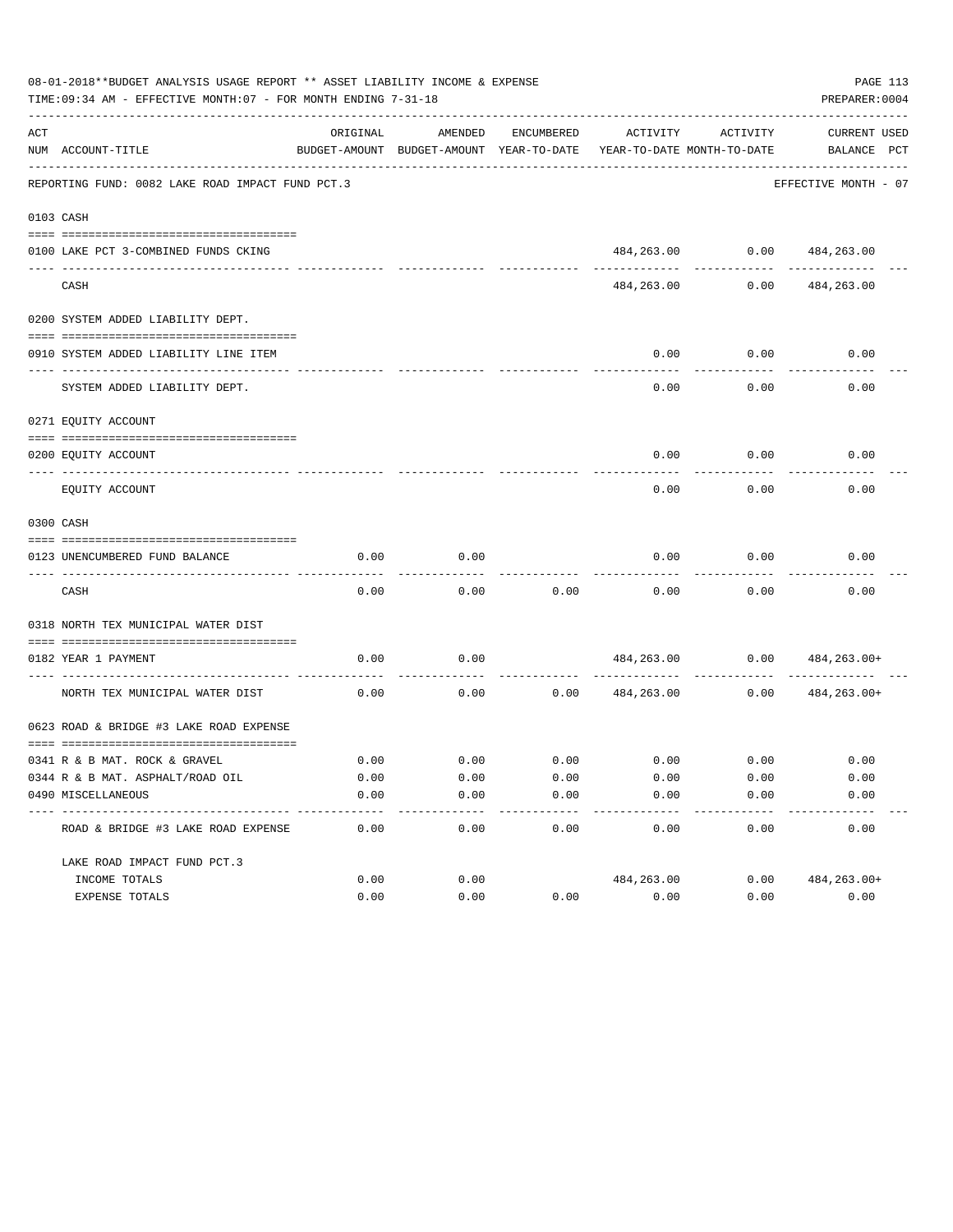|     | 08-01-2018**BUDGET ANALYSIS USAGE REPORT ** ASSET LIABILITY INCOME & EXPENSE<br>TIME: 09:34 AM - EFFECTIVE MONTH: 07 - FOR MONTH ENDING 7-31-18 |          |                                                     |            |            |                                        | PAGE 114<br>PREPARER: 0004         |
|-----|-------------------------------------------------------------------------------------------------------------------------------------------------|----------|-----------------------------------------------------|------------|------------|----------------------------------------|------------------------------------|
| ACT | NUM ACCOUNT-TITLE                                                                                                                               | ORIGINAL | AMENDED<br>BUDGET-AMOUNT BUDGET-AMOUNT YEAR-TO-DATE | ENCUMBERED | ACTIVITY   | ACTIVITY<br>YEAR-TO-DATE MONTH-TO-DATE | <b>CURRENT USED</b><br>BALANCE PCT |
|     | REPORTING FUND: 0083 LAKE ROAD IMPACT FUND PCT.4                                                                                                |          |                                                     |            |            |                                        | EFFECTIVE MONTH - 07               |
|     | 0103 CASH                                                                                                                                       |          |                                                     |            |            |                                        |                                    |
|     |                                                                                                                                                 |          |                                                     |            |            |                                        |                                    |
|     | 0100 LAKE PCT 4-COMBINED FUNDS CKING                                                                                                            |          |                                                     |            |            | 387,000.00   0.00   387,000.00         |                                    |
|     | CASH                                                                                                                                            |          |                                                     |            | 387,000.00 | 0.00                                   | 387,000.00                         |
|     | 0200 SYSTEM ADDED LIABILITY DEPT.                                                                                                               |          |                                                     |            |            |                                        |                                    |
|     |                                                                                                                                                 |          |                                                     |            |            |                                        |                                    |
|     | 0910 SYSTEM ADDED LIABILITY LINE ITEM                                                                                                           |          |                                                     |            | 0.00       | 0.00                                   | 0.00                               |
|     | SYSTEM ADDED LIABILITY DEPT.                                                                                                                    |          |                                                     |            | 0.00       | 0.00                                   | 0.00                               |
|     | 0271 EQUITY ACCOUNT                                                                                                                             |          |                                                     |            |            |                                        |                                    |
|     |                                                                                                                                                 |          |                                                     |            |            |                                        |                                    |
|     | 0200 EQUITY ACCOUNT                                                                                                                             |          |                                                     |            | 0.00       | 0.00                                   | 0.00                               |
|     | EQUITY ACCOUNT                                                                                                                                  |          |                                                     |            | 0.00       | 0.00                                   | 0.00                               |
|     | 0300 CASH                                                                                                                                       |          |                                                     |            |            |                                        |                                    |
|     | 0124 UNENCUMBERED FUND BALANCE                                                                                                                  | 0.00     | 0.00                                                |            | 0.00       | 0.00                                   | 0.00                               |
|     | CASH                                                                                                                                            | 0.00     | 0.00                                                | 0.00       | 0.00       | 0.00                                   | 0.00                               |
|     | 0318 NORTH TEXAS MUNICIPAL WATER DIST                                                                                                           |          |                                                     |            |            |                                        |                                    |
|     |                                                                                                                                                 |          |                                                     |            |            |                                        |                                    |
|     | 0183 YEAR 1 PAYMENT                                                                                                                             | 0.00     | 0.00                                                |            | 387,000.00 | 0.00                                   | 387,000.00+                        |
|     | NORTH TEXAS MUNICIPAL WATER DIST                                                                                                                | 0.00     | 0.00                                                | 0.00       | 387,000.00 | 0.00                                   | 387,000.00+                        |
|     | 0624 ROAD & BRIDGE #4 LAKE ROAD EXPENSE                                                                                                         |          |                                                     |            |            |                                        |                                    |
|     | 0341 R & B MAT. ROCK & GRAVEL                                                                                                                   | 0.00     | 0.00                                                | 0.00       |            | $0.00$ 0.00                            | 0.00                               |
|     | 0344 R & B MAT. ASPHALT/ROAD OIL                                                                                                                | 0.00     | 0.00                                                | 0.00       | 0.00       | 0.00                                   | 0.00                               |
|     | 0490 MISCELLANEOUS                                                                                                                              | 0.00     | 0.00                                                | 0.00       | 0.00       | 0.00                                   | 0.00                               |
|     | ROAD & BRIDGE #4 LAKE ROAD EXPENSE                                                                                                              | 0.00     | 0.00                                                | 0.00       | 0.00       | 0.00                                   | 0.00                               |
|     | LAKE ROAD IMPACT FUND PCT. 4                                                                                                                    |          |                                                     |            |            |                                        |                                    |
|     | INCOME TOTALS                                                                                                                                   | 0.00     | 0.00                                                |            | 387,000.00 | 0.00                                   | 387,000.00+                        |
|     | EXPENSE TOTALS                                                                                                                                  | 0.00     | 0.00                                                | 0.00       | 0.00       | 0.00                                   | 0.00                               |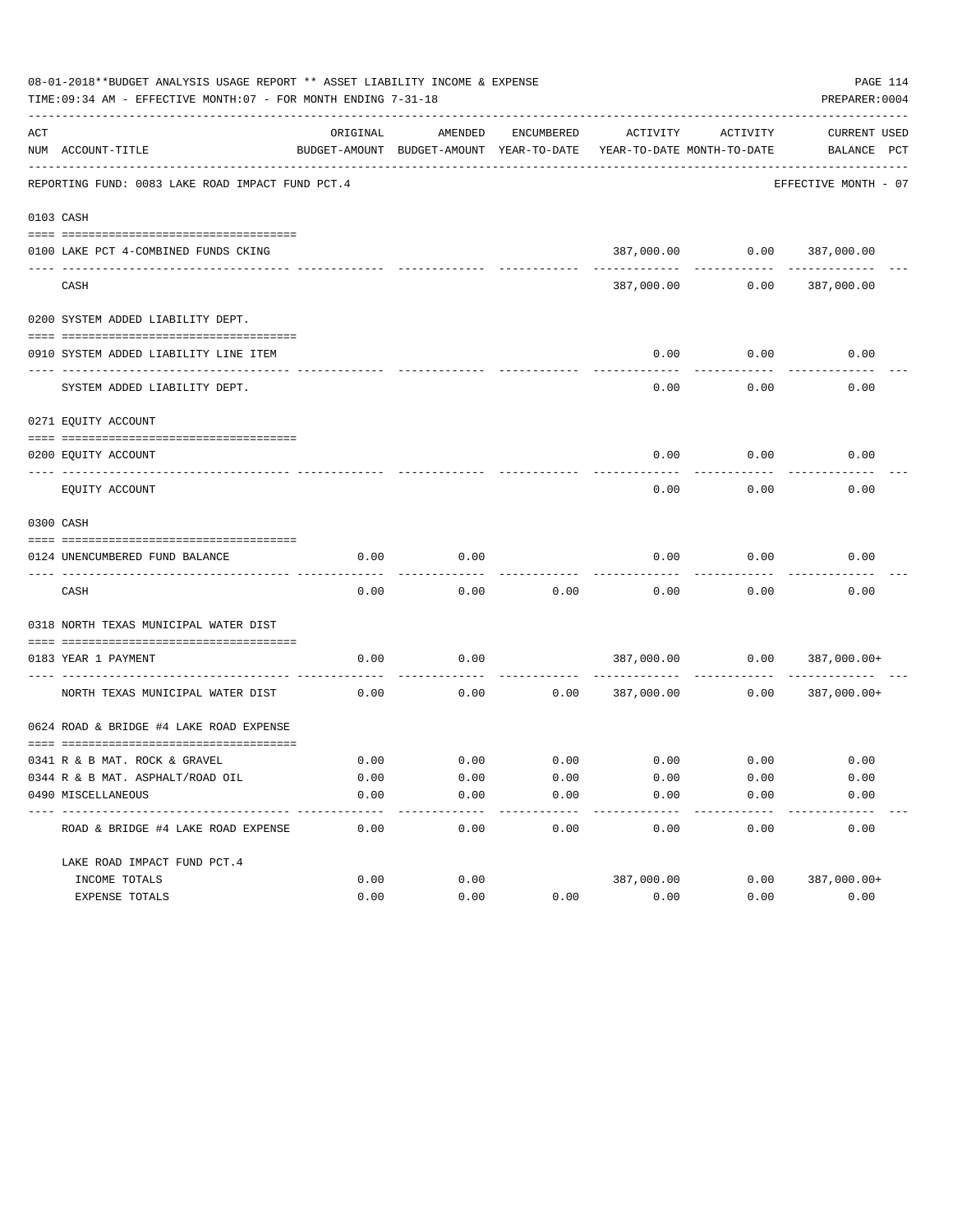|     | 08-01-2018**BUDGET ANALYSIS USAGE REPORT ** ASSET LIABILITY INCOME & EXPENSE<br>TIME: 09:34 AM - EFFECTIVE MONTH: 07 - FOR MONTH ENDING 7-31-18 |          |                                                     |            |                                        |               | PAGE 115<br>PREPARER: 0004         |
|-----|-------------------------------------------------------------------------------------------------------------------------------------------------|----------|-----------------------------------------------------|------------|----------------------------------------|---------------|------------------------------------|
| ACT | NUM ACCOUNT-TITLE                                                                                                                               | ORIGINAL | AMENDED<br>BUDGET-AMOUNT BUDGET-AMOUNT YEAR-TO-DATE | ENCUMBERED | ACTIVITY<br>YEAR-TO-DATE MONTH-TO-DATE | ACTIVITY      | <b>CURRENT USED</b><br>BALANCE PCT |
|     | REPORTING FUND: 0087 JUVENILE PROBATION                                                                                                         |          |                                                     |            |                                        |               | EFFECTIVE MONTH - 07               |
|     | 0103 CASH                                                                                                                                       |          |                                                     |            |                                        |               |                                    |
|     | 0187 CASH-JUVENILE PROBATION                                                                                                                    |          |                                                     |            |                                        | 761.55 435.00 | 2,610.76                           |
|     | CASH                                                                                                                                            |          |                                                     |            | 761.55                                 | 435.00        | 2,610.76                           |
|     | 0200 SYSTEM ADDED LIABILITY DEPARTMENT                                                                                                          |          |                                                     |            |                                        |               |                                    |
|     | 0910 SYSTEM ADDED LIABILITY LINE-ITEM                                                                                                           |          |                                                     |            | 0.00                                   | 0.00          | 0.00                               |
|     | SYSTEM ADDED LIABILITY DEPARTMENT                                                                                                               |          |                                                     |            | 0.00                                   | 0.00          | 0.00                               |
|     | 0202 ACCOUNTS PAYABLE                                                                                                                           |          |                                                     |            |                                        |               |                                    |
|     | 0319 A/P RESTITUTION-JUVENILE PROBATION                                                                                                         |          |                                                     |            | 0.00                                   | 0.00          | 0.00                               |
|     | ACCOUNTS PAYABLE                                                                                                                                |          |                                                     |            | 0.00                                   | 0.00          | 0.00                               |
|     | 0271 EOUITY                                                                                                                                     |          |                                                     |            |                                        |               |                                    |
|     | 0200 EQUITY ACCOUNT                                                                                                                             |          |                                                     |            | 0.00                                   | 0.00          | 1,849.21                           |
|     | EQUITY                                                                                                                                          |          |                                                     |            | 0.00                                   | 0.00          | 1,849.21                           |
|     | 0340 FEES OF OFFICE                                                                                                                             |          |                                                     |            |                                        |               |                                    |
|     | 0575 JUVENILE PROBATION FEES                                                                                                                    | 0.00     | 0.00                                                |            |                                        | 110.00        |                                    |
|     | 0576 JUVENILE PROBATION RESTITUTION                                                                                                             | 0.00     | 0.00                                                |            | 1,525.00<br>1,954.00                   | 40.00         | 1,525.00+<br>1,954.00+             |
|     | 0577 JUVENILE PROBATION COURT COSTS                                                                                                             | 0.00     | 0.00                                                |            | 405.00                                 | 325.00        | $405.00+$                          |
|     | 0578 FEES RECEIVED FOR OTHER COUNTIES                                                                                                           | 0.00     | 0.00                                                |            | 0.00                                   | 0.00          | 0.00                               |
|     | FEES OF OFFICE                                                                                                                                  | 0.00     | 0.00                                                | 0.00       | 3,884.00                               | 475.00        | $3,884.00+$                        |
|     | 0575 JUVENILE PROBATION                                                                                                                         |          |                                                     |            |                                        |               |                                    |
|     |                                                                                                                                                 |          |                                                     |            |                                        |               |                                    |
|     | 0310 OFFICE SUPP./MISC.                                                                                                                         | 0.00     | 0.00                                                | 0.00       | 1,088.45                               | 0.00          | $1,088.45-$                        |
|     | 0319 RESTITUTION                                                                                                                                | 0.00     | 0.00                                                | 0.00       | 1,954.00                               | 40.00         | $1,954.00 -$                       |
|     | 0320 COURT COSTS                                                                                                                                | 0.00     | 0.00                                                | 0.00       | 80.00                                  | 0.00          | $80.00 -$                          |
|     | 0321 REIMBURSEMENT OF FEES FOR OTHER CO                                                                                                         | 0.00     | 0.00                                                | 0.00       | 0.00                                   | 0.00          | 0.00                               |
|     | 0353 COMPUTER EXPENSE                                                                                                                           | 0.00     | 0.00                                                | 0.00       | 0.00                                   | 0.00          | 0.00                               |
|     | 0416 STRUCTURAL FAMILY THERAPY                                                                                                                  | 0.00     | 0.00                                                | 0.00       | 0.00                                   | 0.00          | 0.00                               |
|     | 0427 TRAVEL AND TRAINING                                                                                                                        | 0.00     | 0.00                                                | 0.00       | 0.00                                   | 0.00          | 0.00                               |
|     | JUVENILE PROBATION                                                                                                                              | 0.00     | 0.00                                                | 0.00       | 3,122.45                               | 40.00         | $3,122.45-$                        |
|     | JUVENILE PROBATION                                                                                                                              |          |                                                     |            |                                        |               |                                    |
|     | INCOME TOTALS                                                                                                                                   | 0.00     | 0.00                                                |            | 3,884.00                               | 475.00        | $3,884.00+$                        |
|     | EXPENSE TOTALS                                                                                                                                  | 0.00     | 0.00                                                | 0.00       | 3,122.45                               | 40.00         | $3,122.45-$                        |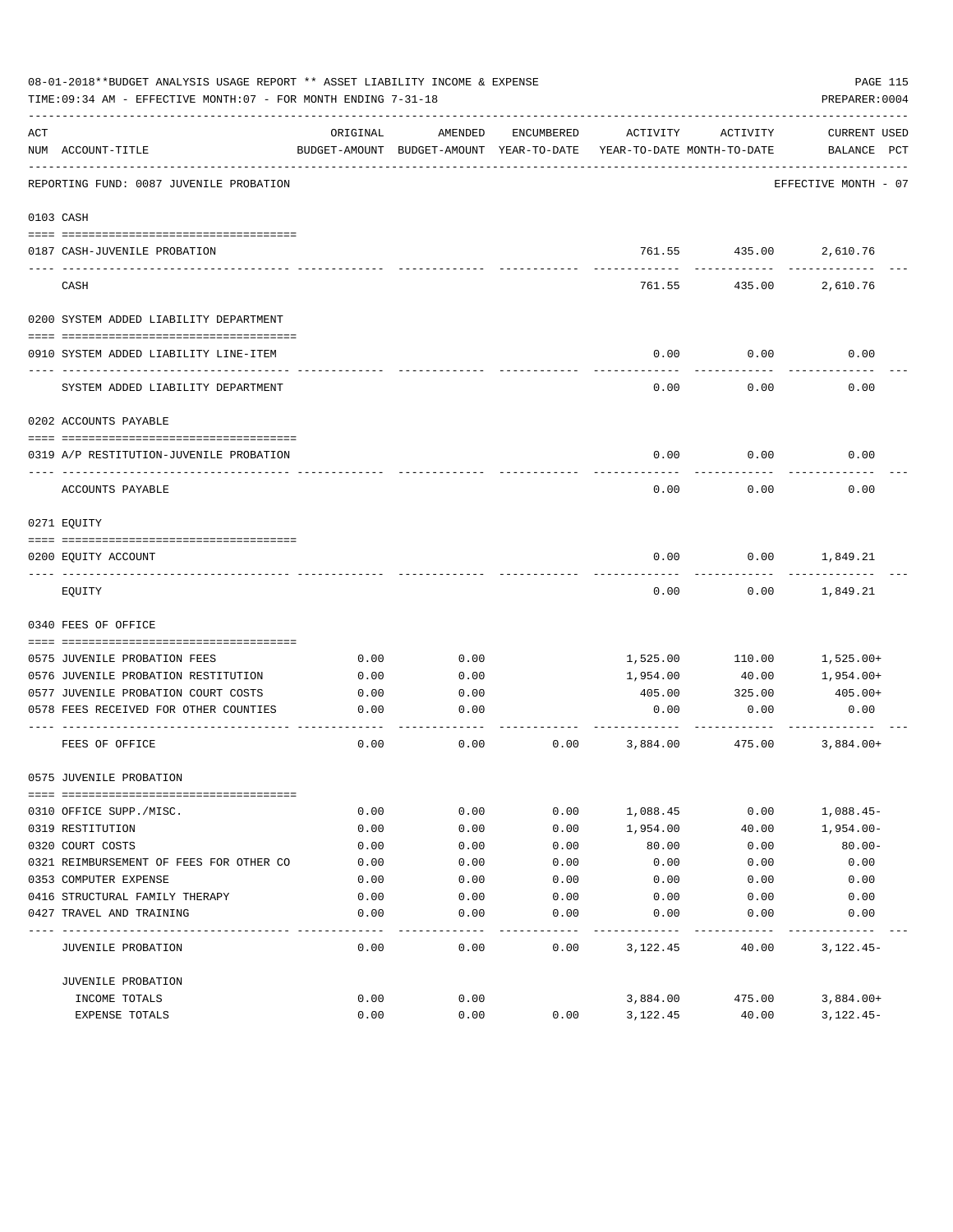|     | 08-01-2018**BUDGET ANALYSIS USAGE REPORT ** ASSET LIABILITY INCOME & EXPENSE<br>TIME: 09:34 AM - EFFECTIVE MONTH: 07 - FOR MONTH ENDING 7-31-18 |            |                                                                                |               |                     |                     | PREPARER: 0004                     | PAGE 116       |
|-----|-------------------------------------------------------------------------------------------------------------------------------------------------|------------|--------------------------------------------------------------------------------|---------------|---------------------|---------------------|------------------------------------|----------------|
| ACT | NUM ACCOUNT-TITLE                                                                                                                               | ORIGINAL   | AMENDED<br>BUDGET-AMOUNT BUDGET-AMOUNT YEAR-TO-DATE YEAR-TO-DATE MONTH-TO-DATE | ENCUMBERED    | ACTIVITY            | ACTIVITY            | <b>CURRENT USED</b><br>BALANCE PCT |                |
|     | REPORTING FUND: 0088 IHC NEEDS/OR OTHER RELATED HEALTHCA                                                                                        |            |                                                                                |               |                     |                     | EFFECTIVE MONTH - 07               |                |
|     | 0103 CASH                                                                                                                                       |            |                                                                                |               |                     |                     |                                    |                |
|     | 0100 IHC - COMBINED FUNDS CHECKING                                                                                                              |            |                                                                                |               | 0.00                | 0.00                | 0.00                               |                |
|     | CASH                                                                                                                                            |            |                                                                                |               | -----<br>0.00       | --------<br>0.00    | 0.00                               |                |
|     | 0271 EQUITY ACCOUNT                                                                                                                             |            |                                                                                |               |                     |                     |                                    |                |
|     | 0200 EQUITY ACCOUNT                                                                                                                             |            |                                                                                |               | 0.00                | 0.00                | 0.00                               |                |
|     | EQUITY ACCOUNT                                                                                                                                  |            |                                                                                |               | 0.00                | 0.00                | 0.00                               |                |
|     | 0367 HOSPITAL AUTHORITY - IHC                                                                                                                   |            |                                                                                |               |                     |                     |                                    |                |
|     |                                                                                                                                                 |            |                                                                                |               |                     |                     |                                    |                |
|     | 0100 HOSPITAL QUARTERLY PAYMENT                                                                                                                 | 200,000.00 | 200,000.00                                                                     |               | 0.00                | 0.00                | 200,000.00                         | 0 <sub>0</sub> |
|     |                                                                                                                                                 |            |                                                                                |               | $- - - - -$         |                     |                                    |                |
|     | HOSPITAL AUTHORITY - IHC                                                                                                                        | 200,000.00 | 200,000.00                                                                     | 0.00          | 0.00                | 0.00                | 200,000.00                         | 0 <sub>0</sub> |
|     | 0645 INDIGENT CARE                                                                                                                              |            |                                                                                |               |                     |                     |                                    |                |
|     |                                                                                                                                                 |            |                                                                                |               |                     |                     |                                    |                |
|     | 0409 DIABETIC SUPPLIES                                                                                                                          | 0.00       | 0.00                                                                           | 0.00          | 0.00                | 0.00                | 0.00                               |                |
|     | 0410 CERT. REG. NURSE ANES.                                                                                                                     | 0.00       | 0.00                                                                           | 0.00          | 0.00                | 0.00                | 0.00                               |                |
|     | 0411 PHYSICIAN, NON-EMERGENCY                                                                                                                   | 0.00       | 0.00                                                                           | 0.00          | 0.00                | 0.00                | 0.00                               |                |
|     | 0412 PRESCRIPTIONS, DRUGS                                                                                                                       | 0.00       | 0.00                                                                           | 0.00          | 0.00                | 0.00                | 0.00                               |                |
|     | 0413 HOSPITAL, INPATIENT                                                                                                                        | 0.00       | 0.00                                                                           | 0.00          | 0.00                | 0.00                | 0.00                               |                |
|     | 0414 HOSPITAL, OUTPATIENT                                                                                                                       | 0.00       | 0.00                                                                           | 0.00          | 0.00                | 0.00                | 0.00                               |                |
|     | 0415 LABORATORY/X-RAY                                                                                                                           | 0.00       | 0.00                                                                           | 0.00          | 0.00                | 0.00                | 0.00                               |                |
|     | 0418 FED. QUALIFIED HEALTH CENTER                                                                                                               | 0.00       | 0.00                                                                           | 0.00          | 0.00                | 0.00                | 0.00                               |                |
|     | 0420 RURAL HEALTH CLINIC                                                                                                                        | 0.00       | 0.00                                                                           | 0.00          | 0.00                | 0.00                | 0.00                               |                |
|     | 0422 AMBULATORY SURGICAL CENTER                                                                                                                 | 0.00       | 0.00                                                                           | 0.00          | 0.00                | 0.00                | 0.00                               |                |
|     | 0423 MEDICAL EQUIP. PURCHASE                                                                                                                    | 200,000.00 | 200,000.00                                                                     | 0.00          | 0.00                | 0.00                | 200,000.00                         | 0 <sub>0</sub> |
|     | INDIGENT CARE                                                                                                                                   | 200,000.00 | ---------- --------------<br>200,000.00                                        | -----<br>0.00 | $- - - - -$<br>0.00 | $- - - - -$<br>0.00 | . <u>.</u> .<br>200,000.00         | 0 <sub>0</sub> |
|     | IHC NEEDS/OR OTHER RELATED HEALTHC                                                                                                              |            |                                                                                |               |                     |                     |                                    |                |
|     | INCOME TOTALS                                                                                                                                   | 200,000.00 | 200,000.00                                                                     |               | 0.00                | 0.00                | 200,000.00                         | 0 <sub>0</sub> |
|     | EXPENSE TOTALS                                                                                                                                  | 200,000.00 | 200,000.00                                                                     | 0.00          | 0.00                | 0.00                | 200,000.00                         | 0 <sub>0</sub> |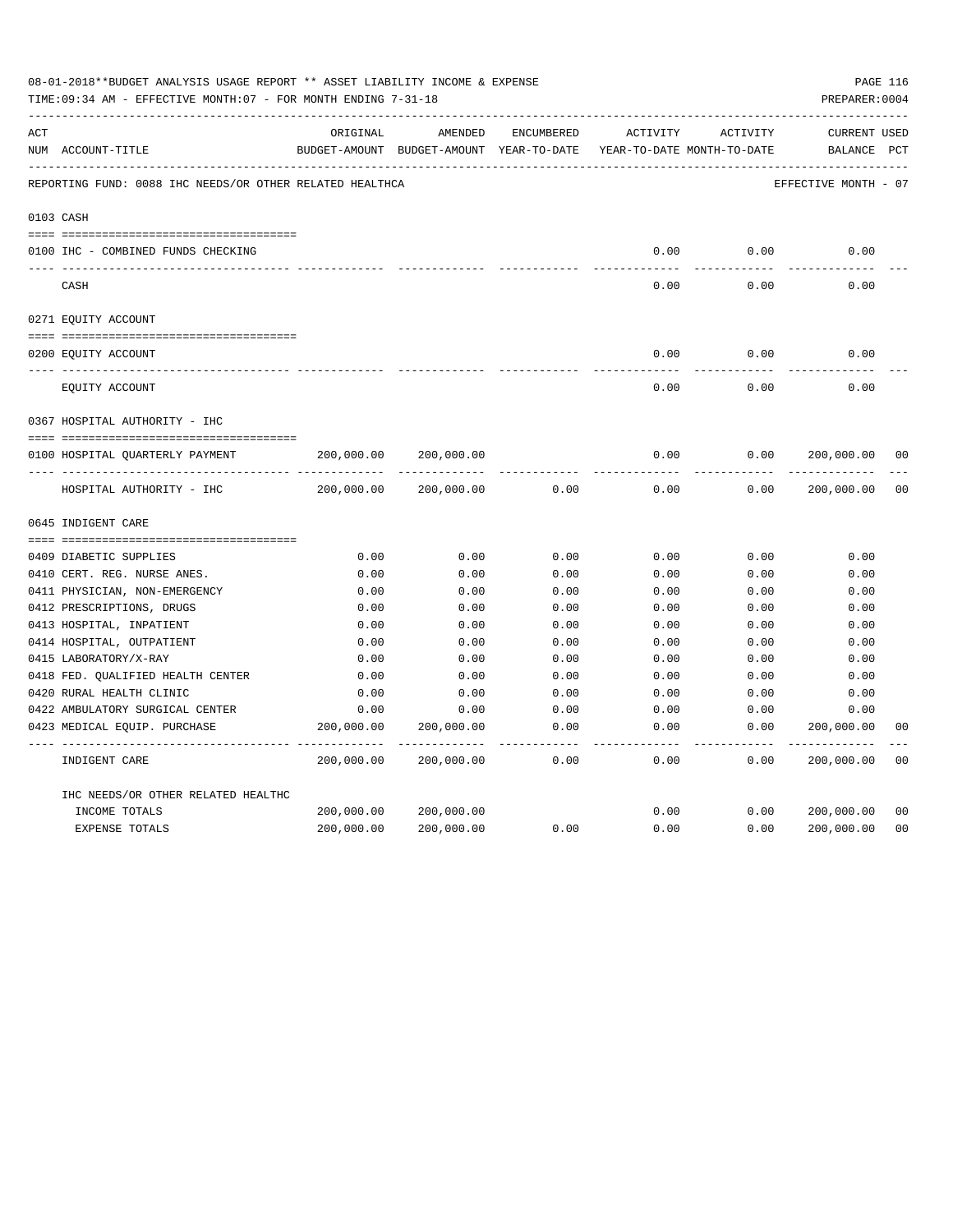|     | 08-01-2018**BUDGET ANALYSIS USAGE REPORT ** ASSET LIABILITY INCOME & EXPENSE<br>TIME: 09:34 AM - EFFECTIVE MONTH: 07 - FOR MONTH ENDING 7-31-18 |                                  |                                                     |            |                          |                                        | PREPARER: 0004                     | PAGE 117          |
|-----|-------------------------------------------------------------------------------------------------------------------------------------------------|----------------------------------|-----------------------------------------------------|------------|--------------------------|----------------------------------------|------------------------------------|-------------------|
| ACT | NUM ACCOUNT-TITLE                                                                                                                               | ORIGINAL                         | AMENDED<br>BUDGET-AMOUNT BUDGET-AMOUNT YEAR-TO-DATE | ENCUMBERED | ACTIVITY                 | ACTIVITY<br>YEAR-TO-DATE MONTH-TO-DATE | <b>CURRENT USED</b><br>BALANCE PCT |                   |
|     | REPORTING FUND: 0089 TEXAS JUVENILE JUSTICE DEPT.                                                                                               |                                  |                                                     |            |                          |                                        | EFFECTIVE MONTH - 07               |                   |
|     | 0100 PAYROLL                                                                                                                                    |                                  |                                                     |            |                          |                                        |                                    |                   |
|     | 0100 PAYROLL                                                                                                                                    |                                  |                                                     |            | 0.00                     | 0.00                                   | 0.00                               |                   |
|     | PAYROLL                                                                                                                                         |                                  |                                                     |            | 0.00                     | 0.00                                   | 0.00                               |                   |
|     | 0103 CASH                                                                                                                                       |                                  |                                                     |            |                          |                                        |                                    |                   |
|     | 0689 CASH-STRUCTURAL FAM.THER.GRANT OOG                                                                                                         |                                  |                                                     |            | 0.00                     | 0.00                                   | 0.00                               |                   |
|     | 0988 CASH-LOCAL FUNDS CARRIED FORWARD                                                                                                           |                                  |                                                     |            | 28,991.83                | 0.00                                   | 28,991.83                          |                   |
|     | 0992 CASH-INTEREST INCOME                                                                                                                       |                                  |                                                     |            | 11.97                    | 1.24                                   | 13,052.19                          |                   |
|     | 0993 CASH-BASIC PROBATION SUPERVISION                                                                                                           |                                  |                                                     |            | 22,778.07                | $783.28 -$                             | 15,114.60                          |                   |
|     | 0994 CASH-COMMUNITY PROGRAMS                                                                                                                    |                                  |                                                     |            | 12,495.13                | 473.66                                 | 6,322.85                           |                   |
|     | 0995 CASH-LOCAL FUNDING FY 2018                                                                                                                 |                                  |                                                     |            | 8,995.53                 | $232.32 -$                             | 58,028.49                          |                   |
|     | 0996 CASH-PRE/POST ADJUDICATION                                                                                                                 |                                  |                                                     |            | 1,875.82                 | 71.30                                  | 950.12                             |                   |
|     | 0997 CASH-COMMITMENT DIVERSION                                                                                                                  |                                  |                                                     |            | 1,875.82                 | 71.30                                  | 950.12                             |                   |
|     | 0998 CASH-MENTAL HEALTH SERVICES                                                                                                                |                                  |                                                     |            | 2,967.30                 |                                        | 147.40 2,504.20                    |                   |
|     | 0999 CASH-REGIONALS DIVERSIONS ALTERNAT                                                                                                         |                                  |                                                     |            | 572.00                   | 1,547.00<br>-----------                | 572.00                             |                   |
|     | CASH                                                                                                                                            |                                  |                                                     |            |                          | 80,563.47 1,296.30 126,486.40          |                                    |                   |
|     | 0220 DEFERRED REVENUE                                                                                                                           |                                  |                                                     |            |                          |                                        |                                    |                   |
|     | 0189 DEFERRED REVENUE                                                                                                                           |                                  |                                                     |            | 0.00                     | 0.00                                   | 0.00                               |                   |
|     | DEFERRED REVENUE                                                                                                                                |                                  |                                                     |            | 0.00                     | 0.00                                   | 0.00                               |                   |
|     | 0271 EQUITY ACCOUNT                                                                                                                             |                                  |                                                     |            |                          |                                        |                                    |                   |
|     | 0200 EQUITY ACCOUNT                                                                                                                             |                                  |                                                     |            | 0.00                     |                                        | $0.00$ 45,922.93                   |                   |
|     | EQUITY ACCOUNT                                                                                                                                  |                                  |                                                     |            | 0.00                     | 0.00                                   | 45,922.93                          |                   |
|     | 0300 CASH                                                                                                                                       |                                  |                                                     |            |                          |                                        |                                    |                   |
|     |                                                                                                                                                 |                                  |                                                     |            |                          |                                        |                                    |                   |
|     | 0110 UNENCUMBERED FUND BALANCE                                                                                                                  | 0.00                             | 0.00                                                |            | 0.00                     | 0.00                                   | 0.00                               |                   |
|     | CASH                                                                                                                                            | 0.00                             | 0.00                                                | 0.00       | 0.00                     | 0.00                                   | 0.00                               |                   |
|     | 0330 GRANTS                                                                                                                                     |                                  |                                                     |            |                          |                                        |                                    |                   |
|     |                                                                                                                                                 | 0.00                             | 32,000.00                                           |            | 32,000.00                | 0.00                                   |                                    | 0.00 100          |
|     | 0908 STRUCTURAL FAM. THER. GRANT OOG<br>0915 BASIC PROBATION SUPERVISION                                                                        | 116,452.00                       | 116,452.00                                          |            | 116,452.00               | 9,704.00                               |                                    | 0.00 100          |
|     | 0916 COMMUNITY PROGRAMS                                                                                                                         | 80,000.00                        | 80,000.00                                           |            | 80,000.00                | 6,666.00                               |                                    | 0.00 100          |
|     | 0917 PRE/POST ADJUDICATION                                                                                                                      | 12,000.00                        | 12,000.00                                           |            | 12,000.00                | 1,000.00                               |                                    | 0.00 100          |
|     | 0918 COMMITMENT DIVERSION                                                                                                                       | 12,000.00                        | 12,000.00                                           |            | 12,000.00                | 1,000.00                               |                                    | 0.00 100          |
|     | 0919 MENTAL HEALTH SERVICES                                                                                                                     | 15,032.00                        | 15,032.00                                           |            | 15,032.00                | 1,252.00                               | 0.00                               | 100               |
|     | 0920 REGIONAL DIVERSIONS ALTERNATIVES                                                                                                           | 0.00                             | 18,572.00                                           |            | 18,572.00                | 1,547.00                               |                                    | 0.00 100          |
|     | GRANTS                                                                                                                                          | --- --------------<br>235,484.00 | . <u>.</u> .<br>286,056.00                          | 0.00       | . <u>.</u><br>286,056.00 | ----------<br>21,169.00                | ----------                         | $---$<br>0.00 100 |
|     | 0360 INTEREST INCOME                                                                                                                            |                                  |                                                     |            |                          |                                        |                                    |                   |
|     |                                                                                                                                                 |                                  |                                                     |            |                          |                                        |                                    |                   |
|     | 0189 INTEREST INCOME                                                                                                                            | 0.00                             | 0.00                                                |            |                          | 11.97<br>1.24                          | $11.97+$                           |                   |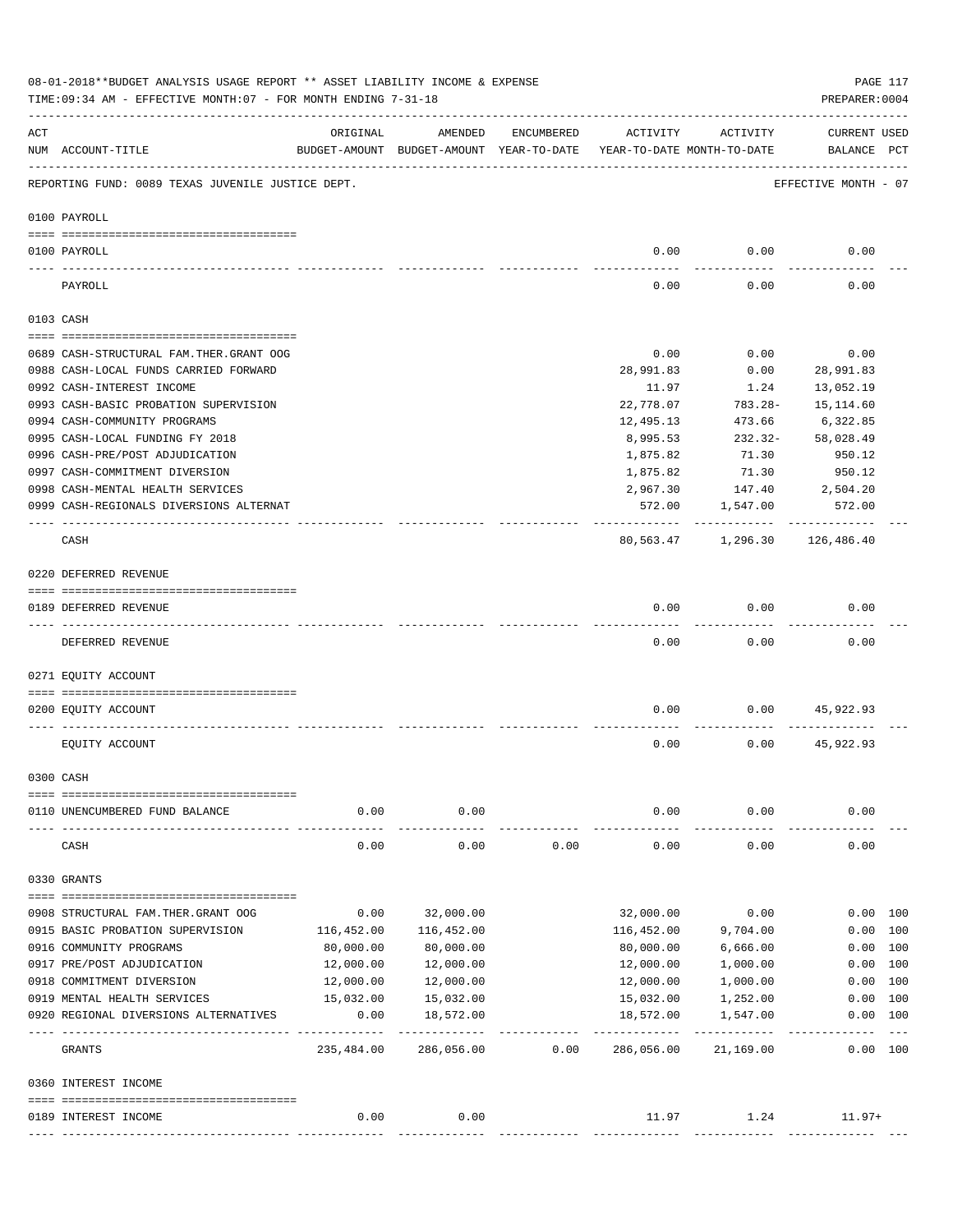08-01-2018\*\*BUDGET ANALYSIS USAGE REPORT \*\* ASSET LIABILITY INCOME & EXPENSE PAGE 118

TIME:09:34 AM - EFFECTIVE MONTH:07 - FOR MONTH ENDING 7-31-18

| ACT |                                                                                         | ORIGINAL                                                            | AMENDED                                     | ENCUMBERED   | ACTIVITY                                 | ACTIVITY        | <b>CURRENT USED</b>    |          |
|-----|-----------------------------------------------------------------------------------------|---------------------------------------------------------------------|---------------------------------------------|--------------|------------------------------------------|-----------------|------------------------|----------|
|     | NUM ACCOUNT-TITLE                                                                       | BUDGET-AMOUNT BUDGET-AMOUNT YEAR-TO-DATE YEAR-TO-DATE MONTH-TO-DATE |                                             |              |                                          |                 | BALANCE PCT            |          |
|     | REPORTING FUND: 0089 TEXAS JUVENILE JUSTICE DEPT.                                       |                                                                     |                                             |              |                                          |                 | EFFECTIVE MONTH - 07   |          |
|     | INTEREST INCOME                                                                         | 0.00                                                                | 0.00                                        | 0.00         | 11.97                                    | 1.24            | 11.97+                 |          |
|     |                                                                                         |                                                                     |                                             |              |                                          |                 |                        |          |
|     | 0370 MISCELLANEOUS                                                                      |                                                                     |                                             |              |                                          |                 |                        |          |
|     | 0130 REFUNDS & MISCELLANEOUS                                                            | 0.00                                                                | 0.00                                        |              |                                          | $0.00$ 0.00     | 0.00                   |          |
|     | 0995 LOCAL FUNDING FY 2018                                                              | 145,000.00                                                          | 145,000.00                                  |              | 145,000.00                               | 0.00            | $0.00$ 100             |          |
|     | MISCELLANEOUS                                                                           | 145,000.00                                                          |                                             |              |                                          | 0.00            |                        | 0.00 100 |
|     | 0581 STRUCTURAL FAMILY THERAPY OOG                                                      |                                                                     |                                             |              |                                          |                 |                        |          |
|     | 0416 STRUCTURAL FAMILY THERAPY                                                          |                                                                     | $0.00$ 32,000.00 0.00 32,000.00             |              |                                          | 0.00            | $0.00$ 100             |          |
|     |                                                                                         |                                                                     |                                             |              |                                          |                 |                        |          |
|     | STRUCTURAL FAMILY THERAPY OOG                                                           | 0.00                                                                | 32,000.00                                   |              | $0.00$ 32,000.00                         | 0.00            | $0.00$ 100             |          |
|     | 0588 INTEREST INCOME EXPENSE                                                            |                                                                     |                                             |              |                                          |                 |                        |          |
|     | 0103 SALARY COMM.CORR.OFFICERS                                                          | 0.00                                                                | 0.00                                        | 0.00         | 0.00                                     | 0.00            | 0.00                   |          |
|     | 0201 SOCIAL SECURITY TAX                                                                | 0.00                                                                | 0.00                                        | 0.00         | 0.00                                     | 0.00            | 0.00                   |          |
|     | 0202 GROUP HEALTH INSURANCE                                                             | 0.00                                                                | 0.00                                        | 0.00         | 0.00                                     | 0.00            | 0.00                   |          |
|     | 0203 RETIREMENT                                                                         | 0.00                                                                | 0.00                                        | 0.00         | 0.00                                     | 0.00            | 0.00                   |          |
|     | 0204 WORKERS COMPENSATION                                                               | 0.00                                                                | 0.00                                        | 0.00         | 0.00                                     | 0.00            | 0.00                   |          |
|     | 0205 MEDICARE TAX                                                                       | 0.00                                                                | 0.00                                        | 0.00         | 0.00                                     | 0.00            | 0.00                   |          |
|     | 0310 OFFICE SUPPLIES                                                                    | 0.00                                                                | 0.00                                        | 0.00         | 0.00                                     | 0.00            | 0.00                   |          |
|     | 0574 COMPUTER EQUIPMENT                                                                 | 0.00                                                                | 0.00                                        | 0.00         | 0.00                                     | 0.00            | 0.00                   |          |
|     | INTEREST INCOME EXPENSE                                                                 | 0.00                                                                | 0.00                                        | 0.00         | 0.00                                     | 0.00            | 0.00                   |          |
|     | 0589 REGIONAL DIVERSIONS ALTERNATIVES                                                   |                                                                     |                                             |              |                                          |                 |                        |          |
|     |                                                                                         |                                                                     |                                             |              |                                          |                 |                        |          |
|     | 0416 STRUCTURAL FAMILY THERAPY                                                          |                                                                     | $0.00$ 18,572.00 0.00 18,000.00 0.00 572.00 |              |                                          |                 |                        | 97       |
|     | REGIONAL DIVERSIONS ALTERNATIVES                                                        |                                                                     | $0.00$ 18,572.00 0.00                       |              | 18,000.00                                | 0.00            | 572.00                 | 97       |
|     | 0590 BASIC PROBATION SUPERVISION                                                        |                                                                     |                                             |              |                                          |                 |                        |          |
|     |                                                                                         |                                                                     |                                             |              |                                          |                 |                        |          |
|     | 0102 SALARY APPOINTED OFFICIAL                                                          | 31,178.65                                                           | 31,178.65                                   | 0.00         | 26,381.96                                | 2,398.36        | 4,796.69               | 85       |
|     | 0103 SALARY COMM.CORR.OFFICERS                                                          | 36,553.77                                                           | 36,553.77                                   | 0.00         | 30,930.02                                | 2,811.82        | 5,623.75               | 85       |
|     | 0201 SOCIAL SECURITY TAX                                                                | 4,199.41                                                            | 4,199.41                                    | 0.00         | 3,468.12                                 | 314.72          | 731.29                 | 83       |
|     | 0202 GROUP HEALTH INSURANCE<br>0203 RETIREMENT                                          | 14,431.47                                                           | 14,431.47                                   | 0.00         | 12,024.60                                | 1,202.46        | 2,406.87               | 83       |
|     | 0204 WORKERS COMPENSATION                                                               | 7,707.95<br>548.63                                                  | 7,707.95<br>548.63                          | 0.00<br>0.00 | 6,506.83<br>548.63                       | 599.16<br>0.00  | 1,201.12<br>$0.00$ 100 | 84       |
|     | 0205 MEDICARE TAX                                                                       | 982.12                                                              | 982.12                                      | 0.00         | 810.40                                   | 73.54           | 171.72                 | 83       |
|     | 0310 OPERATING/TRAVEL EXPENSES 20,850.00 20,850.00                                      |                                                                     |                                             |              | $0.00$ $12,783.83$ $2,867.68$            |                 | 8,066.17               | 61       |
|     | 0469 UNEXPENDED FUNDS                                                                   | 0.00                                                                | 0.00                                        | 0.00         | 219.54                                   | 219.54          | 219.54-                |          |
|     |                                                                                         |                                                                     |                                             | ------------ |                                          |                 |                        |          |
|     | BASIC PROBATION SUPERVISION 116,452.00 116,452.00 0.00 93,673.93 10,487.28 22,778.07 80 |                                                                     |                                             |              |                                          |                 |                        |          |
|     | 0591 COMMUNITY PROGRAMS                                                                 |                                                                     |                                             |              |                                          |                 |                        |          |
|     |                                                                                         |                                                                     |                                             |              |                                          |                 |                        | 85       |
|     | 0102 SALARY APPOINTED OFFICIAL<br>0103 SALARY COMM.CORR.OFFICERS                        | 26,090.38<br>30,588.29                                              | 26,090.38<br>30,588.29                      | 0.00         | 22,076.56<br>$0.00$ 25,882.34 2,352.94   | 2,006.96        | 4,013.82<br>4,705.95   | 85       |
|     | 0201 SOCIAL SECURITY TAX                                                                | 3,514.08                                                            | 3,514.08                                    | 0.00         |                                          | 2,901.70 263.32 | 612.38                 | 83       |
|     | 0202 GROUP HEALTH INSURANCE                                                             |                                                                     |                                             |              | $0.00$ $10,061.40$ $1,006.14$ $2,012.77$ |                 |                        | 83       |

0203 RETIREMENT 6,452.14 6,452.14 0.00 5,444.97 501.38 1,007.17 84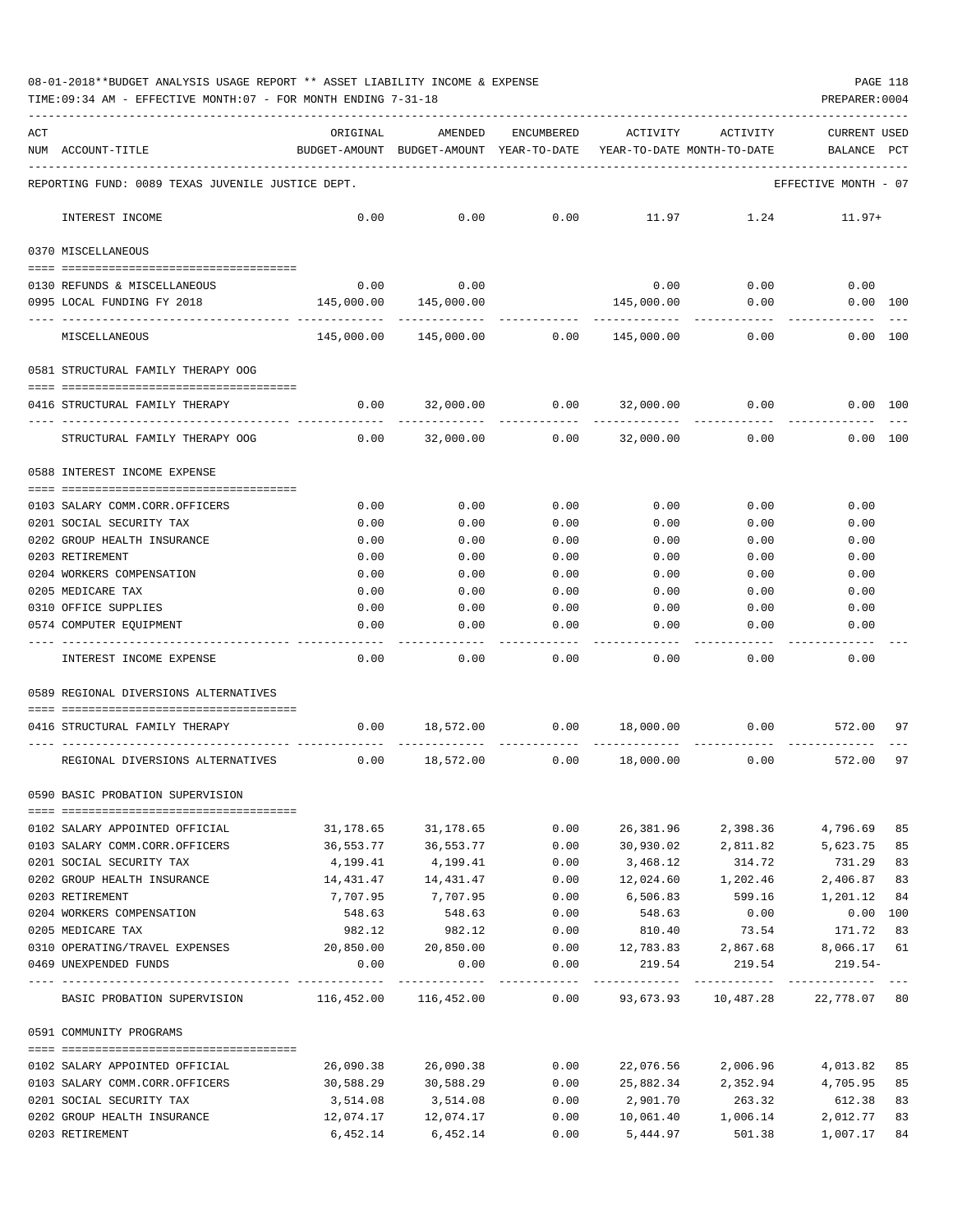## 08-01-2018\*\*BUDGET ANALYSIS USAGE REPORT \*\* ASSET LIABILITY INCOME & EXPENSE PAGE 119

TIME:09:34 AM - EFFECTIVE MONTH:07 - FOR MONTH ENDING 7-31-18

| ACT |                                                                                    | ORIGINAL                                              | AMENDED                                                             | ENCUMBERED           | ACTIVITY               | ACTIVITY                                                            | <b>CURRENT USED</b>  |     |
|-----|------------------------------------------------------------------------------------|-------------------------------------------------------|---------------------------------------------------------------------|----------------------|------------------------|---------------------------------------------------------------------|----------------------|-----|
|     | NUM ACCOUNT-TITLE                                                                  |                                                       | BUDGET-AMOUNT BUDGET-AMOUNT YEAR-TO-DATE YEAR-TO-DATE MONTH-TO-DATE |                      |                        |                                                                     | BALANCE PCT          |     |
|     | REPORTING FUND: 0089 TEXAS JUVENILE JUSTICE DEPT.                                  |                                                       |                                                                     |                      |                        |                                                                     | EFFECTIVE MONTH - 07 |     |
|     | 0204 WORKERS COMPENSATION                                                          | 459.10                                                | 459.10                                                              | 0.00                 | 459.10                 | 0.00                                                                | $0.00$ 100           |     |
|     | 0205 MEDICARE TAX                                                                  | 821.84                                                | 821.84                                                              | 0.00                 |                        | 678.80 61.60 143.04                                                 |                      | 83  |
|     | 0469 UNEXPENDED FUNDS                                                              | 0.00                                                  | 0.00                                                                | 0.00                 | 0.00                   | 0.00                                                                | 0.00                 |     |
|     | COMMUNITY PROGRAMS                                                                 |                                                       | 80,000.00 80,000.00                                                 | 0.00                 |                        | 67,504.87 6,192.34 12,495.13 84                                     |                      |     |
|     | 0592 PRE/POST ADJUDICATION FACILITIES                                              |                                                       |                                                                     |                      |                        |                                                                     |                      |     |
|     |                                                                                    |                                                       |                                                                     |                      |                        |                                                                     |                      |     |
|     | 0102 SALARY APPOINTED OFFICIAL                                                     | 3,913.56                                              | 3,913.56                                                            | 0.00                 | 3,311.44               | 301.04                                                              | 602.12               | 85  |
|     | 0103 SALARY COMM.CORR.OFFICERS                                                     | 4,588.24                                              | 4,588.24                                                            | 0.00                 | 3,882.34               | 352.94                                                              | 705.90               | 85  |
|     | 0201 SOCIAL SECURITY TAX                                                           | 527.11                                                | 527.11                                                              | 0.00                 | 434.84                 | 39.46                                                               | 92.27                | 82  |
|     | 0202 GROUP HEALTH INSURANCE                                                        | 1,811.45                                              | 1,811.45                                                            | 0.00                 | 1,508.40               | 150.84                                                              | 303.05               | 83  |
|     | 0203 RETIREMENT                                                                    | 967.50                                                | 967.50                                                              | 0.00                 | 816.48                 | 75.18                                                               | 151.02               | 84  |
|     | 0204 WORKERS COMPENSATION                                                          | 68.86                                                 | 68.86                                                               | 0.00                 | 68.86                  | 0.00                                                                | 0.00                 | 100 |
|     | 0205 MEDICARE TAX                                                                  | 123.28                                                | 123.28                                                              | 0.00                 | 101.82                 | 9.24                                                                | 21.46                | 83  |
|     | 0408 DETENTION                                                                     | 0.00                                                  | 0.00                                                                | 0.00                 | 0.00                   | 0.00                                                                | 0.00                 |     |
|     | 0469 UNEXPENDED FUNDS                                                              | 0.00                                                  | 0.00                                                                | 0.00                 | 0.00                   | 0.00                                                                | 0.00                 |     |
|     | PRE/POST ADJUDICATION FACILITIES $12,000.00$ $12,000.00$ $0.00$ $0.00$ $10,124.18$ |                                                       |                                                                     |                      |                        |                                                                     | 928.70 1,875.82 84   |     |
|     | 0593 COMMITMENT DIVERSION                                                          |                                                       |                                                                     |                      |                        |                                                                     |                      |     |
|     |                                                                                    |                                                       |                                                                     |                      |                        |                                                                     |                      |     |
|     | 0102 SALARY APPOINTED OFFICIAL                                                     |                                                       | 3,913.56 3,913.56                                                   | 0.00                 |                        | 3, 311. 44 301. 04                                                  | 602.12               | 85  |
|     | 0103 SALARY COMM.CORR.OFFICERS                                                     | 4,588.24                                              | 4,588.24                                                            | 0.00                 | 3,882.34               | 352.94                                                              | 705.90               | 85  |
|     | 0201 SOCIAL SECURITY TAX                                                           | 527.11                                                | 527.11                                                              | 0.00                 | 434.84                 | 39.46                                                               | 92.27                | 82  |
|     | 0202 GROUP HEALTH INSURANCE                                                        | 1,811.45                                              | 1,811.45                                                            | 0.00                 | 1,508.40               | 150.84                                                              | 303.05               | 83  |
|     | 0203 RETIREMENT                                                                    | 967.50                                                | 967.50                                                              | 0.00                 | 816.48                 | 75.18                                                               | 151.02               | 84  |
|     | 0204 WORKERS COMPENSATION                                                          | 68.86                                                 | 68.86                                                               | 0.00                 | 68.86                  | 0.00                                                                | 0.00 100             |     |
|     | 0205 MEDICARE TAX                                                                  | 123.28                                                | 123.28                                                              | 0.00                 | 101.82                 |                                                                     | 9.24 21.46           | 83  |
|     | 0415 RESIDENTIAL PLACEMENT                                                         | 0.00                                                  | 0.00                                                                | 0.00                 | 0.00                   | 0.00                                                                | 0.00                 |     |
|     | COMMITMENT DIVERSION                                                               |                                                       |                                                                     |                      |                        | $12,000.00$ $12,000.00$ $0.00$ $10,124.18$ $928.70$ $1,875.82$ $84$ |                      |     |
|     | 0594 MENTAL HEALTH SERVICES                                                        |                                                       |                                                                     |                      |                        |                                                                     |                      |     |
|     |                                                                                    |                                                       |                                                                     |                      |                        |                                                                     |                      |     |
|     | 0102 SALARY APPOINTED OFFICIAL                                                     | 1,956.78                                              | 1,956.78                                                            | 0.00                 | 1,655.72               | 150.52                                                              | 301.06               | 85  |
|     | 0103 SALARY COMM.CORR.OFFICERS                                                     | 2,294.12                                              | 2,294.12                                                            | 0.00                 | 1,941.06               | 176.46                                                              | 353.06               | 85  |
|     | 0201 SOCIAL SECURITY TAX                                                           | 263.56                                                | 263.56                                                              | 0.00                 | 217.96                 | 19.78                                                               | 45.60                | 83  |
|     | 0202 GROUP HEALTH INSURANCE                                                        | 905.72                                                | 905.72                                                              | 0.00                 | 755.40                 | 75.54                                                               | 150.32               | 83  |
|     | 0203 RETIREMENT                                                                    | 483.75                                                | 483.75                                                              | 0.00                 | 409.01                 | 37.66                                                               | 74.74                | 85  |
|     | 0204 WORKERS COMPENSATION                                                          | 34.43                                                 | 34.43                                                               | 0.00                 | 34.43                  | 0.00                                                                | $0.00$ 100           |     |
|     | 0205 MEDICARE TAX                                                                  | 61.64                                                 | 61.64                                                               | 0.00                 | 51.12                  | 4.64                                                                | 10.52                | 83  |
|     | 0414 COUNSELING/PSYCHOLOGICAL                                                      | 9,032.00                                              | 9,032.00                                                            | 0.00                 | 7,000.00               | 640.00                                                              | 2,032.00             | 78  |
|     | 0415 RESIDENTIAL PLACEMENT                                                         | 0.00                                                  | 0.00                                                                | 0.00                 | 0.00                   | 0.00                                                                | 0.00                 |     |
|     | -------------------------------<br>MENTAL HEALTH SERVICES                          | $15,032.00$ $15,032.00$ $0.00$ $12,064.70$ $1,104.60$ | ----------                                                          | -----------          |                        | ---------                                                           | 2,967.30 80          |     |
|     | 0994 LOCAL FUNDS CARRIED FORWARD                                                   |                                                       |                                                                     |                      |                        |                                                                     |                      |     |
|     | 0488 LAW ENFORCEMENT INSURANCE                                                     | 0.00                                                  | 0.00                                                                | 0.00                 | 723.00                 | 0.00                                                                | $723.00-$            |     |
|     | ----------------------<br>LOCAL FUNDS CARRIED FORWARD                              | ------------ --------------<br>0.00                   | 0.00                                                                | ------------<br>0.00 | ------------<br>723.00 | ------------<br>0.00                                                | $723.00 -$           |     |

0995 LOCAL FUNDING

==== ===================================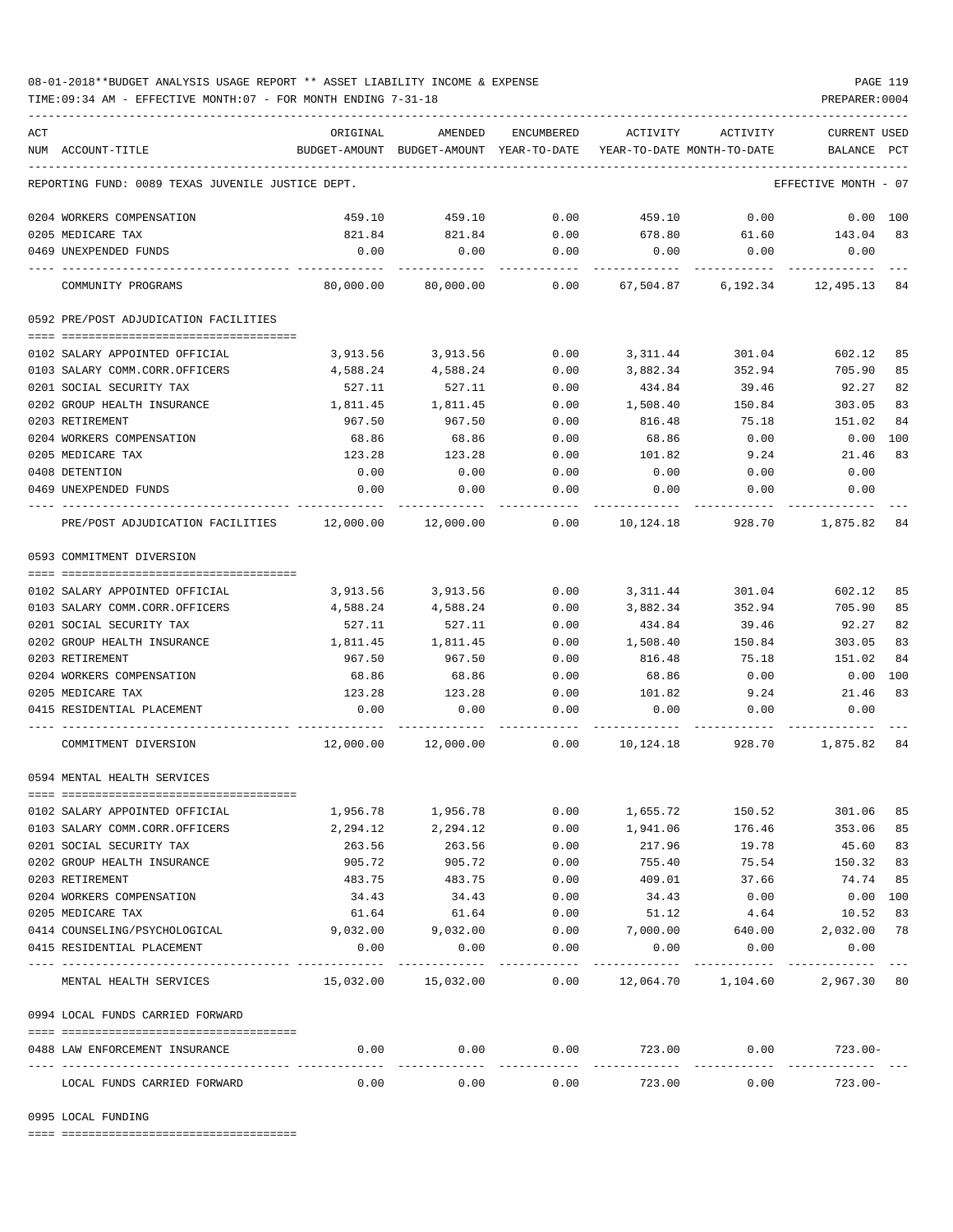## 08-01-2018\*\*BUDGET ANALYSIS USAGE REPORT \*\* ASSET LIABILITY INCOME & EXPENSE PAGE 120

TIME:09:34 AM - EFFECTIVE MONTH:07 - FOR MONTH ENDING 7-31-18

| ACT | NUM ACCOUNT-TITLE                                 | ORIGINAL<br>BUDGET-AMOUNT BUDGET-AMOUNT YEAR-TO-DATE YEAR-TO-DATE MONTH-TO-DATE | AMENDED                                             |      | ENCUMBERED ACTIVITY ACTIVITY |              | <b>CURRENT USED</b><br>BALANCE PCT |    |
|-----|---------------------------------------------------|---------------------------------------------------------------------------------|-----------------------------------------------------|------|------------------------------|--------------|------------------------------------|----|
|     | REPORTING FUND: 0089 TEXAS JUVENILE JUSTICE DEPT. |                                                                                 |                                                     |      |                              |              | EFFECTIVE MONTH - 07               |    |
|     | 0102 SALARY APPOINTED OFFICIAL                    |                                                                                 | 978.39 978.39 0.00                                  |      |                              | 827.86 75.26 | 150.53 85                          |    |
|     | 0103 SALARY COMM.CORR.OFFICERS                    | 1,147,06 1,147,06                                                               |                                                     | 0.00 | 970.64                       | 88.24        | 176.42 85                          |    |
|     | 0105 OFFICE MANAGER                               | 0.00                                                                            | 0.00                                                | 0.00 | $0.00$ 0.00                  |              | 0.00                               |    |
|     | 0201 SOCIAL SECURITY TAX                          | 131.78                                                                          | 131.78                                              | 0.00 | 108.88                       | 9.88         | 22.90                              | 83 |
|     | 0202 GROUP HEALTH INSURANCE                       | 452.85                                                                          | 452.85                                              | 0.00 | 378.00                       | 37.80        | 74.85                              | 83 |
|     | 0203 RETIREMENT                                   | 241.88                                                                          | 241.88                                              | 0.00 | 204.36                       | 18.82        | 37.52                              | 84 |
|     | 0204 WORKERS COMPENSATION                         | 17.22                                                                           | 17.22                                               | 0.00 | 17.22                        | 0.00         | 0.00 100                           |    |
|     | 0205 MEDICARE TAX                                 | 30.82                                                                           | 30.82                                               | 0.00 | 25.58                        | 2.32         | 5.24                               | 83 |
|     | 0401 AUDIT EXPENSE                                | 2,750.00                                                                        | 0.00                                                | 0.00 | 0.00                         | 0.00         | 0.00                               |    |
|     | 0406 DETENTION OPERATING COST FY18                | 111,250.00 111,250.00                                                           |                                                     | 0.00 | 81,438.97                    | 0.00         | 29,811.03 73                       |    |
|     | 0407 DETENTION OPERATING COST FY17                | 0.00                                                                            | 0.00                                                | 0.00 | 19,318.13                    | 0.00         | 19,318.13-                         |    |
|     | 0415 RESIDENTIAL PLACEMENT                        | $10,000.00$ $23,350.00$                                                         |                                                     | 0.00 | 0.00                         | 0.00         | 23,350.00 00                       |    |
|     | 0416 STRUCTURAL FAMILY THERAPY 18,000.00          |                                                                                 | 0.00                                                | 0.00 | 0.00                         | 0.00         | 0.00                               |    |
|     | 0427 TRAVEL AND TRAINING                          | 0.00                                                                            | 0.00                                                | 0.00 | $0.00$ 0.00                  |              | 0.00                               |    |
|     | 0453 COMPUTER SOFTWARE                            | 0.00                                                                            | $7,400.00$ $0.00$ $3,000.00$ $0.00$ $4,400.00$ $41$ |      |                              |              |                                    |    |
|     | LOCAL FUNDING                                     |                                                                                 | $145.000.00$ $145.000.00$ $0.00$ $106.289.64$       |      |                              |              | 232.32 38.710.36 73                |    |
|     | TEXAS JUVENILE JUSTICE DEPT.                      |                                                                                 |                                                     |      |                              |              |                                    |    |
|     | INCOME TOTALS                                     |                                                                                 | 380,484.00 431,056.00                               |      |                              |              | 431,067.97 21,170.24 11.97+100     |    |
|     | <b>EXPENSE TOTALS</b>                             |                                                                                 | 380,484.00 431,056.00                               | 0.00 | 350,504.50                   |              | 19,873.94 80,551.50 81             |    |
|     |                                                   |                                                                                 |                                                     |      |                              |              |                                    |    |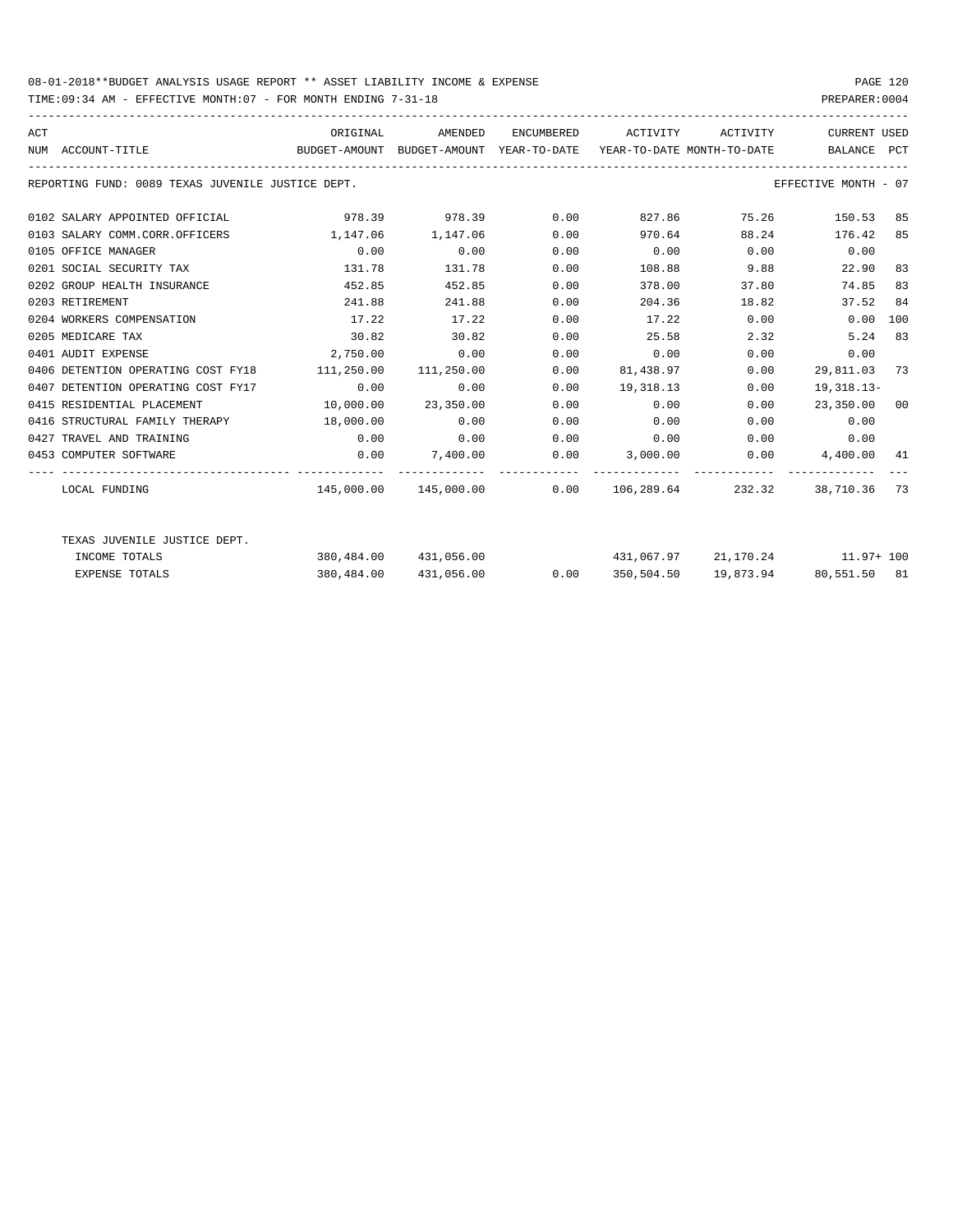| 08-01-2018**BUDGET ANALYSIS USAGE REPORT ** ASSET LIABILITY INCOME & EXPENSE<br>PAGE 121<br>TIME: 09:34 AM - EFFECTIVE MONTH: 07 - FOR MONTH ENDING 7-31-18<br>PREPARER: 0004 |                                                          |               |                                                     |            |                                        |               |                                    |                |  |
|-------------------------------------------------------------------------------------------------------------------------------------------------------------------------------|----------------------------------------------------------|---------------|-----------------------------------------------------|------------|----------------------------------------|---------------|------------------------------------|----------------|--|
| ACT                                                                                                                                                                           | NUM ACCOUNT-TITLE                                        | ORIGINAL      | AMENDED<br>BUDGET-AMOUNT BUDGET-AMOUNT YEAR-TO-DATE | ENCUMBERED | ACTIVITY<br>YEAR-TO-DATE MONTH-TO-DATE | ACTIVITY      | <b>CURRENT USED</b><br>BALANCE PCT |                |  |
|                                                                                                                                                                               | REPORTING FUND: 0092 STATZER FUND                        |               |                                                     |            |                                        |               | EFFECTIVE MONTH - 07               |                |  |
|                                                                                                                                                                               | 0103 CASH                                                |               |                                                     |            |                                        |               |                                    |                |  |
|                                                                                                                                                                               | 0100 STATZER-COMBINED FUNDS CHECKING<br>0175 TEXPOOL     |               |                                                     |            | 2.46<br>448.64                         | 59.34         | $0.22$ 3,983.27<br>39,896.76       |                |  |
|                                                                                                                                                                               | CASH                                                     |               |                                                     |            | 451.10                                 | 59.56         | 43,880.03                          |                |  |
|                                                                                                                                                                               | 0200 SYSTEM ADDED LIABILITY DEPARTMENT                   |               |                                                     |            |                                        |               |                                    |                |  |
|                                                                                                                                                                               | 0910 SYSTEM ADDED LIABILITY LINE-ITEM                    |               |                                                     |            | 0.00                                   | 0.00          | 0.00                               |                |  |
|                                                                                                                                                                               | SYSTEM ADDED LIABILITY DEPARTMENT                        |               |                                                     |            | 0.00                                   | 0.00          | 0.00                               |                |  |
|                                                                                                                                                                               | 0271 EQUITY ACCOUNT                                      |               |                                                     |            |                                        |               |                                    |                |  |
|                                                                                                                                                                               | 0200 EQUITY ACCOUNT                                      |               |                                                     |            | 0.00                                   |               | $0.00$ 43,428.93                   |                |  |
|                                                                                                                                                                               | EQUITY ACCOUNT                                           |               |                                                     |            | 0.00                                   | 0.00          | 43,428.93                          |                |  |
|                                                                                                                                                                               | 0360 INTEREST EARNINGS                                   |               |                                                     |            |                                        |               |                                    |                |  |
|                                                                                                                                                                               |                                                          |               |                                                     |            |                                        |               |                                    |                |  |
|                                                                                                                                                                               | 0100 INTEREST EARNINGS<br>0350 GOV. COMMODITY PROG. ASCS | 50.00<br>0.00 | 50.00<br>0.00                                       |            | 451.10<br>0.00                         | 59.56<br>0.00 | 401.10+ 902<br>0.00                |                |  |
|                                                                                                                                                                               |                                                          |               |                                                     |            |                                        |               |                                    |                |  |
|                                                                                                                                                                               | INTEREST EARNINGS                                        | 50.00         | 50.00                                               | 0.00       | 451.10                                 | 59.56         | 401.10+ 902                        |                |  |
|                                                                                                                                                                               | 0370 RENT                                                |               |                                                     |            |                                        |               |                                    |                |  |
|                                                                                                                                                                               | 0100 RENT                                                | 560.00        | 560.00                                              |            | 0.00                                   | 0.00          | 560.00                             | 0 <sub>0</sub> |  |
|                                                                                                                                                                               | 0130 REFUNDS & MISCELLANEOUS                             | 0.00          | 0.00                                                |            | 0.00                                   | 0.00          | 0.00                               |                |  |
|                                                                                                                                                                               | RENT                                                     | 560.00        | 560.00                                              | 0.00       | 0.00                                   | 0.00          | 560.00                             | 0 <sub>0</sub> |  |
|                                                                                                                                                                               | 0700 STATZER FARM                                        |               |                                                     |            |                                        |               |                                    |                |  |
|                                                                                                                                                                               | 0310 OFFICE SUPPLIES                                     | 0.00          | 0.00                                                | 0.00       | 0.00                                   | 0.00          | 0.00                               |                |  |
|                                                                                                                                                                               | 0430 BIDS AND NOTICES                                    | 110.00        | 110.00                                              | 0.00       | 0.00                                   | 0.00          | 110.00                             | 0 <sub>0</sub> |  |
|                                                                                                                                                                               | 0484 APPRAISALS                                          | 0.00          | 0.00                                                | 0.00       | 0.00                                   | 0.00          | 0.00                               |                |  |
|                                                                                                                                                                               | 0490 LITERACY COUNCIL DONATION                           | 500.00        | 500.00                                              | 0.00       | 0.00                                   | 0.00          | 500.00                             | 0 <sub>0</sub> |  |
|                                                                                                                                                                               | ---- -----<br>STATZER FARM                               | 610.00        | 610.00                                              | 0.00       | 0.00                                   | 0.00          | 610.00                             | 00             |  |
|                                                                                                                                                                               | 0999 ACCOUNTS PAYABLE                                    |               |                                                     |            |                                        |               |                                    |                |  |
|                                                                                                                                                                               | 0100 A/P CLEARING ACCOUNT                                |               |                                                     |            | 0.00                                   | 0.00          | 0.00                               |                |  |
|                                                                                                                                                                               | ACCOUNTS PAYABLE                                         |               |                                                     |            | 0.00                                   | 0.00          | 0.00                               |                |  |
|                                                                                                                                                                               | STATZER FUND                                             |               |                                                     |            |                                        |               |                                    |                |  |
|                                                                                                                                                                               | INCOME TOTALS                                            | 610.00        | 610.00                                              |            | 451.10                                 | 59.56         | 158.90                             | 74             |  |
|                                                                                                                                                                               | EXPENSE TOTALS                                           | 610.00        | 610.00                                              | 0.00       | 0.00                                   | 0.00          | 610.00                             | 0 <sub>0</sub> |  |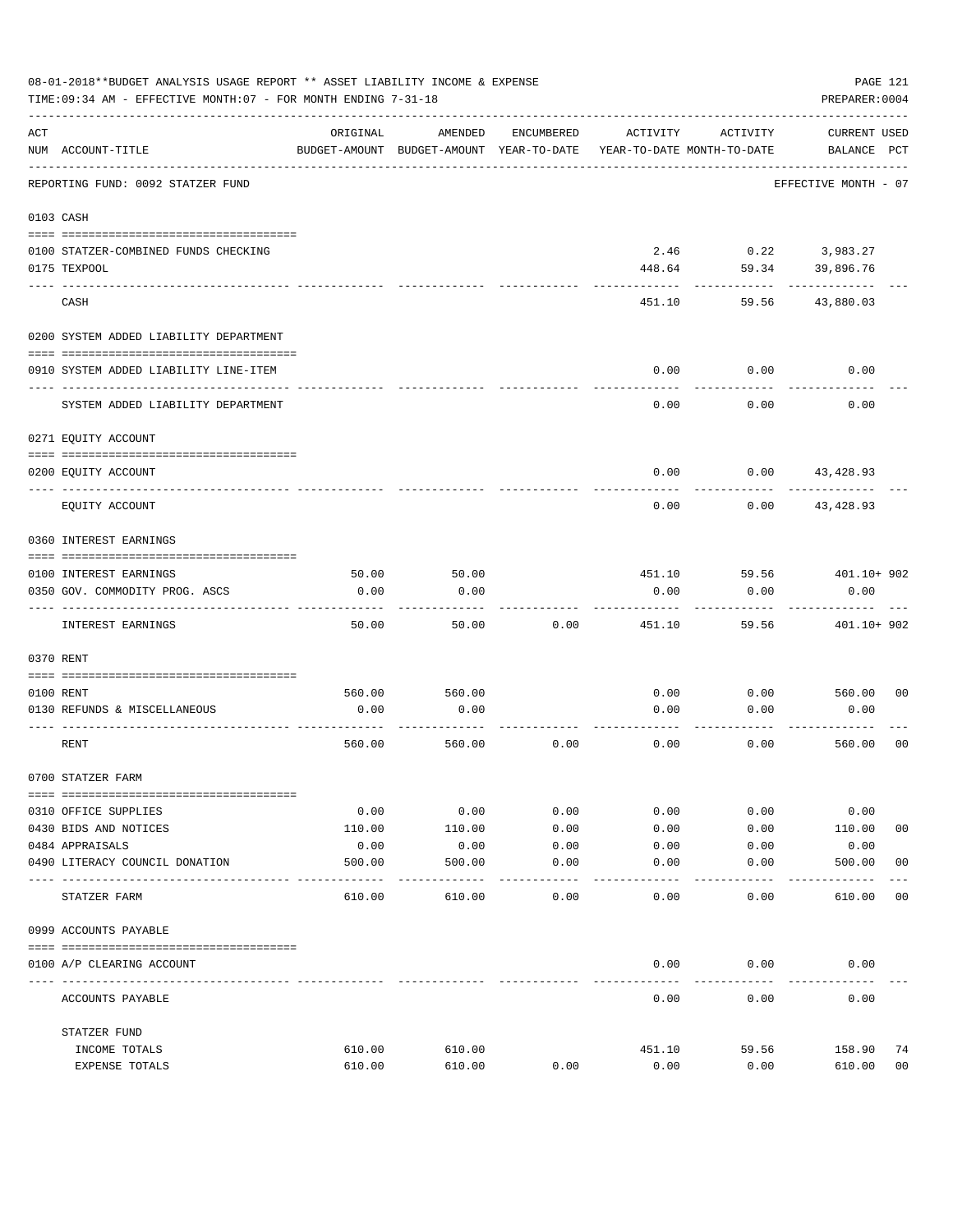| 08-01-2018**BUDGET ANALYSIS USAGE REPORT ** ASSET LIABILITY INCOME & EXPENSE<br>TIME: 09:34 AM - EFFECTIVE MONTH: 07 - FOR MONTH ENDING 7-31-18 |                                                             |          |                                          |            |                            |           |                      | PAGE 122<br>PREPARER: 0004 |
|-------------------------------------------------------------------------------------------------------------------------------------------------|-------------------------------------------------------------|----------|------------------------------------------|------------|----------------------------|-----------|----------------------|----------------------------|
| ACT                                                                                                                                             |                                                             | ORIGINAL | AMENDED                                  | ENCUMBERED | ACTIVITY                   | ACTIVITY  | <b>CURRENT USED</b>  |                            |
|                                                                                                                                                 | NUM ACCOUNT-TITLE                                           |          | BUDGET-AMOUNT BUDGET-AMOUNT YEAR-TO-DATE |            | YEAR-TO-DATE MONTH-TO-DATE |           | BALANCE PCT          |                            |
|                                                                                                                                                 | REPORTING FUND: 0093 TX. COMM. DEVELOPMENT PGM              |          |                                          |            |                            |           | EFFECTIVE MONTH - 07 |                            |
|                                                                                                                                                 | 0103 CASH                                                   |          |                                          |            |                            |           |                      |                            |
|                                                                                                                                                 |                                                             |          |                                          |            |                            |           |                      |                            |
|                                                                                                                                                 | 0909 CASH- #713169 RANDOLPH                                 |          |                                          |            | 0.00                       | --------- | $0.00$ 100.00        |                            |
|                                                                                                                                                 | CASH                                                        |          |                                          |            | 0.00                       | 0.00      | 100.00               |                            |
|                                                                                                                                                 | 0120 RECEIVABLES                                            |          |                                          |            |                            |           |                      |                            |
|                                                                                                                                                 | 0312 DUE FROM OTHER GOVERNMENT                              |          |                                          |            | 0.00                       | 0.00      | 0.00                 |                            |
|                                                                                                                                                 |                                                             |          |                                          |            |                            | --------  |                      |                            |
|                                                                                                                                                 | RECEIVABLES                                                 |          |                                          |            | 0.00                       | 0.00      | 0.00                 |                            |
|                                                                                                                                                 | 0200 LIABILITY ACCOUNT                                      |          |                                          |            |                            |           |                      |                            |
|                                                                                                                                                 | 0910 SYSTEM ADDED LIABILITY                                 |          |                                          |            | 0.00                       | 0.00      | 0.00                 |                            |
|                                                                                                                                                 | LIABILITY ACCOUNT                                           |          |                                          |            | 0.00                       | 0.00      | 0.00                 |                            |
|                                                                                                                                                 | 0271 EQUITY ACCOUNT                                         |          |                                          |            |                            |           |                      |                            |
|                                                                                                                                                 | 0200 EQUITY ACCOUNT                                         |          |                                          |            | 0.00                       | 0.00      | 100.00               |                            |
|                                                                                                                                                 | EQUITY ACCOUNT                                              |          |                                          |            | 0.00                       | 0.00      | 100.00               |                            |
|                                                                                                                                                 | 0330 GRANT INCOME                                           |          |                                          |            |                            |           |                      |                            |
|                                                                                                                                                 |                                                             |          |                                          |            |                            |           |                      |                            |
|                                                                                                                                                 | 0909 GRANT #713169 RANDOLPH<br>---------------------- ----- | 0.00     | 0.00                                     |            | 0.00                       | 0.00      | 0.00                 |                            |
|                                                                                                                                                 | GRANT INCOME                                                | 0.00     | 0.00                                     | 0.00       | 0.00                       | 0.00      | 0.00                 |                            |
|                                                                                                                                                 | 0370 REFUNDS & MISCELLANEOUS                                |          |                                          |            |                            |           |                      |                            |
|                                                                                                                                                 |                                                             |          |                                          |            |                            |           |                      |                            |
|                                                                                                                                                 | 0130 REFUNDS & MISCELLANEOUS                                | 0.00     | 0.00                                     |            | 0.00                       | 0.00      | 0.00                 |                            |
|                                                                                                                                                 | REFUNDS & MISCELLANEOUS                                     | 0.00     | 0.00                                     | 0.00       | 0.00                       | 0.00      | 0.00                 |                            |
|                                                                                                                                                 | 0909 GRANT #713169 RANDOLPH                                 |          |                                          |            |                            |           |                      |                            |
|                                                                                                                                                 |                                                             |          |                                          |            |                            |           |                      |                            |
|                                                                                                                                                 | 0414 GRANT ADMINISTRATION                                   | 0.00     | 0.00                                     | 0.00       | 0.00                       | 0.00      | 0.00                 |                            |
|                                                                                                                                                 | 0415 CONSTRUCTION EXPENSE                                   | 0.00     | 0.00                                     | 0.00       | 0.00                       | 0.00      | 0.00                 |                            |
|                                                                                                                                                 | 0416 ENGINEERING                                            | 0.00     | 0.00                                     | 0.00       | 0.00                       | 0.00      | 0.00                 |                            |
|                                                                                                                                                 | GRANT #713169 RANDOLPH                                      | 0.00     | 0.00                                     | 0.00       | 0.00                       | 0.00      | 0.00                 |                            |
|                                                                                                                                                 | TX. COMM. DEVELOPMENT PGM                                   |          |                                          |            |                            |           |                      |                            |
|                                                                                                                                                 | INCOME TOTALS                                               | 0.00     | 0.00                                     |            | 0.00                       | 0.00      | 0.00                 |                            |
|                                                                                                                                                 | EXPENSE TOTALS                                              | 0.00     | 0.00                                     | 0.00       | 0.00                       | 0.00      | 0.00                 |                            |
|                                                                                                                                                 |                                                             |          |                                          |            |                            |           |                      |                            |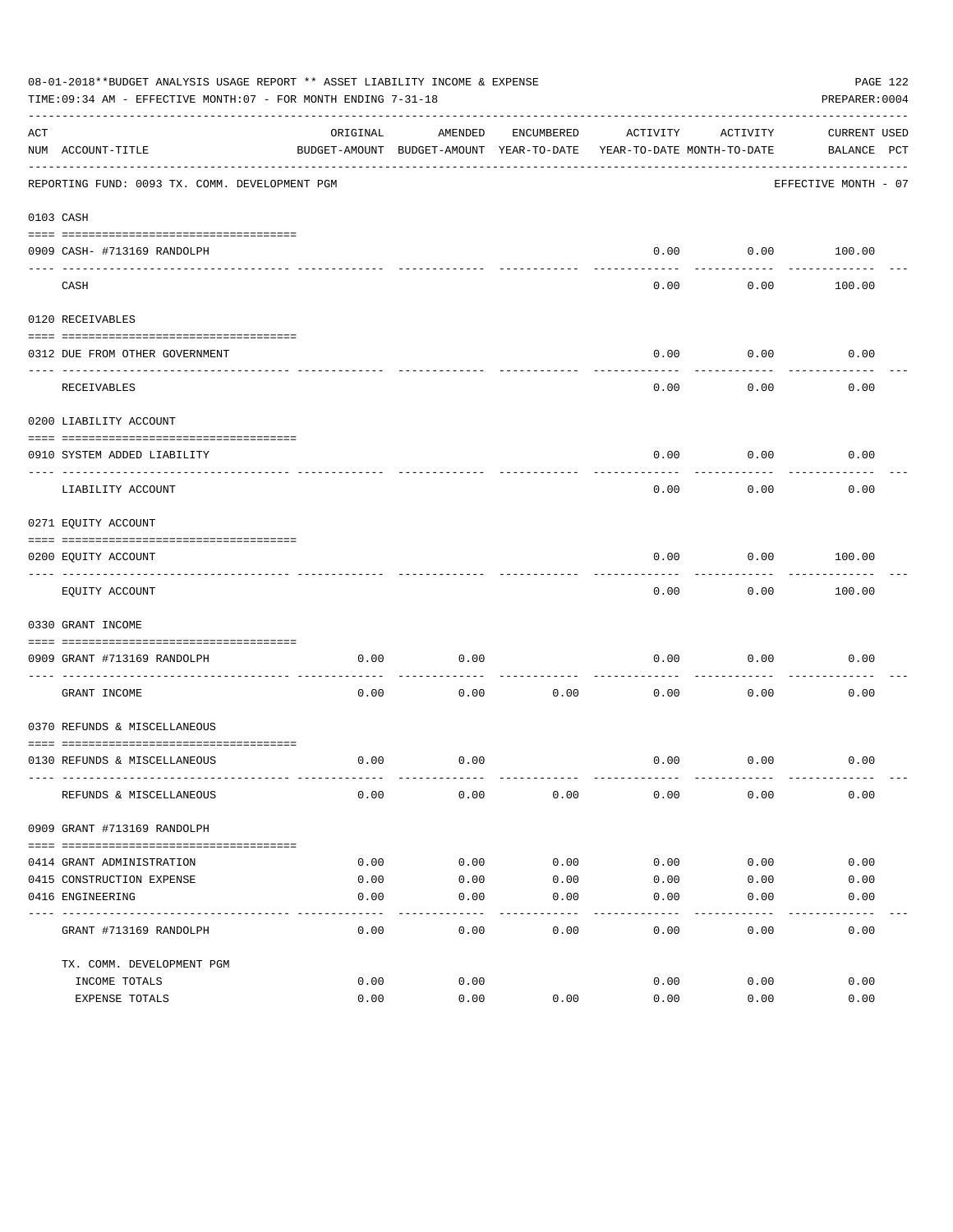| 08-01-2018**BUDGET ANALYSIS USAGE REPORT ** ASSET LIABILITY INCOME & EXPENSE<br>TIME:09:34 AM - EFFECTIVE MONTH:07 - FOR MONTH ENDING 7-31-18<br>PREPARER: 0004 |                                                  |          |                                                     |            |          |                                        |                                    |
|-----------------------------------------------------------------------------------------------------------------------------------------------------------------|--------------------------------------------------|----------|-----------------------------------------------------|------------|----------|----------------------------------------|------------------------------------|
| ACT                                                                                                                                                             | NUM ACCOUNT-TITLE                                | ORIGINAL | AMENDED<br>BUDGET-AMOUNT BUDGET-AMOUNT YEAR-TO-DATE | ENCUMBERED | ACTIVITY | ACTIVITY<br>YEAR-TO-DATE MONTH-TO-DATE | <b>CURRENT USED</b><br>BALANCE PCT |
|                                                                                                                                                                 | REPORTING FUND: 0095 PAYROLL                     |          |                                                     |            |          |                                        | EFFECTIVE MONTH - 07               |
|                                                                                                                                                                 | 0100 PAYROLL CLEARING ACCOUNT                    |          |                                                     |            |          |                                        |                                    |
|                                                                                                                                                                 | 0100 PAYROLL CASH                                |          |                                                     |            | 0.00     | 0.00                                   | 24.36                              |
|                                                                                                                                                                 | PAYROLL CLEARING ACCOUNT                         |          |                                                     |            | 0.00     | 0.00                                   | 24.36                              |
|                                                                                                                                                                 | 0200 SYSTEM ADDED LIABILITY DEPARTMENT           |          |                                                     |            |          |                                        |                                    |
|                                                                                                                                                                 | 0910 SYSTEM ADDED LIABILITY LINE-ITEM            |          |                                                     |            | 0.00     | 0.00                                   | 0.00                               |
|                                                                                                                                                                 | SYSTEM ADDED LIABILITY DEPARTMENT                |          |                                                     |            | 0.00     | 0.00                                   | 0.00                               |
|                                                                                                                                                                 | 0271 EQUITY ACCOUNT                              |          |                                                     |            |          |                                        |                                    |
|                                                                                                                                                                 | 0200 DEPOSITS                                    |          |                                                     |            | 0.00     | 0.00                                   | 24.36                              |
|                                                                                                                                                                 | EQUITY ACCOUNT                                   |          |                                                     |            | 0.00     | 0.00                                   | 24.36                              |
|                                                                                                                                                                 | 0360 INTEREST EARNINGS                           |          |                                                     |            |          |                                        |                                    |
|                                                                                                                                                                 | 0100 INTEREST EARNINGS                           | 0.00     | 0.00                                                |            | 0.00     | 0.00                                   | 0.00                               |
|                                                                                                                                                                 | ---- ---------------<br><b>INTEREST EARNINGS</b> | 0.00     | 0.00                                                | 0.00       | 0.00     | 0.00                                   | 0.00                               |
|                                                                                                                                                                 | 0370 MISCELLANEOUS                               |          |                                                     |            |          |                                        |                                    |
|                                                                                                                                                                 | 0125 AFLAC FSA CLEARING                          | 0.00     | 0.00                                                |            | 0.00     | 0.00                                   | 0.00                               |
|                                                                                                                                                                 | 0130 REFUNDS & MISCELLANEOUS                     | 0.00     | 0.00                                                |            | 0.00     | 0.00                                   | 0.00                               |
|                                                                                                                                                                 | MISCELLANEOUS                                    | 0.00     | $- - -$<br>0.00                                     | 0.00       | 0.00     | 0.00                                   | 0.00                               |
|                                                                                                                                                                 | PAYROLL                                          |          |                                                     |            |          |                                        |                                    |
|                                                                                                                                                                 | INCOME TOTALS                                    | 0.00     | 0.00                                                |            | 0.00     | 0.00                                   | 0.00                               |
|                                                                                                                                                                 | <b>EXPENSE TOTALS</b>                            | 0.00     | 0.00                                                | 0.00       | 0.00     | 0.00                                   | 0.00                               |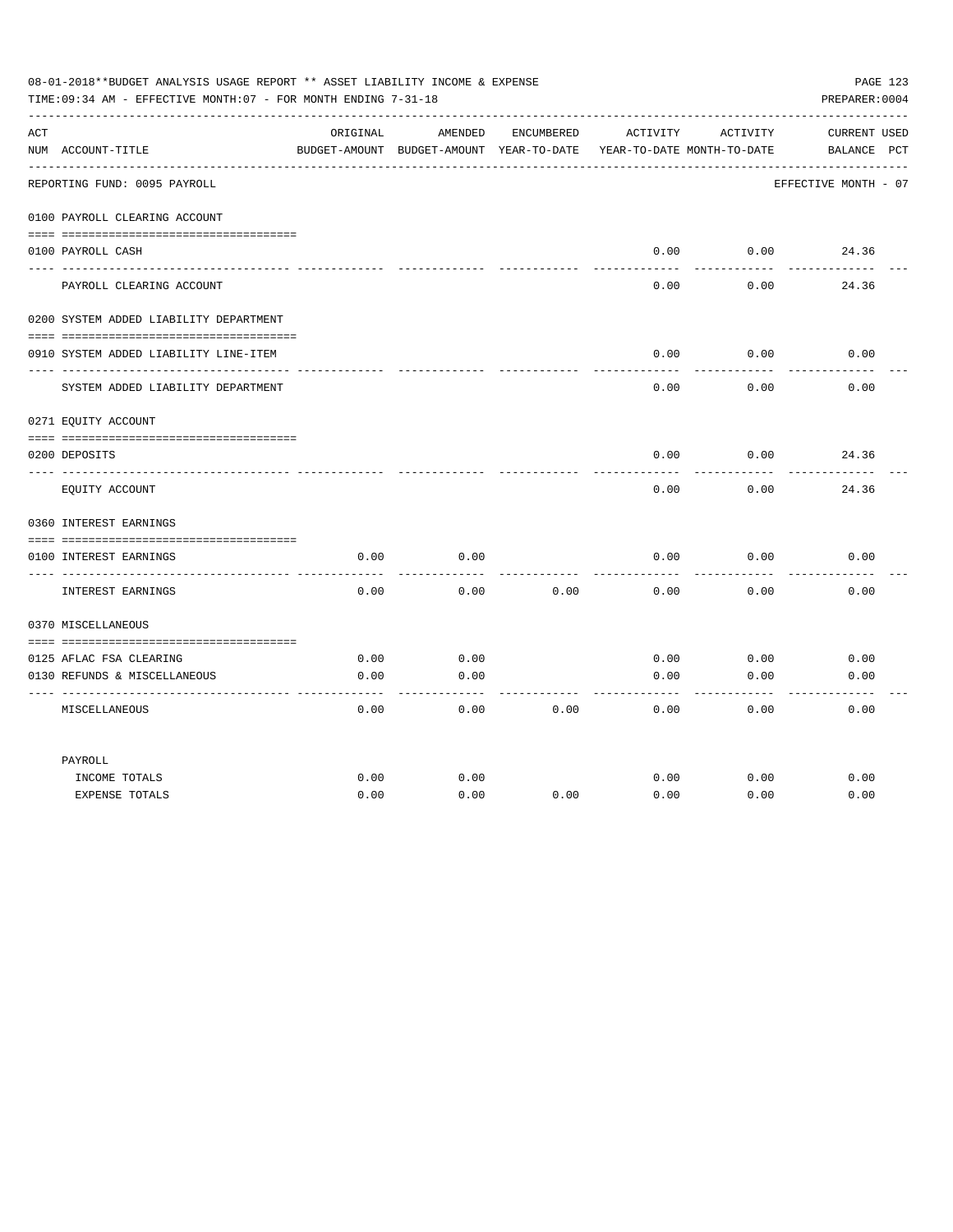| 08-01-2018**BUDGET ANALYSIS USAGE REPORT ** ASSET LIABILITY INCOME & EXPENSE<br>PAGE 124<br>PREPARER: 0004<br>TIME: 09:34 AM - EFFECTIVE MONTH: 07 - FOR MONTH ENDING 7-31-18 |                                        |          |                                                                                |            |          |          |                                    |  |  |
|-------------------------------------------------------------------------------------------------------------------------------------------------------------------------------|----------------------------------------|----------|--------------------------------------------------------------------------------|------------|----------|----------|------------------------------------|--|--|
| ACT                                                                                                                                                                           | NUM ACCOUNT-TITLE                      | ORIGINAL | AMENDED<br>BUDGET-AMOUNT BUDGET-AMOUNT YEAR-TO-DATE YEAR-TO-DATE MONTH-TO-DATE | ENCUMBERED | ACTIVITY | ACTIVITY | <b>CURRENT USED</b><br>BALANCE PCT |  |  |
|                                                                                                                                                                               | REPORTING FUND: 0098 CAPITAL ASSETS    |          |                                                                                |            |          |          | EFFECTIVE MONTH - 07               |  |  |
|                                                                                                                                                                               | 0160 CAPITAL ASSETS                    |          |                                                                                |            |          |          |                                    |  |  |
|                                                                                                                                                                               |                                        |          |                                                                                |            |          |          |                                    |  |  |
|                                                                                                                                                                               | 0100 LAND                              |          |                                                                                |            | 0.00     |          | $0.00$ $341,561.30$                |  |  |
|                                                                                                                                                                               | 0200 BUILDINGS                         |          |                                                                                |            | 0.00     | 0.00     | 4,737,000.00                       |  |  |
|                                                                                                                                                                               | 0201 ACCUM.DEPRECIATION-BUILDINGS      |          |                                                                                |            | 0.00     | 0.00     | $3,258,911.08-$                    |  |  |
|                                                                                                                                                                               | 0210 AUTOMOBILES AND TRUCKS            |          |                                                                                |            | 0.00     | 0.00     | 1,836,648.71                       |  |  |
|                                                                                                                                                                               | 0211 ACCUM.DEPR.AUTOS AND TRUCKS       |          |                                                                                |            | 0.00     | 0.00     | 1,280,042.46-                      |  |  |
|                                                                                                                                                                               | 0215 COMPUTER EQUIPMENT                |          |                                                                                |            | 0.00     | 0.00     | 647,940.20                         |  |  |
|                                                                                                                                                                               | 0216 ACCUM.DEPR.-COMPUTER EQUIPMENT    |          |                                                                                |            | 0.00     | 0.00     | 647,940.20-                        |  |  |
|                                                                                                                                                                               | 0220 OFFICE EQUIPMENT                  |          |                                                                                |            | 0.00     | 0.00     | 99,653.24                          |  |  |
|                                                                                                                                                                               | 0221 ACCUM. DEPR.-OFFICE EQUIPMENT     |          |                                                                                |            | 0.00     | 0.00     | 94,307.28-                         |  |  |
|                                                                                                                                                                               | 0225 RADIO EQUIPMENT                   |          |                                                                                |            | 0.00     | 0.00     | 207,010.70                         |  |  |
|                                                                                                                                                                               | 0226 ACCUM.DEPR.-RADIO EQUIPMENT       |          |                                                                                |            | 0.00     | 0.00     | $186,973.11-$                      |  |  |
|                                                                                                                                                                               | 0227 SECURITY EQUIPMENT                |          |                                                                                |            | 0.00     | 0.00     | 0.00                               |  |  |
|                                                                                                                                                                               | 0228 ACCUM.DEP. - SECURITY EQUIPMENT   |          |                                                                                |            | 0.00     | 0.00     | 0.00                               |  |  |
|                                                                                                                                                                               | 0230 ROADS                             |          |                                                                                |            | 0.00     |          | $0.00 \quad 17,817,815.13$         |  |  |
|                                                                                                                                                                               | 0231 ACCUM. DEPRECIATION-ROADS         |          |                                                                                |            | 0.00     | 0.00     | 14, 263, 594. 24-                  |  |  |
|                                                                                                                                                                               | 0235 BRIDGES                           |          |                                                                                |            | 0.00     | 0.00     | 9,726,252.91                       |  |  |
|                                                                                                                                                                               | 0236 ACCUM. DEPRECIATION-BRIDGES       |          |                                                                                |            | 0.00     | 0.00     | $3,125,306.71-$                    |  |  |
|                                                                                                                                                                               | 0300 ROAD EQUIPMENT                    |          |                                                                                |            | 0.00     | 0.00     | 3, 282, 441.12                     |  |  |
|                                                                                                                                                                               | 0301 ACCUM.DEPRECIATION-ROAD EQUIPMENT |          |                                                                                |            | 0.00     | 0.00     | $2,658,945.21-$<br>------------    |  |  |
|                                                                                                                                                                               | CAPITAL ASSETS                         |          |                                                                                |            | 0.00     |          | $0.00 \quad 13,180,303.02$         |  |  |
|                                                                                                                                                                               | 0271 EQUITY ACCOUNT                    |          |                                                                                |            |          |          |                                    |  |  |
|                                                                                                                                                                               |                                        |          |                                                                                |            |          |          |                                    |  |  |
|                                                                                                                                                                               | 0200 EQUITY ACCOUNT                    |          |                                                                                |            | 0.00     |          | $0.00 \quad 13,180,303.02 -$       |  |  |
|                                                                                                                                                                               | EQUITY ACCOUNT                         |          |                                                                                |            | 0.00     |          | $0.00 \quad 13,180,303.02 -$       |  |  |
|                                                                                                                                                                               | CAPITAL ASSETS                         |          |                                                                                |            |          |          |                                    |  |  |
|                                                                                                                                                                               | INCOME TOTALS                          | 0.00     | 0.00                                                                           |            | 0.00     | 0.00     | 0.00                               |  |  |
|                                                                                                                                                                               | <b>EXPENSE TOTALS</b>                  | 0.00     | 0.00                                                                           | 0.00       | 0.00     | 0.00     | 0.00                               |  |  |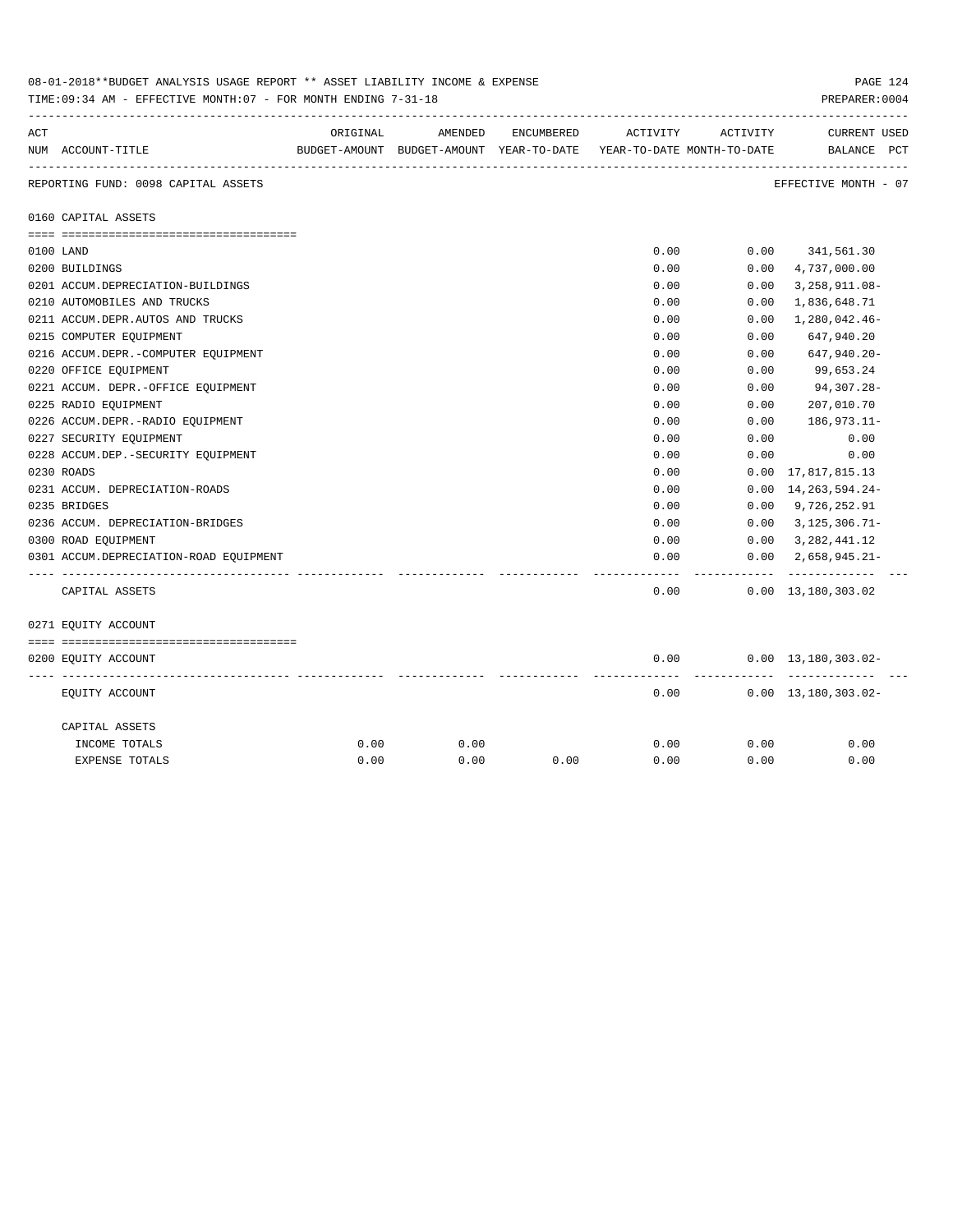| 08-01-2018**BUDGET ANALYSIS USAGE REPORT ** ASSET LIABILITY INCOME & EXPENSE<br>PAGE 125<br>TIME: 09:34 AM - EFFECTIVE MONTH: 07 - FOR MONTH ENDING 7-31-18<br>PREPARER: 0004 |                                                             |          |                                                     |            |                                        |              |                                            |  |  |
|-------------------------------------------------------------------------------------------------------------------------------------------------------------------------------|-------------------------------------------------------------|----------|-----------------------------------------------------|------------|----------------------------------------|--------------|--------------------------------------------|--|--|
| ACT                                                                                                                                                                           | NUM ACCOUNT-TITLE                                           | ORIGINAL | AMENDED<br>BUDGET-AMOUNT BUDGET-AMOUNT YEAR-TO-DATE | ENCUMBERED | ACTIVITY<br>YEAR-TO-DATE MONTH-TO-DATE | ACTIVITY     | CURRENT USED<br>BALANCE PCT                |  |  |
|                                                                                                                                                                               | REPORTING FUND: 0099 GOVERNMENTAL DEBT                      |          |                                                     |            |                                        |              | EFFECTIVE MONTH - 07                       |  |  |
|                                                                                                                                                                               | 0170 DEFERRED PENSION OUTFLOW                               |          |                                                     |            |                                        |              |                                            |  |  |
|                                                                                                                                                                               | 0200 DEFERRED PENSION OUTFLOW                               |          |                                                     |            | 0.00                                   |              | 0.00 2,147,956.00                          |  |  |
|                                                                                                                                                                               | DEFERRED PENSION OUTFLOW                                    |          |                                                     |            | ---------<br>0.00                      | ----------   | -------------<br>$0.00 \quad 2,147,956.00$ |  |  |
|                                                                                                                                                                               | 0200 GOVERNMENTAL DEBT                                      |          |                                                     |            |                                        |              |                                            |  |  |
|                                                                                                                                                                               |                                                             |          |                                                     |            |                                        |              |                                            |  |  |
|                                                                                                                                                                               | 0240 ACCRUED INTEREST                                       |          |                                                     |            | 0.00                                   | 0.00         | 0.00                                       |  |  |
|                                                                                                                                                                               | 0250 GENERAL OBLIGATION BOND                                |          |                                                     |            | 0.00                                   | 0.00         | 0.00                                       |  |  |
|                                                                                                                                                                               | 0275 NOTES PAYABLE                                          |          |                                                     |            | 0.00                                   | 0.00         | 0.00                                       |  |  |
|                                                                                                                                                                               | 0277 NOTE #16240648-SHERIFF                                 |          |                                                     |            | 0.00                                   | 0.00         | 0.00                                       |  |  |
|                                                                                                                                                                               | 0278 NOTE #16308936-SHERIFF                                 |          |                                                     |            | 0.00                                   | 0.00         | 0.00                                       |  |  |
|                                                                                                                                                                               | 0279 NOTE #16291000-R&B#3                                   |          |                                                     |            | 0.00<br>0.00                           | 0.00<br>0.00 | 0.00                                       |  |  |
|                                                                                                                                                                               | 0280 NOTE #16295968-R&B#3<br>0281 ODYSSEY #16235752-GENERAL |          |                                                     |            | 0.00                                   | 0.00         | 0.00<br>0.00                               |  |  |
|                                                                                                                                                                               | 0350 ACCRUED COMPENSATION                                   |          |                                                     |            | 0.00                                   | 0.00         | 184,424.54                                 |  |  |
|                                                                                                                                                                               | 0400 NET PENSION LIABILITY                                  |          |                                                     |            | 0.00                                   |              | $0.00 \quad 2,063,586.00$                  |  |  |
|                                                                                                                                                                               | 0450 DEFERRED PENSION IN FLOW                               |          |                                                     |            | 0.00                                   | 0.00         | 252,268.00                                 |  |  |
|                                                                                                                                                                               | GOVERNMENTAL DEBT                                           |          |                                                     |            | 0.00                                   |              | $0.00 \quad 2,500,278.54$                  |  |  |
|                                                                                                                                                                               | 0271 EOUITY                                                 |          |                                                     |            |                                        |              |                                            |  |  |
|                                                                                                                                                                               |                                                             |          |                                                     |            |                                        |              |                                            |  |  |
|                                                                                                                                                                               | 0200 EQUITY ACCOUNT                                         |          |                                                     |            | 0.00<br>--------                       | ---------    | $0.00$ $352,322.54$ -                      |  |  |
|                                                                                                                                                                               | EQUITY                                                      |          |                                                     |            | 0.00                                   |              | $0.00$ $352,322.54-$                       |  |  |
|                                                                                                                                                                               | GOVERNMENTAL DEBT                                           |          |                                                     |            |                                        |              |                                            |  |  |
|                                                                                                                                                                               | INCOME TOTALS                                               | 0.00     | 0.00                                                |            | 0.00                                   | 0.00         | 0.00                                       |  |  |
|                                                                                                                                                                               | <b>EXPENSE TOTALS</b>                                       | 0.00     | 0.00                                                | 0.00       | 0.00                                   | 0.00         | 0.00                                       |  |  |